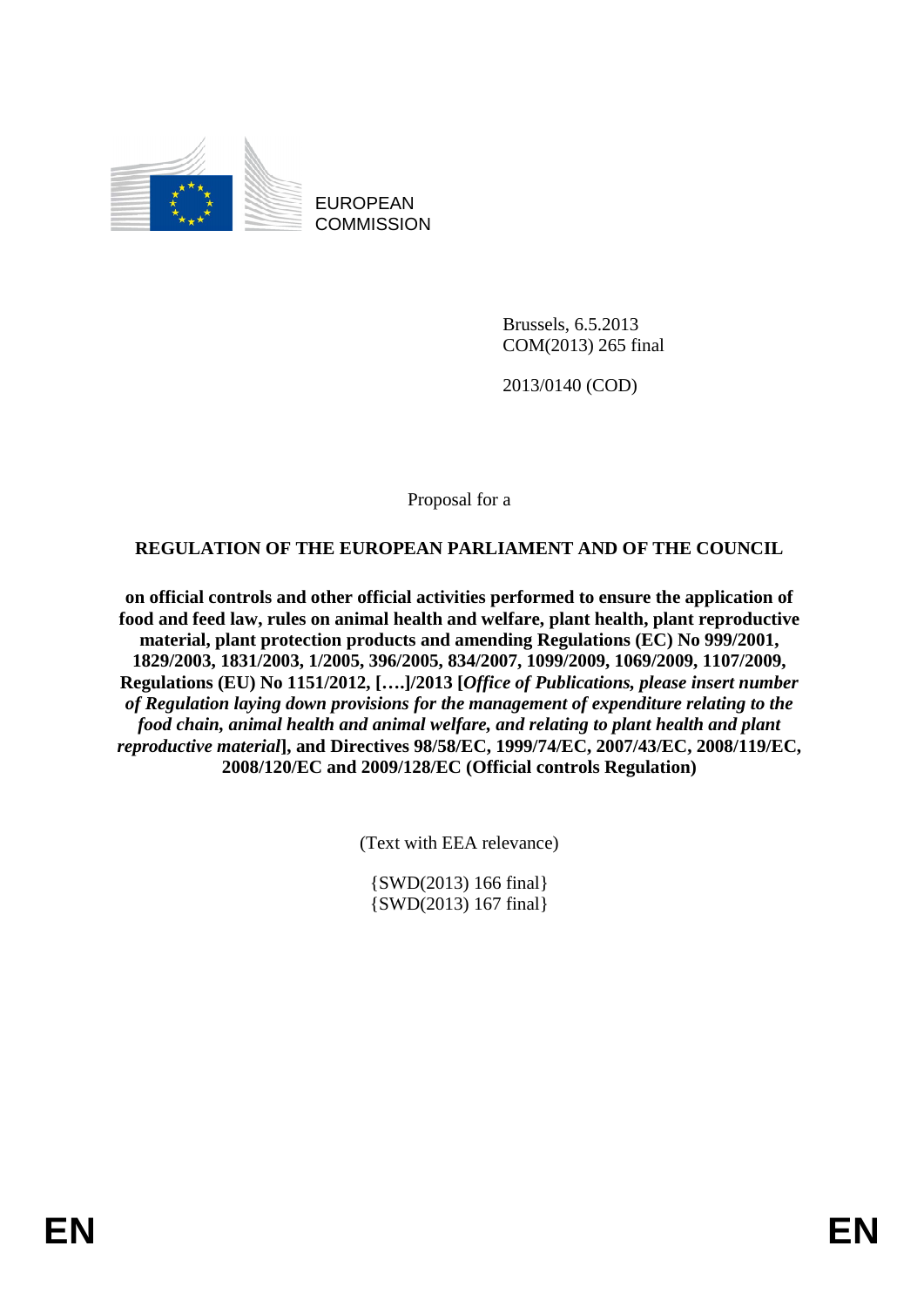#### **EXPLANATORY MEMORANDUM**

#### **1. CONTEXT OF THE PROPOSAL**

#### **1.1. Background of the proposal**

In order to afford European Union (EU) citizens a high level of human, animal and plant health, and guarantee the functioning of the internal market, Union legislation provides for a set of harmonised rules to prevent, eliminate or reduce the level of health risk to humans, animals and plants, which may arise along the 'agri-food chain', this term being used in a very broad sense, to comprehend all those processes, products and activities which relate to food, its production and handling, and the rules which (directly or indirectly, e.g. through the safety requirements for feed) ensure that it is safe and fit for human consumption. It also includes rules referred to as veterinary and phytosanitary legislation, which deal with risks to animal health and plant health in general, and rules on the identity, health and quality of plant reproductive material. Thus this vast acquis governs health risks in the strict sense (risks to the integrity of humans, animals and plants from pests, diseases, microbial and chemical contaminants and other hazards) and also the preservation of inherent qualities required to ensure a safe start of plant production and regulated production methods (i.e. animal welfare, organic farming, geographical indications, plant reproductive material). It also includes rules established to ensure the provision of information to consumers and to guarantee fair commercial practices in agri-food chain products' trade.

To ensure that this extensive set of rules is enforced by the Member States (MS) across the EU in a harmonised manner, **a legislative framework for the organisation of official**  controls has been established through Regulation (EC) No  $882/2004$  ('the Regulation')<sup>1</sup>.

The proposal revises the legislation on official controls to overcome shortcomings identified in its wording and in its application. It aims to put in place a robust, transparent and sustainable regulatory framework that is better 'fit for purpose'. The proposal replaces and repeals the Regulation and a number of sectoral acts and provisions which will be made redundant by its adoption.

As the proposal is part of a comprehensive package, which also includes three major reviews to modernise the animal health, plant health and plant reproductive material *aquis*, it also aims to modernise and integrate the system of official controls in a manner that consistently accompanies the upgrade of EU policies in these sectors.

In order to rationalise and simplify the overall legislative framework, whilst simultaneously pursuing the objective of better regulation, the proposal integrates the rules currently applicable to official controls in specific areas currently governed by separate sets of rules (e.g. controls on residues of veterinary medicinal products in live animals and animal products, and plant health controls) into the framework of the Regulation.

Based on an extensive review of the provisions of the Regulation, which highlighted a number of cases where the burden of organising and performing official controls could be reduced by eliminating redundant requirements (e.g. separate reporting from official controls on residues of veterinary medicinal products) or allowing a proportionate and flexible approach to some specific situations (e.g. not requiring full accreditation of official laboratories in case of emergencies), the proposal introduces such changes.

<sup>1</sup> 1 Regulation (EC) No 882/2004 of the European Parliament and Council of 29 April 2004 on official controls performed to ensure the verification of compliance with feed and food law, animal health and welfare rules.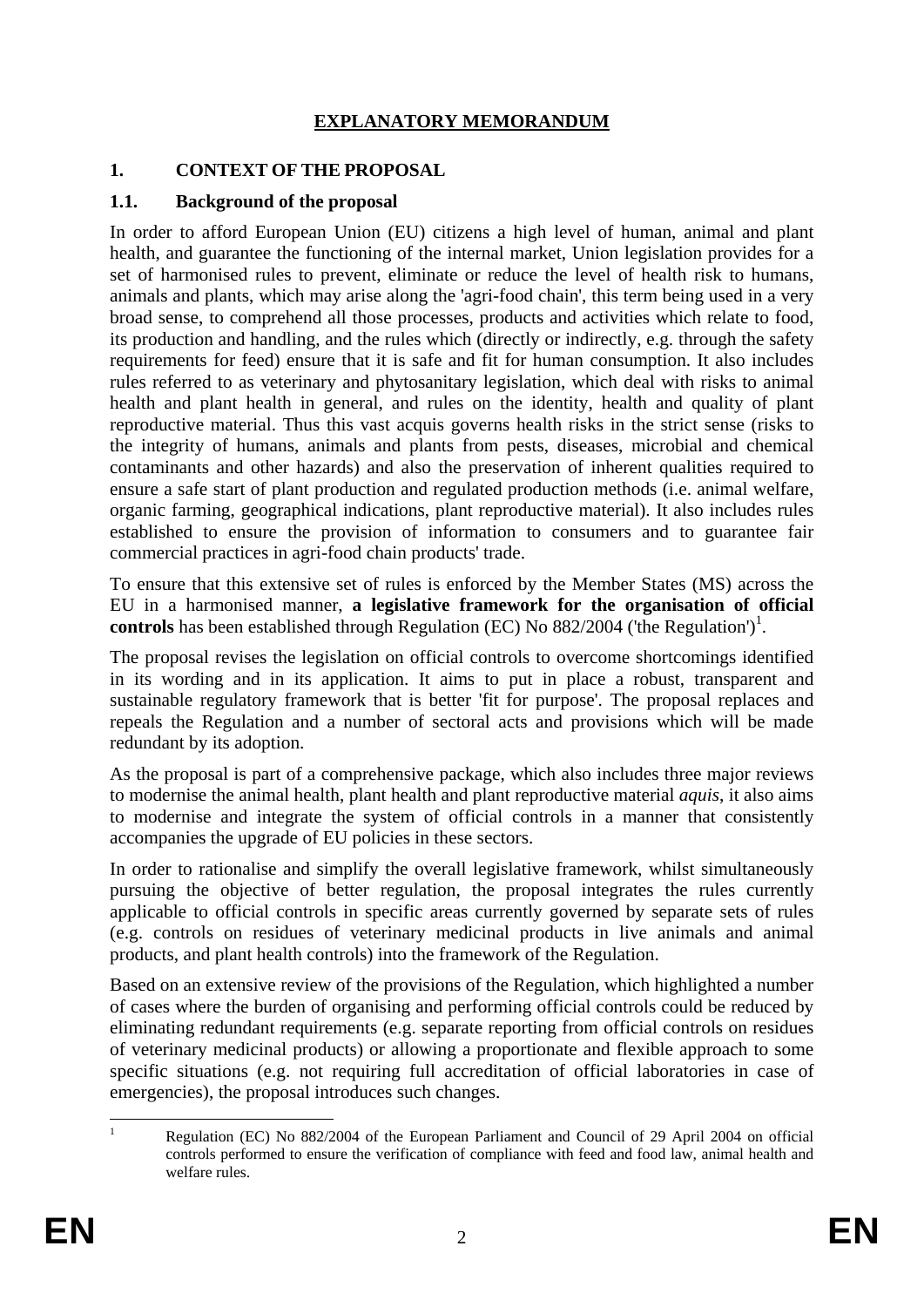As regards official controls performed on goods arriving from third countries, the provisions of the Regulation currently apply together with sectoral provisions which govern respectively the imports of animals and animal origin products, those of plant and plant products, and the controls on food and feed for which a specific risk requires increased attention at the borders.

The report adopted by the Commission in December  $2010<sup>2</sup>$  on the effectiveness and consistency of sanitary and phytosanitary controls on imports of food, feed, animals and plants, whilst concluding that the comprehensive body of legislation currently in place allows the EU to deal with emerging risks or emergency situations without causing distortions to trade, also found that the Union's system of import controls could be made more consistent by reviewing and consolidating the existing sectoral acts with regard to official controls. The report indicates that this recommendation would bring benefits for MS and operators handling goods from third countries, by enabling a more efficient prioritisation of controls and a better allocation of public resources employed on import controls. The review of the Regulation was considered a good opportunity to take account of the findings of the report and consolidate controls where possible. The proposal includes therefore a set of common and comprehensive rules applicable to controls performed on animals and goods from third countries.

**As regards the financing of official controls**, the Regulation confirms the general principle according to which MS should allocate appropriate financial resources to official controls, and also the obligation for MS to collect, in certain areas, so-called 'control fees' to recover from business operators the costs incurred for the performance of official controls. Current rules require that mandatory inspection fees be charged only for official control activities on businesses handling meat, fishery products, and milk and for the approval of feed establishments and for (most) controls at borders. Historically, these were the areas where methods of controls by MS competent authorities (CAs) were first harmonised at EU level; the legislator assumed that in those areas operators benefiting from the added value represented by the assurances provided by the official controls should be called upon to compensate the costs incurred by the States because of such controls.

The proposal maintains the system of mandatory fees while introducing the changes necessary to address the shortcomings of the current system. External research  $\overline{3}$  carried out in 2009 to evaluate the application of the financing mechanism established by the Regulation indeed pointed to the existence of problems regarding the application of the relevant rules (Articles 26 to 29), and concluded that the overall objective of ensuring that competent authorities are provided with adequate financial resources to perform official controls is not being met throughout the EU with a subsequent impact on delivery of controls. It also pointed out the unfairness of a system of mandatory fees whereby only certain sectors would contribute to the financing of official controls, and which would not discriminate effectively between compliant and non-compliant behaviour. The 2009 report recommended reviewing Articles 26 to 29 of the Regulation.

Throughout the consultation period stakeholders have contributed fully, both to the evaluation studies and the preparation of the Impact Assessment (IA).

### **1.2. Objectives of the proposal**

The general objectives of the revision coincide with the Treaty objectives to safeguard the single market while ensuring delivery of a high level of health protection. They also reflect

 $\frac{1}{2}$ COM/2010/785/Final.

<sup>3</sup> 'Fees or charges collected by Member States to cover the costs occasioned by official controls'. FCEC 2009.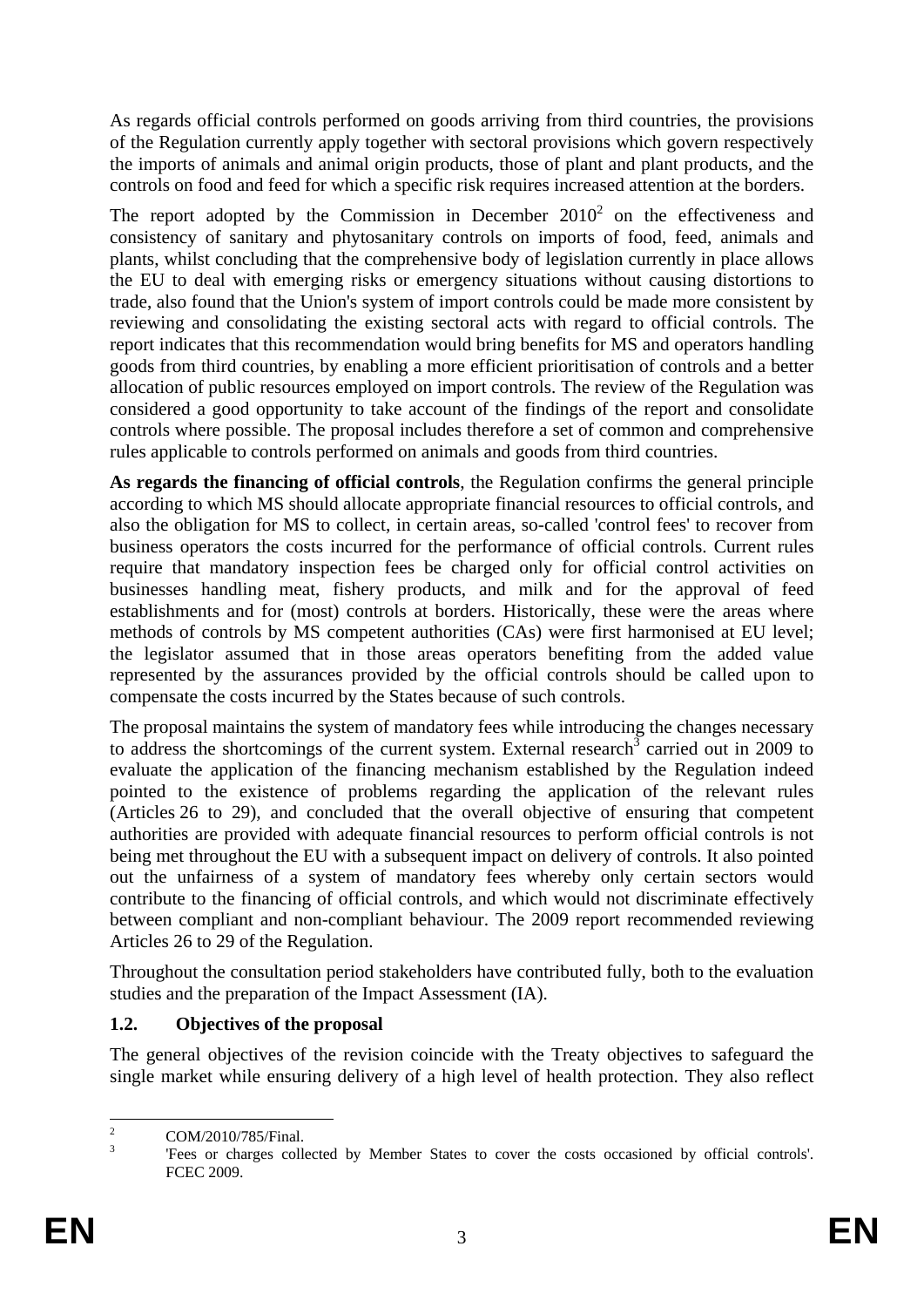the Commission's priority objective of ensuring proper enforcement of EU law, which is also the original objective of the Regulation on official controls.

More specifically, the proposal aims to modernise and sharpen enforcement tools, and in particular official controls, as laid down in the existing Regulation, to simplify the legislative framework, make it easier to use and more efficient (for example with regard to administrative cooperation). As to the financing of official controls, the proposal aims to ensure the availability of stable and appropriate resources, ensure equity and fairness in the financing of official controls and improve transparency.

Effective official controls are necessary to ensure the correct enforcement of the legislation which governs the 'agri-food chain', and thus to ensure delivery on the objectives above.

The efficient operation of the EU system of official controls is important for both EU exports and imports. The EU's ability to export towards third countries relies on the reputation of the high production standards and added value that the EU goods can prove to have compared to the ones produced outside Europe. This can only be achieved by reliable and trusted official controls which ensure that the EU agri-food chain safety and quality standards are consistently enforced and corresponding expectations from trade partners met.

As regards imports, it is essential that all food on the EU market is safe. Controls performed by the MS CAs on goods arriving from third countries offer adequate guarantees that they meet equivalent safety requirements. The relevant import control rules must comply with the WTO Sanitary and Phytosanitary (SPS) Agreement, in particular with the provisions laid down in Annex C to the SPS Agreement.

#### **1.3. Regulatory Framework**

The responsibility to enforce EU agri-food chain legislation lies with the MS, whose authorities monitor and verify that the relevant requirements are effectively applied, complied with and enforced across the Union. In doing that they verify that operators' activities and goods placed on the EU market (either EU produced or imported from third countries) are in compliance with the relevant EU food chain standards and requirements.

Harmonised EU rules to govern official control activities performed by MS are established in the Regulation with the aim of creating an integrated and uniform approach to official controls along the food chain. The Regulation provides for a general framework for official controls in the sectors of feed and food law, animal health and animal welfare rules, laying down rules governing both the organisation and the financing of such controls.

Despite the above integrated approach, for historical reasons official controls for animal health purposes (both on domestic and imported goods) and official controls on residues of veterinary medicinal products, remained regulated separately. Moreover, certain sectors pertaining to the food chain were not included in the scope of the Regulation - i.e. plant health, plant reproductive material (PRM), animal by-products (ABP) - and specific sectoral regimes were developed for them.

This proposal intends to establish a unique set of rules applicable to official controls in all these sectors.

### **1.4. Consistency with other policies and objectives of the Union**

This initiative pursues the objectives of the Communication on Smart Regulation in the European Union. One of the aims of the review is to simplify legislative burdens in light of comments made by MS and food business operators on the existing regime.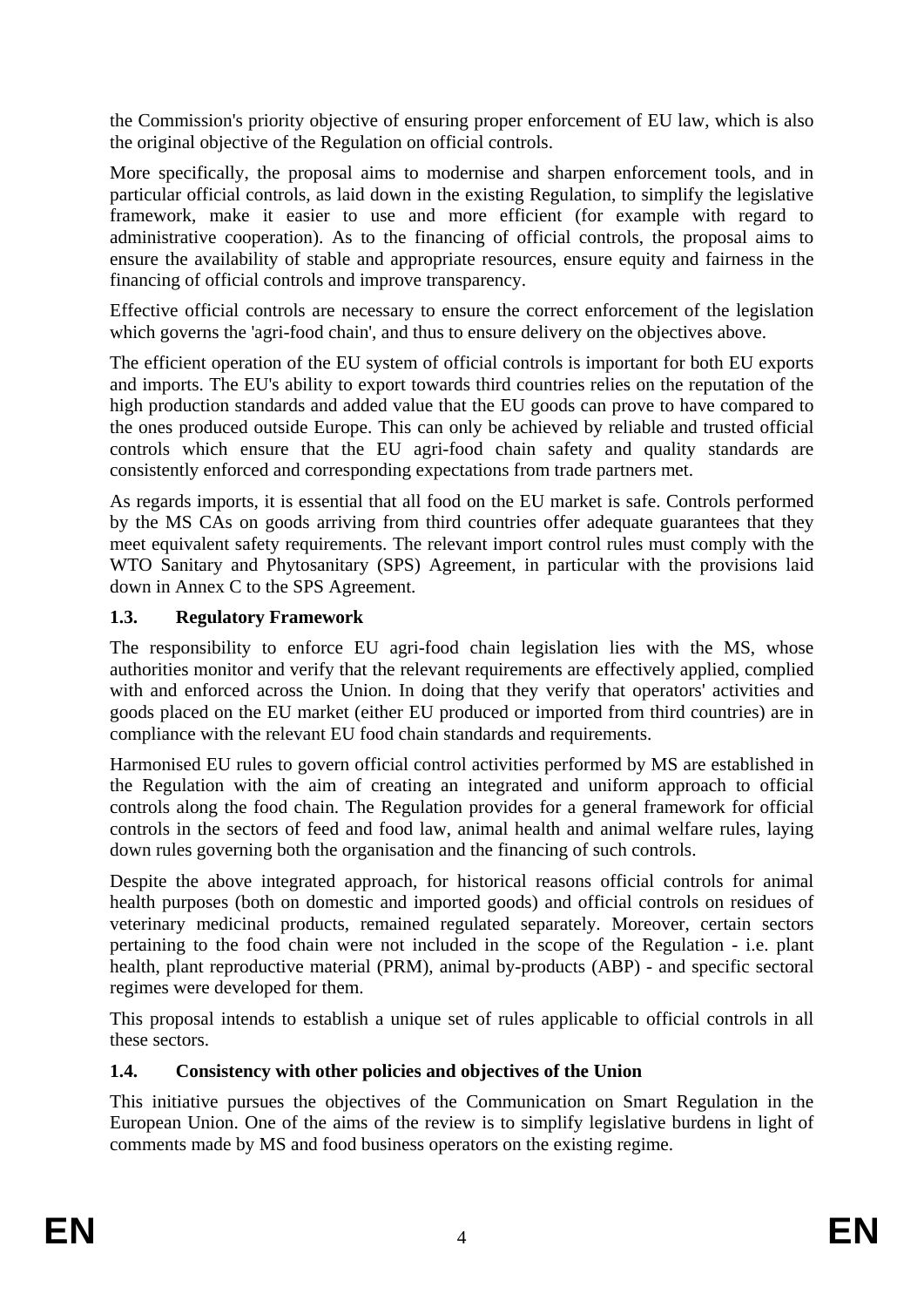The proposal is consistent with the reviews of the animal health, the legislation on measures against pests of plants, and the PRM legislation, which are adopted by the Commission at the same time. It also intends to ensure that the provisions of the Regulation complement in a consistent manner those applicable to veterinary medicinal products, also currently being reviewed. A thorough analysis on the alignment of this EU sectoral legislation with overarching provisions of the Regulation was conducted so as to integrate the system of official controls in a manner that also consistently accompanies the upgrade of EU policies in these sectors.

The proposal also seeks to align the framework of official controls, in particular the terminology used, to the modernised customs code.

With a view to the Europe 2020 strategy, the provision of effective controls along the food chain will ensure safe food and feed while fostering competitiveness of business operators, rewarding compliant business operators and ensuring user-pays principles across all sectors. To this end, the exemption of micro-enterprises from mandatory control fees fulfils the Commission's commitment to lower the burden on very small businesses, in line with its new policy on 'Minimizing regulatory burden for SMEs – Adapting EU regulation to the needs of micro-enterprises<sup>14</sup>.

#### **2. RESULTS OF CONSULTATIONS WITH THE INTERESTED PARTIES AND IMPACT ASSESSMENTS**

#### **2.1. Consultation process**

#### *2.1.1. Consultation methods, main sectors targeted and general profile of respondents*

The Working Group created within the context of the Standing Committee for the Food Chain and Animal Health to discuss matters related to the application of the Regulation met several times to discuss the on-going review. Member States were also consulted in the context of two studies contracted out by the Commission in the area of the financing of official controls (the 2009 study mentioned above, and a second in 2011 exploring further the shortcomings identified<sup>5</sup>). Member States have also been consulted within other fora and frameworks on the following specific issues relating to official controls: accreditation of official laboratories, official controls on residues of veterinary medicinal products in live animals and animal products, veterinary border controls, animal health, plant health and plant reproductive material. The main problems identified and the provisional options were also presented and discussed at meetings of the Heads of Food Safety Agencies and services on 29 June - 1 July 2011 and on 8 December 2011.

Stakeholders (industry association representatives and NGOs) have been consulted during the evaluation studies and the preparation of the IA. Two ad hoc Working groups, on the review of the system of official controls and the review of the rules governing the financing of such controls respectively, were convened under the Advisory Group on the Food Chain and Animal Health and Plant Health. Progress was also presented and discussed in the plenaries of the aforementioned Advisory Group and on invitation at meetings of several industry representative bodies. In addition to discussions with MS, stakeholder consultation was an equally important element of the two external contractor studies on the financing of official controls.

 $\frac{1}{4}$ COM (2011)803.

<sup>5</sup> 'Preparatory work to support the impact assessment on reviewing the rules on the financing of official controls'. GHK Consulting Ltd working with ADAS UK Ltd. 2011.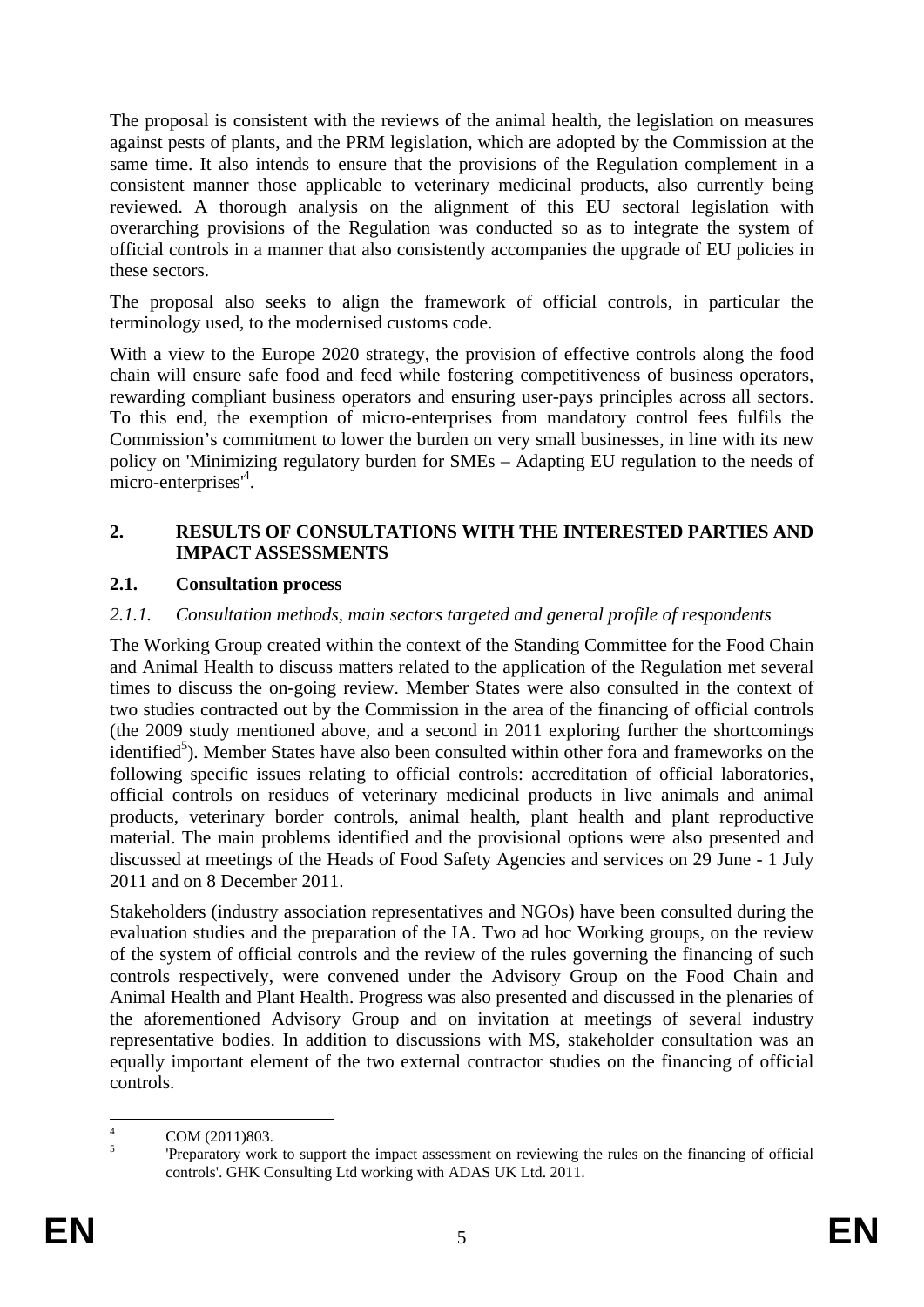#### *2.1.2. Data Collection*

Audit Reports by the Food and Veterinary Office (FVO), the Commission service tasked with appraising Union controls in the MS, were extensively used to inform the review. They provide information and data on the organisation and functioning of control systems in the Member States and on the application of agri-food legislation. The findings of each audit carried out by the FVO are set out in an audit report, which is made available to the public.

As regards the financing of official controls, the 2011 study highlighted the difficulty in obtaining exact figures from Member States to quantify the overall control costs and the corresponding resourcing problem. However the report did highlight the diverse spread of cost recovery within MS and certain problems with the application of EU rules.

#### *2.1.3. Summary of responses and how they have been taken into account*

All stakeholders and Member States welcomed the proposal to review the Regulation and the objective of establishing a clearer, simpler and more efficient legislative framework for the organisation of official controls and of other official activities along the entire agri-food chain, whilst taking into account the specificities of each sector. Indeed, there was almost unanimous consensus that the review should take account of relevant official control rules in sectoral legislation and of any experience gained and lessons learnt since the Regulation entered into force.

As regards the rules on the financing of official controls, views varied according to the current practices in each Member States and, from businesses' perspective, on whether they are currently being charged or not through mandatory fees.

If a general preoccupation emerged regarding the proposal to expand the list of mandatory fees, most respondents would agree as to the unfairness of collecting such fees only from certain operators and all would accept the importance of appropriately resourcing national control systems. The proposal was prepared with a view to striking the right policy balance, by ensuring that the new rules do not add an unaffordable or disproportionate burden on each operator, whilst securing stable appropriate revenues for the competent authorities and their control systems.

Both stakeholders and Member States agree that the 'risk-based controls' principle in the Regulation (i.e. that where resources are finite theses are to be used selectively and the selection should be based on the hazard and risks associated with the specific business activity, or product, the operator's record of compliance and reliability, indications of possible non-compliance) should be kept and reinforced, in particular in those areas were current rules create obstacles to the efficient allocation of control resources, namely border controls and controls on residues of veterinary medicinal products. The proposal does this by repealing the special rules governing the latter and by replacing the currently fragmented framework applicable to official controls on different categories of products from third countries with a common set of rules.

Member States and operators alike welcomed the envisaged enhancements to the transparency requirements laid down in the Regulation. Thus, one of the specific objectives of the review is that the system of controls should provide MS with a clear guidance as to how they are expected to deliver on the obligation to ensure a 'high level of transparency' of their activities, so that citizens can have access to basic information and data on enforcement work along the agri-food chain. Transparency was also reported to be a concern in relation to the financing of official controls (the fees system), which should be transparent and allow the public, and more specifically, the operators to understand how the fees are calculated and how revenue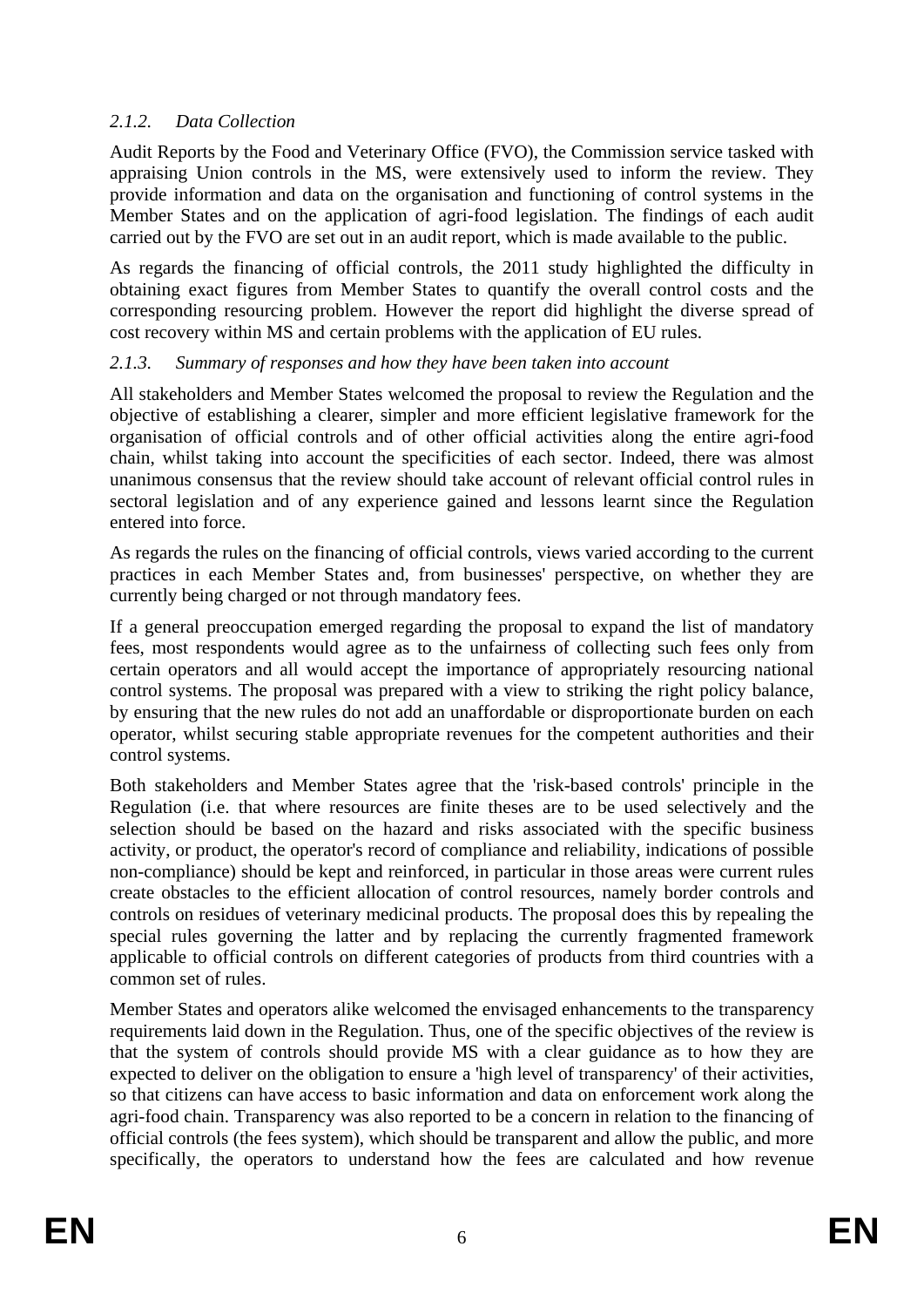therefrom is employed. Operators clearly see transparency as a driver to accountability and efficiency of the system of official controls as a whole.

There was general agreement amongst industry contributors and Member States alike that steps should be taken to improve the functionality of administrative assistance between Member States with a view to improving the main instrument through which cross border violations of food chain rules can be investigated and pursued and application of Union rules made more effective. In response, the proposal makes clear the responsibility of Member States when the need for administrative assistance arises.

#### **2.2. Impact Assessment**

The options developed and assessed looked both at the design of the legislative framework and at the rules on the financing of national control systems.

A preliminary analysis focused on two possible changes to the current rules on control fees, specifically aiming to:

- repeal Union rules on control fees (thus leaving it to MS to decide how to ensure the appropriate funding of control activities and whether to charge inspection fees or not) [Option 1A], or
- maintain current EU rules on fees, including on mandatory fees, and exempting micro-enterprises<sup>6</sup> therefrom [Option 1B].

Both abovementioned options would substantially alter the current framework as regards the financing of national control systems and were found not to be viable.

The following options were further assessed by comparison with the *status quo*:

*Option 2 – Streamline.* The legislative framework is improved by clarifying, simplifying and streamlining existing provisions on controls in the sectors currently covered by the Regulation, and by ensuring full cost recovery where mandatory fees are already provided for, with the possibility for Member States to refund fees paid by micro-enterprises.

*Option 3 – Streamline + Integrate.* The legislative framework is improved and streamlined as described under Option 2, the scope of the Regulation is widened such that plant health and PRM, and animal by-products (ABP) are included (therefore completing the 'integration' of food chain official controls). Full cost recovery is ensured where mandatory fees are already provided for in the existing Regulation, as well as in the fields of plant health, where mandatory fees are introduced for official controls linked to plant passport obligations and PRM, where mandatory fees are introduced with regards to certification. Member States will have the possibility to refund fees paid by micro-enterprises.

*Option 4 – Streamline + Integrate + broader cost recovery.* The legislative framework is improved and streamlined, and plant health, PRM, and ABP are included in its scope as described under Option 3. Mandatory fees are extended to cover all controls performed on feed and food businesses registered and or approved in accordance with food and feed hygiene Regulations as well as operators defined in plant health and PRM law. MS have the possibility to refund fees paid by micro-enterprises.

Option 4 was retained and substantially informs the present proposal. However, the exemption of micro-enterprises from mandatory control fees is required to fulfil the

 $\frac{1}{6}$  Enterprises with less than 10 employees and or a turnover or balance sheet equal to or less than EUR 2 million.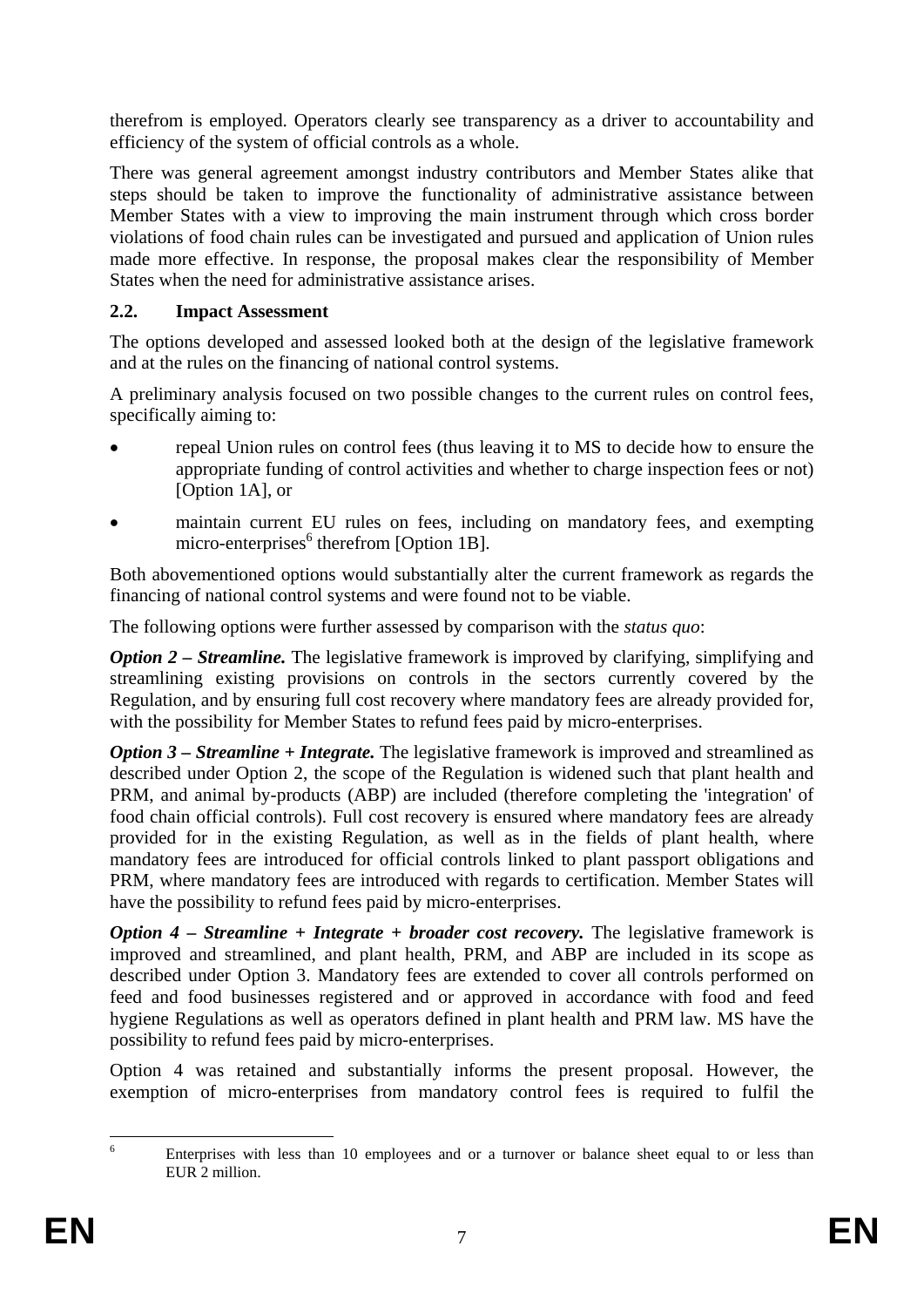Commission's commitment to lower the burden on very small businesses, in line with its new policy on 'Minimizing regulatory burden for SMEs – Adapting EU regulation to the needs of micro-enterprises<sup>7</sup>.

Therefore the (optional) refund mechanism designed to alleviate micro-enterprises from the financial burden of fees, has been replaced with a mandatory exemption of those enterprises from the fees.

### **3. LEGAL ELEMENTS OF THE PROPOSAL**

### **3.1. Legal basis**

The Regulation was based on Articles 37, 95 and 152(4)(b) of the EC Treaty, now Article 43, 114 and 168(4)(b) respectively of the TFEU. Likewise, the proposal is based on these latter Articles.

The Common Agricultural Policy (CAP), which is based on Article 43 of the TFEU, is qualified by the Lisbon Treaty as shared competence between the EU and its MS. However, the majority of agricultural activity, as well as ancillary activities upstream and downstream, have been regulated at the EU level. This means that legislation is predominantly a role for the institutions of the European Union. Article 114 provides the legal basis for the establishment and functioning of the internal market for food products while ensuring a high level of protection of consumers and the approximation of provisions laid down by the law, regulation or administrative actions in this respect. Article 168(4)(b) stipulates that in order to meet common safety concerns 'measures in the veterinary and phytosanitary fields which have as their direct objective the protection of public health' should be adopted by the EU.

## **3.2. Subsidiarity principle**

The existence of a harmonised EU legislative framework to govern the organisation and performance of official controls along the food chain is necessary to ensure the uniform application of the agri-food chain rules across the EU and the smooth functioning of the internal market. This rationale, which is still valid, underpins the existing rules on official controls. As the problems identified by this review are linked to the current design of the EU legislative framework, its reform cannot be achieved by MS acting alone. The intervention of the European legislator is required.

European added value test - The added value of a single, uniform set of EU rules to govern official controls lies in the fact that it offers national enforcers (and their operators) a framework within which CAs can rely on enforcement activities carried out in another MS, and on the reproducibility and scientific and technical soundness of control results. It also ensures that EU agri-food chain standards necessary for the functioning of the single market are applied uniformly and consistently in the different Member States and sectors.

As to the financing of controls, common EU rules ensure that CAs can count on a reliable flux of resources to maintain the control effort at a level justified by the risks and by enforcement needs (including the level of non-compliance). Provisions on fees in particular ensure that business activities monitored through dedicated national control systems, which benefit directly from efficiently performed controls, participate to the financing of the latter, so as to minimise the dependency of control funding from public finances. Common EU rules are necessary also to prevent discriminatory treatment between operators located in a Member State where the user-pays rule (and thus fees) applies and those located in a Member State

COM (2011)803.

 $\frac{1}{7}$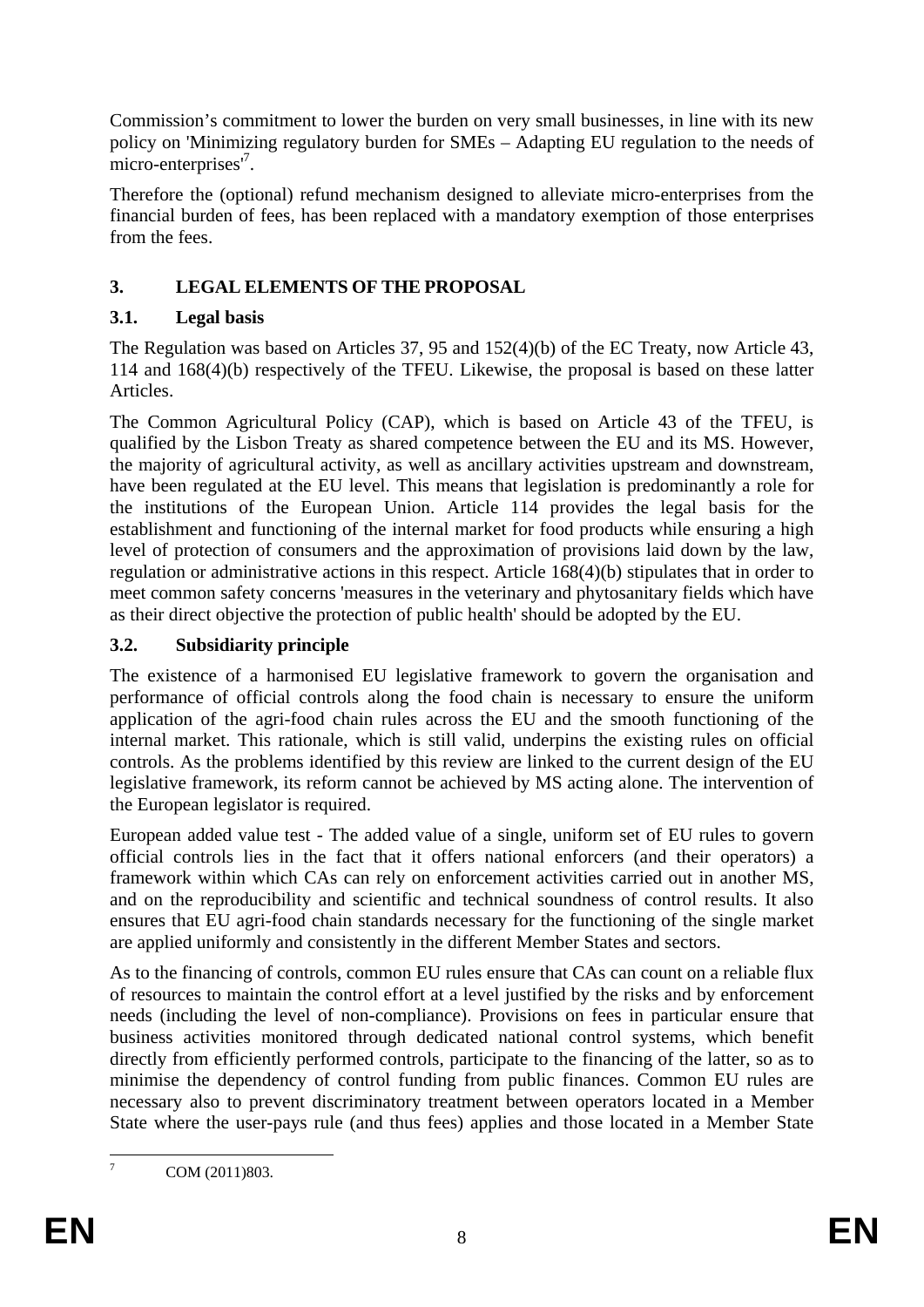where this is not the case. Only common EU rules can ensure a uniform approach to pursue this objective.

### **3.3. Proportionality principle**

EU action should not go beyond what is necessary to achieve the objectives set. The present exercise has looked at a broad range of options, including that of harmonising fee levels across Member States, and that of de-regulating the matter. The analysis sought to design the most proportionate solution to ensure a sufficient and steady flux of dedicated resources for official controls, whilst leaving MS the time and flexibility necessary to cater for their internal arrangements and the specificities of their business population.

### **3.4. Choice of instruments**

Proposed instrument: Regulation.

Other types of measure would not be appropriate for the following reason(s).

The existing provisions have been demonstrated to provide an appropriate framework for MS, however despite this, inconsistency of interpretation has arisen as discussed previously. A Directive would have led to still greater inconsistency leading to uncertainty for Member States' CAs and operators. A Regulation provides a consistent approach for Member States to follow and reduces the administrative burden as operators do not need to familiarise themselves with the individual national legislation in the Member States.

Soft law instruments such as guidelines are considered not sufficient to tackle differences in the interpretation and application of the legislation.

### **4. BUDGETARY IMPLICATION**

The proposal does not imply incurring any expenditure which is not already foreseen in the financial statement of the common financial framework. No additional human resources are envisaged either.

### **5. OPTIONAL ELEMENTS**

# **TITLE I: SUBJECT MATTER, SCOPE, AND DEFINITIONS**

The scope of the Regulation will be expanded to cover controls performed to verify compliance with the legislation concerning measures against pests of plants, rules governing the production, with a view of placing on the market, of plant reproductive material and rules on animal by-products.

Moreover, it will be clarified that certain Articles of the Regulation also apply to official activities, other than official controls. These are the public interest activities entrusted to competent authorities of the MS for the purpose of eliminating, containing or reducing risks which may arise for the health of humans, animals or plants, or for the welfare of animals. These activities, which notably include various modalities of surveying, surveillance and monitoring (including epidemiologic), and eradication, containment, and other diseases control tasks, are governed by the same sectoral rules which are enforced through the official controls.

Existing definitions will be adjusted to give account of the broader scope of the Regulation in terms of sectors and activities covered by it. New definitions will be introduced, some by cross-referring to sectoral rules.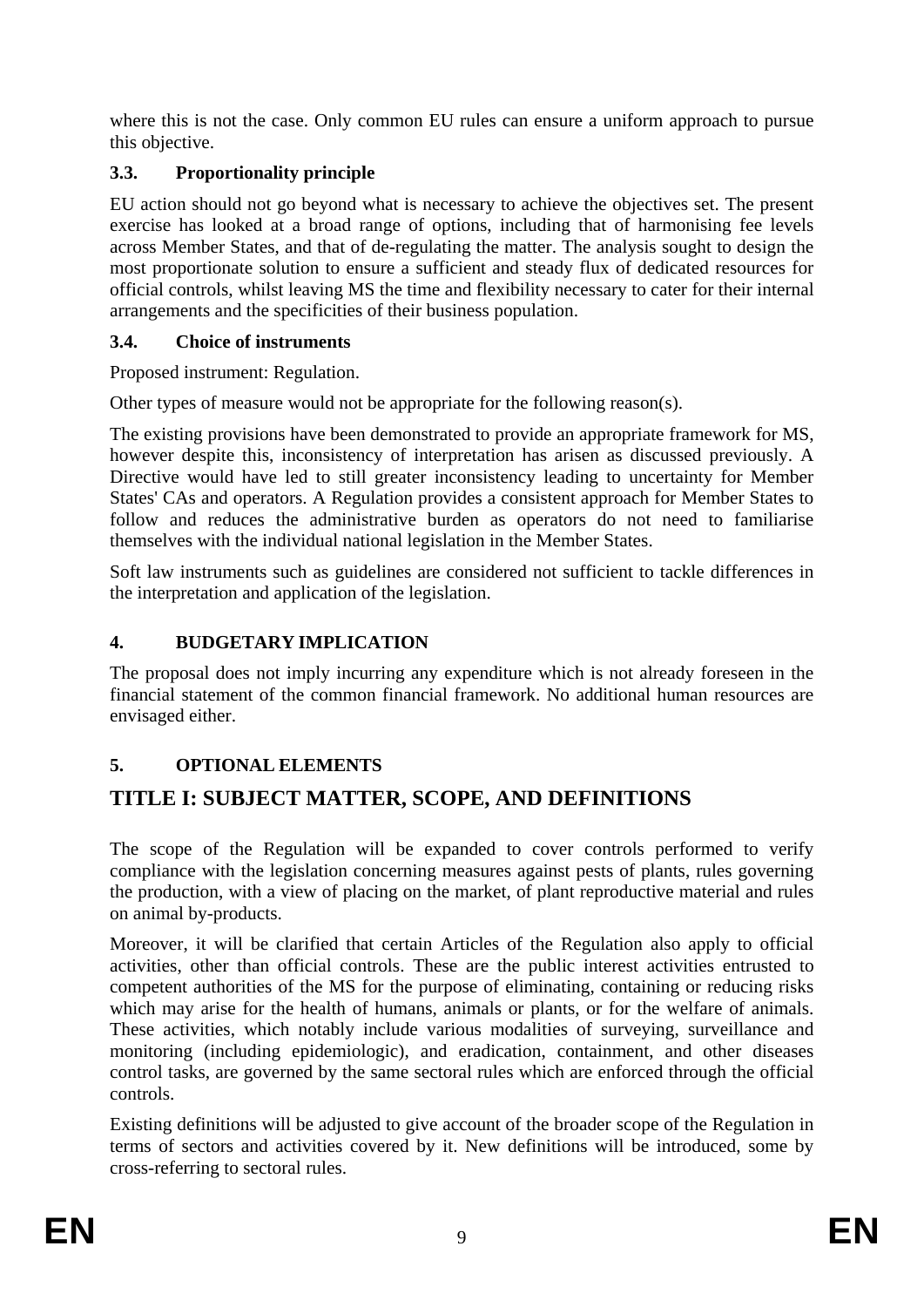Finally, it will be clarified that the Regulation shall also apply to official controls performed for the verification of the requirements applicable to animals and goods arriving from third countries, and to animals and goods to be exported to third countries.

Empowerment provisions will allow the Commission to adopt delegated acts to lay down sector specific rules for such goods in order to take account of the specific official controls needs of certain areas of the agri-food chain and of risks to health.

# **TITLE II: OFFICIAL CONTROLS AND OTHER OFFICIAL ACTIVITIES IN MEMBER STATES**

### **CHAPTER I: COMPETENT AUTHORITIES**

The structure of this Chapter will remain largely unaltered. The terminology will be adjusted to give account of the broader scope of the Regulation (both in terms of sectors and activities covered). However, some changes will be necessary to address certain shortcomings and provide the competent authorities with the most efficient tools to perform official controls and other official activities.

### **CHAPTER II: SAMPLING, ANALYSIS, TESTING AND DIAGNOSIS.**

The existing provisions on the second expert opinion will be clarified so that this right will be applicable in the case of official controls only and that it includes each time, a documentary review of the sampling, analysis, testing or diagnosis by another expert and, where relevant and technically feasible, a sufficient number of other samples offered to the operator for another expert opinion or, if this is not possible, another analysis, test or diagnosis carried out on the existing sample. An empowerment will allow the Commission to adopt implementing rules in order to ensure a uniform application.

Requirements on methods of sampling and of laboratory analysis, testing and diagnosis will become applicable to official controls and to other official activities in all the sectors covered by the Regulation (e.g. to surveillance, monitoring and survey activities in the plant health and animal health sectors). A 5 years transitional period will thus be foreseen for the plant health and plant propagating material sectors.

The rules for the choice of the method to be used by the official laboratory will be clarified and extended so as to require that methods meet state-of-the-art scientific standards, and satisfy the analytical, testing and diagnostic need of the laboratory concerned and to incorporate methods validated by European or national reference laboratories. In the context of screening, targeted screening and other official activities and in the absence of Union rules on methods or performance criteria on methods, it will be furthermore possible to use any of the methods prescribed by the cascade.

The accreditation according to EN ISO/IEC 17025 on 'General requirements for the competence of testing and calibration laboratories' will remain a mandatory condition for the designation of official laboratories. In this regard, it will be clarified that the scope of the accreditation shall include all the methods used by the laboratory for analysis, testing or diagnosis when operating as an official laboratory (with the exception of cases to be specifically identified by secondary legislation – for instance in the plant health sector - where the scope of accreditation could be limited to the analytical, testing or diagnostic methods which are the most significant and representative). The inclusion of plant health under the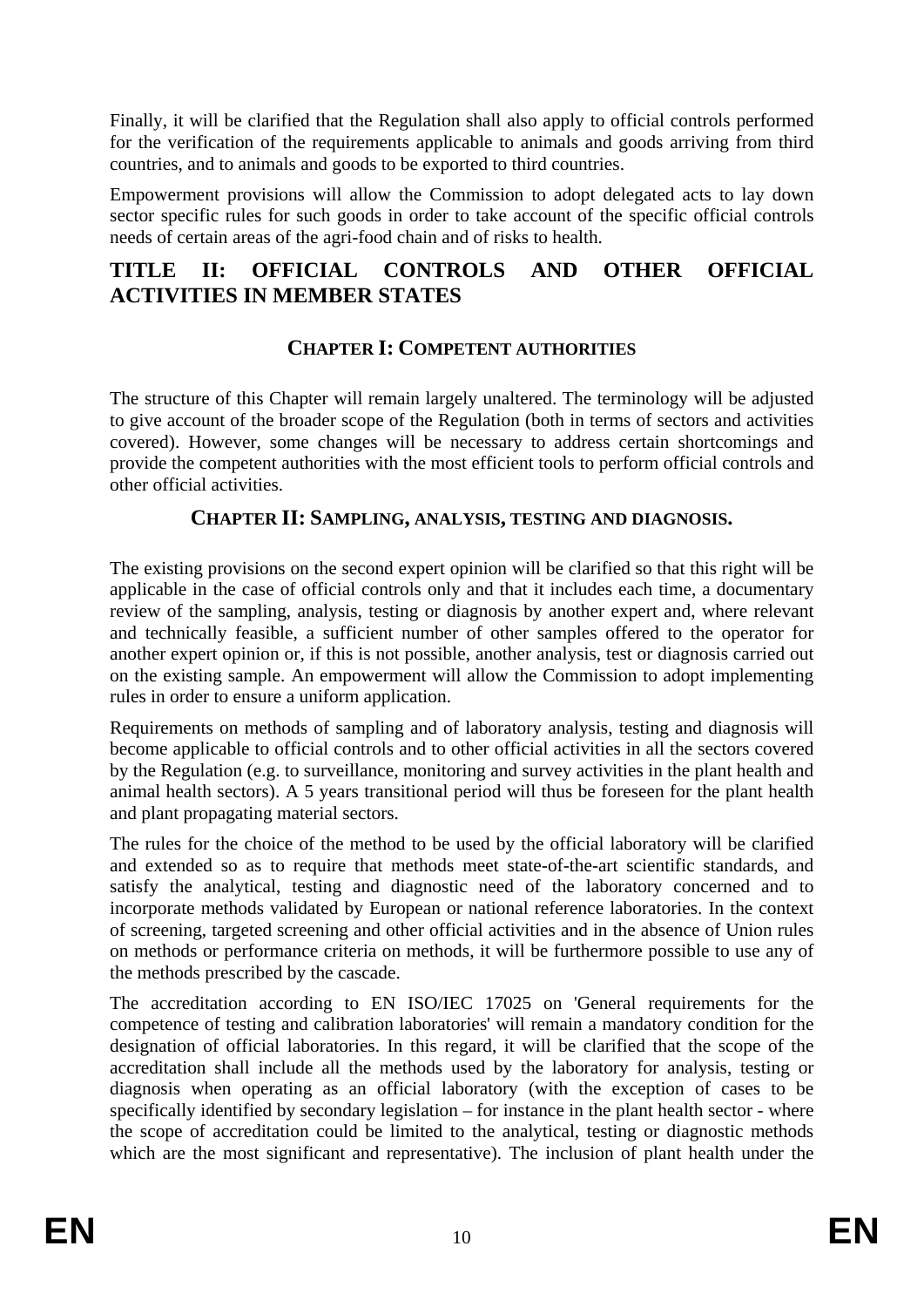scope of the Regulation will imply that official laboratories carrying out analysis, testing or diagnosis in this sector will have to be accredited according to EN ISO/IEC 17025. A five years transitional period will be thus foreseen for these laboratories.

The temporary designation of an official laboratory for the use of a method required for laboratory analysis, testing or diagnosis not included in its scope of accreditation will be possible (for a period of one year renewable once) when the use of the method is newly required by Union legislation, where changes of the method in use require a new accreditation or an extension of the scope of the accreditation already obtained by the laboratory, and in emergency situations or in cases of emerging risks where the sudden increase of analytical, testing or diagnostic needs requires the urgent use by official laboratories of a method which is not included in their scope of accreditation.

Derogations from the accreditation requirement will be introduced for laboratories which only carry out detection of *Trichinella* in meat and use only the methods prescribed by Union rules, for laboratories performing analyses or tests on plant reproductive materials other than plant health analysis, testing or diagnosis, and for certain laboratories only carrying out analysis, testing or diagnosis in the context of other official activities.

### **CHAPTER III: OFFICIAL CONTROLS ON ANIMALS AND GOODS ENTERING THE UNION**

Chapter V of Regulation (EC) No 882/2004 will be redrafted in order to create a common set of rules applicable to all controls performed on animals and goods entering the Union. An integrated approach will increase efficiency savings and should help in prioritising controls on the basis of risk. As noted below the Chapter is likely to be substantially altered.

Firstly, provisions largely mirroring the current Articles 15 and 16 of Regulation (EC) No 882/2004 (to be deleted) will be inserted. Some adjustments will be made to align the said provisions to the modernised customs code and to guarantee that sectoral specificities are accounted for.

Secondly, a specific section will consolidate current legislation and lay down the categories of animals and goods arriving from third countries that require controls at entry into the Union. Empowerments will allow the Commission to modify the abovementioned categories and to establish a list detailing which specific animals and goods (including their respective CN codes) should be controlled. The Commission will also be given the power to define the cases and conditions under which animals and goods can be exempted from said controls.

Border Control Posts (BCPs) will replace the different entities currently tasked with border control duties. Common requirements for BCPs shall be established with the possibility for the Commission to further refine such requirements to take account of specific features related to the different categories of animals and goods being controlled. Harmonised rules for the designation, listing, withdrawal and suspension of BCPs will also be laid down.

A Common Health Entry Document (CHED) will be established and governed by rules based on current practices. The CHED will be used by operators for the mandatory prior notification of arrival of consignments of animals and goods and by competent authorities to record controls on such consignments and any decisions taken. The Commission shall be empowered to establish the format of the CHED, the modalities for its use, and the minimum time requirements for the prior notification of consignments to Border Control Posts.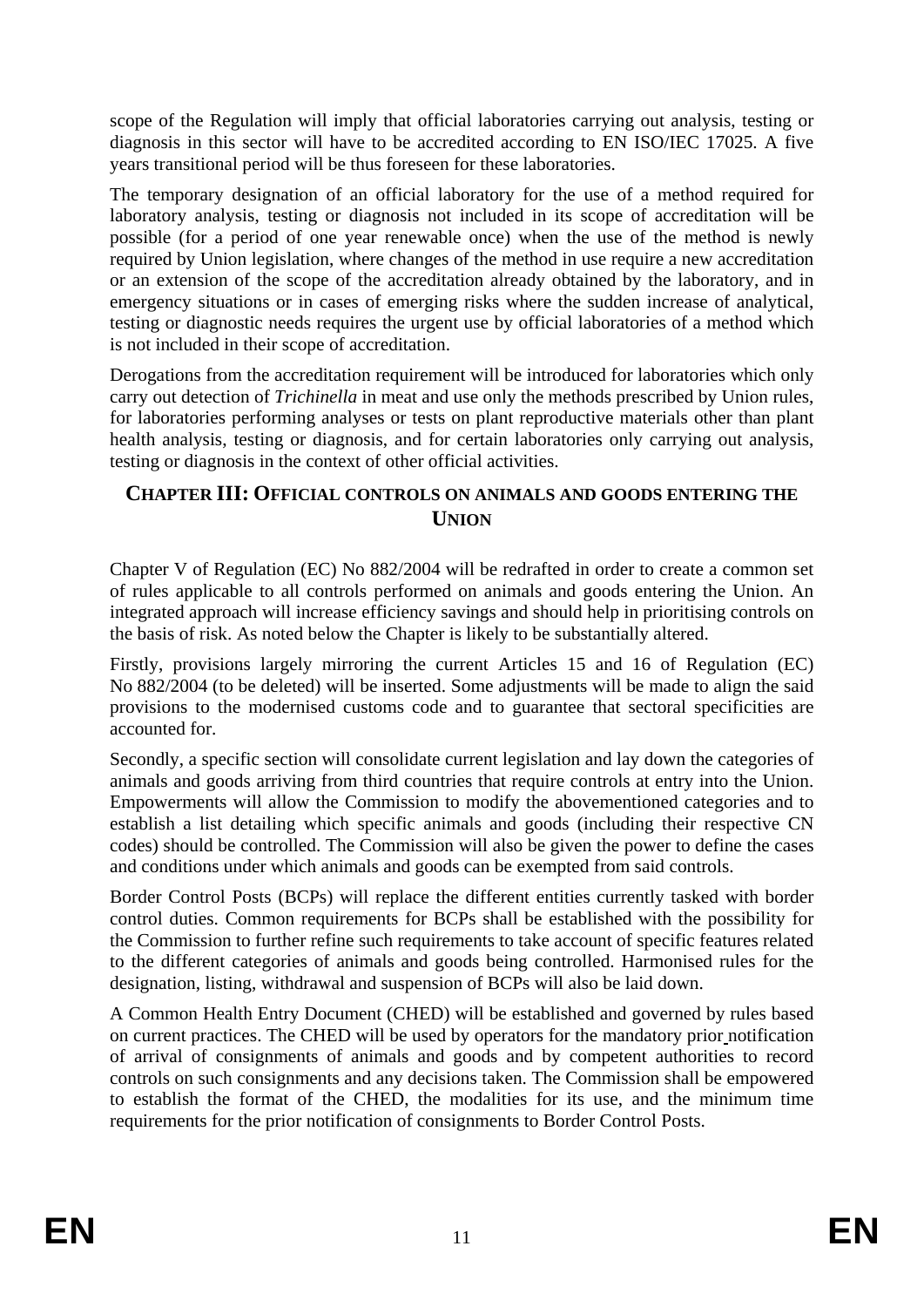A common set of rules for controls on consignments (including those of a non-commercial nature) of animals and goods subject to controls at borders will also be laid down. Controls will, in principle, be performed by the BCP authorities to whom the consignment is first presented although the Commission will be allowed to establish exceptions to this rule in certain cases. All consignments shall be subject to documentary and identity checks whilst physical checks will be performed at a frequency depending on the risk posed by each specific animal/good or category of animals/goods. Empowerments will, inter alia, allow the Commission to detail how documentary, identity and physical checks should be performed and to establish reduced frequencies for identity and physical checks.

Thirdly, the provisions detailing the actions to be taken in case of suspicion and in case of non-compliant consignments will be amended. Changes will aim to increase efficiency by simplifying the decision-making of BCPs, clarifying the steps that the competent authorities of such BCPs should take and by ensuring that the specificities of the sectors being brought under the Regulation are fully taken into account. Such rules will also be applicable to official controls performed on animals and goods arriving from third countries which are not subject to specific controls at borders.

Finally*,* a new provision will be introduced to require close cooperation between competent authorities, customs authorities and other authorities involved in the handling of animals and goods arriving from third countries. Moreover, an empowerment will allow the Commission to establish the modalities of cooperation between the said authorities with a view to ensuring the timely and proper access to information, the synchronisation of relevant data sets, and the rapid communication of decisions taken.

### **CHAPTER IV: FINANCING OF OFFICIAL CONTROLS**

The general principle of the existing Regulation will be retained. MS will continue to be required to ensure that adequate financial resources are available to provide the staff and other resources necessary to the competent authorities to perform official controls and the other activities referred to in the Regulation.

As it is the case under the current rules, Member States will decide at what level (local, regional, national) the fees are established and collected, depending on the organisation of their competent authorities.

Under new provisions, mandatory fees will be collected to cover the costs occasioned by:

- official control activities performed on food and feed businesses registered and or approved under either or both of Regulation (EC) No 852/2004 (food hygiene) and Regulation (EC) No 183/2005 (feed hygiene), on operators defined in the future Plant Health Regulation and on those defined in the future Regulation on Plant Reproductive Material, in order to verify compliance with Union 'agri-food chain' rules (feed and food law, animal health and animal welfare, plant heath and plant reproductive material rules);
- controls performed in view of issuing an official certificate or to supervise the issuance of an official attestation of compliance;
- official control activities performed to verify that the conditions to obtain or maintain approval are met;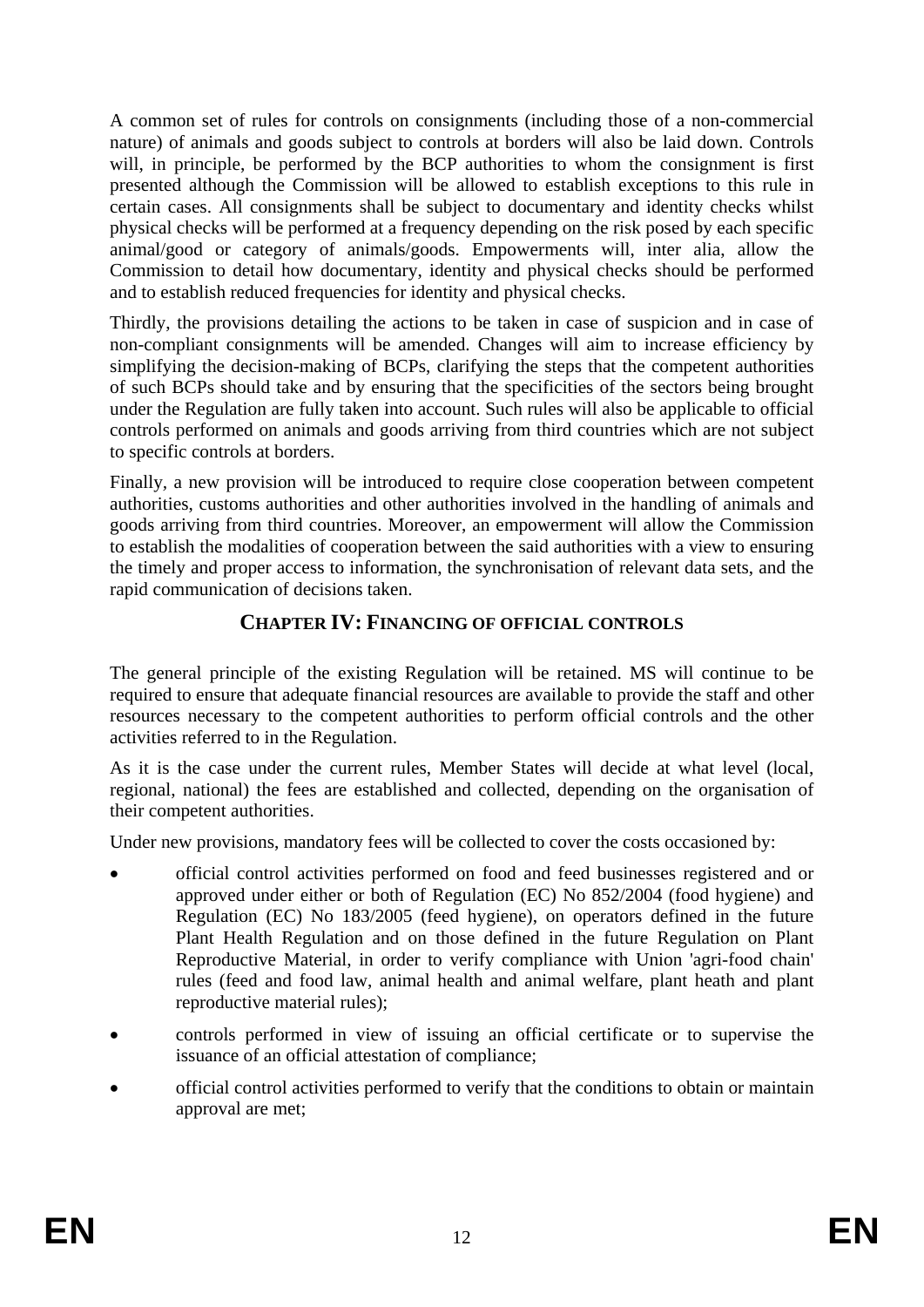- official control activities performed with respect to border controls (including cost of controls with regard to plant health requirements, which will be transferred to the new official controls regulation);
- official control activities performed to verify compliance with emergency measures adopted by the Commission in accordance with so called 'safeguard' provisions, where the decision establishing the measures so requires.

Mandatory fee levels shall be calculated so as to enable the competent authorities performing the official control activities to fully recover costs resulting from official controls (if the competent authority for which the fees are collected also performs other activities, then only the fraction of the relevant cost elements which results from official control activities should be considered for the calculation of fees).

A new provision will ensure that operators charged a flat-rate fee will benefit from recognition of good performance by requiring that the rate of fee applied to each operator shall be adjusted to take account of the operator's record of compliance as ascertained through official controls. As a rule, fees applied to consistently compliant operators should be lower than those applied to non-compliant ones.

Existing provisions that prohibit the refund – direct or indirect - of mandatory fees will be retained (unless of course the fees were unduly collected).

Enterprises employing fewer than 10 persons and whose annual turnover or balance sheet does not exceed EUR 2 million (micro-businesses) will be exempted from the payment of mandatory fees.

Underpinning the provisions on the financing of official controls will be the requirement that competent authorities shall ensure the highest level of transparency of the method and data used to establish fees, and of the use of resources collected through such fees.

The current provisions with regard to expenses arising from additional official controls due to non-compliance with enforcement measures (Article 28 of the Regulation) will be made clearer in order to ensure effective use by Member States.

### **CHAPTER V: OFFICIAL CERTIFICATION**

The definition of 'official certification' and the relevant provisions will be amended to ensure that the Regulation is the general framework for official certification as regards all sectors covered by the Regulation.

### **TITLE III: REFERENCE LABORATORIES AND CENTRES**

As a consequence of the extension of scope of the Regulation to new sectors (measures against pests of plants; rules governing the production, with a view of placing on the market, of plant reproductive material; animal by-products rules), it will be possible for the Commission to establish European Union reference laboratories (EURLs) in those sectors. The obligations for Member States to designate national reference laboratories (NRLs) for each EURL designated by the Commission will follow accordingly.

It will also be possible for the Commission to designate European Union reference centres for the production and marketing of plant reproductive material and for animal welfare. These centres will in particular provide technical expertise, conduct training courses and contribute to the dissemination of research findings and technical innovations.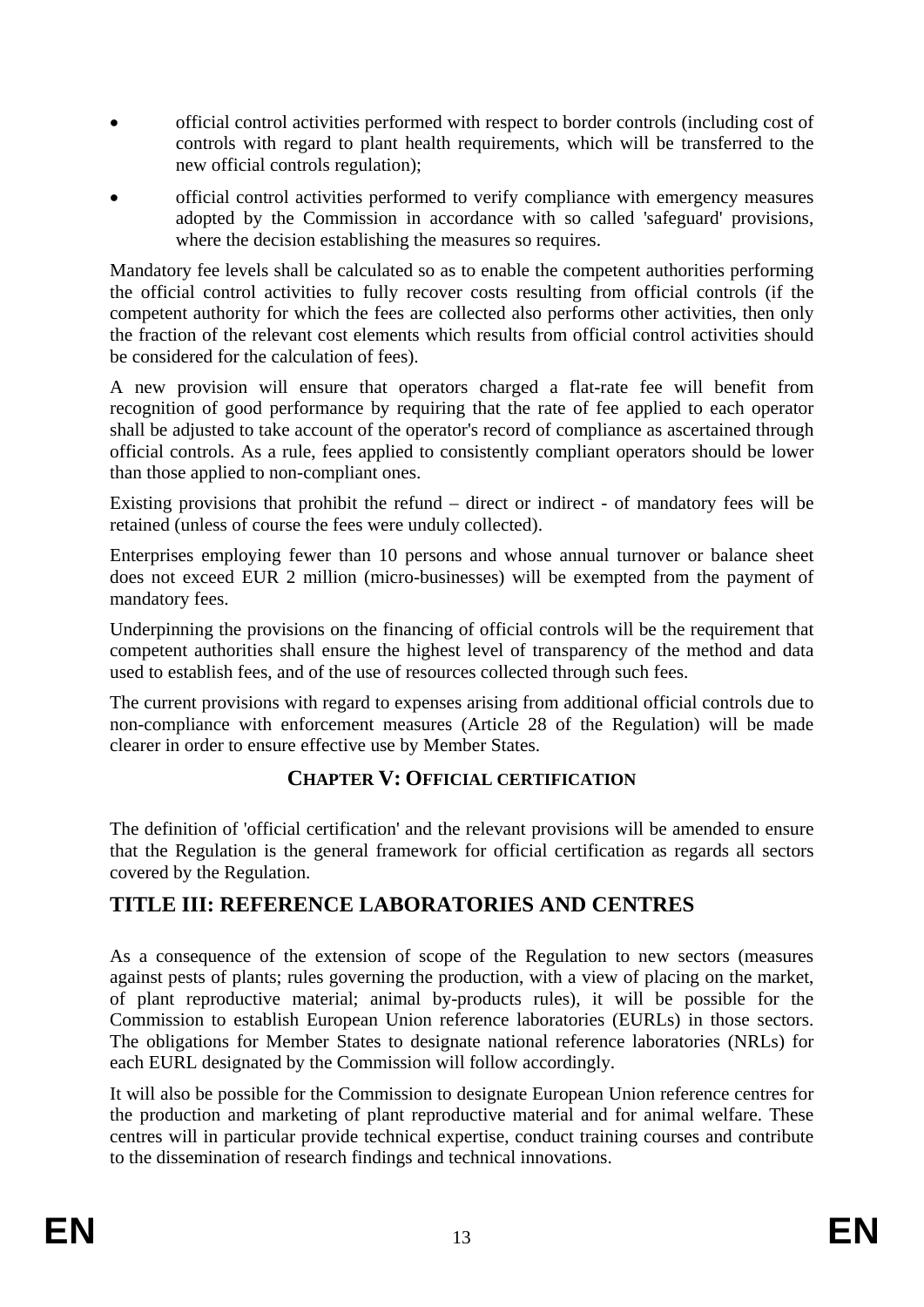# **TITLE IV: ADMINISTRATIVE ASSISTANCE AND COOPERATION**

The administrative assistance and cooperation provisions of the Regulation will be reenforced and clarified so as to increase their usability and effectiveness as a tool for tackling cross-border non-compliances. Several changes are envisaged in this respect.

First of all, competent authorities will be required to provide each other with administrative assistance where necessary to ensure the correct application of Union rules. The requirement for all communications to be in writing will also be introduced. Moreover, the Commission will be empowered to establish a standard format for requests for assistance and for communication exchanges.

Secondly, the role of liaison bodies will be clarified and the need for administrative assistance/cooperation to be 'channelled' through such bodies will be made explicit. The Commission will be required to publish and update the list of liaison bodies on its website. An empowerment will also allow it to establish minimum requirements for liaison bodies.

Thirdly, the modalities for requesting administrative assistance and for activating cooperation procedures will be simplified (where necessary) and the actions that competent authorities must take following requests for assistance shall be defined.

Finally, the cases in which the Commission is required to coordinate administrative assistance and cooperation, and the actions that it can take in such circumstances, will be clarified.

# **TITLE V: PLANNING AND REPORTING**

The Multi-annual national control plan (MANCP) will remain a document produced and owned by the MS which they will use to assist the competent authorities in ensuring the delivery of official controls in compliance with Union law.

A new provision requiring Member States to designate the single competent authority responsible for coordinating the preparation of the MANCP and ensuring the coherence of such plan will be created.

With regard to annual reports a revised Article 44 will provide for an empowerment for the Commission to progressively adopt standardised templates taking duly into account, where appropriate, existing reporting requirements.

### **TITLE VI: UNION ACTIVITIES**

This title will continue to govern a number of activities at Union level:

- controls by the Commission's Food and Veterinary Office (FVO) in Member States and in third countries;
- the procedures (clarified and streamlined) for the establishment of requirements for the entry of certain categories of goods from third countries into the Union, and of measures regarding certain goods form certain specific third countries in cases where there is evidence that the entry into the Union of those goods may pose a risk to human, animal or plant health or, as regards GMOs and plant protection products, to the environment, or where there is evidence that widespread serious non-compliance with Union rules might be taking place;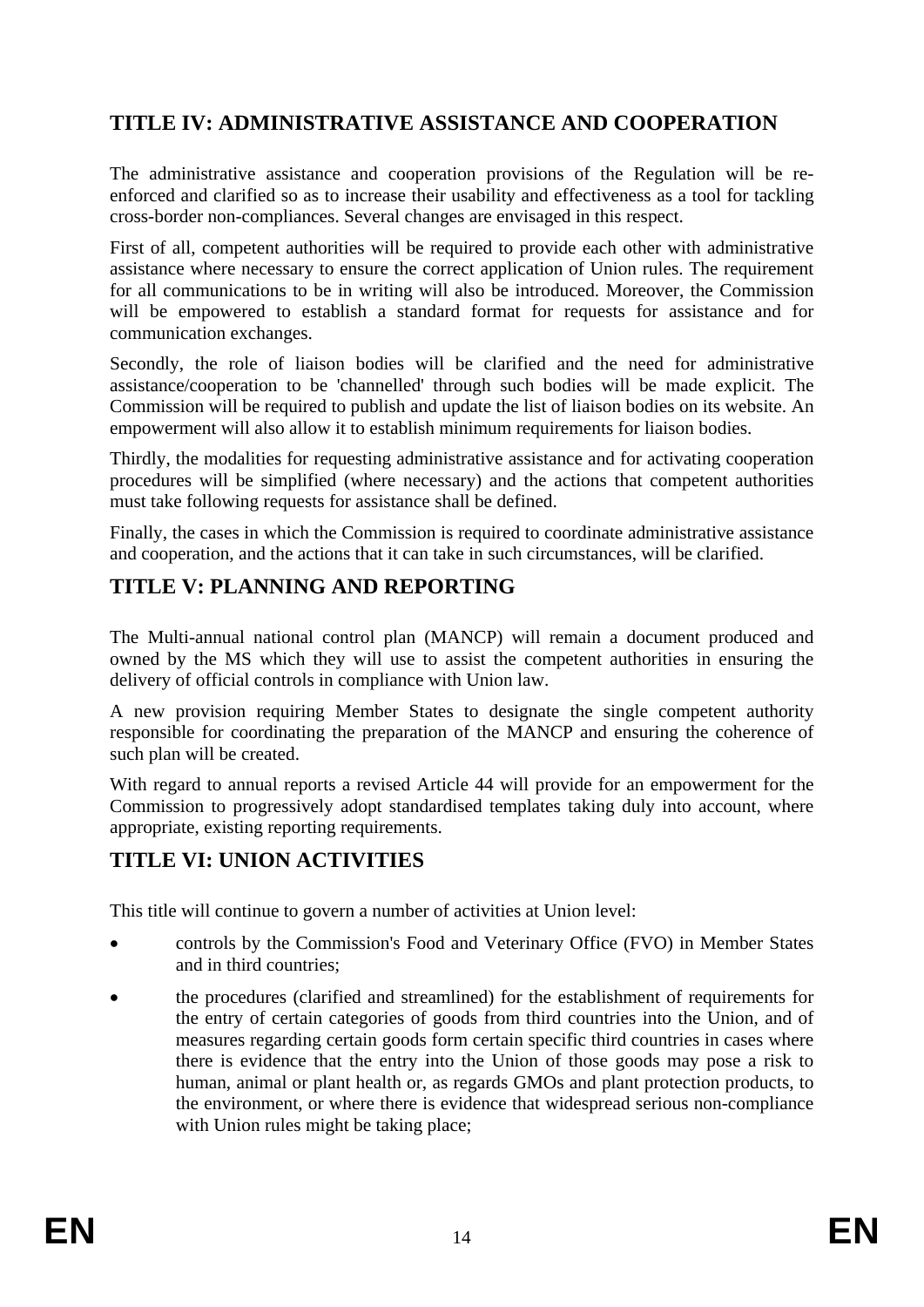• the organisation by the Commission of training for the staff of the competent authorities in the Member States and in third countries (the current programme Better Training for Safer Food), and of programmes for the exchange of staff between Member States (new activity, to be organised in cooperation with Member States).

This title will also include the creation of an integrated information management system for official controls, which will allow the integrated operation and update of all existing and future computerised systems through which information, data and documents regarding official controls are exchanged among competent authorities, and with the Commission (and operators where appropriate).

# **TITLE VII: ENFORCEMENT MEASURES**

Provisions governing national enforcement measures will be applicable to all the sectors of the scope of the Regulation.

A new provision dealing specifically with actions to be taken in case of suspicion of noncompliance will be included, requiring competent authority to carry out investigations in order to confirm or to eliminate the suspicion or doubt.

The list of possible measures in case of established non-compliance will furthermore be completed: restriction or prohibition of movements of animals, imposition of quarantine periods, slaughter or killing of animals, postponement of slaughter of animals, isolation or closure of establishments, closure of websites will for instance be added to the list.

A new provision in former Article 55 (on sanctions for non-compliance) will require MS to ensure that financial penalties applicable to intentional infringements offset the economic advantage sought by the perpetrator of the violation. Member States will also be required to ensure the application of appropriate criminal and/or administrative penalties to operators who fail to cooperate during an official control.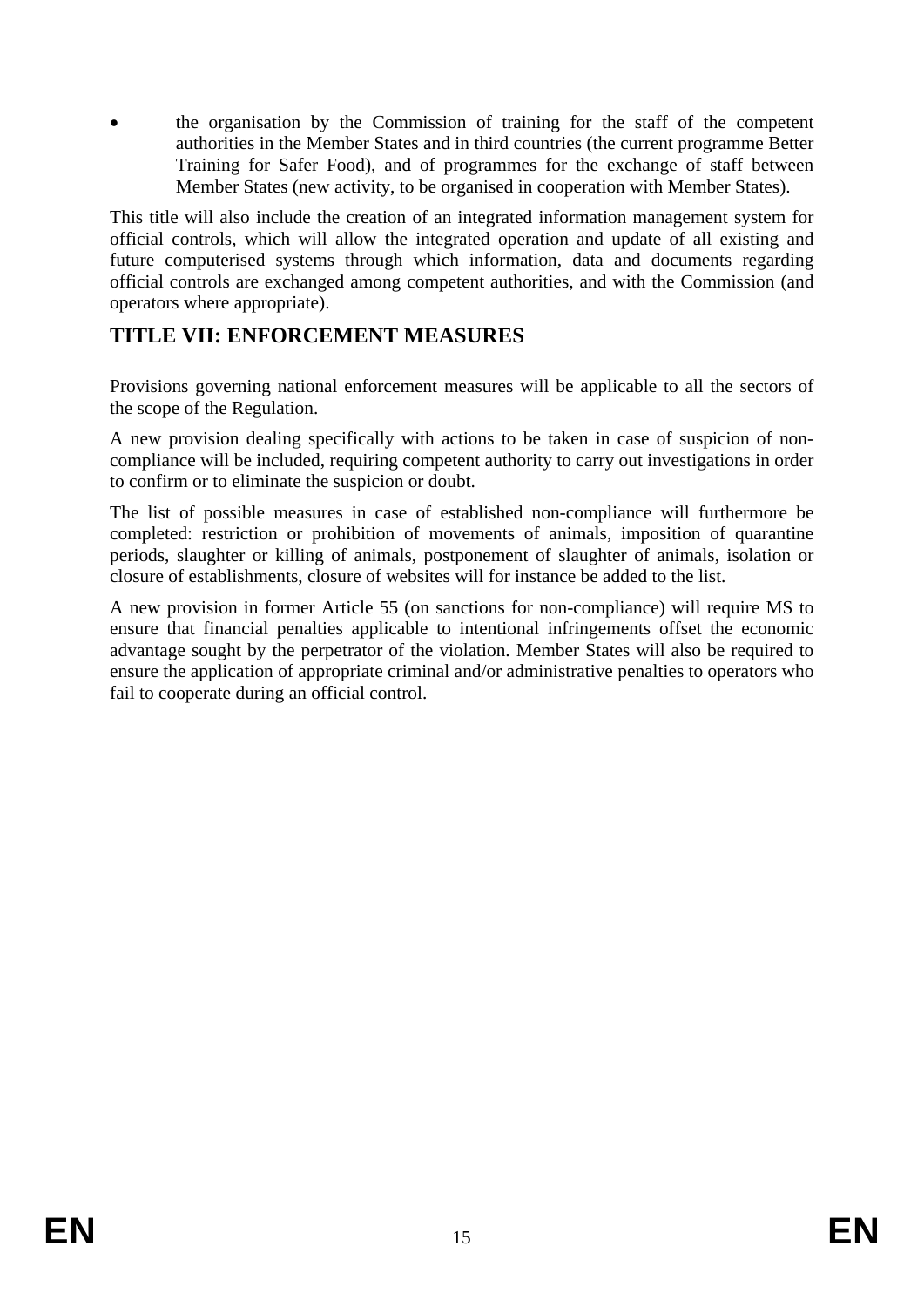#### 2013/0140 (COD)

#### Proposal for a

#### **REGULATION OF THE EUROPEAN PARLIAMENT AND OF THE COUNCIL**

**on official controls and other official activities performed to ensure the application of food and feed law, rules on animal health and welfare, plant health, plant reproductive material, plant protection products and amending Regulations (EC) No 999/2001, 1829/2003, 1831/2003, 1/2005, 396/2005, 834/2007, 1099/2009, 1069/2009, 1107/2009, Regulations (EU) No 1151/2012, [….]/2013 [***Office of Publications, please insert number of Regulation laying down provisions for the management of expenditure relating to the food chain, animal health and animal welfare, and relating to plant health and plant reproductive material***], and Directives 98/58/EC, 1999/74/EC, 2007/43/EC, 2008/119/EC, 2008/120/EC and 2009/128/EC (Official controls Regulation)** 

(Text with EEA relevance)

#### THE EUROPEAN PARLIAMENT AND THE COUNCIL OF THE EUROPEAN UNION,

Having regard to the Treaty on the Functioning of the European Union, and in particular Article 43(2), 114 and 168(4)(b) thereof,

Having regard to the proposal from the European Commission,

After transmission of the draft legislative act to the national Parliaments,

Having regard to the opinion of the European Economic and Social Committee $\delta$ ,

Having regard to the opinion of the Committee of the Regions<sup>9</sup>,

Acting in accordance with the ordinary legislative procedure,

Whereas:

- (1) The Treaty requires a high level of human health protection to be ensured in the definition and implementation of all Union policies and activities. The achievement of that objective should, inter alia, be pursued via measures in the veterinary and phytosanitary fields which have as their direct objective the protection of human health.
- (2) The Treaty also provides that the Union is to contribute to the attainment of a high level of consumer protection by the measures it adopts in the context of the completion of the internal market.
- (3) Union legislation provides for a set of harmonised rules to ensure that food and feed are safe and wholesome and that activities which might have an impact on the safety of the food chain or on the protection of consumers interests in relation to food and food information are performed in accordance with specific requirements. Union rules exist also to ensure a high level of human, animal and plant health and animal welfare

 $\frac{1}{8}$  $OJC$ , , p. .

<sup>9</sup> OJ  $C$ , , p. .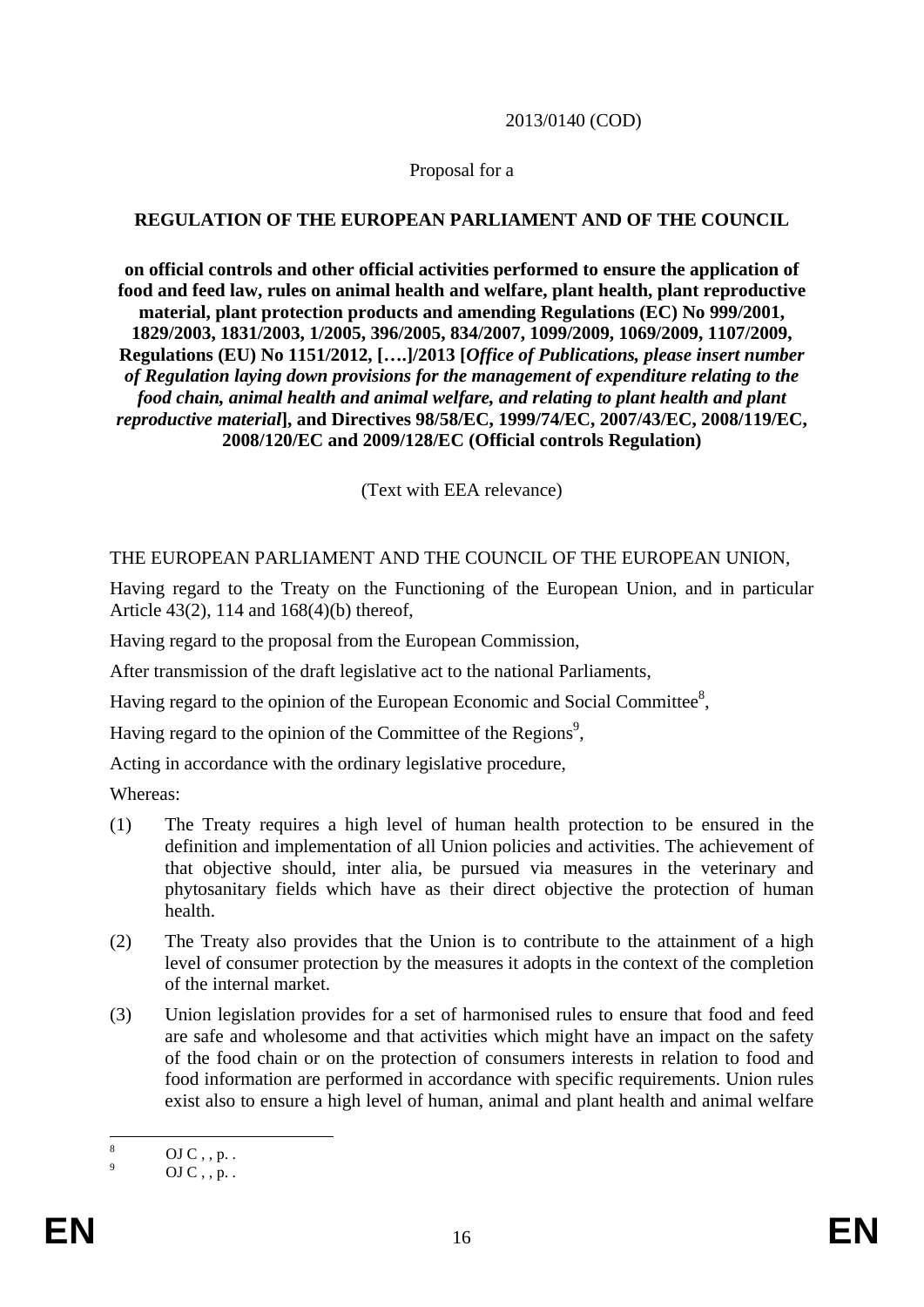along the food chain and in all those areas of activity where a key objective is the fight against the possible spread of animal diseases, in some cases transmissible to humans, or of pests injurious to plants or plant products, and to ensure the protection of the environment from risks that might arise from GMOs and plant protection products. Union rules also guarantee the identity and quality of plant reproductive material. The correct application of those rules, hereinafter collectively referred to as 'Union agrifood chain legislation', contributes to the functioning of the internal market.

- (4) The basic Union rules with regard to food and feed law are laid down in Regulation (EC) No 178/2002 of the European Parliament and of the Council of 28 January 2002 laying down the general principles and requirements of food law, establishing the European Food Safety Authority and setting out procedures in matters of food safety<sup>10</sup>. In addition to those rules, more specific food and feed law covers different areas such as animal nutrition, including medicated feedingstuffs, food and feed hygiene, zoonoses, animal by-products, residues of veterinary medicinal products, contaminants, control and eradication of animal diseases with a human health impact, food and feed labelling, plant protection products, food and feed additives, vitamins, mineral salts, trace elements and other additives, food contact materials, quality and compositional requirements, drinking water, ionisation, novel foods and genetically modified organisms (GMOs).
- (5) Union legislation on animal health aims to ensure high standards of human and animal health in the Union, the rational development of the agriculture and aquaculture sectors and to increase productivity. That legislation is necessary to contribute to the completion of the internal market in animals and animal products and to avoid the spread of infectious diseases of Union concern. It covers areas such as intra-Union trade, entry into the Union, disease eradication, veterinary controls and notification of diseases, and also contributes to the safety of food and feed.
- (6) Article 13 of the Treaty recognises that animals are sentient beings. Union legislation on animal welfare requires animal owners, animal keepers and competent authorities to respect animal welfare requirements guaranteeing their humane treatment and avoiding them unnecessary pain and suffering. Such rules are based on scientific evidence and may indirectly improve the quality and safety of food and feed.
- (7) Union legislation on plant health regulates the entry, establishment and spread of pests of plants that do not exist, or are not widely present, in the Union. Its objective is to protect the health of Union crops and of public and private green space and forests while simultaneously safeguarding the Union's biodiversity and environment and guaranteeing the quality and safety of food and feed made from plants.
- (8) Union legislation on plant reproductive material regulates the production with a view to placing on the market, and the placing on the market, of plant reproductive material of agricultural, vegetable, forest, fruit and ornamental species and vines. The objective of those rules is to ensure the identity, health and quality of plant reproductive material for its users, and the productivity, diversity, health and quality of the agri-food chain as well as contributing to the protection of biodiversity and the environment.
- (9) Union legislation on organic production and labelling of organic products provides a basis for the sustainable development of organic production and aims to contribute to

 $10\,$ OJ L 31, 1.2.2002, p. 1.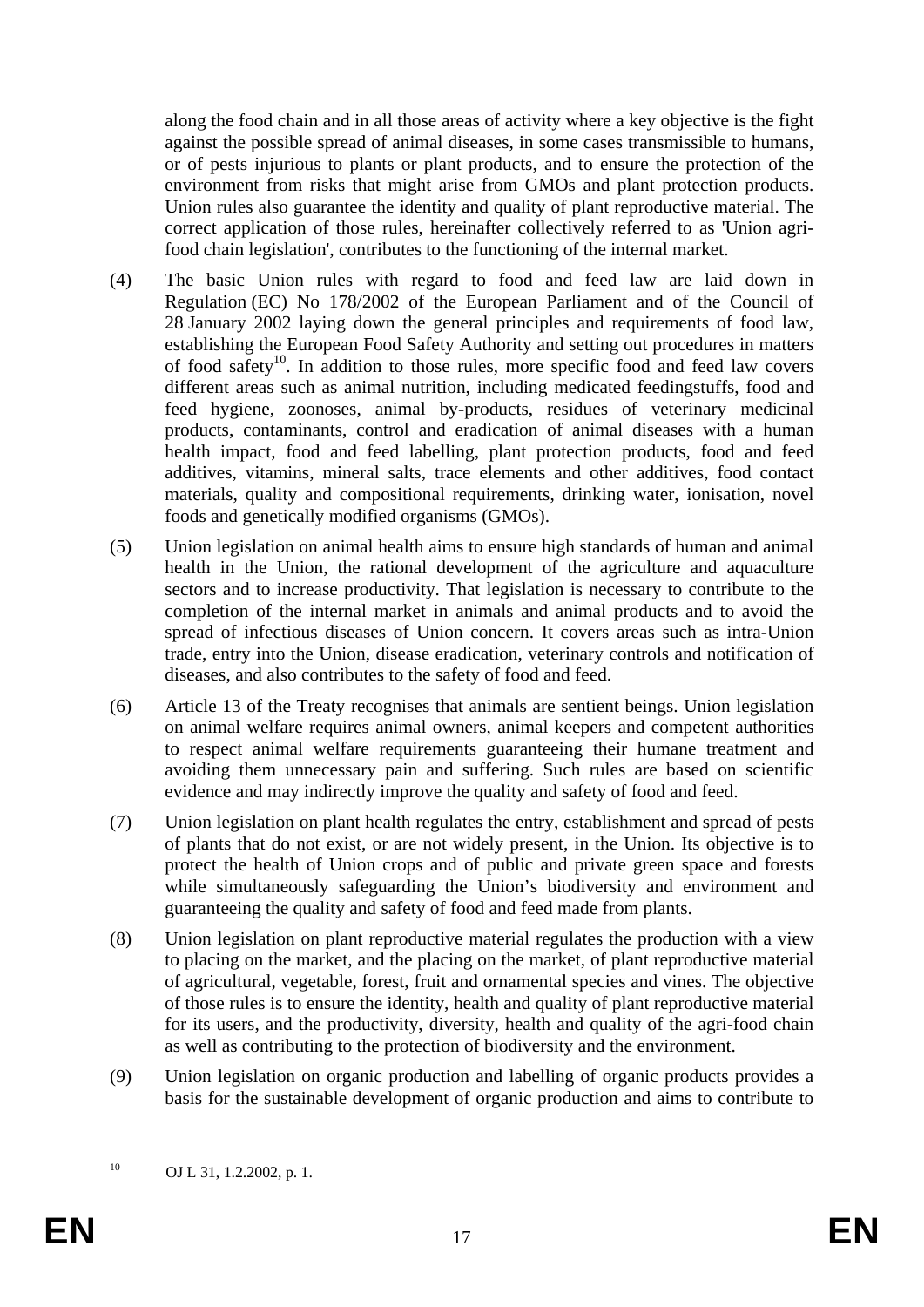the protection of natural resources, [biodiversity](http://ec.europa.eu/agriculture/organic/environment/biodiversity_en) and [animal welfare,](http://ec.europa.eu/agriculture/organic/animal-welfare_en) and the [development of rural areas.](http://ec.europa.eu/agriculture/organic/society-economy/rural-development_en)

- (10) Union legislation on agricultural quality schemes for agricultural products and foodstuffs identifies products and foodstuffs farmed and produced to exact specifications whilst encouraging diverse agricultural production, protecting product names and informing consumers about the specific character of agricultural products and foodstuffs.
- (11) Union agri-food chain legislation is based on the principle that operators at all stages of production, processing and distribution within the businesses under their control are responsible for ensuring that the requirements established by Union agri-food chain legislation and which are relevant to their activities are fulfilled.
- (12) The responsibility to enforce Union agri-food chain legislation lies with Member States, whose competent authorities monitor and verify, through the organisation of official controls, that relevant Union requirements are effectively complied with and enforced.
- (13) Regulation (EC) No 882/2004 of the European Parliament and of the Council of 29 April 2004 on official controls performed to ensure the verification of compliance with food and feed law, animal health and animal welfare rules<sup>11</sup> has established a single legislative framework for the organisation of official controls. That framework has significantly improved the efficiency of official controls, the enforcement of Union agri-food chain legislation and the level of protection against risks to human, animal and plant health and animal welfare in the Union and the level of protection of the environment from risks that might arise from GMOs and plant protection products. It has also provided a consolidated legal framework to support an integrated approach towards the performance of official controls along the agri-food chain.
- (14) There are a number of provisions in Union agri-food chain legislation, the enforcement of which has not, or has only partially, been governed by Regulation (EC) No 882/2004. In particular, specific official control rules were kept in place in Union legislation on plant reproductive material and in Regulation (EC) No 1069/2009 of the European Parliament and of the Council of 21 October 2009 laying down health rules as regards animal by-products and derived products not intended for human consumption and repealing Regulation (EC) No  $1774/2002^{12}$ . Plant health also largely falls outside the scope of Regulation (EC) No 882/2004 with certain rules on official controls being laid down in Council Directive 2000/29/EC of 8 May 2000 on protective measures against the introduction into the Community of organisms harmful to plants or plant products and against their spread within the Community<sup>13</sup>.
- (15) Council Directive 96/23/EC of 29 April 1996 on measures to monitor certain substances and residues thereof in live animals and animal products and repealing Directives 85/358/EEC and 86/469/EEC and Decisions 89/187/EEC and 91/664/EEC<sup>14</sup> also provides for a very detailed set of rules that establish among other things minimum frequencies of official controls and specific enforcement measures to be adopted in cases of non-compliance.

 $11$  $11$  OJ L 165, 30.4.2004, p. 1.

<sup>&</sup>lt;sup>12</sup> OJ L 300, 14.11.2009, p. 1.<br>
<sup>13</sup> OJ L 300, 19.7.2000, 1.

<sup>&</sup>lt;sup>13</sup> OJ L 169, 10.7.2000, p. 1.<br>
OJ L 125, 22, 5, 1006, p. 10

OJ L 125, 23.5.1996, p. 10.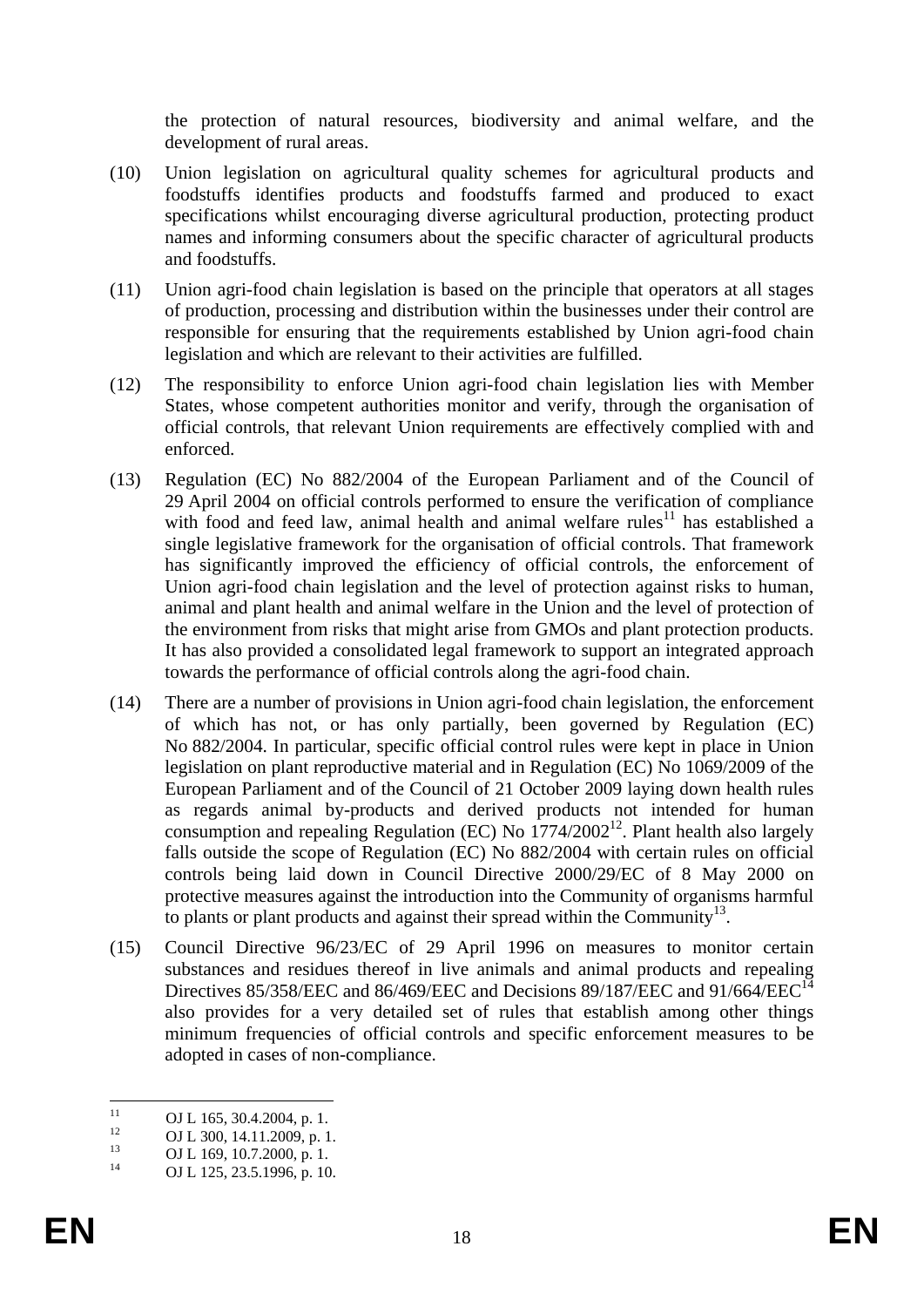- (16) In order to rationalise and simplify the overall legislative framework, whilst simultaneously pursuing the objective of better regulation, the rules applicable to official controls in specific areas should be integrated into a single legislative framework for official controls. For that purpose, Regulation (EC) No 882/2004 and other acts currently governing official controls in specific areas should be repealed and replaced by this Regulation.
- (17) This Regulation should seek to establish a harmonised Union framework for the organisation of official controls, and official activities other than official controls, along the entire agri-food chain, taking into account the rules on official controls laid down in Regulation (EC) No 882/2004 and in relevant sectoral legislation, and the experience gained from their application.
- (18) For the verification of compliance with the rules on the common organisation of the markets of agricultural products (arable crops, wine, olive oil, fruit and vegetables, hops, milk and milk products, beef and veal, sheepmeat and goatmeat and honey), a well-established and specific control system is already in place. This Regulation should therefore not apply to the verification of compliance with the provisions of Council Regulation (EC) No 1234/2007 of 22 October 2007 establishing a common organisation of agricultural markets and on specific provisions for certain agricultural products (Single CMO Regulation)<sup>15</sup>.
- (19) Certain definitions currently set out in Regulation (EC) No 882/2004 should be adapted to take account of the broader scope of this Regulation, to align them with those set out in other Union acts, and to clarify or, where appropriate, replace terminology having different meanings in different sectors.
- (20) Union agri-food chain legislation entrusts the competent authorities of the Member States with specialised tasks to be carried out for the protection of animal health, plant health and animal welfare, for the protection of the environment in relation to GMOs and plant protection products, and in order to ensure the identity and a high quality of plant reproductive material. Those tasks are the public interest activities which the competent authorities of the Member States must carry out for the purpose of eliminating, containing or reducing risks which may arise for human, animal or plant health, animal welfare, or for the environment. Those activities, which include product approval, surveying, surveillance and monitoring including for epidemiologic purposes, and the eradication and containment of diseases, and other disease control tasks, are governed by the same sectoral rules which are enforced through the official controls.
- (21) Competent authorities should be designated by the Member States in all the areas falling within the scope of this Regulation. While Member States are best placed to decide which competent authority or authorities to designate for each area, and at which level of the administration, they should also be required to designate a single authority that in each area ensures appropriately coordinated communication with other Member States' competent authorities and with the Commission.
- (22) Member States should be allowed to confer upon designated competent authorities the responsibility for official controls in relation to Union rules, including rules regarding alien species which may harm agricultural production or the environment by their invasive character, other than those falling within the scope of this Regulation.

 $15$ OJ L 299, 16.11.2007, p. 1.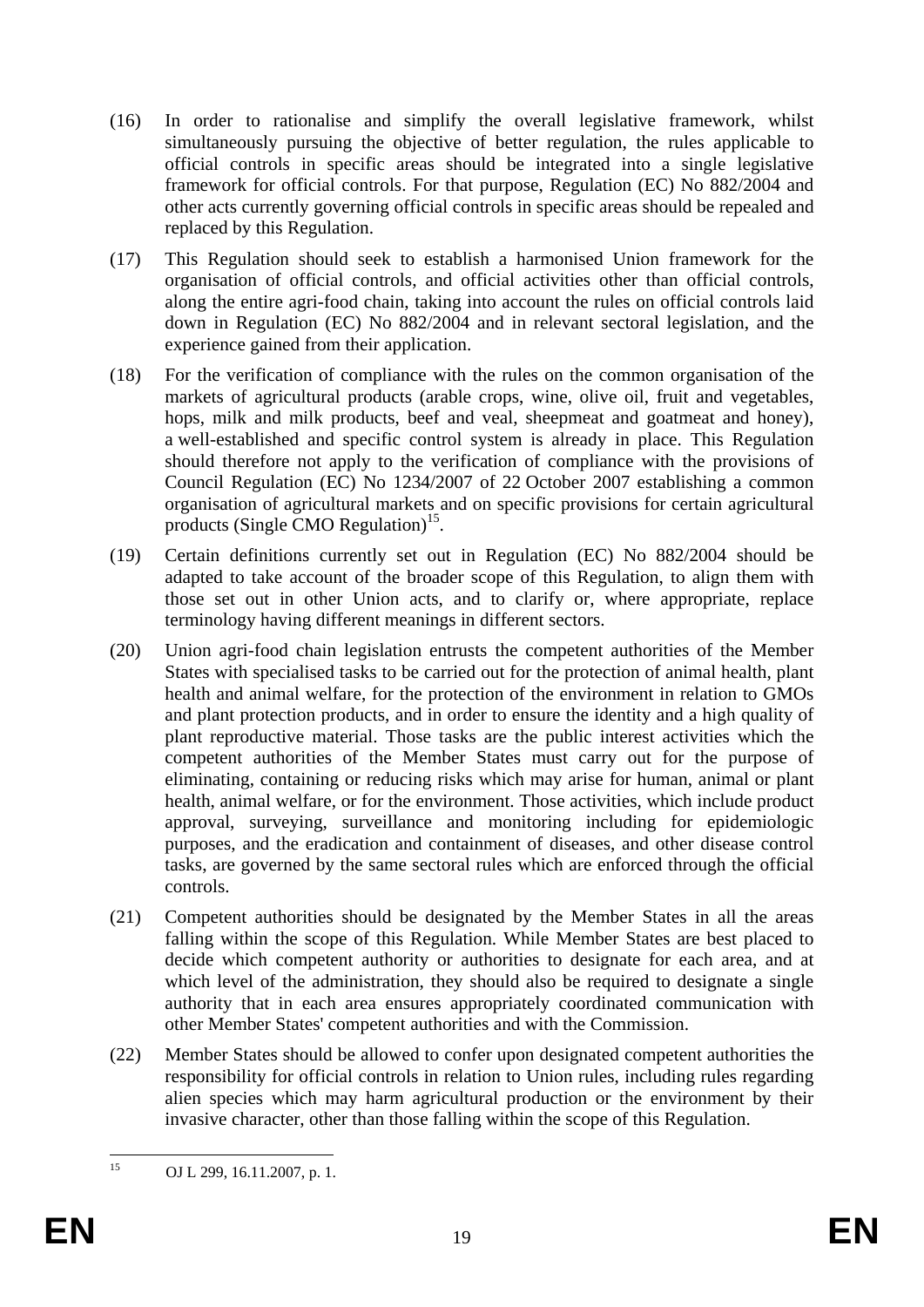- (23) For the performance of official controls aimed at verifying the correct application of Union agri-food chain legislation, and of the other official activities entrusted to Member State authorities by Union agri-food chain legislation, Member States should designate competent authorities which act in the public interest, are appropriately resourced and equipped, and offer guarantees of impartiality and professionalism. Competent authorities should ensure the quality, consistency and effectiveness of official controls.
- (24) The correct application and enforcement of the rules falling within the scope of this Regulation requires appropriate knowledge of both such rules and the rules of this Regulation. It is therefore important that the staff performing official controls and other official activities is regularly trained on the applicable legislation, according to their area of competence, as well as on the obligations resulting from this Regulation.
- (25) Operators should have a right to appeal against the decisions taken by the competent authorities, and be informed of such a right.
- (26) The competent authorities should ensure that staff responsible for official controls does not disclose information acquired during the performance of such controls which is covered by professional secrecy. Unless there is an overriding interest justifying disclosure, professional secrecy should include information which would undermine the purpose of inspections, investigations or audits, the protection of commercial interests and the protection of court proceedings and legal advice. However, professional secrecy should not prevent competent authorities from disclosing factual information on the outcome of official controls regarding individual operators when the operator concerned has been allowed to comment upon it prior to the disclosure and such comments have been taken into account, or released alongside the information being divulged by the competent authorities. The need to respect professional secrecy is also without prejudice to the obligation to inform the general public where there are reasonable grounds to suspect that food or feed may present a risk for health in accordance with Article 10 of Regulation (EC) No 178/2002. The obligation for competent authorities to inform the general public in cases where there are reasonable grounds to suspect that a food or feed may present a risk for human or animal health, in accordance with Article 10 of Regulation (EC) No 178/2002, and the right of individuals to the protection of their personal data as provided for in Directive 95/46/EC of the European Parliament and of the Council of 24 October 1995 on the protection of individuals with regard to the processing of personal data and on the free movement of such data<sup>16</sup> should not be affected by this Regulation.
- (27) Competent authorities should perform official controls regularly, on all the sectors and in relation to all operators, activities, animals and goods governed by Union agri-food chain legislation. The frequency of official controls should be established by the competent authorities having regard to the need to adjust the control effort to the risk and to the level of compliance expected in the different situations. In some cases, however, Union agri-food chain legislation requires that official controls be performed irrespective of the level of risk or expected non-compliance in view of the issuance of an official certificate or attestation which is a pre-requisite for the placing on the market or for the movements of animals or goods. In such cases the frequency of the official controls is dictated by the certification or attestation needs.

<sup>16</sup> OJ L 281, 23.11.1995, p. 31.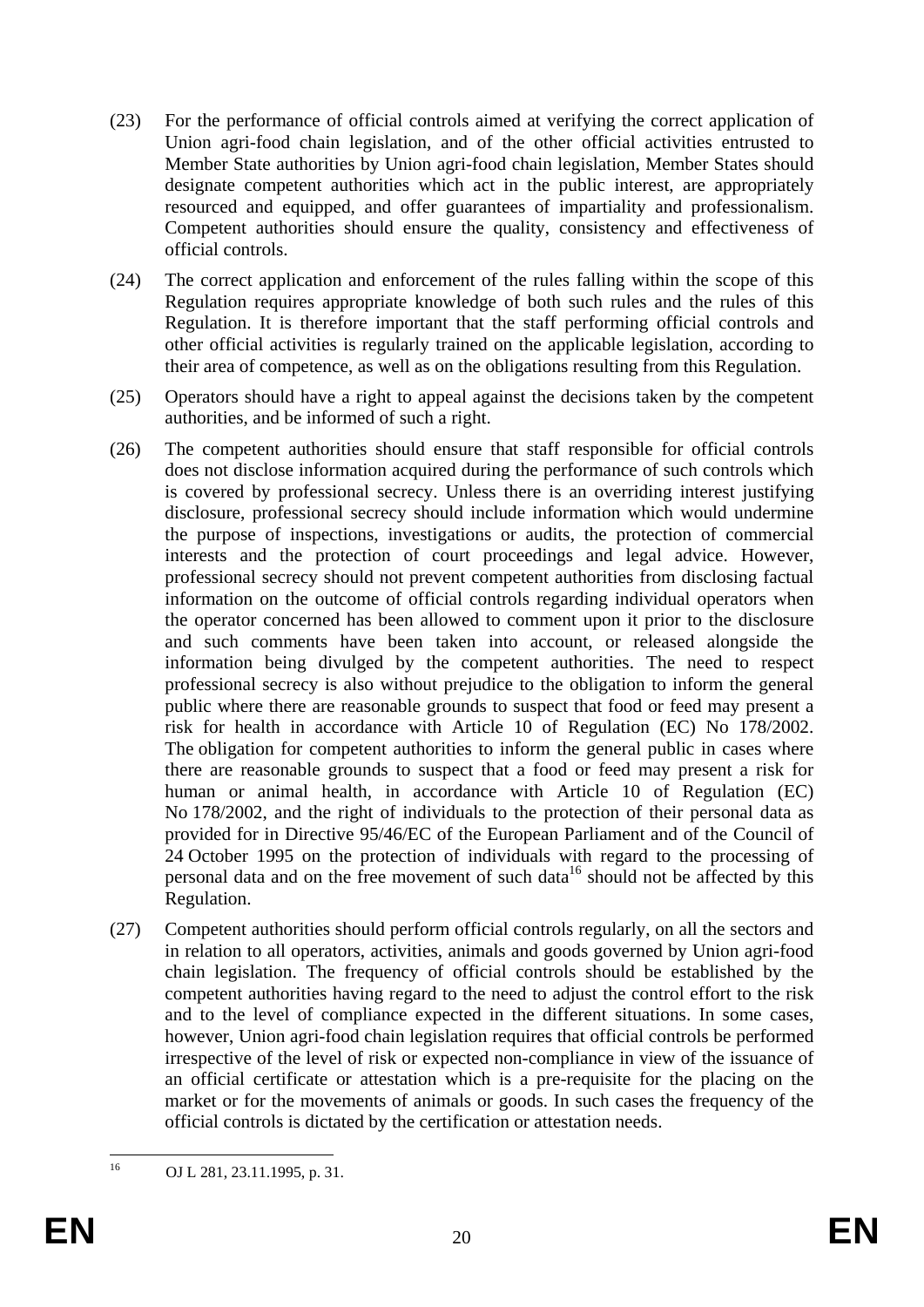- (28) To preserve the effectiveness of official controls in the verification of compliance, no warning should be given prior to performing controls, unless the nature of the official control activities requires otherwise (as is notably the case of audit activities).
- (29) Official controls should be thorough and effective and should ensure that Union legislation is applied correctly. Given that official controls may represent a burden for operators, competent authorities should organise and conduct official control activities taking their interests into account and limiting the said burden to what is necessary for the performance of efficient and effective official controls.
- (30) Official controls should be performed with the same level of care by the competent authorities of the Member State irrespective of whether the rules being enforced apply to activities which are only relevant on the territory of that Member State or to activities which will have an impact on the compliance with Union legislation of animals and goods which are to be moved or placed on the market in another Member State or exported outside the Union. In the latter case, competent authorities may also be required, in accordance with Union legislation, to verify the conformity of animals and goods with requirements established by the third country of destination of such animals or goods.
- (31) To ensure that the Union agri-food chain rules are correctly enforced, the competent authorities should have the power to perform official controls at all stages of production, processing and distribution of animals and goods concerned by such rules. To ensure that official controls are thoroughly conducted and effective, the competent authorities should also have the power to perform official controls at all stages of production and distribution of goods, substances, materials or objects which are not governed by agri-food chain rules (for example, of veterinary medicinal products) insofar as this is necessary to fully investigate possible violations of those rules and to identify the cause of any such violation.
- (32) The competent authorities act in the interest of operators and of the general public ensuring that the high standards of protection established by Union agri-food chain legislation are consistently preserved and protected through appropriate enforcement action, and that compliance with such rules is ascertained across the entire agri-food chain through official controls. The competent authorities should therefore be accountable to the operators and to the general public for the efficiency and effectiveness of the official controls they perform. They should provide access to information concerning the organisation and performance of official controls and other official activities, and regularly publish information concerning official controls and the results therefrom. Competent authorities should also, subject to certain conditions, be entitled to publish or to make available information about the rating of individual operators based on the outcome of official controls.
- (33) It is of the utmost importance that competent authorities ensure and verify the effectiveness and the consistency of the official controls they perform. For that purpose they should act on the basis of written documented procedures and should provide detailed information and instructions to staff performing official controls. They should also have appropriate procedures and mechanisms in place to continuously verify that their own action is effective and consistent, and take corrective action when shortcomings are identified.
- (34) To facilitate the identification of non-compliances and streamline the taking of corrective action by the operator concerned, the outcome of official controls should be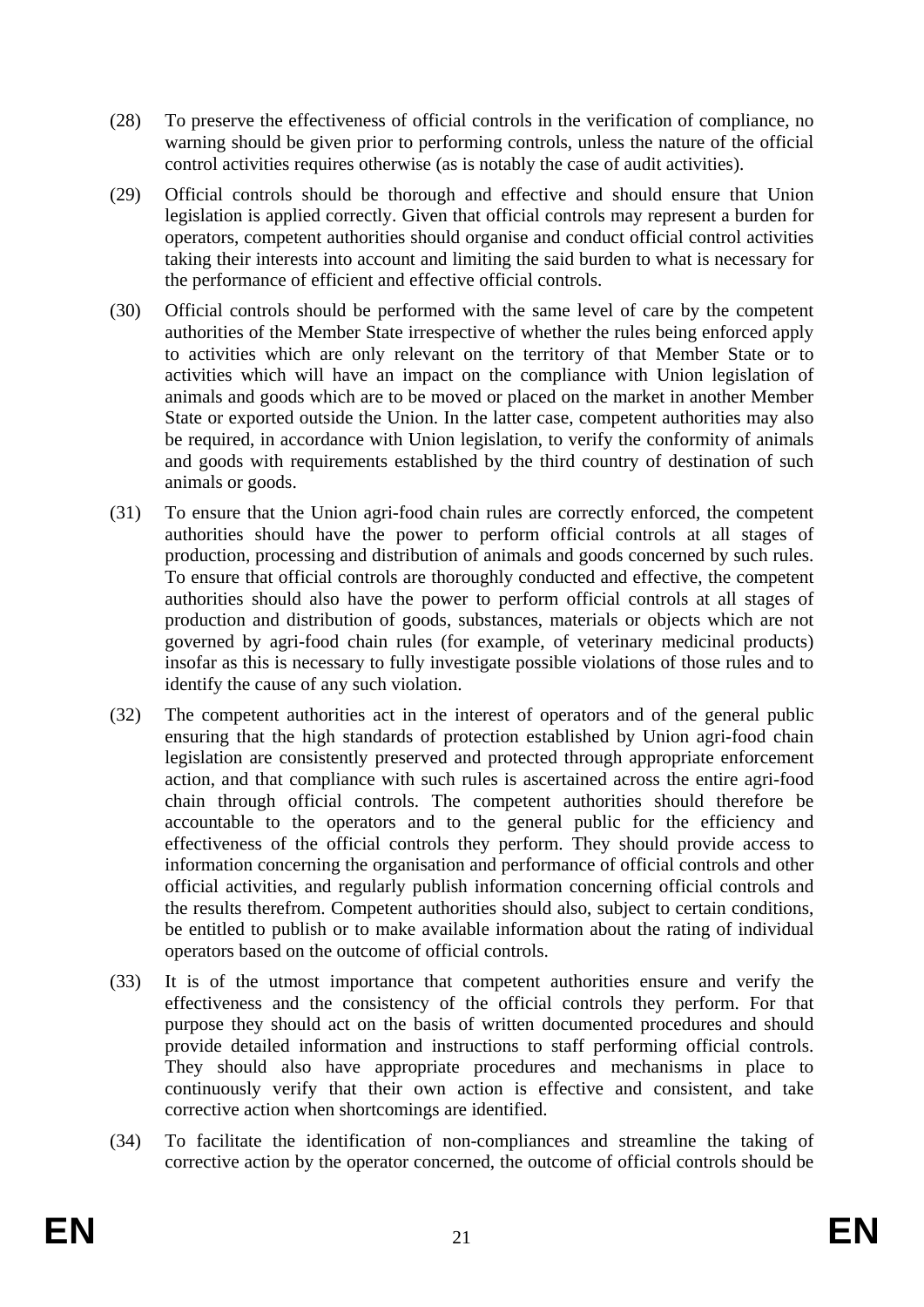recorded in a report, a copy of which should be given to the operator. Where official controls require the continuous or regular presence of the staff of the competent authorities to monitor the operator's activities, a report of each individual inspection or visit to the operator would be disproportionate. In such cases reports should be prepared with a frequency that enables the competent authorities and the operator to be regularly informed of the level of compliance and immediately notified of any identified shortcomings.

- (35) Operators should cooperate fully with competent authorities and delegated bodies to ensure the smooth performance of official controls and to enable the competent authorities to perform other official activities.
- (36) This Regulation establishes a single legislative framework for the organisation of official controls to verify compliance with agri-food chain rules in all the areas that such rules cover. In some of those areas, Union legislation lays down detailed requirements to be complied with which require special skills and specific means for the performance of official controls. To avoid diverging enforcement practices which could generate uneven protection of human, animal and plant health, animal welfare and, as regards GMOs and plant protection products, of the environment, disrupt the functioning of the internal market for animals and goods falling within the scope of this Regulation and distort competition, the Commission should be able to supplement the rules laid down in this Regulation through the adoption of specific official control rules capable of catering for the needs of controls of those areas. In particular, such rules should lay down specific requirements for the performance of official controls and minimum frequencies for such controls, specific or additional measures to those provided for in this Regulation that competent authorities should take in relation to non-compliances, specific responsibilities and tasks of the competent authorities in addition to those provided for in this Regulation and specific criteria for triggering the administrative assistance mechanisms provided for in this Regulation. In other cases, such additional rules might become necessary in order to provide a more detailed framework for the performance of official controls in relation to food and feed, where new information emerges about risks to human or animal health or, in relation to GMOs and plant protection products to the environment, indicating that in the absence of common specifications for the performance of official controls across the Member States, the controls would fail to deliver the expected level of protection against those risks, as provided for by Union agri-food chain legislation.
- (37) The competent authorities should be able to delegate some of their tasks to other bodies. Appropriate conditions should be laid down to guarantee that the impartiality, quality and consistency of the official controls and of the other official activities are preserved. The delegated body should in particular be accredited according to the ISO standard for the performance of inspections.
- (38) To ensure the reliability and consistency of official controls and other official activities across the Union, the methods used for sampling and for laboratory analyses, tests and diagnoses should meet state-of-the-art scientific standards, satisfy the specific analytical, testing and diagnostic need of the laboratory concerned, and offer sound and reliable analytical, test and diagnostic results. Clear rules should be established for the choice of the method to be used where more than one is available from different sources, such as the International Organisation for Standardisation (ISO), the European and Mediterranean Plant Protection Organisation (EPPO), the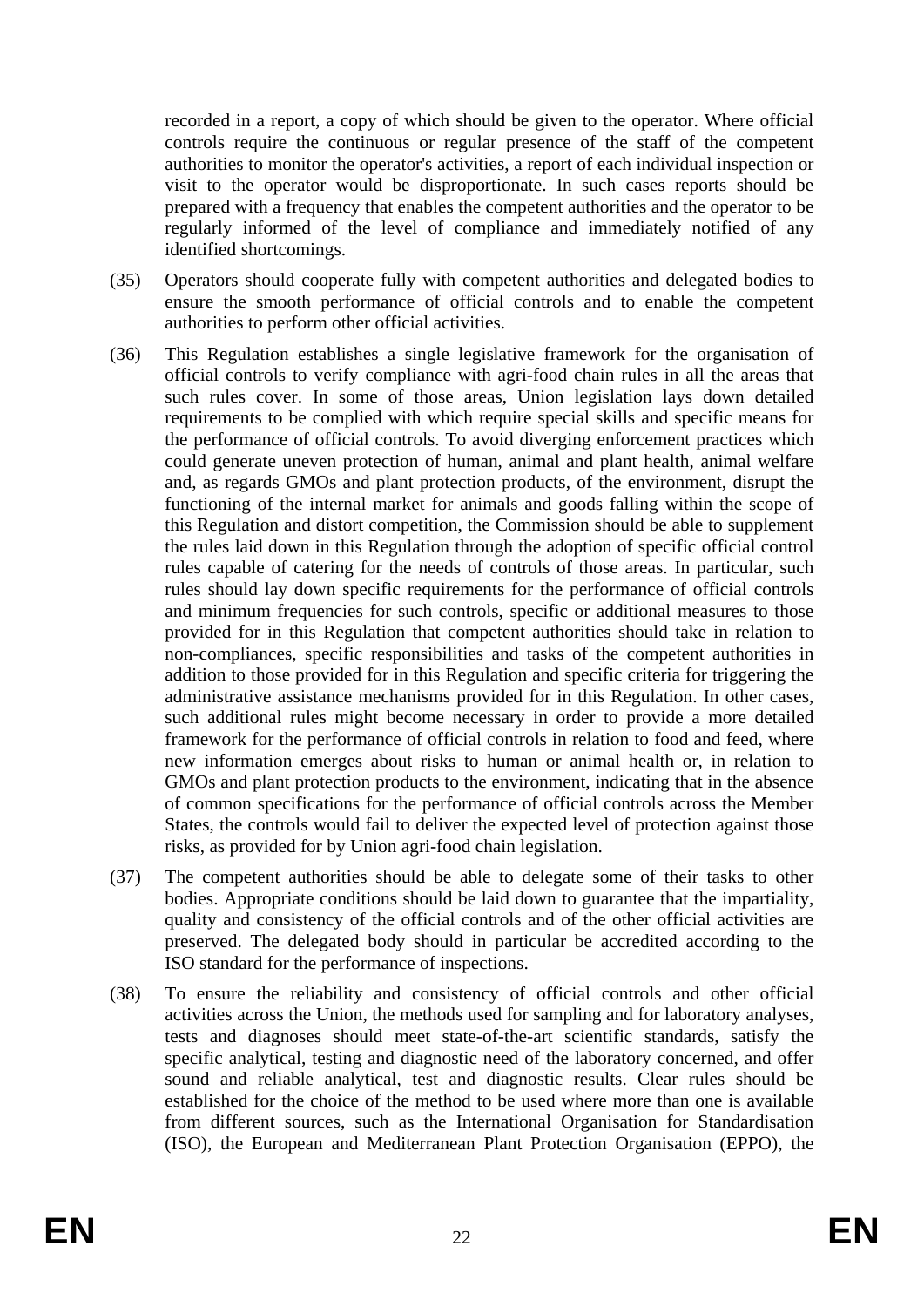International Plant Protection Convention (IPPC), the World Organisation for Animal Health (OIE), European Union and national reference laboratories, or national rules.

- (39) Operators whose animals or goods are subject to sampling, analysis, test or diagnosis in the context of official controls should have the right to apply for a second expert opinion which should include the taking of a second sample for the purposes of counter-analysis, counter-test or counter-diagnosis unless any such second sampling is technically impossible or irrelevant. Such would be the case, in particular, where the prevalence of the hazard is particularly low in the animal or good or its distribution particularly sparse or irregular. The IPPC for that reason rejects the use of countersamples for assessing the presence of quarantine organisms in plants or plant products.
- (40) For the purposes of performing official controls on trade which takes place through the internet or other remote means, competent authorities should be able to obtain samples through anonymously placed orders (also known as mystery shopping) which can then be analysed, tested or subject to a verification of compliance. All steps should be taken by the competent authorities to preserve the rights of the operators to a second expert opinion.
- (41) Laboratories designated by the competent authorities to carry out analyses, tests and diagnoses on samples taken in the context of official controls and other official activities should possess the expertise, equipment, infrastructure and staff to carry out such tasks to the highest standards. To ensure sound and reliable results, those laboratories should be accredited for the use of these methods according to standard EN ISO/IEC 17025 on 'General requirements for the competence of testing and calibration laboratories'. The accreditation should be delivered by a national accreditation body operating in accordance with Regulation (EC) No 765/2008 of the European Parliament and of the Council of 9 July 2008 setting out the requirements for accreditation and market surveillance relating to the marketing of products and repealing Regulation (EEC) No 339/9317.
- (42) While accreditation is the instrument of choice to ensure state-of-the-art performance by official laboratories, it is also a complex and costly process, which would result in a disproportionate burden for the laboratory in cases where the method of laboratory analysis, test or diagnosis is particularly simple to perform and does not require specialised procedures or equipment, as is the case for the detection of *Trichinella* in the context of the inspection, in cases where the analyses or tests performed only concern qualitative aspects of plant reproductive material, and, under certain conditions, in cases where the laboratory only carries out analyses, tests or diagnoses in the context of other official activities and not of official controls.
- (43) In order to ensure flexibility and proportionality of approach, in particular for animal health or plant health laboratories, provision should be made for the adoption of derogations aimed at allowing certain laboratories not to be accredited for all the methods they use. Moreover, accreditation of a laboratory for all the methods it should use as official laboratory might not be immediately available in certain cases where new or recently modified methods should be used, and in cases of emerging risks or in emergency situations. Under certain conditions, official laboratories should therefore be allowed to carry out analyses, tests and diagnoses for the competent authorities before they obtain the relevant accreditation.

 $17$ 

OJ L 218, 13.8.2008, p. 30.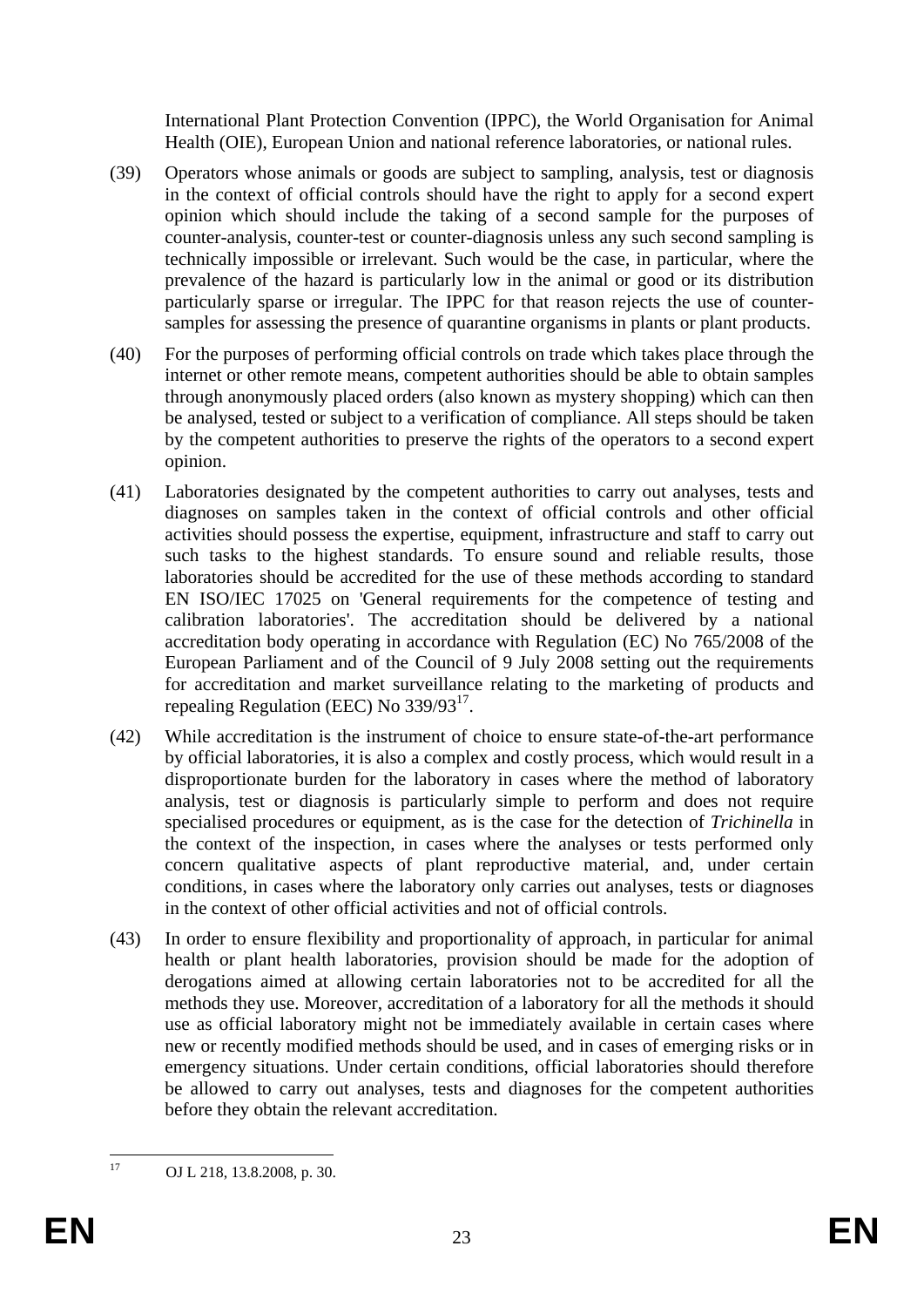- (44) Official controls performed on animals and goods entering the Union from third countries are of key importance to ensure that they comply with legislation applicable within the Union and, in particular, with the rules established to protect across the Union human, animal and plant health, animal welfare and, as regards GMOs and plant protection products, the environment. Such official controls should take place as appropriate before or after the animals or goods are released for free circulation within the Union. The frequency of official controls should adequately address risks to health, animal welfare and to the environment, that animals and goods entering the Union might pose, taking into account the history of compliance with the requirements provided for in Union agri-food chain rules, the controls already performed on those animals and goods in the third country concerned, and the guarantees given by that third country that animals and goods exported to the Union meet the requirements laid down in Union legislation.
- (45) Given the risks to human, animal or plant health, animal welfare or to the environment that certain animals or goods may pose, they should be subject to specific official controls to be performed upon them at their entry into the Union. Current Union rules require the performance of official controls at Union borders to verify that human health, animal health and animal welfare standards applicable to animals, products of animal origin, germinal products and animal by-products are met and that plants and plant products comply with phytosanitary requirements. Increased controls at entry into the Union are also performed on certain other goods where emerging or known risks so warrant. The specificities of such controls, currently governed by the provisions of Council Directive 97/78/EC of 18 December 1997 laying down the principles governing the organisation of veterinary checks on products entering the Community from third countries<sup>18</sup>, Council Directive 91/496/EEC of 15 July 1991 laying down the principles governing the organisation of veterinary checks on animals entering the Community from third countries and amending Directives 89/662/EEC,  $90/425/EEC$  and  $90/675/EEC<sup>19</sup>$ , Council Directive 2000/29 and Commission Regulation (EC) No 669/2009 implementing Regulation (EC) No 882/2004 of the European Parliament and the Council as regards the increased level of official controls on imports of certain food and feed of non-animal origin and amending Decision  $2006/504/EC^{20}$ , should be provided for in this Regulation.
- (46) In order to reinforce the efficiency of the Union's official control system, ensure an optimal allocation of official control resources assigned to border controls and facilitate the enforcement of Union food chain legislation, a common integrated system of official controls at border control posts, replacing the current fragmented control frameworks, should be established to handle all consignments which, given the risk they may carry, must be controlled at their entry into the Union.
- (47) Official controls performed at border control posts should include documentary and identity checks on all consignments and physical checks performed at a frequency dependent on the risk posed by each consignment of animals or goods.
- (48) The frequency of physical checks should be determined and modified on the basis of risks to human, animal or plant health, animal welfare or, as regards GMOs and plant protection products, to the environment. This approach should enable the competent

<sup>18</sup>  $^{18}$  OJ L 24, 30.1.1998, p. 9.

<sup>&</sup>lt;sup>19</sup> OJ L 268, 24.9.1991, p. 56.<br><sup>20</sup> OJ L 104, 25.7.2000, p. 11.

<sup>20</sup> OJ L 194, 25.7.2009, p. 11.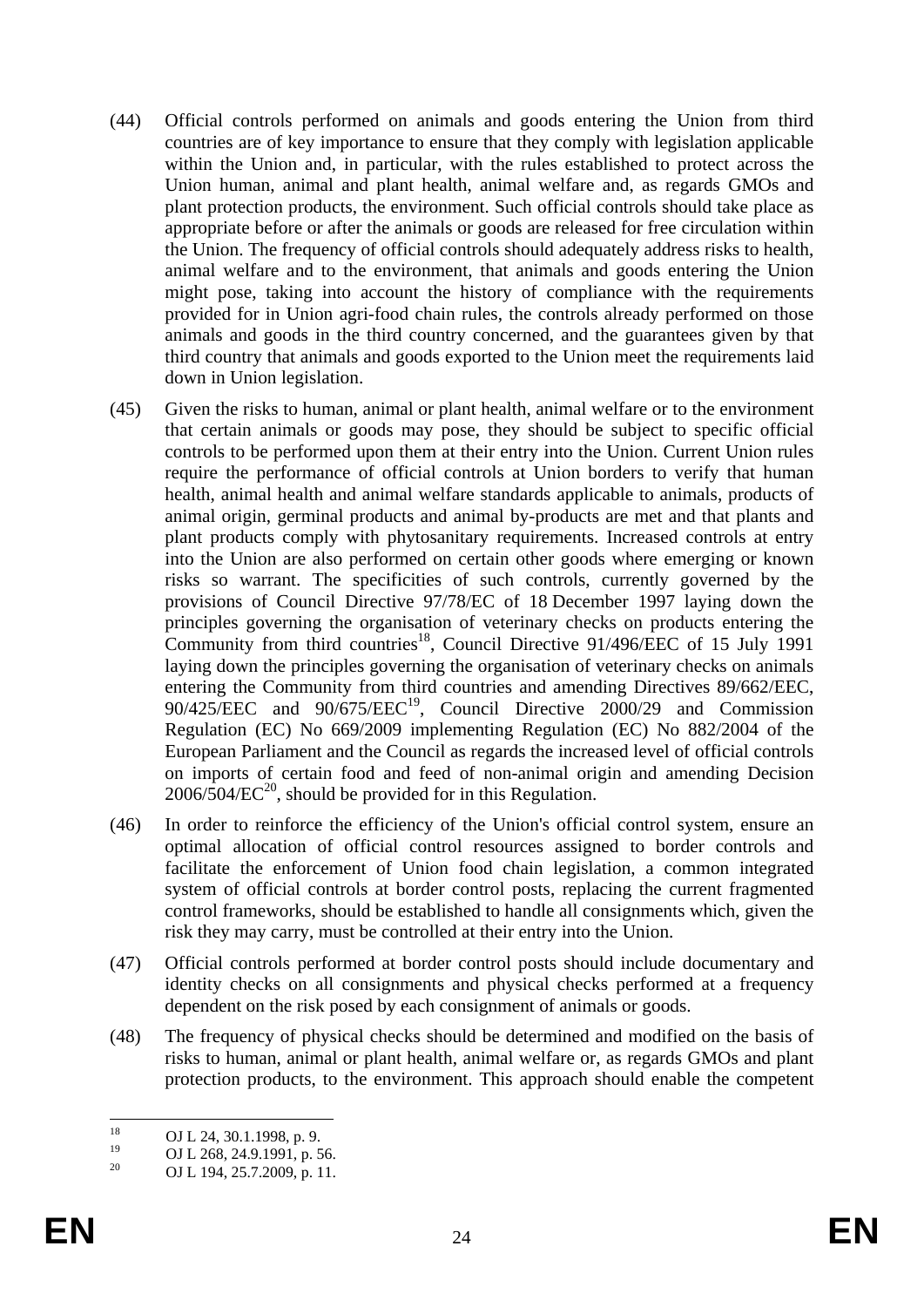authorities to allocate control resources where the risk is highest. The frequency of identity checks should also be subject to reduction or limited to the verification of a consignment's official seal where this is justified by a reduced risk of the consignments entering the Union. The risk-based approach to identity and physical checks should be pursued by making full use of available data sets and information, and of computerised data collection and management systems.

- (49) In certain cases, and as long as high levels of human, animal and plant health, animal welfare and protection of the environment in relation to GMOs and plant protection products are guaranteed, official controls normally performed by competent authorities at border control posts could be performed at other control points or by other authorities.
- (50) For the purpose of organising an efficient system of official controls, consignments arriving from third countries which require controls at their entry into the Union should be accompanied by a common health entry document (CHED), to be used for the prior notification of the arrival of consignments at the border control post, and to record the result of official controls performed and of decisions taken by the competent authorities in relation to the consignment they accompany. The same document should be used by the operator to obtain clearance by customs authorities once all official controls have been performed.
- (51) Official controls on animals and goods entering the Union from third countries should be performed at border control posts designated by Member States in accordance with a set of minimum requirements. The designation of such entities should be withdrawn or suspended when they no longer comply with those requirements or when their activities may pose a risk to human, animal or plant health, animal welfare or, in the case of GMOs and plant protection products, to the environment.
- (52) To guarantee the uniform application of official control rules on consignments arriving from third countries, common rules should be established to govern the actions that the competent authorities and operators should take in case of suspicion of noncompliance, and in relation to non-compliant consignments and of consignments which might pose a risk to human, animal or plant health, animal welfare or, as regards GMOs and plant protection products, to the environment.
- (53) In order to avoid inconsistencies and duplications of the official controls effort, to allow consignments which are subject to official controls at border control posts to be timely identified, and to guarantee that controls are performed in an efficient manner, the cooperation and exchange of information amongst competent authorities, customs authorities and other relevant authorities dealing with consignments arriving from third countries should be ensured.
- (54) Member States should be required to ensure that adequate financial resources are always available in order to appropriately staff and equip the competent authorities performing official controls and other official activities. Although operators are primarily responsible for ensuring that their activities are carried out in compliance with Union agri-food chain rules, the system of own controls that they put in place for that purpose needs to be complemented by a dedicated system of official controls maintained by each Member State to ensure effective market surveillance along the agri-food chain. Such a system is, by its very nature, complex and resource demanding and should be provided with a stable influx of resources for official controls, at a level appropriate to the enforcement needs at any given moment. To reduce the dependency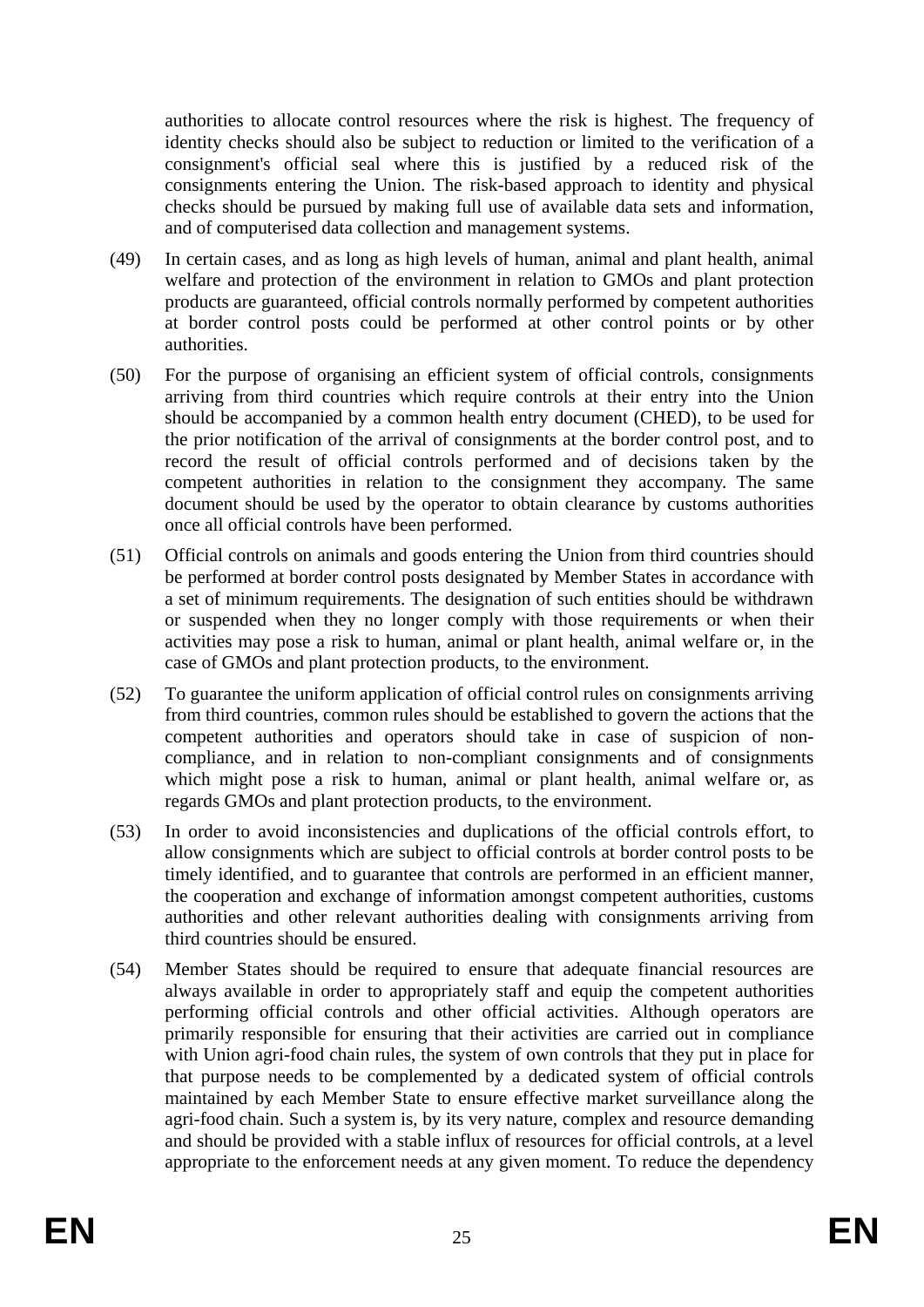of the official control system from public finances, competent authorities should collect fees to cover the costs they incur when performing official controls on certain operators and for certain activities for which Union agri-food chain legislation requires registration or approval in accordance with Union rules on the hygiene of food and feed or rules governing plant health and plant reproductive material. Fees should also be collected from operators to compensate the costs of official controls performed in view of issuing an official certificate or attestation, and costs of official controls performed by the competent authorities at border control posts.

- (55) Fees should cover, but not exceed, the costs incurred by the competent authorities to perform official controls. Such costs should be calculated on the basis of each individual official control or on the basis of all official controls performed over a given period of time. Where fees are applied on the basis of the actual cost of individual official controls, operators with a good record of compliance should bear lower overall charges than non-compliant ones, as they should be subject to less frequent official controls. In order to promote compliance with Union legislation by all operators irrespective of the method (based on actual costs or on a flat rate) that each Member States will chose for the calculation of the fees, when these are calculated on the basis of overall costs incurred by the competent authorities over a given period of time, and charged on all operators irrespective of whether they are subject to an official control during the reference period, those fees should be calculated so as to reward operators with a consistent good record of compliance with Union food chain legislation.
- (56) The direct or indirect refund of fees collected by the competent authorities should be prohibited as it would put operators not benefitting from the refund at a disadvantage and potentially create distortions of competition. However, in order to provide support to micro-enterprises, these should be exempted from the payment of the fees collected in accordance with this Regulation.
- (57) The financing of official controls through fees collected from operators should occur in full transparency, so as to enable citizens and businesses to understand the method and data used to establish fees and be informed on the use of fees revenue.
- (58) Union agri-food chain rules establish the cases where the placing on the market or the movement of certain animals or goods should be accompanied by an official certificate signed by the certifying officer. It is appropriate to establish a common set of rules laying down the obligations of the competent authorities and the certifying officers with regard to the issuance of official certificates as well as the characteristics that official certificates should have to ensure their reliability.
- (59) In other cases, the rules falling within the scope of this Regulation provide that the placing on the market or the movement of certain animals or goods must be accompanied by an official label, official mark or other official attestation issued by the operators under the official supervision of the competent authorities or by the competent authorities themselves. It is appropriate to lay down a minimum set of rules ensuring that also the issuance of official attestations is performed according to appropriate guarantees of reliability.
- (60) Official controls and other official activities should be based on analytical, testing and diagnostic methods that meet state-of-the-art scientific standards and offer sound, reliable and comparable results across the Union. The methods used by official laboratories as well as the quality and uniformity of analytical, testing and diagnostic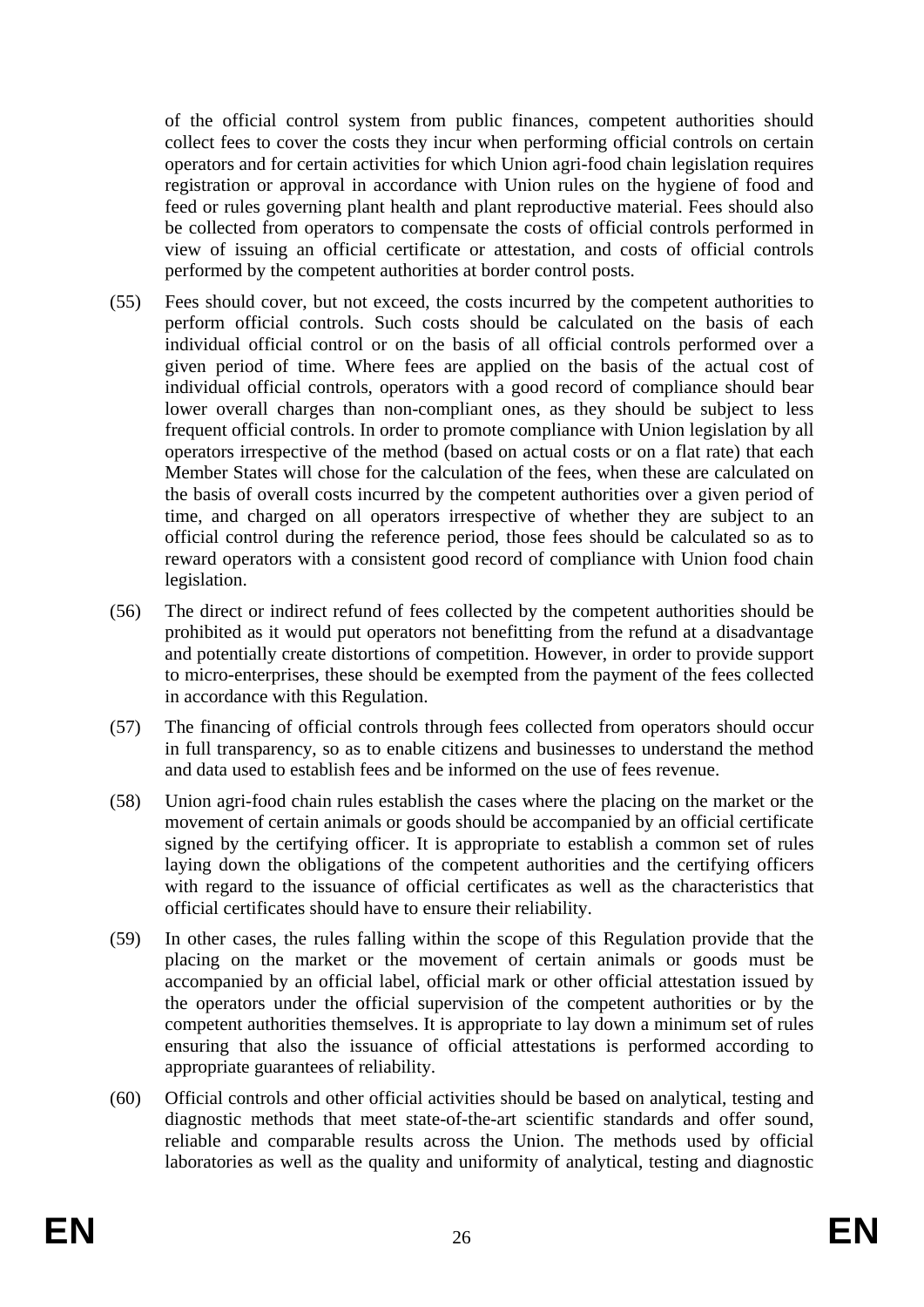data generated by them should therefore be improved continuously. For that purpose, the Commission should be able to designate, and rely on the expert assistance of European Union reference laboratories in all those areas of the food chain where there is the need for precise and reliable analytical, testing and diagnostic results. The European Union reference laboratories should in particular ensure that national reference laboratories and official laboratories are provided with up-to-date information on available methods, organise or participate actively in inter-laboratory comparative tests and offer training courses for national reference laboratories or official laboratories.

- (61) For the performance of official controls and other official activities on the production and marketing of plant reproductive material, and in the field of animal welfare, the competent authorities should have access to updated, reliable and consistent technical data, to research findings, new techniques and expertise necessary for the correct application of Union legislation applicable in those areas. For that purpose the Commission should be able to designate, and rely on the expert assistance of, European Union reference centres for plant reproductive material and for animal welfare.
- (62) In order to pursue the objectives of this Regulation and contribute to the smooth functioning of the internal market, ensuring consumer confidence in it, noncompliances with Union food chain legislation requiring enforcement action in more than one Member State should be pursued efficiently and consistently. The Rapid Alert System for Food and Feed (RASFF) established by Article 50 of Regulation (EC) No 178/2002 already enables competent authorities to rapidly exchange and disseminate information on serious direct or indirect risks to human health in relation to food or feed, or serious risks to human or animal health or to the environment in relation to feed, for the purpose of enabling rapid measures to be taken to counter those risks. However, that instrument, while allowing for timely action across all Member States concerned to counter certain serious risks along the food chain, cannot serve the purpose of enabling effective cross border assistance and cooperation between competent authorities to ensure that non-compliances with Union agri-food chain legislation which have a cross-border dimension are effectively pursued not only in the Member State where the non-compliance is first detected but also in the Member State where the non-compliance originated. In particular, administrative assistance and cooperation should enable competent authorities to share information, detect, investigate and take effective and proportionate action to pursue cross-border violations of agri-food chain rules.
- (63) Requests for administrative assistance and all notifications should be given appropriate follow-up. In order to facilitate administrative assistance and cooperation, Member States should be required to designate one or more liaison bodies to assist and coordinate communication flows between competent authorities in different Member States. In order to streamline and simplify cooperation amongst Member States the Commission should adopt implementing acts establishing the specifications of the technical tools to be used, the procedures for communication between liaison bodies and a standard format for requests for assistance, notifications and responses.
- (64) Each Member State should be required to set up and regularly update a multi-annual national control plan **(**MANCP) covering all the areas governed by Union agri-food chain legislation and containing information on the structure and organisation of its system of official controls. Such MANCPs are the instrument through which each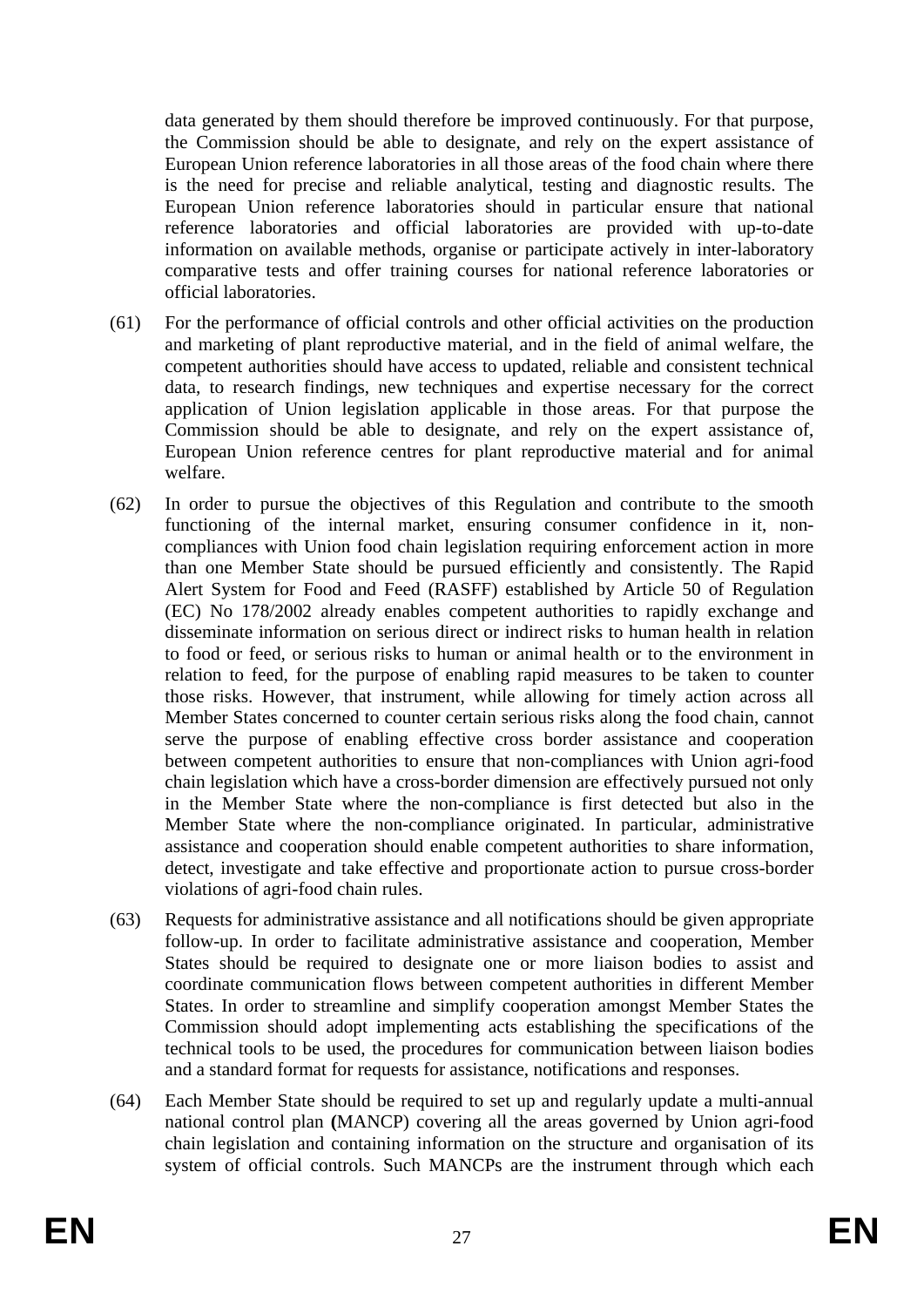Member State should ensure that official controls are performed in a risk based and efficient manner across their territory and across the entire agri-food chain, and in compliance with this Regulation.

- (65) In order to guarantee the coherence and completeness of MANCPs Member States should designate a single authority responsible for their coordinated preparation and implementation. In order to promote a consistent, uniform and integrated approach to official controls, the Commission should have the power to adopt rules concerning MANCPs which should identify priorities for official controls, effective control procedures, criteria for risk categorisation and performance indicators for assessing MANCPs.
- (66) Member States should be required to submit an annual report to the Commission with information on control activities and the implementation of the MANCPs. In order to facilitate the collection and transmission of comparable data, the subsequent compilation of such data into Union-wide statistics and the preparation of reports by the Commission on the operation of official controls across the Union, the Commission should be able to adopt implementing acts in respect of establishing standard model forms for annual reports.
- (67) Commission experts should be able to perform controls in Member States to verify the application of Union legislation and the functioning of national control systems and competent authorities. Commission controls should also serve to investigate and collect information on enforcement practices or problems, emergencies and new developments in Member States.
- (68) Animals and goods from third countries should comply with the same requirements which apply to Union animals and goods, or with requirements which are recognised to be at least equivalent in relation to the objectives pursued by Union agri-food chain rules. This principle is enshrined in Article 11 of Regulation (EC) No 178/2002, which requires that food and feed imported into the Union must comply with the relevant requirements of the Union's food law or with requirements considered to be at least equivalent thereto. Specific requirements to apply that principle are provided for in Union rules on protective measures against pests of plants, which prohibit the introduction into the Union of certain pests which are not present (or only present to a limited extent) in the Union, in Union rules laying down animal health requirements, which allow the entry of animals and of certain products of animal origin into the Union only from third countries which are included in a list set up for that purpose, and in Union rules for the organisation of official controls on products of animal origin intended for human consumption, which also provide for the establishment of a list of third countries from which those products can enter the Union. Concerning plant reproductive material, an equivalence system is in place whereby third countries from which plant reproductive material can be imported are authorised and listed.
- (69) In order to ensure that animals and goods entering the Union from third countries comply with all the requirements laid down in Union agri-food chain legislation or with requirements considered equivalent, in addition to the requirements established by Union rules on protective measures against pests of plants, Union rules laying down animal health requirements, and Union rules laying down specific hygiene rules for food of animal origin to ensure that the requirements laid down in Union agri-food legislation in relation to phytosanitary and veterinary concerns are met, the Commission should be allowed to establish conditions for the entry of animals and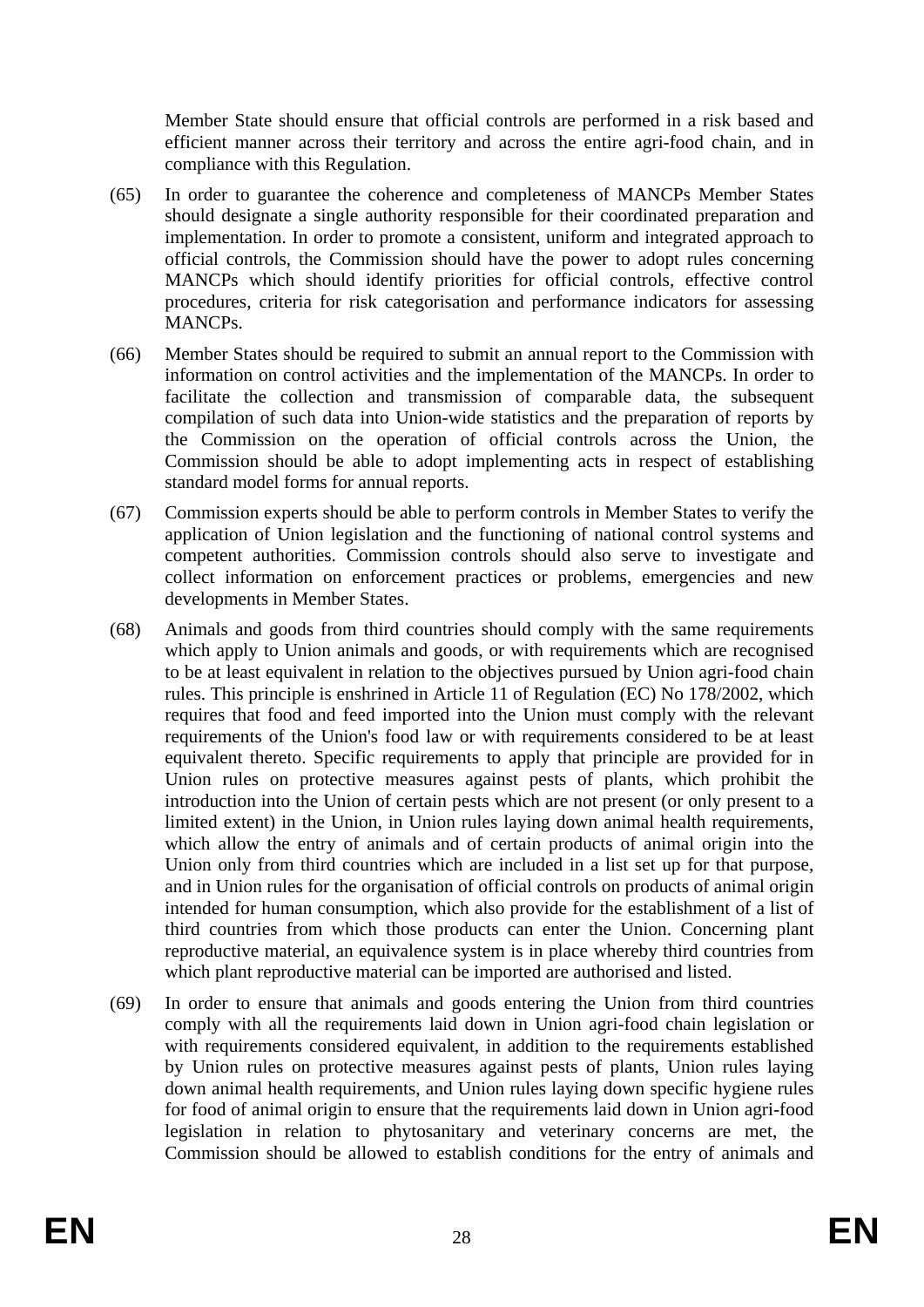goods into the Union to the extent necessary to ensure that those animals and goods comply with all relevant requirements of Union agri-food chain legislation or equivalent requirements. Such conditions should apply to animals or goods or categories of animals or goods from all third countries or from certain third countries or regions thereof.

- (70) Where, in specific cases, there is evidence that certain animals or goods originating from a third country, a group of third countries, or regions thereof, give rise to risks to human, animal or plant health or, as regards GMOs and plant protection products, to the environment or where there is evidence that widespread serious non-compliance with Union agri-food chain legislation might be taking place, the Commission should be able to adopt measures to contain such risks.
- (71) The performance of effective and efficient official controls and other official activities, and ultimately the safety and health of humans, animals and plants, and the protection of the environment, also depends on the availability to the control authorities of well trained staff possessing an appropriate knowledge of all the matters relevant for the correct application of Union legislation. Appropriate, dedicated training should be provided by the Commission to promote a uniform approach to official controls and other official activities by the competent authorities. To promote the knowledge of Union agri-food chain legislation and requirements in third countries, such training should be also addressed to staff of the competent authorities in third countries.
- (72) To promote the sharing of experience and best practices among competent authorities, the Commission should also be able to organise, in cooperation with the Member States, programmes for the exchange of staff tasked with official controls or other official activities.
- (73) It is important for the performance of effective official controls and other official activities that the competent authorities in the Member States, the Commission and, where relevant, operators be able to exchange data and information related to official controls or results therefrom rapidly and efficiently. Several information systems are established by Union legislation and managed by the Commission to allow such data and information to be handled and managed through Union wide computerised and internet-based tools. A system dedicated to recording and tracing official control results is the Trade Control and Expert System (TRACES system), established by Commission Decision 2003/24/EC of 30 December 2002 concerning the development of an integrated computerised veterinary system and currently used for the management of data and information on animals and products of animal origin and official controls thereon<sup>21</sup>. That system should be upgraded so as to allow its use for all goods for which Union agri-food chain legislation establishes specific requirements or official control modalities. Dedicated computerised systems also exist for the rapid exchange of information between Member States and with the Commission on risks which might arise in the food chain or for animal and plant health. Article 50 of Regulation (EC) No 178/2002 establishes the RASFF, Article 20 of Regulation (EU) XXX/XXXX [*Office of Publications, please insert number, date, title and, in a footnote, the OJ reference for the Regulation on animal health*] a system for the notification and reporting on the measures on listed diseases, and Article 97 of Regulation (EU) XXX/XXXX [*Office of Publications, please insert number, date, title and, in a footnote, the OJ reference for the Regulation on protective measures against*

 $21$ 21 OJ L 8, 14.1.2003, p. 44.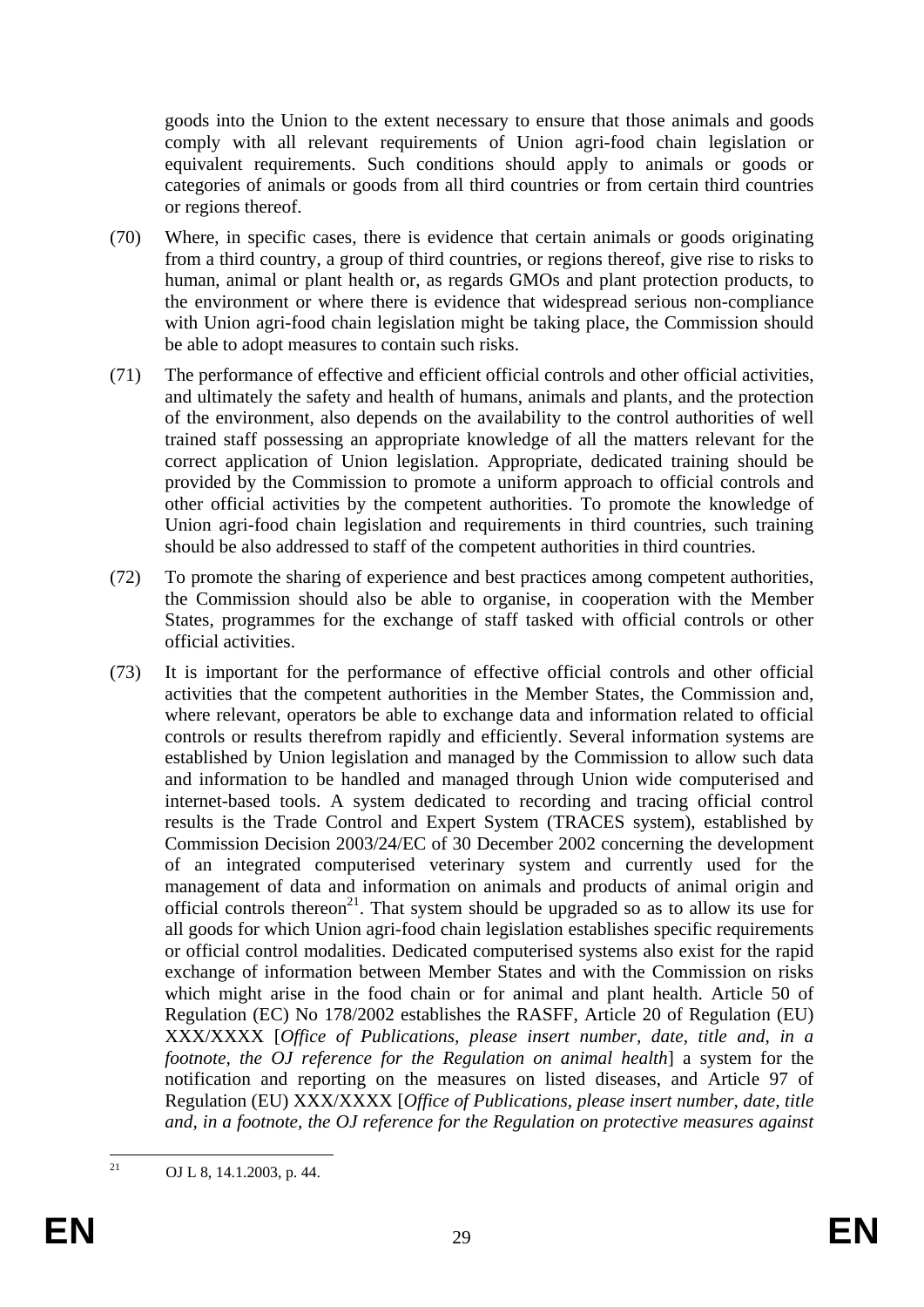*pests of plants*] a system for the notification and reporting of the presence of pests and the notification of non-compliances. All such systems should work in a harmonious, consistent manner that makes use of synergies between the different systems, avoids duplications, simplifies their operation and makes them more efficient.

- (74) To support a more efficient management of official controls, a computerised information system integrating and upgrading as necessary all relevant existing information systems should be set up by the Commission, allowing for the use of advanced communication and certification tools, and for the most efficient use of the data and information related to official controls. In view of avoiding unnecessary duplications of information requirements, the design of such computerised system should take into account the need to ensure, wherever appropriate, the compatibility of such computerised system with other information systems operated by public authorities and through which relevant data is exchanged or made available. Moreover, the possibility to use the electronic signatures within the meaning of Directive 1999/93/EC of the European Parliament and the Council of 13 December 1999 on a Community framework for electronic signatures<sup>22</sup> should be foreseen, in line with the Digital Agenda for Europe.
- (75) The competent authorities should investigate cases where there is a suspicion of noncompliance with Union agri-food legislation and, where non-compliance is established, determine its origin and extent as well as the operators' responsibilities. They should also take appropriate measures to ensure that the operators concerned remedy the situation and to prevent further non-compliance.
- (76) The verification of compliance with agri-food chain legislation through official controls is of fundamental importance to ensure that, across the Union, the objectives of that legislation are effectively achieved. Failures in a Member State's control systems can in certain cases substantially hinder the achievement of those objectives and lead to the emergence of risks to human, animal and plant health, animal welfare and, as regards GMOs and plant protection products, to the environment, independently of the involvement or responsibility of operators or other actors, or lead to situations of serious widespread non-compliance with food chain rules. The Commission should therefore be able to react to serious failures in a Member State's control system by adopting measures aimed at containing or eliminating those risks from the agri-food chain pending the necessary action to be taken by the concerned Member State to make good the failure in the control system.
- (77) Infringements of the rules should be subject to effective, dissuasive and proportionate sanctions at national level throughout the Union. For financial penalties applicable to intentional infringements to be sufficiently dissuasive, they should be set at a level which is likely to offset the economic advantage sought by the perpetrator through the violation. Member States should also be required to apply appropriate criminal and/or administrative penalties in cases where operators fail to cooperate during an official control.
- (78) This Regulation covers areas that are already covered in certain acts currently in force. To avoid duplications and to establish a coherent legislative framework, the following acts should be repealed and replaced by the rules of this Regulation: Council Directive 89/608/EEC of 21 November 1989 on mutual assistance between the administrative authorities of the Member States and cooperation between the latter and the

 $22$ OJ L 13, 19.1.2000, p. 12.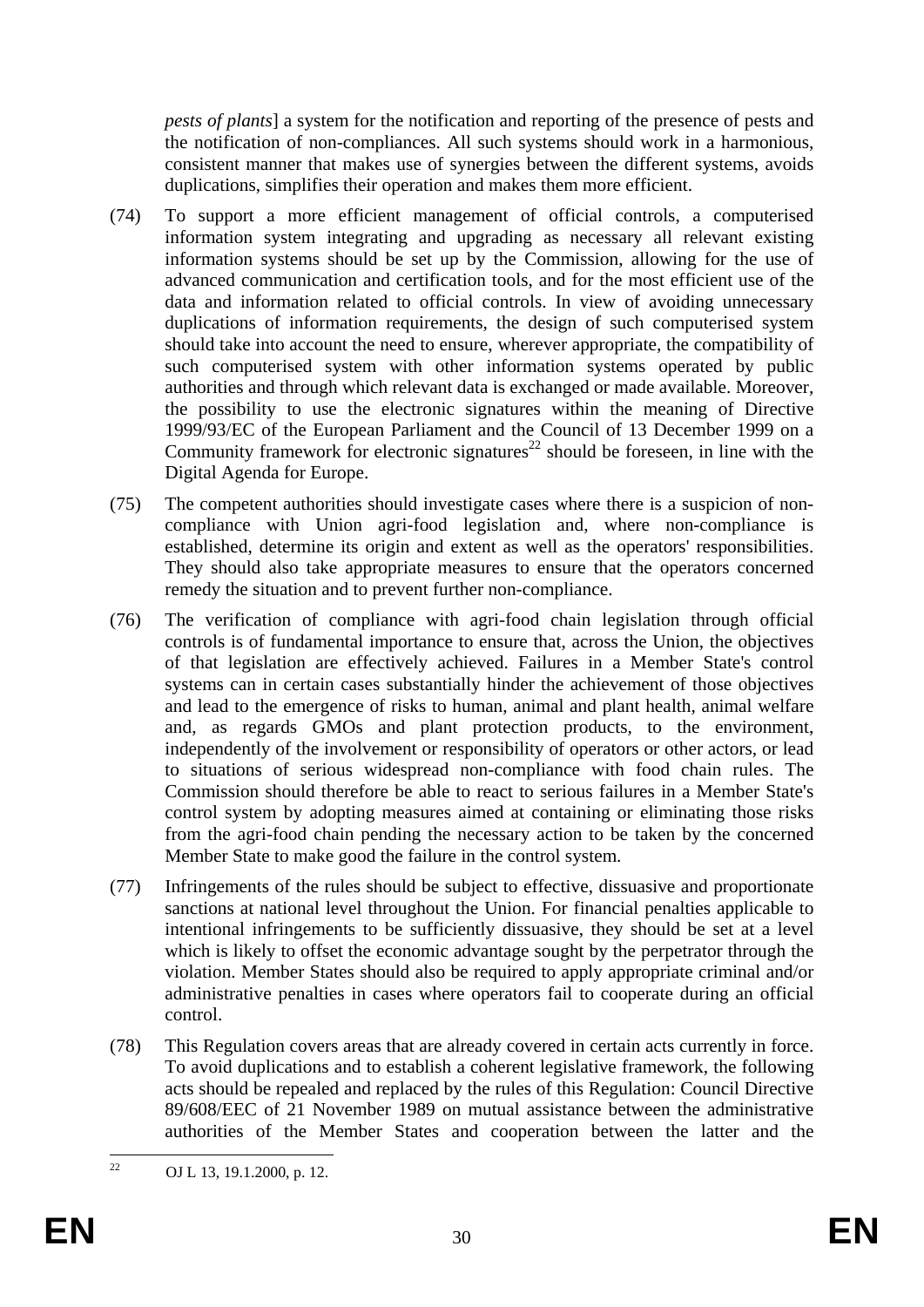Commission to ensure the correct application of legislation on veterinary and zootechnical matters<sup>23</sup>; Council Directive 89/662/EEC of 11 December 1989 concerning veterinary checks in intra-Community trade with a view to the completion of the internal market<sup>24</sup>; Council Directive  $90/425/EEC$  of 26 June 1990 concerning veterinary and zootechnical checks applicable in intra-Community trade in certain live animals and products with a view to the completion of the internal market<sup>25</sup>; Council Directive 91/496/EEC; Council Decision 92/438/EEC of 13 July 1992 on computerization of veterinary import procedures (Shift project), amending Directives 90/675/EEC, 91/496/EEC, 91/628/EEC and Decision 90/424/EEC, and repealing Decision 88/192/EEC<sup>26</sup>; Council Directive 96/23/EC; Council Directive 96/93/EC of 17 December 1996 on the certification of animals and animal products<sup>27</sup>; Council Directive 97/78/EC; Regulation (EC) No 882/2004; and Regulation (EC) No 854/2004 of the European Parliament and of the Council of 29 April 2004 laying down specific rules for the organisation of official controls on products of animal origin intended for human consumption $^{28}$ .

- (79) In order to ensure consistency, amendments should also be effected to the following acts: Regulation (EC) No 999/2001 of the European Parliament and of the Council of 22 May 2001 laying down rules for the prevention, control and eradication of certain transmissible spongiform encephalopathies<sup>29</sup>; Council Regulation (EC) No  $1/2005$  of 22 December 2004 on the protection of animals during transport and related operations and amending Directives 64/432/EEC and 93/119/EC and Regulation (EC) No 1255/97<sup>30</sup>; Regulation (EC) No 396/2005 of the European Parliament and of the Council of 23 February 2005 on maximum levels of pesticides in or on food and feed of plant of animal origin and amending Council Directive  $91/414/IEEE^{31}$ ; Council Regulation (EC) No 834/2007 of 28 June 2007 on organic production and labelling of organic products and repealing Regulation (EEC)  $2092/91^{32}$ ; Regulation (EC) No 1069/2009; Council Regulation (EC) No 1099/2009 of 24 September 2009 on the protection of animals at the time of killing<sup>33</sup>; Regulation (EC) No 1107/2009 of the European Parliament and of the Council of 21 October 2009 concerning the placing of plant protection products on the market and repealing Council Directives 79/117/EEC and 91/414/EEC<sup>34</sup>; Regulation (EU) No 1151/2012 of the European Parliament and of the Council of 21 November 2012 on quality schemes for agricultural products and foodstuffs<sup>35</sup>; Council Directive 98/58/EC of 20 July 1998 concerning the protection of animals kept for farming purposes<sup>36</sup>; Council Directive 1999/74/EC of 19 July 1999 laying down minimum standards for the protection of laying hens<sup>37</sup>; Regulation (EC) No 1829/2003 of the European Parliament and of the Council of 22 September 2003
- $23$ <sup>23</sup> OJ L 351, 21.12.1989, p. 34.
- <sup>24</sup> OJ L395, 30.12.1989, p. 13.<br>
<sup>25</sup> OJ L394, 18, 8, 1000 at 20.
- <sup>25</sup> OJ L 224, 18.8.1990, p. 29.<br>
OJ L 242, 25.8.1002.p. 27.
- $^{26}$  OJ L 243, 25.8.1992 p. 27.
- <sup>27</sup> OJ L 13, 16.1.1997, p. 28.
- <sup>28</sup> OJ L 139, 30.4.2004, p. 206.
- <sup>29</sup> OJ L 147, 31.5.2001, p. 1.<br><sup>30</sup> OJ L 2, 5, 1,2005
- $\frac{30}{31}$  OJ L 3, 5.1.2005, p. 1.
- $\frac{31}{32}$  OJ L 70, 16.3.2005, p.1.
- $^{32}$  OJ L 189, 20.7.2007, p. 1.
- $^{33}$  OJ L 303, 18.11.2009, p.1.<br> $^{34}$  OJ L 200, 24.11.2000, p.1.  $^{34}$  OJ L 309, 24.11.2009, p. 1.<br> $^{35}$  OJ L 242, 14.12.2012, p. 1.
- $^{35}$  OJ L 343, 14.12.2012, p.1.<br> $^{36}$  OJ 1.221, 9.9, 1009, 22
- $^{36}$  OJ L 221, 8.8.1998, p. 23.<br> $^{37}$  OJ L 202, 2.8, 1000  $^{52}$ .
- OJ L 203, 3.8.1999 p. 53.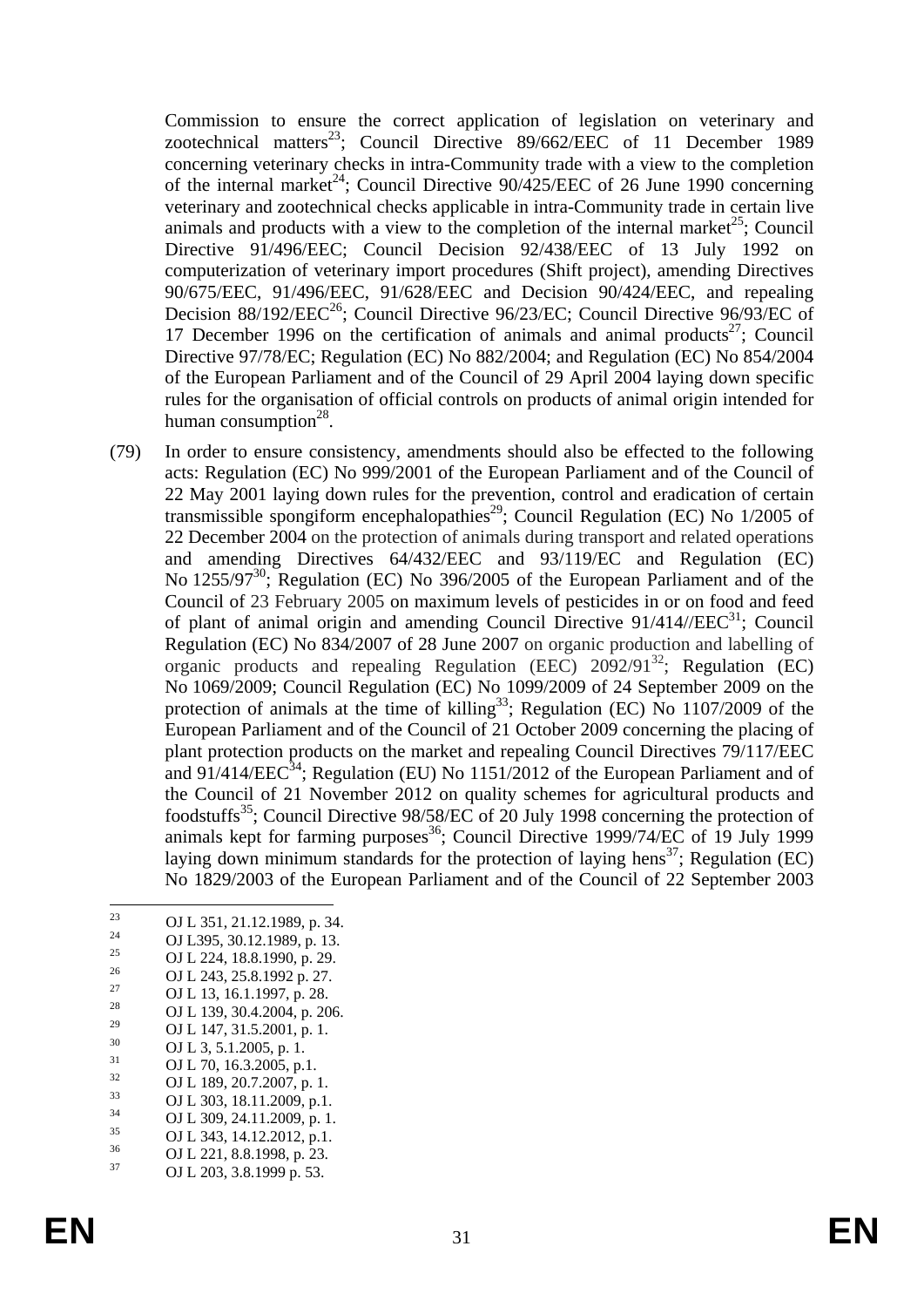on genetically modified food and feed<sup>38</sup>; Regulation (EC) No  $1831/2003$  of the European Parliament and the Council of 22 September 2003 on additives for use in animal nutrition<sup>39</sup>; Council Directive  $2007/43/EC$  of 28 June 2007 laying down minimum rules for the protection of chickens kept for meat production<sup> $40$ </sup>; Council Directive 2008/119/EC of 18 December 2008 laying down minimum standards for the protection of calves<sup>41</sup>; Council Directive  $2008/120$ /EC of 18 December 2008 laying down minimum standards for the protection of  $pigs^{42}$ ; Directive 2009/128/EC of the European Parliament and of the Council of 21 October 2009 establishing a framework for the Community action to achieve the sustainable use of pesticides<sup> $43$ </sup>

- (80) Regulation (EU) No [.…]/2013 [Office of Publications, please insert number, date, title and, in a footnote, the OJ reference for the Regulation laying down provisions for the management of expenditure relating to the food chain, animal health and animal welfare, and relating to plant health and plant reproductive material]provides a framework for the Union's financing of actions and measures across the agri-food chain in those areas under the multi-annual financial framework 2014-2020. Some of those acts and measures aim to improve the performance of official controls and other official activities across the Union. Regulation (EU) No [.…]/2013 [Office of Publications, please insert number of the Regulation laying down provisions for the management of expenditure relating to the food chain, animal health and animal welfare, and relating to plant health and plant reproductive material] should be amended to take account of the changes introduced by this Regulation to Regulation (EC) No 882/2004.
- (81) In order to amend the references to European standards, and Annexes II and III to this Regulation to take into account of legislative and technical and scientific developments, and to supplement this Regulation with specific rules governing official controls and other official activities in the areas it covers, including, *inter alia*, rules on the qualification and training of staff, on additional responsibilities and tasks of the competent authorities, on the cases where the accreditation of laboratories is not required, on certain exemptions from official controls at the borders, on the criteria to be used to determine the frequency of identity and physical checks, on the establishment of conditions to be met by certain animals or goods entering the Union from third countries, on additional requirements and tasks of European Union reference laboratories and centres, on additional requirements for national reference laboratories, on criteria for risk categorisation and for performance indicators for the MANCPs**,** and on the contingency plans for food and feed provided for in Article 55(1) of Regulation (EC) No 178/2002, the power to adopt acts in accordance with Article 290 of the Treaty on the Functioning of the European Union should be delegated to the Commission. It is of particular importance that the Commission carry out appropriate consultations during its preparatory work, including at expert level. The Commission, when preparing and drawing up delegated acts, should ensure a simultaneous, timely and appropriate transmission of relevant documents to the European Parliament and to the Council.

<sup>38</sup>  $^{38}$  OJ L 268, 18.10.2003, p. 1.

 $^{39}$  OJ L 268, 18.10.2003, p. 29.

 $^{40}$  OJ L 812, 12.7.2007, p. 19.

 $^{41}_{42}$  OJ L 10, 15.1.2009, p. 7.

 $^{42}$  OJ L 47, 18.2.2009, p. 5.

<sup>43</sup> OJ L 309, 24.11.2009, p. 71.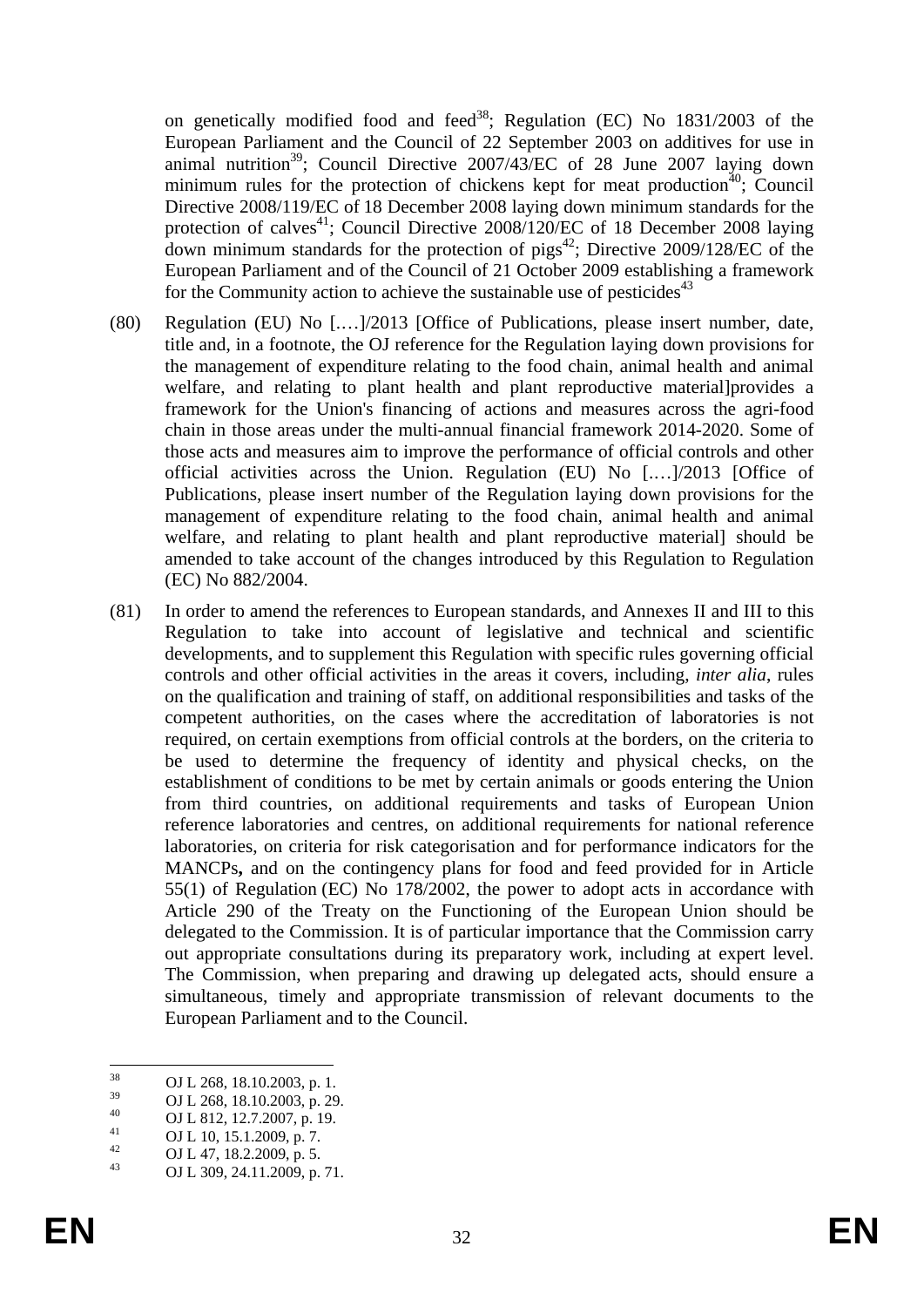- (82) In order to ensure uniform conditions for the implementation of this Regulation regarding the designation of European Union reference laboratories and of the European Union reference centres for plant reproductive material and for animal welfare, the adoption of the programme of the Commission controls in the Member States, and the performance of increased official controls in the event of violations of agri-food chain rules which require coordinated assistance and follow-up by the Commission, implementing powers should be conferred on the Commission.
- (83) In order to ensure uniform conditions for the implementation of this Regulation, including, *inter alia*, rules and modalities in respect of audits, the format of certificates and other documents, the establishment of computerised information management systems, the cooperation between operators and competent authorities and amongst competent authorities, customs authorities and other authorities, the methods of sampling and of laboratory analysis, test and diagnosis as well as their validation and interpretation, traceability, the listing of products or goods subject to controls as well the listing of countries or regions that can export certain animals and goods to the Union, prior notification of consignments, exchanges of information, border control posts, isolation and quarantine, approval of pre-export controls performed by third countries, measures to contain a risk or put an end to a widespread serious noncompliance relating to certain animals or goods originating from a third country or a region thereof, the recognition of third countries or regions that offer equivalent guarantees to those applied in the Union and its repeal, training activities and exchange programmes of staff amongst Member States, implementing powers should be conferred on the Commission. Those powers should be exercised in accordance with Regulation (EU) No 182/2011 of the European Parliament and of the Council of 16 February 2011 laying down the rules and general principles concerning mechanisms for control by Member States of the Commission's exercise of implementing powers $44$ .
- (84) Since the objective of this Regulation, namely to ensure a harmonised approach with regard to official controls and other official activities performed in view of ensuring the application of Union agri-food chain rules, cannot be sufficiently achieved by the Member States and can therefore, by reason of its effect, complexity, trans-border and international character, be better achieved at Union level, the Union may adopt measures, in accordance with the principle of subsidiarity as set out in Article 5 of the Treaty on European Union. In accordance with the principle of proportionality, as set out in that Article, this Regulation does not exceed what is necessary in order to achieve that objective,

HAVE ADOPTED THIS REGULATION:

 $44$ 

OJ L 55, 28.2.2011, p. 13.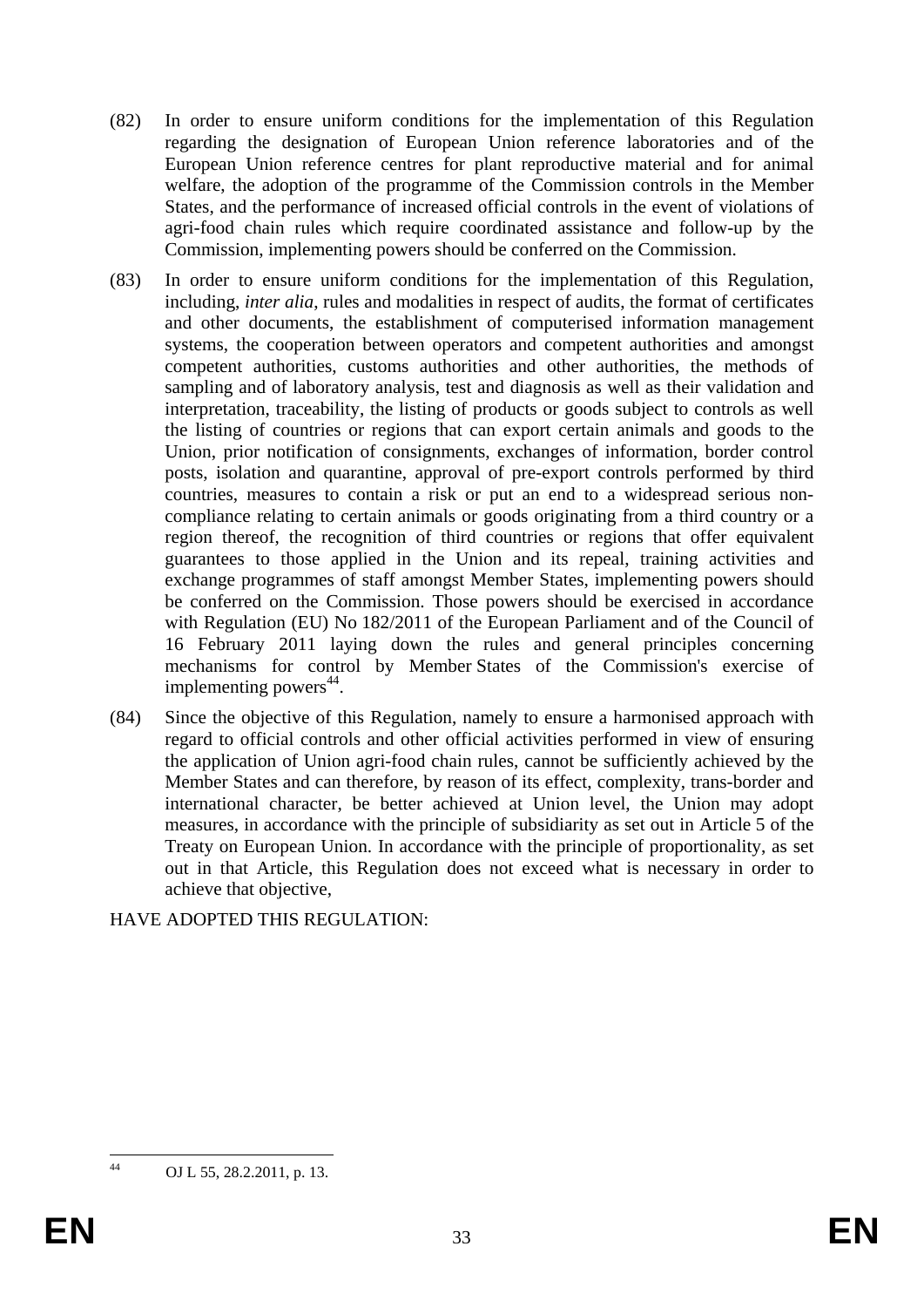# **Title I Subject matter, scope and definitions**

# *Article 1*

### *Subject matter and scope*

- 1. This Regulation lays down rules for:
	- (a) the performance of official controls and other official activities performed by the competent authorities of the Member States;
	- (b) the financing of official controls;
	- (c) the administrative assistance and cooperation between Member States in view of the correct application of the rules referred to in paragraph 2;
	- (d) the performance of Commission controls in Member States and in third countries;
	- (e) the adoption of conditions to be met by animals and goods entering the Union from a third country;
	- (f) the establishment of a computerised information system to manage information and data in relation to official controls.
- 2. This Regulation shall apply to the official controls performed for the verification of compliance with the following rules, whether established at Union level or by the Member States to apply Union legislation in those areas:
	- (a) governing food and food safety, at any stage of production, the processing and distribution of food, including rules aimed at guaranteeing fair practices in trade and protecting consumer interests and information, and the manufacture and use of materials and articles intended to come into contact with food;
	- (b) governing the deliberate release into the environment and the contained use of GMOs;
	- (c) governing feed and feed safety, at all stages of production, processing and distribution of feed and the use of feed, including rules aimed at guaranteeing fair practices in trade and protecting consumer interests and information;
	- (d) laying down animal health requirements;
	- (e) aiming at preventing and minimising risks to human and animal health arising from animal by-products and derived products;
	- (f) laying down welfare requirements for animals;
	- (g) on protective measures against pests of plants;
	- (h) on the production, with a view to placing on the market, and placing on the market of plant reproductive material;
	- (i) laying down requirements for the placing on the market and use of plant protection products and the sustainable use of pesticides;
	- (j) governing organic production and labelling of organic products;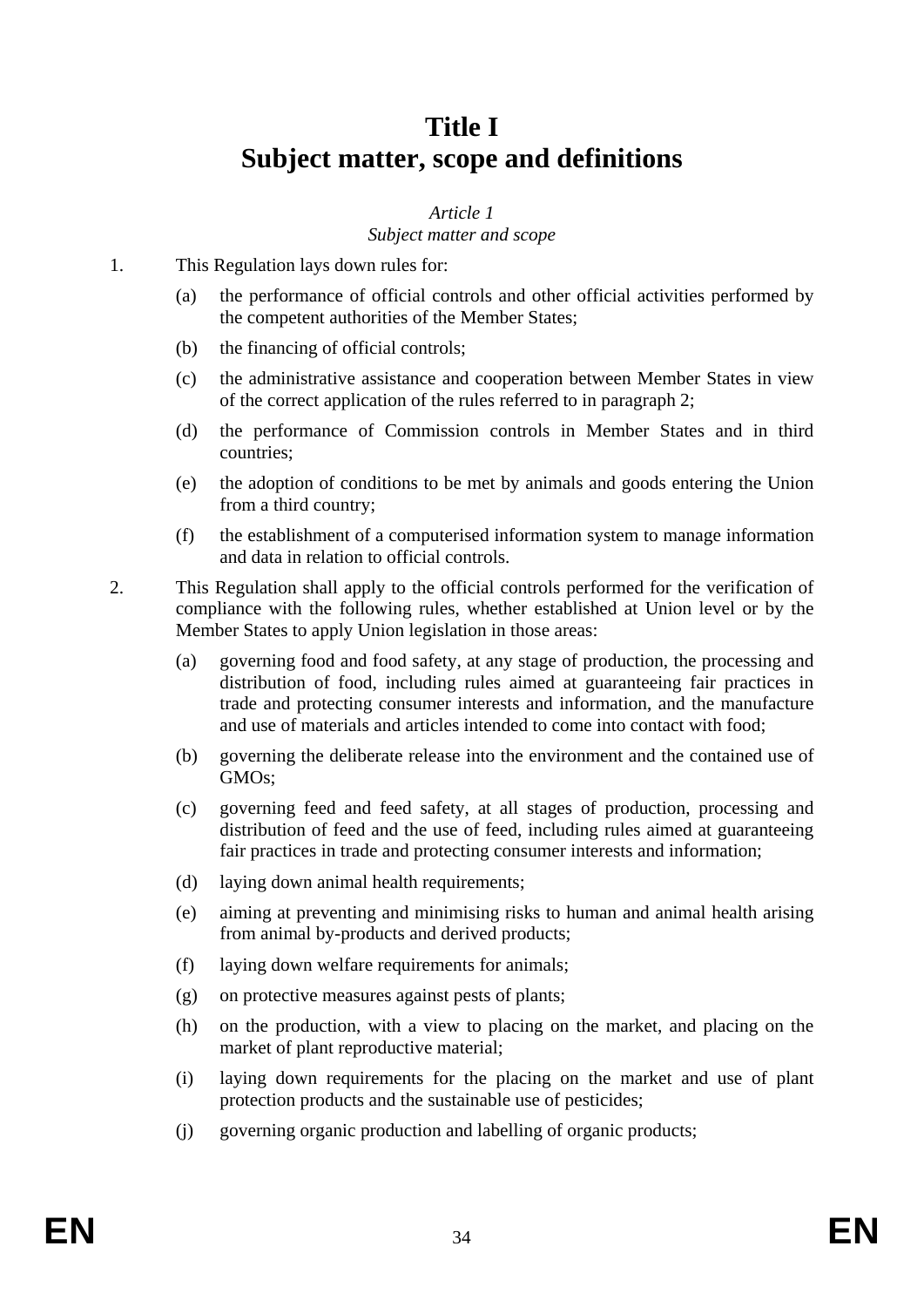- (k) on the use and labelling of protected designations of origin, protected geographical indications and traditional specialities guaranteed.
- 3. This Regulation shall also apply to official controls performed for the verification of compliance with requirements laid down in the rules referred to in paragraph 2 applicable to animals and goods:
	- (a) entering the Union from third countries;
	- (b) to be exported to third countries.
- 4. This Regulation shall not apply to official controls for the verification of compliance with:
	- (a) the rules laid down in Regulation (EC) No 1234/2007;
	- (b) the rules laid down in Directive 2010/63/EU of the European Parliament and of the Council of 22 September 2010 on the protection of animals used for scientific purposes $45$ .
- 5. Articles 3, 4, 5, 7, 11(2) and (3), 14, 30 to 33, 36 to 41, 76, Titles III and IV, and Articles 129 and 136 of this Regulation shall also apply to other official activities performed by the competent authorities in accordance with this Regulation or with the rules referred to in paragraph 2 of this Article.

#### *Article 2*

#### *Definitions*

For the purposes of this Regulation, the following definitions shall apply:

- 1. 'official control' means any form of control that the competent authorities perform for the verification of compliance with:
	- (a) this Regulation;
	- (b) the rules referred to in Article 1(2);
- 2. 'other official activities' means any activity, other than an official control, which is performed by competent authorities in accordance with:
	- (a) this Regulation;
	- (b) the rules referred to in Article 1(2) to ensure the application of those rules;
- 3. 'food law' means food law as defined in point (1) of Article 3 of Regulation (EC) No 178/2002;
- 4. 'feed law' means the laws, regulations and administrative provisions governing feed in general and feed safety in particular, whether at Union or national level; it covers all stages of production, processing and distribution of feed and the use of feed;
- 5. 'competent authorities' means:
	- (a) the central authorities of a Member State responsible for the organisation of official controls and of other official activities, in accordance with this Regulation and the rules referred to in Article 1(2);
	- (b) any other authority to which that responsibility has been conferred;

 $45$ 

OJ L 276, 20.10.2010, p. 33.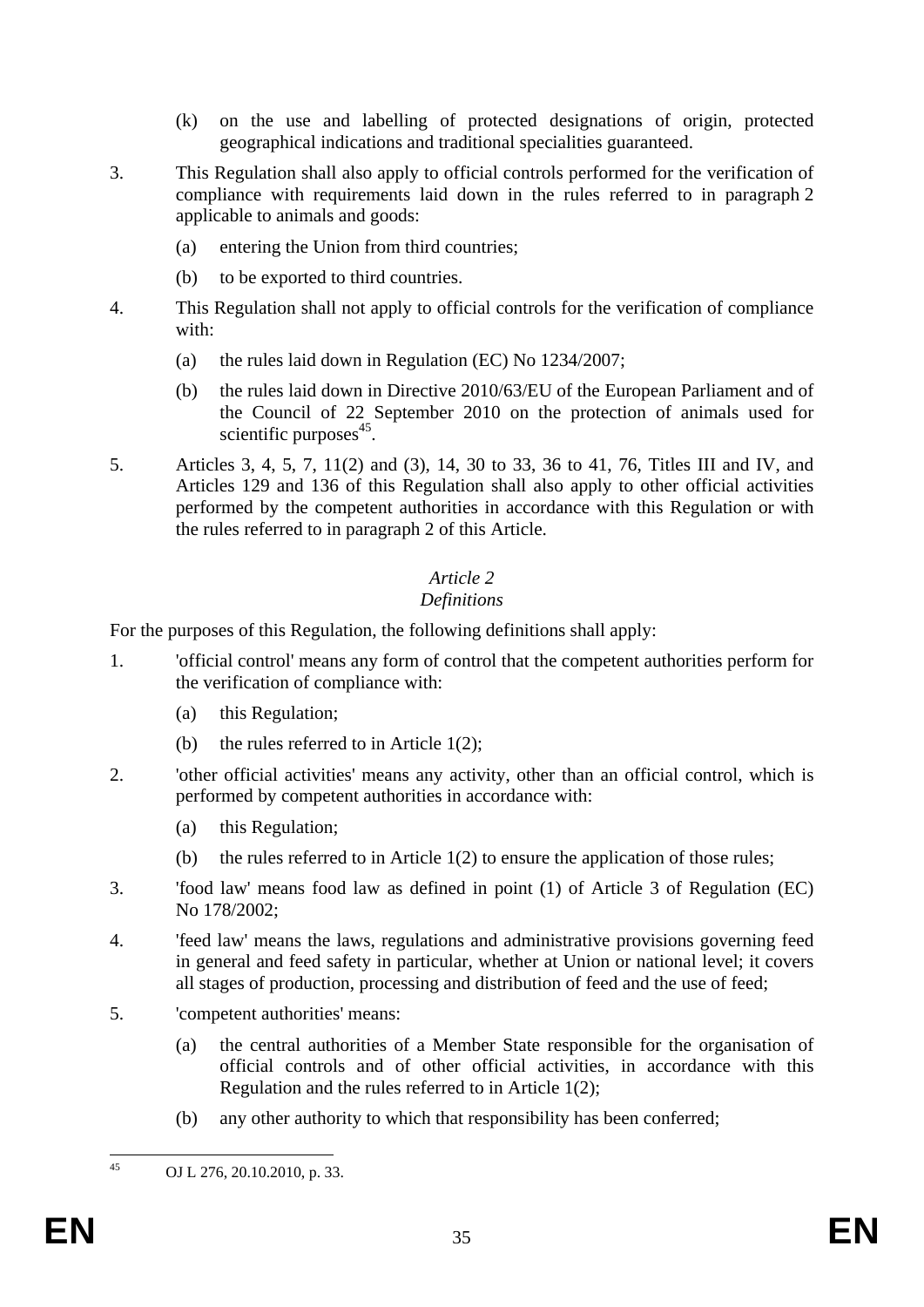- (c) where appropriate, the corresponding authorities of a third country;
- 6. 'animals' means animals as defined in point (1) of Article 4(1) of Regulation (EU) No XXX/XXXX [*Office of Publications, please insert number of the Regulation on animal health*]*;*
- 7. 'goods' means any good subject to one or more of the rules referred to in Article 1(2), excluding animals;
- 8. 'food' means food as defined in Article 2 of Regulation (EC) No 178/2002;
- 9. 'feed' means feed as defined in point (4) of Article 3 of Regulation (EC) No 178/2002;
- 10. 'animal by-products' means animal by-products as defined in point (1) of Article 3 of Regulation (EC) No 1069/2009;
- 11. 'derived products' means derived products as defined in point (2) of Article 3 of Regulation (EC) No 1069/2009;
- 12. 'pests' means pests as defined in Article 1(1) of Regulation (EU) No XXX/XXXX [Office of Publications, please insert number of the Regulation on protective measures against pests of plants];
- 13. 'plants' means plants as defined in point (1) of Article 2 of Regulation (EU) No XXX/XXXX [Office of Publications, please insert number of the Regulation on protective measures against pests of plants];
- 14. 'plant reproductive material' means plant reproductive material as defined in point (2) of Article 3 of Regulation (EU) No XXX/XXXX [*Office of Publications, please insert number, date, title and, in a footnote, the OJ reference for the Regulation on the production and making available on the market of plant reproductive material*];
- 15. 'plant protection products' means plant protection products as referred to in Article 2(1) of Regulation (EC) No 1107/2009;
- 16. 'alien species' means a species, subspecies or lower taxon, introduced outside its natural past or present distribution and includes any part, gametes, seeds, eggs, or propagules of such species, as well as any hybrids, varieties or breeds, that might survive and subsequently reproduce;
- 17. 'products of animal origin' means products of animal origin as defined in point 8.1 of Annex I to Regulation (EC) No 853/2004 of the European Parliament and of the Council of 29 April 2004 laying down specific hygiene rules for food of animal origin $46$ ;
- 18. 'germinal products' means germinal products as defined in point (25) of Article 4(1) of Regulation (EU) No XXX/XXXX [*Office of Publications, please insert number of the Regulation on animal health*];
- 19. 'plant products' means plant products as defined in point (2) of Article 2 of Regulation (EU) No XXX/XXXX [*Office of Publications, please insert number of the Regulation on protective measures against pests of plants*];

 $46$ OJ L 139, 30.4.2004, p. 55.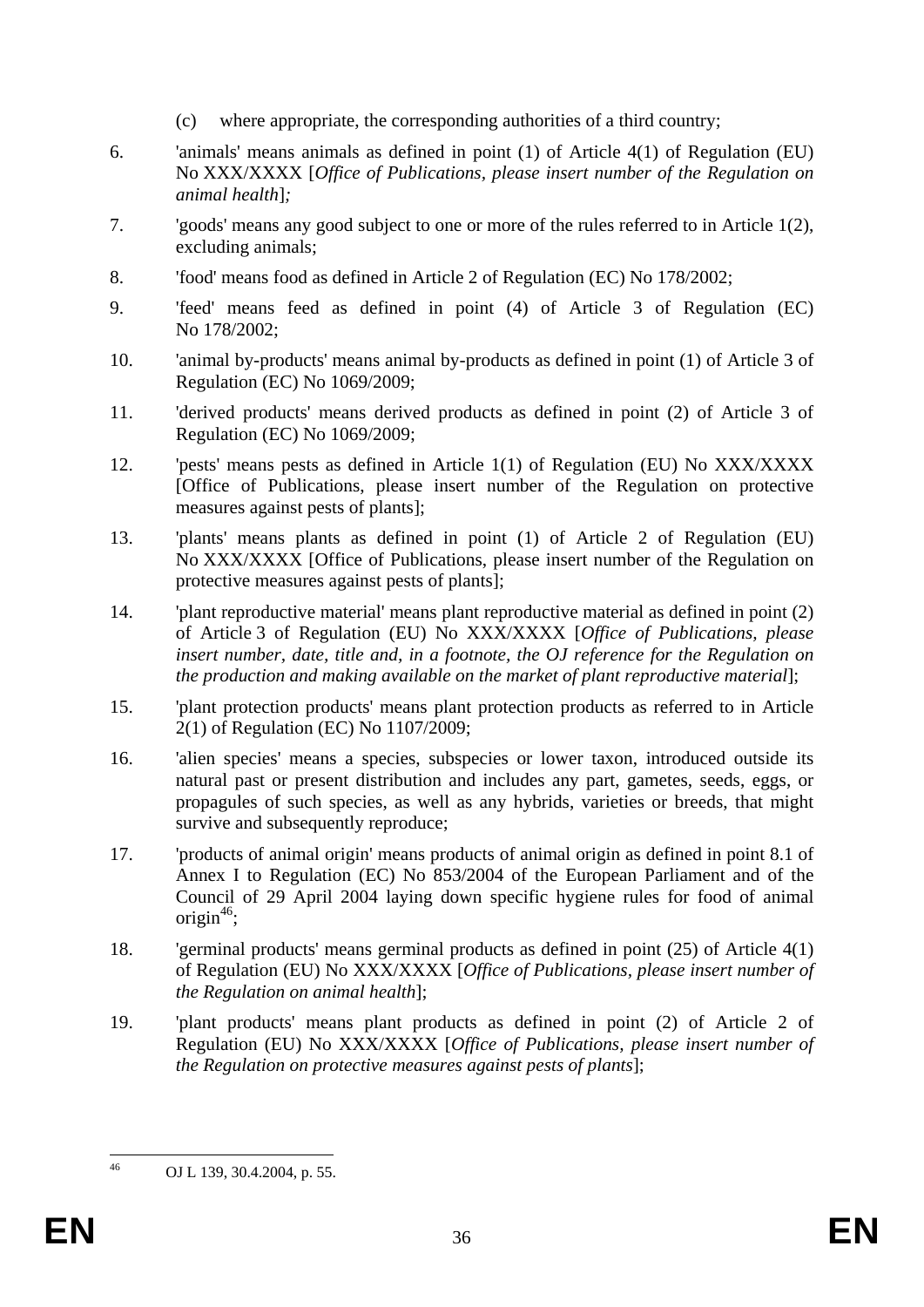- 20. 'other objects' means other objects as defined in point (4) of Article 2 of Regulation (EU) No XXX/XXXX [*Office of Publications, please insert number of the Regulation on protective measures against pests of plants*];
- 21. 'risk assessment' means risk assessment as defined in point (11) of Article 3 of Regulation (EC) No 178/2002;
- 22. 'certifying officer' means:
	- (a) any official of the competent authorities authorised to sign official certificates by such authorities;
	- (b) where provided for by the rules referred to in Article  $1(2)$  any other person, who is authorised to sign official certificates by the competent authorities;
- 23. 'official certificate' means any paper or electronic document signed by the certifying officer and providing assurance concerning compliance with one or more requirements laid down in the rules referred to in Article 1(2);
- 24. 'non-compliance' means non-compliance with:
	- (a) this Regulation;
	- (b) rules referred to in Article 1(2);
- 25. 'official attestation' means any label, mark or other form of attestation issued by the operators under the supervision, through dedicated official controls, of the competent authorities, or by the competent authorities themselves, and providing assurance concerning compliance with one or more requirements laid down in the rules referred to in Article 1(2);
- 26. 'operator' means any natural and legal person subject to one or more obligations provided for in the rules referred to in Article 1(2), except the competent authorities and the other bodies in charge of official controls and other official activities;
- 27. 'consignment' means a number of animals or quantity of goods of the same type, class, or description, covered by the same official certificate, official attestation or any other document, conveyed by the same means of transport and having the same origin; it may consist of one or more lots;
- 28. 'inspection' means a form of official control involving the examination of:
	- (a) animals or goods;
	- (b) activities under the control of operators falling within the scope of the rules referred to in Article 1(2) and equipment, means of transport, substances and materials used to perform those activities;
	- (c) places where operators perform their activities;
- 29. 'border control post' means a place, and the facilities belonging to it, designated by a Member State to perform the official controls provided for in Article 45(1);
- 30. 'audit' means a systematic and independent examination to determine whether activities and the related results of such activities comply with planned arrangements and whether these arrangements are applied effectively and are suitable to achieve objectives;
- 31. 'rating' means a classification of operators based on an assessment of their conformity with rating criteria;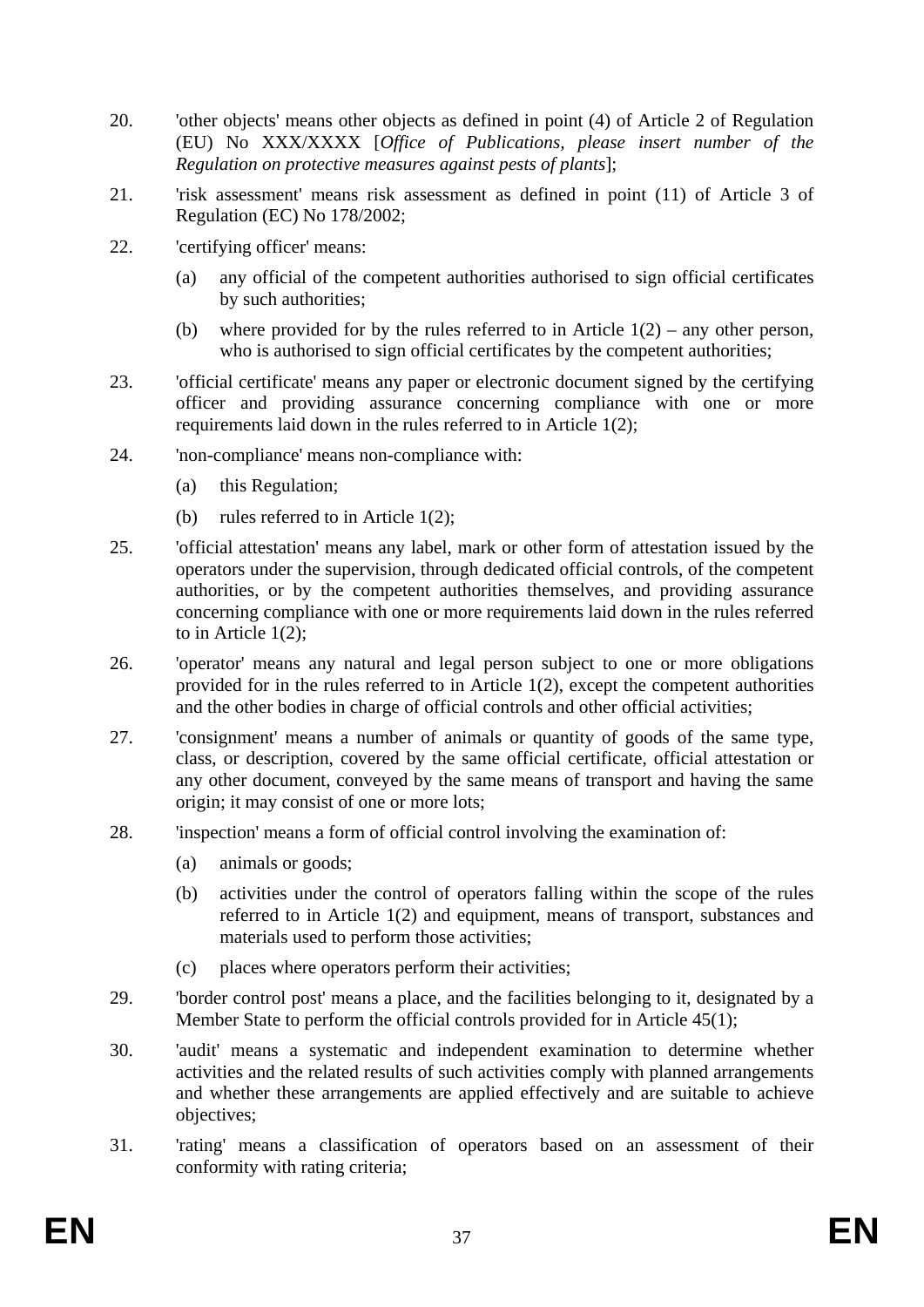- 32. 'official veterinarian' means a veterinarian appointed by the competent authorities and appropriately qualified to perform the official controls and other official activities in accordance with:
	- (a) this Regulation;
	- (b) the rules referred to in Article  $1(2)$ ;
- 33. 'hazard' means any agent or condition with the potential to have an adverse effect on human, animal or plant health, animal welfare or the environment;
- 34. 'specified risk material' means tissues as defined in point (g) of Article 3(1) of Regulation (EC) No 999/2001;
- 35. 'long journey' means a journey as defined in point (m) of Article 2 of Regulation (EC) No 1/2005;
- 36. 'exit point' means a border control post or any other place designated by a Member State where animals, falling within the scope of Regulation (EC) No 1/2005, leave the customs territory of the Union;
- 37. 'pesticide application equipment' means any apparatus as defined in point (4) of Article 3 of Directive 2009/128/EC;
- 38. 'delegated body' means a third party, to which the competent authorities have delegated specific official control tasks;
- 39. 'control authority for organic products' means a public administrative organisation of a Member State to which the competent authorities have conferred, in whole or in part, their competences in relation to the application of Regulation (EC) No 834/2007, including, where appropriate, the corresponding authority of a third country or operating in a third country;
- 40. 'control verification procedures' means the arrangements put in place and actions performed by the competent authorities for the purpose of ensuring that official controls and other official activities are consistent and effective;
- 41. 'screening' means a form of official control performed by conducting a planned sequence of observations or measurements with a view to obtaining an overview of the state of compliance with this Regulation and the rules referred to in Article 1(2);
- 42. 'targeted screening' means a form of official control involving observation of one or more operators or their activities;
- 43. 'control system' means a system comprising the competent authorities and the resources, structures, arrangements and procedures set up in a Member State to ensure that official controls are performed in accordance with this Regulation and with the rules provided for in Articles 15 to 24;
- 44. 'equivalence' or 'equivalent' means:
	- (a) the capability of different systems or measures to meet the same objectives;
	- (b) different systems or measures capable of meeting the same objectives;
- 45. 'entry into the Union' means the action of bringing animals and goods into one of the territories listed in Annex I;
- 46. 'documentary check' means the examination of the official certificates, official attestations and other document(s) including documents of a commercial nature,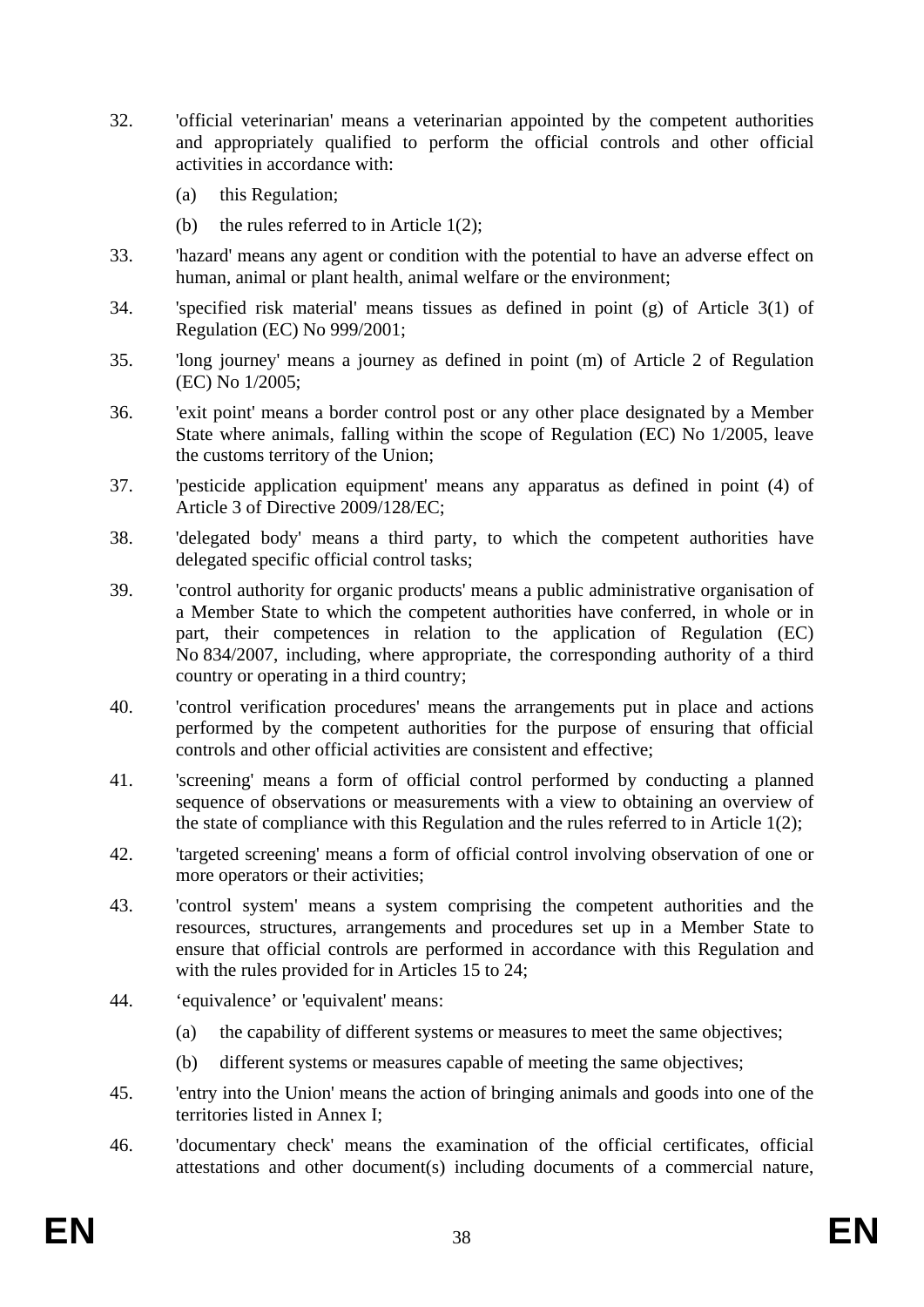which are required to accompany the consignment as provided for by the rules referred to in Article 1(2), Article 54(1), or by implementing acts adopted in accordance with Articles 75(3), 125(4), 127(1) and 128(1);

- 47. 'identity check' means a visual inspection to verify that the content and the labelling of a consignment, including the marks on animals, seals and means of transport, correspond with the information provided in the official certificates, official attestations and other documents accompanying it;
- 48. 'physical check' means a check on animals or goods and, as appropriate, checks on packaging, the means of transport, labelling and temperature, the sampling for analysis, testing or diagnosis and any other check necessary to verify compliance with the rules referred to in Article 1(2);
- 49. 'transhipment' means the movement of goods subject to the official controls provided for in Article 45(1) which arrive by sea or by air transport from a third country from a vessel or aircraft and are transported under customs supervision to another vessel or aircraft in the same port or airport in preparation for onward travel;
- 50. 'transit' means movement from one third country to another third country passing under customs supervision through one of the territories listed in Annex I or from one of the territories listed in Annex I to another territory listed in Annex I passing through the territory of a third country;
- **51.** 'supervision by the customs authorities' means action as defined in Article 4(13) of Regulation (EEC) No  $2913/92^{47}$ ;
- 52. 'control by the customs authorities' means customs controls as defined in Article 4(14) of Regulation (EEC) No 2913/92;
- 53. 'official detention' means the procedure by which the competent authorities ensure that animals and goods subject to official controls are not moved or tampered with pending a decision on their destination; it includes storage by operators under the control of the competent authorities;
- 54. 'additional official controls' means those controls which were not originally planned and which were decided on the basis of the findings of previous official controls, or other official activities;
- 55. 'official certification' means the procedure by which assurance concerning compliance with one or more requirements laid down in the rules referred to in Article 1(2) is provided by the competent authorities;
- 56. 'control plan' means a description established by the competent authorities containing information on the structure and organisation of the official control system, and of its operation and the detailed planning of official controls to be performed in each of the areas referred to in Article 1(2) over a period of time;
- 57. 'journey log' means the document set out in points 1 to 5 of Annex II to Council Regulation (EC) No 1/2005.

47

OJ L 302, 19.10.1992, p. 1.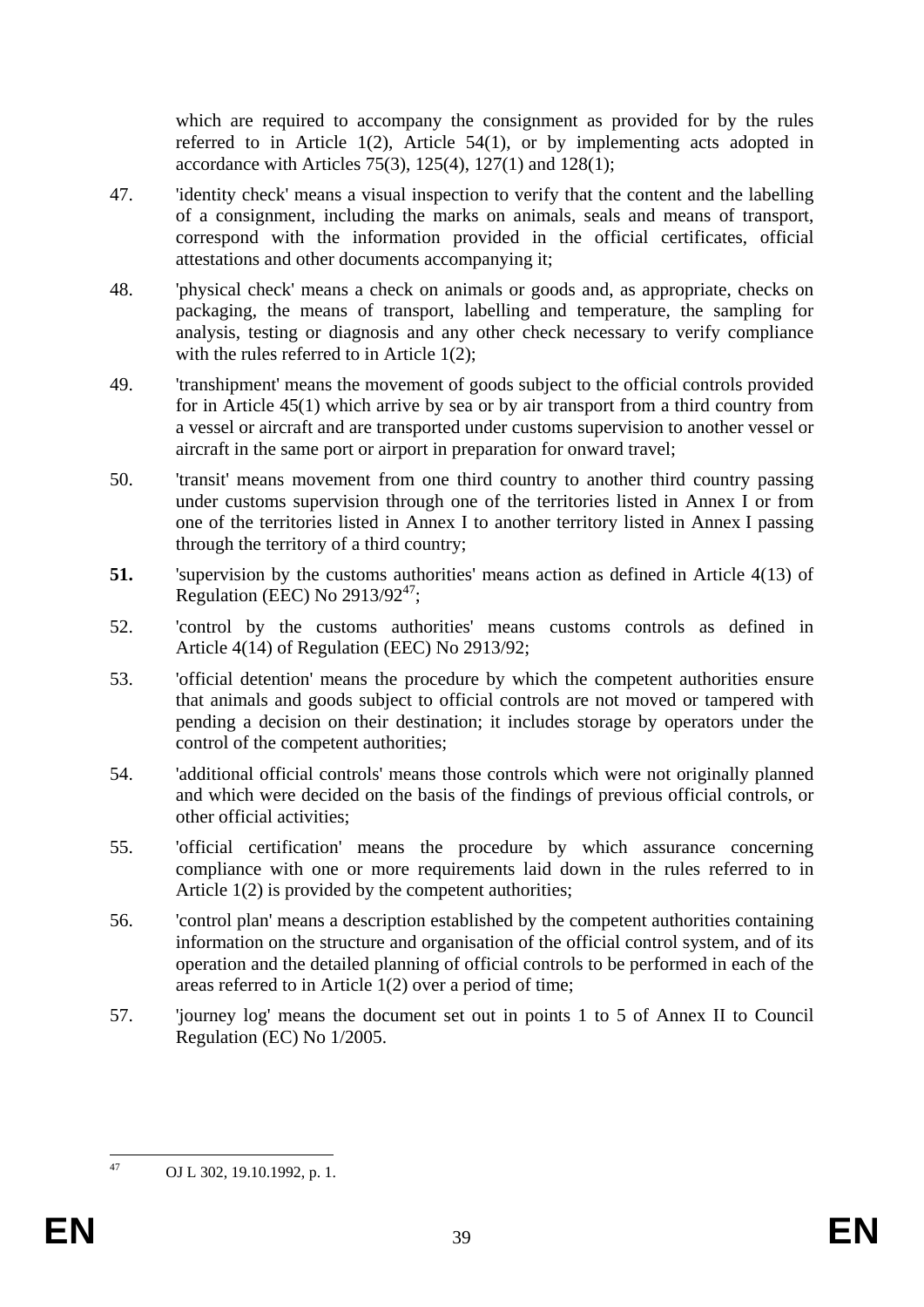# **Title II Official controls and other official activities in Member States**

# **Chapter I Competent authorities**

## *Article 3*

#### *Designation of competent authorities*

- 1. For each of the areas governed by the rules referred to in Article 1(2), Member States shall designate the competent authority or authorities on which they confer the responsibility to perform official controls and other official activities.
- 2. Where, for the same area, a Member State confers the responsibility to perform official controls or other official activities on more than one competent authority, at national, regional or local level, or where the competent authorities designated in accordance with paragraph 1 are allowed by that designation to transfer specific responsibilities for official controls or other official activities to other public authorities, the Member State shall:
	- (a) put in place procedures to ensure efficient and effective coordination between all authorities involved, and the consistency and effectiveness of official controls or other official activities across its territory;
	- (b) designate a single authority responsible to coordinate the cooperation and the contacts with the Commission and other Member States in relation to the official controls and other official activities performed in that area.
- 3. Competent authorities responsible for the verification of compliance with the rules referred to in point (j) of Article 1(2) may confer specific official control tasks to one or more control authorities for organic products. In such cases, they shall attribute a code number to each of them.
- 4. Member States shall inform the Commission and other Member States of, and of any changes to, the contact details of:
	- (a) the competent authorities designated in accordance with paragraph 1;
	- (b) the single authorities designated in accordance with point (b) of paragraph 2;
	- (c) the control authorities for organic products referred to in paragraph 3;
	- (d) the delegated bodies referred to in Article 25(1).

The information referred to in the first subparagraph shall also be made available to the public.

5. Member States may confer to the competent authorities referred to in paragraph 1 the responsibility to carry out controls for the verification of compliance with, or for the application of, rules, including those regulating specific risks which may arise from the presence of alien species in the Union, other than those referred to in Article 1(2).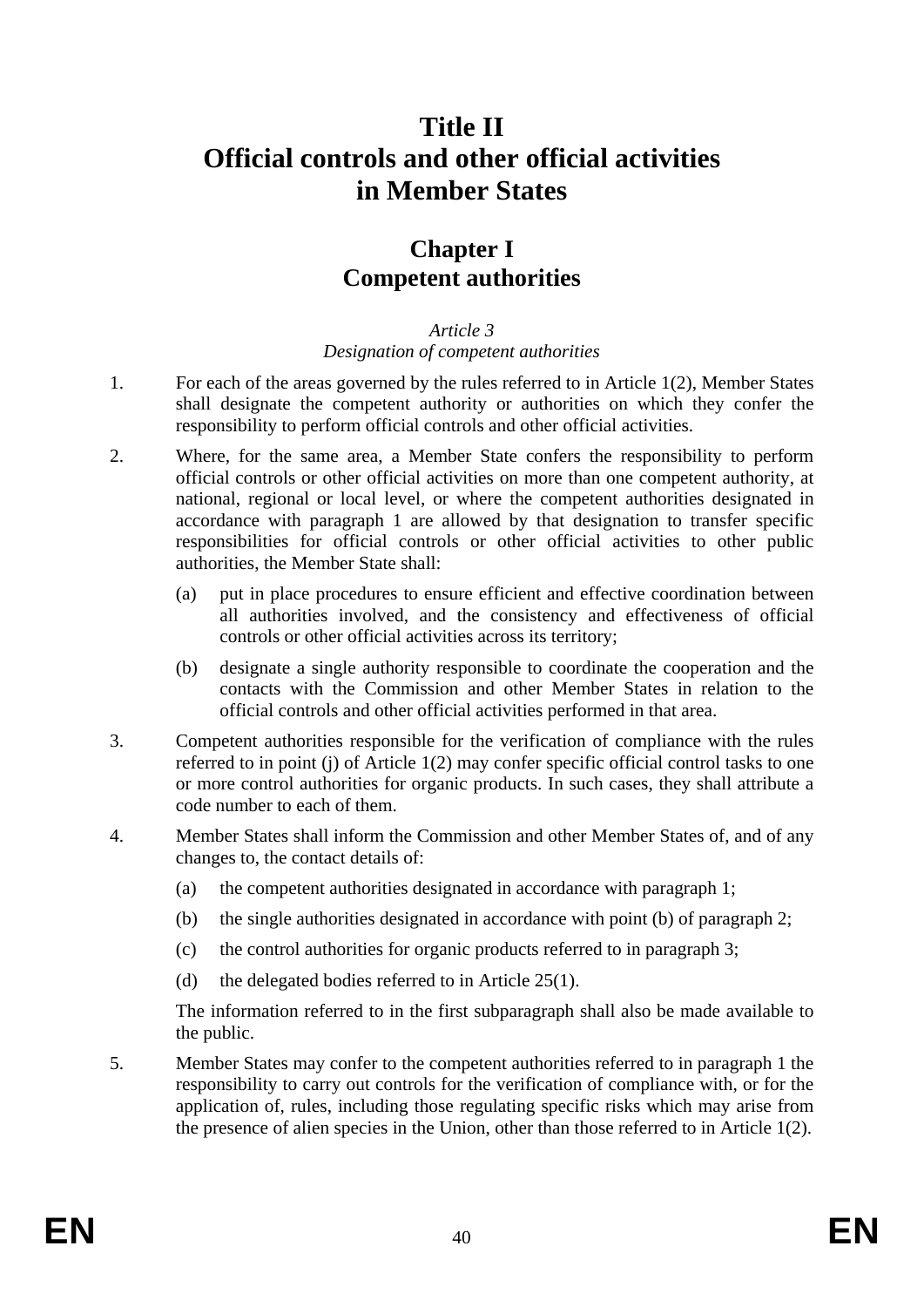6. The Commission may, by means of implementing acts, determine the means by which the information referred to in paragraph 4 is to be made available to the public. Those implementing acts shall be adopted in accordance with the examination procedure referred to in Article 141(2).

## *Article 4*

## *General obligations of the competent authorities*

- 1. The competent authorities shall:
	- (a) have procedures and arrangements in place to ensure the effectiveness and appropriateness of official controls and other official activities;
	- (b) have arrangements in place to ensure the impartiality, quality and consistency of official controls and other official activities at all levels;
	- (c) have arrangements in place to ensure that staff performing official controls and other official activities are free from any conflict of interest;
	- (d) have, or have access to, an adequate laboratory capacity for analysis, testing and diagnosis;
	- (e) have, or have access to, a sufficient number of suitably qualified and experienced staff so that official controls and other official activities can be performed efficiently and effectively;
	- (f) have appropriate and properly maintained facilities and equipment to ensure that staff can perform official controls and other official activities efficiently and effectively;
	- (g) have the legal powers to perform official controls and other official activities and to take the action provided for in this Regulation and in the rules referred to in Article 1(2);
	- (h) have legal procedures in place in order to ensure that staff have access to the premises of and documents kept by operators so as to be able to accomplish their tasks properly;
	- (i) have contingency plans in place, and be prepared to operate such plans in the event of an emergency, where appropriate in accordance with the rules referred to in Article 1(2).
- 2. Staff performing official controls and other official activities shall:
	- (a) receive, for their area of competence, appropriate training enabling them to undertake their duties competently and to perform official controls and other official activities in a consistent manner;
	- (b) keep up-to-date in their area of competence and receive regular additional training as necessary;
	- (c) receive training in the subject matters set out in Chapter I of Annex II and on the obligations of the competent authorities resulting from this Regulation.

Competent authorities shall develop and implement training programmes for the purpose of ensuring that staff performing official controls and official activities receive the training referred to in points (a), (b) and (c).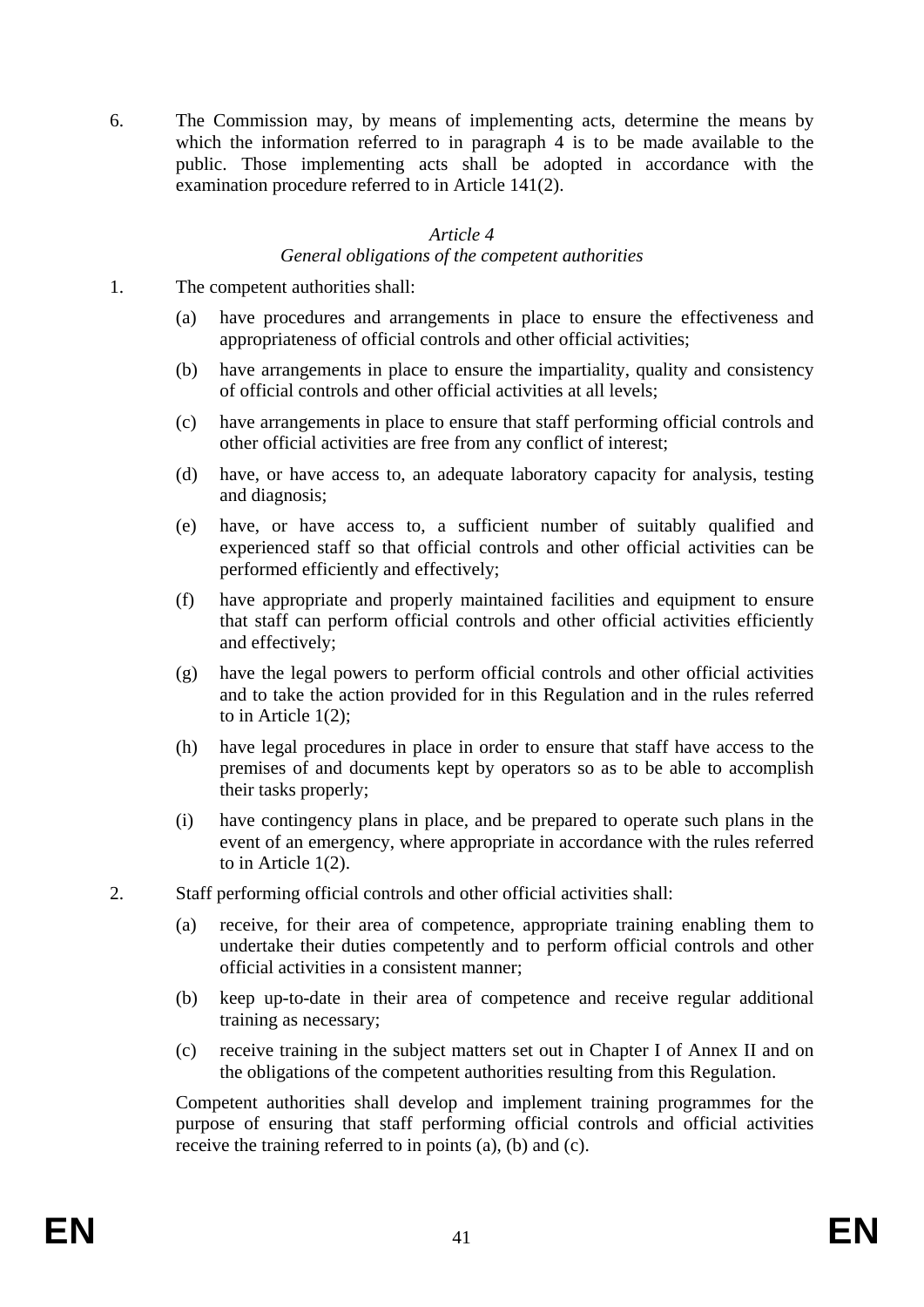- 3. For the purpose of ensuring that the staff of the competent authorities referred to in point (e) of paragraph 1 and in paragraph 2 have the necessary qualifications, skills and knowledge, the Commission shall be empowered to adopt delegated acts in accordance with Article 139 concerning rules for the specific qualification and training requirements of such staff, having regard to the scientific and technical knowledge necessary to perform official controls and other official activities in each of the areas referred to in Article 1(2).
- 4. When, within the services of a competent authority, more than one unit is competent to perform official controls or other official activities, efficient and effective coordination and cooperation shall be ensured between the different units.

#### *Audits of the competent authorities*

1. Competent authorities shall carry out internal audits or have audits carried out, and shall take appropriate measures in the light of their results, to ensure that they are complying with this Regulation.

Those audits shall be:

- (a) subject to independent scrutiny;
- (b) carried out in a transparent manner.
- 2. Competent authorities shall make available the results of the audits referred to in paragraph 1 to the Commission upon request.
- 3. The Commission may, by means of implementing acts, lay down rules for the conduct of the audits provided for in paragraph 1. Those implementing acts shall be adopted in accordance with the examination procedure referred to in Article 141(2).

# *Article 6*

#### *Decisions of the competent authorities concerning natural and legal persons*

The decisions taken by the competent authorities in accordance with Article 53, Article 64(3) and (5), Articles 65, Article 134(2) and Article 135(1) and (2) concerning natural or legal persons shall be subject to the right of appeal of such persons against those decisions in accordance with national law.

# *Article 7*

# *Confidentiality obligations of the staff of the competent authorities*

- 1. Competent authorities shall require members of their staff not to disclose information acquired when undertaking their duties in the context of official controls and other official activities which by its nature is covered by professional secrecy, subject to paragraph 2.
- 2. Unless there is an overriding public interest in its disclosure, information covered by professional secrecy as referred to in paragraph 1 shall include information whose disclosure would undermine:
	- (a) the purpose of inspections, investigations or audits;
	- (b) the protection of commercial interests of a natural or legal person;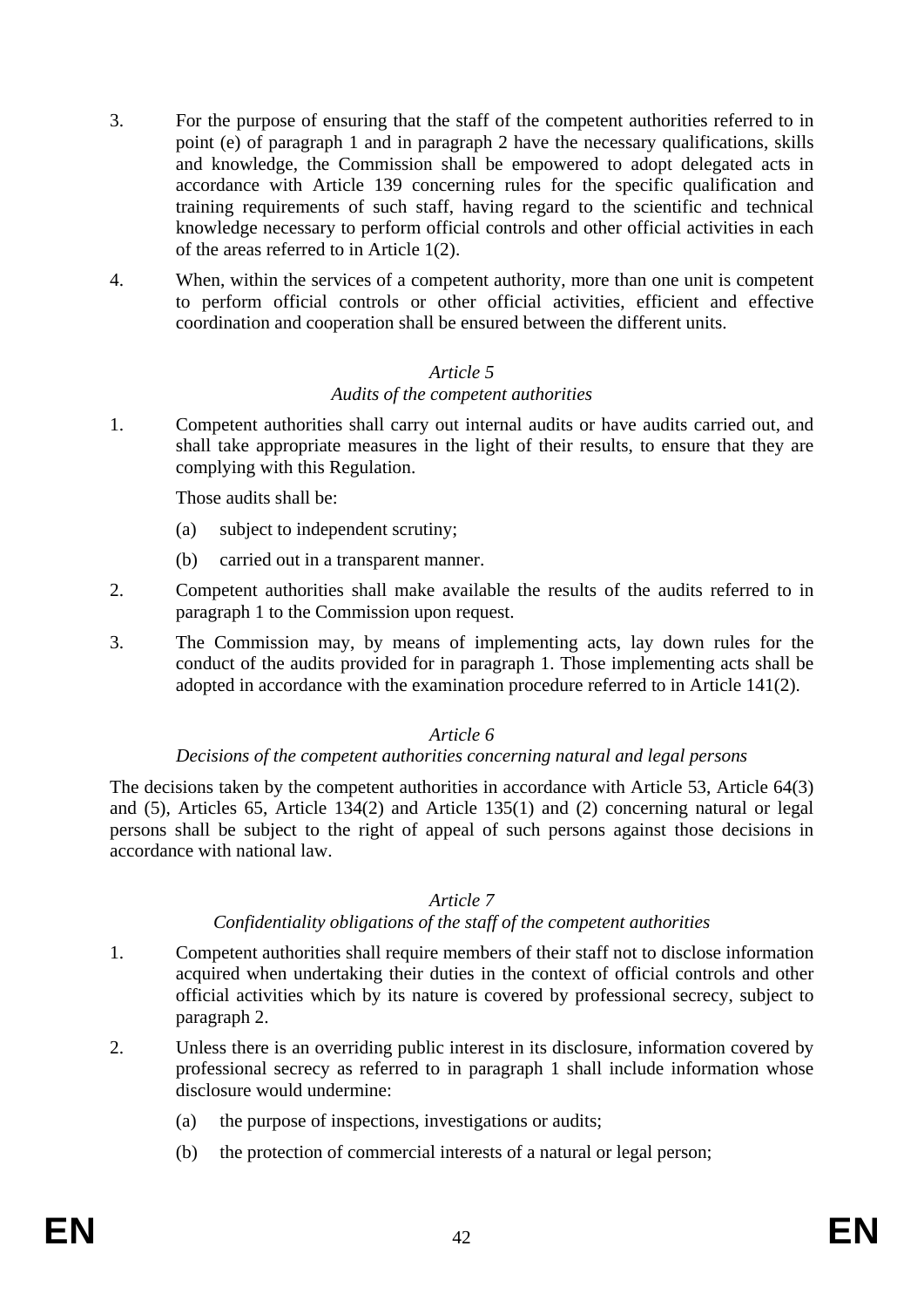- (c) the protection of court proceedings and legal advice.
- 3. Paragraphs 1 and 2 shall not prevent the competent authorities from publishing or making otherwise available to the public information about the outcome of official controls regarding individual operators, provided that the following conditions are met:
	- (a) the operator concerned is given the opportunity to comment on the information that the competent authority intends to publish or make otherwise available to the public, prior to the publication or release;
	- (b) the information which is published or made otherwise available to the public takes into account the comments expressed by the operator concerned or is published or released together with such comments.

# **Chapter II Official Controls**

#### *Article 8 General rules on official controls*

- 1. Competent authorities shall perform official controls on all operators regularly, on a risk basis and with appropriate frequency, taking account of:
	- (a) identified risks associated with:
		- (i) animals and goods;
		- (ii) the activities under the control of operators;
		- (iii) the location of the activities or operations of operators;
		- (iv) the use of products, processes, materials or substances that may influence food or feed safety, animal health or animal welfare, plant health or plant reproductive material identity and quality, or, in the case of GMOs and plant protection products, may adversely impact on the environment;
	- (b) operators' past record as regards the results of official controls performed on them and their compliance with the rules referred to in Article 1(2);
	- (c) the reliability and results of own controls that have been performed by the operators, or by a third party at their request, for the purpose of ascertaining compliance with the rules referred to in Article 1(2);
	- (d) any information that might indicate non-compliance with the rules referred to in Article 1(2).
- 2. Competent authorities shall perform official controls on a regular basis and with appropriate frequency to identify possible intentional violations of the rules referred to in Article 1(2), taking into account, in addition to the criteria referred to in paragraph 1, information regarding such possible intentional violations shared through the mechanisms of administrative assistance provided for in Title IV and any other information pointing to the possibility of such violations.
- 3. Official controls performed prior to the placing on the market or the movement of certain animals and goods in view of the issuance of the official certificates or official attestations required by the rules referred to in Article 1(2) as a condition for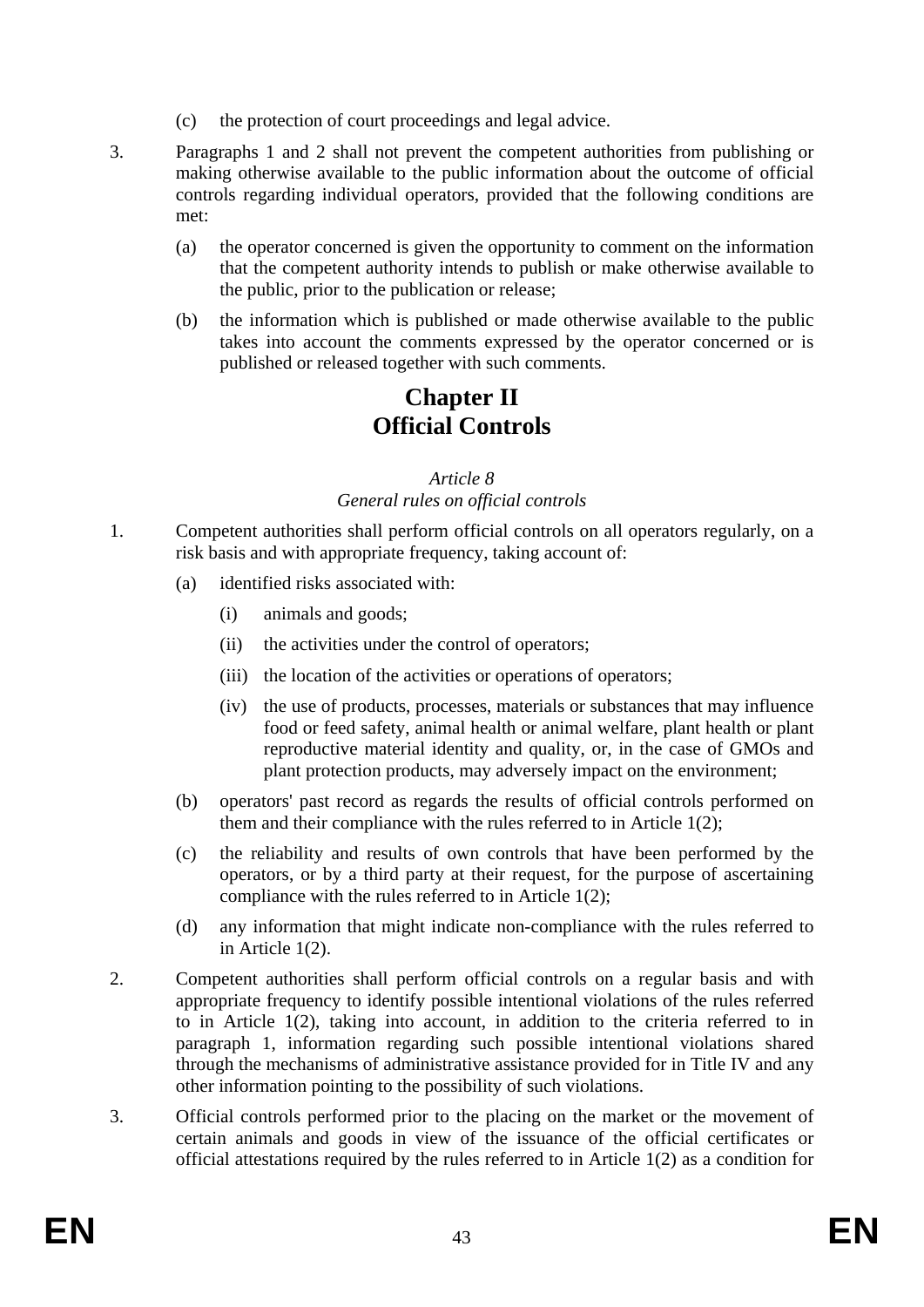the placing on the market or the movement of the animals or goods shall be performed in accordance with:

- (a) the rules referred to in Article  $1(2)$ ;
- (b) the delegated acts adopted by the Commission in accordance with Articles 15 to 24.
- 4. Official controls shall be performed without prior warning, except where:
	- (a) prior notification of the operator is necessary;
	- (b) the operator has requested such official controls.
- 5. Official controls shall be performed as much as possible in a manner that minimises the burden on the operators.
- 6. Competent authorities shall perform official controls with the same care irrespective of whether the animals and goods concerned are:
	- (a) available on the Union market, whether originating in the Member State where the official controls are performed or in another Member State;
	- (b) to be exported from the Union;
	- (c) entering the Union from third countries.
- 7. To the extent strictly necessary for the organisation of the official controls, Member States of destination may require operators who have animals or goods delivered to them from another Member State to report the arrival of such animals or goods.

#### *Article 9*

#### *Persons, processes and activities subject to official controls*

To the extent necessary to ascertain compliance with the rules referred to in Article 1(2), competent authorities shall perform official controls:

- (a) on animals and goods at all stages of production, processing and distribution;
- (b) on substances, materials or objects which may influence the characteristics of animals and goods, at all stages of production, processing and distribution;
- (c) on operators and the activities and operations under their control, on their premises and processes, on the storage, transport, and the use of goods and the keeping of animals.

# *Article 10*

# *Transparency of official controls*

1. Competent authorities shall perform official controls with a high level of transparency and make available to the public relevant information concerning the organisation and the performance of official controls.

They shall also ensure the regular and timely publication of information on the following:

- (a) the type, number and outcome of official controls;
- (b) the type and the number of non-compliances detected;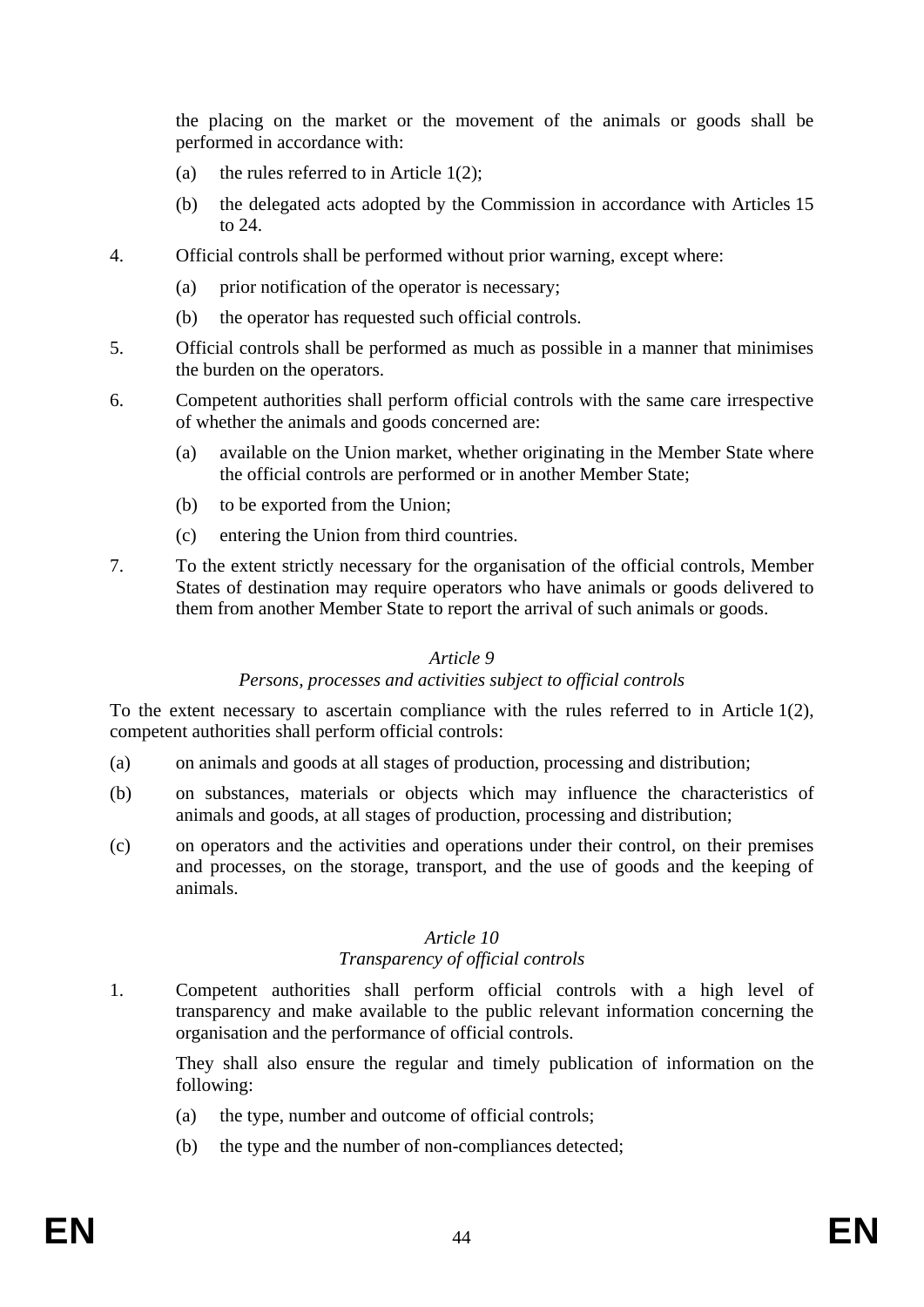- (c) the cases where measures were taken by the competent authorities in accordance with Article 135;
- (d) the cases where the penalties referred to in Article 136 were imposed.
- 2. To ensure the uniform implementation of the rules provided for in paragraph 1 of this Article, the Commission shall, by means of implementing acts, lay down and update as necessary the format in which the information referred to in that paragraph shall be published. Those implementing acts shall be adopted in accordance with the examination procedure referred to in Article 141(2).
- 3. Competent authorities shall be entitled to publish or make otherwise available to the public information about the rating of individual operators based on the outcome of official controls, provided that the following conditions are met:
	- (a) the rating criteria are objective, transparent and publicly available;
	- (b) appropriate arrangements are in place to ensure the consistency and transparency of the rating process.

#### *Article 11 Documented control and control verification procedures*

1. Competent authorities shall perform official controls in accordance with documented procedures.

Those procedures shall cover the subject areas for control procedures set out in Chapter II of Annex II and contain detailed instructions for staff performing official controls.

- 2. Competent authorities shall have procedures in place to verify the consistency and effectiveness of official controls and other official activities that they perform.
- 3. Competent authorities shall:
	- (a) take corrective actions in all cases where the procedures provided for in paragraph 2 identify shortcomings in the consistency and effectiveness of official controls and other official activities;
	- (b) update the documented procedures provided for in paragraph 1 as appropriate.

# *Article 12 Reports on official controls*

1. Competent authorities shall draw up reports on every official control that they perform.

Those reports shall contain:

- (a) a description of the purpose of the official controls;
- (b) the control methods applied;
- (c) the results of the official controls;
- (d) where appropriate, action that the competent authorities require the operator concerned to take as a result of their official controls.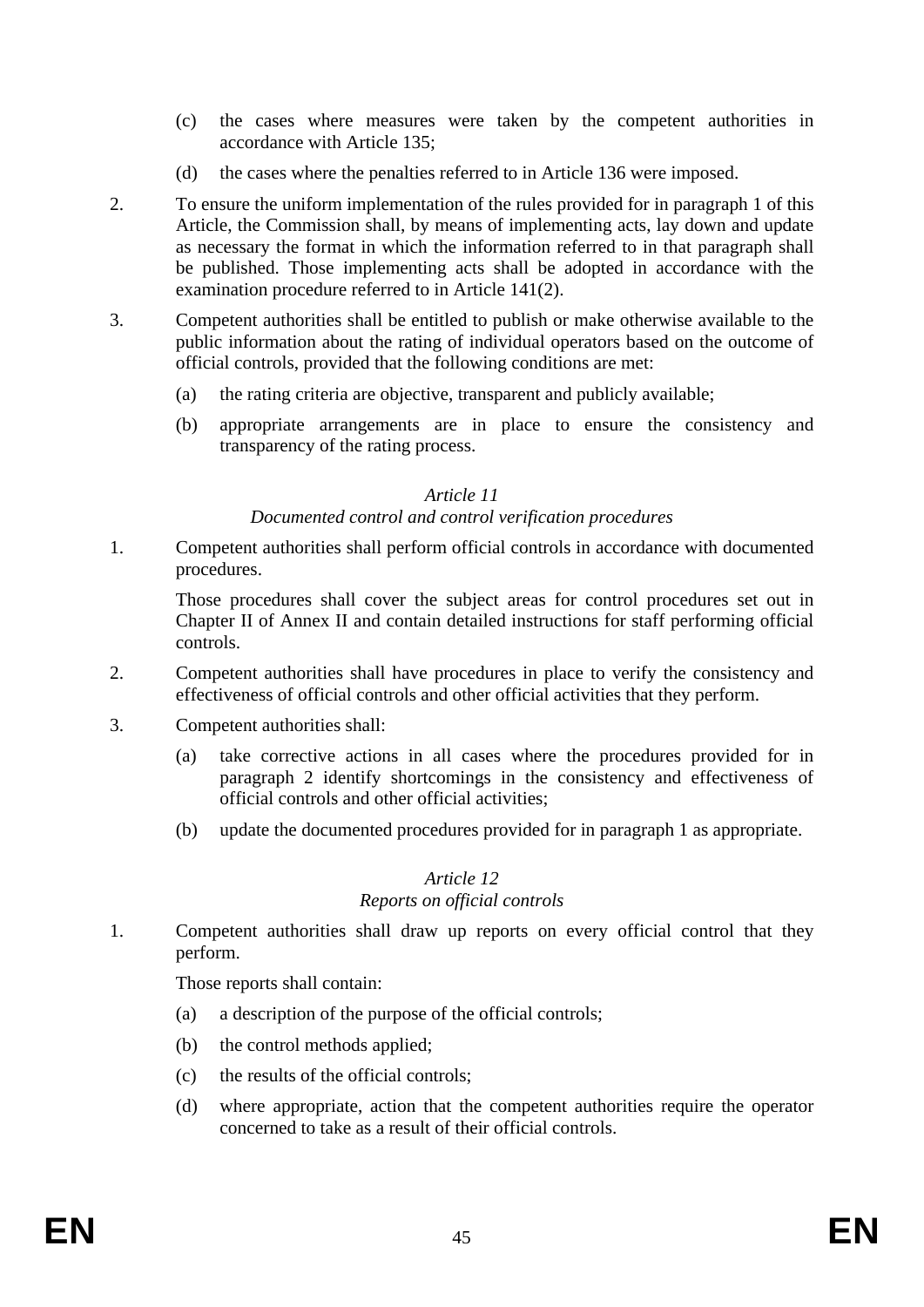- 2. Competent authorities shall provide the operator subject to an official control with a copy of the report provided for in paragraph 1.
- 3. Where official controls require the continuous or regular presence of staff or representatives of the competent authorities in the operator's premises, the reports provided for in paragraph 1 shall be produced with a frequency that enables the competent authorities and the operator to be:
	- (a) regularly informed of the level of compliance;
	- (b) immediately informed of any shortcoming or non-compliance identified through the official controls.

#### *Official controls, methods and techniques*

- 1. Competent authorities shall perform official controls using control methods and techniques that shall, as appropriate, include screening, targeted screening, verification, inspections, audits, sampling, analysis, diagnosis and tests.
- 2. Official controls shall include the following, as appropriate:
	- (a) an examination of the control systems that operators have put in place and of the results obtained;
	- (b) an inspection of:
		- (i) primary producers' installations and other businesses, including their surroundings, premises, offices, equipment, installations and machinery, transport and their animals and goods;
		- (ii) raw materials, ingredients, processing aids and other products used for the preparation and production of goods or for feeding or treating animals;
		- (iii) semi-finished goods;
		- (iv) cleaning and maintenance products and processes, plant protection products;
		- (v) labelling, presentation and advertising;
	- (c) controls on the hygiene conditions in the operators' premises;
	- (d) an assessment of procedures on good manufacturing practices (GMP), good hygiene practices (GHP), good farming practices and hazard analysis critical control points (HACCP);
	- (e) an examination of documents and other records which may be relevant to the assessment of compliance with the rules referred to in Article 1(2);
	- (f) interviews with operators and with their staff;
	- (g) a reading of values recorded by operators' measuring instruments;
	- (h) controls performed with the competent authorities' own instruments to verify measurements taken by operators;
	- (i) any other activity required to identify non-compliances.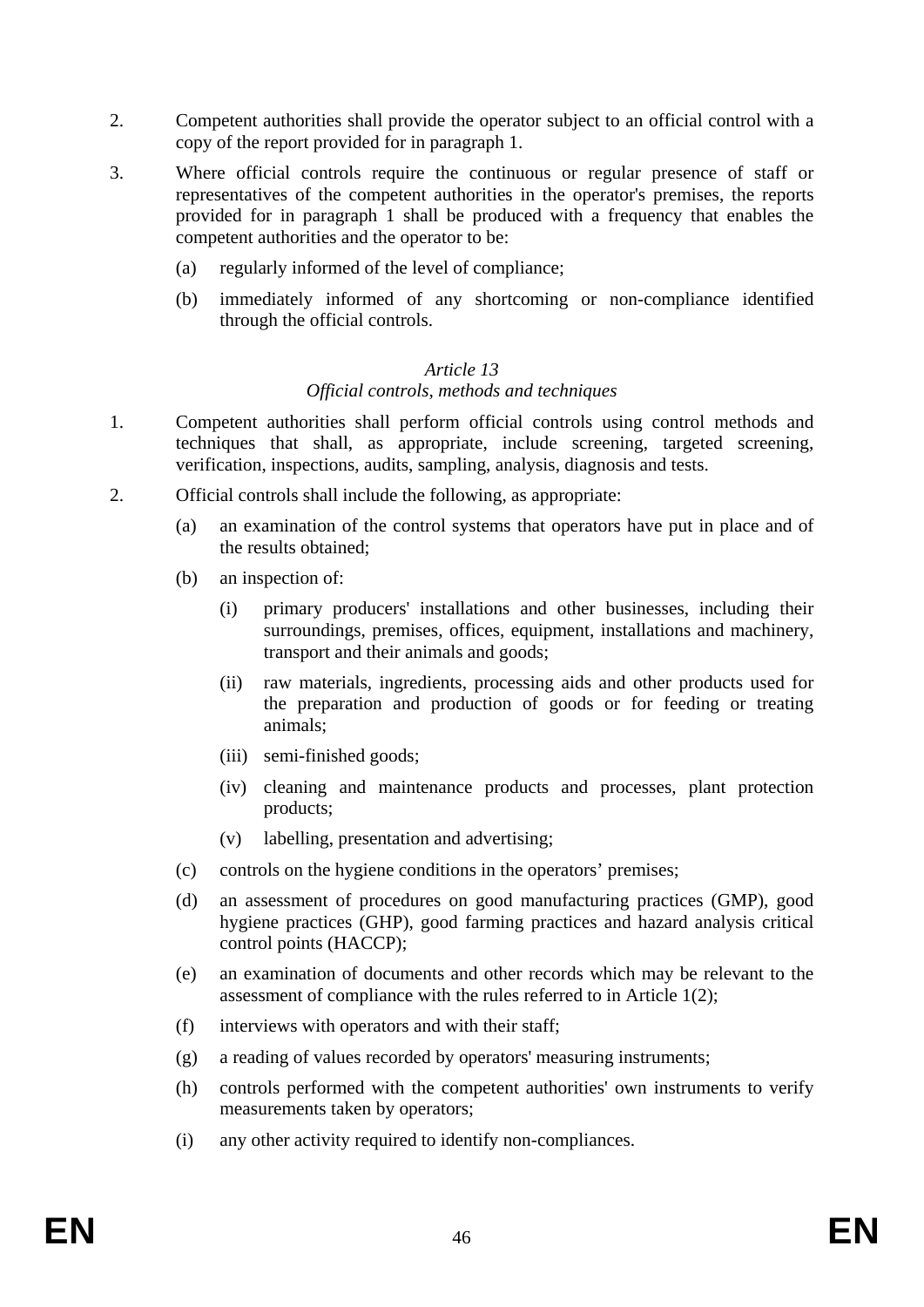# *Article 14 Obligations of operators*

- 1. To the extent that this is necessary for the performance of official controls or of other official activities, operators shall, where required by the competent authorities, give staff of the competent authorities access to:
	- (a) their premises;
	- (b) their computerised information management systems;
	- (c) their animals and goods;
	- (d) their documents and any other relevant information.
- 2. During official controls and other official activities, operators shall assist the staff of the competent authorities in the accomplishment of their tasks.
- 3. The operator responsible for the consignment shall:
	- (a) cooperate fully with the competent authorities to ensure the efficient performance of official controls or other official activities;
	- (b) make available all information concerning the consignment on paper or electronically.
- 4. The Commission may, by means of implementing acts, lay down rules:
	- (a) establishing the modalities for access by the competent authorities to the computerised information management systems referred to in paragraph 1(b);
	- (b) on the cooperation between operators and competent authorities as referred to in paragraph 3.

Those implementing acts shall be adopted in accordance with the examination procedure referred to in Article 141(2).

# *Article 15*

*Specific rules on official controls and on action to be taken by the competent authorities in relation to the production of products of animal origin intended for human consumption* 

- 1. Official controls on the production of meat shall include:
	- (a) the verification, by or under the responsibility of an official veterinarian, of the health and welfare of the animals prior to the slaughter;
	- (b) official controls, by or under the responsibility of an official veterinarian, in slaughterhouses, cutting plants and game handling establishments, to verify compliance with the requirements applicable to:
		- (i) the hygiene of meat production;
		- (ii) the presence of residues of veterinary medicinal products in products of animal origin intended for human consumption;
		- (iii) the handling and disposal of animal by-products and of specified risk material;
		- (iv) the health and welfare of the animals.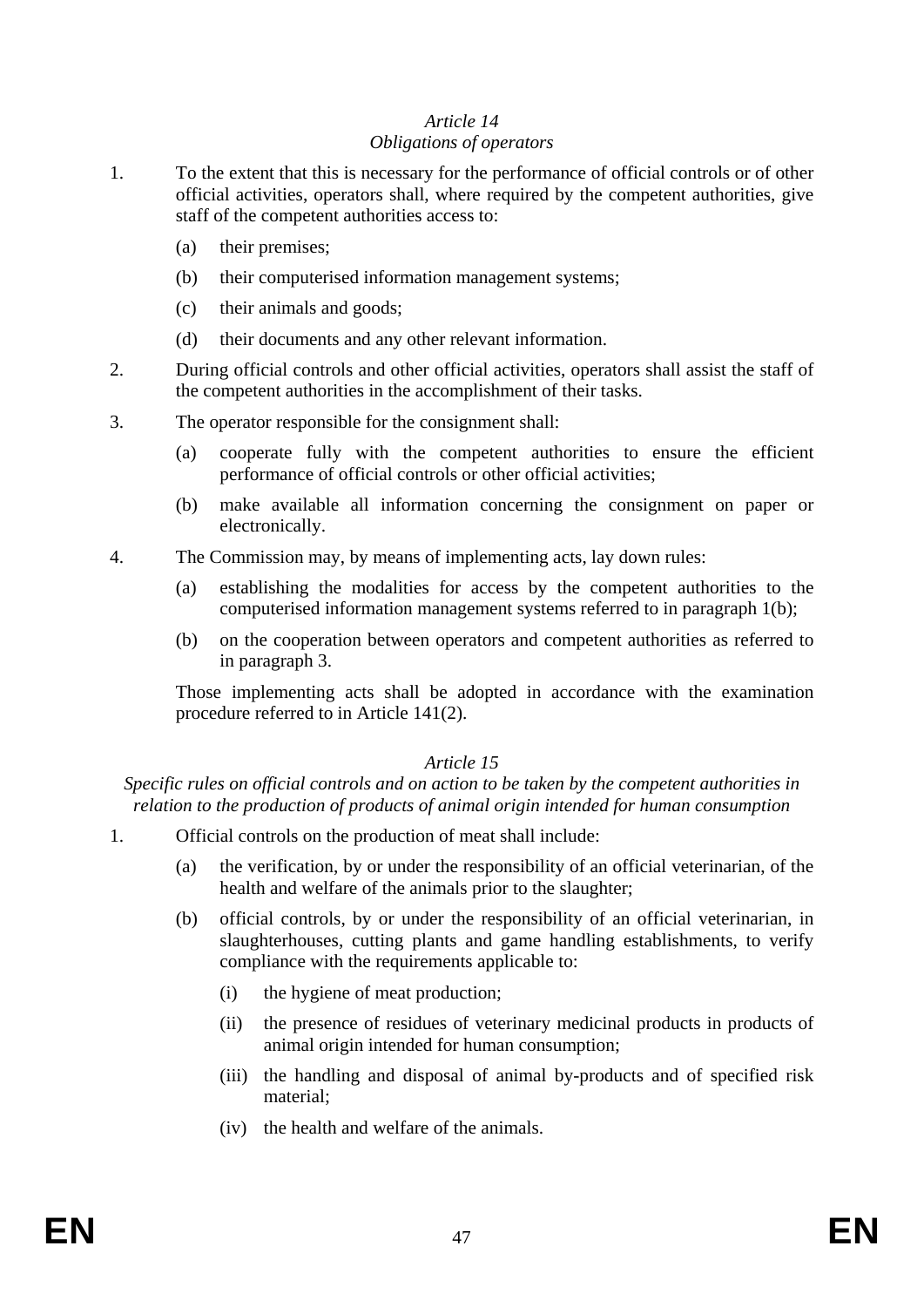- 2. The Commission shall be empowered to adopt delegated acts in accordance with Article 139 concerning specific rules for the performance of official controls on products of animal origin intended for human consumption and on animals intended for the production of such products to verify compliance with the rules referred to in points (a), (c), (d) and (e) of Article 1(2) applicable to those products and animals, and on action to be taken by the competent authorities following official controls. Those delegated acts shall lay down rules on:
	- (a) the specific responsibilities and tasks of the competent authorities, in addition to those provided for in paragraph 1 and in Articles 4, 8, 9, 10(1), 11, 12, 13, 34(1) and (2), and 36;
	- (b) uniform specific requirements for the performance of official controls and uniform minimum frequency of such official controls, having regard, in addition to the criteria referred to in Article 8(1), to the specific hazards and risks which exist in relation to each product of animal origin and the different processes it undergoes;
	- (c) the cases where and the conditions under which slaughterhouse staff may be involved in official controls, and the design and application of tests to assess their performance;
	- (d) the cases where the competent authorities in relation to specific noncompliances are to take one or more of the measures referred to in Article 135(2) or additional measures to those provided for in that paragraph;
	- (e) criteria to determine when, on the basis of a risk analysis, the official veterinarian is not required to be present in slaughterhouses and game handling establishments during the official controls referred to in paragraph 1.

Where, in cases of risks which cannot be effectively addressed in the absence of common specifications for the official controls or for the action to be taken by the competent authorities following such official controls, imperative grounds of urgency so require, the procedure provided for in Article 140 shall apply to delegated acts adopted pursuant to this paragraph.

- 3. The Commission shall take into account the following when adopting delegated acts as provided for in paragraph 2:
	- (a) the experience gained by food business operators on the application of the procedures referred to in Article 5 of Regulation (EC) 852/2004 of the European Parliament and of the Council<sup>48</sup>;
	- (b) scientific and technological developments;
	- (c) consumer expectations with regard to food composition and changes in patterns of consumption of food;
	- (d) risks to human health and animal health associated with meat and other products of animal origin intended for human consumption.
- 4. Insofar as this does not prevent the achievement of the objectives of human health and animal health pursued by the rules referred to in points (a), (c), (d) and (e) of Article 1(2), applicable to products of animal origin intended for human consumption

<sup>48</sup> OJ L 139, 30.4.2004, p. 1.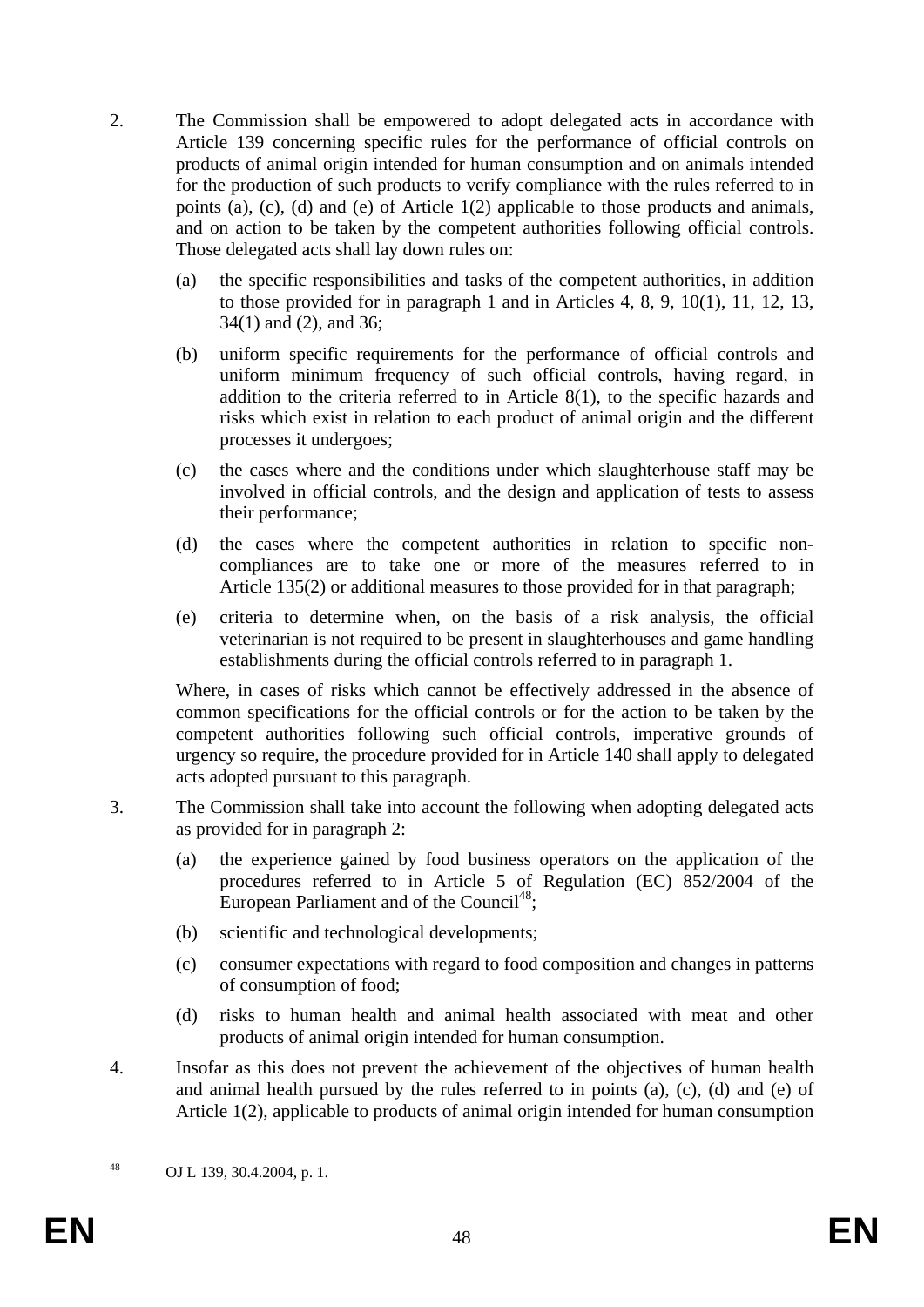and to animals intended for the production of such products, the Commission shall also take into account the following elements, when adopting delegated acts as provided for in paragraph 2:

- (a) the need to facilitate the application of the delegated acts in small businesses;
- (b) the need to enable the continued use of traditional methods at any of the stages of production, processing or distribution of food;
- (c) the needs of food businesses situated in regions that are subject to special geographic constraints.

#### *Article 16*

#### *Specific rules on official controls and on action to be taken by the competent authorities in relation to the residues of certain substances in food and feed*

The Commission shall be empowered to adopt delegated acts in accordance with Article 139 concerning rules on official controls performed to verify compliance with the rules referred to in point (a) of Article 1(2) applicable to certain substances whose use on crops or animals or to produce or process food or feed may result in residues of those substances in food or feed**,** and on action to be taken by the competent authorities following official controls. Those delegated acts shall take account of the need to ensure a minimum level of official controls to prevent the use of those substances in violation of the rules referred to in point (a) of Article 1(2), and lay down rules on:

- (a) uniform specific requirements for the performance of official controls and uniform minimum frequency of such official controls, having regard, in addition to the criteria referred to in Article 8(1), to the specific hazards and risks related to nonauthorised substances and to the non-authorised use of authorised substances;
- (b) specific additional criteria and specific additional content to those provided for in Article 108, for the preparation of the relevant parts of the multi-annual national control plan provided for in Article 107(1);
- (c) the cases where the competent authorities in relation to specific non-compliances are to take one or more of the measures referred to in Article 135(2) or additional measures to those provided for in that paragraph.

# *Article 17*

#### *Specific rules on official controls and on action to be taken by the competent authorities in relation to animals, products of animal origin, germinal products, animal by-products and derived products*

The Commission shall be empowered to adopt delegated acts in accordance with Article 139 concerning rules for the performance of official controls on animals, on products of animal origin, on germinal products, on animal by-products and on derived products to verify compliance with the Union rules referred to in points (d) and (e) of Article 1(2) and on action to be taken by the competent authorities following official controls. Those delegated acts shall take account of animal health risks related to animals, products of animal origin and germinal products, and of human and animal health risks related to animal by-products and derived products, and lay down rules on:

(a) the specific responsibilities and tasks of the competent authorities, in addition to those provided for in Articles 4, 8, 9, 10(1), 11, 12, 13, 34(1) and (2), and 36;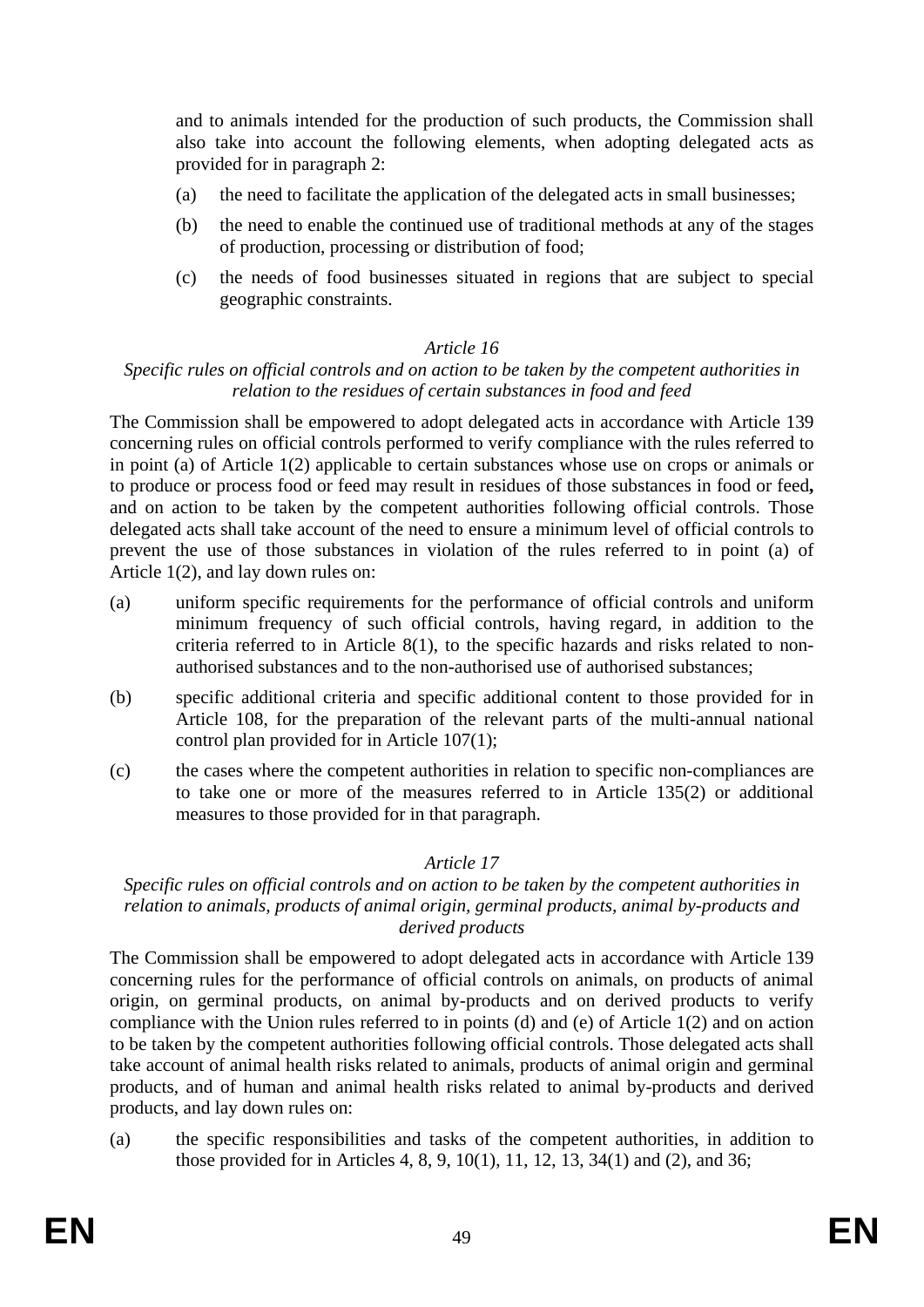- (b) uniform specific requirements for the performance of official controls, and uniform minimum frequency of such official controls, having regard, in addition to the criteria referred to in Article 8(1), to the need to address specific hazards and risks to animal health by means of official controls performed to verify compliance with disease prevention and control measures laid down in accordance with the rules referred to in point (d) of Article 1(2);
- (c) the cases where the competent authorities in relation to specific non-compliances are to take one or more of the measures referred to in Article 135(2) or additional measures to those provided for in that paragraph.

## *Specific rules on official controls and action to be taken by the competent authorities in relation to the welfare requirements for animals*

- 1. Official controls to verify compliance with the rules laying down welfare requirements for animals in case of their transport shall include:
	- (a) in case of long journeys between Member States and with third countries, official controls performed prior to the loading to check the fitness of the animals for transport;
	- (b) in case of long journeys between Member States and with third countries of domestic equidae other than registered equidae and domestic animals of the bovine, ovine, caprine and porcine species, prior to the journey:
		- (i) official controls on journey logs to verify that the journey log is realistic and indicates compliance with Regulation (EC) No 1/2005;
		- (ii) official controls to verify that the transporter indicated in the journey log has a valid transporter authorisation, certificate of approval for the means of transport for long journeys and certificates of competence for drivers and attendants;
	- (c) at border control posts provided for in Article 57(1) and at exit points:
		- (i) official controls on the fitness of the animals being transported and on the means of transport;
		- (ii) official controls to verify that transporters comply with applicable international agreements and have valid transporter authorisations and certificates of competence for drivers and attendants;
		- (iii) official controls to verify whether domestic equidae and domestic animals of bovine, ovine, caprine and porcine species have been or are to be transported over long journeys.
- 2. Where the rules referred to in point (f) of Article 1(2) require that certain nonquantifiable standards of animal welfare be met, or where those rules require the adoption of certain practices adherence to which cannot be effectively verified through the sole use of the official control methods and techniques referred to in Article 13, official controls performed to verify compliance with those rules may include the use of specific indicators of animal welfare, in the cases and under the conditions that shall be adopted in accordance with point (f) of paragraph 3.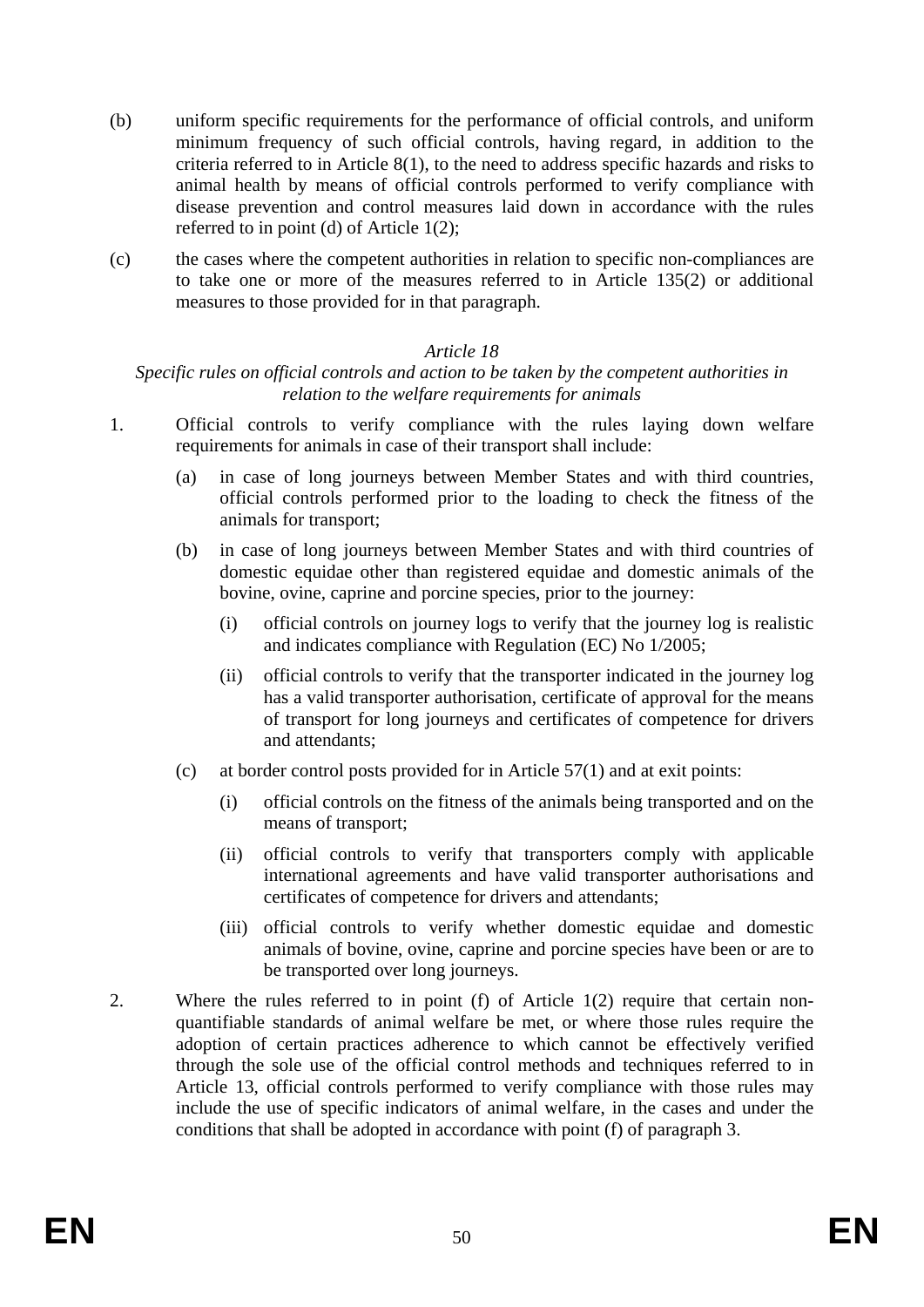- 3. The Commission shall be empowered to adopt delegated acts in accordance with Article 139 concerning rules for the performance of official controls to verify compliance with Union rules referred to in point (f) of Article 1(2). Those delegated acts shall take into account the animal welfare risk related to the farming activities and to the transport, slaughter and killing of animals, and shall lay down rules on:
	- (a) the specific responsibilities and tasks of the competent authorities, in addition to those provided for in paragraph 1 and Articles 4, 8, 9, 10(1), 11, 12, 13, 34(1) and (2), and 36;
	- (b) uniform specific requirements for the performance of official controls, and uniform minimum frequency of such official controls, having regard, in addition to the criteria referred to in Article 8(1), to the risk associated with different animal species and means of transport, and the need to prevent noncompliant practices and to limit the suffering of animals;
	- (c) the cases where the competent authorities in relation to specific noncompliances are to take one or more of the measures referred to in Article 135(2) or additional measures to those provided for in that paragraph;
	- (d) the verification of animal welfare requirements at border control posts and at exit points and the minimum requirements applicable to such exit points;
	- (e) specific criteria and conditions for the activation of the mechanisms of administrative assistance provided for in Title IV;
	- (f) the cases and conditions where official controls to verify compliance with animal welfare requirements may include the use of specific animal welfare indicators based on measurable performance criteria, and the design of such indicators on the basis of scientific and technical evidence.

#### *Specific rules on official controls and action to be taken by the competent authorities in relation to plant health*

The Commission shall be empowered to adopt delegated acts in accordance with Article 139 concerning rules for the performance of official controls on plants, plant products and other objects in order to verify compliance with Union rules referred to in point (g) of Article 1(2) applicable to such goods and on action to be taken by the competent authorities following such official controls. Those delegated acts shall take account of plant health risks associated with plants, plant products and other objects in relation to specific pests of plants or operators and lay down rules on:

- (a) the specific responsibilities and tasks of the competent authorities, in addition to those provided for in Articles 4, 8, 9, 10(1), 11, 12, 13, 34(1) and (2), and 36;
- (b) uniform specific requirements for the performance of official controls on the introduction into and movement in the Union of particular plants, plant products and other objects subject to the rules referred to in point (g) of Article 1(2) and uniform minimum frequencies of such official controls having regard, in addition to the criteria referred to in Article 8(1), to the specific hazards and risks to plant health in relation to specific plants, plant products and other objects of a particular origin or provenance;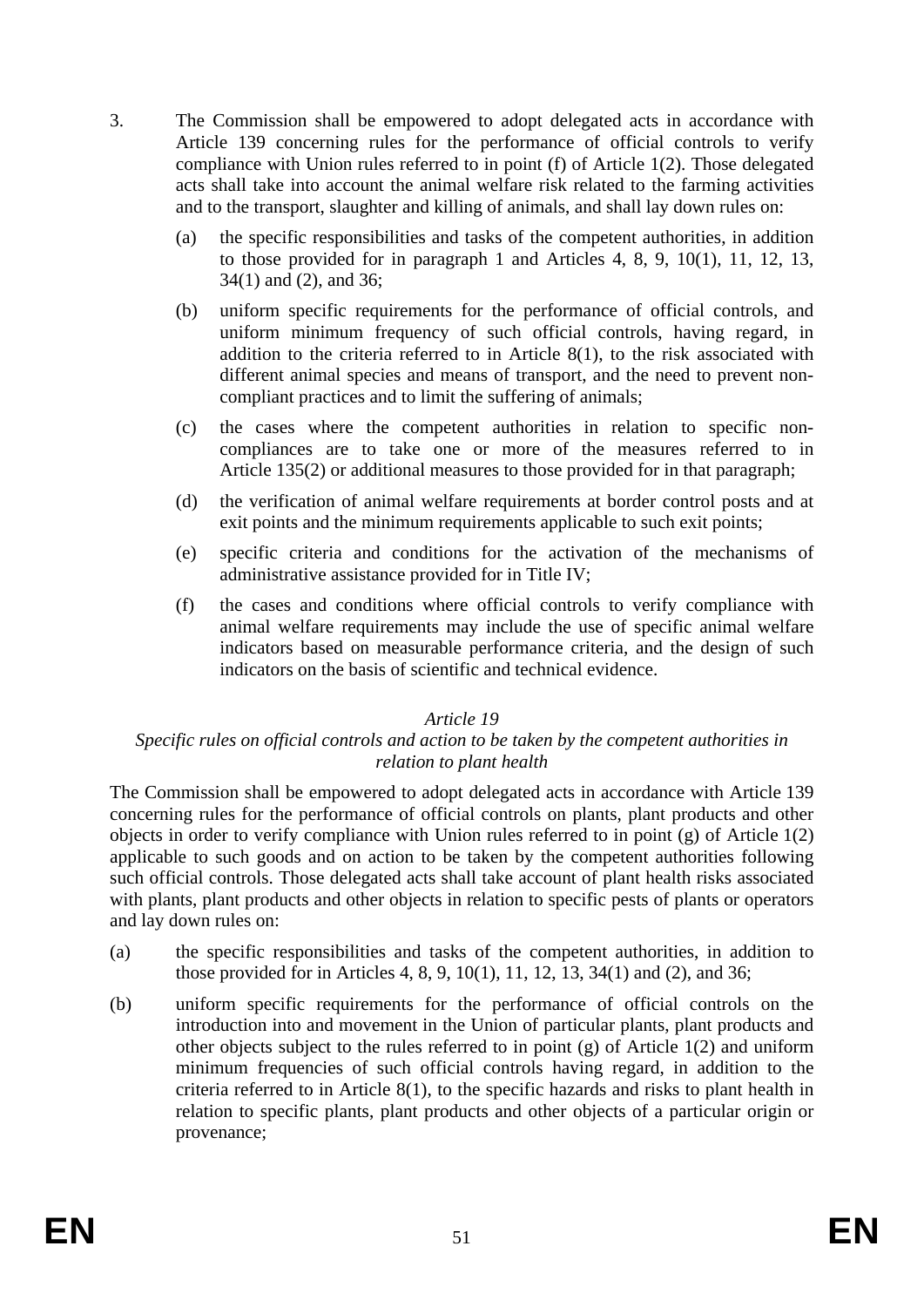- (c) uniform frequencies of official controls performed by competent authorities on operators authorised to issue plant passports in accordance with Article 79(1) of Regulation (EU) No XXX/XXXX [*Office of Publications, please insert number of the Regulation on protective measures against pests of plants*] having regard, in addition to the criteria referred to in article  $8(1)$ , to whether those operators have implemented a phytosanitary risk management plan as referred to in Article 86 of Regulation (EU) No XXX/XXXX [*Office of Publications, please insert number of the Regulation on protective measures against pests of plants*] for the plants, plant products and other objects they produce;
- (d) the cases where the competent authorities in relation to specific non-compliances are to take one or more of the measures referred to in Article 135(2) or additional measures to those provided for in that paragraph.

## *Specific rules on official controls and action to be taken by the competent authorities in relation to plant reproductive material*

The Commission shall be empowered to adopt delegated acts in accordance with Article 139 concerning rules for the performance of official controls on plant reproductive material in order to verify compliance with the rules referred to in point (h) of Article 1(2) applicable to such goods and on action to be taken by the competent authorities following such official controls. Those delegated acts shall lay down rules on:

- (a) the specific responsibilities and tasks of the competent authorities, in addition to those provided for in Articles 4, 8, 9, 10(1), 11, 12, 13, 34(1) and (2), and 36;
- (b) uniform specific requirements for the performance of official controls having regard, in addition to the criteria referred to in Article 8(1), to the risks to the health, identity, quality and traceability of certain categories of plant reproductive material or of specific genera or species;
- (c) specific criteria and conditions for the activation of the mechanisms of administrative assistance provided for in Title IV;
- (d) the cases where the competent authorities in relation to specific non-compliances are to take one or more of the measures referred to in Article 135(2) or additional measures to those provided for in that paragraph.

#### *Article 21*

## *Specific rules on official controls and action to be taken by the competent authorities in relation to GMOs and genetically modified food and feed*

The Commission shall be empowered to adopt delegated acts in accordance with Article 139 concerning rules for the performance of official controls on GMOs and genetically modified food and feed performed to verify compliance with the rules referred to in points (a), (b) and (c) of Article 1(2) and on action to be taken by the competent authorities following such official controls. Those delegated acts shall take into account the need to ensure a minimum level of official controls to prevent practices in violation with those rules, and lay down rules on:

(a) the specific responsibilities and tasks of the competent authorities, in addition to those provided for in Articles 4, 8, 9, 10(1), 11, 12, 13, 34(1) and (2) and 36;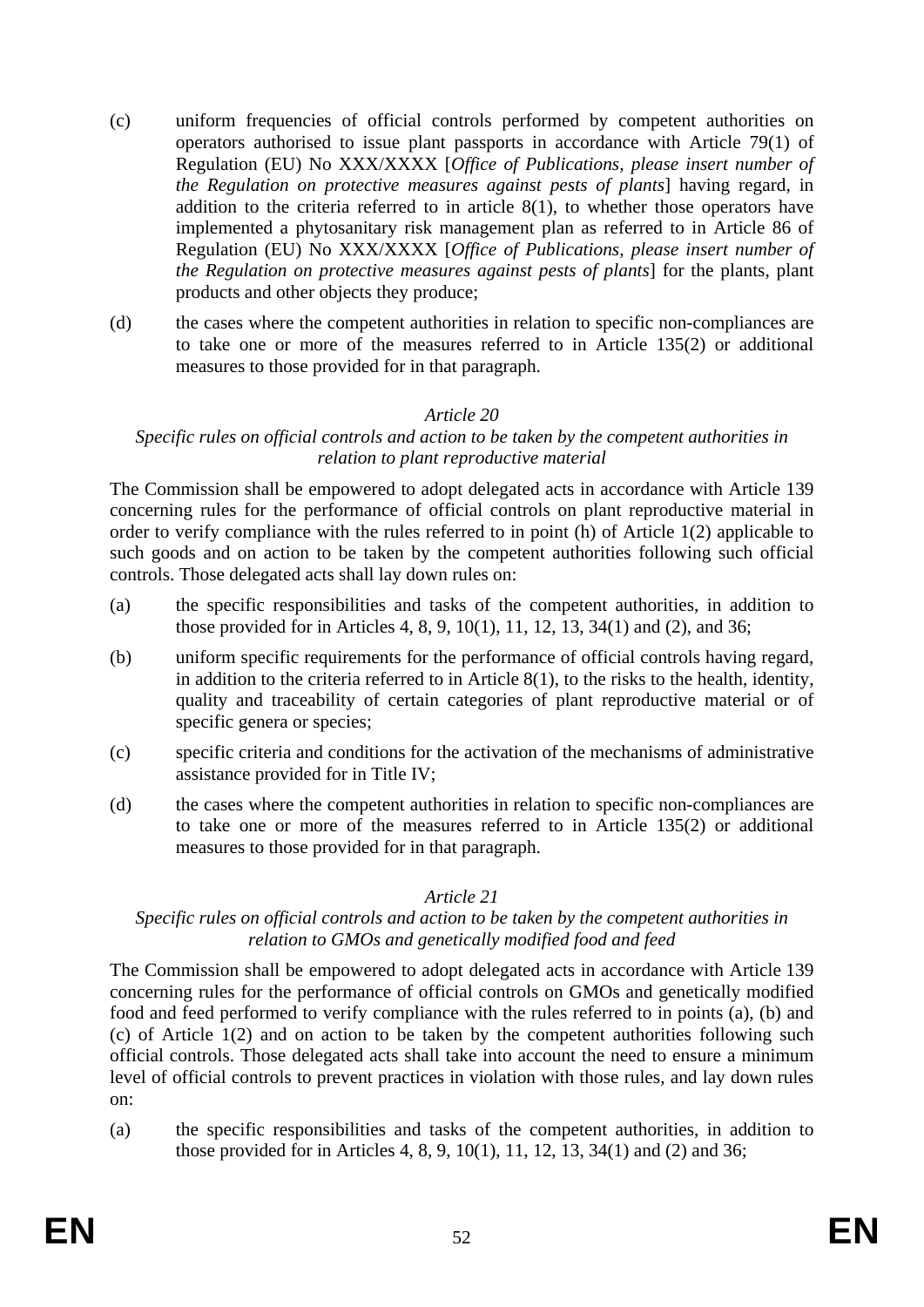- (b) uniform specific requirements for the performance of official controls and uniform minimum frequency of such official controls on:
	- (i) the presence on the market of GMOs and of genetically modified food and feed which have not been authorised in accordance with Directive 2001/18/EC of the European Parliament and the Council of 12 March 2001 on the deliberate release into the environment of genetically modified organisms and repealing Council Directive  $90/220$ /EEC<sup>49</sup> or Regulation (EC) No 1829/2003;
	- (ii) the cultivation of GMOs and the correct application of the monitoring plan referred to in point (e) of Article 13(2) of Directive 2001/18/EC and in Articles 5(5) and 17(5) of Regulation (EC) 1829/2003;
	- (iii) the contained use of genetically modified microorganisms;
- (c) the cases where the competent authorities in relation to specific non-compliances are to take one or more of the measures referred to in Article 135(2) or additional measures to those provided for in that paragraph.

# *Specific rules on official controls and on action to be taken by the competent authorities in relation to plant protection products*

The Commission shall be empowered to adopt delegated acts in accordance with Article 139 concerning rules for the performance of official controls to verify compliance with the rules referred to in Article 1(2)(i).

Those delegated acts shall take into account the risks that plant protection products may represent for human health, animal health or the environment, and shall lay down rules on:

- (a) the specific responsibilities and tasks of the competent authorities, in addition to those provided for in Articles 4, 8, 9, 10(1), 11, 12, 13, 34(1) and (2), and 36;
- (b) uniform specific requirements for the performance of official controls and uniform minimum frequency of such official controls, concerning the manufacture, placing on the market, entry into the Union, labelling, packaging, transport, storage and use of plant protection products, having regard, in addition to the criteria referred to in Article 8(1), to the need to ensure the safe and sustainable use of plant protection products and to combat illegal trade of such products;
- (c) uniform specific requirements for inspections on pesticide application equipment and uniform minimum frequency of such controls;
- (d) the cases where the competent authorities in relation to specific non-compliances are to take one or more of the measures referred to in Article 135(2) or additional measures to those provided for in that paragraph;
- (e) the design of certification systems to assist the competent authorities in the inspections of pesticide application equipment;
- (f) the collection of information, monitoring and reporting on suspected poisonings from plant protection products;
- (g) the collection of information, and the monitoring of and reporting on counterfeited plant protection products and illegal trade of plant protection products.

<sup>49</sup> OJ L 106, 17.4.2001, p. 1.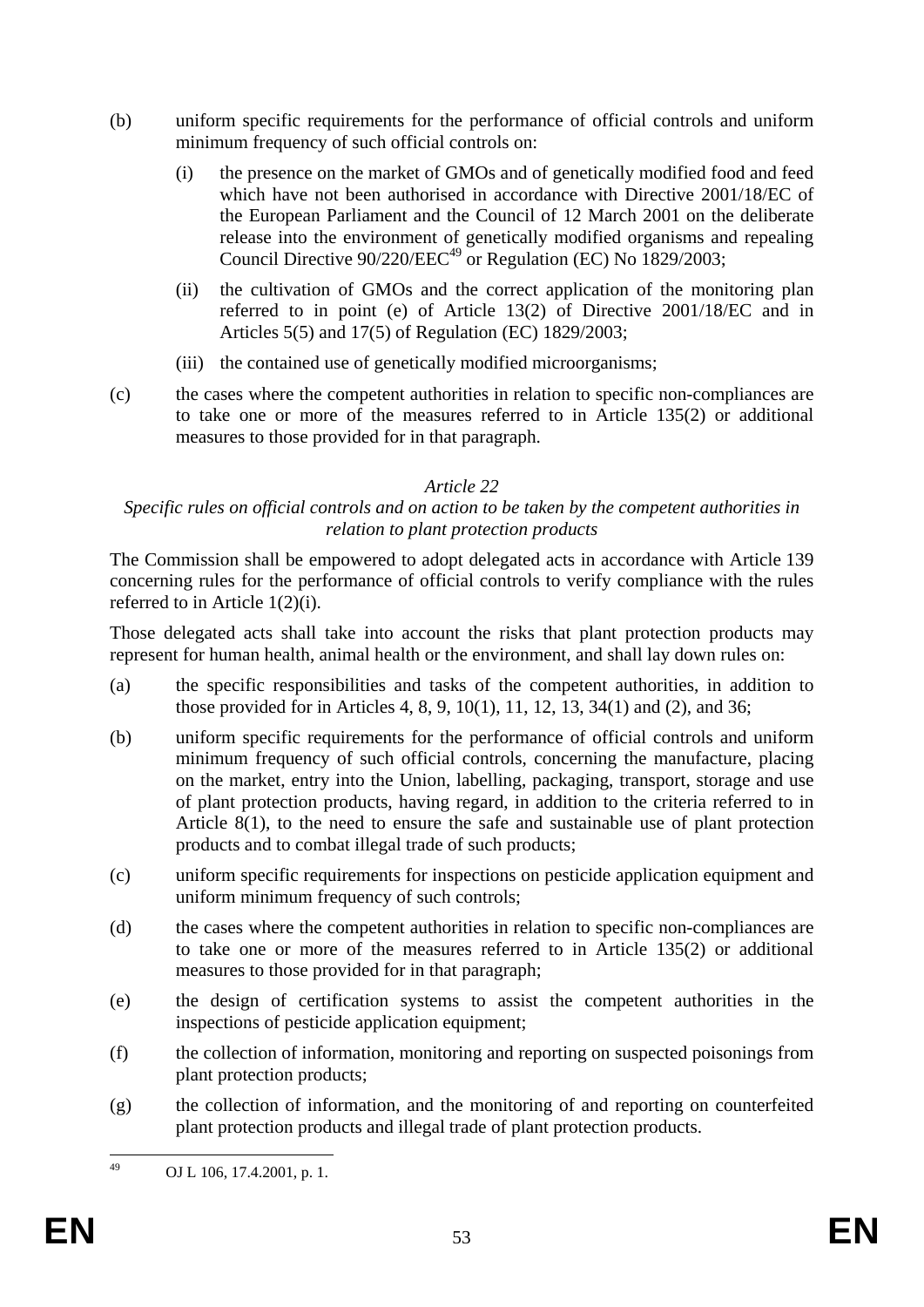#### *Specific rules on official controls and on action to be taken by the competent authorities in relation to organic products and to protected designations of origin, protected geographical indications and traditional specialties guaranteed*

- 1. The Commission shall be empowered to adopt delegated acts, in accordance with Article 139 concerning rules for the performance of official controls to verify compliance with the rules referred to in points (j) and (k) of Article  $1(2)$  and on action to be taken by the competent authorities following such official controls.
- 2. In relation to the rules referred to in point (j) of Article 1(2), the delegated acts referred to in paragraph 1 shall lay down rules on:
	- (a) the specific responsibilities and tasks of the competent authorities, in addition to those provided for in Articles 4, 8, 9, 10(1), 11 to 13, 34(1) and (2), and Article 36, and in addition to Articles 25, 29, 30 and 32 for the approval and supervision of delegated bodies;
	- (b) additional requirements to those referred to in Article 8(1) for risk assessment, and for the establishment of the frequency of official controls, and of sampling as appropriate, taking into account the risk of the occurrence of noncompliance;
	- (c) the minimum frequency of official controls on operators as defined in point (d) of Article 2 of Council Regulation (EC) No 834/2007, and the cases where and the conditions under which certain such operators are to be exempted from certain official controls;
	- (d) additional methods and techniques for official controls to those referred to in Articles 13 and 33(1) to (5) and specific requirements for the performance of official controls aimed at ensuring the traceability of organic products at all stages of the production, preparation and distribution, and at providing assurances as to compliance with the rules referred to in point (j) of Article 1(2);
	- (e) additional criteria to those referred to in the second subparagraph of Article 135(1) and in Article 30(1) of Regulation (EC) No 834/2007, relating to the measures to be taken in case of the occurrence of non-compliance, and additional measures to those provided for in Article 135(2);
	- (f) additional requirements to those provided for in point (f) of Article 4(1) in relation to the facilities and equipment necessary to carry out official controls and additional conditions and obligations to those referred to in Articles 25 to 30 and 32 for the delegation of official control tasks;
	- (g) additional reporting obligations to those referred to in Articles 12 and 31 for the competent authorities, the control authorities for organic products, and the delegated bodies in charge of official controls;
	- (h) specific criteria and conditions for the activation of the mechanisms of administrative assistance provided for in Title IV.
- 3. In relation to the rules referred to in point (k) of Article 1(2), the delegated acts referred to in paragraph 1 shall lay down rules on: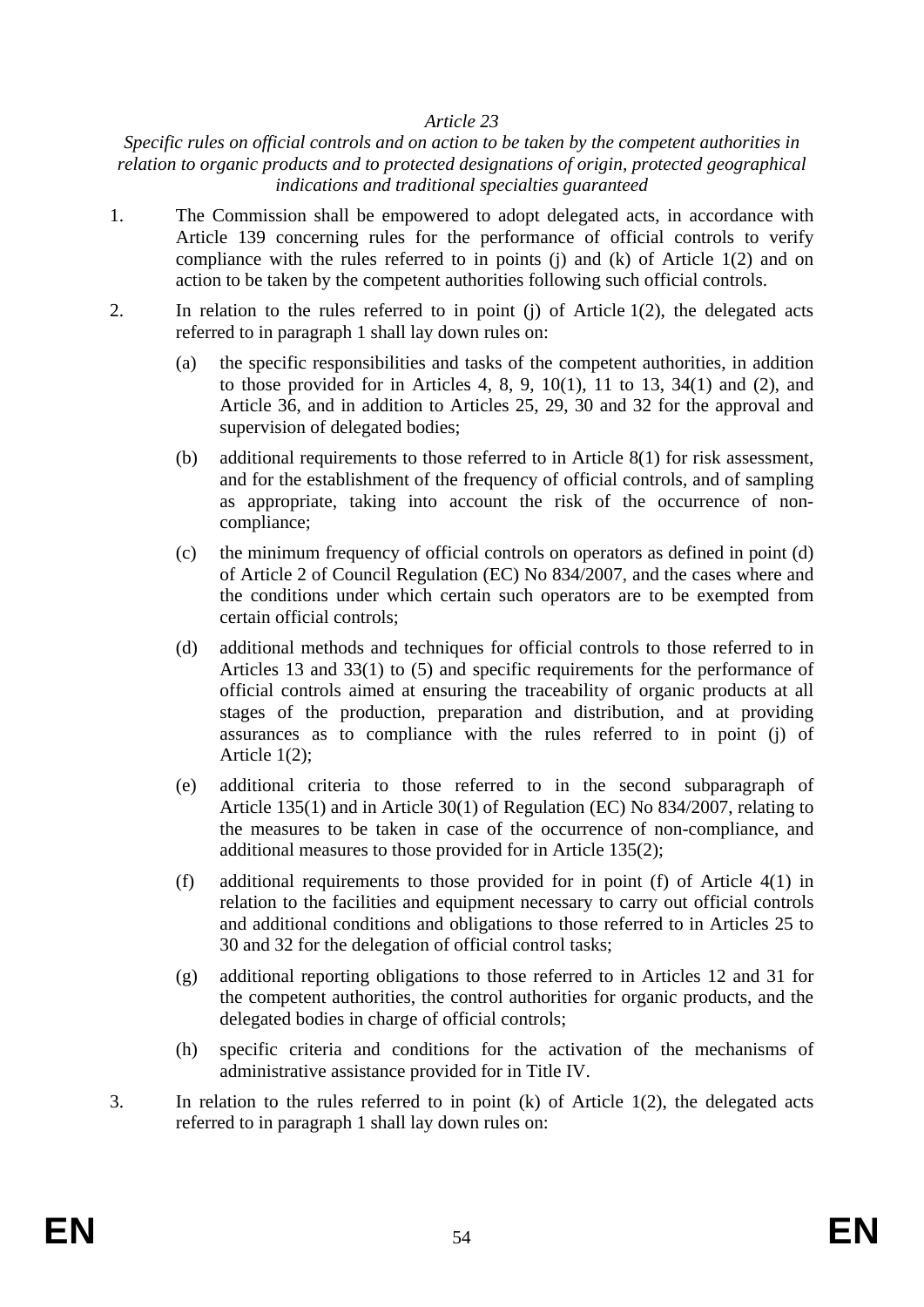- (a) additional requirements, methods and techniques to those referred to Articles 11 and 13 for official controls performed to verify compliance with product specifications and labelling requirements;
- (b) additional methods and techniques to those referred in Article 13 for the performance of official controls aimed at ensuring the traceability of products falling within the scope of the rules referred to in point (k) of Article 1(2) at all stages of production, preparation and distribution, and at providing assurances as to compliance with those rules;
- (c) specific additional criteria and specific additional content to those provided for in Article 108, for the preparation of the relevant parts of the multi-annual national control plan provided for in Article 107(1), and specific additional content of the report provided for in Article 112;
- (d) specific criteria and conditions for the activation of the mechanisms of administrative assistance provided for in Title IV;
- (e) specific measures to be taken, in addition to those referred to in Article 135(2) in case of non-compliance and of serious or recurrent non-compliance.
- 4. Where appropriate, the delegated acts referred to in paragraphs 2 and 3 shall derogate from the provisions of this Regulation referred to in those paragraphs.

#### *Specific rules on official controls and on action to be taken by the competent authorities in cases of newly identified risks in relation to food and feed*

- 1. The Commission shall be empowered to adopt delegated acts in accordance with Article 139 concerning specific rules on official controls performed on certain categories of food or feed to verify compliance with the rules referred to in points (a) to (e) of Article 1(2) and on action to be taken by the competent authorities following such official controls. Those delegated acts shall address newly identified risks which may be posed through food or feed to human or animal health or, in relation to GMOs and plant protection products to the environment, or any such risks emerging from new patterns of production or consumption of food or feed, or which cannot be effectively addressed in the absence of common specifications for the official controls and for the action to be taken by the competent authorities following such official controls, and shall lay down rules on:
	- (a) the specific responsibilities and tasks of the competent authorities, in addition to those provided for in Articles 4, 8, 9, 10(1), 11, 12, 13, 34(1) and (2), and 36;
	- (b) uniform specific requirements for the performance of official controls and uniform minimum frequency of such official controls, having regard, in addition to the criteria referred to in Article 8(1), to the specific hazards and risks which exist in relation to each category of food and feed and the different processes it undergoes;
	- (c) the cases where the competent authorities in relation to specific noncompliances are to take one or more of the measures referred to in Article 135(2) or additional measures to those provided for in that paragraph.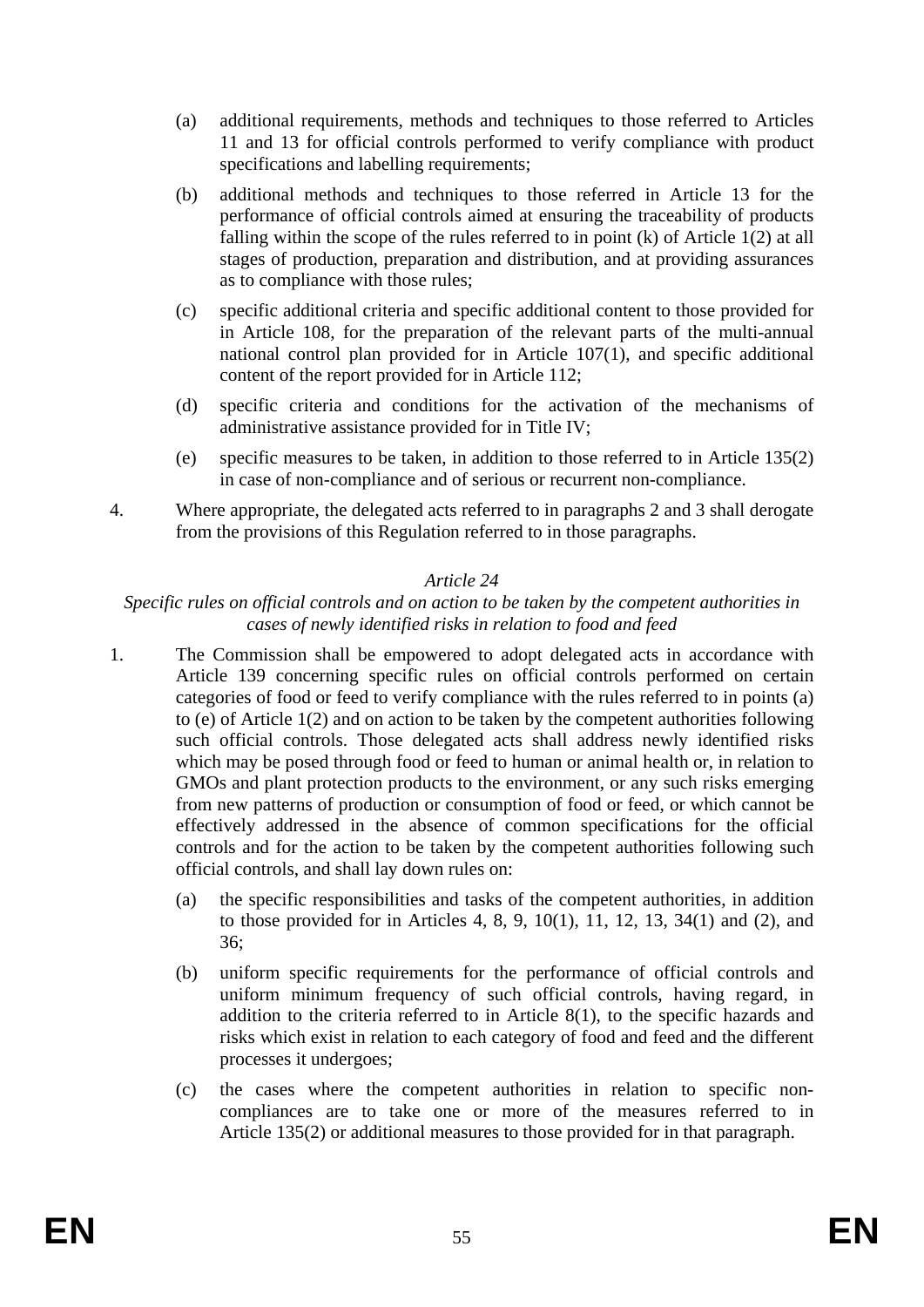2. Where, in the case of serious risks to human or animal health or to the environment, imperative grounds of urgency so require, the procedure provided for in Article 140 shall apply to delegated acts adopted pursuant to paragraph 1.

# **Chapter III Delegation of specific tasks of the competent authorities**

## *Article 25*

## *Delegation by the competent authorities of specific official control tasks*

- 1. Competent authorities may delegate specific official control tasks to one or more delegated bodies or natural persons in accordance with the conditions provided for in Articles 26 and 27 respectively.
- 2. Competent authorities shall not delegate the decision concerning the measures provided for in point (b) of Article 135(1) and in Article 135 (2) and (3).

The first subparagraph shall not apply to the measures to be taken in accordance with Article 135 or with the rules provided for in point (e) of Article 23(2) following official controls performed to verify compliance with the rules referred to in point (j) of Article 1(2).

- 3. The Commission shall be empowered to adopt delegated acts in accordance with Article 139 establishing specific official control tasks that may not be delegated in order to preserve the independence or the core functions of the competent authorities.
- 4. Where competent authorities delegate specific official control tasks for the verification of compliance with the rules referred to in point (j) of Article 1(2) to one or more delegated bodies, they shall attribute a code number to each delegated body and designate authorities responsible for their approval and supervision.

# *Article 26*

# *Conditions for delegating specific official control tasks to delegated bodies*

- 1. The delegation of specific control tasks to a delegated body referred to in Article 25(1) shall be in writing and shall comply with the following conditions:
	- (a) the delegation contains a precise description of:
		- (i) the specific official control tasks that the delegated body may perform;
		- (ii) the conditions under which it may perform them;
	- (b) the delegated body:
		- (i) has the expertise, equipment and infrastructure required to perform the specific official control tasks delegated to it;
		- (ii) has a sufficient number of suitably qualified and experienced staff;
		- (iii) is impartial and free from any conflict of interest as regards the exercise of the specific official control tasks delegated to it;
		- (iv) works and is accredited in accordance with standard EN ISO/IEC 17020 **'**Requirements for the operation of various types of bodies performing inspection' or another standard if more relevant to the delegated tasks in question;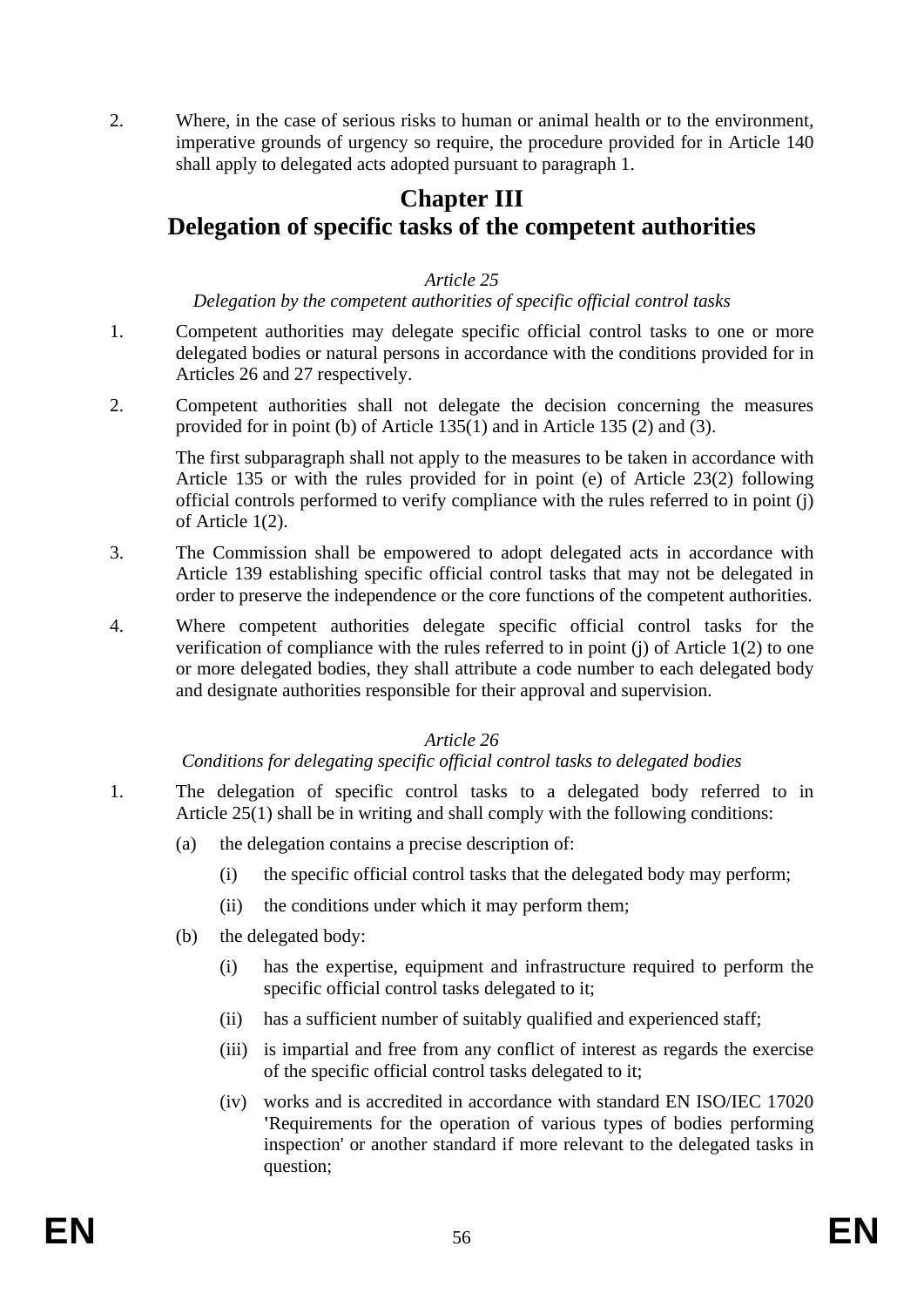(c) there are arrangements in place ensuring efficient and effective coordination between the delegating competent authorities and the delegated body.

### *Article 27*

#### *Conditions for delegating specific official control tasks to natural persons*

Competent authorities may delegate specific official control tasks to one or more natural persons where the rules provided for in Articles 15 to 24 so allow. Such delegation shall be in writing.

Article 26(1) shall apply to the delegation of specific official control tasks to natural persons, with the exception of points  $(b)(ii)$  and  $(b)(iv)$ .

#### *Article 28*

#### *Obligations of the delegated body and natural person to which specific official control tasks are delegated*

Delegated bodies or natural persons to whom specific official control tasks have been delegated in accordance with Article 25(1) shall:

- (a) communicate the results of the official controls performed by them to the competent authorities which have delegated the specific official control tasks on a regular basis and whenever those competent authorities so request;
- (b) immediately inform the competent authorities which have delegated the specific official control tasks whenever the results of the official controls indicate noncompliance or point to the likelihood of non-compliance.

#### *Article 29*

#### *Obligations of the competent authorities delegating specific official control tasks*

Competent authorities that have delegated specific official control tasks to delegated bodies or natural persons in accordance with Article 25(1) shall:

- (a) organise audits or inspections of such bodies or persons as necessary;
- (b) fully or partly withdraw the delegation without delay where:
	- (i) following an audit or an inspection as provided in point (a), there is evidence that such delegated bodies or natural persons are failing to properly perform the official control tasks delegated to them;
	- (ii) the delegated body or the natural person fails to take appropriate and timely action to remedy the shortcomings identified during the audits and inspections provided for in point (a).

## *Article 30*

#### *Conditions for delegating specific tasks related to other official activities*

- 1. The competent authorities may delegate specific tasks related to other official activities to one or more delegated bodies subject to compliance with the following conditions:
	- (a) the rules referred to in Article  $1(2)$  do not prohibit such delegation;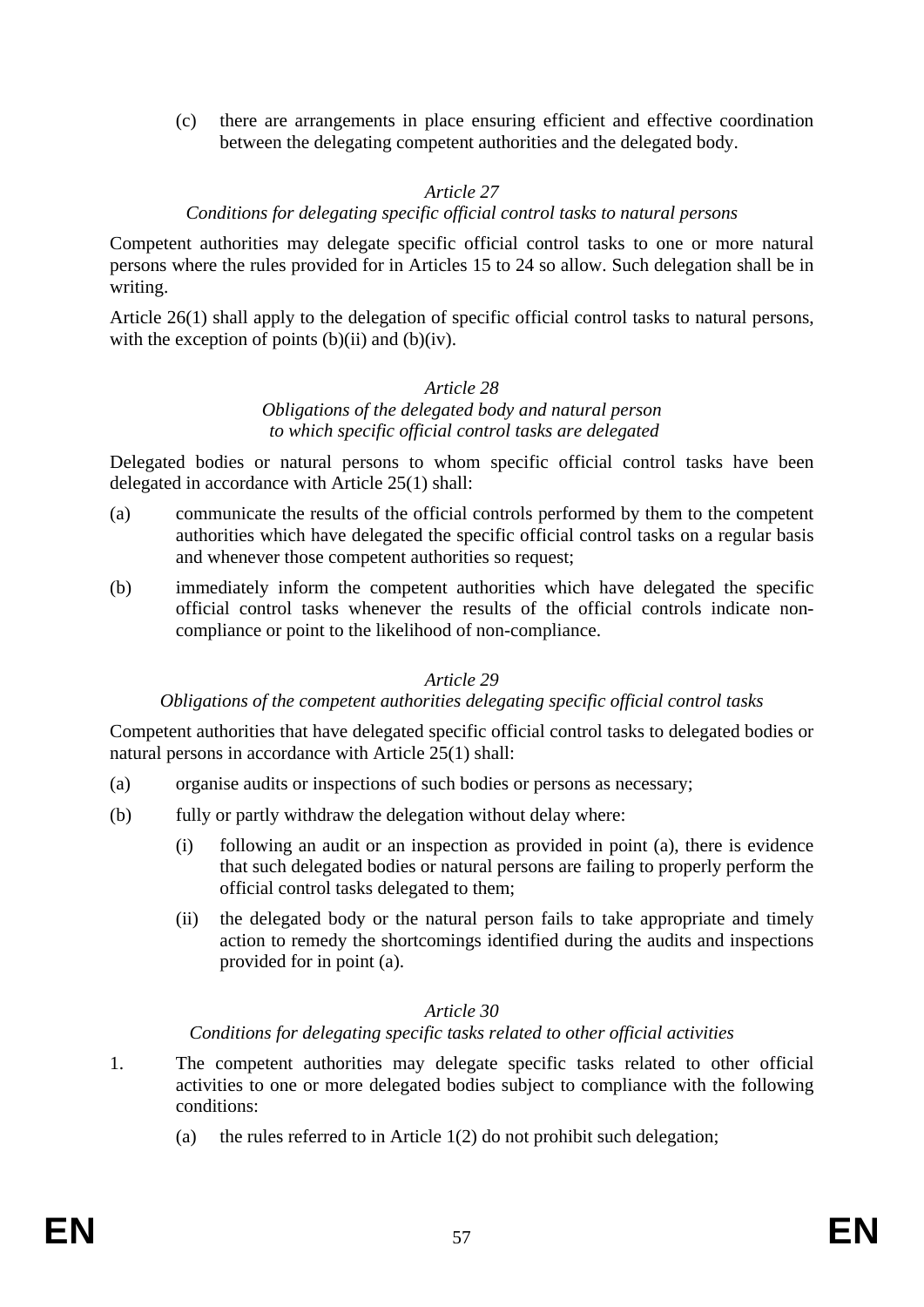- (b) the conditions laid down in Article 26(1) are fulfilled with the exception of point  $(b)(iv)$ .
- 2. The competent authorities may delegate specific tasks related to other official activities to one or more natural persons subject to compliance with the following conditions:
	- (a) the rules referred to in Article 1(2) allow such delegation;
	- (b) the conditions laid down in Article 26(1) are fulfilled with the exception of points  $(b)(ii)$  and  $(b)(iv)$ .

### *Obligations of the delegated body and natural person to which specific tasks related to other official activities are delegated*

The delegated body or the natural person to whom specific tasks related to other official activities have been delegated in accordance with Article 30 shall:

- (a) communicate the results of the other official activities performed by it to the competent authorities which have delegated the specific tasks related to other official activities on a regular basis and whenever the competent authorities so request;
- (b) immediately inform the competent authorities which have delegated the specific tasks related to other official activities whenever the results of the other official activities indicate non-compliance or point to the likelihood of non-compliance.

### *Article 32 Obligations of the competent authorities delegating specific tasks related to other official activities*

Competent authorities that have delegated specific tasks related to other official activities to delegated bodies or natural persons in accordance with Article 30 shall:

- (a) organise audits or inspections of such bodies or persons as necessary;
- (b) fully or partly withdraw the delegation without delay where:
	- (i) following an audit or an inspection as provided for in point (a), there is evidence that such delegated bodies or natural persons are failing to properly perform the tasks related to other official activities delegated to them;
	- (ii) the delegated bodies or natural persons fail to take appropriate and timely action to remedy the shortcomings identified during the audits and inspections provided for in point (a).

# **Chapter IV Sampling, analyses, tests and diagnoses**

# *Article 33*

*Methods used for sampling, analyses, tests and diagnoses* 

1. Methods used for sampling and for laboratory analyses, tests and diagnoses during official controls and other official activities shall comply with Union rules establishing those methods or the performance criteria for those methods.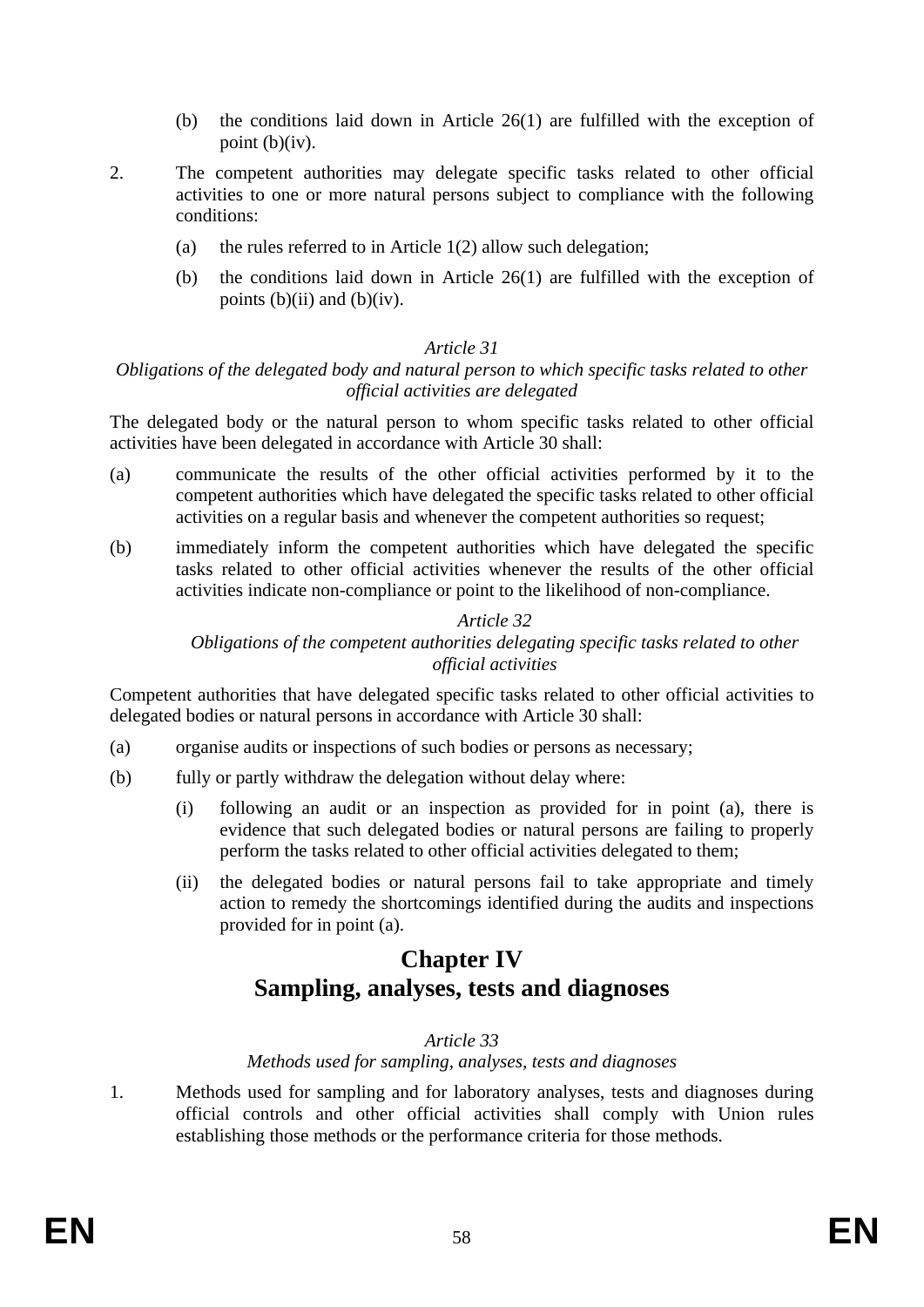- 2. In the absence of the Union rules referred to in paragraph 1, official laboratories shall use state-of-the-art methods for their specific analytical, testing and diagnostic needs, taking into account:
	- (a) the most recent available methods complying with relevant internationally recognised rules or protocols, including those that the European Committee for Standardisation (CEN) has accepted; or,
	- (b) in the absence of the rules or protocols referred to in point (a), the relevant methods developed or recommended by the European Union reference laboratories and validated in accordance with internationally accepted scientific protocols; or,
	- (c) in the absence of the rules or protocols referred to in point (a) and the methods referred to in point (b), the methods which comply with relevant rules established at national level; or,
	- (d) in the absence of the rules or protocols referred to in point (a), the methods referred to in point (b) and the national rules referred to in point (c), the relevant methods developed or recommended by national reference laboratories and validated in accordance with internationally accepted scientific protocols; or,
	- (e) in the absence of the rules or protocols referred to in point (a), the methods referred to in point (b), the national rules referred to in point (c) and the methods referred to in point (d), the relevant methods validated in accordance with internationally accepted scientific protocols.
- 3. In the context of screening, targeted screening and of other official activities, any of the methods referred to in paragraph 2 may be used in the absence of Union rules referred to in paragraph 1.
- 4. Where laboratory analyses, tests or diagnoses are urgently needed and none of the methods referred to in paragraphs 1 and 2 exists, the relevant national reference laboratory or, if no such national reference laboratory exists, any other laboratory designated in accordance with Article 36(1) may use methods other than those referred to in paragraphs 1 and 2 of this Article until the validation of an appropriate method in accordance with internationally accepted scientific protocols.
- 5. Wherever possible, methods used for laboratory analyses shall be characterised by the appropriate criteria set out in Annex III.
- 6. Samples shall be taken, handled and labelled in such a way as to guarantee their legal, scientific and technical validity.
- 7. The Commission may, by means of implementing acts, lay down rules for:
	- (a) the methods to be used for sampling and for laboratory analyses, tests and diagnoses;
	- (b) performance criteria, analysis, test or diagnosis parameters, measurement uncertainty and procedures for the validation of those methods;
	- (c) the interpretation of analytical, testing and diagnostic results.

Those implementing acts shall be adopted in accordance with the examination procedure referred to in Article 141(2).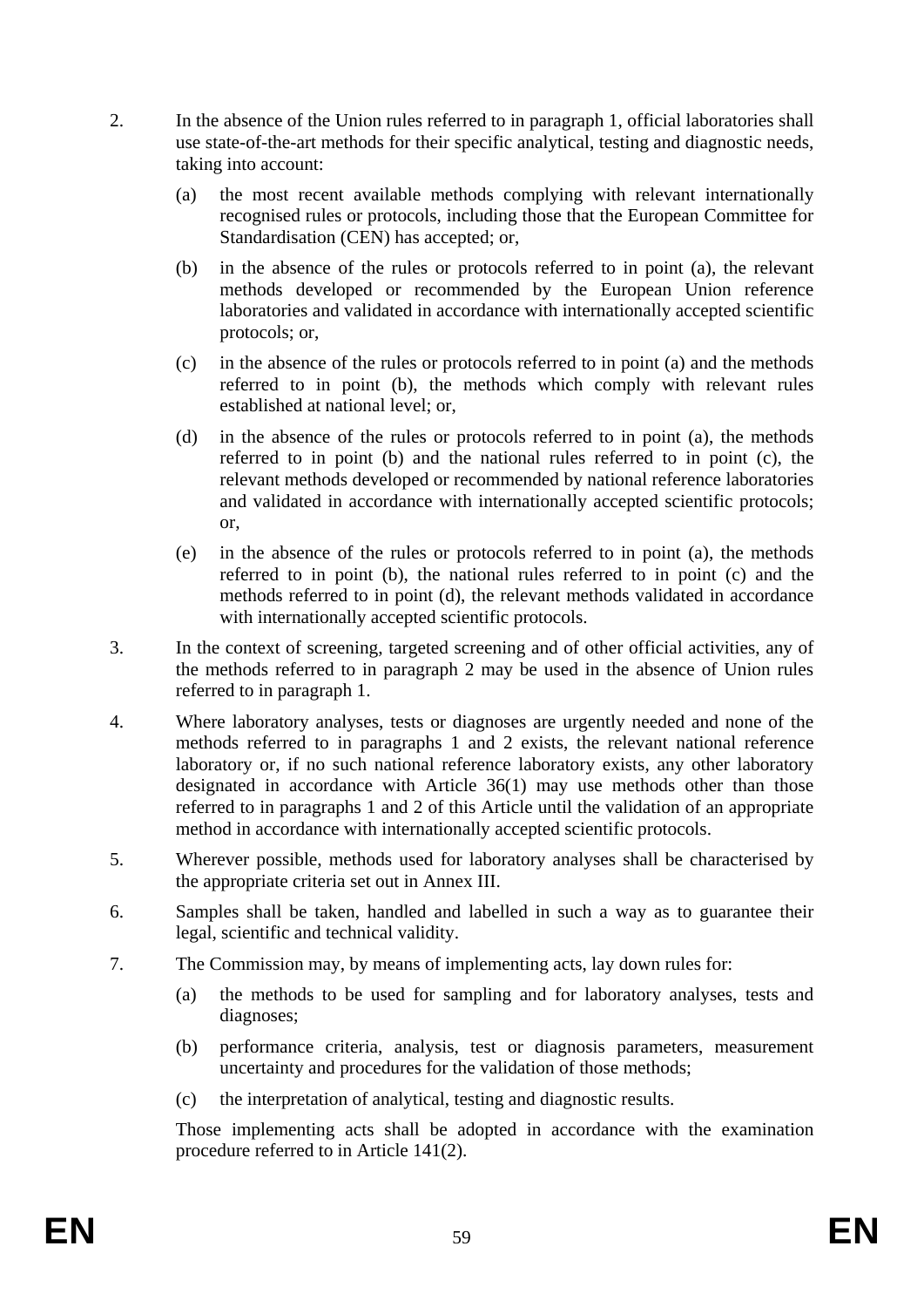#### *Second expert opinion*

1. The competent authorities shall ensure that operators, whose animals or goods are subject to sampling, analysis, test or diagnosis in the context of official controls, have the right to apply for a second expert opinion.

Such right:

- (a) shall always entitle the operator to request a documentary review of the sampling, analysis, test or diagnosis by another expert;
- (b) where relevant and technically feasible, having regard in particular to the prevalence and distribution of the hazard in the animals or goods, to the perishability of the samples or the goods and to the amount of available substrate, shall entitle the operator to request:
	- (i) that a sufficient number of other samples be taken for a second expert opinion; or,
	- (ii) where it is not possible to take a sufficient number of samples as referred to in point (i), that an independent second analysis, test or diagnosis on the sample be carried out.
- 2. The application by the operator for a second expert opinion in accordance with paragraph 1 shall not affect the obligation of competent authorities to take prompt action to eliminate or contain the risks to human, animal and plant health, or for animal welfare or, as regards GMOs and plant protection products, for the environment, in accordance with the rules referred to in Article 1(2) and with this Regulation.
- 3. The Commission may, by means of implementing acts, lay down procedures for the uniform application of the rules provided for in paragraph 1 and for the presentation and handling of applications for a second expert opinion. Those implementing acts shall be adopted in accordance with the examination procedure referred to in Article 141(2).

# *Article 35*

*Sampling of animals and goods offered for sale by means of distance communication* 

- 1. In the case of animals and goods offered for sale by means of distance communication, samples ordered from operators by the competent authorities without identifying themselves may be used for the purposes of an official control.
- 2. Competent authorities shall take all steps to ensure that the operators from whom the samples are ordered in accordance with paragraph 1:
	- (a) are informed that such samples are being taken in the context of an official control and, where appropriate, analysed or tested for the purposes of such official control; and,
	- (b) where the samples referred to in paragraph 1 are analysed or tested, are entitled to exercise the right to apply for a second expert opinion provided for in Article 34(1).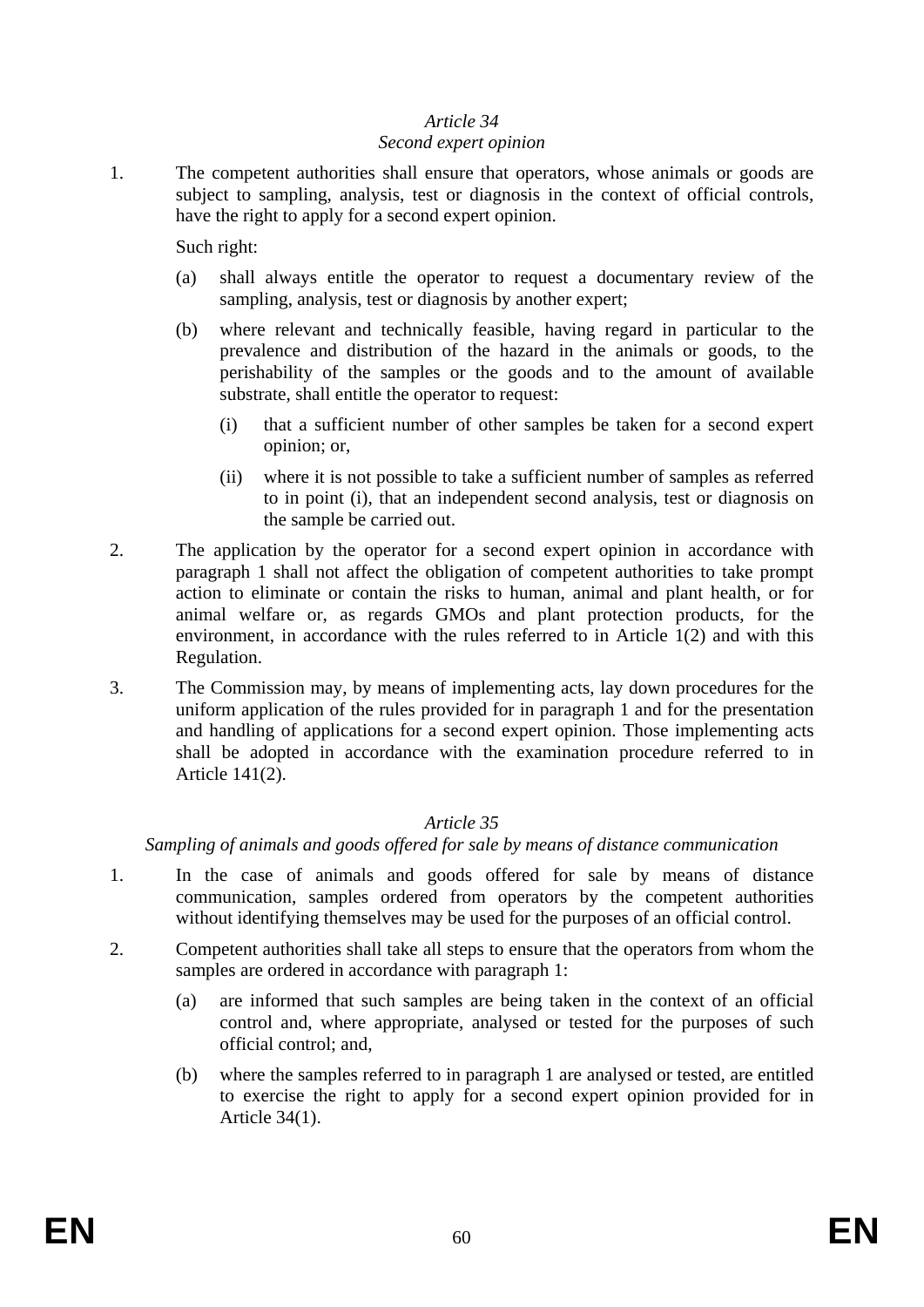# *Designation of official laboratories*

- 1. The competent authorities shall designate official laboratories to carry out the laboratory analyses, tests and diagnoses on samples taken during official controls and other official activities, in the Member State in whose territory those competent authorities operate or in another Member State.
- 2. Competent authorities may designate as official laboratory a laboratory located in another Member State subject to compliance with the following conditions:
	- (a) appropriate arrangements are in place under which they are enabled to perform the audits and inspections referred to in Article 38(1) or delegate the performance of such audits and inspections to the competent authorities of the Member State where the laboratory is located;
	- (b) that laboratory is already designated as an official laboratory by the competent authorities of the Member State on whose territory it is located.
- 3. The designation shall be in writing and shall include a detailed description of:
	- (a) the tasks that the laboratory shall carry out as official laboratory;
	- (b) the conditions under which it shall carry out those tasks;
	- (c) the arrangements necessary to ensure efficient and effective coordination and collaboration between the laboratory and the competent authorities.
- 4. The competent authorities may only designate as official laboratory a laboratory which:
	- (a) has the expertise, equipment and infrastructure required to carry out analyses or tests or diagnoses on samples;
	- (b) has a sufficient number of suitably qualified, trained and experienced staff;
	- (c) is impartial and free from any conflict of interest as regards the exercise of its tasks as official laboratory;
	- (d) can deliver timely the results of the analysis, test or diagnosis carried out on the samples taken during official controls and other official activities;
	- (e) operates in accordance with the standard EN ISO/IEC 17025 on 'General requirements for the competence of testing and calibration laboratories' and is assessed and accredited in accordance with that standard by a national accreditation body operating in accordance with Regulation (EC) No 765/2008.
- 5. The scope of the assessment and accreditation of an official laboratory referred to in point (e) of paragraph 4:
	- (a) shall include all the methods of laboratory analysis, test or diagnosis required to be used by the laboratory for analyses, tests or diagnoses when it operates as an official laboratory;
	- (b) may comprise one or more methods of laboratory analysis, test or diagnosis or groups of methods;
	- (c) may be defined in a flexible manner, so as to allow the accreditation scope to include modified versions of the methods used by the official laboratory when the accreditation was granted or new methods in addition to those methods, on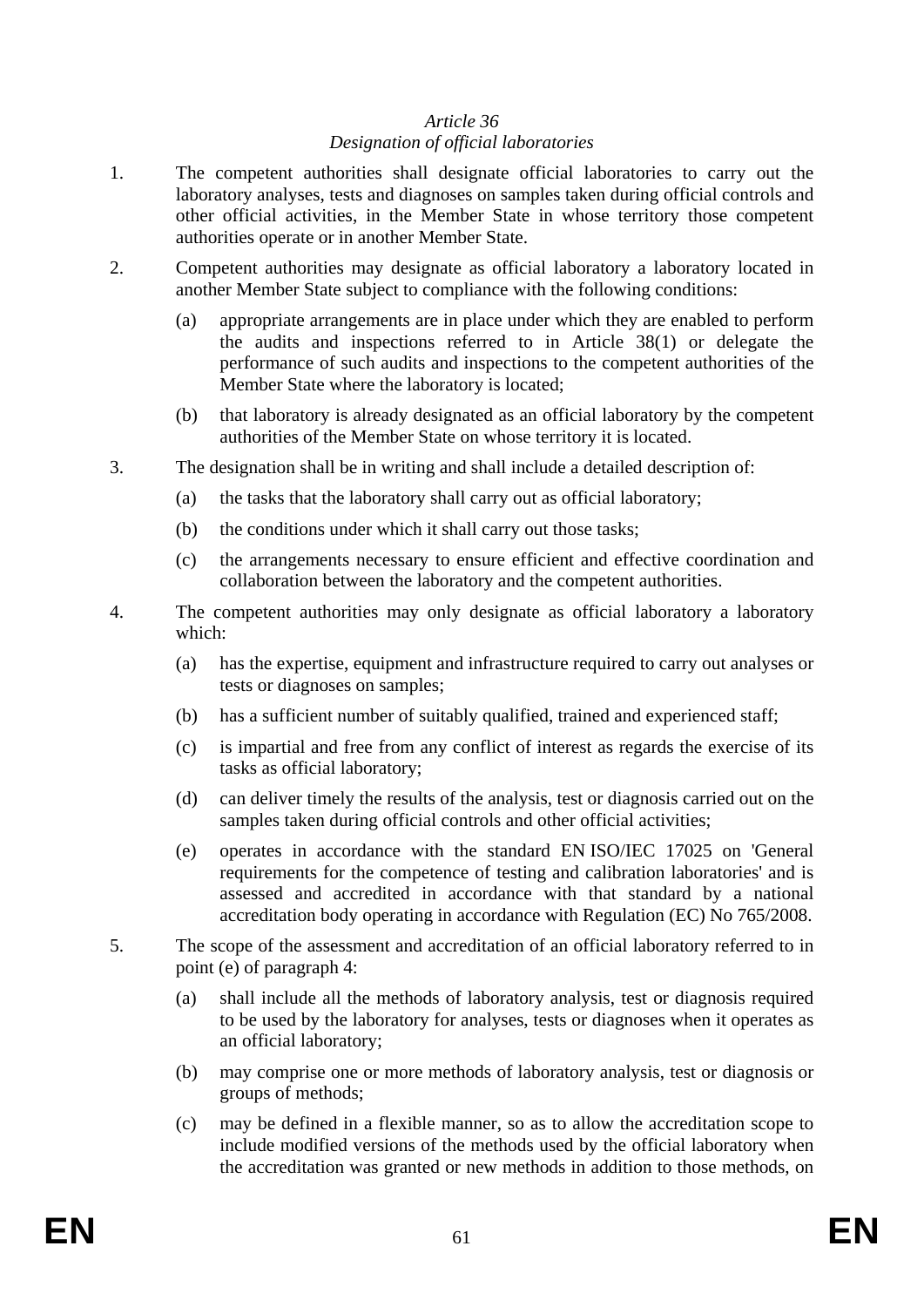the basis of the laboratory's own validations without a specific assessment by the national accreditation body prior to the use of those modified or new methods.

Where no official laboratory designated in the Union in accordance with paragraph 1 has the expertise, equipment, infrastructure and staff necessary to perform new or particularly uncommon laboratory analyses, tests or diagnoses, the competent authorities may request a laboratory or diagnostic centre which does not comply with one or more of the requirements of paragraphs 3 and 4 of this Article to carry out those analyses, tests and diagnoses.

# *Article 37*

# *Obligations of official laboratories*

- 1. Official laboratories shall immediately inform the competent authorities where the results of an analysis, test or diagnosis carried out on samples indicate noncompliance or point to the likelihood of non-compliance by an operator.
- 2. Upon request by the European Union reference laboratory or national reference laboratory, official laboratories shall take part in inter-laboratory comparative tests organised for the analyses, tests or diagnoses they perform as official laboratories.
- 3. Official laboratories shall make available to the public the list of methods used for analyses, tests or diagnoses performed in the context of official controls and other official activities.

## *Article 38*

# *Audits and inspections of official laboratories*

- 1. The competent authorities shall organise audits or inspections of the official laboratories they have designated in accordance with Article 36(1):
	- (a) on a regular basis;
	- (b) any time they consider that an audit or inspection is necessary.
- 2. The competent authorities shall immediately withdraw the designation of an official laboratory, either completely or for certain tasks, where it fails to take appropriate and timely remedial action following the results of an audit or an inspection provided for in paragraph 1 which disclose any of the following:
	- (a) it no longer complies with the conditions provided for in Article 36(4) and (5);
	- (b) it does not comply with the obligations provided for in Article 37;
	- (c) it is underperforming at inter-laboratory comparative tests referred to in Article 37(2).

# *Article 39*

# *Derogations from the condition for the mandatory assessment and accreditation for certain official laboratories*

1. By derogation from point (e) of Article 36(4), competent authorities may designate the following as official laboratories irrespective of whether they fulfil the condition provided for in that point: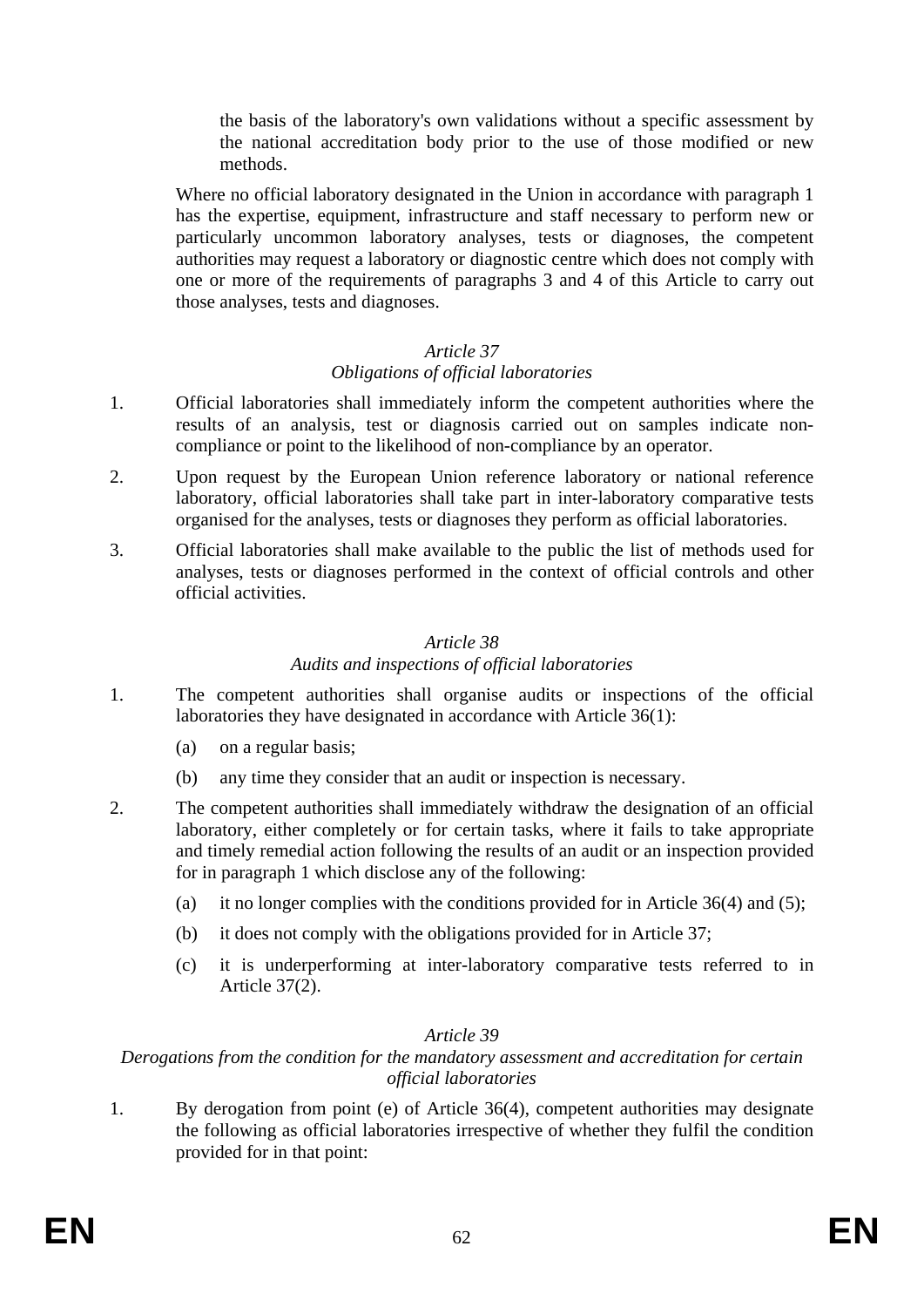- (a) laboratories:
	- (i) whose sole activity is the detection of *Trichinella* in meat;
	- (ii) that only use for the detection of *Trichinella* the methods referred to in Article 6 of Commission Regulation (EC) No 2075/2005 laying down specific rules on official controls for *Trichinella* in meat<sup>50</sup>;
	- (iii) that carry out the detection of *Trichinella* under the supervision of the competent authorities or of an official laboratory designated in accordance with Article 36(1), and assessed and accredited in accordance with the standard EN ISO/IEC 17025 on 'General requirements for the competence of testing and calibration laboratories' for the use of the methods referred to in point (a)(ii) of this paragraph;
- (b) laboratories carrying out analyses or tests to verify compliance with the rules on plant reproductive material referred to in point (h) of Article 1(2);
- (c) laboratories which only carry out analyses, tests or diagnoses in the context of other official activities, provided that they:
	- (i) only use the methods of laboratory analysis, test and diagnosis referred to in Article 33(1) and points (a), (b) and (c) of Article 33(2);
	- (ii) carry out the analyses, tests or diagnoses under the supervision of the competent authorities or of the national reference laboratories for the methods they use;
	- (iii) participate regularly in the inter-laboratory comparative tests organised by the national reference laboratories for the methods they use;
	- (iv) have a quality assurance system in place to ensure sound and reliable results from the methods for laboratory analysis, test and diagnosis used.
- 2. Where the methods used by the laboratories referred to in point (c) of paragraph 1 require confirmation of the result of the laboratory analysis, test or diagnosis, the confirmatory laboratory analysis, test or diagnosis shall be carried out by an official laboratory which complies with the requirements of point (e) of Article 36(4).
- 3. The official laboratories designated in accordance with points (a) and (c) of paragraph 1 shall be located in the Member States in whose territory the competent authorities which have designated them are located.

#### *Powers to adopt derogations from the condition for the mandatory assessment and accreditation of all the methods of laboratory analysis, test and diagnosis used by official laboratories*

The Commission shall be empowered to adopt delegated acts in accordance with Article 139 concerning the cases where, and the conditions under which, competent authorities may designate as official laboratories in accordance with Article 36(1) laboratories which do not fulfil the conditions referred to in point (e) of Article 36(4) in relation to all the methods they use, provided that such laboratories comply with the following conditions:

<sup>50</sup> 50 OJ L 338, 22.12.2005, p. 60.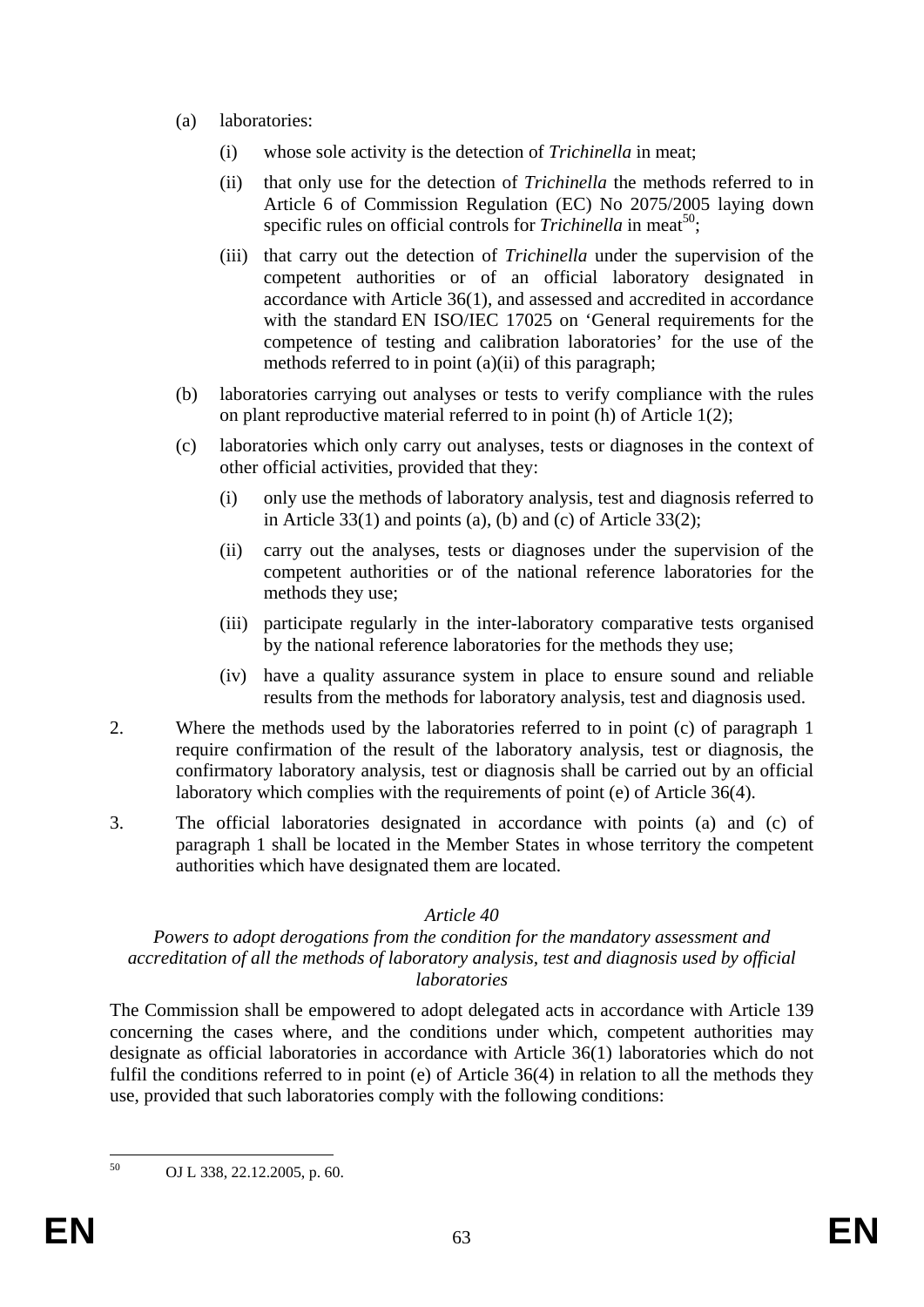- (a) they operate, are assessed and accredited in accordance with the standard EN ISO/IEC 17025 for the use of one or more methods which are similar to and representative of the other methods they use;
- (b) they make regular and significant use of the methods for which they have obtained the accreditation referred to in point (a).

### *Temporary derogations from the condition for the mandatory assessment and accreditation of official laboratories*

- 1. By derogation from point (a) of Article 36(5), the competent authorities may temporarily designate an existing official laboratory as official laboratory in accordance with Article 36(1) for the use of a method of laboratory analysis, test or diagnosis for which it has not obtained the accreditation referred to in point (e) of Article 36(4):
	- (a) when the use of that method is newly required by Union rules; or,
	- (b) when changes to a method in use require a new accreditation or an extension of the scope of the accreditation obtained by the official laboratory; or,
	- (c) in cases where the need for the use of the method results from an emergency situation or an emerging risk to human, animal or plant health, animal welfare or, as regards GMOs and plant protection products, to the environment.
- 2. The temporary designation referred to in paragraph 1 shall be subject to the following conditions:
	- (a) the official laboratory is already accredited in accordance with the standard EN ISO/IEC 17025 for the use of a method which is similar to the one not included within the scope of its accreditation:
	- (b) a quality assurance system is in place in the official laboratory to ensure sound and reliable results from the use of the method which is not included within the scope of the existing accreditation;
	- (c) the analyses, tests or diagnoses are carried out under the supervision of the competent authorities or the national reference laboratory for that method.
- 3. The temporary designation provided for in paragraph 1 shall not exceed a period of one year, and may be renewed once for a further period of one year.
- 4. The official laboratories designated in accordance with paragraph 1 of this Article shall be located in the Member States in whose territory the competent authorities which have designated them are located.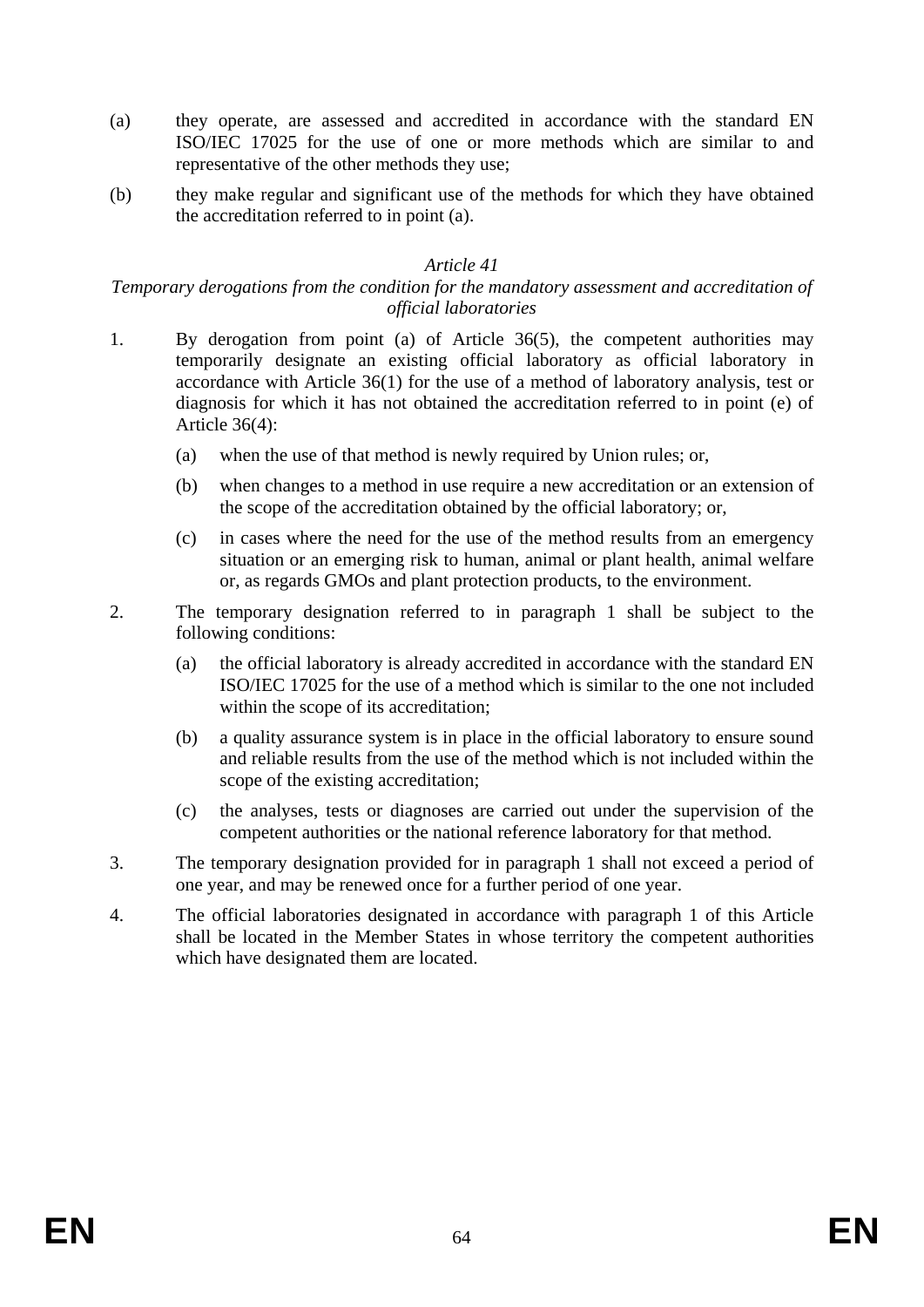# **Chapter V Official controls on animals and goods entering the Union**

# **SECTION I ANIMALS AND GOODS NOT SUBJECT TO SPECIFIC OFFICIAL CONTROLS AT BORDERS**

#### *Article 42*

*Official controls on animals and goods not subject to specific official controls at borders* 

1. The competent authorities shall perform official controls regularly on animals and goods entering the Union to ascertain compliance with the rules referred to in Article 1(2).

On animals and goods to which Article 45 does not apply, those official controls shall be performed with appropriate frequency, taking into account:

- (a) the risks to human, animal or plant health, animal welfare or, as regards GMOs and plant protection products, to the environment, associated with different types of animals and goods;
- (b) the history of compliance with the requirements established by the rules referred to in Article 1(2) applicable to the animals or goods concerned:
	- (i) of the third country and establishment of origin;
	- (ii) of the exporter;
	- (iii) of the operator responsible for the consignment;
- (c) the controls that have already been performed on the animals and goods concerned;
- (d) the guarantees that the competent authorities of the third country of origin has given with regard to compliance of the animals and goods with the requirements established by the rules referred to in Article 1(2) or with requirements recognised to be at least equivalent thereto.
- 2. The official controls provided for in paragraph 1 shall be performed at an appropriate place within the customs territory of the Union, including:
	- (a) the point of entry into the Union;
	- (b) a border control post;
	- (c) the point of release for free circulation in the Union;
	- (d) the warehouses and the premises of the operator responsible for the consignment.
- 3. The competent authorities at border control posts and other points of entry into the Union shall perform official controls on the following whenever they have reason to believe that their entry into the Union may pose a risk to human, animal or plant health, animal welfare or, as regards GMOs and plant protection products, to the environment:
	- (a) means of transport, including where empty;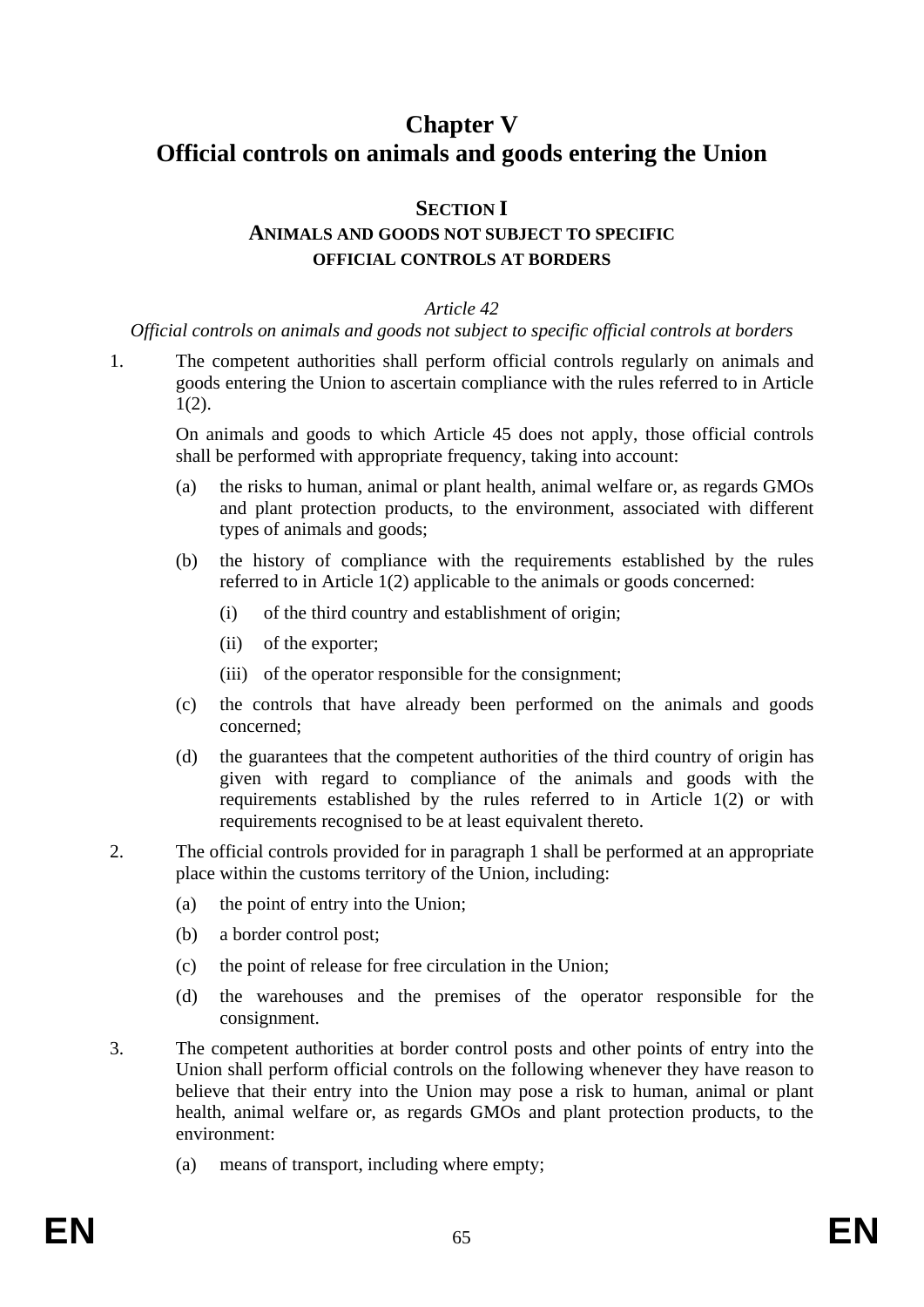- (b) packaging.
- 4. The competent authorities may also perform official controls on goods that are placed under one of the customs procedures defined in points (a) to (g) of Article 4(16) of Council Regulation (EEC) No 2913/92.

#### *Article 43 Types of official controls on animals and goods not subject to specific official controls at borders*

- 1. The official controls referred to in Article 42(1) shall:
	- (a) always include a documentary check;
	- (b) include identity and physical checks depending on the risk to human, animal or plant health, animal welfare or, as regards GMOs and plant protection products, to the environment.
- 2. The competent authorities shall carry out the physical checks referred to in point (b) of paragraph 1 under appropriate conditions allowing investigations to be conducted properly.
- 3. Where the documentary, identity and physical checks referred to in paragraph 1 show that animals and goods do not comply with the rules referred to in Article 1(2), Articles 64(1), (3), (4) and (5), 65, 66, 67, 69(1) and (2) and 70(1) and (2) shall apply.
- 4. The Commission shall be empowered to adopt delegated acts in accordance with Article 139 concerning the cases where and the conditions under which competent authorities may request operators to notify the arrival of certain goods entering the Union.

# *Article 44*

*Samples taken on animals and goods not subject to specific official controls at borders* 

- 1. Where samples on animals and goods are taken, the competent authorities shall:
	- (a) inform the customs authorities and the operators concerned;
	- (b) decide whether or not the animals or goods can be released before the results of the analysis, test or diagnosis carried out on the samples are available, provided that the traceability of the animals or goods is ensured.
- 2. The Commission shall, by means of implementing acts:
	- (a) establish the mechanisms necessary to ensure the traceability of the animals or goods referred to in point (b) of paragraph 1;
	- (b) identify the documents that must accompany the animals or goods referred to in paragraph 1 when samples have been taken by the competent authorities.

Those implementing acts shall be adopted in accordance with the examination procedure referred to in Article 141(2).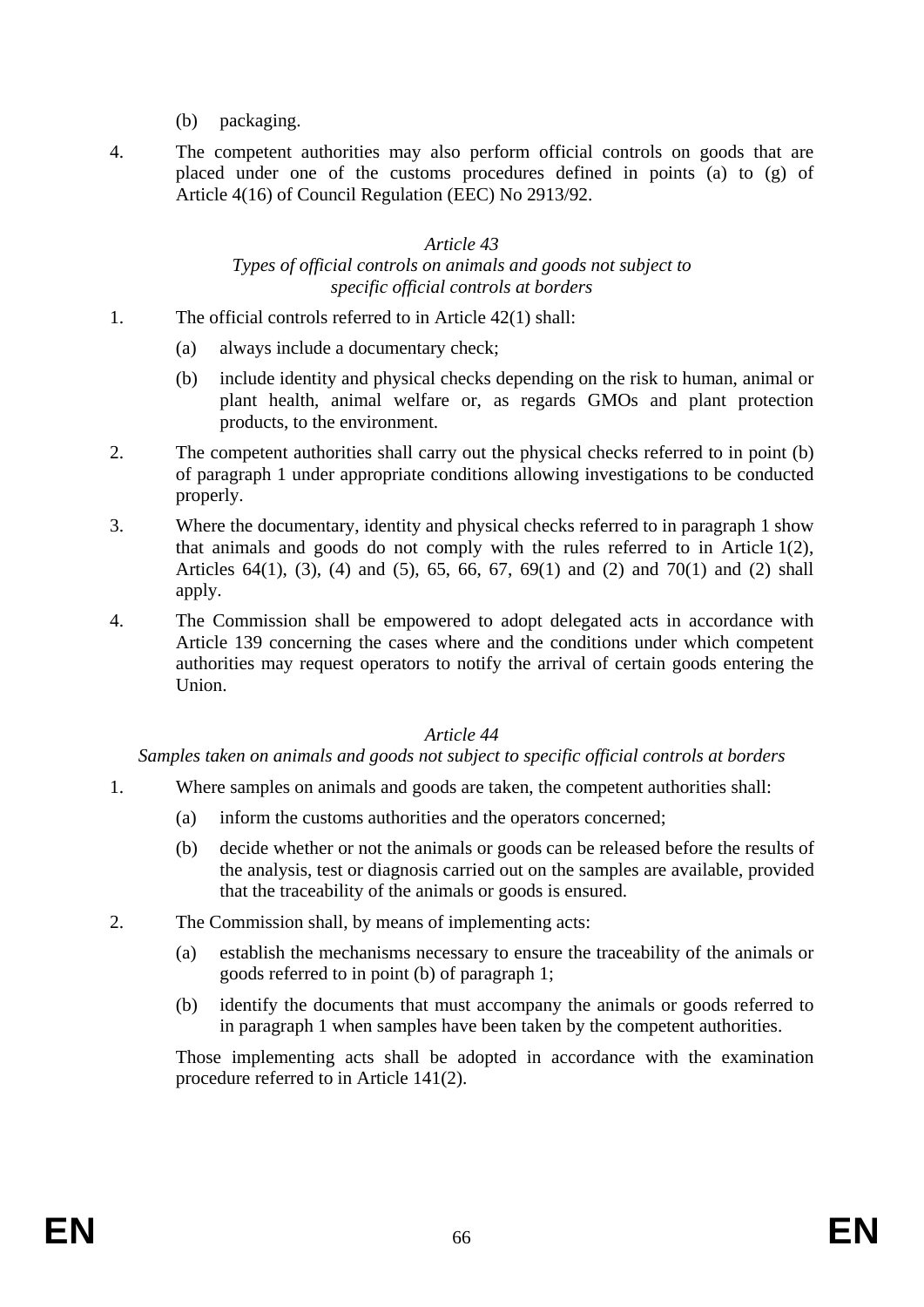# **SECTION II OFFICIAL CONTROLS AT BORDER CONTROL POSTS ON ANIMALS AND GOODS**

#### *Article 45*

#### *Animals and goods subject to official controls at border control posts*

- 1. To ascertain compliance with the rules referred to in Article 1(2), the competent authorities shall perform official controls, at the border control post of first arrival to the Union, on each consignment of the following categories of animals and goods entering the Union from third countries:
	- (a) animals;
	- (b) products of animal origin, germinal products and animal by-products;
	- (c) plants, plant products, and other objects and materials capable of harbouring or spreading pests of plants as referred to in the lists established pursuant to Articles 68(1) and 69(1) of Regulation (EU) No XXX/XXXX [*Office of Publications, please insert number of the Regulation on protective measures against pests of plants*];
	- (d) goods originating from certain third countries for which the Commission has decided, by means of implementing acts provided for in point (b) of paragraph 2, that a measure requiring a temporary increase of official controls at their entry into the Union is necessary due to a known or emerging risk or because there is evidence that widespread serious non-compliance with the rules referred to in Article 1(2) might be taking place;
	- (e) animals and goods which are subject to an emergency measure provided for in acts adopted in accordance with Article 53 of Regulation (EC) No 178/2002, Article 249 of Regulation (EU) No XXX/XXXX [*Office of Publications, please insert number of the Regulation on animal health*], or Articles 27(1), 29(1), 40(2), 41(2), 47(1), 49(2) and 50(2) of Regulation (EU) No XXX/XXXX [*Office of Publications, please insert number of the Regulation on protective measures against pests of plants*] requiring consignments of those animals or goods, identified by means of their codes from the Combined Nomenclature, to be subject to official controls at their entry into the Union;
	- (f) animals and goods in relation to whose entry into the Union conditions or measures have been established by acts adopted in accordance with Articles 125 or 127 respectively, or with the rules referred to in Article 1(2), which require that compliance with those conditions or measures be ascertained at the entry of the animals or goods into the Union.
- 2. The Commission shall, by means of implementing acts:
	- (a) establish lists detailing the animals and goods belonging to the categories referred to in points (a) and (b) of paragraph 1, indicating their codes from the Combined Nomenclature;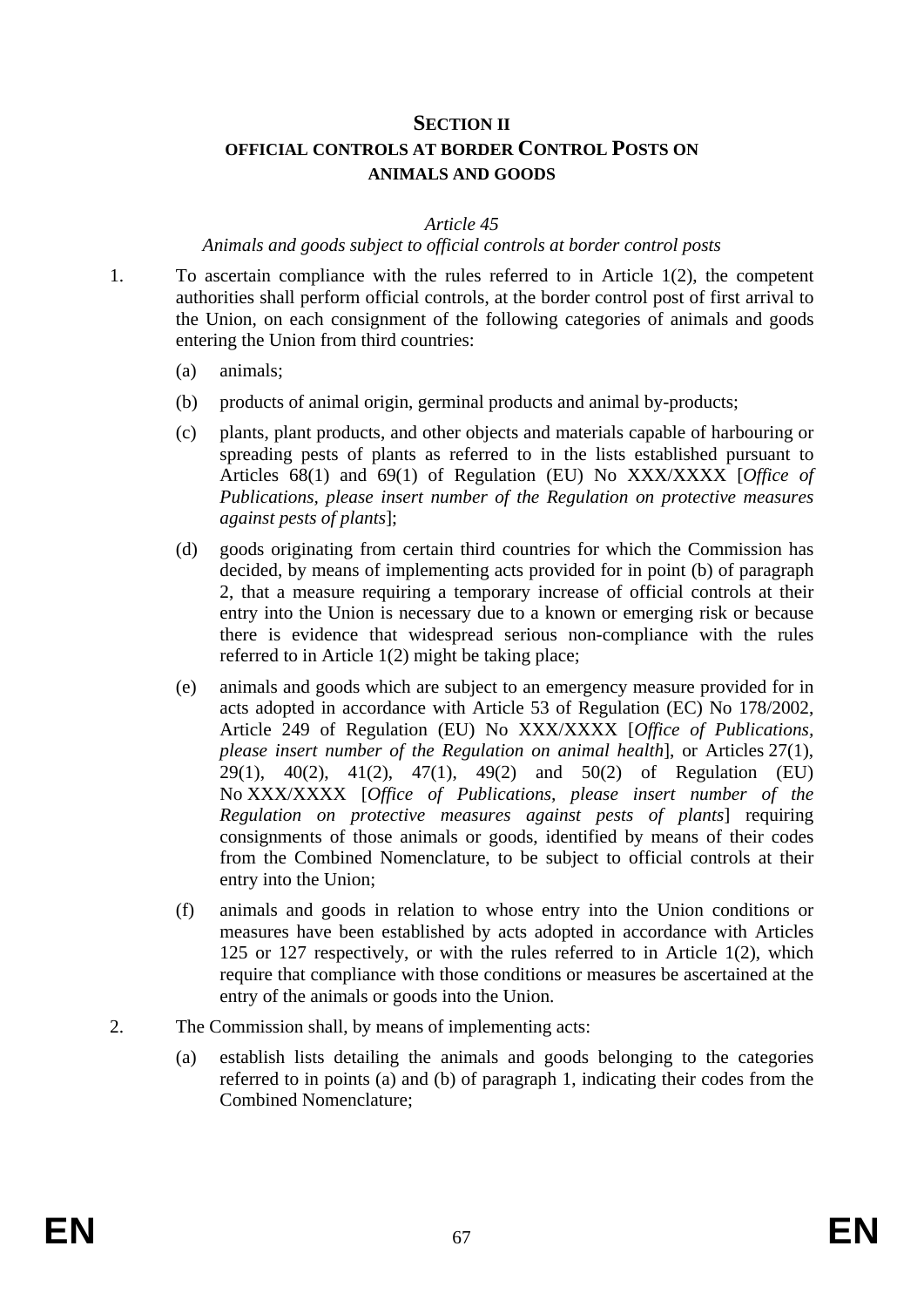(b) establish the list of goods belonging to the category referred to in point (d) of paragraph 1, indicating their codes from the Combined Nomenclature, and update it as necessary in relation to the risks referred to in that point.

Those implementing acts shall be adopted in accordance with the examination procedure referred to in Article 141(2).

- 3. The Commission shall be empowered to adopt delegated acts in accordance with Article 139 concerning amendments of the categories of consignments referred to in paragraph 1, to include other products which may give rise to risks to human, animal or plant health or, as regards GMOs and plant protection products, to the environment.
- 4. Unless otherwise provided by the acts establishing the measures or conditions referred to in points (d), (e) and (f) of paragraph 1, this Article shall also apply to consignments of the categories of animals and goods referred to in points (a), (b) and (c) of paragraph 1 when they are of a non-commercial nature.

#### *Article 46*

#### *Animals and goods exempted from official controls at border control posts*

The Commission shall be empowered to adopt delegated acts in accordance with Article 139, concerning rules establishing the cases where and the conditions under which the following categories of animals and goods are exempted from the provisions of Article 45:

- (a) goods sent as commercial or trade samples or as display items for exhibitions, which are not intended to be placed on the market;
- (b) animals and goods intended for scientific purposes;
- (c) goods on board means of transport operating internationally which are not unloaded and are intended for consumption by the crew and passengers;
- (d) goods which form part of passengers personal luggage and are intended for personal consumption;
- (e) small consignments of goods sent to natural persons which are not intended to be placed on the market;
- (f) pet animals as defined in point (10) of Article 4(1) of Regulation (EU) No XXX/XXXX [*Office of Publications, please insert number of the Regulation on animal health*];
- (g) goods which have undergone heat treatment and do not exceed quantities to be defined in those delegated acts;
- (h) any other category of animals or goods for which controls at border control posts are not necessary given the risks they pose.

#### *Article 47*

#### *Official controls at border control posts*

1. The competent authorities shall perform official controls on the consignments of the categories of animals and goods referred to in Article 45(1) upon arrival of the consignment at the border control post. Those official controls shall include documentary, identity and physical checks.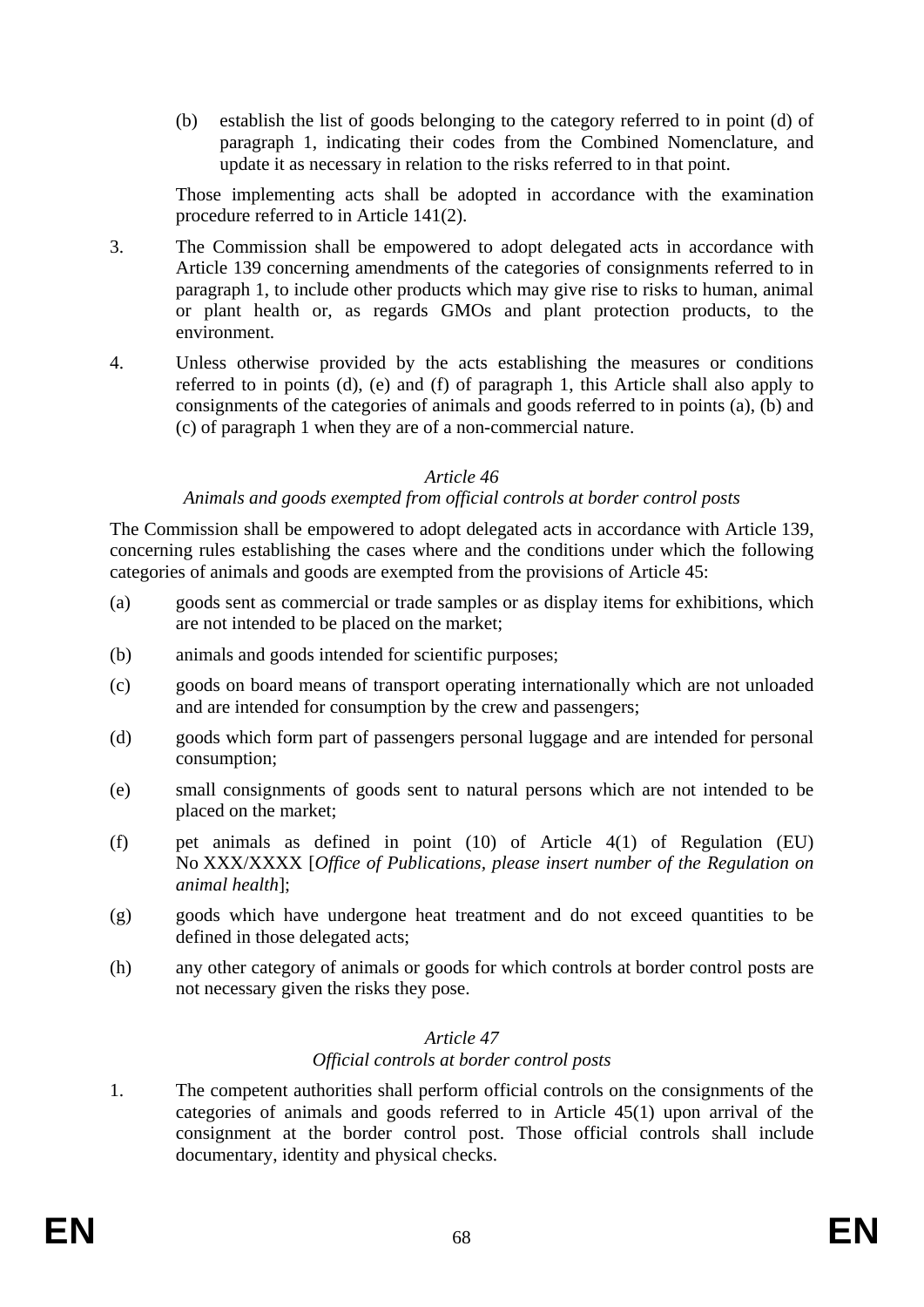- 2. All consignments of the categories of animals and goods referred to in Article 45(1) shall be subject to documentary and identity checks.
- 3. Physical checks shall be performed on consignments of the categories of animals and goods referred to in Article 45(1) at a frequency dependent on the risk posed by each animal, good or category of animals or goods to human, animal or plant health, animal welfare or, as regards GMOs and plant protection products, to the environment.
- 4. Physical checks to verify compliance with animal health and welfare requirements or with plant health requirements laid down in the rules referred to in Article 1(2) shall be performed by, or under the supervision of, staff possessing appropriate qualifications in veterinary or phytosanitary matters respectively, designated by the competent authorities for that purpose.

Where such checks are performed on animals they shall be carried out by an official veterinarian or under his supervision.

- 5. The competent authorities at border control posts shall systematically perform official controls on consignments of animals being transported and on means of transport to verify compliance with the animal welfare requirements laid down in the rules referred to in Article 1(2). Arrangements shall be put in place by competent authorities to give priority to official controls on animals being transported and to reduce delays on such controls.
- 6. The Commission may, by means of implementing acts establish the modalities of presentation of consignments of the categories of goods referred to in Article 45(1), the sub-entities which can constitute an individual consignment and the maximum number of such sub-entities in each consignment, taking into account the need to guarantee the rapid and efficient handling of the consignments and the official controls to be performed by the competent authorities.

Those implementing acts shall be adopted in accordance with the examination procedure referred to in Article 141(2).

# *Article 48*

*Certificates and documents accompanying consignments and split consignments* 

- 1. The original official certificates or documents, or electronic equivalents, which are required by the rules referred to in Article 1(2) to accompany consignments of the categories of animals and goods referred in Article 45(1) shall be presented to, and kept by, the competent authorities of the border control post.
- 2. The competent authorities of the border control post shall issue the operator responsible for the consignment with an authenticated paper or electronic copy of the official certificates or documents referred to in paragraph 1 or, if the consignment is split, with individually authenticated paper or electronic copies of such certificates or documents.
- 3. Consignments shall not be split until official controls have been performed and the Common Health Entry Document (CHED) referred to in Article 54 has been finalised in accordance with Articles 54(4) and 55(1).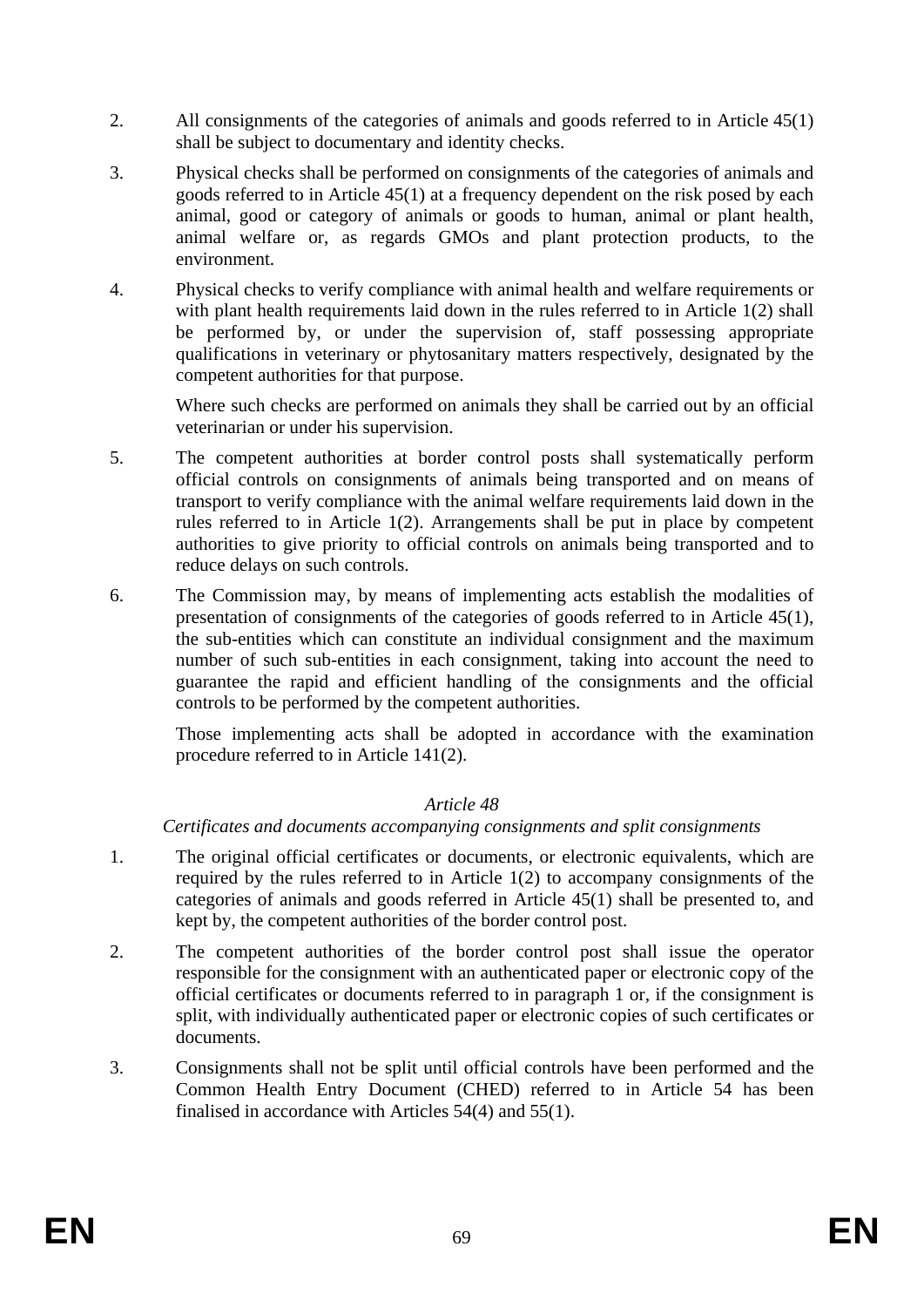## *Specific rules for official controls at border control posts*

The Commission shall be empowered to adopt delegated acts in accordance with Article 139 concerning rules to establish:

- (a) the cases where and the conditions under which the competent authorities of a border control post may authorise the onward transportation of consignments of the categories of animals and goods referred to in Article 45(1) to the place of final destination pending the availability of the results of physical checks, where such checks are required;
- (b) the time limits and modalities for carrying out documentary, identity and physical checks on transhipped consignments of the categories of goods referred to in Article  $45(1)$ ;
- (c) the cases where and the conditions under which identity and physical checks of transhipped consignments and of animals arriving by air or sea and staying on the same means of transport for onward travel may be performed at a border control post other than the one of first arrival into the Union;
- (d) the cases where and the conditions under which the transit of consignments of the categories of animals and goods referred to in Article 45(1) may be authorised and the specific official controls to be performed at border control posts on such consignments, including the cases and conditions for their storage in specially approved free or customs warehouses.

## *Article 50*

#### *Details of documentary, identity and physical checks*

For the purposes of ensuring the uniform implementation of the rules laid down in Articles 47, 48 and 49, the Commission shall by means of implementing acts, lay down the details of the operations to be carried out during and after the documentary, identity and physical checks referred to in those rules to ensure the efficient performance of those official controls. Those implementing acts shall be adopted in accordance with the examination procedure referred to in Article 141(2).

#### *Article 51*

# *Official controls not performed at border control posts of first arrival*

- 1. The Commission shall be empowered to adopt delegated acts in accordance with Article 139 concerning rules establishing the cases where and the conditions under which:
	- (a) identity and physical checks on consignments of the categories of animals and goods referred to in Article 45(1) may be performed by competent authorities at control points other than border control posts provided that those control points comply with the requirements provided for in Article 62(3) and in the implementing acts adopted in accordance with Article 62(4);
	- (b) physical checks on consignments which have undergone documentary and identity checks at a border control post of first arrival may be performed at another border control post in a different Member State;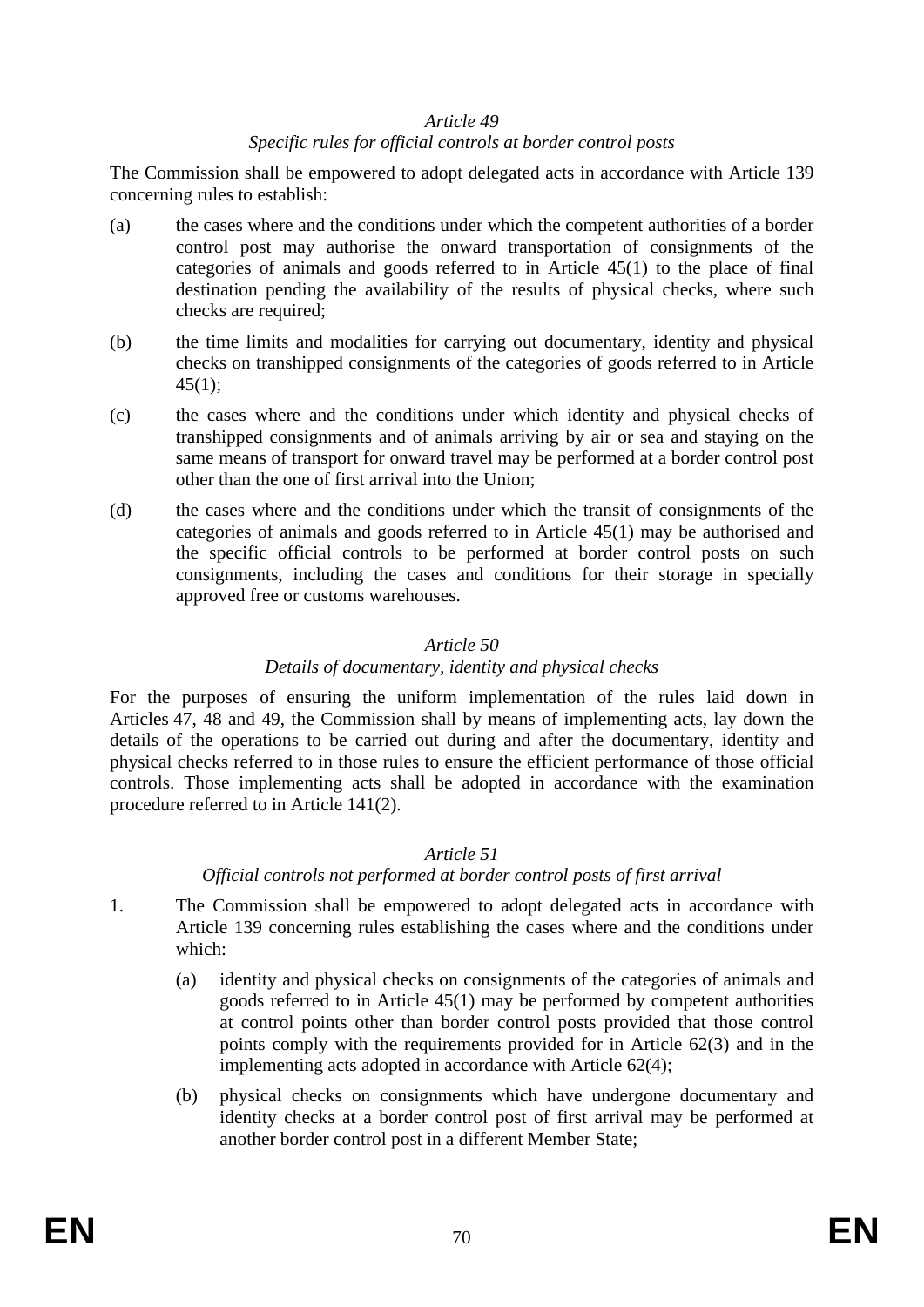- (c) specific control tasks relating to the following may be attributed by competent authorities to customs authorities or other public authorities:
	- (i) consignments referred to in Article 63(2);
	- (ii) passengers personal luggage;
	- (iii) goods ordered by distance selling.
- 2. Point (b) of Article 54(2), point (a) of Article 55(2) and Articles 57, 58, 60, 61, 62(3) and (4), shall apply to the control points referred to in point (a) of paragraph 1.

## *Frequency of identity and physical checks*

- 1. The Commission shall be empowered to adopt delegated acts in accordance with Article 139 concerning rules establishing the categories of animals and goods and the conditions under which, by derogation from Article 47(2) and account taken of the reduced risk, identity checks on consignments of animals and goods referred to in Article 45(1) shall be:
	- (a) performed at a reduced frequency;
	- (b) limited to the verification of a consignment's official seal, where any such seal is present.
- 2. The Commission shall be empowered to adopt delegated acts in accordance with Article 139 concerning rules establishing:
	- (a) the criteria and the procedures for determining and modifying the frequency rates of physical checks to be performed on consignments of the categories of animals and goods referred to in points (a), (b) and (c) of Article 45(1) and to adjust them to the level of risk associated with those categories, having regard to:
		- (i) information collected by the Commission in accordance with Article 124(1);
		- (ii) the outcome of controls performed by Commission experts in accordance with Article 115(1);
		- (iii) operators' past record as regards compliance with the rules referred to in Article 1(2);
		- (iv) data and information collected via the information management system referred to in Article 130;
		- (v) available scientific assessments; and,
		- (vi) any other information regarding the risk associated to the categories of animals and goods.
	- (b) the conditions under which Member States may increase the frequency rates of physical checks established in accordance with point (a) so as to take account of local risk factors;
	- (c) the procedures for ensuring that the frequency rates of physical checks established in accordance with point (a) are applied in a timely and uniform manner.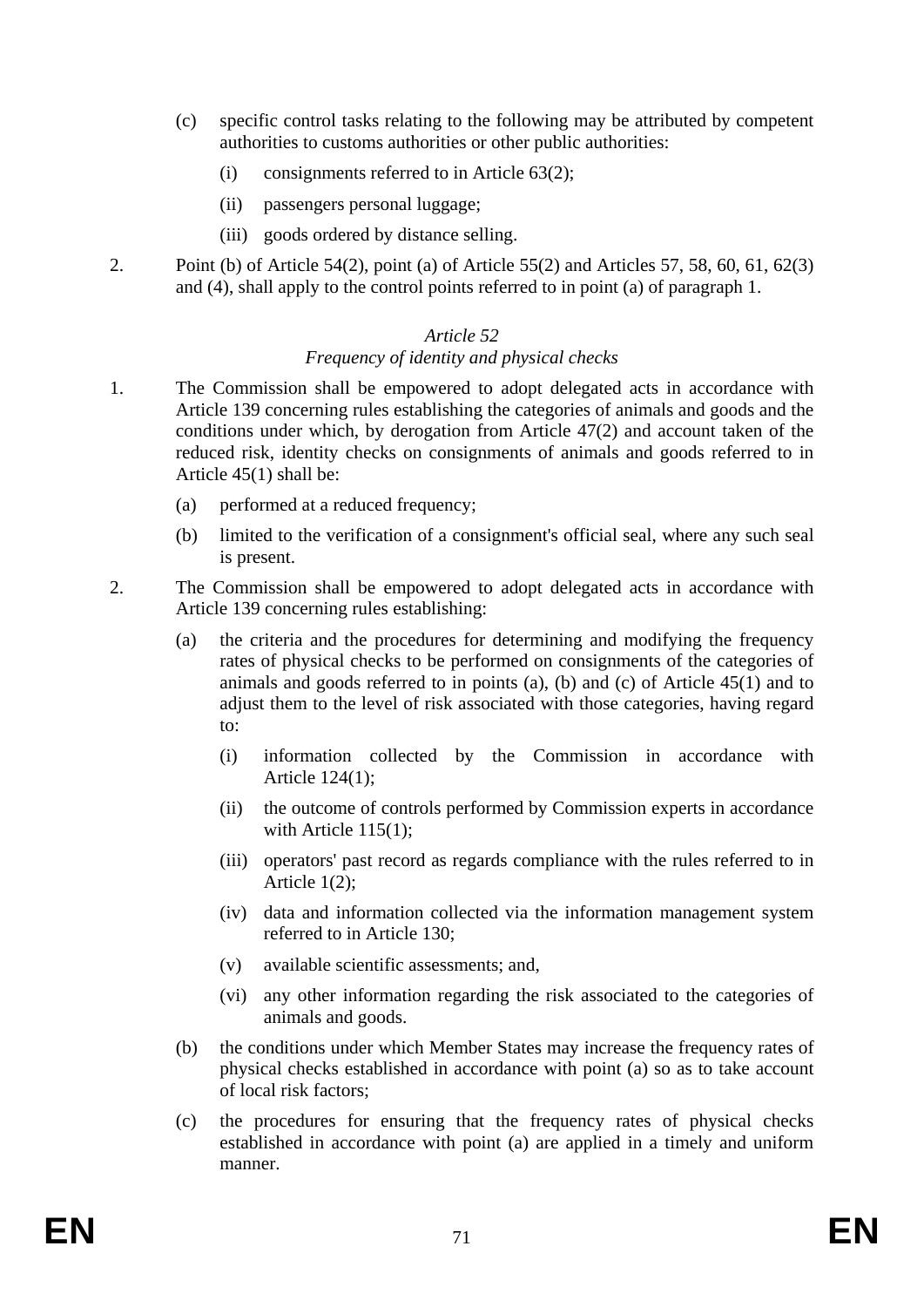- 3. The Commission shall, by means of implementing acts, lay down rules establishing:
	- (a) the frequency of physical checks for the categories of goods referred to in point (d) of Article  $45(1)$ ;
	- (b) the frequency of physical checks for the categories of animals and goods referred to in points (e) and (f) of Article 45(1) as long as this is not already provided for in the acts referred to therein.

Those implementing acts shall be adopted in accordance with the examination procedure referred to in Article 141(2).

## *Article 53*

## *Decisions on consignments*

- 1. A decision shall be taken by the competent authorities on each consignment of the categories of animals and goods referred to in Article 45(1) following the performance of official controls, indicating whether the consignment is in compliance with the rules referred to in Article 1(2) and, where relevant, the applicable customs procedure.
- 2. Decisions taken following a physical check to verify compliance with animal health and welfare requirements or with plant health requirements shall be taken by staff possessing appropriate qualifications in veterinary or phytosanitary matters respectively, and designated by the competent authorities for that purpose.

Decisions on consignments of animals shall be taken by an official veterinarian or under his supervision.

#### *Article 54*

#### *Use of the Common Health Entry Document by the operator and by the competent authorities*

- 1. For each consignment of the categories of animals and goods referred to in Article 45(1) the operator responsible for the consignment shall complete a CHED, providing the information necessary for the immediate and complete identification of the consignment and its destination.
- 2. The CHED shall be used:
	- (a) by the operators responsible for consignments of the categories of animals and goods referred to in Article 45(1) in order to give prior notification to the competent authorities of the border control post of the arrival of those consignments;
	- (b) by the competent authorities of the border control post, in order to:
		- (i) record the outcome of the official controls performed and any decisions taken on that basis, including the decision to reject a consignment;
		- (ii) communicate the information referred to in point (i) through the TRACES system.
- 3. Operators shall give prior notification in accordance with point (a) of paragraph 2 by completing and submitting the relevant part of the CHED into the TRACES system for transmission to the competent authorities of the border control post prior to the physical arrival of the consignment into the Union.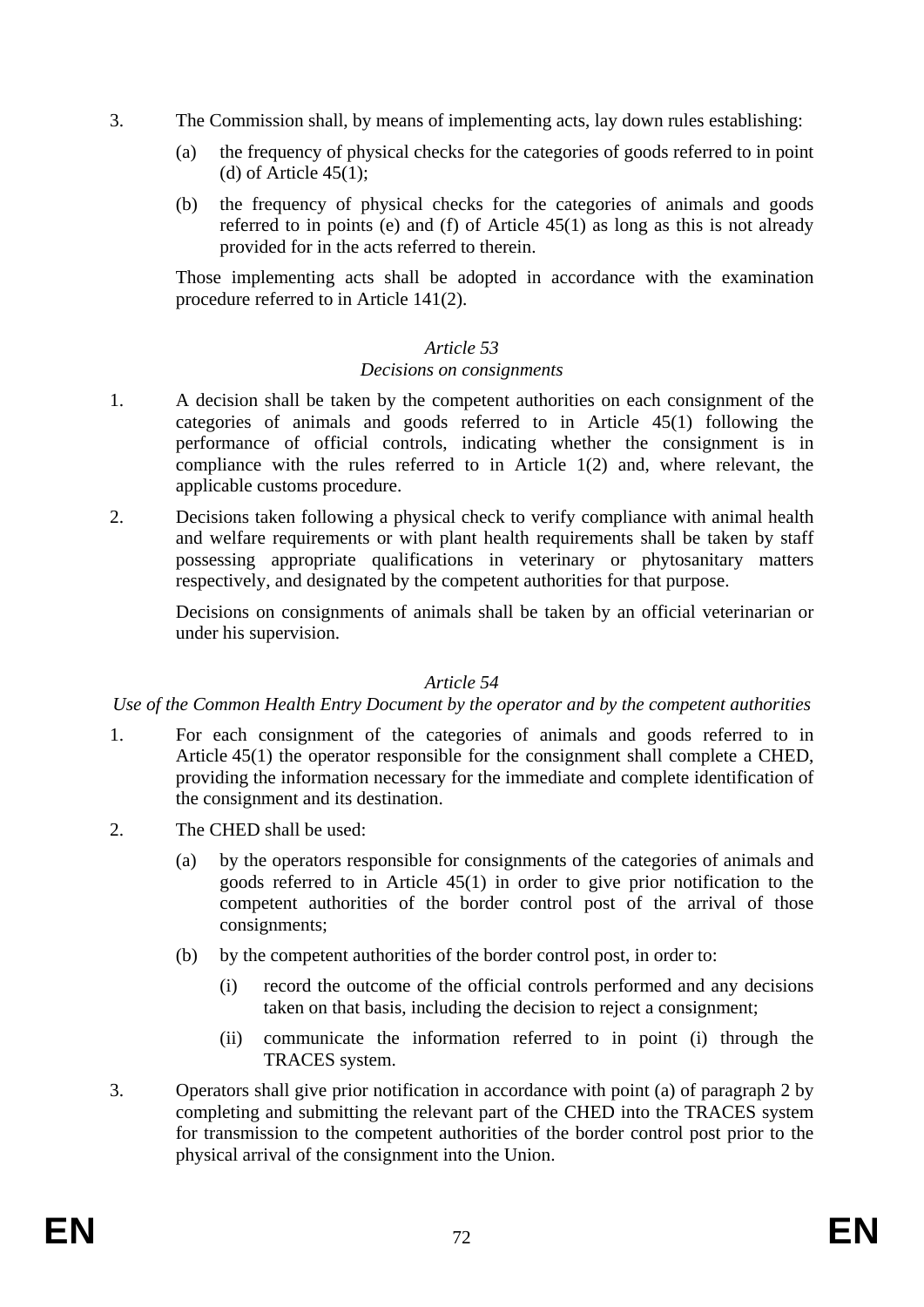- 4. The competent authorities of the border control post shall finalise the CHED as soon as:
	- (a) all official controls required by Article 47(1) have been performed;
	- (b) the results from physical checks, where such checks are required, are available;
	- (c) a decision on the consignment has been taken in accordance with Article 53 and recorded on the CHED.

# *Use of the Common Health Entry Document by customs authorities*

- 1. The placing of consignments of the categories of animals and goods referred to in Article 45(1) under supervision or control by the customs authorities, including the entry or handling in free zones or customs warehouses, shall be subject to the presentation by the operator to the custom authorities of the CHED, or its electronic equivalent, duly finalised in the TRACES system by the competent authorities of the border control post.
- 2. Customs authorities shall:
	- (a) not allow the placing of the consignment under a customs procedure different from the one indicated by the competent authorities of the border control post;
	- (b) only allow the release for free circulation of a consignment upon presentation of a duly finalised CHED which confirms that the consignment is in compliance with the rules referred to in Article 1(2).
- 3. Where a customs declaration is made for a consignment of the categories of animals or goods referred to in Article 45(1) and the CHED is not presented, the customs authorities shall detain the consignment and immediately notify the competent authorities of the border control post. The competent authorities shall take the necessary measures in accordance with Article 64(5).

# *Article 56*

# *Format, time requirements and specific rules for the use of the Common Health Entry Document*

- 1. The Commission shall, by means of implementing acts, lay down rules establishing:
	- (a) the format of the CHED and the instructions for its presentation and use;
	- (b) the minimum time requirements for prior notification of consignments by operators as provided for in point (a) of Article 54(2) in order to enable the competent authorities of the border control post to perform official controls in a timely and effective manner.

Those implementing acts shall be adopted in accordance with the examination procedure referred to in Article 141(2).

2. The Commission shall be empowered to adopt delegated acts in accordance with Article 139 concerning rules establishing the cases where and the conditions under which the CHED must accompany consignments of the categories of animals and goods referred to in Article 45(1) to the place of destination.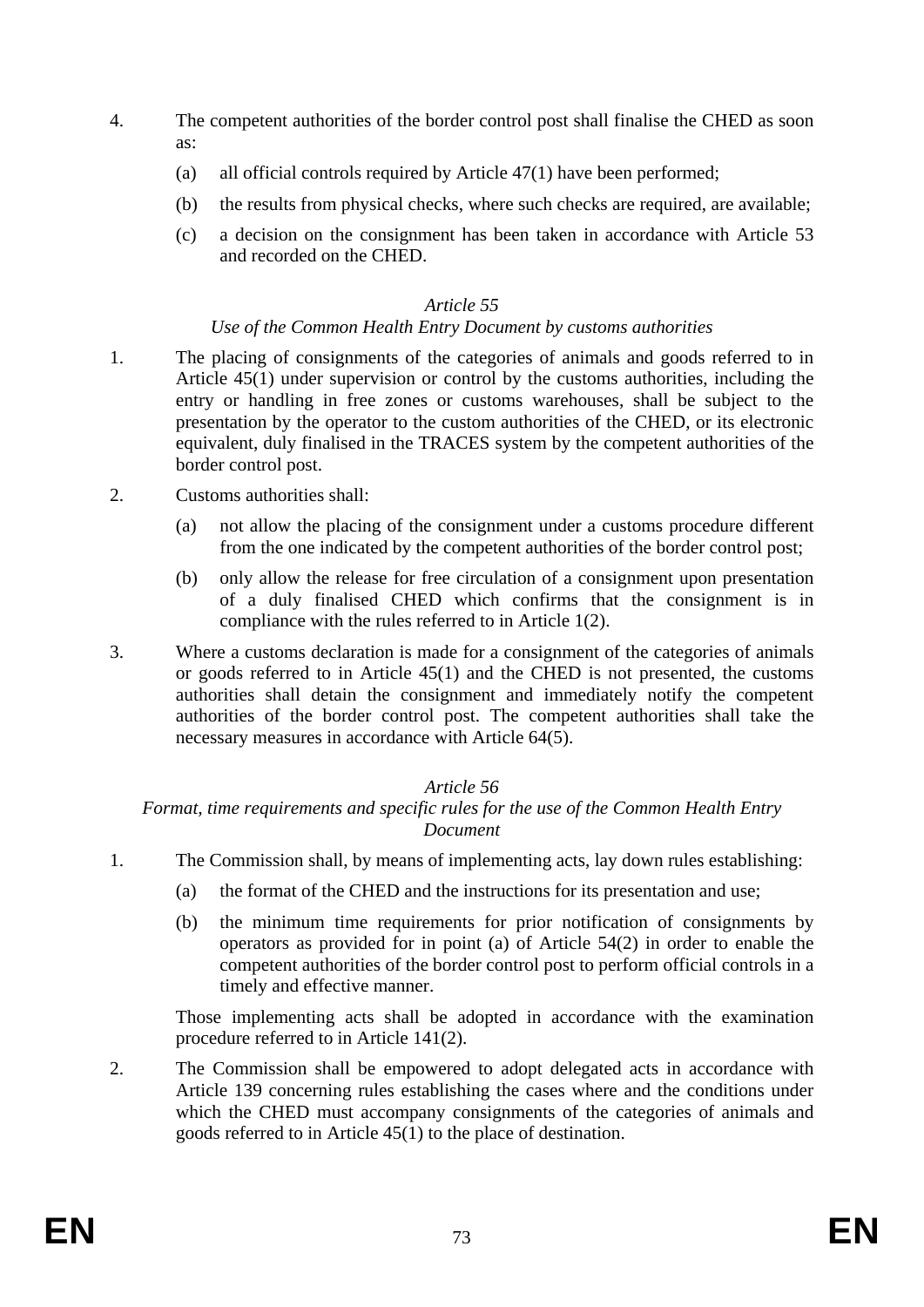# *Designation of border control posts*

- 1. Member States shall designate border control posts for the purpose of performing official controls on one or more of the categories of animals and goods referred to in Article 45(1).
- 2. Member States shall notify the Commission at least three months before designating a border control post. That notification shall include all the information necessary for the Commission to verify that the proposed border control post complies with the minimum requirements laid down in Article 62.
- 3. Within three months of receiving the notification referred to in paragraph 2, the Commission shall inform the Member State:
	- (a) whether the designation of the proposed border control post is dependent upon the favourable outcome of a control performed by Commission experts in accordance with Article 115 in order to verify compliance with the minimum requirements laid down in Article 62;
	- (b) of the date of such a control.
- 4. The Member State shall delay designating the border control post until the favourable outcome of the control has been communicated to it by the Commission.

# *Article 58*

# *Listing of border control posts*

- 1. Each Member State shall make available on the Internet up-to-date lists of border control posts on its territory, providing the following information for each border control post:
	- (a) its contact details and opening hours;
	- (b) its exact location and whether it is a port, airport, rail or road entry point;
	- (c) the categories of animals and goods referred to in Article 45(1) which are included in the scope of its designation;
	- (d) the equipment and premises available for performing official controls on each of the categories of animals and goods for which it is designated;
	- (e) the volume of the animals and goods handled per calendar year for each of the categories of animals and goods referred to in Article 45(1) for which it is designated.
- 2. The Commission shall, by means of implementing acts, establish the format, categories, abbreviations for designations and other information to be used by Member States in the lists of border control posts.

Those implementing acts shall be adopted in accordance with the examination procedure referred to in Article 141(2).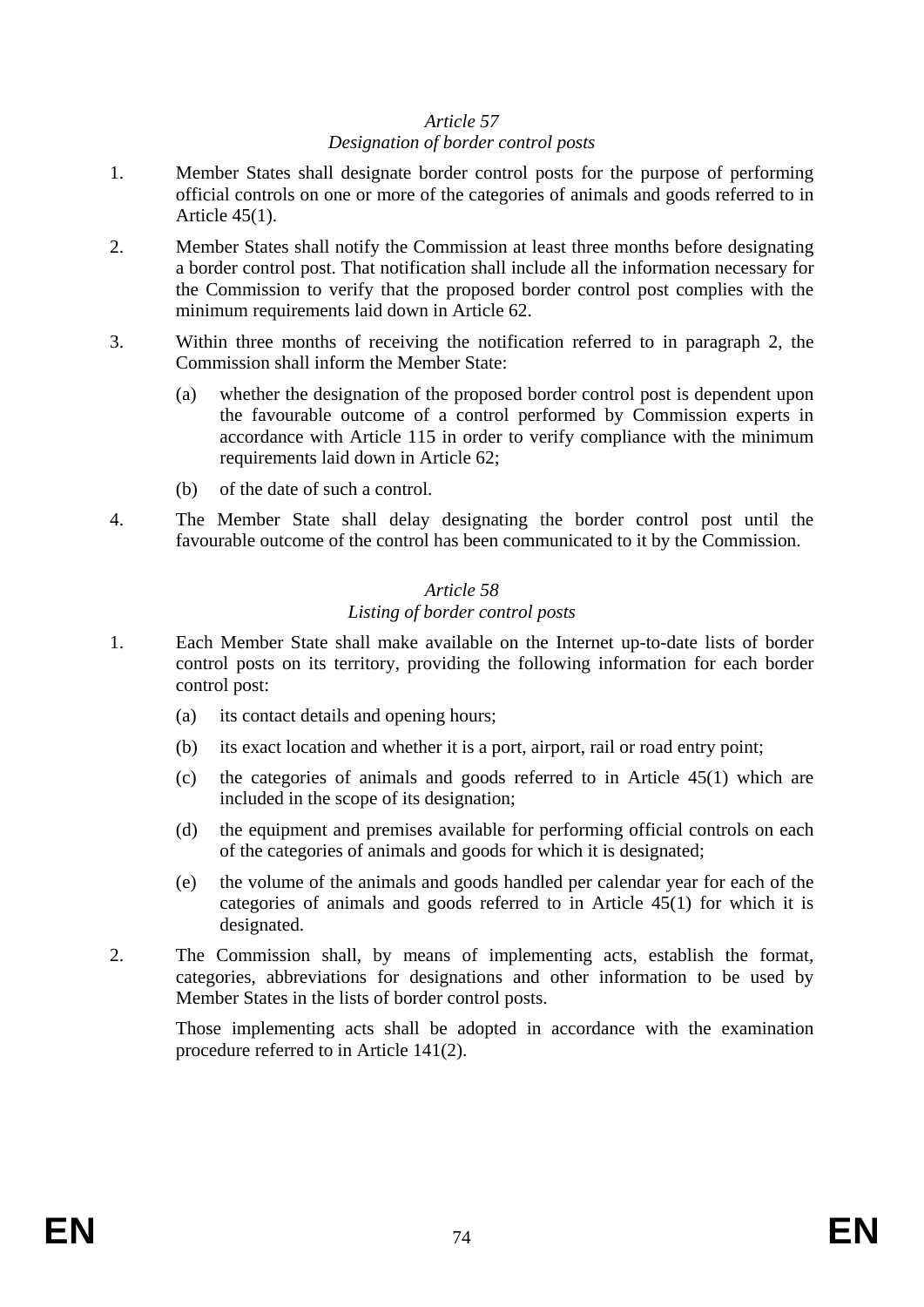*Withdrawal of approvals for, and re-designation of, existing border control entities* 

- 1. The approval of border inspection posts in accordance with Article 6 of Council Directive 97/78/EC and Article 6 of Council Directive 91/496/EEC and the designation of points of entry in accordance with Article 5 of Regulation (EC) No 669/2009 and with Article 13(c)(4) of Council Directive 2000/29/EC shall be withdrawn.
- 2. Member States may re-designate border inspection posts, designated points of entry and points of entry referred to in paragraph 1 as border control posts in accordance with Article 57(1) provided that the minimum requirements referred to in Article 62 are complied with.
- 3. Article 57(2) and (3) shall not apply to the re-designation referred to in paragraph 2.

# *Article 60*

# *Withdrawal of the designation of border control posts*

- 1. Where border control posts cease to comply with the requirements referred to in Article 62, the Member States shall:
	- (a) withdraw the designation provided for in Article 57(1) for all or for certain categories of animals and goods for which the designation was made;
	- (b) remove them from the lists referred to in Article 58(1), for the categories of animals and goods for which the designation is withdrawn.
- 2. Member States shall inform the Commission and the other Member States of the withdrawal of the designation of a border control post as provided for in paragraph 1 and of the reasons for such withdrawal.
- 3. The Commission shall be empowered to adopt delegated acts in accordance with Article 139 concerning the cases where, and the procedures by which, border control posts whose designation has only been partially withdrawn in accordance with point (a) of paragraph 1 may be re-designated by derogation from the provisions of Article 57.

#### *Article 61*

#### *Suspension of the designation of border control posts*

- 1. A Member State shall immediately suspend the designation of a border control post and order its activities to be stopped, for all or for certain categories of animals and goods for which the designation was made, in cases where such activities may result in a risk to human, animal or plant health, animal welfare or, as regards GMOs and plant protection products, to the environment.
- 2. Member States shall immediately inform the Commission and the other Member States of any suspension of the designation of a border control post and the reasons for such a suspension.
- 3. Member States shall indicate the suspension of the designation of a border control post in the lists referred to in Article 58(1).
- 4. Member States shall remove the suspension provided for in paragraph 1 as soon as: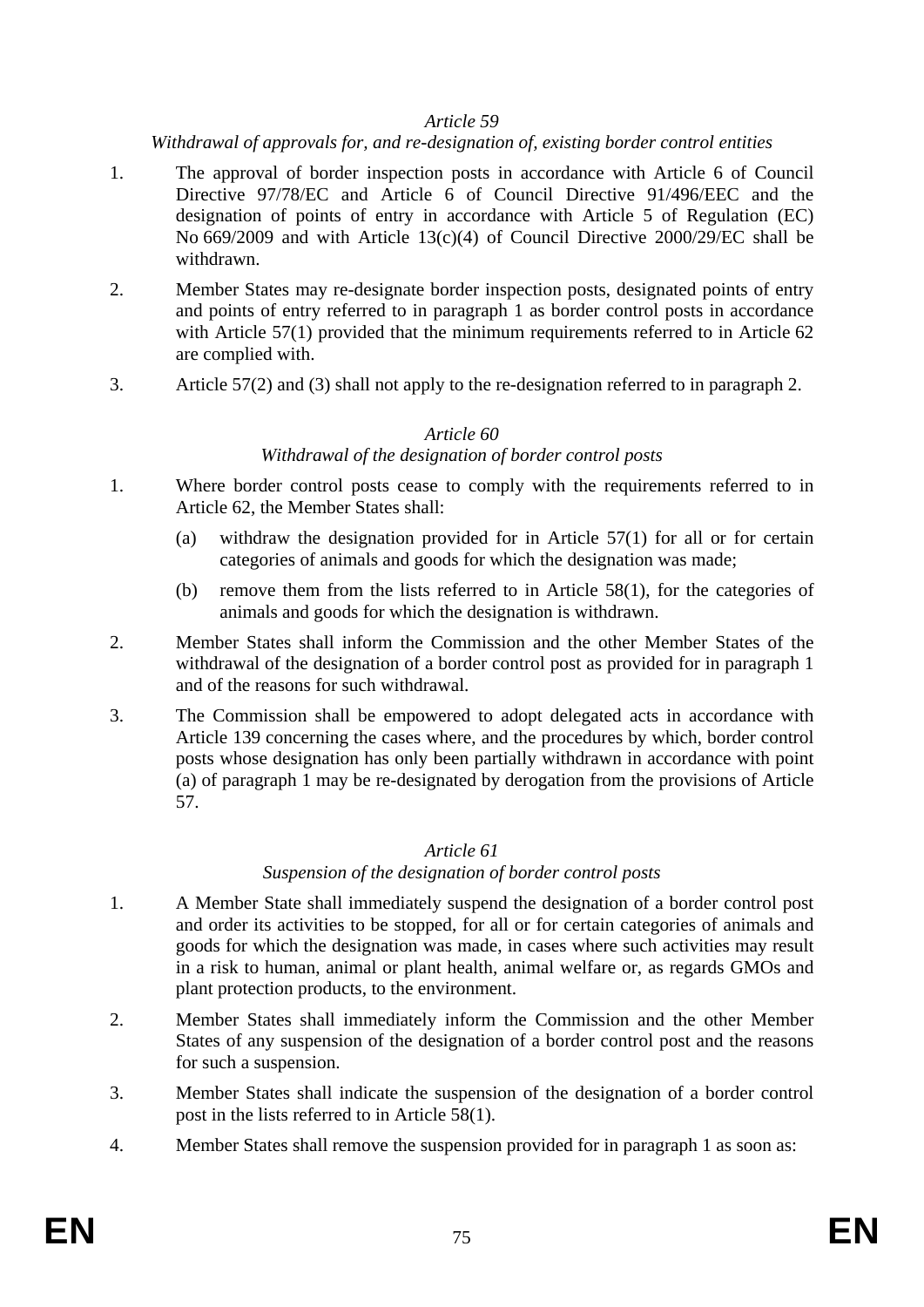- (a) the competent authorities are satisfied that the risk referred to in paragraph 1 no longer exists;
- (b) they have communicated to the Commission and to the other Member States the information on the basis of which the suspension is removed.
- 5. The Commission may, by means of implementing acts, establish procedures for the exchanges of information and communications referred to in paragraph 2 and in point (b) of paragraph 4.

Those implementing acts shall be adopted in accordance with the examination procedure referred to in Article 141(2).

#### *Article 62*

#### *Minimum requirements for border control posts*

- 1. Border control posts shall be located in the immediate vicinity of the point of entry into the Union and in a place suitably equipped to be designated by the customs authorities in accordance with Article 38(1) of Regulation (EEC) No 2913/92.
- 2. The Commission shall be empowered to adopt delegated acts in accordance with Article 139 concerning the cases where and conditions under which a border control post can be situated at a certain distance from the point of entry into the Union given specific geographical constraints.
- 3. Border control posts shall have:
	- (a) a sufficient number of suitably qualified staff;
	- (b) premises appropriate for the nature and volume of the categories of animals and goods handled;
	- (c) equipment and premises to allow the performance of official controls for each of the categories of animals and goods for which the border control post has been designated;
	- (d) arrangements in place to guarantee, as appropriate, access to any other equipment, premise and service necessary to apply the measures taken in accordance with Articles 63, 64 and 65 in cases of suspicion, non-compliant consignments or consignments presenting a risk;
	- (e) contingency arrangements to ensure the smooth operation of official controls and the effective application of the measures taken in accordance with Articles 63, 64 and 65 in cases of unforeseeable and unexpected conditions or events;
	- (f) the technology and equipment necessary for the efficient operation of the TRACES system and, as appropriate, of other computerised information management systems necessary for the handling and exchange of data and information;
	- (g) access to the services of official laboratories capable of providing analytical, testing and diagnostic results within appropriate deadlines and equipped with the information technology tools necessary to ensure the introduction of the results of analyses, tests or diagnoses carried out into the TRACES system as appropriate;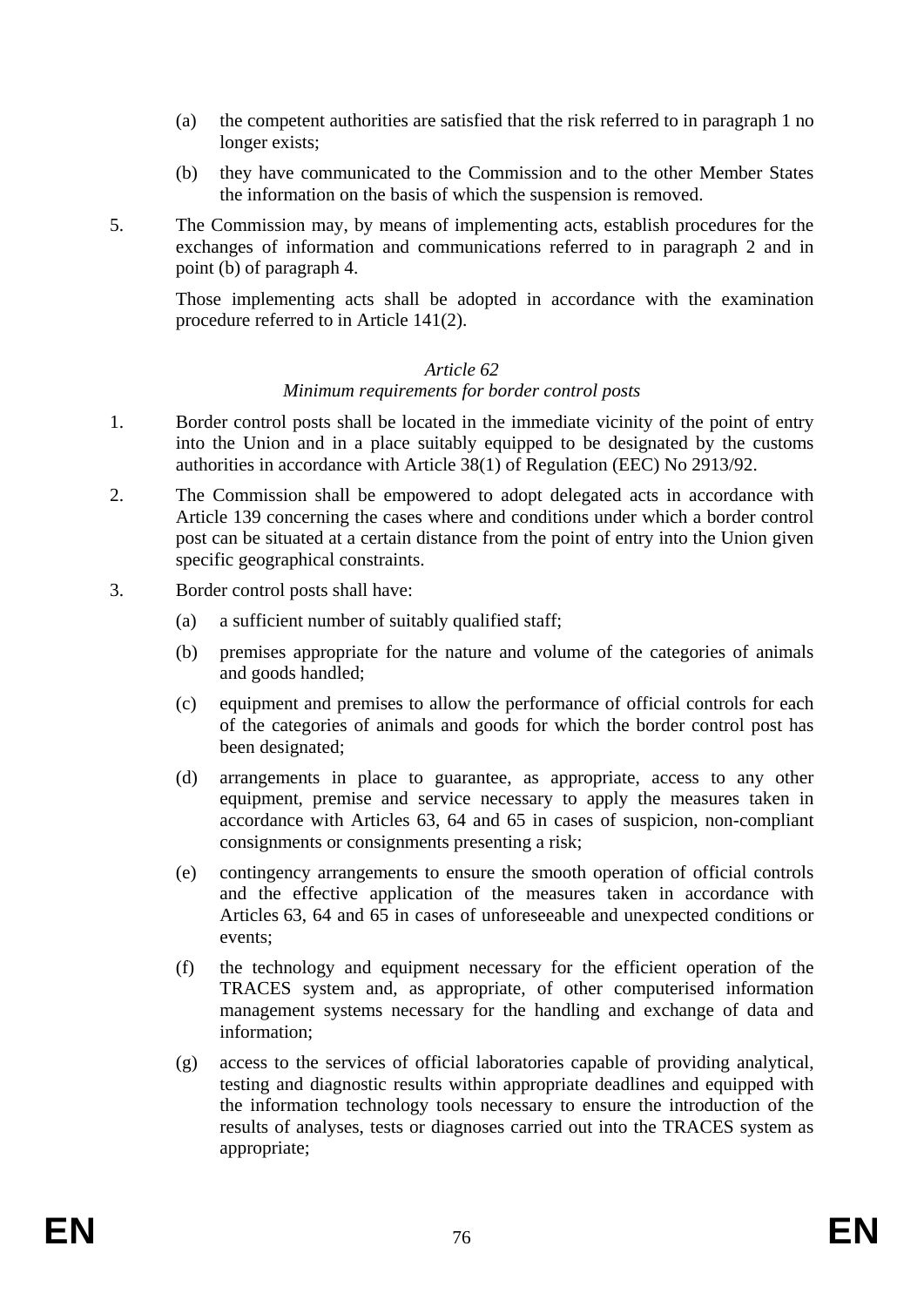- (h) appropriate arrangements for the proper handling of different categories of animals and goods and to prevent risks which may result from crosscontamination;
- (i) arrangements to comply with relevant biosecurity standards in order to prevent the spread of diseases into the Union.
- 4. The Commission may, by means of implementing acts, detail the requirements laid down in paragraph 3 to take into account specific features and logistic needs related to the performance of official controls and to the application of the measures taken in accordance with Article 64(3) and (5) and Article 65 in relation to the different categories of animals and goods referred to in Article 45(1).

Those implementing acts shall be adopted in accordance with the examination procedure referred to in Article 141(2).

#### **SECTION III**

# **ACTION IN CASE OF SUSPICION OF NON-COMPLIANCE AND OF NON-COMPLIANCE OF ANIMALS AND GOODS FROM THIRD COUNTRIES**

#### *Article 63*

#### *Suspicion of non-compliance and intensified official controls*

- 1. In case of suspicion of non-compliance of consignments of the categories of animals and goods referred to in Article 45(1) with the rules referred to in Article 1(2), the competent authorities shall perform official controls in order to confirm or to eliminate that suspicion.
- 2. Consignments of animals and goods which are not declared by operators to consist of the categories of animals and goods referred to in Article 45(1), shall be subject to official controls by the competent authorities where there is reason to believe that such categories of animals or goods are present in the consignment.
- 3. The competent authorities shall place the consignments referred to in paragraphs 1 and 2 under official detention until they obtain the results of the official controls provided for in those paragraphs.

Where appropriate, those consignments shall be isolated or quarantined and animals shall be sheltered, fed, watered and treated pending the results of the official controls.

- 4. Where the competent authorities have reasons to suspect fraudulent behaviour by an operator or official controls give grounds to believe that the rules referred to in Article 1(2) have been seriously or repeatedly infringed, they shall, where appropriate, and in addition to the measures provided for in Article 64(3), intensify official controls on consignments with the same origin or use as appropriate.
- 5. The competent authorities shall notify the Commission and the Member States through the TRACES system of their decision to perform intensified official controls, as provided for in paragraph 4, indicating the purported fraudulent behaviour or serious or repeated infringement.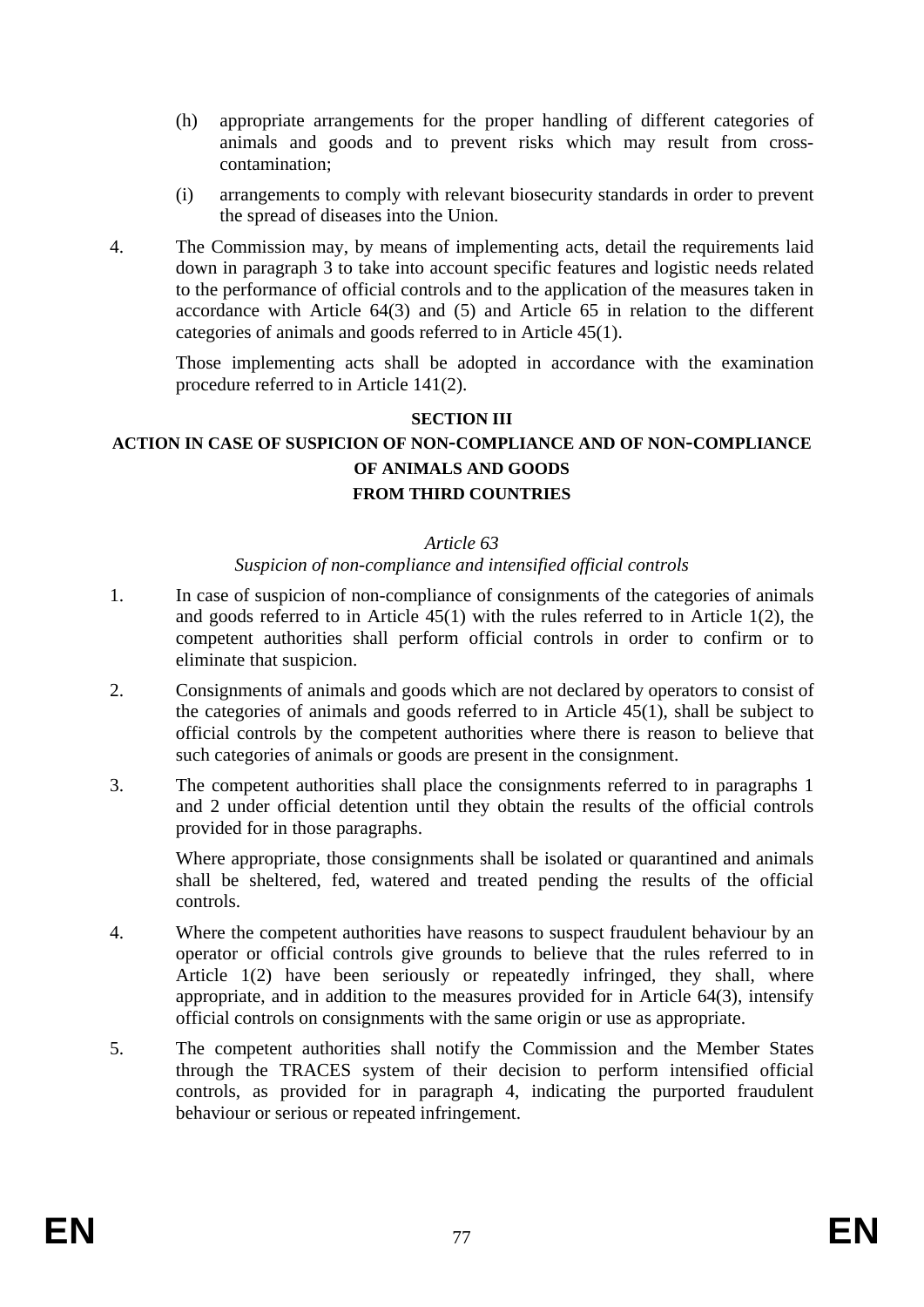6. The Commission shall, by means of implementing acts, establish procedures for the coordinated performance by competent authorities of the intensified official controls referred to in paragraphs 4 and 5.

Those implementing acts shall be adopted in accordance with the examination procedure referred to in Article 141(2).

#### *Article 64*

#### *Measures to be taken in cases of non-compliant consignments entering the Union from third countries*

1. The competent authorities shall place under official detention any consignment of animals or goods entering the Union from third countries which does not comply with the rules referred to in Article 1(2) and refuse entry into the Union to it.

As appropriate, any such consignment shall be isolated or quarantined and animals belonging to it shall be kept and treated under appropriate conditions pending any further decision.

2. The Commission shall, by means of implementing acts, lay down the modalities for the isolation and quarantine provided for in the second subparagraph of paragraph 1.

Those implementing acts shall be adopted in accordance with the examination procedure referred to in Article 141(2).

- 3. Having, where possible, heard the operator responsible for the consignment, the competent authorities shall, without delay, order that the operator:
	- (a) destroy the consignment in compliance, where appropriate, with the rules referred to in Article 1(2); or
	- (b) re-dispatch the consignment outside the Union in accordance with Article 70(1) and (2); or
	- (c) subject the consignment to special treatment in accordance with Article 69(1) and (2) or to any other measure necessary to ensure compliance with the rules referred to in Article 1(2), and, where appropriate, destines the consignment for purposes other than those for which it was originally intended.
- 4. The competent authorities shall immediately notify any decision to refuse entry of a consignment as provided for in paragraph 1 and any order issued pursuant to paragraphs 3 and  $\overline{5}$  and Article 65 to:
	- (a) the Commission;
	- (b) the competent authorities of the other Member States;
	- (c) the customs authorities;
	- (d) the competent authorities of the third country of origin;
	- (e) the operator responsible for the consignment.

That notification shall be performed via the computerised information management system referred to in Article 130(1).

5. If a consignment of the categories of animals or goods referred to in Article 45(1) is not presented for the official controls referred to in that Article, or is not presented in accordance with the requirements laid down in Articles  $48(1)$  and  $(3)$ ,  $54(1)$ ,  $(2)$  and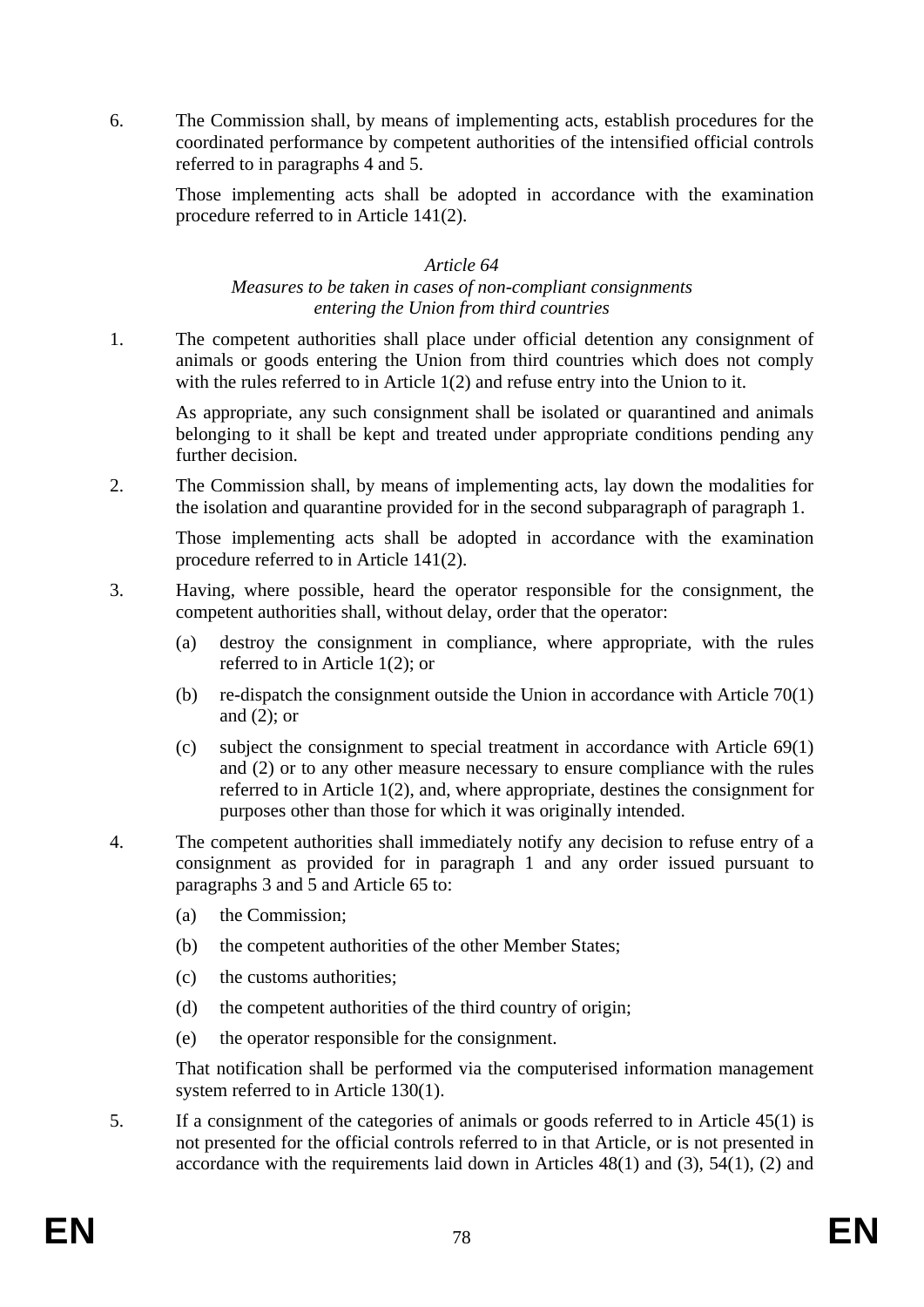(3), or with the rules adopted pursuant to Articles 46, 47(6), 49, 51(1) and 56, the competent authorities shall order that it be retained or recalled, and placed under official detention without delay.

Paragraphs 1, 3 and 4 of this Article shall apply to such consignments.

#### *Article 65*

# *Measures to be taken on animals or goods entering the Union from third countries presenting a risk*

Where official controls indicate that a consignment of animals or goods presents a risk to human, animal or plant health, animal welfare or, as regards GMOs and plant protection products, to the environment, such consignment shall be isolated or quarantined and animals belonging to it shall be kept and treated under appropriate conditions pending any further decision.

The competent authorities shall retain the consignment in question under official detention and shall, without delay:

- (a) order that the operator destroy the consignment in compliance, where appropriate, with the rules referred to in Article 1(2), taking all the measures necessary to protect human, animal or plant health, animal welfare or the environment; or
- (b) subject the consignment to special treatment in accordance with Article 69(1) and (2).

# *Article 66*

*Follow up of decisions taken in relation to non-compliant consignments entering the Union from third countries* 

- 1. The competent authorities shall:
	- (a) invalidate the official certificates and other documents accompanying consignments which have been subject to measures pursuant to Article 64(3) and (5) and Article 65;
	- (b) cooperate in accordance with Title IV to take any further measures necessary to ensure that it is not possible to reintroduce consignments into the Union which have been refused entry in accordance with Article 64(1).
- 2. The competent authorities in the Member State where the official controls were performed shall supervise the application of the measures ordered pursuant to Article 64(3) and (5) and Article 65 to ensure that the consignment does not give rise to adverse effects on human, animal or plant health, animal welfare, or the environment, during or pending the application of those measures.

Where appropriate, such application shall be completed under the supervision of the competent authorities of another Member State.

#### *Article 67*

*Failure by the operator to apply the measures ordered by the competent authorities* 

1. The operator shall carry out all the measures ordered by the competent authorities in accordance with Article 64 (3) and (5) and 65 without delay and, at the latest, within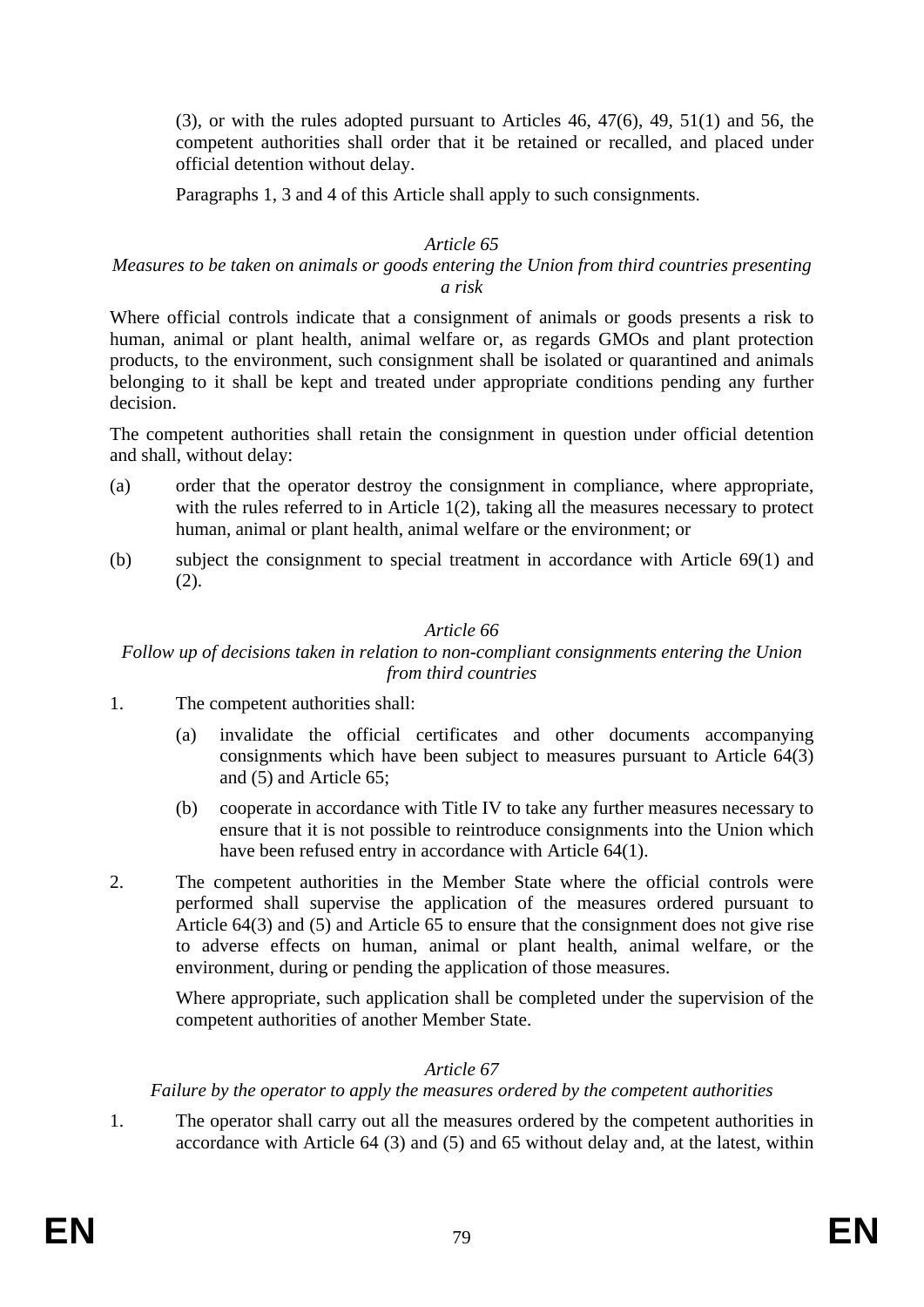60 days from the day on which the competent authorities notified the operator of their decision in accordance with Article 64(4).

- 2. If, after the expiry of the 60-day period no action has been taken by the operator, the competent authorities shall order:
	- (a) that the consignment be destroyed or subject to any other appropriate measure;
	- (b) in the cases referred to in Article 65, that the consignment be destroyed in suitable facilities located as close as possible to the border control post, taking all measures necessary to protect human, animal or plant health, animal welfare or the environment.
- 3. The competent authorities may extend the period referred to in paragraphs 1 and 2 of this Article for the time necessary to obtain the results of the second expert opinion referred to in Article 34, provided that this is without adverse effects to human, animal and plant health, animal welfare and, as regards GMOs and plant protection products, to the environment.

#### *Article 68*

# *Consistency of application of Articles 64 and 65*

The Commission shall, by means of implementing acts, lay down rules to ensure consistency across all border control posts referred to in Article 57(1) and control points referred to in in point (a) of Article 51(1) of decisions and measures taken and orders issued by the competent authorities pursuant to Articles 64 and 65, in the form of instructions to be followed by the competent authorities when responding to common or recurring situations of non-compliance or risk.

Those implementing acts shall be adopted in accordance with the examination procedure referred to in Article 141(2).

#### *Article 69*

#### *Special treatment of consignments*

- 1. The special treatment of consignments provided for in point (c) of Article 64(3) and point (b) of Article 65 may, as appropriate, include:
	- (a) treatment or processing, including decontamination, where appropriate, but excluding dilution, so that the consignment complies with the requirements of the rules referred to in Article 1(2), or with the requirements of a third country of re-dispatch;
	- (b) treatment in any other manner suitable for safe animal or human consumption or for purposes other than animal or human consumption.
- 2. The special treatment provided for in paragraph 1 shall:
	- (a) be carried out effectively and ensure the elimination of any risk to human, animal or plant health, animal welfare or, as regards GMOs and plant protection products, to the environment;
	- (b) be documented and carried out under the control of the competent authorities;
	- (c) comply with the requirements laid down in the rules referred to in Article 1(2).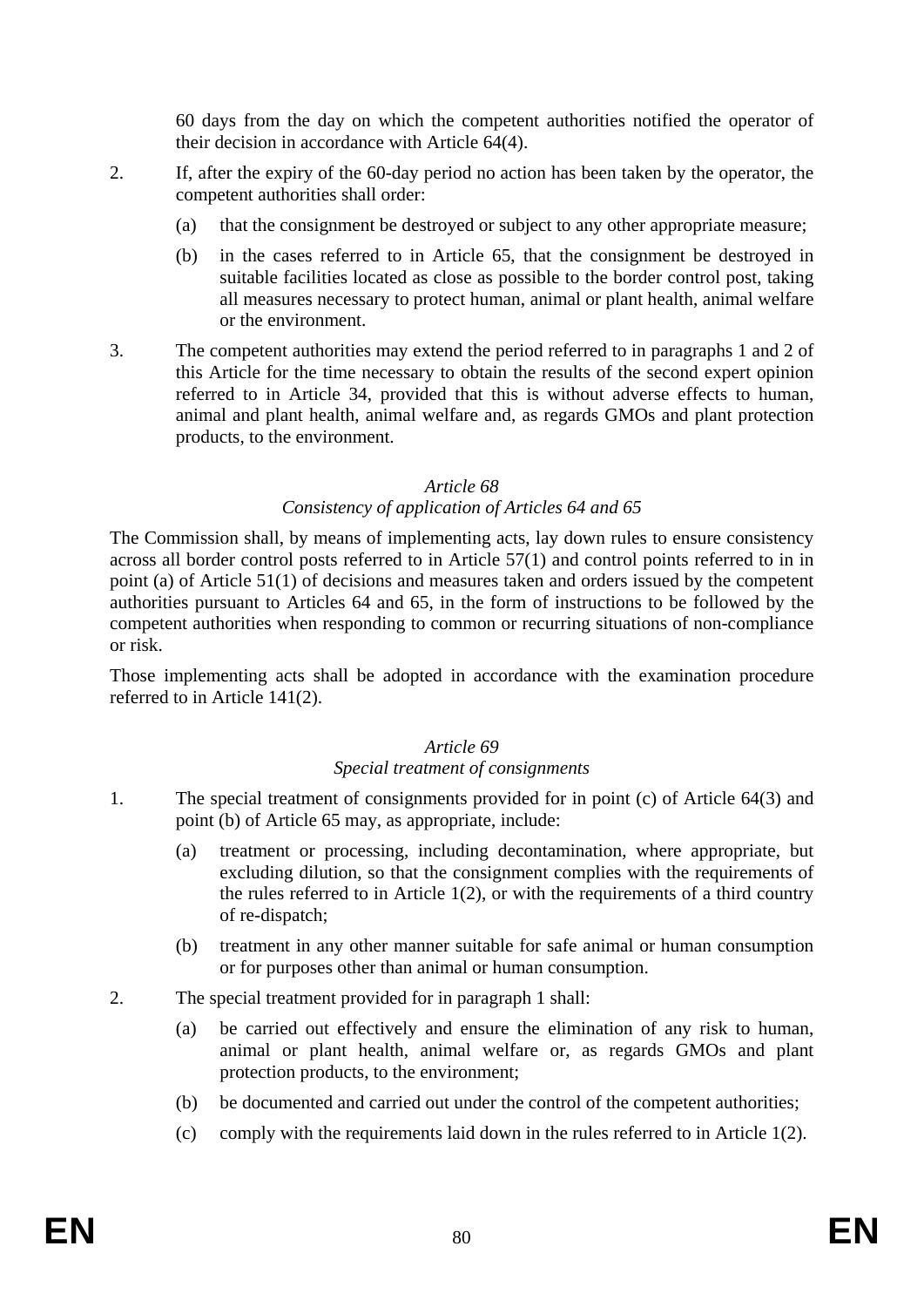3. The Commission shall be empowered to adopt delegated acts in accordance with Article 139 concerning the requirements and the conditions in accordance with which the special treatment provided for in paragraph 1 shall take place.

In the absence of rules adopted by delegated act, such special treatment shall take place in accordance with national rules.

#### *Article 70*

#### *Re-dispatch of consignments*

- 1. The competent authorities shall allow the re-dispatch of consignments subject to compliance with the following conditions:
	- (a) the destination has been agreed with the operator responsible for the consignment;
	- (b) the operator responsible for the consignment has first informed the competent authorities of the third country of origin or third country of destination, if different, of the reasons and circumstances for the refusal of the entry into the Union of the consignment of animals or goods concerned;
	- (c) where the third country of destination is not the third country of origin, the competent authorities of the third country of destination have notified the competent authorities of the Member State that they are prepared to accept the consignment;
	- (d) in the case of consignments of animals the re-dispatch is in compliance with animal welfare requirements.
- 2. The conditions of points (b) and (c) of paragraph 1 shall not apply to consignments of the categories of goods referred to in point (c) of Article 45(1).
- 3. The Commission shall, by means of implementing acts, specify the procedures for the information exchanges and notifications referred to in paragraph 1.

Those implementing acts shall be adopted in accordance with the examination procedure referred to in Article 141(2).

# *Article 71*

#### *Approval of pre-export controls performed by third countries*

1. The Commission may, by means of implementing acts, approve specific pre-export controls that a third country carries out on consignments of animals and goods prior to export to the Union with a view to verifying that the exported consignments satisfy the requirements of the rules referred to in Article 1(2). The approval shall only apply to consignments originating in the third country concerned and may be granted for one or more categories of animals or goods.

Those implementing acts shall be adopted in accordance with the examination procedure referred to in Article 141(2).

- 2. The approval provided for in paragraph 1 shall specify:
	- (a) the maximum frequency of official controls to be performed by the competent authorities of Member States at the entry of the consignments into the Union,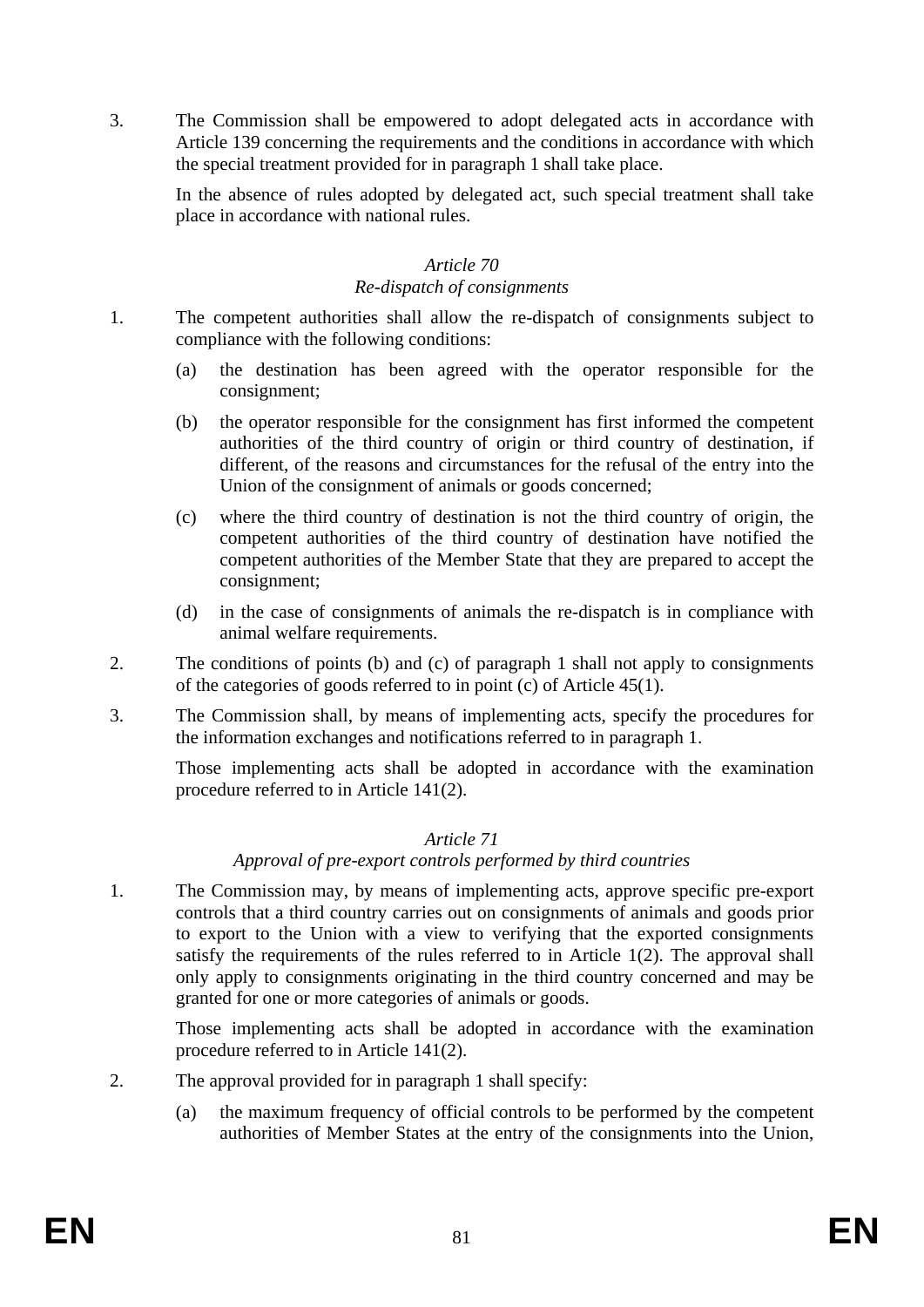where there is no reason to suspect non-compliance with the rules referred to in Article 1(2) or fraudulent behaviour;

- (b) the official certificates that must accompany consignments entering the Union;
- (c) a model for such certificates;
- (d) the competent authorities of the third country under the responsibility of which pre-export controls must be performed;
- (e) where appropriate, any delegated body to which those competent authorities may delegate certain tasks. Such delegation may only be approved if it meets the criteria of Articles 25 to 32 or equivalent conditions.
- 3. The approval provided for in paragraph 1 may only be granted to a third country if the evidence available and, where appropriate, a Commission control performed in accordance with Article 119, demonstrate that the system of official controls in that third country can ensure that:
	- (a) the consignments of the animals or goods exported to the Union meet the requirements of the rules referred to in Article 1(2), or equivalent requirements;
	- (b) the controls performed in the third country prior to dispatch to the Union are sufficiently effective to replace or reduce the frequency of the documentary, identity and physical checks laid down in the rules referred to in Article 1(2).
- 4. The competent authorities or a delegated body specified in the approval shall:
	- (a) be responsible for contacts with the Union;
	- (b) ensure that the official certificates referred to in point (b) of paragraph 2 accompany each consignment controlled.
- 5. The Commission shall by means of implementing acts establish detailed rules and criteria for approving pre-export controls performed by third countries in accordance with paragraph 1. Those implementing acts shall be adopted in accordance with the examination procedure referred to in Article 141(2).

# *Article 72*

# *Non-compliance with, and withdrawal of, the approval of pre-export controls performed by third countries*

- 1. When official controls on consignments of categories of animal and goods in respect of which specific pre-export controls have been approved in accordance with Article 71(1) reveal serious and recurrent non-compliances with the rules referred to in Article 1(2), Member States shall immediately:
	- (a) notify the Commission and the other Member States and operators concerned via the TRACES system in addition to seeking administrative assistance in accordance with the procedures established in Title IV;
	- (b) increase the number of official controls on consignments from the relevant third country and, where necessary to allow a proper analytical examination of the situation, detain a reasonable number of samples under appropriate storage conditions.
- 2. The Commission may, by means of implementing acts, withdraw the approval provided for in Article 71(1) where, following the official controls referred to in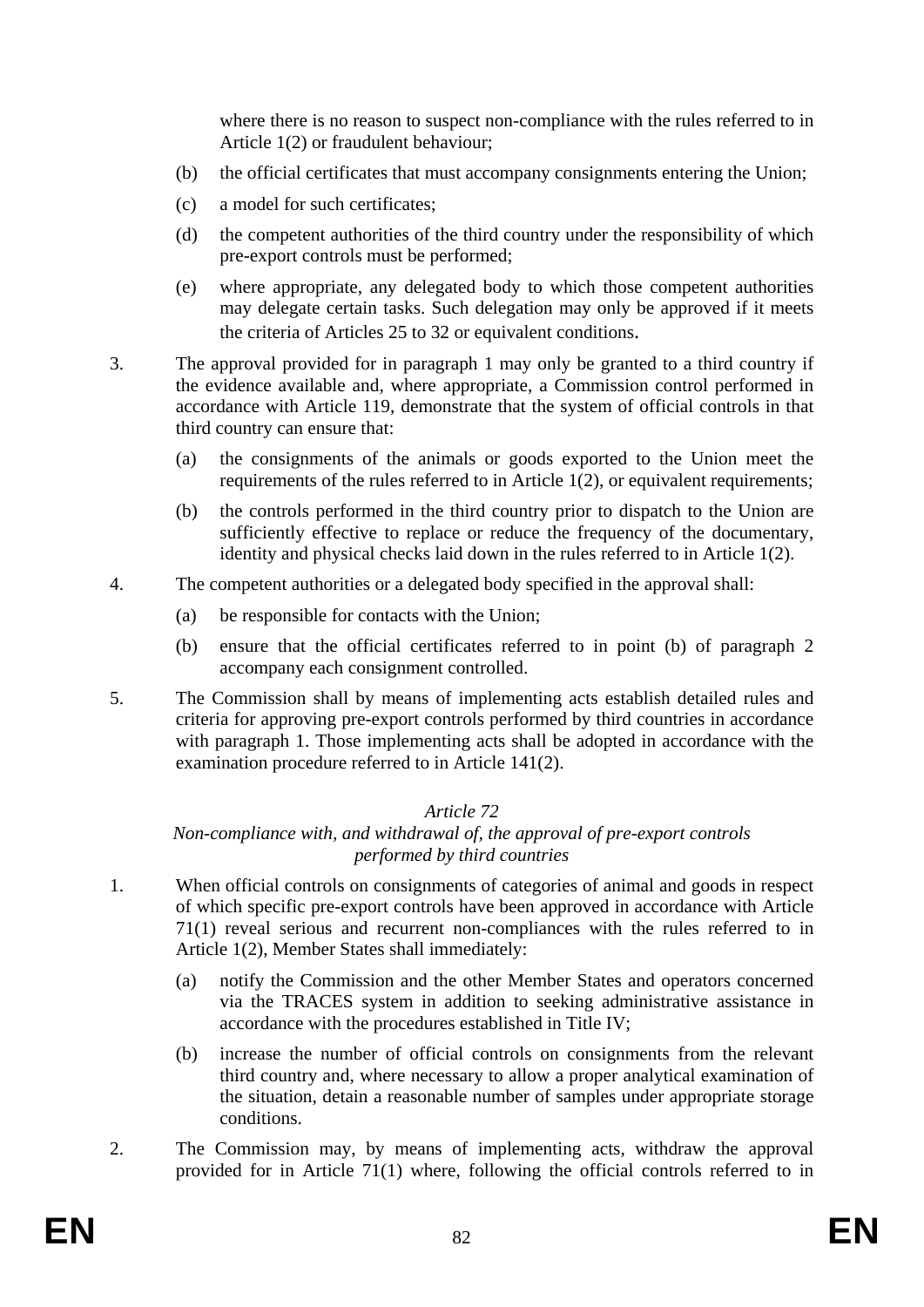paragraph 1, it appears that the requirements laid down in Article 71(3) and (4) are no longer being met.

Those implementing acts shall be adopted in accordance with the examination procedure referred to in Article 141 (2).

# *Article 73*

#### *Cooperation amongst authorities in relation to consignments entering the Union from third countries*

1. Competent authorities, customs authorities and other authorities of the Member States shall cooperate closely to ensure that the official controls performed on consignments of animals and goods entering the Union are performed in accordance with the requirements of this Regulation.

For that purpose, competent authorities, customs authorities and other authorities shall:

- (a) guarantee reciprocal access to information which is relevant for the organisation and conduct of their respective activities in relation to animals and goods entering the Union;
- (b) ensure the timely exchange of such information, including via electronic means.
- 2. The Commission shall, by means of implementing acts, adopt uniform rules on the cooperation arrangements that competent authorities, customs authorities and other authorities referred to in paragraph 1 are required to put in place to ensure:
	- (a) access by competent authorities to the information necessary for the immediate and complete identification of the consignments of animals and goods entering the Union that are subject to official controls at a border control post in accordance with Article 45(1);
	- (b) the reciprocal update, through exchanges of information or synchronisation of relevant data sets, of information gathered by competent authorities, customs authorities and other authorities on consignments of animals and goods entering the Union;
	- (c) the swift communication of decisions taken by such authorities on the basis of the information referred to in points (a) and (b).

Those implementing acts shall be adopted in accordance with the examination procedure referred to in Article 141(2).

#### *Article 74*

#### *Cooperation amongst authorities in relation to consignments not subject to specific controls at borders*

1. In the case of consignments of animals and goods other than those subject to controls at entry into the Union as required by Article 45(1) and for which a customs declaration for release for free circulation has been made in accordance with Articles 4(17) and 59 to 83 of Regulation (EC) No 2913/92, paragraphs 2, 3, and 4 shall apply.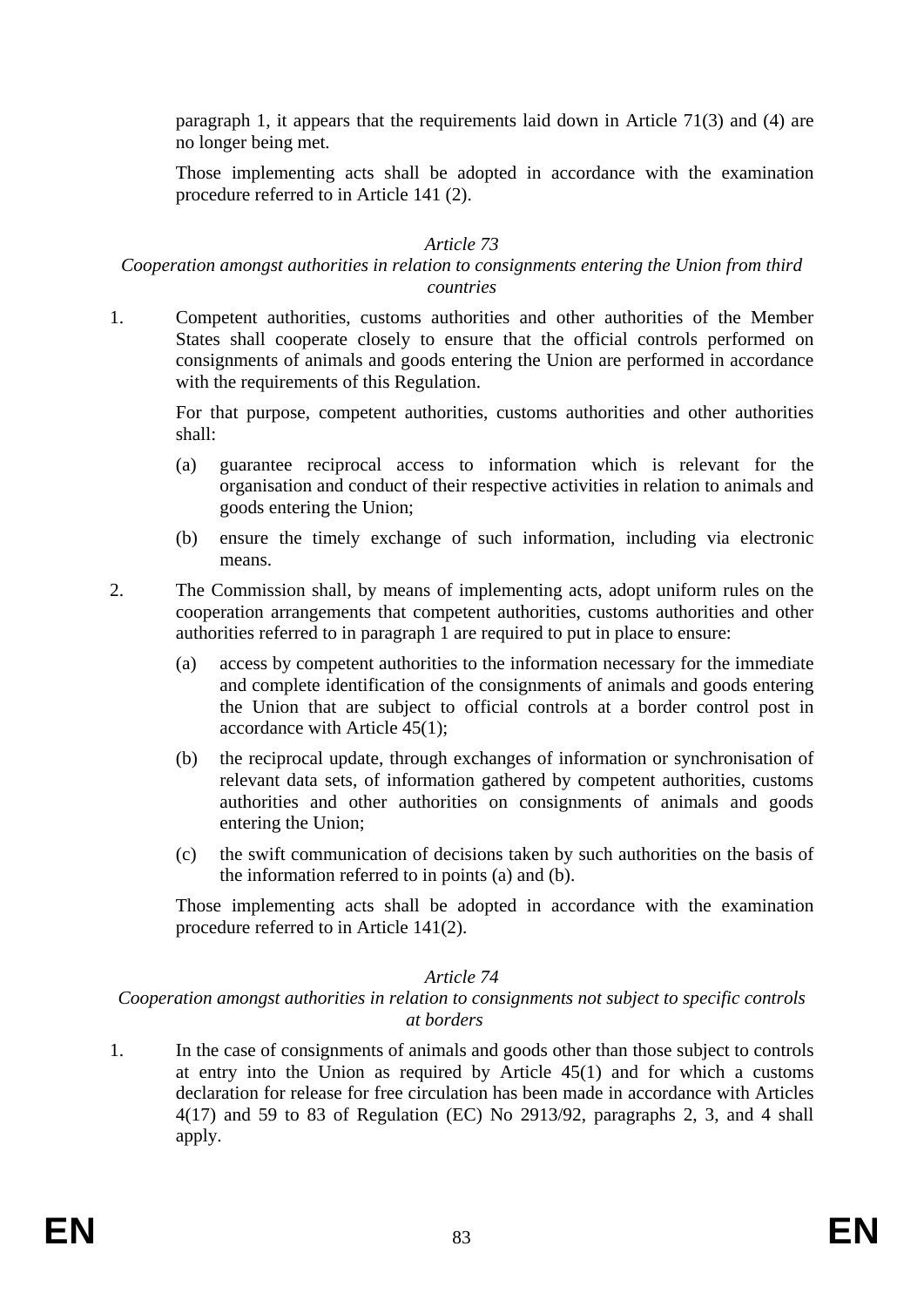- 2. Customs authorities shall suspend release for free circulation when they have reason to believe that the consignment may present a risk to human, animal or plant health, animal welfare or, as regards GMOs and plant protection products, to the environment and immediately notify the competent authorities of such suspension.
- 3. A consignment whose release for free circulation has been suspended pursuant to paragraph 2 shall be released if, within three working days of the suspension of release, the competent authorities have not requested customs authorities to continue the suspension or have informed customs authorities that no risk is present.
- 4. Where the competent authorities consider that a risk to human, animal or plant health, animal welfare or, as regards GMOs and plant protection products, to the environment, is present:
	- (a) they shall instruct the customs authorities not to release the consignment for free circulation and to include the following statement on the commercial invoice accompanying the consignment and on any other relevant accompanying document:

'Product presents a risk — release for free circulation not authorised — Regulation (EU) No XXX/XXXX [*Office of Publications, please insert number of this Regulation*]';

- (b) no other customs procedure shall be permitted without the consent of the competent authorities;
- (c) Articles 64(1), (3), (4) and (5), 65, 66, 67, 69(1) and (2) and 70(1) and (2) shall apply.
- 5. In the case of consignments of animals and goods other than those subject to controls at entry into the Union as required by Article 45(1) and for which no customs declaration for release for free circulation has been made, customs authorities, where they have reason to believe that the consignment may present a risk to human, animal or plant health, animal welfare or, as regards GMOs and plant protection products, to the environment, shall transmit all relevant information to the customs authorities in the Member States of final destination.

# *Article 75*

# *Rules for specific official controls and for measures to be taken following the performance of such controls*

- 1. The Commission shall be empowered to adopt delegated acts in accordance with Article 139 concerning rules for the performance of specific official controls and for the adoption of measures in cases of non-compliance, to account for the specificities of the following categories of animals and goods or their transport modalities and means:
	- (a) consignments of fresh fishery products directly landed in ports designated by Member States in accordance with Article 5(1) of Council Regulation (EC) No 1005/2008 of 29 September 2008 establishing a Community system to prevent, deter and eliminate illegal, unreported and unregulated fishing, amending Regulations (EEC) 2847/93, (EC) No 1936/2001 and (EC) No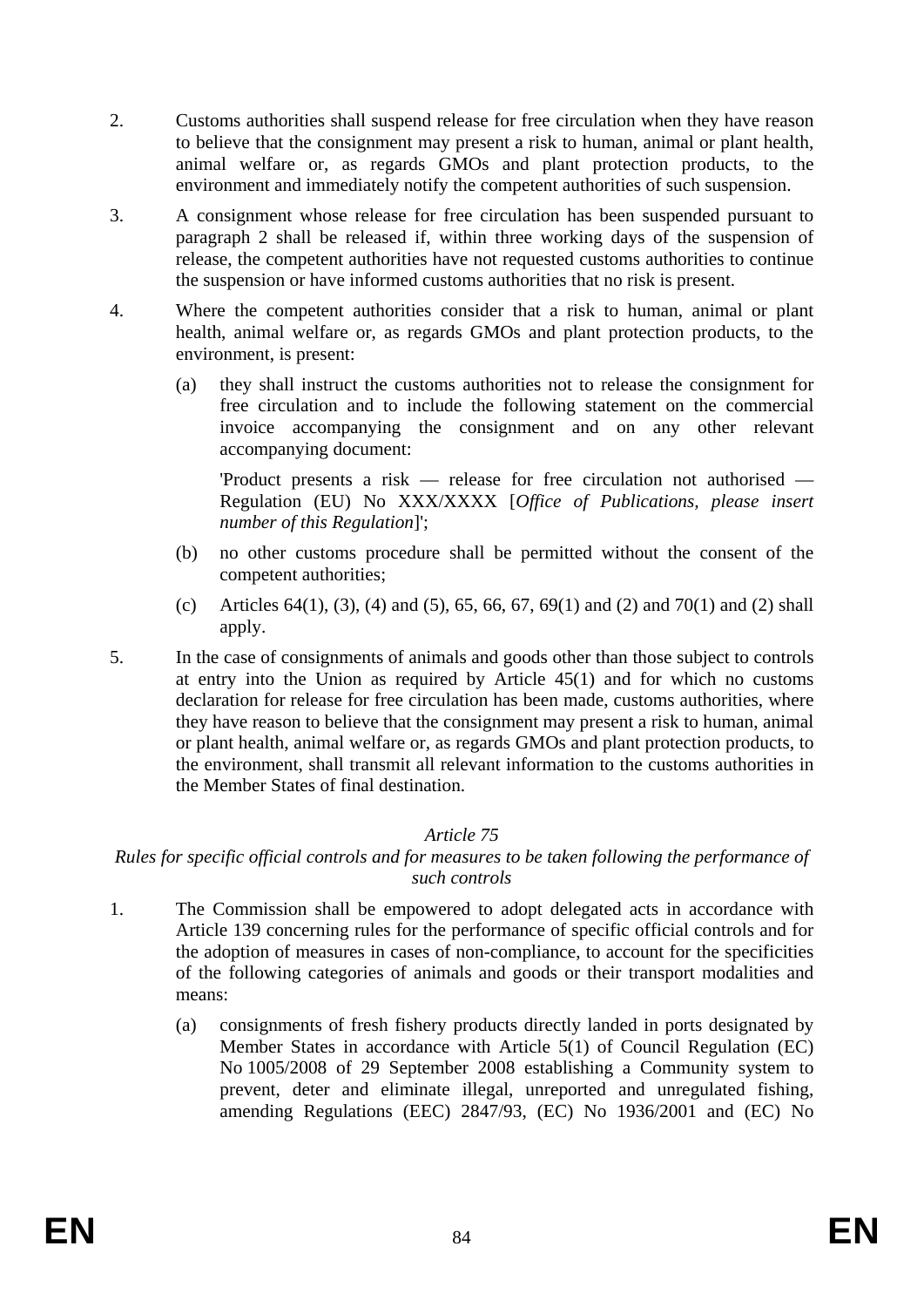601/2004 and repealing Regulations (EC) No 1093/94 and (EC) No  $1447/1999<sup>51</sup>$  from a fishing vessel flying a third country flag;

- (b) consignments of unskinned, furred wild game;
- (c) consignments of the categories of goods referred to in point (b) of Article 45(1) which are delivered, with or without storage in a specially approved free or customs warehouse, to vessels leaving the Union and intended for ship supply or consumption by the crew and passengers;
- (d) wood packaging material;
- (e) feed and food accompanying animals and intended for the feeding of those animals;
- (f) animals and goods ordered by distance selling and delivered from a third country to an address in the Union, and the notification requirements necessary to allow the proper performance of official controls;
- (g) plant products which, on account of their subsequent destination, may give rise to the risk of spreading infectious or contagious animal diseases;
- (h) consignments of the categories of animals and goods referred to in points (a), (b) and (c) of Article 45(1) originating from, and returning to, the Union following a refusal of entry by a third country;
- (i) goods entering the Union in bulk from a third country, irrespective of whether they all originate from that third country;
- (j) consignments of goods referred to in Article 45(1) coming from the territory of Croatia and transiting through the territory of Bosnia and Herzegovina at Neum ('Neum corridor') before re-entering the territory of Croatia via the points of entry at Klek or Zaton Doli;
- (k) animals and goods exempted from the provisions of Article 45 in accordance with Article 46.
- 2. The Commission shall be empowered to adopt delegated acts in accordance with Article 139 concerning the conditions for monitoring the transport and arrival of consignments of certain animals and goods, from the border control post of arrival to the establishment at the place of destination in the Union or the border control post of exit.
- 3. The Commission may, by means of implementing acts, lay down rules concerning:
	- (a) model official certificates and rules for the issuance of such certificates;
	- (b) the format of documents that must accompany the categories of animals or goods referred to in paragraph 1.

Those implementing acts shall be adopted in accordance with the examination procedure referred to in Article 141(2).

 $51$ 

<sup>51</sup> OJ L 286, 29.10.2008, p. 1.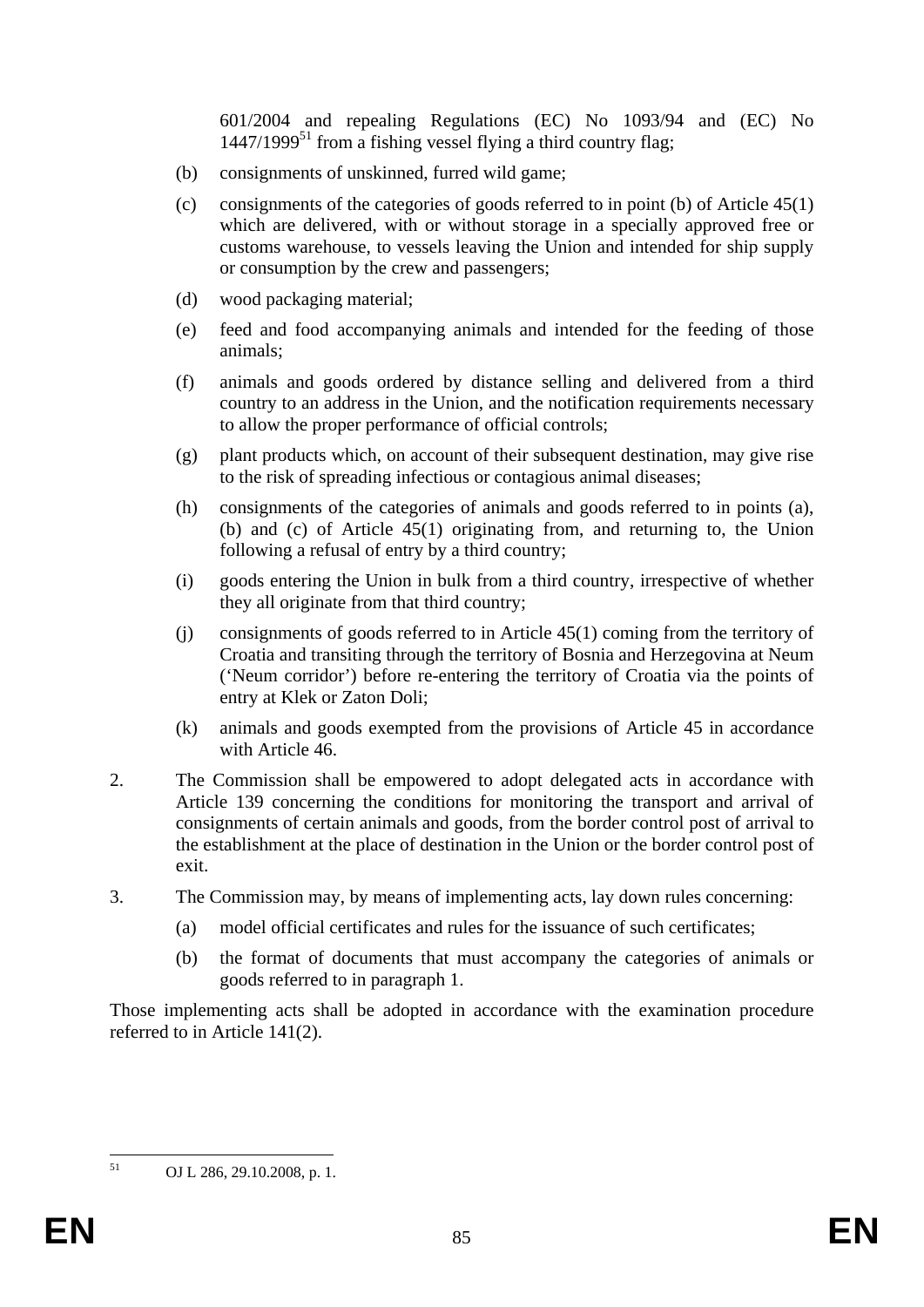# **Chapter VI Financing of official controls and other official activities**

# *Article 76*

# *General rules*

- 1. Member States shall ensure that adequate financial resources are available to provide the staff and other resources necessary for the competent authorities to perform official controls and other official activities.
- 2. In addition to the fees collected in accordance with Article 77, Member States may collect fees to cover costs occasioned by official controls other than those referred to in Article 77(1) and (2).
- 3. This Chapter also applies in the case of delegation of specific official control tasks in accordance with Article 25.
- 4. Member States shall consult the operators concerned on the methods used to calculate the fees provided for in Article 77.

# *Article 77*

# *Mandatory fees*

- 1. For the purpose of ensuring that competent authorities are provided with adequate resources for the performance of official controls, the competent authorities shall collect fees to recover the costs they incur in relation to:
	- (a) official controls performed to verify that the following operators comply with the rules referred to in Article 1(2):
		- (i) food business operators as defined in Article 3(3) of Regulation (EC) No 178/2002 that are either registered or approved, or registered and approved, in accordance with Article 6 of Regulation (EC) No 852/2004;
		- (ii) feed business operators as defined in Article 3(6) of Regulation (EC) No 178/2002 registered or approved in accordance with Articles 9 and 10 of Regulation (EC) No 183/2005 of the European Parliament and of the Council laying down requirements for feed hygiene<sup>52</sup>:
		- (iii) professional operators as defined in point (7) of Article 2 of Regulation (EU) No XXX/XXXX [*Office of Publications, please insert number of the Regulation on protective measures against pests of plants*];
		- (iv) professional operators as defined in point (6) of Article 3 of Regulation (EU) No XXX/XXXX [*Office of Publications, please insert number of the Regulation on the production and making available on the market of plant reproductive material*];
	- (b) the official controls performed in view of the issuance of official certificates or to supervise the issuance of official attestations;
	- (c) official controls performed to verify that the conditions are met:

52

<sup>52</sup> OJ L 35, 8.2.2005, p. 1.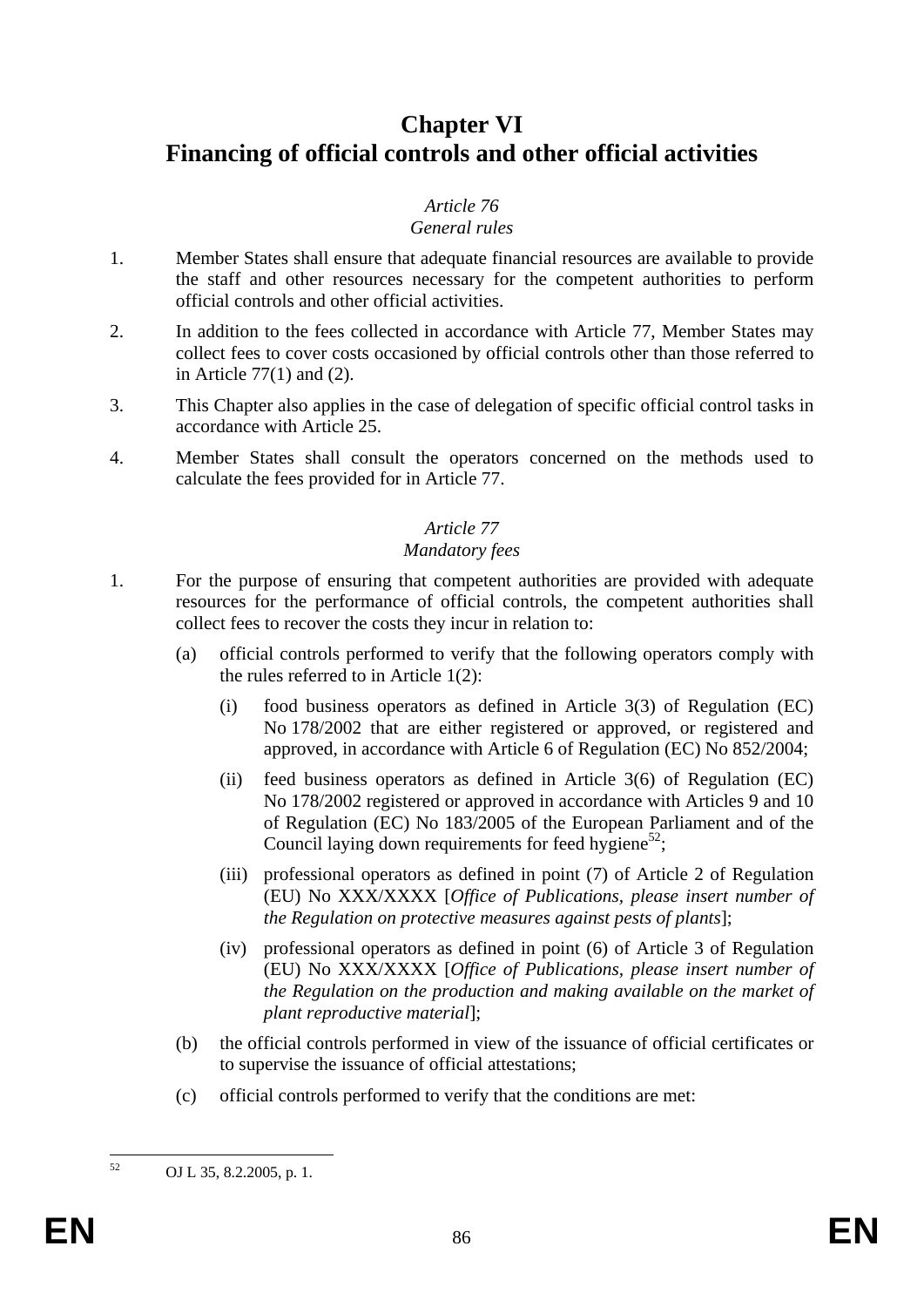- (i) to obtain and maintain the approval provided for in Article 6 of Regulation (EC) No 852/2004 or in Articles 9 and 10 of Regulation (EC) No 183/2005;
- (ii) to obtain and maintain the authorisation referred to in Articles 84, 92 and 93 of Regulation (EU) No XXX/XXXX [*Office of Publications, please insert number of the Regulation on protective measures against pests of plants*];
- (iii) to obtain and maintain the authorisation referred to in Article 25 of Regulation (EU) No XXX/XXXX [*Office of Publications, please insert number of the Regulation on the production and making available on the market of plant reproductive material*];
- (d) official controls performed by the competent authorities at the border control posts or at the control points referred to in point (a) of Article 51(1).
- 2. For the purposes of paragraph 1, the official controls referred to in point (a) of that paragraph shall include official controls performed to verify compliance with measures adopted by the Commission in accordance with Article 137 of this Regulation, Article 53 of Regulation (EC) No 178/2002, Articles 27(1), 29(1), 40(2), 41(2), 47(1), 49(2) and 50(2) of Regulation (EU) No XXX/XXXX [*Office of Publications, please insert number of the Regulation on protective measures against pests of plants*]*,* Articles 41 and 144 of Regulation (EU) No XXX/XXXX [*Office of Publications, please insert number of the Regulation on the production and making available on the market of plant reproductive material*] and Part VI of Regulation (EU) No XXX/XXXX [*Office of Publications, please insert number of the Regulation on animal health*], unless the decision establishing the measures requires otherwise.
- 3. For the purposes of paragraph 1:
	- (a) the official controls referred to in point (a) of that paragraph shall not include official controls performed to verify compliance with temporary restrictions, requirements or other disease control measures adopted by the competent authorities in accordance with Articles  $55(1)$ ,  $56$ ,  $61$ ,  $62$ ,  $64$ ,  $65$ ,  $68(1)$  and  $69$ , and rules adopted pursuant to Articles 55(2), 63, 67 and 68(2) of Regulation (EU) No XXX/XXXX [*Office of Publications, please insert number of the Regulation on animal health*] and Article 16 of Regulation (EU) No XXX/XXXX [*Office of Publications, please insert number of the Regulation on protective measures against pests of plants*];
	- (b) the official controls referred to in point (a) and (b) of that paragraph shall not include official controls performed to verify compliance with the rules referred to in Article  $1(2)(i)$  and  $(k)$ .

#### *Article 78 Costs*

- 1. The competent authorities shall collect fees in accordance with Article 77 to recover the following costs:
	- (a) the salaries of the staff, including support staff, involved in the performance of official controls, their social security, pension and insurance costs;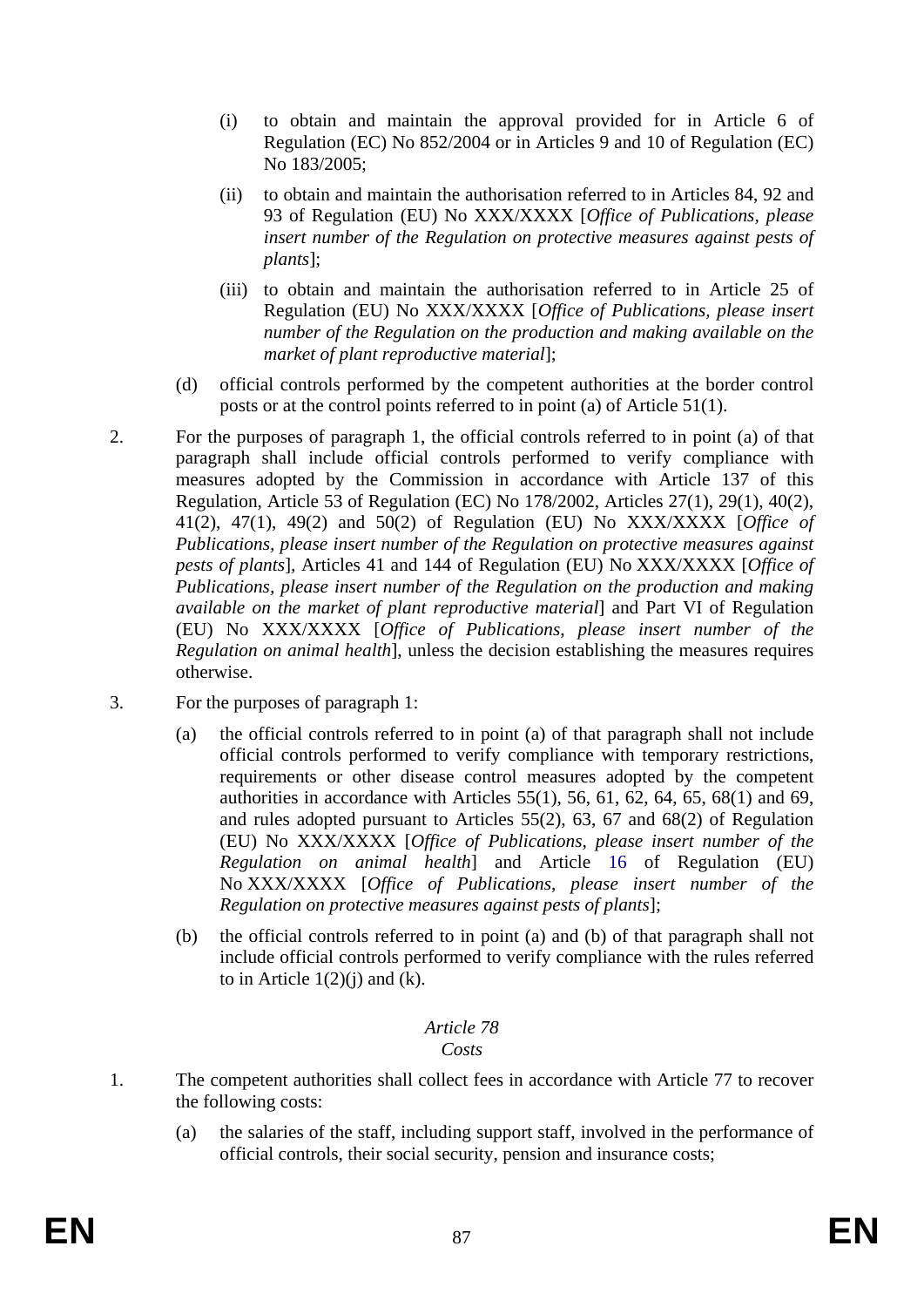- (b) the cost of facilities and equipment, including maintenance and insurance costs;
- (c) the cost of consumables, services and tools;
- (d) the cost of training of staff referred to in point (a), with the exclusion of the training necessary to obtain the qualification necessary to be employed by the competent authorities;
- (e) the cost of travel of the staff referred to in point (a), and associated subsistence costs;
- (f) the cost of sampling and of laboratory analysis, testing and diagnosis.
- 2. If the competent authorities collecting fees in accordance with Article 77 also perform other activities, only the fraction of the cost elements referred to in paragraph 1 of this Article which results from the official controls referred to in Article 77(1) shall be considered for the calculation of the fees.

# *Calculation of fees*

- 1. Fees collected in accordance with Article 77 shall be:
	- (a) established at a flat-rate on the basis of the overall costs of official controls borne by the competent authorities over a given period of time, and applied to all operators irrespective of whether any official control is performed during the reference period in relation to each operator charged; in establishing the level of the fees to be charged on each sector, activity and category of operators, the competent authorities shall take into consideration the impact that the type and the size of the activity concerned and the relevant risk factors have on the distribution of the overall costs of those official controls; or,
	- (b) calculated on the basis of the actual costs of each individual official control, and applied to the operators subject to such official control; such fee shall not exceed the actual costs of the official control performed and may be partly or entirely expressed as a function of the time employed by the staff of the competent authorities to perform the official controls.
- 2. Travel costs as referred to in point (e) of Article 78(1) shall be considered for the calculation of the fees referred to in Article 77(1) in a manner that does not discriminate between operators on the basis of the distance of their premises from the location of the competent authorities.
- 3. Where fees are calculated in accordance with point (a) of paragraph 1, the fees collected by competent authorities in accordance with Article 77 shall not exceed the overall costs incurred for the official controls performed over the period of time referred to in point (a) of paragraph 1.

# *Article 80 Reduction of fees for consistently compliant operators*

Where fees are established in accordance with point (a) of Article 79(1), the rate of the fee to be applied to each operator shall be determined taking into account the operators' record of compliance with the rules referred to in Article 1(2) as ascertained through official controls,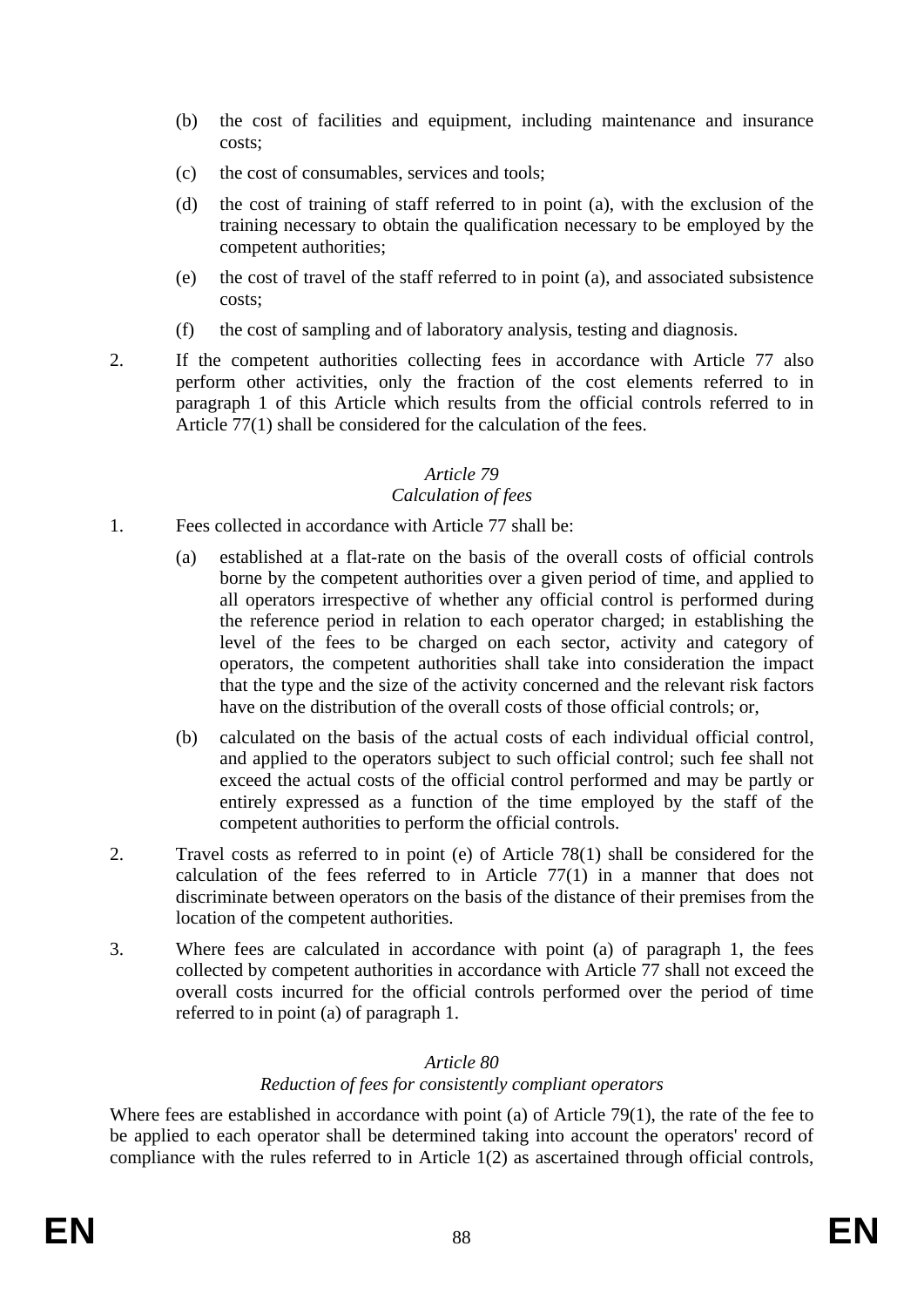so that fees applied to consistently compliant operators are lower than those applied to other operators.

# *Article 81*

# *Application of fees*

- 1. Operators shall receive proof of the payment of fees provided for in Article 77(1).
- 2. Fees collected in accordance with point (d) of Article 77(1) shall be paid by the operator responsible for the consignment or its representative.

# *Article 82*

# *Fees refunds and exemption for microenterprises*

- 1. Fees provided for in Article 77 shall not directly or indirectly be refunded, unless unduly collected.
- 2. Enterprises employing fewer than 10 persons and whose annual turnover or annual balance sheet total does not exceed EUR 2 million shall be exempted from the payment of the fees provided for in Article 77.
- 3. The costs referred to in Articles 77, 78 and 79 shall not include those incurred for the performance of official controls on the enterprises referred to in paragraph 2.

# *Article 83*

# *Transparency*

- 1. The competent authorities shall ensure the highest level of transparency of:
	- (a) the method and data used to establish the fees provided for in Article  $77(1)$ ;
	- (b) the use of resources collected through such fees;
	- (c) the arrangements in place to ensure an efficient and thrifty use of the resources collected through such fees.
- 2. Each competent authority shall make available to the public the following information for each reference period:
	- (a) the costs to the competent authority for which a fee is due in accordance with Article 77(1), indicating the breakdown of such costs per activity referred to in Article 77(1) and per cost element referred to in Article 78(1);
	- (b) the amount of the fees provided for in Article 77(1) applied to each category of operators, and for each category of official controls;
	- (c) the method used to establish the fees provided for in Article  $77(1)$ , including the data and estimates used for the establishment of the flat rate fees referred to in point (a) of Article 79(1);
	- (d) where point (a) of Article 79(1) applies, the method used to adjust the level of the fees in accordance with Article 80;
	- (e) the overall amount of fees corresponding to the exemption referred to in Article 82(2).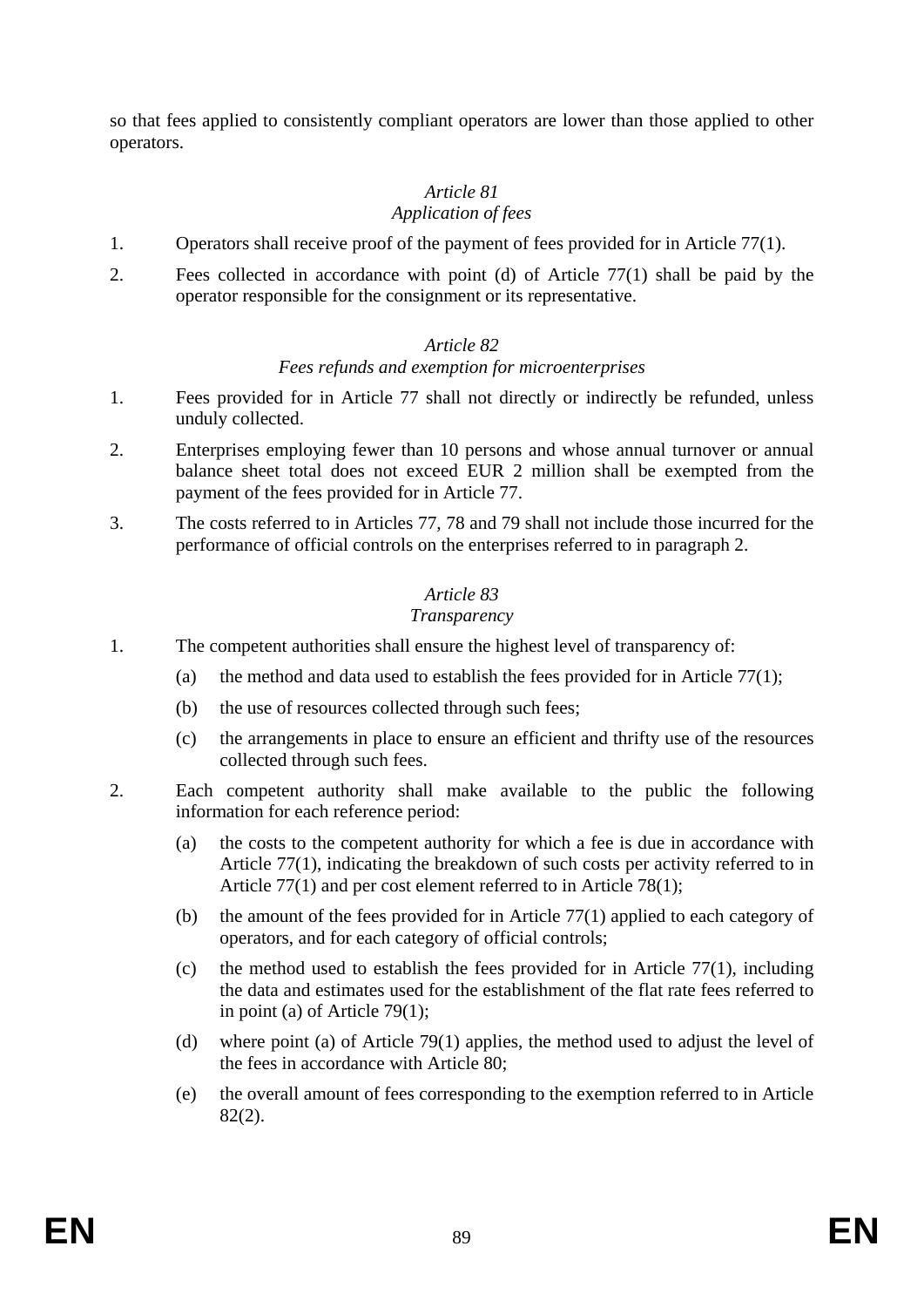#### *Article 84 Expenses arising from additional official controls and from enforcement measures*

Competent authorities shall charge fees to cover the additional costs they have incurred as a result of:

- (a) additional official controls:
	- (i) which have become necessary following the detection of a non- compliance during an official control performed in accordance with this Regulation;
	- (ii) performed to assess the extent and the impact of the non-compliance or to verify that the non-compliance has been remedied;
- (b) official controls performed at the request of the operator;
- (c) corrective action taken by the competent authorities, or by a third party upon request by the competent authorities, where an operator has failed to carry out corrective action ordered by the competent authorities in accordance with Article 135 to remedy the non-compliance;
- (d) official controls performed and action taken by the competent authorities in accordance with Articles 64 to 67, 69 and 70, and corrective action taken by a third party upon request by the competent authorities, in cases where the operator has failed to carry out corrective action ordered by the competent authorities in accordance with Articles 64(3) and (5), 65 and 67.

# **Chapter VII Official certification**

#### *Article 85*

#### *General requirements concerning official certification*

- 1. In accordance with rules referred to in Article 1(2), official certification shall take the form of:
	- (a) official certificates; or,
	- (b) official attestations.
- 2. Where the competent authorities delegate specific tasks related to the issuance of official certificates or official attestations, or to the official supervision referred to in Article 90(1) such delegation shall comply with the provisions of Articles 25 to 32.

#### *Article 86*

# *Official certificates*

- 1. When the rules referred to in Article 1(2) require the issuance of an official certificate, the provisions of Articles 87, 88 and 89 shall apply.
- 2. Articles 87, 88 and 89 shall also apply to official certificates which are necessary for the purposes of exporting consignments of animals and goods to third countries.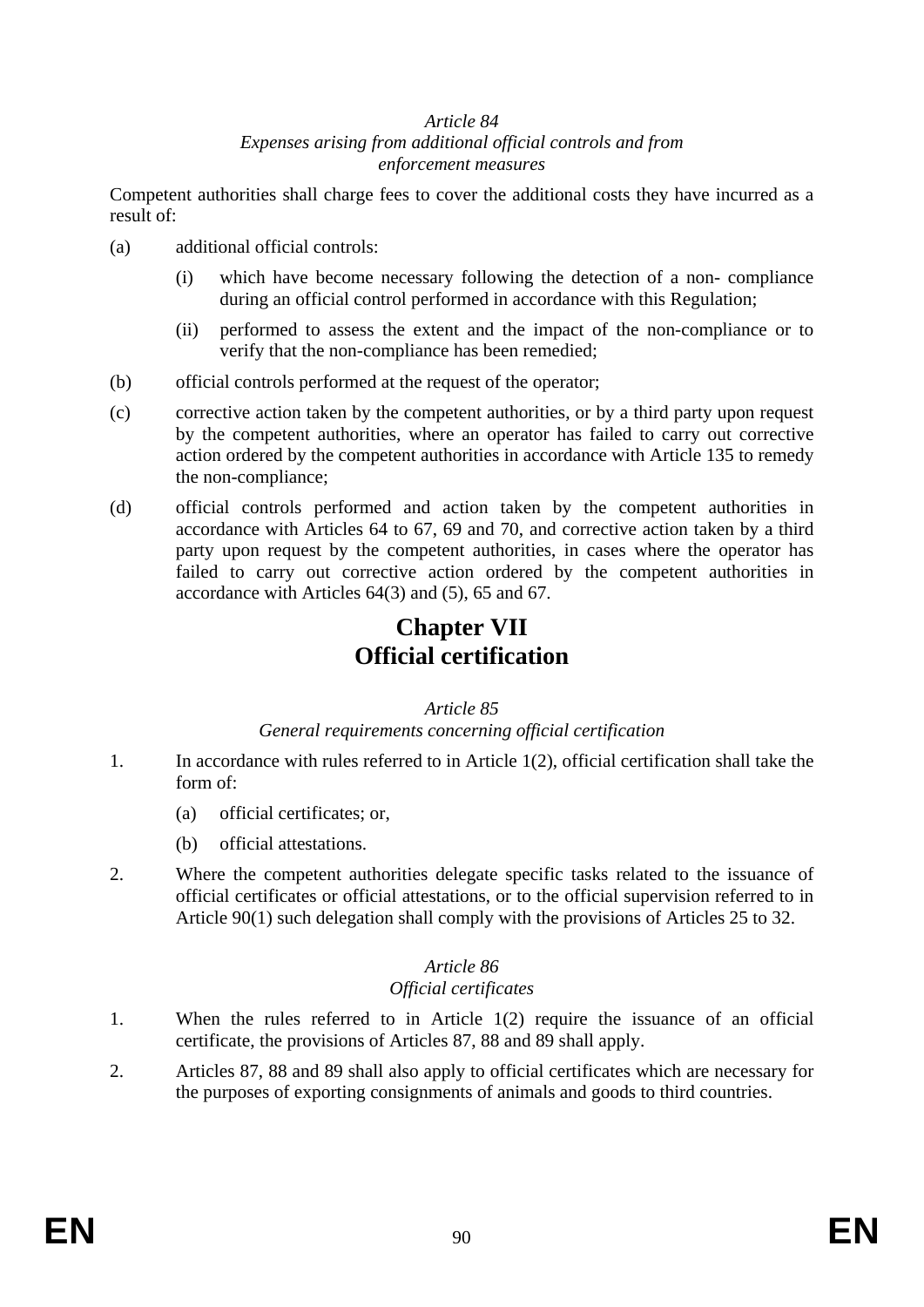# *Article 87 Signature and issuance of official certificates*

- 1. Official certificates shall be issued by the competent authorities.
- 2. Competent authorities shall designate the certifying officers who are authorised to sign official certificates. Certifying officers shall:
	- (a) be free from conflict of interest in relation to what is being certified and act impartially;
	- (b) receive appropriate training on the rules with which compliance is certified by the official certificate as well as on the provisions of this Chapter.
- 3. Official certificates shall be signed by the certifying officer and issued on one of the following grounds:
	- (a) direct knowledge by the certifying officer of facts and data relevant for the certification, obtained through:
		- (i) an official control; or
		- (ii) the acquisition of another official certificate issued by the competent authorities;
	- (b) facts and data relevant for the certification, knowledge of which was ascertained by another person authorised for that purpose by, and acting under the control of, the competent authorities, provided that the certifying officer can verify the accuracy of such facts and data;
	- (c) facts and data relevant for the certification which were obtained from the operators' own-control systems, complemented and confirmed by results from regular official controls, where the certifying officer is thus satisfied that the conditions for issuing the official certificate are met.
- 4. Official certificates shall be signed by the certifying officer and issued only on the basis of point (a) of paragraph 3 when rules referred to in Article 1(2) so require.

#### *Article 88 Guarantees of reliability for official certificates*

- 1. Official certificates shall:
	- (a) not be signed by the certifying officer where they are blank or incomplete;
	- (b) be drawn up in one of the official languages of the institutions of the Union that is understood by the certifying officer and, where relevant, in one of the official languages of the Member State of destination;
	- (c) be authentic and accurate;
	- (d) enable the identification of the person who signed them;
	- (e) allow the verification of the link between the certificate and the consignment, lot or individual animal or good covered by the certificate.
- 2. The competent authorities shall take all measures necessary to prevent and penalise the issuance of false or misleading official certificates or the abuse of official certificates. Such measures shall include where appropriate: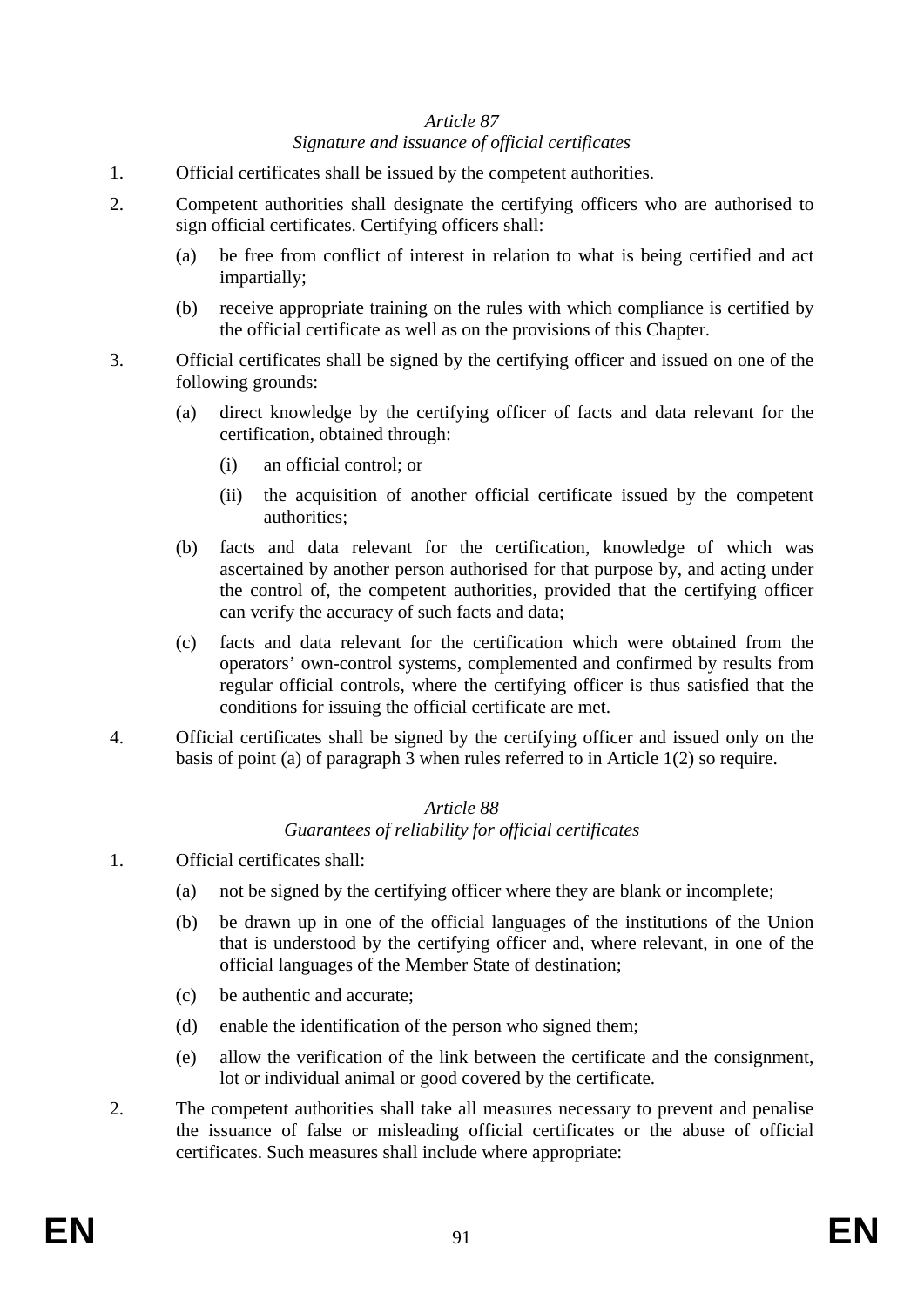- (a) the temporary suspension of the certifying officer from its duties;
- (b) the withdrawal of the authorisation to sign official certificates;
- (c) any other necessary measure to prevent that the offence referred to in the first sentence of this paragraph is repeated.

#### *Article 89 Implementing powers for official certificates*

The Commission may, by means of implementing acts, lay down rules for the uniform application of Articles 87 and 88 concerning:

- (a) model official certificates and rules for the issuance of such certificates;
- (b) the mechanisms and the legal and technical arrangements to ensure the issuance of accurate and reliable official certificates and prevent risk of fraud;
- (c) the procedures to be followed in the case of withdrawals of official certificates and for the production of replacement certificates;
- (d) rules for the production of certified copies of official certificates;
- (e) the format of documents that must accompany animals and goods after official controls have been performed;
- (f) rules for the issuance of electronic certificates and for the use of electronic signatures.

Those implementing acts shall be adopted in accordance with the examination procedure referred to in Article 141(2).

#### *Article 90*

#### *Official attestations*

- 1. When the rules referred to in Article 1(2) require the issuance of official attestations by the operators under the official supervision of the competent authorities, or by the competent authorities themselves, paragraphs 2, 3 and 4 of this Article shall apply.
- 2. Official attestations shall:
	- (a) be authentic and accurate;
	- (b) be drawn up in one of the official languages of the institutions of the Union;
	- (c) where they relate to a consignment or a lot, allow the verification of the link between the official attestation and that consignment or lot.
- 3. Competent authorities shall ensure that the staff performing official controls to supervise the certification procedure or, where the official attestations are issued by the competent authorities, the staff involved in the issuance of those official attestations:
	- (a) are impartial and free from any conflict of interest in relation to what is being certified by the official attestations;
	- (b) receive appropriate training on:
		- (i) the rules with which compliance is certified by the official attestations;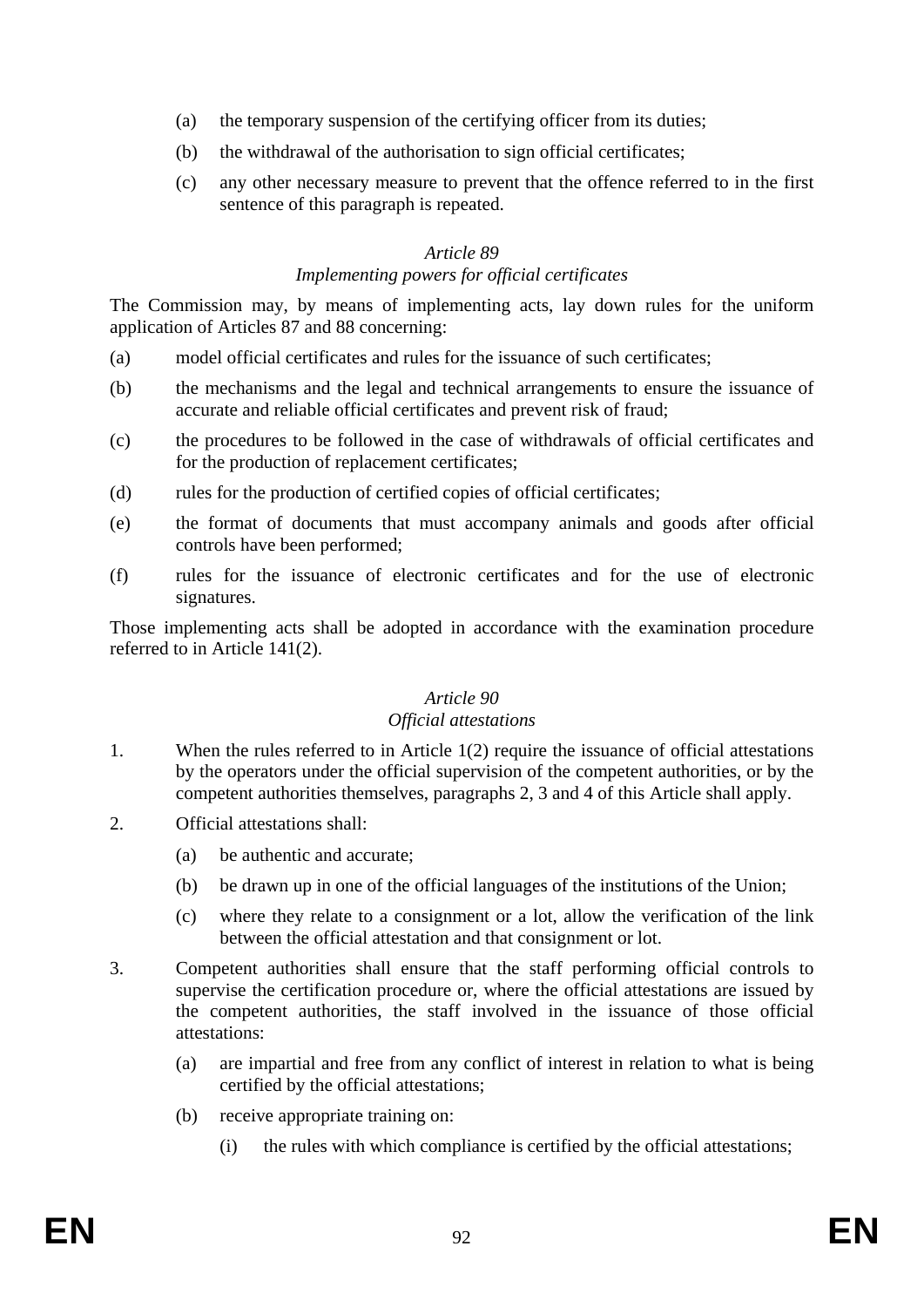- (ii) the rules laid down in this Regulation.
- 4. Competent authorities shall perform regular official controls to verify that:
	- (a) the operators issuing the attestations comply with the conditions laid down in the rules referred to in Article 1(2);
	- (b) the attestation is issued on the basis of relevant, correct and verifiable facts and data.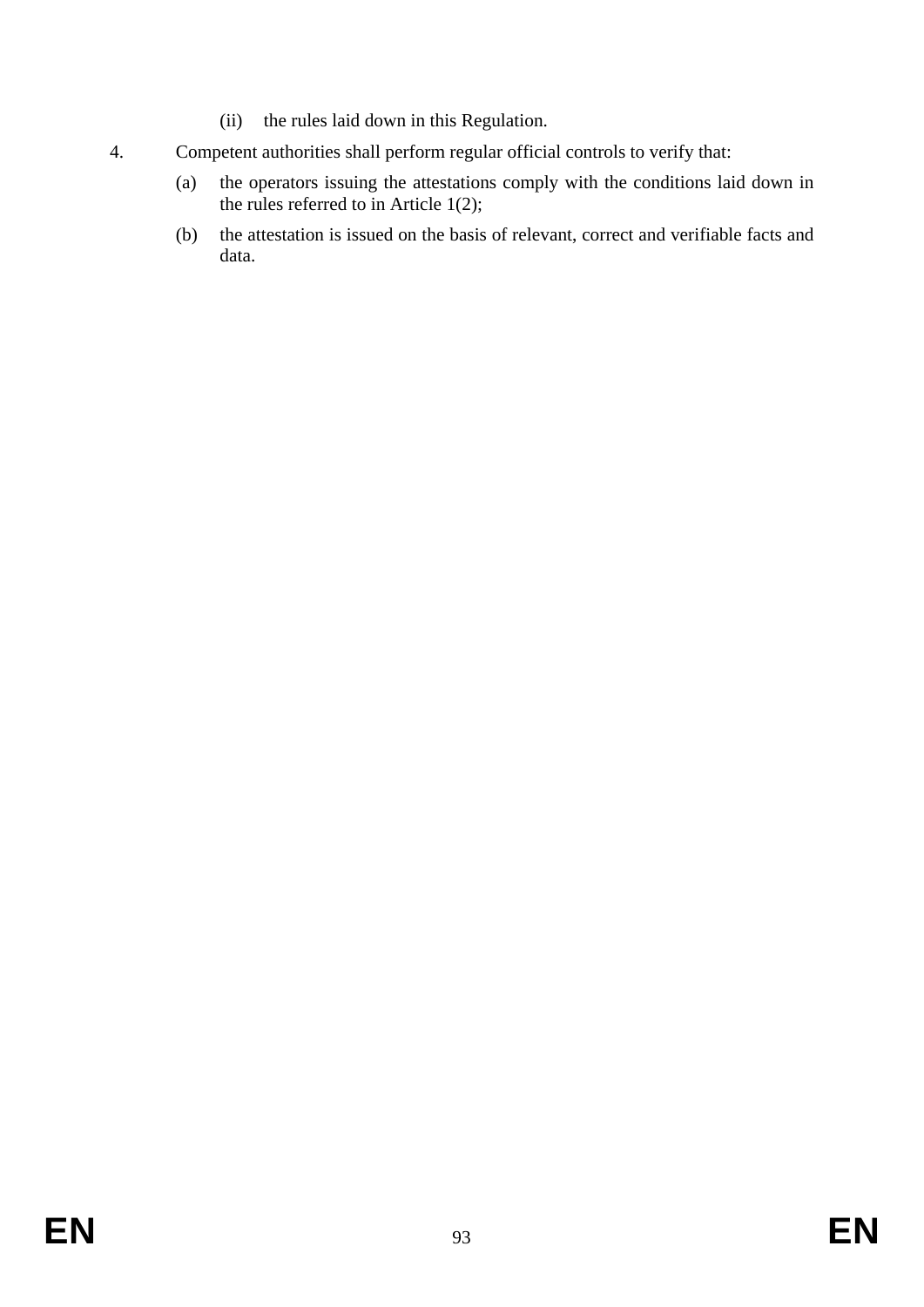# **Title III Reference laboratories and centres**

#### *Article 91*

#### *Designation of European Union reference laboratories*

- 1. The Commission may, by means of implementing acts, designate European Union reference laboratories in the areas governed by the rules referred to in Article 1(2) where the effectiveness of official controls also depends on the quality, uniformity and reliability of:
	- (a) the methods of analysis, test or diagnosis employed by the official laboratories designated in accordance with Article 36(1);
	- (b) the results of the analyses, tests and diagnoses performed by those official laboratories.
- 2. The designations provided for in paragraph 1 shall:
	- (a) follow a public selection process;
	- (b) be reviewed regularly.
- 3. European Union reference laboratories shall:
	- (a) operate in accordance with the standard EN ISO/IEC 17025 on 'General requirements for the competence of testing and calibration laboratories' and be assessed and accredited in accordance with that standard by a national accreditation body, operating in accordance with Regulation (EC) No 765/2008;
	- (b) be impartial and free of conflict of interests as regards the exercise of its tasks as European Union reference laboratories;
	- (c) have suitably qualified staff with adequate training in analytical, testing and diagnostic techniques applied in their area of competence, and support staff as appropriate;
	- (d) possess or have access to the infrastructure, equipment and products necessary to carry out the tasks assigned to them;
	- (e) ensure that their staff have good knowledge of international standards and practices and that the latest developments in research at national, Union and international level are taken into account in their work;
	- (f) be equipped to perform their tasks in emergency situations;
	- (g) where relevant, be equipped to comply with relevant biosecurity standards.

#### *Article 92*

#### *Responsibilities and tasks of European Union reference laboratories*

1. European Union reference laboratories shall contribute to the improvement and harmonisation of methods of analysis, test or diagnosis to be used by official laboratories designated in accordance with Article 36(1) and of the analytical, testing and diagnostic data generated by them.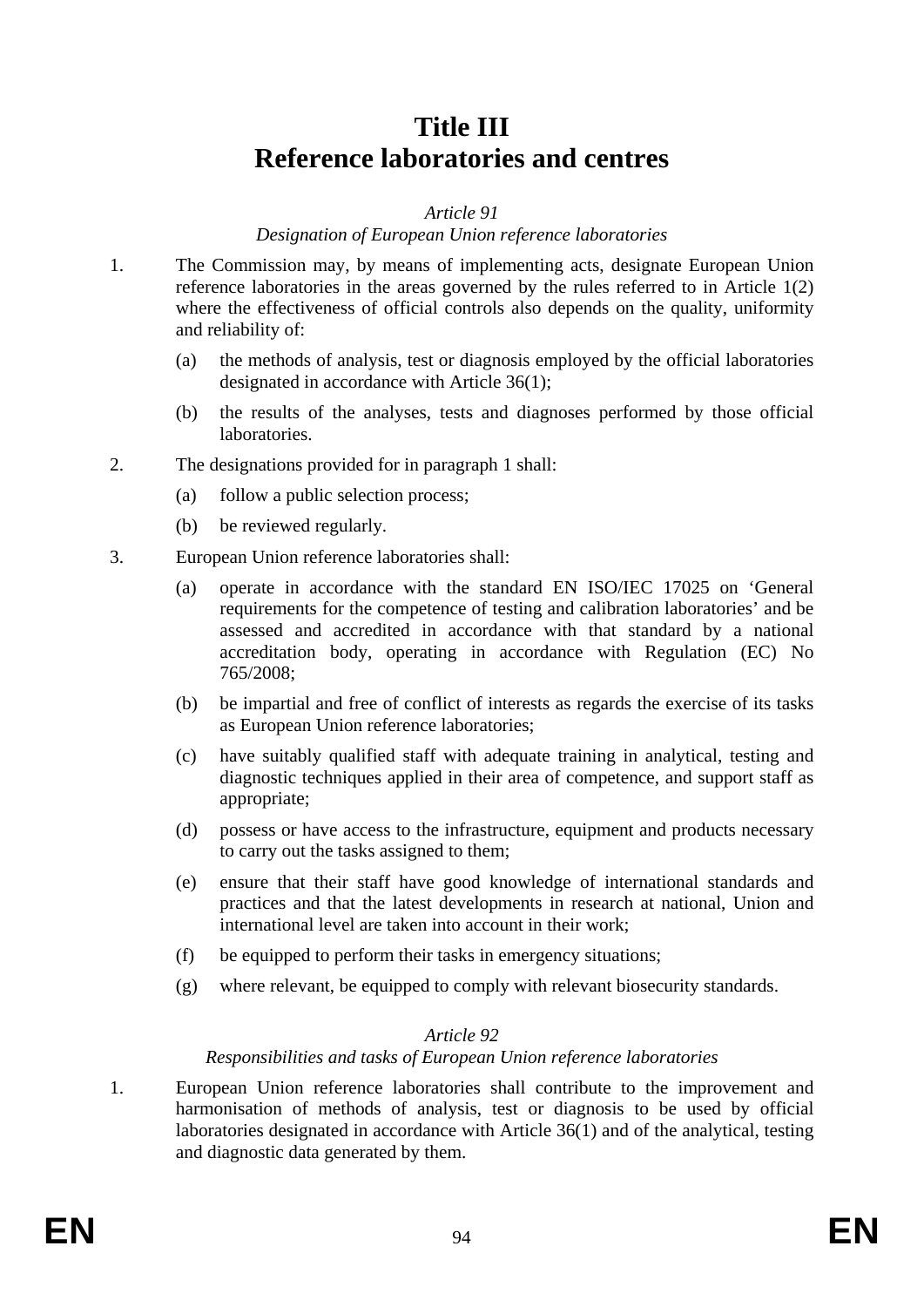- 2. European Union reference laboratories shall be responsible, in accordance with annual or multiannual work programmes approved by the Commission, for the following tasks:
	- (a) providing national reference laboratories with details of methods of laboratory analysis, test or diagnosis, including reference methods;
	- (b) coordinating the application by the national reference laboratories and, if necessary, by other official laboratories of the methods referred to in point (a), in particular, by organising regular inter-laboratory comparative testing and by ensuring appropriate follow-up of such comparative testing in accordance, where available, with internationally accepted protocols;
	- (c) coordinating practical arrangements necessary to apply new methods of laboratory analysis, test or diagnosis, and informing national reference laboratories of advances in this field;
	- (d) conducting training courses for the benefit of staff from national reference laboratories and, if needed, from other official laboratories, as well as of experts from third countries;
	- (e) providing scientific and technical assistance to the Commission within the scope of their mission;
	- (f) providing information on relevant Union, national and international research activities to national reference laboratories;
	- (g) collaborating within the scope of their mission with laboratories in third countries and with the European Food Safety Authority, the European Medicines Agency and the European Centre for Disease Prevention and Control;
	- (h) assisting actively in the diagnosis of outbreaks in Member States of foodborne, zoonotic or animal diseases, or of pests of plants, by carrying out confirmatory diagnosis, characterisation and taxonomic or epizootic studies on pathogen isolates or pest specimens;
	- (i) coordinating or performing tests for the verification of the quality of reagents used for the diagnosis of animal, zoonotic or foodborne diseases;
	- (j) where relevant for their area of competence, establishing and maintaining:
		- (i) reference collections of pests of plants or reference strains of pathogenic agents;
		- (ii) reference collections of materials intended to come into contact with food used to calibrate analytical equipment and provide samples thereof to national reference laboratories;
		- (iii) up-to-date lists of available reference substances and reagents and of manufacturers and suppliers of such substances and reagents.
- 3. European Union reference laboratories shall publish the list of the national reference laboratories designated by the Member States in accordance with Article 98(1).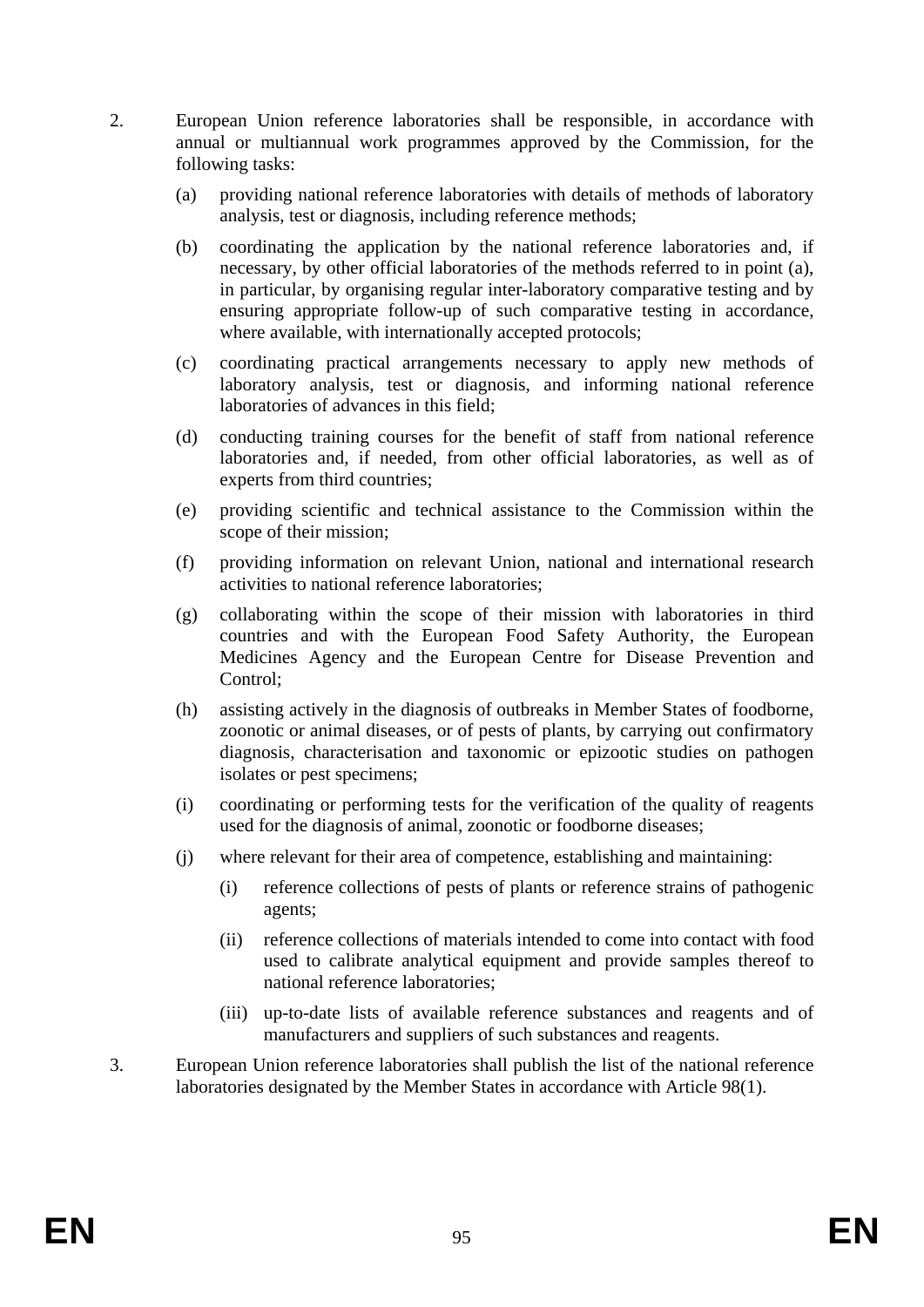#### *Designation of European Union reference centres for plant reproductive material*

- 1. The Commission may, by means of implementing acts, designate European Union reference centres that shall support the activities of the Commission, the Member States and the European Plant Variety Agency (EPVA) in relation to the application of the rules referred to in point (h) of Article 1(2).
- 2. The designations provided for in paragraph 1 shall:
	- (a) follow a public selection process;
	- (b) be reviewed regularly.
- 3. European Union reference centres for plant reproductive material shall:
	- (a) possess a high level of scientific and technical expertise in inspection, sampling and testing of plant reproductive material;
	- (b) have suitably qualified staff with adequate training in the areas referred to in point (a) and support staff as appropriate;
	- (c) possess or have access to the infrastructure, the equipment and the products necessary to carry out the tasks assigned to them;
	- (d) ensure that their staff have good knowledge of international standards and practices in the areas referred to in point (a) and that the latest developments in research at national, Union and international level in those areas are taken into account in their work.

# *Article 94*

#### *Responsibilities and tasks European Union reference centres for plant reproductive material*

The European Union reference centres designated in accordance with Article 93(1) shall be responsible, in accordance with annual or multiannual work programmes approved by the Commission for the following tasks:

- (a) providing scientific and technical expertise, within the scope of their mission, on:
	- (i) field inspection, sampling and testing performed for the certification of plant reproductive material;
	- (ii) post-certification tests of plant reproductive material;
	- (iii) tests on standard material categories of plant reproductive material;
- (b) organising comparative tests and field trials on plant reproductive material;
- (c) conducting training courses for the benefit of staff of the competent authorities and of experts from third countries;
- (d) contributing to the development of certification and post-certification test protocols for plant reproductive material, and of performance indicators for the certification of plant reproductive material;
- (e) disseminating research findings and technical innovations in the fields within the scope of their mission.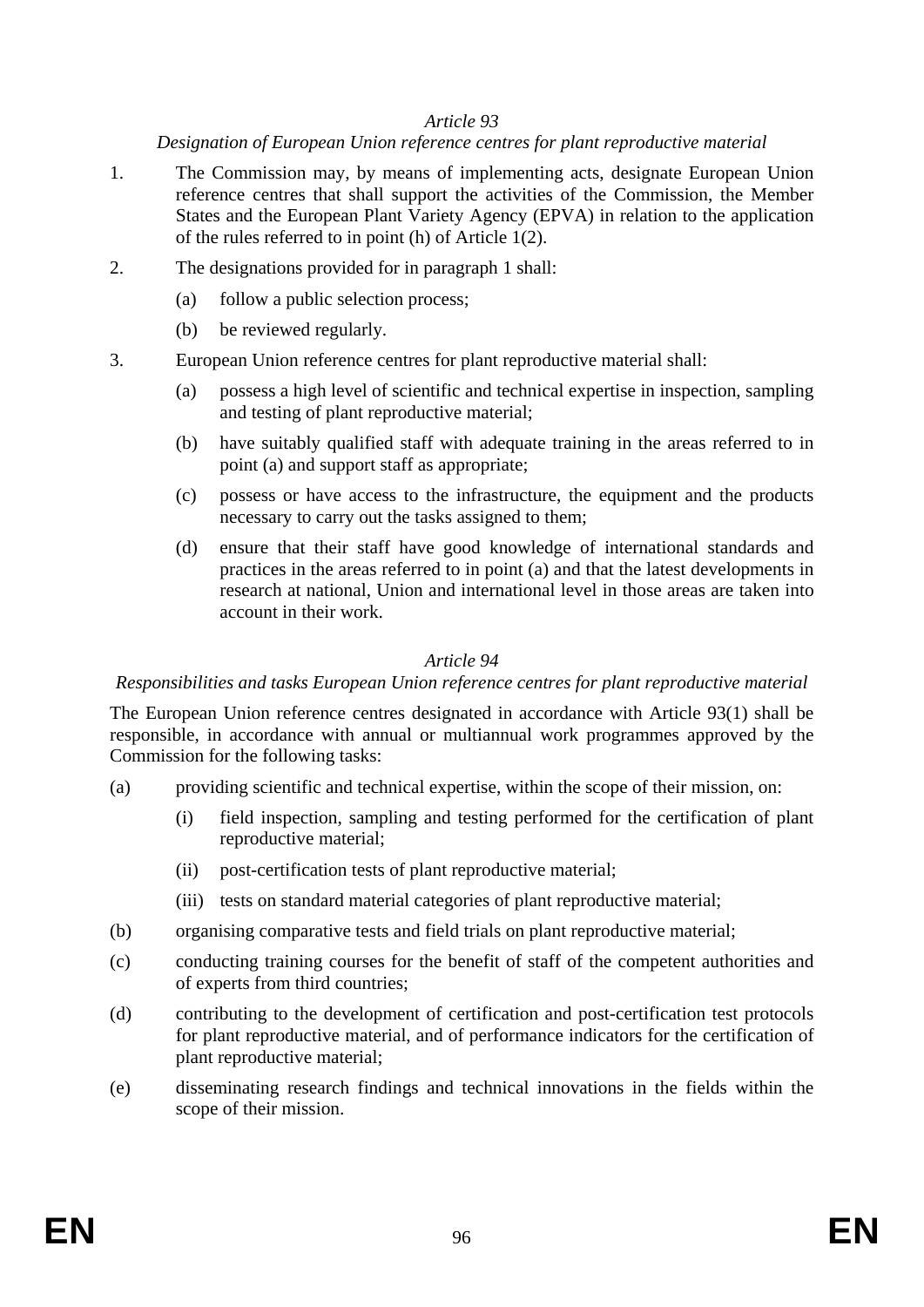# *Designation of European Union reference centres for animal welfare*

- 1. The Commission may, by means of implementing acts, designate European Union reference centres that shall support the activities of the Commission and of the Member States in relation to the application of the rules referred to in point (f) of Article 1(2).
- 2. The designations provided for in paragraph 1 shall:
	- (a) follow a public selection process;
	- (b) be reviewed regularly.
- 3. European Union reference centres for animal welfare shall:
	- (a) possess a high level of scientific and technical expertise in human-animal relationship, animal behaviour, animal physiology, animal health and nutrition related to animal welfare, and animal welfare aspects related to the commercial and scientific use of animals;
	- (b) have suitably qualified staff with adequate training in the areas referred to in point (a) and in ethical issues related to animals and support staff as appropriate;
	- (c) possess or have access to the infrastructure, the equipment and products necessary to carry out the tasks assigned to them;
	- (d) ensure that their staff have good knowledge of international standards and practices in the areas referred to in point (a) and that the latest developments in research at national, Union and international level in those areas are taken into account in their work.

#### *Article 96*

#### *Responsibilities and tasks of European Union reference centres for animal welfare*

The European Union reference centres designated in accordance with Article 95(1) shall be responsible, in accordance with annual or multiannual work programmes approved by the Commission for the following tasks:

- (a) providing scientific and technical expertise within the scope of their mission to the national scientific support networks or bodies provided for in Article 20 of Regulation (EC) No 1099/2009;
- (b) providing scientific and technical expertise for the development and application of the animal welfare indicators referred to in point (f) of Article 18(3);
- (c) developing or coordinating the development of methods for the assessment of the level of welfare of animals and of methods for the improvement of the welfare of animals;
- (d) carrying out scientific and technical studies on the welfare of animals used for commercial or scientific purposes;
- (e) conducting training courses for the benefit of staff of the national scientific support networks or bodies referred to in point (a), of staff of the competent authorities and of experts from third countries;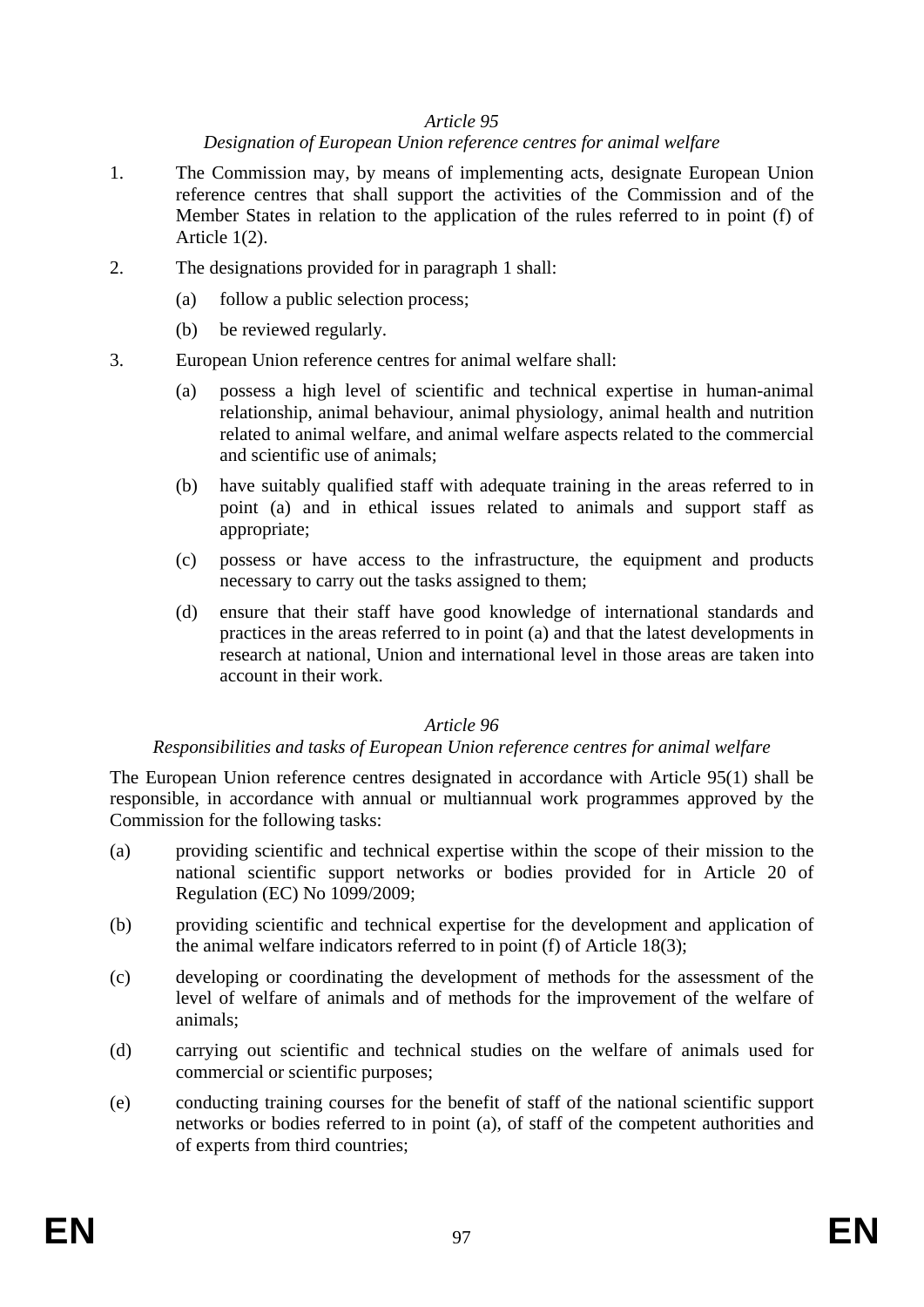(f) disseminating research findings and technical innovations and collaborating with Union research bodies in the fields within the scope of their mission.

# *Article 97 Obligations of the Commission*

- 1. The Commission shall publish and update, whenever necessary, the list of:
	- (a) European Union reference laboratories provided for in Article 91;
	- (b) European Union reference centres for plant reproductive material provided for in Article 93;
	- (c) European Union reference centres for animal welfare provided for in Article 95.
- 2. The Commission shall be empowered to adopt delegated acts in accordance with Article 139 concerning the establishment of requirements, responsibilities and tasks for the European Union reference laboratories, the European Union reference centres for plant reproductive material and the European Union reference centres for animal welfare in addition to those laid down in Articles 91(3), 92, 93(3), 95(3) and 96.
- 3. European Union reference laboratories and European Union reference centres shall be subject to Commission controls to verify compliance with the requirements of Articles 91(3), 92, 93(3), 95(3) and 96.
- 4. If the Commission controls referred to in paragraph 3 show non-compliance with the requirements laid down in Articles 91(3), 92, 93(3), 95(3) and 96, the Commission shall, after having received the comments of the European Union reference laboratory or European Union reference centre:
	- (a) withdraw the designation of that laboratory or centre; or,
	- (b) take any other appropriate measure.

# *Article 98*

- *Designation of national reference laboratories*
- 1. Member States shall designate one or more national reference laboratories for each European Union reference laboratory designated in accordance with Article 91(1).

A Member State may designate a laboratory situated in another Member State or in a third country that is a Contracting Party to the European Free Trade Association (EFTA).

A single laboratory may be designated as a national reference laboratory for more than one Member State.

- 2. The requirements provided for in point (e) of Article 36(4), Articles 36(5), 38 and 41(1), points (a) and (b) of Article 41(2) and Article 41(3) shall apply to national reference laboratories.
- 3. National reference laboratories shall:
	- (a) be impartial and free of conflict of interests as regards the exercise of its tasks as national reference laboratories;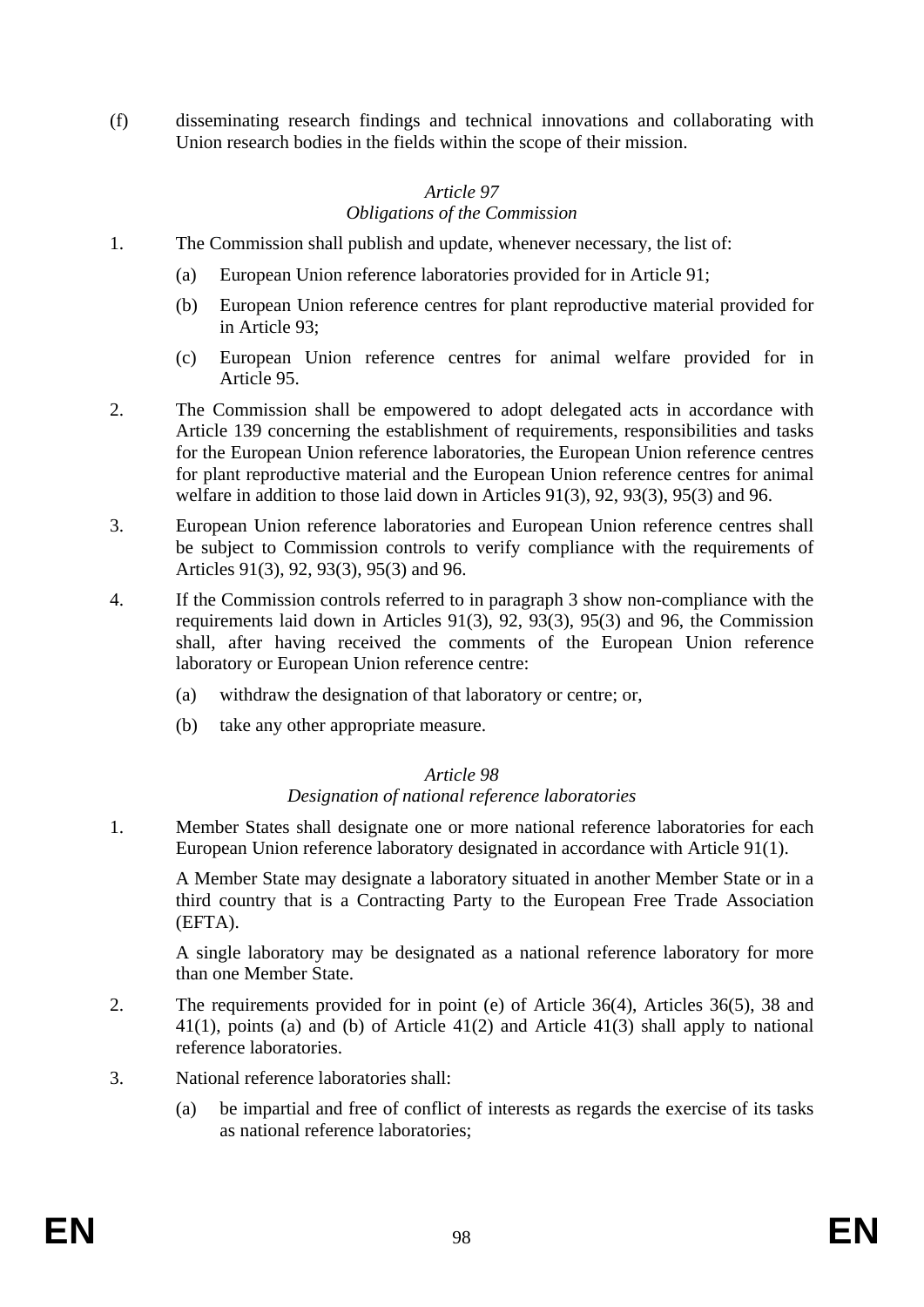- (b) have suitably qualified staff with adequate training in analytical, testing and diagnostic techniques in their area of competence, and support staff as appropriate;
- (c) possess or have access to the infrastructure equipment and products needed to carry out the tasks assigned to them;
- (d) ensure that their staff have good knowledge of international standards and practices and that the latest developments in research at national, Union and international level are taken into account in their work;
- (e) be equipped to perform their tasks in emergency situations;
- (f) where relevant, be equipped to comply with biosecurity standards.
- 4. Member States shall:
	- (a) communicate the name and address of each national reference laboratory to the Commission, the relevant European Union reference laboratory and other Member States; and,
	- (b) make that information available to the public;
	- (c) update that information whenever necessary.
- 5. Member States that have more than one national reference laboratory for a European Union reference laboratory shall ensure that such laboratories work closely together, so as to ensure efficient coordination between them, with other national laboratories and with the European Union reference laboratory.
- 6. The Commission shall be empowered to adopt delegated acts in accordance with Article 139 concerning the establishment of requirements for national reference laboratories in addition to those laid down in paragraphs 2 and 3.

#### *Responsibilities and tasks of national reference laboratories*

- 1. National reference laboratories shall, in their area of competence:
	- (a) collaborate with the European Union reference laboratories, and participate in training courses and in inter-laboratory comparative tests organised by these laboratories;
	- (b) coordinate the activities of official laboratories designated in accordance with Article 36(1) with a view of harmonising and improving the methods of laboratory analysis, test or diagnosis and their use;
	- (c) where appropriate, organise inter-laboratory comparative tests between official laboratories, ensure an appropriate follow-up of such tests and inform the competent authorities of the results of such tests and follow-up;
	- (d) ensure the dissemination to the competent authorities and official laboratories of information that the European Union reference laboratory supplies;
	- (e) provide within the scope of their mission scientific and technical assistance to the competent authorities for the implementation of coordinated control plans adopted in accordance with Article 111;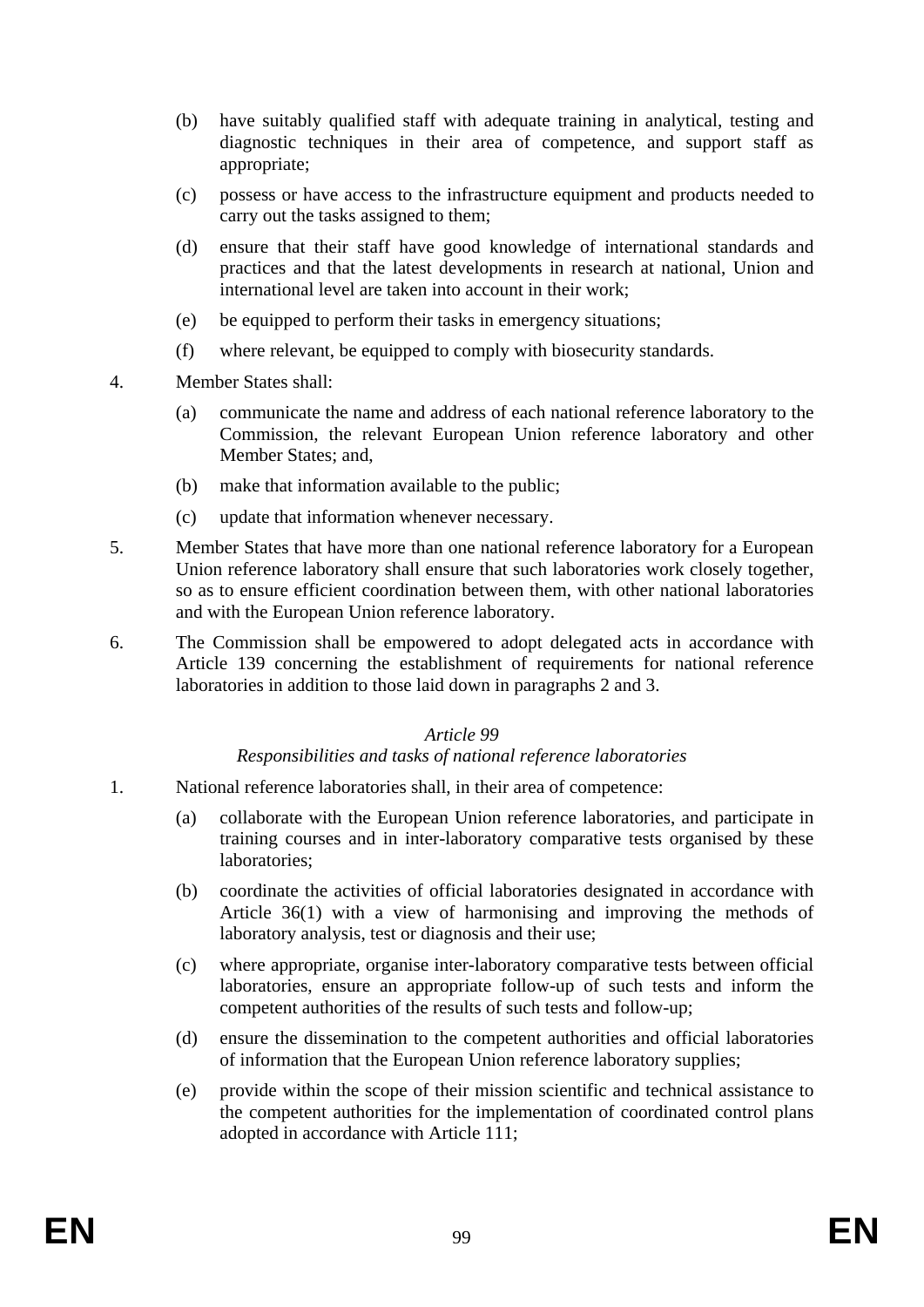- (f) where relevant, establish and maintain up-to-date lists of available reference substances and reagents and of manufacturers and suppliers of such substances and reagents.
- 

2. The Commission shall be empowered to adopt delegated acts in accordance with Article 139 concerning the establishment of responsibilities and tasks for national reference laboratories in addition to those provided in paragraph 1.

# **Title IV Administrative assistance and cooperation**

#### *Article 100 General rules*

- 1. The competent authorities in the Member States concerned shall provide each other with administrative assistance in accordance with Articles 102 to 105, in order to ensure the correct application of the rules referred to in Article 1(2) in cases which have relevance in more than one Member State.
- 2. Administrative assistance shall include, where appropriate, participation by the competent authorities of a Member State in on-the-spot official controls that the competent authorities of another Member State perform.
- 3. The provisions of this Title shall not prejudice national rules:
	- (a) applicable to the release of documents that are the object of, or related to, judicial proceedings;
	- (b) aimed at the protection of natural or legal persons' commercial interests.
- 4. All communications between competent authorities in accordance with Articles 102 to 105 shall be in writing.
- 5. In order to streamline and simplify communication exchanges, the Commission shall, by means of implementing acts, establish a standard format for:
	- (a) the requests for assistance provided for in Article  $102(1)$ ;
	- (b) the communication of common and recurrent notifications and responses.

Those implementing acts shall be adopted in accordance with the examination procedure referred to in Article 141(2).

# *Article 101*

#### *Liaison bodies*

- 1. Each Member State shall designate one or more liaison bodies responsible for the exchange of communications between competent authorities in accordance with Articles 102 to 105.
- 2. The designation of liaison bodies shall not preclude direct contacts, exchange of information or cooperation between the staff of competent authorities in different Member States.
- 3. The Commission shall be empowered to adopt delegated acts in accordance with Article 139 concerning the establishment of minimum requirements that liaison bodies designated in accordance with paragraph 1 are required to comply with.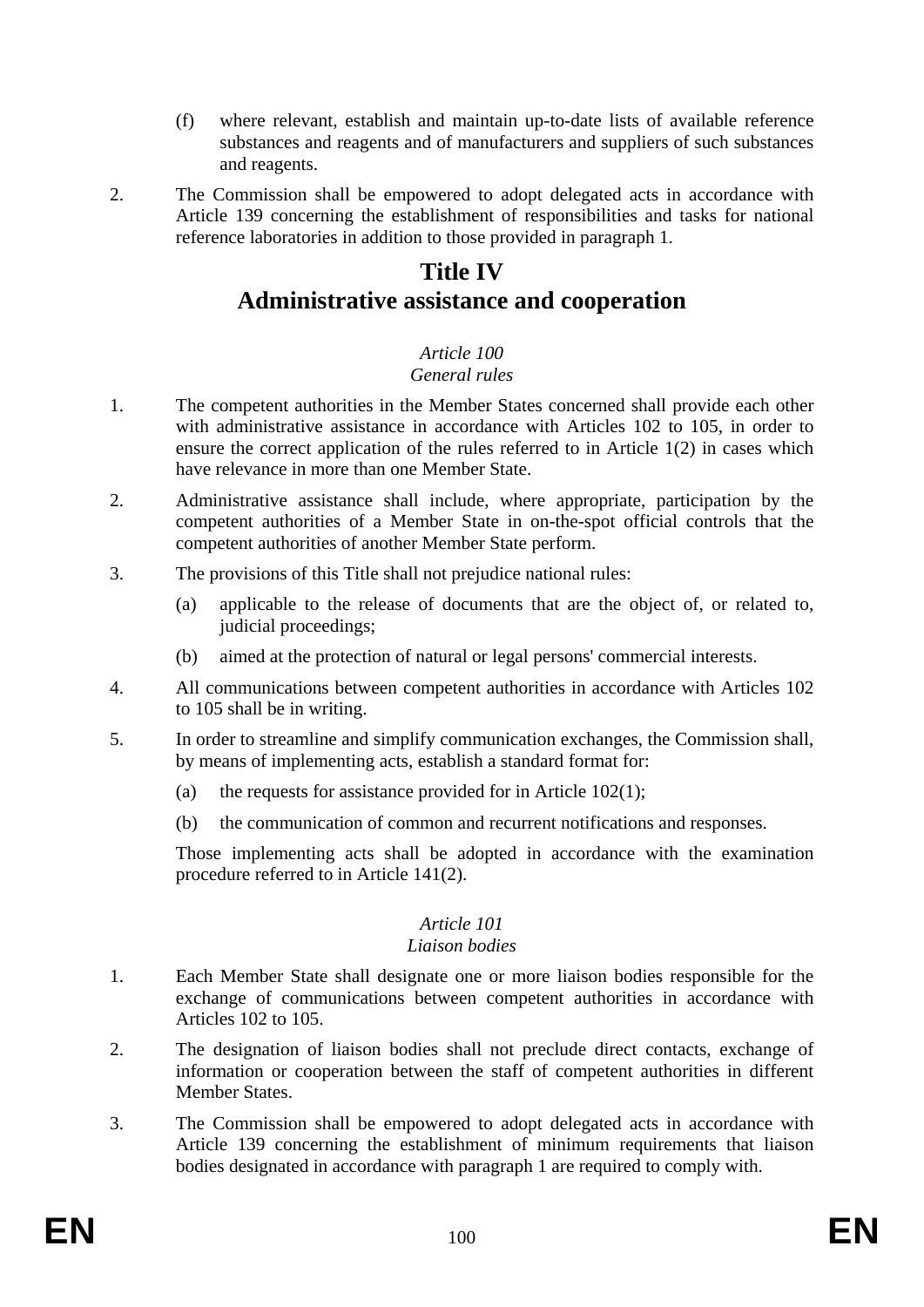- 4. Member States shall communicate to the Commission and other Member States the details of their liaison bodies designated in accordance with paragraph 1, and any subsequent modification of those details.
- 5. The Commission shall publish and update the list of liaison bodies communicated to it by the Member States in accordance with paragraph 4 on its website.
- 6. All requests for assistance pursuant to Article 102(1), and notifications and communications pursuant to Articles 103, 104 and 105 shall be transmitted by a liaison body to its correspondent in the Member State to which the request or the notification is addressed.
- 7. The Commission shall, by means of implementing acts, establish the specifications of the technical tools and the procedures for communication between liaison bodies designated in accordance with paragraph 1.

Those implementing acts shall be adopted in accordance with the examination procedure referred to in Article 141(2).

# *Article 102*

# *Assistance on request*

- 1. Where the competent authorities in a Member State consider that, for the performance of official controls or for the effective follow-up to such controls in their territory, they require data or information from the competent authorities of another Member State, they shall issue a motivated request for administrative assistance to the competent authorities of that Member State. The requested competent authorities shall:
	- (a) acknowledge receipt of the request without delay;
	- (b) indicate within ten days from the date of receipt of the request, the time necessary to provide an informed response to the request;
	- (c) perform official controls or investigations necessary to provide the requesting competent authorities without delay with all necessary information and documents to enable them to take informed decisions and verify compliance with Union rules within their jurisdiction.
- 2. Documents may be transmitted in their original form or copies may be provided.
- 3. By agreement between the requesting competent authorities and the requested competent authorities, staff designated by the former may be present during the official controls and investigations referred to in point (c) of paragraph 1 performed by the requested competent authorities.

In such cases the staff of the requesting competent authorities:

- (a) shall at all times be able to produce written authority stating their identity and their official capacity;
- (b) shall have access to the same premises and documents as the staff of the requested competent authorities, through their intermediary, and for the sole purpose of the administrative enquiry being carried out;
- (c) may not, on their own initiative, exercise the powers of enquiry conferred on officials of the requested competent authorities.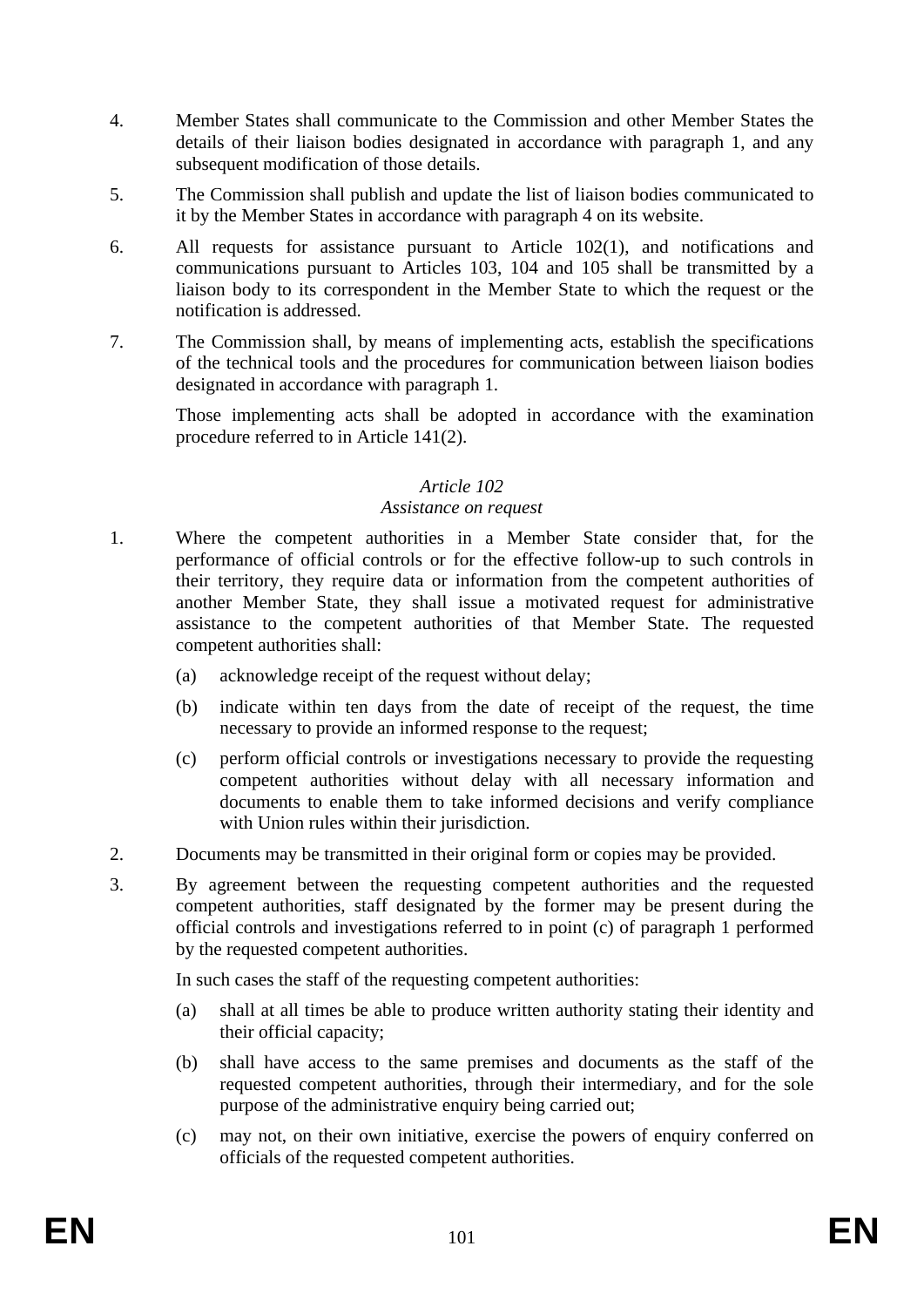#### *Assistance without request*

- 1. When the competent authorities in a Member State become aware of a noncompliance, and if such non-compliance may have implications for another Member State, they shall notify such information to the competent authorities of that other Member State without being requested to do so and without delay.
- 2. The competent authorities notified in accordance with paragraph 1:
	- (a) shall acknowledge receipt of the notification without delay;
	- (b) shall indicate within ten days from the date of receipt of the notification:
		- (i) what investigations they intend to carry out; or,
		- (ii) the reasons why they consider that no investigations are necessary;
	- (c) where investigations referred to in point (b) are considered necessary, they shall investigate the matter and inform the notifying competent authorities without delay of the results and, where appropriate, of any measures taken.

# *Article 104*

# *Assistance in the event of non-compliance*

- 1. Where, during official controls performed on animals or goods originating in another Member State, the competent authorities establish that such animals or goods do not comply with the rules referred to in Article 1(2) in such a way as to create a risk to human, animal or plant health, animal welfare or, as regards GMOs and plant protection products, to the environment, or to constitute a serious infringement of those rules, they shall, without delay, notify the competent authorities of the Member State of dispatch and of any other concerned Member State in order to enable them to undertake appropriate investigations.
- 2. The notified competent authorities shall without delay:
	- (a) acknowledge receipt of the notification;
	- (b) indicate what investigations they intend to carry out;
	- (c) investigate the matter, take all necessary measures and inform the notifying competent authorities of the nature of the investigations and official controls performed, of the decisions taken and of the reasons for such decisions.
- 3. If the notifying competent authorities have reason to believe that the investigations performed or the measures taken by the notified competent authorities do not adequately address the non-compliance established, they shall request the notified competent authorities to complement the official controls performed or the measures taken. In such cases:
	- (a) the competent authorities from the two Member States shall seek an agreed approach with the aim of appropriately addressing the non-compliance, including through joint official controls and investigations performed in accordance with Article 102(3);
	- (b) they shall inform the Commission without delay where they are not able to agree on appropriate measures.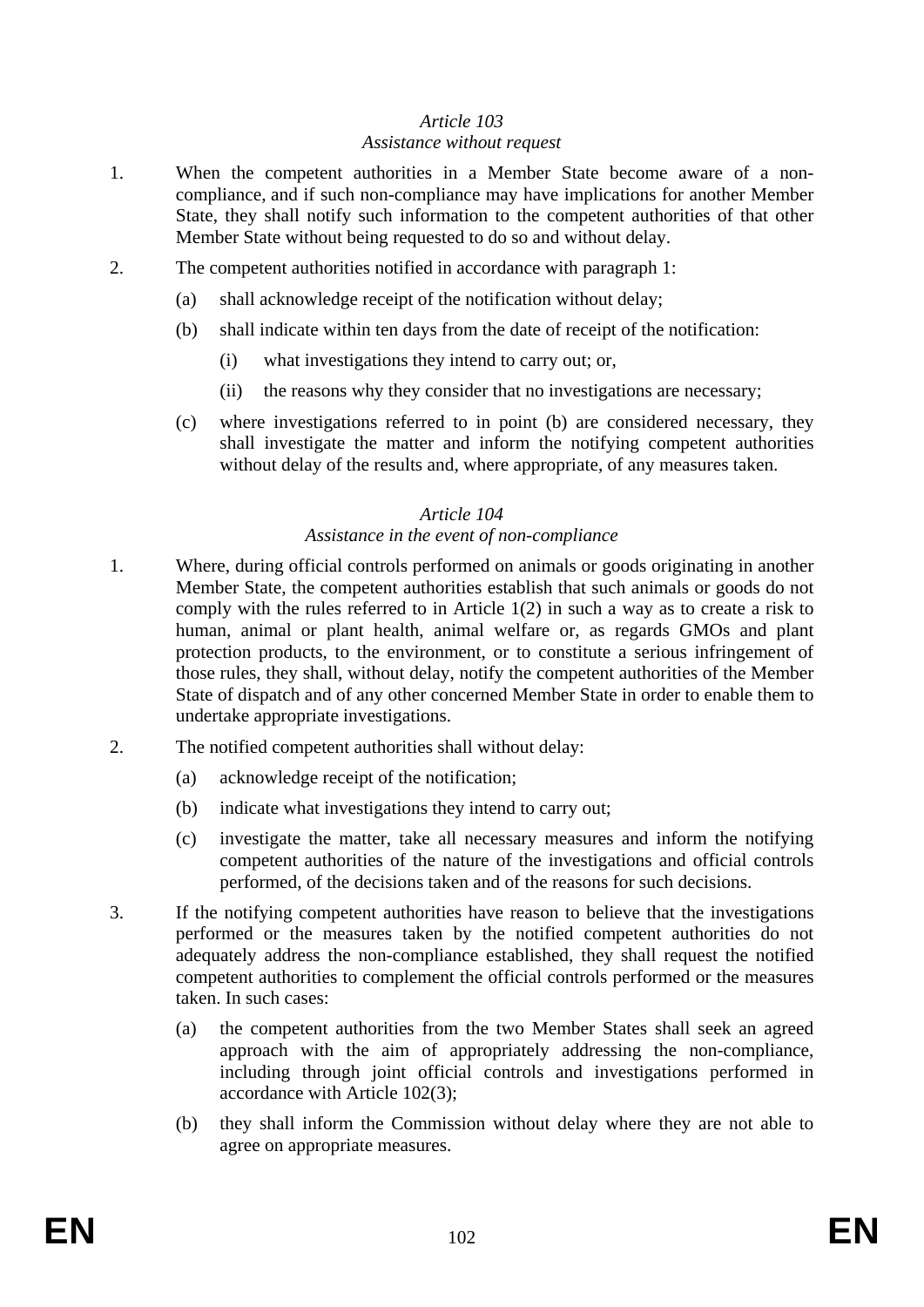4. When official controls performed on animals or goods originating in another Member State show repeated cases of non-compliance with the rules referred to in Article 1(2), the competent authorities of the Member State of destination shall inform the Commission and the competent authorities of the other Member States without delay.

# *Article 105*

#### *Assistance by third countries*

- 1. When competent authorities receive information from a third country indicating noncompliance or a risk to human, animal or plant health, animal welfare or, as regards GMOs and plant protection products, to the environment, they shall, without delay:
	- (a) notify such information to the competent authorities in other concerned Member States;
	- (b) communicate such information to the Commission where it is or may be relevant at Union level.
- 2. Information obtained through official controls and investigations performed in accordance with this Regulation may be communicated to the third country referred to in paragraph 1, provided that:
	- (a) the competent authorities which have provided the information consent to such communication;
	- (b) the third country has undertaken to provide the assistance necessary to gather evidence of practices that are or appear to be non-compliant with Union rules or that pose a risk to humans, animals or plants or the environment;
	- (c) relevant Union and national rules applicable to the communication of personal data to third countries are complied with.

# *Article 106*

#### *Coordinated assistance and follow-up by the Commission*

- 1. The Commission shall coordinate without delay the measures and actions undertaken by competent authorities in accordance with this Title where:
	- (a) information available to the Commission reports activities that are, or appear to be, non-compliant with the rules referred to in Article 1(2), and such activities have, or might have, ramifications in more than one Member State; or,
	- (b) information available to the Commission indicates that the same, or similar, activities that are, or appear to be, non-compliant with the rules referred to in Article 1(2) might be taking place in more than one Member State; and,
	- (c) the competent authorities in the Member States concerned are unable to agree on appropriate action to address the non-compliance with the rules referred to in Article 1(2).
- 2. In the cases referred to in paragraph 1 the Commission may:
	- (a) in collaboration with the Member State concerned, send an inspection team to perform an on-the-spot official control;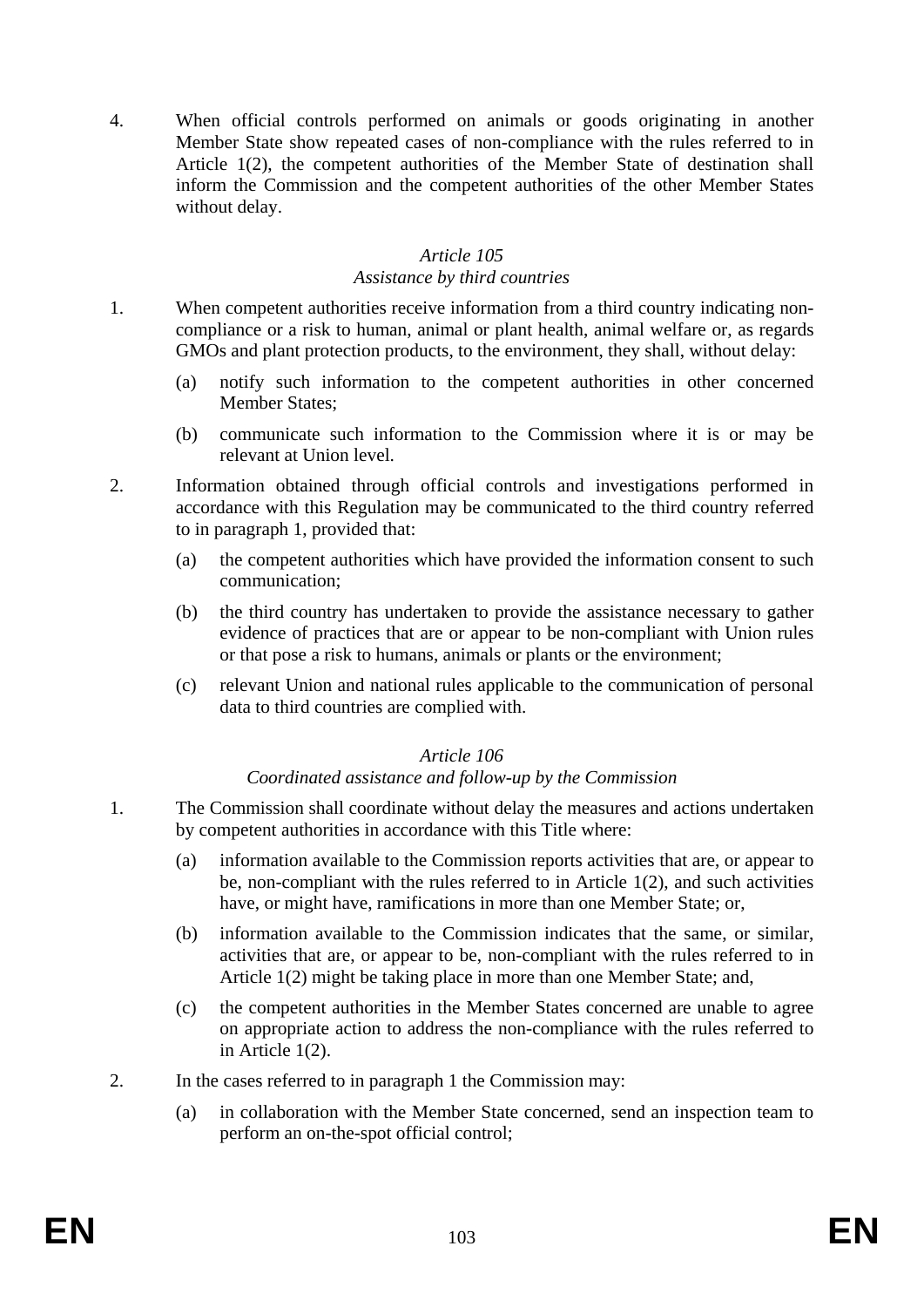- (b) request, by means of implementing acts, that the competent authorities in the Member State of dispatch and, where appropriate, in other Member States concerned, appropriately intensify official controls and report to it on the measures taken by them;
- (c) take any other appropriate measure in accordance with the rules referred to in Article 1(2).
- 3. The Commission shall be empowered to adopt delegated acts in accordance with Article 139 to establish rules for the rapid exchange of information in the cases referred to in paragraph 1.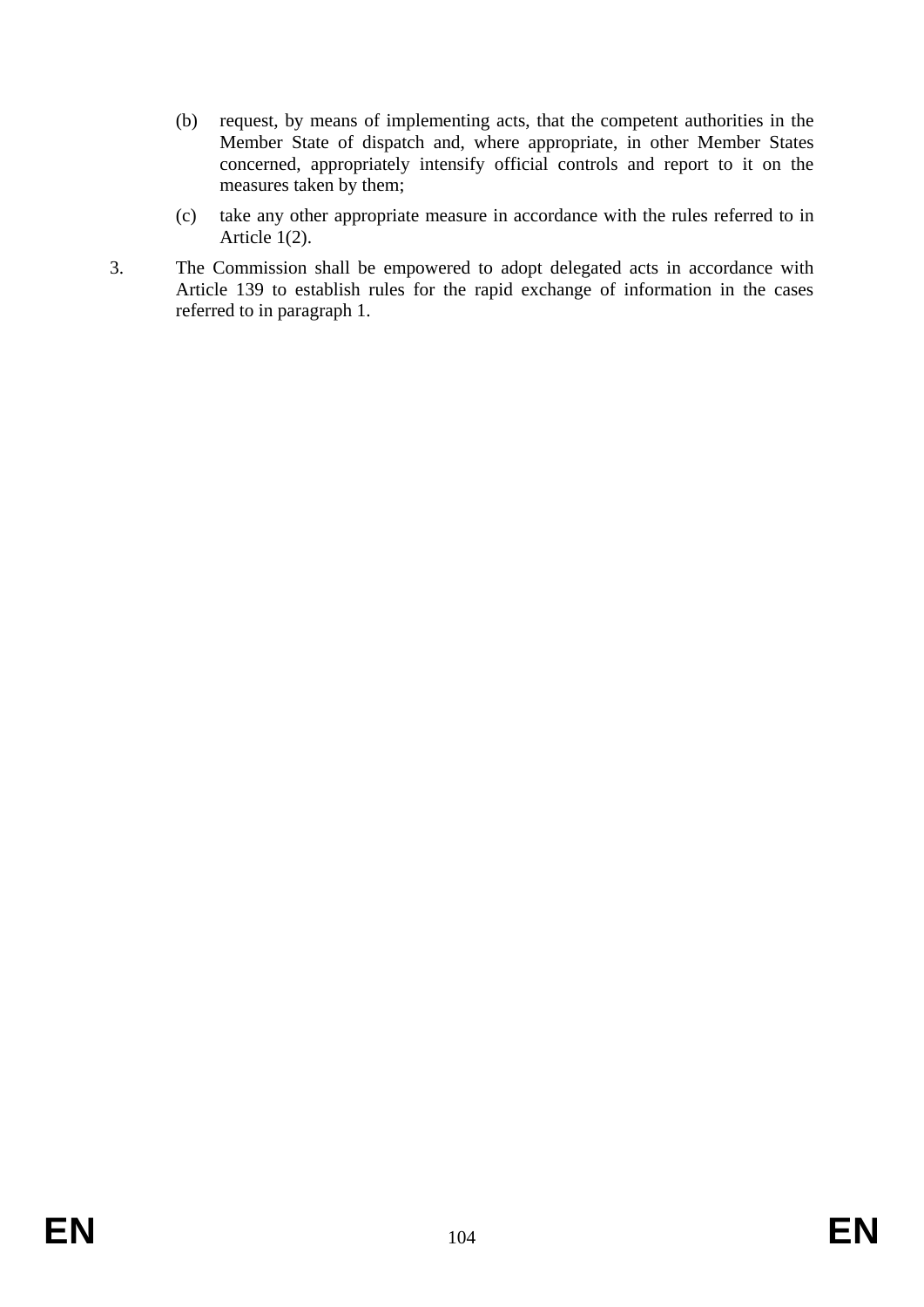# **Title V Planning and reporting**

# *Article 107*

# *Multi-annual national control plans (MANCP) and single authority for the MANCP*

- 1. Member States shall ensure that official controls governed by this Regulation are performed by the competent authorities on the basis of a multi-annual national control plan, the preparation and implementation of which are coordinated across their territory.
- 2. Member States shall designate a single authority responsible for:
	- (a) the coordination of the preparation of the plan referred to in paragraph 1 across all competent authorities responsible for the official controls;
	- (b) ensuring that such plan is coherent and consistently implemented.

# *Article 108*

# *Content of the multi-annual national control plans*

- 1. Multi-annual national control plans shall be prepared so as to ensure that:
	- (a) official controls are planned in all the areas governed by the rules referred to in Article 1(2) and in accordance with the criteria laid down in Article 8 and in the rules provided for in Articles 15 to 24;
	- (b) there is efficient prioritisation of official controls and efficient allocation of control resources.
- 2. Multi-annual national control plans shall contain general information on the structure and organisation of the systems of official control in the Member State concerned, and shall contain at least information on the following:
	- (a) the strategic objectives of the multi-annual national control plan and on how the prioritisation of official controls and allocation of resources reflect these objectives;
	- (b) the risk categorisation of the official controls;
	- (c) the designation of competent authorities and their tasks at central, regional and local level, and on resources available to those authorities;
	- (d) where appropriate, the delegation of tasks to delegated bodies;
	- (e) the general organisation and management of official controls at national, regional and local level, including official controls in individual establishments;
	- (f) control systems applied to different sectors and coordination between the different services of competent authorities responsible for official controls in those sectors;
	- (g) procedures and arrangements in place to ensure compliance with the obligations of the competent authorities provided for in Article 4(1);
	- (h) the training of staff of the competent authorities;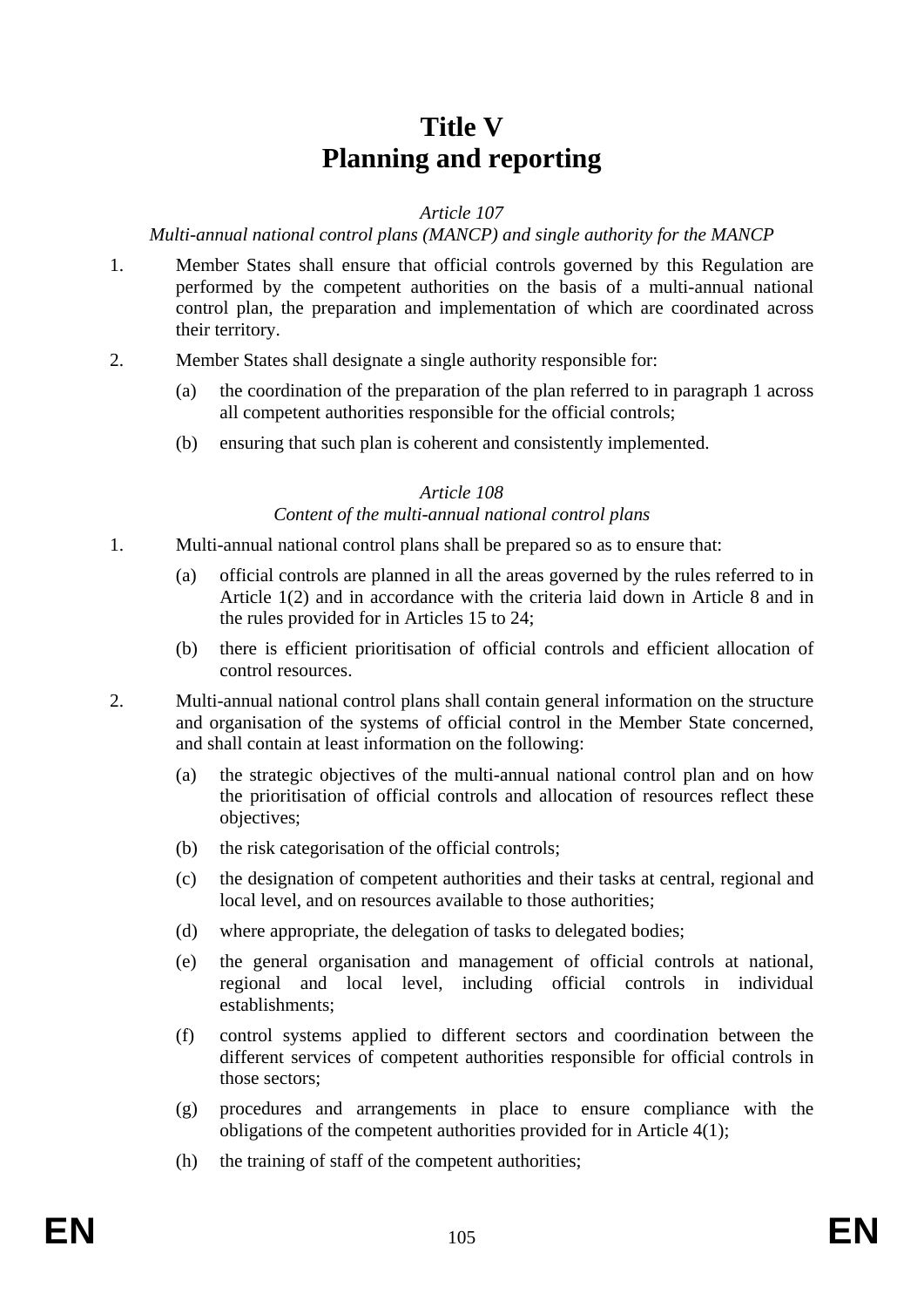- (i) the documented procedures provided for in Article 11(1);
- (j) the organisation and operation of contingency plans in accordance with the rules referred to Article 1(2);
- (k) the organisation of cooperation and mutual assistance between competent authorities in the Member States.

# *Preparation and implementation of multi-annual control plans*

- 1. Member States shall ensure that the multi-annual national control plan provided for in Article 107(1) is made available to the public, with the exception of those parts of the plan the disclosure of which could undermine the effectiveness of official controls.
- 2. The multi-annual national control plan shall be updated every time it is necessary to adjust it to changes to the rules referred to in Article 1(2), and shall be reviewed on a regular basis to take account at least of the following factors:
	- (a) the emergence of new diseases, pests of plants or other risks to human, animal or plant health, animal welfare or, in the case of GMOs and plant protection products, to the environment;
	- (b) significant changes to the structure, management or operation of the competent authorities in the Member State;
	- (c) the results of Member States' official controls;
	- (d) the results of Commission controls performed in the Member State in accordance with Article 115(1);
	- (e) delegated acts adopted by the Commission in accordance with Article 110;
	- (f) scientific findings;
	- (g) the outcome of official controls performed by the competent authorities of third country in a Member State.
- 3. Member States shall provide the Commission with an up-to-date version of their multi-annual national control plan on request.

# *Article 110*

# *Delegated powers for multi-annual national control plans*

The Commission shall be empowered to adopt delegated acts in accordance with Article 139 concerning the multi-annual national control plans provided for in Article 107(1).

Those delegated acts shall lay down rules on:

- (a) criteria for the risk categorisation of the operators' activities;
- (b) priorities for official controls based on the criteria laid down in Article 8 and in the rules provided for in Articles 15 to 24;
- (c) procedures to maximise the effectiveness of official controls;
- (d) the main performance indicators to be applied by the competent authorities in assessing the multi-annual national control plan and its implementation.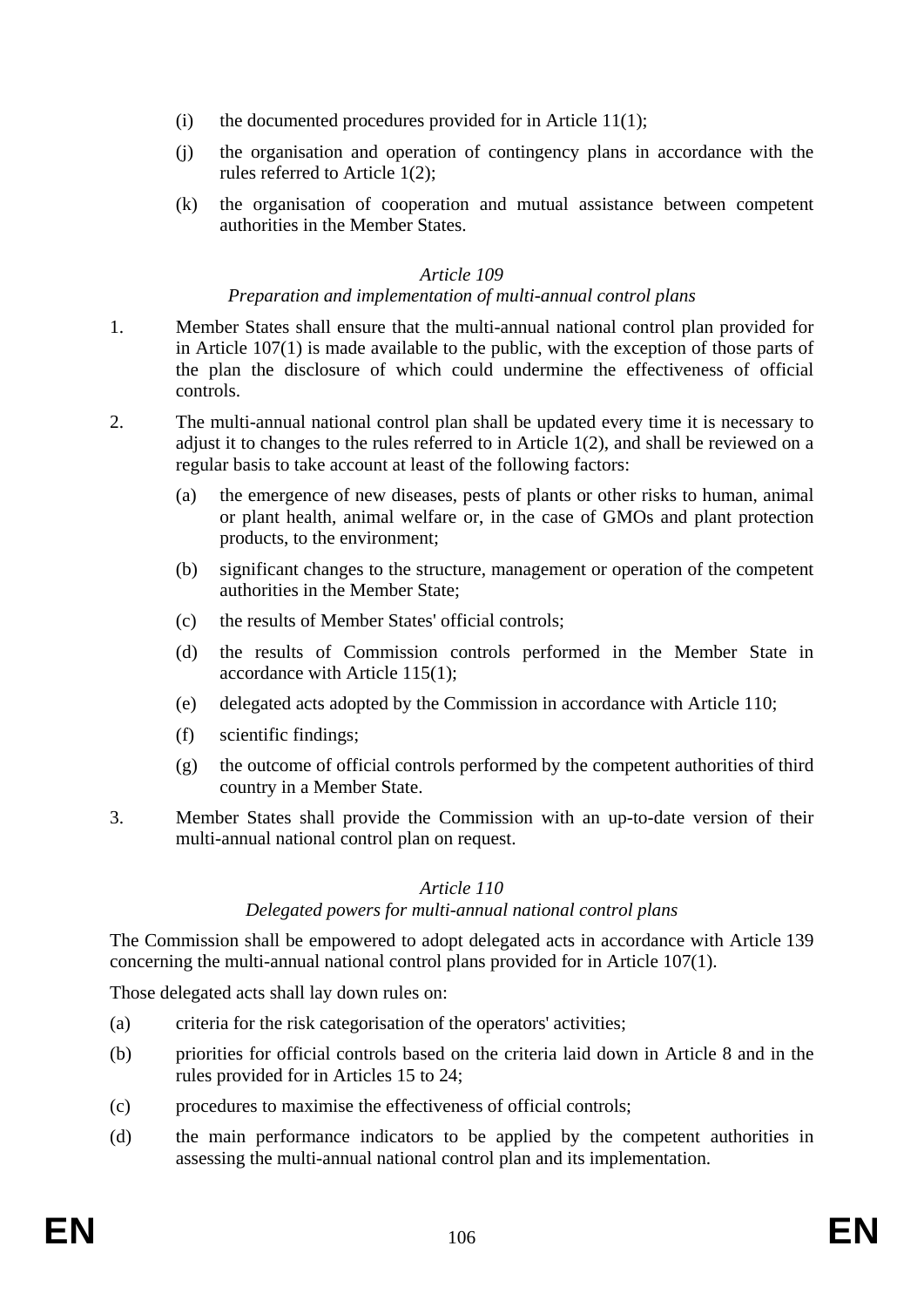#### *Coordinated control plans and information and data collection*

With a view to conducting Union wide targeted assessment of the state of application of the rules referred to in Article 1(2) or establishing the prevalence of certain hazards across the Union, the Commission shall be empowered to adopt delegated acts in accordance with Article 139 concerning:

- (a) the organisation and the implementation of coordinated control plans of limited duration in one of the areas governed by the rules referred to in Article 1(2);
- (b) the organisation, on an ad hoc basis, of the collection of data and information in relation to the application of a specific set of the rules referred to in Article 1(2) or regarding the prevalence of certain hazards.

# *Article 112*

#### *Annual reports by the Member States*

- 1. By 30<sup>th</sup> June every year, each Member State shall submit to the Commission a report setting out:
	- (a) any amendments made to its multi-annual national control plan to take account of the factors referred to in Article 109(2);
	- (b) the results of official controls performed in the previous year under its multiannual national control plan;
	- (c) the type and number of cases of non-compliance with the rules referred to in Article 1(2) detected in the previous year by the competent authorities;
	- (d) measures taken to ensure the effective operation of its multi-annual national control plan, including enforcement action and the results of such measures.
- 2. In order to ensure the uniform presentation of the annual reports provided for in paragraph 1, the Commission shall, by means of implementing acts, adopt and update as necessary standard model forms for the submission of the information and data referred to in paragraph 1.

Those implementing acts shall, whenever possible, allow the use of the standard model forms adopted by the Commission for the submission of other reports on official controls that the competent authorities are required to submit to the Commission in accordance with the rules referred to in Article 1(2).

Those implementing acts shall be adopted in accordance with the examination procedure referred to in Article 141(2).

# *Article 113*

*Annual reports by the Commission* 

- 1. The Commission shall make available to the public an annual report on the operation of official controls in the Member States, taking into account:
	- (a) the annual reports submitted by the Member States in accordance with Article 112;
	- (b) the results of Commission controls performed in accordance with Article  $115(1)$ :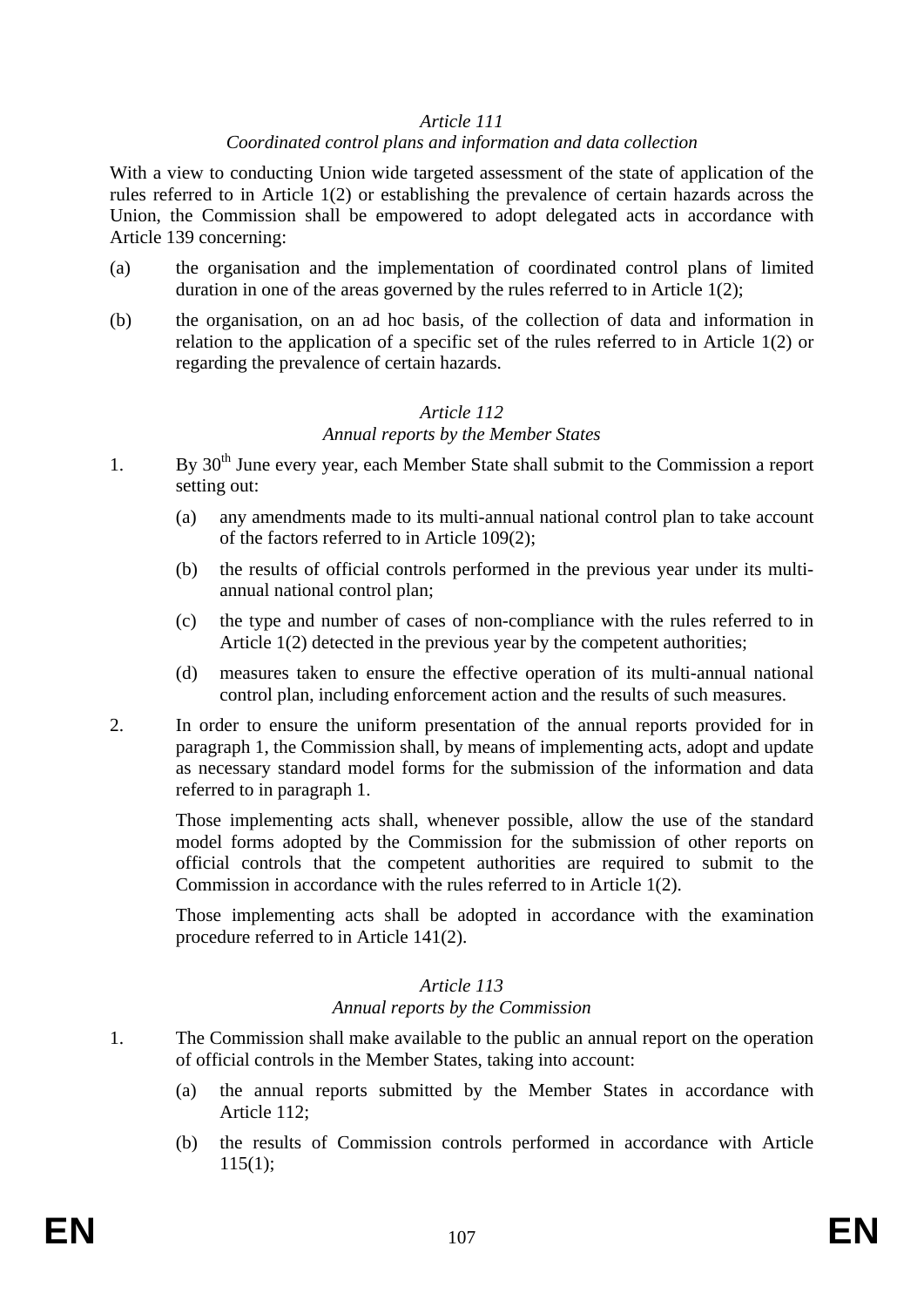- (c) any other relevant information.
- 2. The annual report provided for in paragraph 1 may, where appropriate, include recommendations on possible improvements to official control systems in Member States and specific official controls in certain areas.

# *Article 114 Contingency plans for food and feed*

- 1. For the application of the general plan for crisis management provided for in Article 55(1) of Regulation (EC) No 178/2002, Member States shall draw up operational contingency plans for food and feed setting out measures to be applied without delay when food or feed is found to pose a serious risk to human or animal health either directly or through the environment.
- 2. The contingency plans for food and feed provided for in paragraph 1 shall specify:
	- (a) the competent authorities to be involved;
	- (b) the powers and responsibilities of the authorities referred to in point (a);
	- (c) channels and procedures for sharing information between competent authorities and other parties concerned as appropriate.
- 3. Member States shall review their contingency plans for food and feed regularly to take into account changes in the organisation of the competent authorities and experience gained from implementing the plan and simulation exercises.
- 4. The Commission shall be empowered to adopt delegated acts in accordance with Article 139 concerning:
	- (a) rules for the establishment of the contingency plans provided for in paragraph 1 to the extent necessary to ensure the consistent and efficient use of the general plan for crisis management provided for in Article 55(1) of Regulation (EC) No 178/2002;
	- (b) the role of stakeholders in the establishment and operation of those contingency plans.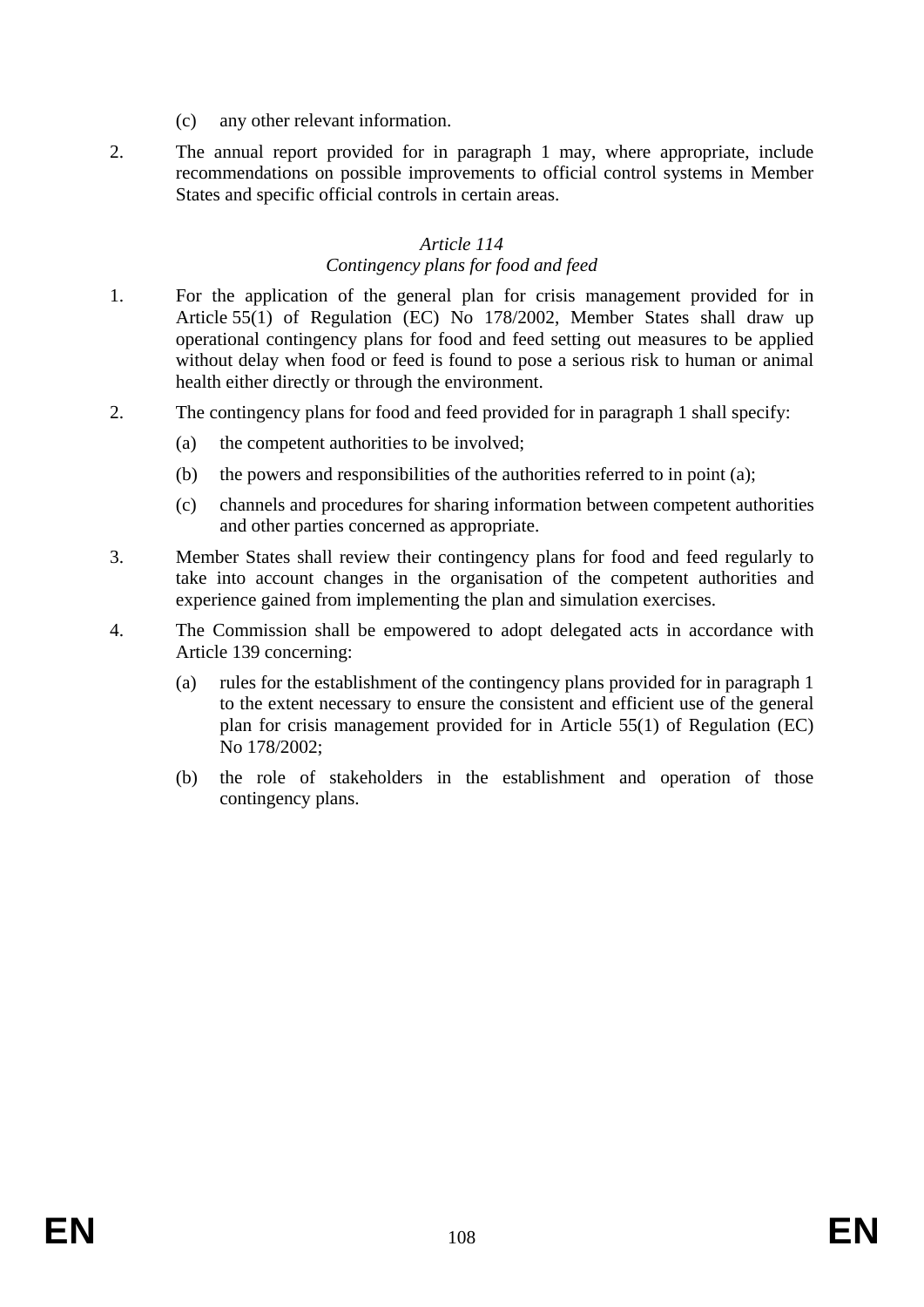# **Title VI Union activities**

## **Chapter I Commission controls**

*Article 115 Commission controls in Member States* 

- 1. Commission experts shall perform controls in each Member State to:
	- (a) verify the application of the rules referred to in Article 1(2) and those provided for in this Regulation;
	- (b) verify the functioning of national control systems and of the competent authorities which operate them;
	- (c) investigate and collect information:
		- (i) on official controls and enforcement practices;
		- (ii) on important or recurring problems with the application or enforcement of the rules referred to in Article 1(2);
		- (iii) in relation to emergency situations, emerging problems or new developments in the Member States.
- 2. The controls provided for in paragraph 1 shall be organised in cooperation with the competent authorities of the Member States and be performed on a regular basis.
- 3. The controls provided for in paragraph 1 may include on the spot verifications. The Commission experts may accompany the staff of the competent authorities performing official controls.
- 4. Experts from the Member States may assist the Commission experts. National experts accompanying Commission experts shall be given the same rights of access as the Commission experts.

#### *Article 116*

*Reports by the Commission on controls by its experts in Member States* 

- 1. The Commission shall:
	- (a) prepare a draft report on the findings of controls performed in accordance with Article 115(1);
	- (b) send to the Member State where those controls were performed a copy of the draft report provided for in point (a) for its comments;
	- (c) take the comments of the Member State referred to in point (b) into account in preparing the final report on the findings of the controls performed by its experts in the Member States as provided for in Article 115(1);
	- (d) make publicly available the final report referred to in point (c) and the comments of the Member State referred to in point (b).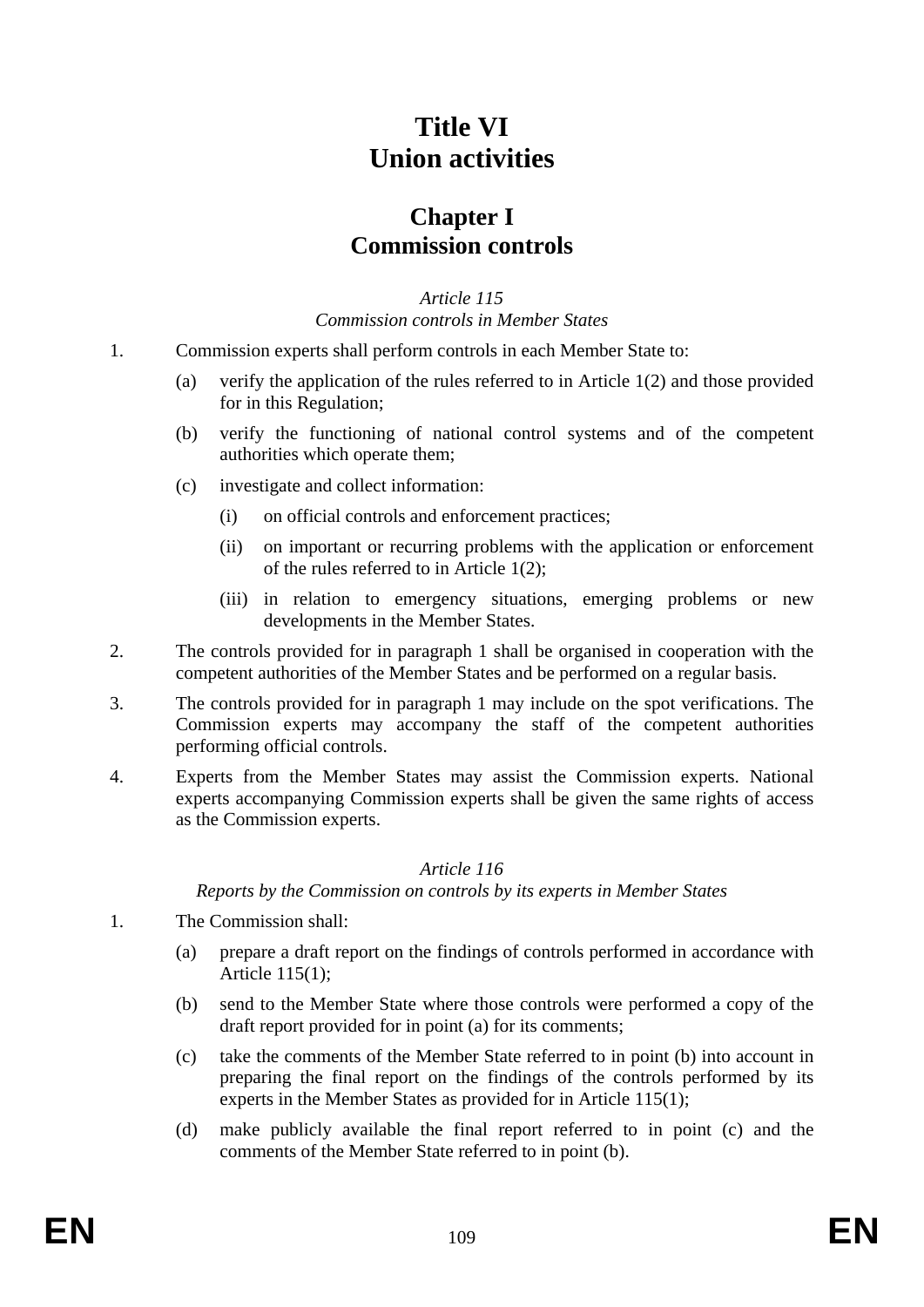2. Where appropriate, the Commission may recommend in its final reports provided for in paragraph 1 corrective or preventive action to be taken by the Member States to address the specific or systemic shortcomings identified by its experts during controls performed in accordance with Article 115(1).

## *Article 117*

#### *Programme of the Commission controls in Member States*

- 1. The Commission shall, by means of implementing acts:
	- (a) establish an annual or multiannual control programme for the controls to be performed by its experts in the Member States as provided for in Article  $115(1)$ ;
	- (b) by the end of each year, communicate to the Member States the annual control programme or any update to the multiannual control programme for the following year.
- 2. The Commission may, by means of implementing acts, amend its control programme to take account of developments in the areas governed by the rules referred to in Article 1(2). Any such amendment shall be communicated to the Member States.

#### *Article 118*

## *Obligations of the Member States as regards Commission controls*

Member States shall:

- (a) take appropriate follow-up measures to remedy any specific or systemic shortcomings identified by the controls performed by the Commission experts in accordance to Article 115(1);
- (b) give all necessary assistance and provide all documentation and other technical support that Commission experts request to enable them to perform controls efficiently and effectively;
- (c) ensure that Commission experts have access to all premises or parts of premises, animals and goods, and to information, including computing systems, relevant for the execution of their duties.

#### *Article 119*

#### *Commission controls in third countries*

- 1. Commission experts may perform controls in third countries in order to:
	- (a) verify the compliance or equivalence of third-country legislation and systems, including official certification and the issuance of official certificates, official labels, official marks and other official attestations, with the requirements laid down in the rules referred to in Article 1(2);
	- (b) verify the capacity of the third country control system to ensure that consignments of animals and goods exported to the Union comply with relevant requirements established by the rules referred to in Article 1(2) or with requirements recognised to be at least equivalent thereto;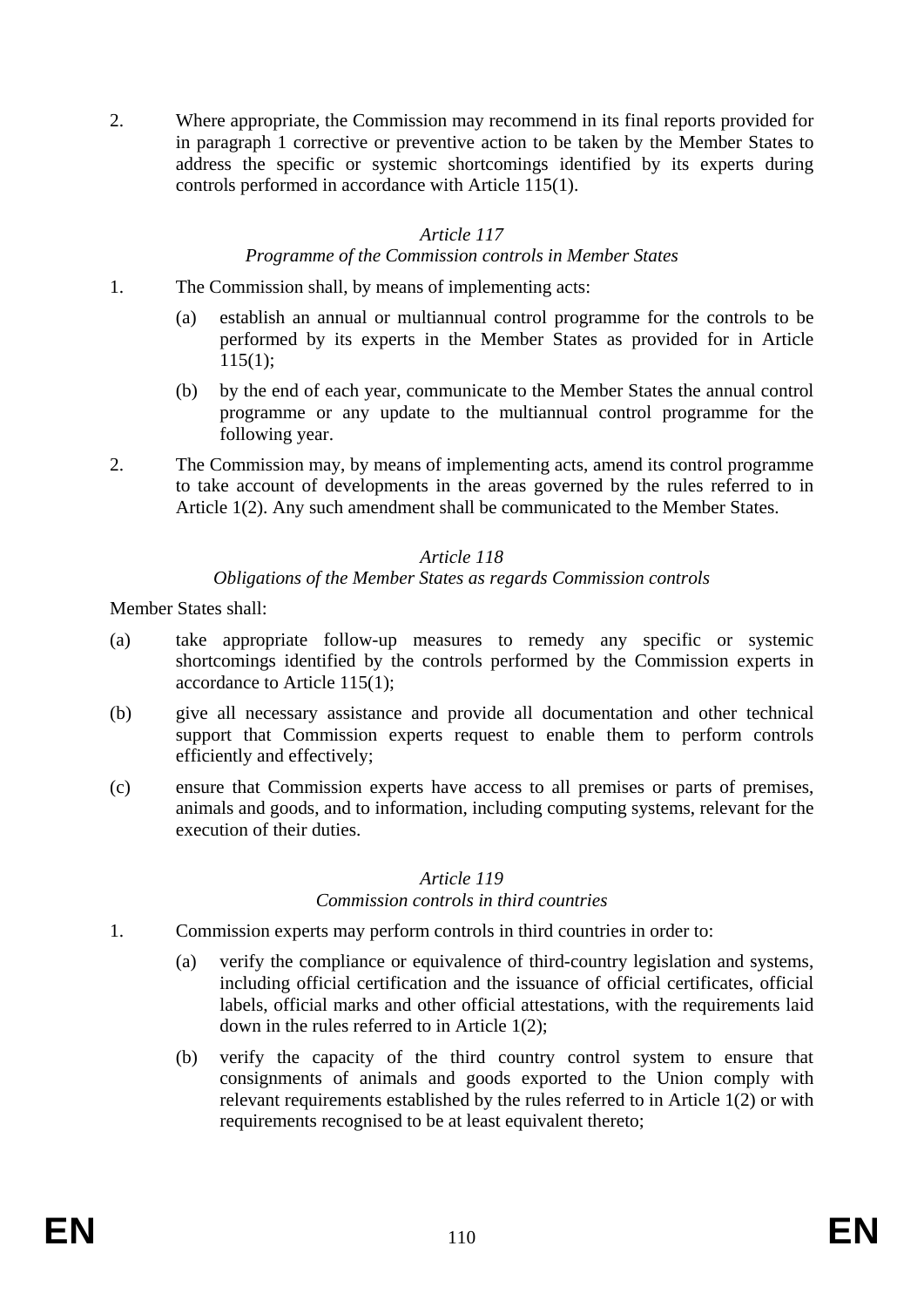- (c) collect information and data to elucidate the causes of recurring or emerging problems in relation to exports of animals and goods from a third country.
- 2. The controls provided for in paragraph 1 shall have particular regard to:
	- (a) the legislation of the third country;
	- (b) the organisation of the third country's competent authorities, their powers and independence, the supervision to which they are subject and the authority they have to enforce the applicable legislation effectively;
	- (c) the training of staff in the performance of official controls;
	- (d) the resources including analytical, testing and diagnostic facilities available to competent authorities;
	- (e) the existence and operation of documented control procedures and control systems based on priorities;
	- (f) where applicable, the situation regarding animal health, zoonoses and plant health, and procedures for notifying the Commission and relevant international bodies of outbreaks of animal diseases and pests of plants;
	- (g) the extent and operation of official controls performed on animals, plants and their products arriving from other third countries;
	- (h) the assurances which the third country can give regarding compliance with, or equivalence to, the requirements laid down in the rules referred to in Article 1(2).
- 3. In order to facilitate the efficiency and effectiveness of the controls provided for in paragraph 1, the Commission may, prior to performing such controls, request that the third country concerned provide:
	- (a) the information referred to in Article  $124(1)$ ;
	- (b) where appropriate, the written records on the official controls it performs.
- 4. The Commission may appoint experts from Member States to assist its own experts during the controls provided for in paragraph 1.

#### *Frequency of Commission controls in third countries*

The frequency of Commission controls in third countries shall be determined on the basis of:

- (a) a risk assessment of the animal and goods exported to the Union from them;
- (b) the rules referred to in Article 1(2);
- (c) the volume and nature of animals and goods entering the Union from the third country concerned;
- (d) the results of controls already performed by the Commission experts or by other inspection bodies;
- (e) the results of official controls on animals and goods entering the Union from the third country and of any other official controls that competent authorities of Member States have performed;
- (f) information received from the European Food Safety Authority or similar bodies;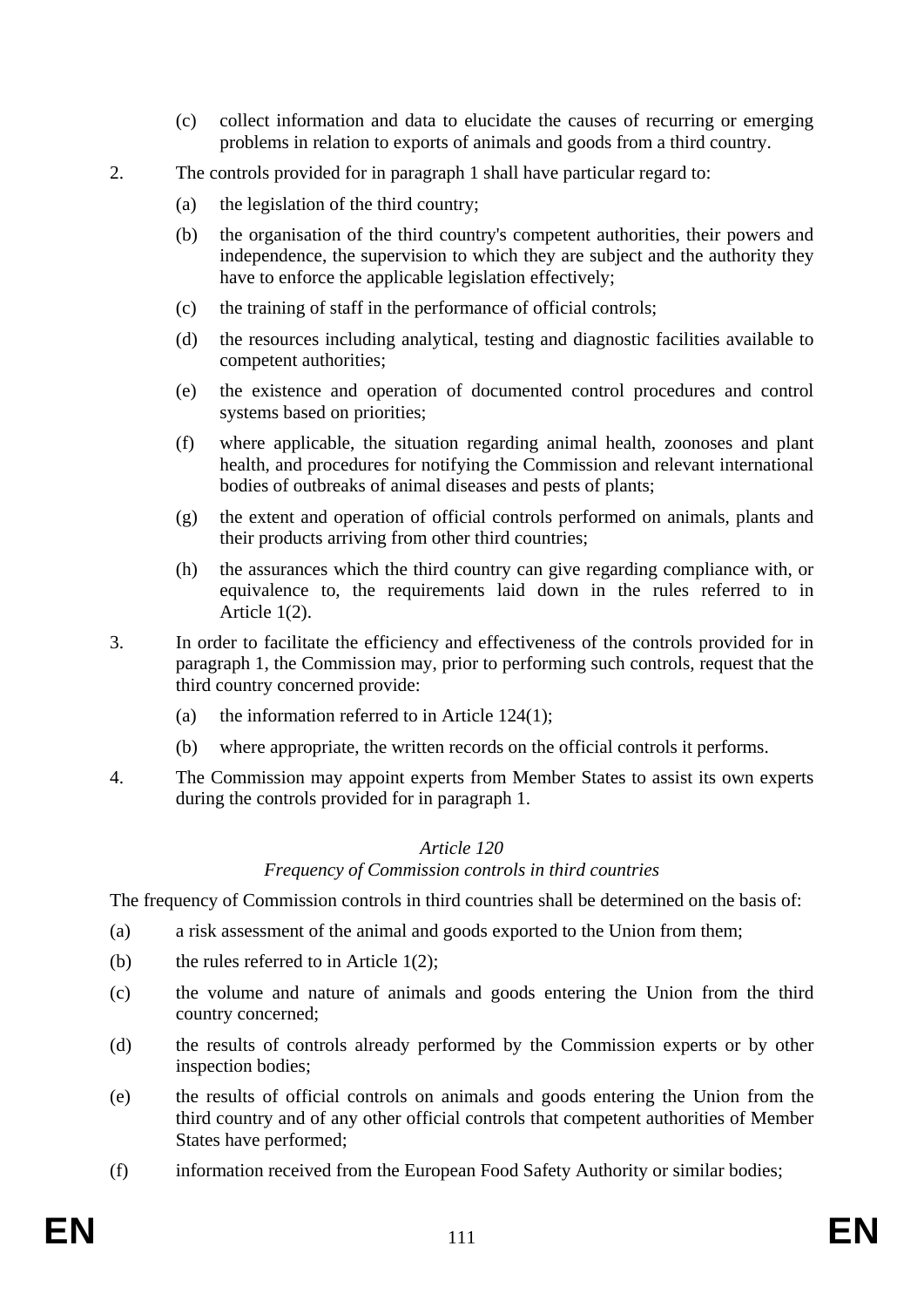- (g) information received from internationally recognised bodies such as:
	- (i) the World Health Organisation;
	- (ii) the Codex Alimentarius Commission;
	- (iii) the World Organisation for Animal Health;
	- (iv) European and Mediterranean Plant Protection Organisation;
	- (v) the secretariat of the International Plant Protection Convention;
	- (vi) Organisation for Economic Co-operation and Development;
	- (vii) United Nations Economic Commission for Europe;
	- (viii) the secretariat of the Cartagena Protocol on Biosafety to the Convention on Biological Biodiversity;
- (h) evidence of emerging disease situations or other circumstances that might result in animals and goods entering the Union from a third country presenting health or environmental risks;
- (i) the need to investigate or respond to emergency situations in individual third countries.

#### *Reports by the Commission on controls by its experts in third countries*

The Commission shall report on the findings of each control performed in accordance with Articles 119 and 120.

Its report shall, where appropriate, contain recommendations.

The Commission shall make its reports publicly available.

## *Article 122*

## *Programme of the Commission controls in third countries*

The Commission shall communicate its programme of controls in third countries to Member States in advance and report on the results. The Commission may amend that programme to take account of developments in the areas governed by the rules referred to in Article 1(2). Any such amendment shall be communicated to the Member States.

#### *Article 123*

#### *Third-country controls in Member States*

- 1. Member States shall inform the Commission of:
	- (a) planned controls in their territory by the competent authorities of third countries;
	- (b) the intended schedule and scope of such controls.
- 2. Commission experts may participate in the controls referred to in paragraph 1, at the request of either of the following:
	- (a) the competent authorities of Member States where those controls are being performed;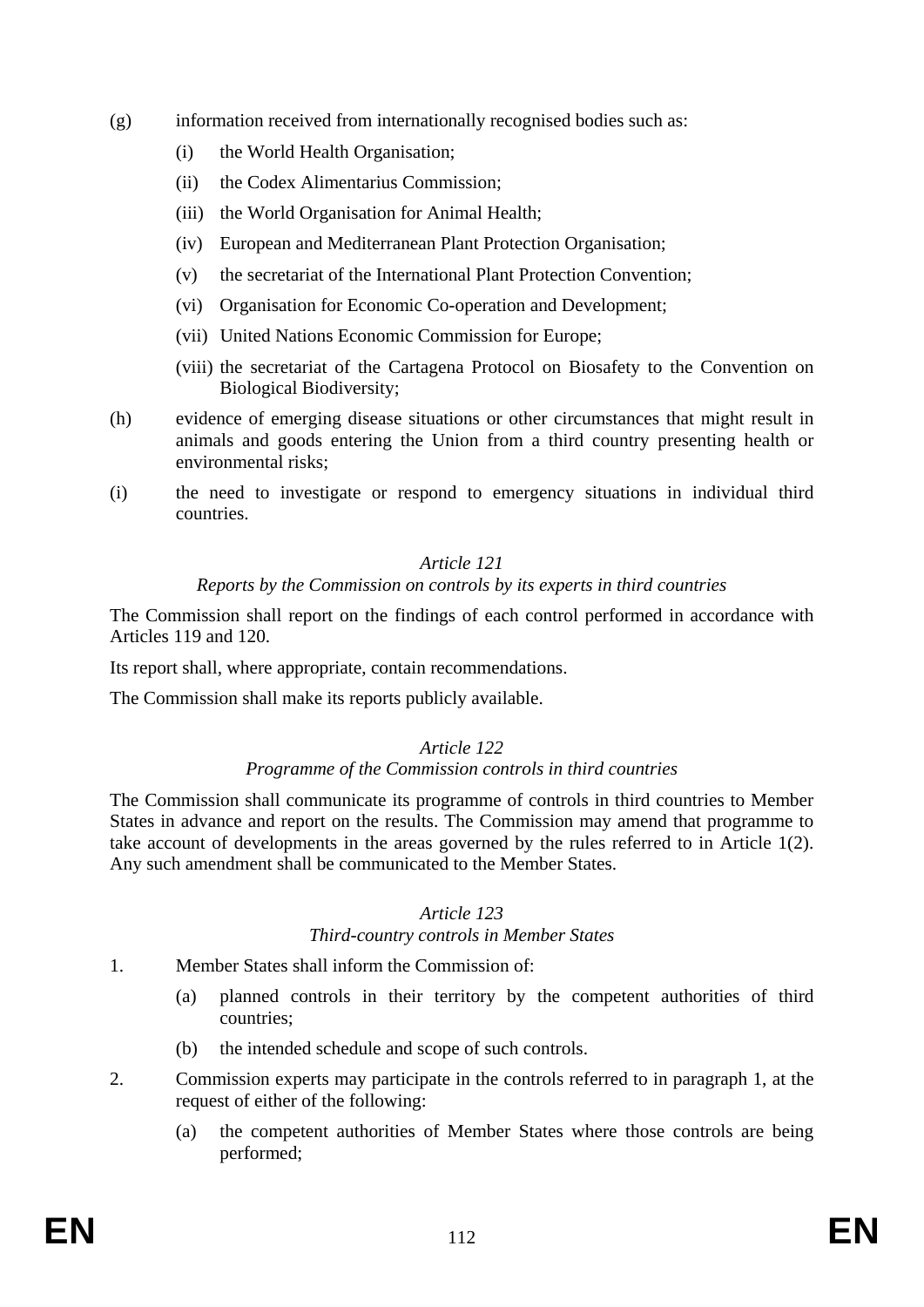(b) the competent authorities of the third country performing those controls.

The participation by Commission experts and the final schedule and scope of the controls referred to in paragraph 1 shall be organised in close cooperation between the Commission and the competent authorities of the Member State where those controls are being performed.

- 3. The participation by Commission experts in the controls referred to in paragraph 1 shall serve in particular to:
	- (a) provide advice on the rules referred to in Article  $1(2)$ ;
	- (b) provide information and data available at Union level that may be useful for the control performed by the competent authorities of the third country;
	- (c) ensure uniformity with regard to controls performed by the competent authorities of third countries.

## **Chapter II**

## **Conditions for the entry into the Union of animals and goods**

## *Article 124*

*Information on third countries' control systems* 

- 1. The Commission shall request third countries intending to export animals and goods to the Union to provide the following accurate and up-to-date information on the general organisation and management of sanitary and phytosanitary control systems in their territory:
	- (a) any sanitary or phytosanitary regulations adopted or proposed within their territory;
	- (b) risk-assessment procedures and factors taken into consideration for the assessment of risks and for the determination of the appropriate level of sanitary or phytosanitary protection;
	- (c) any control and inspection procedures and mechanisms, including, where relevant, on animals or goods arriving from other third countries;
	- (d) official certification mechanisms;
	- (e) where appropriate, any measures taken following recommendations provided for in the second paragraph of Article 121;
	- (f) where relevant, results of official controls performed on animals and goods intended to be exported to the Union;
	- (g) where relevant, information on changes made to the structure and functioning of control systems adopted to meet Union sanitary or phytosanitary requirements or recommendations provided for in the second paragraph of Article 121.
- 2. The request for information referred to in paragraph 1 shall be proportionate, taking account of the nature of the animals and goods to be exported to the Union and of the specific situation and structure of the third country.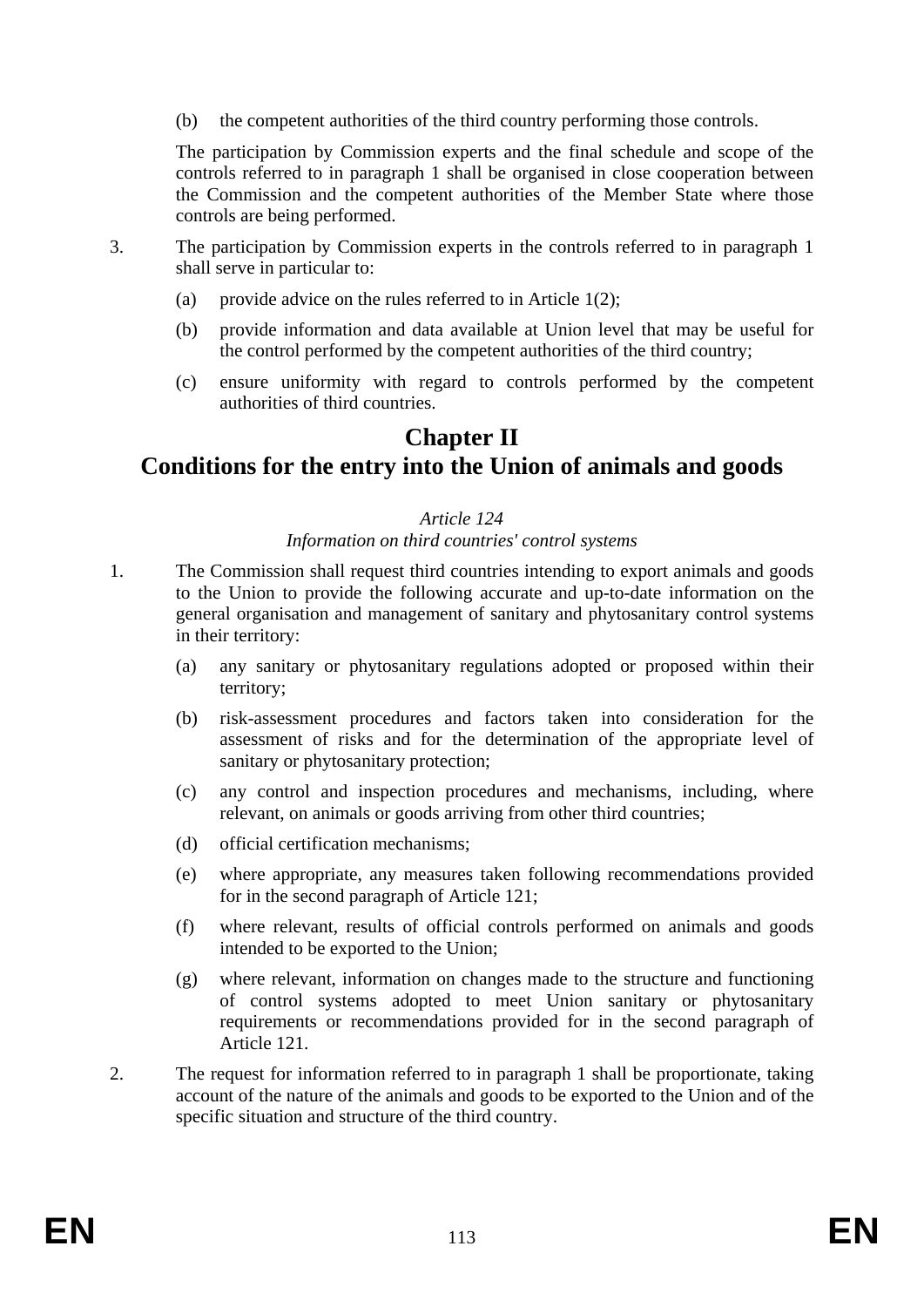#### *Establishment of additional conditions for entry into the Union of animals and goods*

- 1. The Commission shall be empowered to adopt delegated acts, in accordance with Article 139 concerning the conditions to be respected by animals and goods entering the Union from third countries where these are necessary to ensure that the animals and goods comply with the relevant requirements established by the rules referred to in Article  $1(2)$ , with the exception of points  $(d)$ ,  $(e)$ ,  $(g)$  and  $(h)$  of Article  $1(2)$  and of Article 6 of Regulation (EC) No 853/2004, or with requirements recognised to be at least equivalent.
- 2. The conditions referred to in paragraph 1 shall identify animals and goods by referring to their codes from the Combined Nomenclature and may include:
	- (a) the requirement that certain animals and goods shall only enter the Union from a third country or region of a third country which appears on a list drawn up by the Commission for that purpose;
	- (b) the requirement that consignments of certain animals and goods from third countries be dispatched from and obtained or prepared in establishments which comply with the relevant requirements referred to in paragraph 1 or with requirements recognised to be at least equivalent;
	- (c) the requirement that consignments of certain animals and goods be accompanied by an official certificate, an official attestation, or by any other evidence that the consignments comply with the relevant requirements referred to in paragraph 1 or with requirements recognised to be at least equivalent;
	- (d) the obligation to provide the evidence referred to in point (c) in accordance with a specific format;
	- (e) any other requirement necessary to ensure that certain animals and goods offer a level of protection of health and, as regards GMOs and plant protection products, of the environment, equivalent to that ensured by the requirements referred to in paragraph 1.
- 3. Where, in case of risks arising from animals and goods entering the Union from third countries to human health, animal health or, as regards GMOs and plant protection products, to the environment, imperative grounds of urgency so require, the procedure provided for in Article 140 shall apply to delegated acts adopted pursuant to paragraph 1.
- 4. The Commission may, by means of implementing acts, lay down rules concerning the format and type of official certificates, official attestations or evidence required in accordance with the rules provided for in point (c) of paragraph (2).

Those implementing acts shall be adopted in accordance with the examination procedure referred to in Article 141(2).

## *Article 126*

## *Inclusion in the list of third countries referred to in Article 125(2)(a)*

1. The inclusion of a third country or region thereof in the list referred to in point (a) of Article 125(2) shall be made in accordance with paragraphs 2 and 3 of this Article.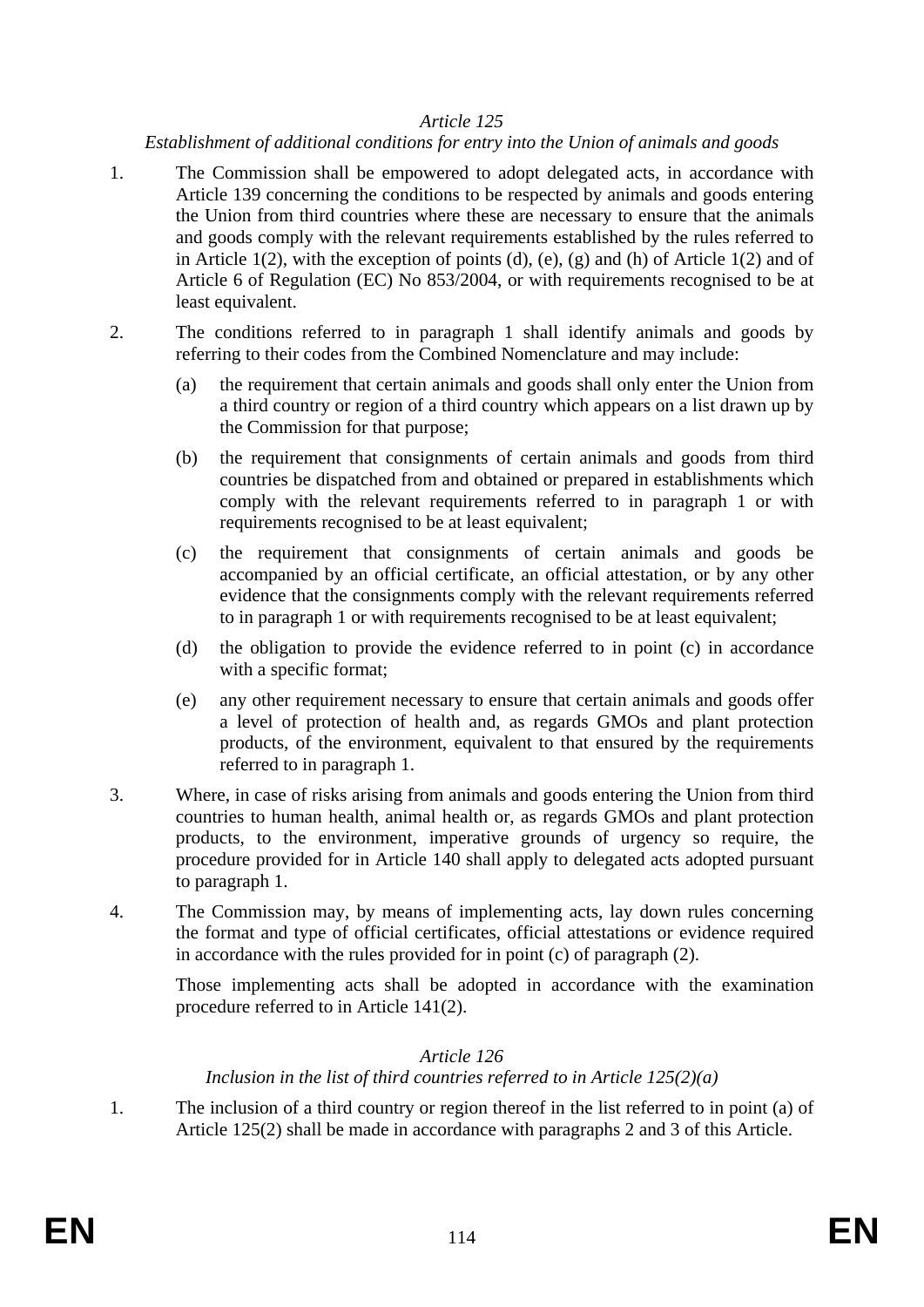- 2. The Commission shall approve, by means of implementing acts, the request transmitted to it for that purpose by the third country concerned, accompanied by appropriate evidence and guarantees that the concerned animals and goods from that third country comply with the relevant requirements referred to in Article 125(1) or with requirements equivalent thereto. Those implementing acts shall be adopted and updated in accordance with the examination procedure referred to in Article 141(2).
- 3. The Commission shall decide on the request referred to in paragraph 2 taking into account, as appropriate:
	- (a) the third country's legislation in the sector concerned;
	- (b) the structure and organisation of the competent authorities of the third country and its control services, the powers available to them, the guarantees that can be provided with regard to the application and enforcement of the legislation of the third country applicable to the sector concerned, and the reliability of the official certification procedures;
	- (c) the performance by the competent authorities of the third country of adequate official controls and other activities to assess the presence of hazards for human, animal or plant health, for animal welfare or for the environment in relation to GMOs and plant protection products;
	- (d) the regularity and rapidity of information supplied by the third country on the presence of hazards for human, animal or plant health, for animal welfare or for the environment in relation to GMOs and plant protection products;
	- (e) the guarantees given by a third country that:
		- (i) conditions applied to the establishments from which animals or goods are exported to the Union comply with requirements that are equivalent to those referred to in Article 125(1);
		- (ii) a list of the establishments referred to in point (i) is drawn up and kept up to date;
		- (iii) the list of establishments referred to in point (i) and its updated versions are communicated to the Commission without delay;
		- (iv) the establishments referred to in point (i) are the subject of regular and effective controls by the competent authorities of the third country;
	- (f) any other information or data on the capability of the third country to ensure that only animals or goods which offer the same or an equivalent level of protection as that afforded by the relevant requirements referred to in Article 125(1) enter the Union.

#### *Establishment of special measures regarding the entry into the Union of certain animals and goods*

1. Where, in cases other than those referred to in Article 53 of Regulation (EC) No 178/2002, Article 249 of Regulation (EU) No XXX/XXXX [*Office of Publications, please insert number of the Regulation on animal health*] and in Articles 27(1), 29(1), 40(2), 41(2), 47(1), 49(2) and 50(2) of Regulation (EU) No XXX/XXXX [*Office of Publications, please insert number of the Regulation on*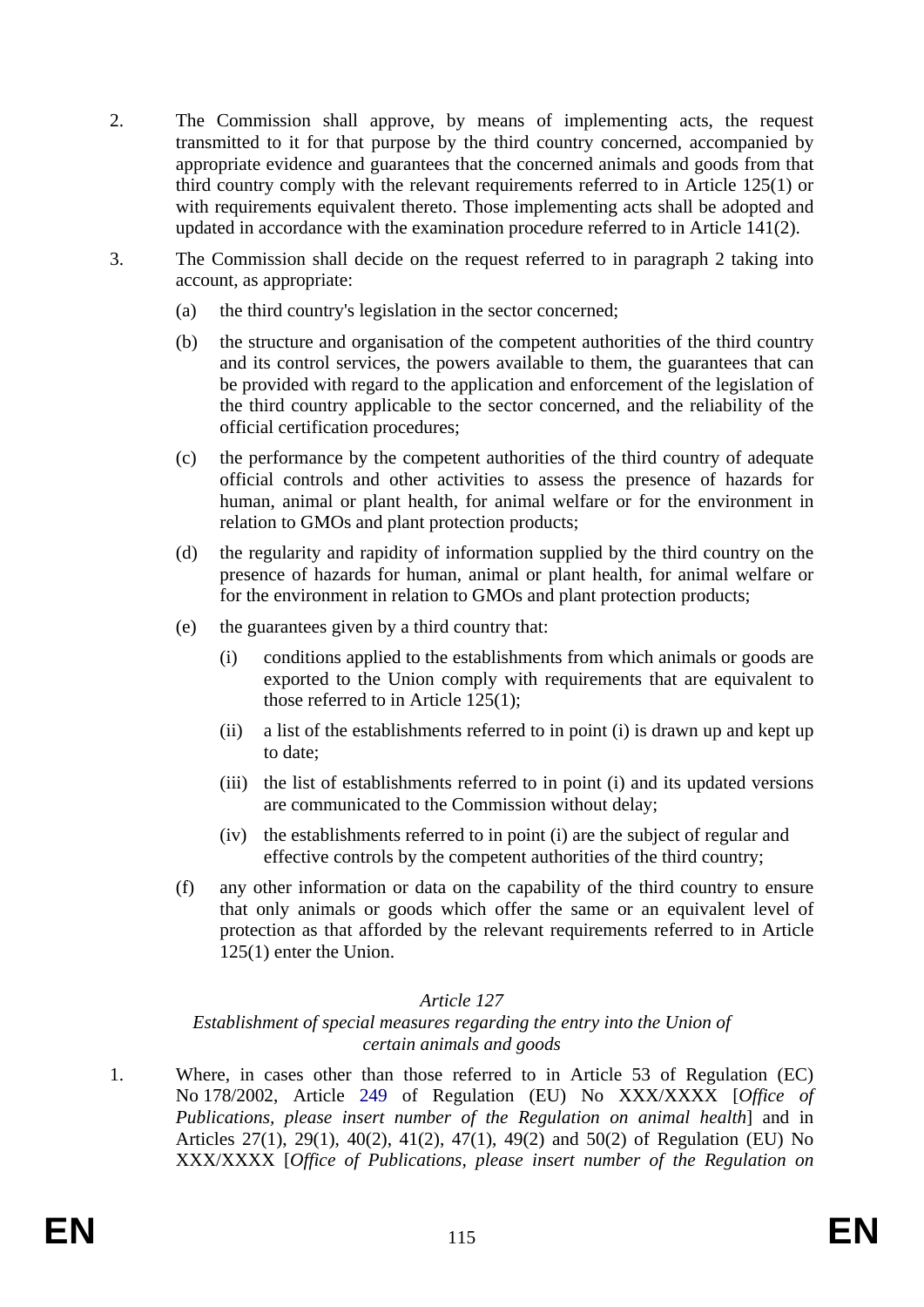*protective measures against pests of plants*], there is evidence that the entry into the Union of certain animals or goods originating from a third country, a region thereof or a group of third countries, may pose a risk to human, animal or plant health or, as regards GMOs and plant protection products, to the environment, or where there is evidence that widespread serious non-compliance with the rules referred to in Article 1(2) might be taking place, the Commission shall adopt, by means of implementing acts, the measures necessary to contain such risk or put an end to the identified noncompliance. Those implementing acts shall be adopted in accordance with the examination procedure referred to in Article 141(2).

- 2. The measures referred to in paragraph 1 shall identify animals and goods by referring to their codes from the Combined Nomenclature and may include:
	- (a) the prohibition of entry into the Union of the animals and goods referred to in paragraph 1 originating or dispatched from the concerned third countries or regions thereof;
	- (b) the requirement that the animals and goods referred to in paragraph 1 originating or dispatched from certain third countries or regions thereof be subject, prior to dispatch, to specific treatment or controls;
	- (c) the requirement that the animals and goods referred to in paragraph 1 originating or dispatched from certain third countries or regions thereof be subject, upon entry into the Union, to specific treatment or controls;
	- (d) the requirement that consignments of the animals and goods referred to in paragraph 1 originating or dispatched from certain third countries or regions thereof, be accompanied by an official certificate, an official attestation, or by any other evidence that the consignment complies with requirements established by the rules referred to in Article 1(2) or with requirements recognised to be at least equivalent;
	- (e) the requirement that the evidence referred to in point (d) be provided in accordance with a specific format;
	- (f) other measures necessary to contain the risk.
- 3. When adopting the measures referred to in paragraph 2, account shall be taken of:
	- (a) the information collected in accordance with Article 124;
	- (b) any other information that the third countries concerned have provided;
	- (c) where necessary, the results of Commission controls provided for in Article 119(1).
- 4. On duly justified imperative grounds of urgency relating to human health and animal health or, as regards GMOs and plant protection products, to the protection of the environment, the Commission shall adopt immediately applicable implementing acts in accordance with the procedure referred to in Article 141(3).

## *Article 128*

## *Equivalence*

1. In the areas governed by the rules referred to in Article 1(2), with the exclusion of points (d), (e), (g) and (h) of Article 1(2), the Commission may, by means of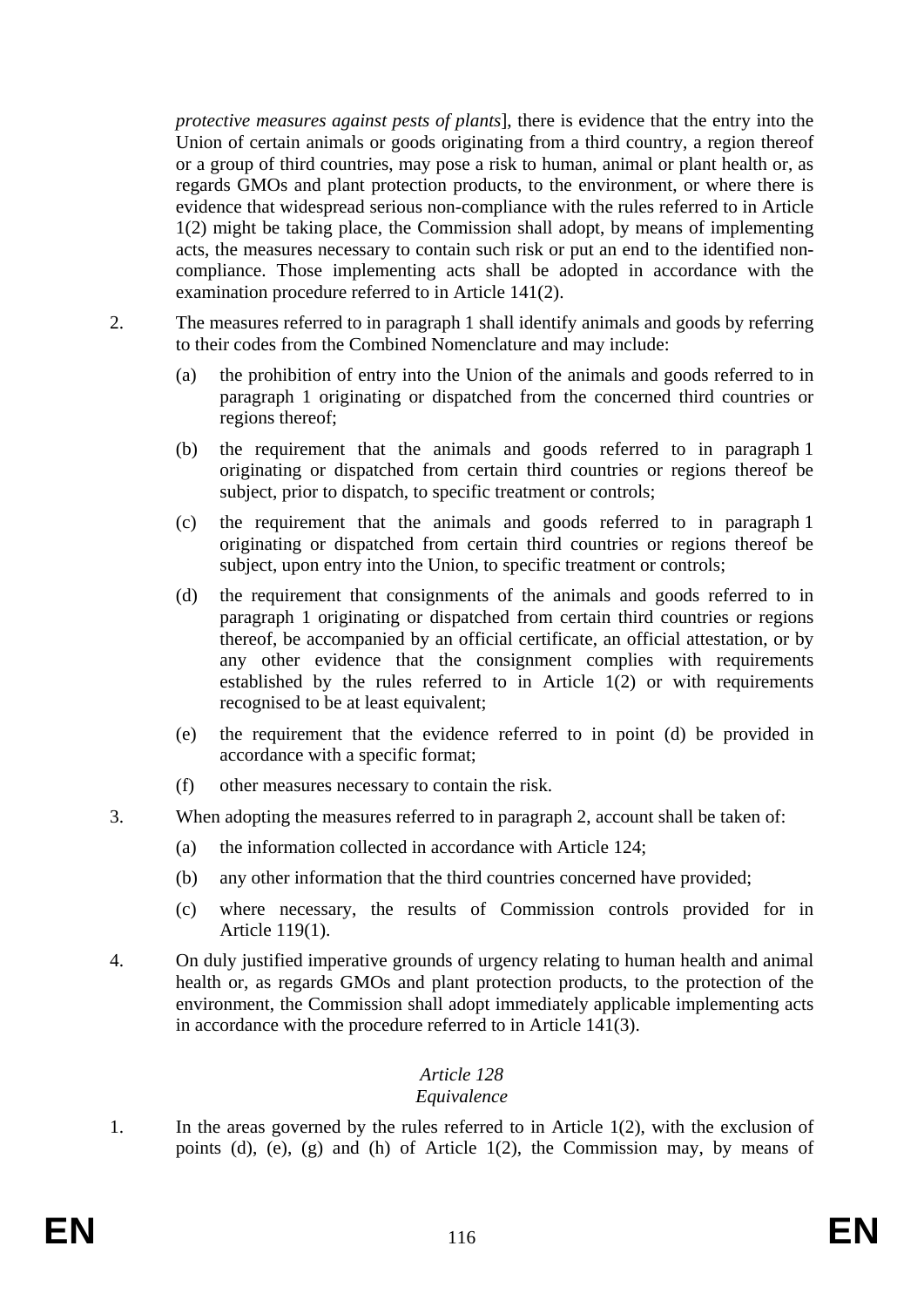implementing acts, recognise that measures applied in a third country, or regions thereof, are equivalent to the requirements laid down in those rules, on the basis of:

- (a) a thorough examination of information and data provided by the third country concerned pursuant to Article 124(1);
- (b) where appropriate, the satisfactory outcome of a control performed in accordance with Article 119(1);

Those implementing acts shall be adopted in accordance with the examination procedure referred to in Article 141(2).

- 2. The implementing acts referred to in paragraph 1 shall set out the modalities governing the entry of animals and goods into the Union from the third country concerned, or regions thereof, and may include:
	- (a) the nature and content of the official certificates or attestations that must accompany the animals or goods;
	- (b) specific requirements applicable to the entry into the Union of the animals or goods and the official controls to be performed at entry into the Union;
	- (c) where necessary, procedures for drawing up and amending lists of regions or establishments in the third country concerned from which the entry of animals and goods into the Union is permitted.
- 3. The Commission shall, by means of implementing acts, repeal without delay the implementing acts provided for in paragraph 1 where any of the conditions for the recognition of equivalence cease to be fulfilled.

Those implementing acts shall be adopted in accordance with the examination procedure referred to in Article 141(2).

## **Chapter III Training of staff of the competent authorities**

#### *Article 129*

*Training and exchange of staff of the competent authorities* 

1. The Commission may organise training activities for the staff of the competent authorities and, where appropriate, for staff of other authorities of the Member States involved in investigations of possible violations of the provisions of this Regulation and of the rules referred to in Article 1(2).

The Commission may organise those activities in cooperation with Member States.

- 2. The training activities referred to in paragraph 1 shall facilitate the development of a harmonised approach to official controls and other official activities in Member States. They shall include, as appropriate, training on:
	- (a) this Regulation and the rules referred to in Article 1(2);
	- (b) control methods and techniques relevant for the official controls and for the other official activities of the competent authorities;
	- (c) production, processing and marketing methods and techniques.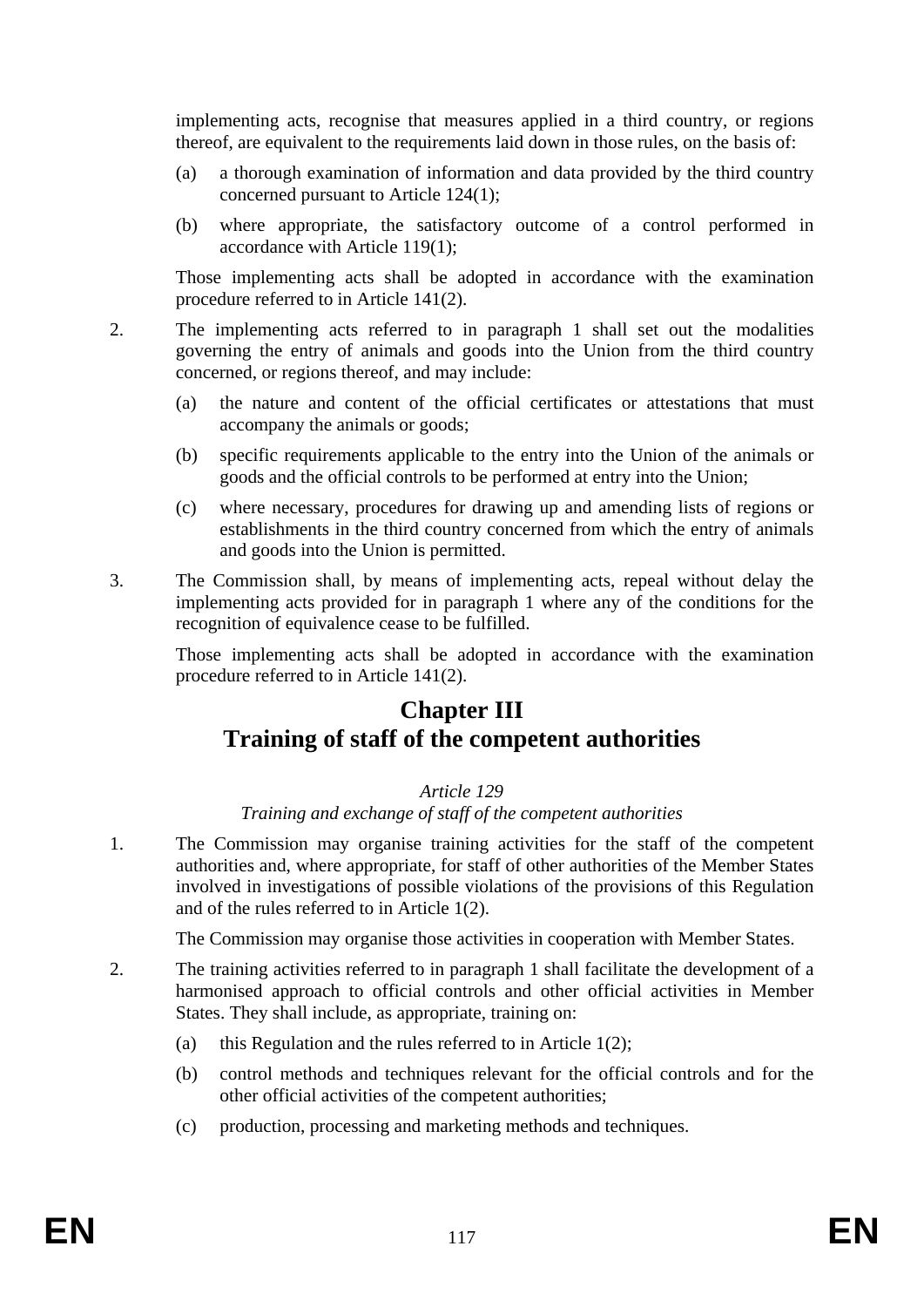- 3. The training activities referred to in paragraph 1 may be open to staff of the competent authorities of third countries and may be organised outside the Union.
- 4. Competent authorities shall ensure that the knowledge acquired through the training activities referred to in paragraph 1 is disseminated as necessary and appropriately used in the staff training activities referred to in Article 4(2) and (3).

Training activities aimed at disseminating such knowledge shall be included in the training programmes referred to in Article 4(2).

5. The Commission may organise in cooperation with the Member States programmes for the exchange of staff of the competent authorities performing official controls or other official activities between two or more Member States.

Such exchange may take place through the temporary secondment of staff of the competent authorities from one Member State to the other or through the exchange of such staff between the relevant competent authorities.

6. The Commission shall, by means of implementing acts, lay down rules for the organisation of the training activities referred to in paragraph 1 and of the programmes referred to in paragraph 5.

Those implementing acts shall be adopted in accordance with the examination procedure referred to in Article 141(2).

## **Chapter IV Information management systems**

## *Article 130*

## *Information management system for official controls (IMSOC)*

- 1. The Commission shall set up and manage a computerised information management system for the integrated operation of the mechanisms and tools through which data, information and documents concerning official controls are managed and handled ('the IMSOC').
- 2. The IMSOC shall:
	- (a) integrate fully and provide the necessary updates to the TRACES system as established by Decision 2003/24/EC;
	- (b) integrate fully and provide the necessary updates to existing computerised systems managed by the Commission and used for the rapid exchange of data, information and documents in relation to risks to human, animal health and welfare, and plant health, as established by Article 50 of Regulation (EC) No 178/2002, Article 20 of Regulation (EU) XXX/XXXX [*Office of Publications, please insert number of the Regulation on animal health*] and Article 97 of Regulation (EU) XXX/XXXX [*Office of Publications, please insert number of the Regulation on protective measures against pests of plants*];
	- (c) provide appropriate linkages between the TRACES system and the systems referred to in point (b) to allow, as necessary, the efficient exchange and update of data between those systems and between the TRACES system and those systems.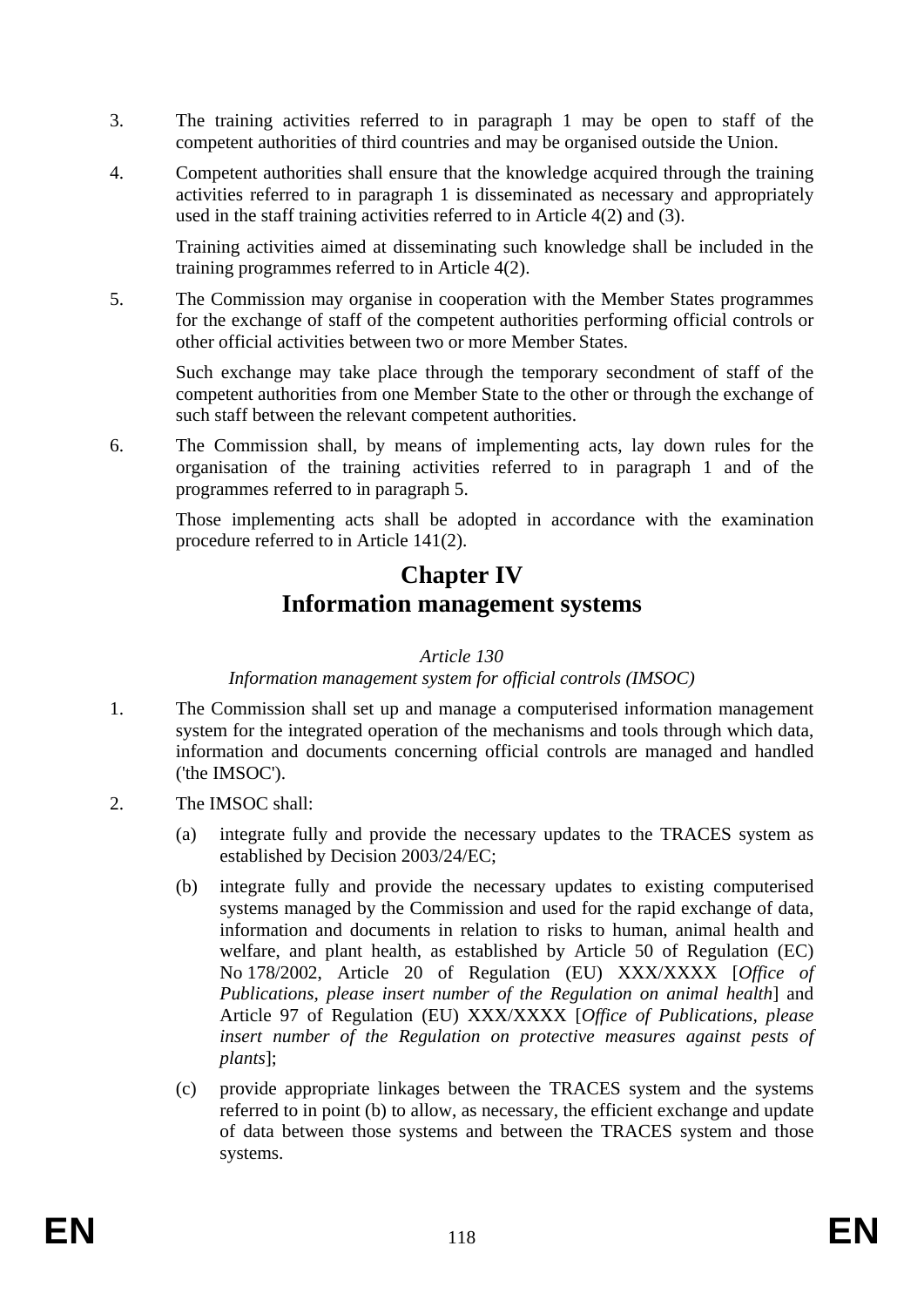#### *Article 131 General functionalities of the IMSOC*

The IMSOC shall:

- (a) allow for the computerised handling and exchange of information, data and documents necessary for the performance of official controls, resulting from the performance of official controls or the recording of the performance or outcome of official controls in all cases where the rules referred to in Article 1(2) and the delegated acts provided for in Articles 15 to 24 provide for the exchange among competent authorities, between the competent authorities and the Commission, and where appropriate with other authorities and the operators, of such information, data and documents;
- (b) provide a mechanism for the exchange of data and information in accordance with the provisions of Title IV;
- (c) provide a tool to collect and manage the reports on official controls provided by the Member States to the Commission;
- (d) allow for the production, handling and transmission, including in electronic form, of the journey log referred to in Article 5(4) of Regulation (EC) No 1/2005, of the records obtained by the navigation system referred to in Article 6(9) of Regulation (EC) No 1/2005, of official certificates and of the common health entry document referred to in Article 54 of this Regulation.

## *Article 132*

#### *Use of the IMSOC in case of animals and goods subject to specific official controls*

1. In case of animals or goods whose movements within the Union or placing on the market are subject to specific requirements or procedures established by the rules referred to in Article 1(2), the IMSOC shall enable the competent authorities at the place of dispatch and other competent authorities responsible for performing official controls on those animals or goods to exchange in real time data, information and documents concerning animals or goods being moved from one Member State to another and on official controls performed.

The first subparagraph shall not apply to goods subject to the rules referred to in Article  $1(2)(g)$  and (h).

However, the Commission shall be empowered to adopt delegated acts in accordance with Article 139 concerning when and to what extent the first subparagraph shall apply to the goods referred to in the second subparagraph.

- 2. In case of exported animals and goods for which Union rules apply in relation to the issuance of the export certificate, the IMSOC shall enable the competent authorities of the place of dispatch and other competent authorities responsible for performing official controls to exchange in real time data, information and documents concerning such animals and goods and the result of controls performed on those animals and goods.
- 3. In case of animals or goods subject to the official controls referred to in Title II, Chapter V, Sections I and II, the IMSOC shall: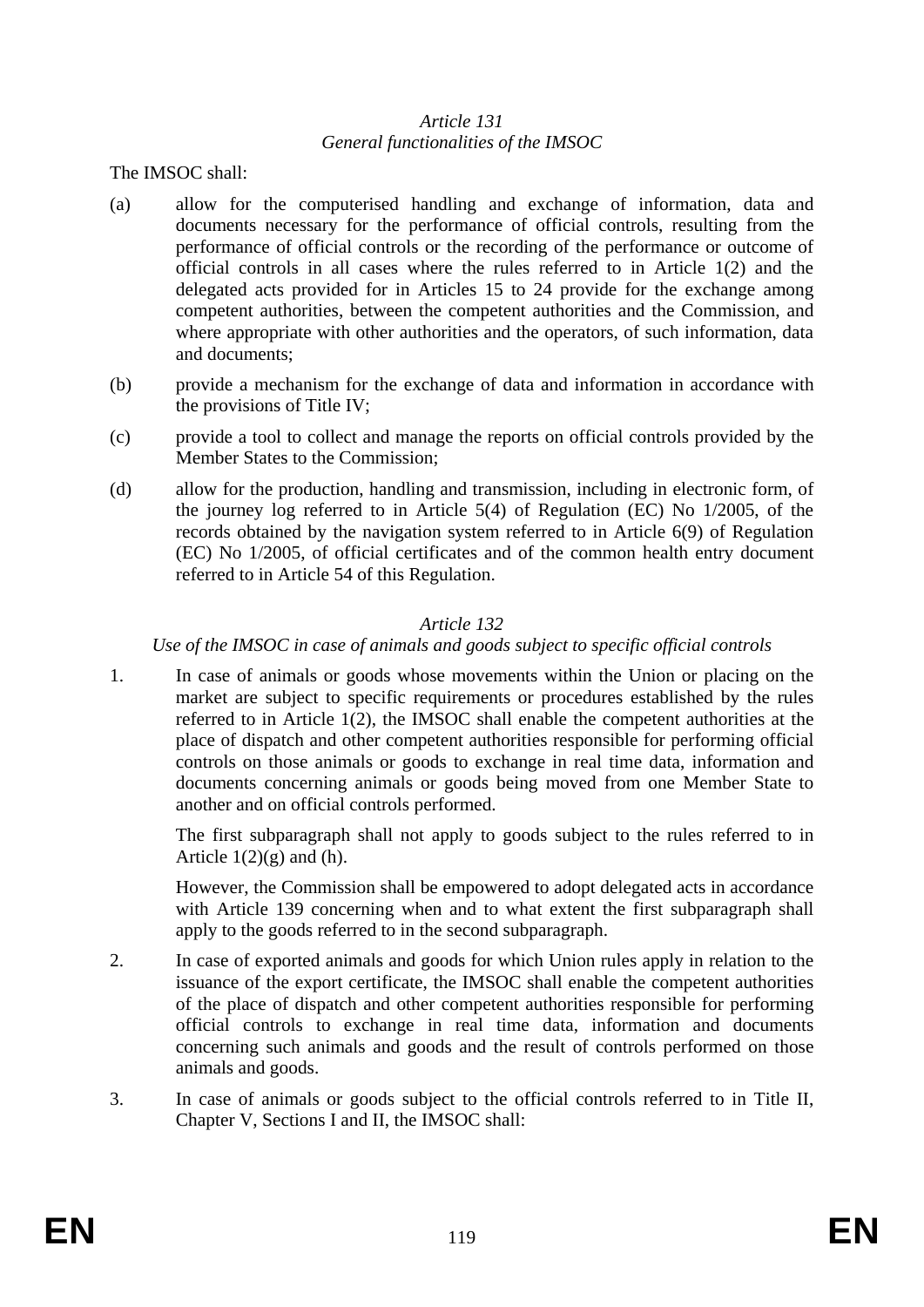- (a) enable the competent authorities at the border control posts and other competent authorities responsible for performing official controls on those animals or goods to exchange in real time data, information and documents concerning those animals and goods and on controls performed on those animals or goods;
- (b) enable the competent authorities at the border control posts to share and exchange relevant data, information and documents with customs authorities and other authorities responsible for performing controls on animals or goods entering the Union from third countries, and with operators involved in entry procedures, in accordance with the rules adopted pursuant to Articles 14(4) and 73(2) and with other relevant Union rules;
- (c) support and operate the procedures referred to in point (a) of Article 52(2) and in Article 63(6).

#### *Empowerment for the adoption of rules for the functioning of the IMSOC*

The Commission shall be empowered to adopt delegated acts in accordance with Article 139 concerning the establishment of:

- (a) the technical specifications and the specific rules for the functioning of the IMSOC and of its components;
- (b) contingency arrangements to be applied in case of unavailability of any of the functionalities of the IMSOC;
- (c) the cases where and the conditions under which concerned third countries and international organisations may be granted partial access to the functionalities of the IMSOC and the modalities of such access;
- (d) the cases where and the conditions under which exemptions from the use of the TRACES system can be granted to occasional users;
- (e) the rules concerning an electronic system under which electronic certificates issued by the competent authorities of third countries shall be accepted by the competent authorities.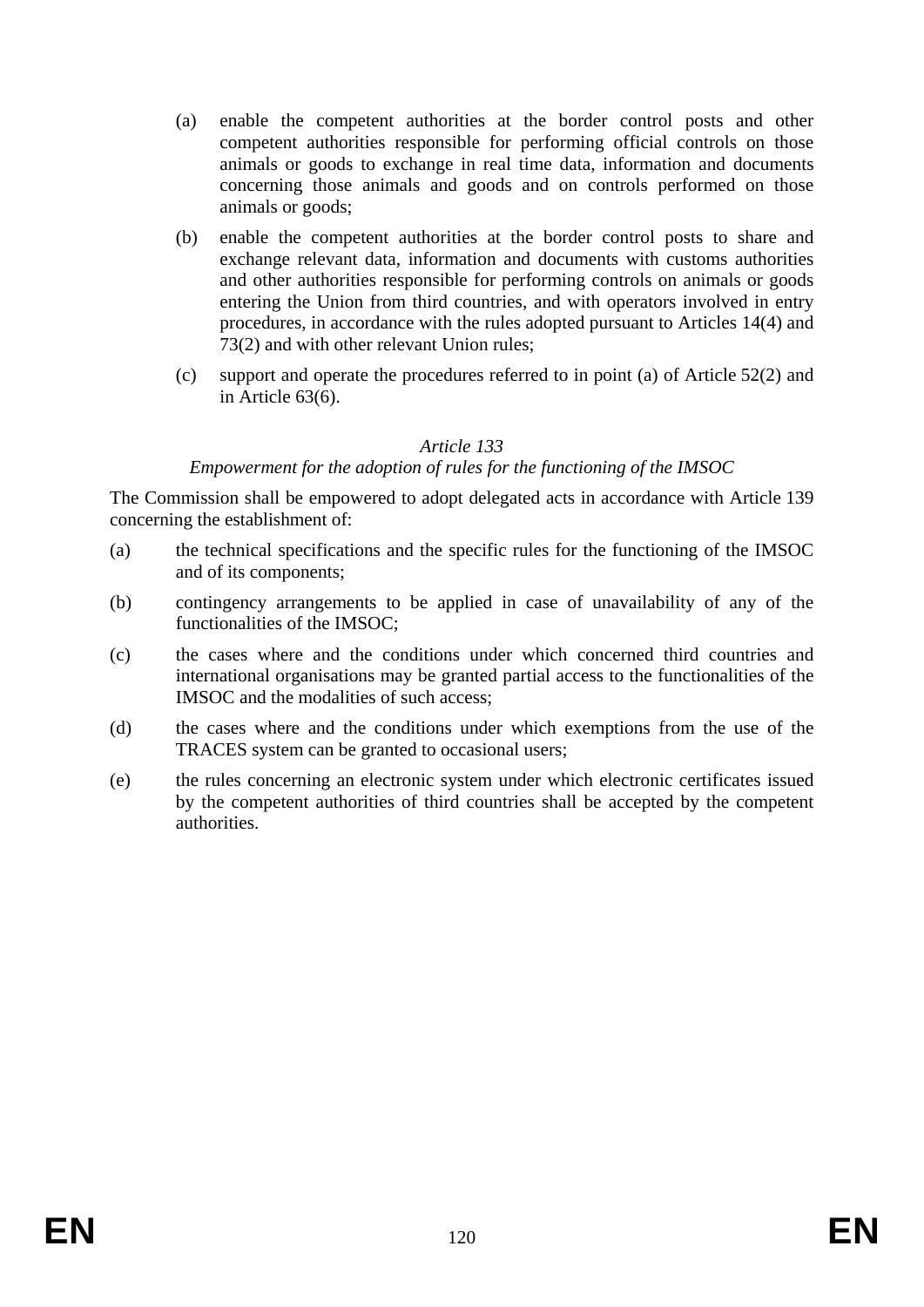# **Title VII Enforcement action**

## **Chapter I Action by the competent authorities and penalties**

#### *Article 134*

#### *General obligations of the competent authorities as regards enforcement action*

- 1. When acting in accordance with this Chapter, the competent authorities shall give priority to action to be taken to eliminate or contain risks to human, animal and plant health, animal welfare and, as regards GMOs and plant protection products, to the environment.
- 2. In case of suspicion of non-compliance, the competent authorities shall perform an investigation in order to confirm or to eliminate that suspicion.
- 3. Where necessary for its purposes, the investigation referred to in paragraph 2 shall include:
	- (a) the performance of intensified official controls on animals, goods and operators for an appropriate period;
	- (b) the official detention of animals and goods and of any unauthorised substances or products as appropriate.

## *Article 135*

#### *Investigations and measures in case of established non-compliance*

- 1. Where the non-compliance is established, the competent authorities shall:
	- (a) perform any further investigation necessary to determine the origin and extent of the non-compliance and to establish the operator's responsibilities;
	- (b) take appropriate measures to ensure that the operator remedies the noncompliance and prevents further occurrences of it.

When deciding which measures to take, the competent authorities shall take account of the nature of the non-compliance and the operator's past record with regard to compliance.

- 2. When acting in accordance with paragraph 1, competent authorities shall, as appropriate:
	- (a) order or perform treatments on animals;
	- (b) order the unloading, transfer to another means of transport, holding and care of animals, quarantine periods, the postponement of the slaughter of animals;
	- (c) order treatments on goods, the alteration of labels or corrective information to be provided to consumers;
	- (d) restrict or prohibit the placing on the market, the movement, the entry into the Union or the export of animals and goods, prohibit their return to the Member State of dispatch or order their return to the Member State of dispatch;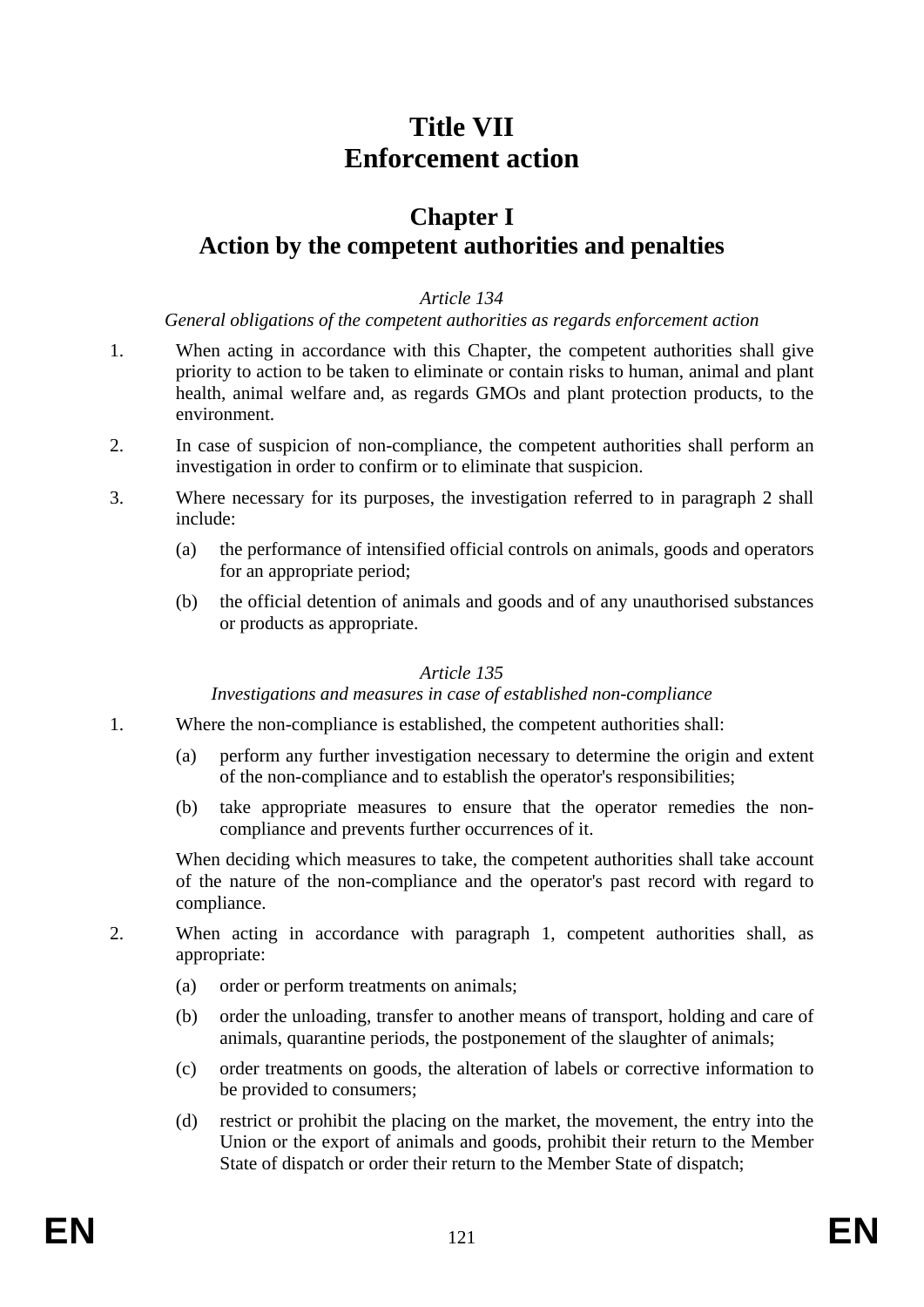- (e) order that the operator increases the frequency of own controls;
- (f) order that certain activities of the operator concerned be subject to increased or systematic official controls;
- (g) order the recall, withdrawal, removal and destruction of goods, authorising, where appropriate, the use of the goods for purposes other than those for which they were originally intended;
- (h) order the isolation or closure, for an appropriate period of time, of all or part of the business of the operator concerned, or its establishments, holdings or other premises;
- (i) order the cessation for an appropriate period of time of all or part of the activities of the operator concerned and, where relevant, of the Internet sites it operates or employs;
- (j) order the suspension or withdrawal of the approval of the establishment, plant, holding or means of transport concerned, or of the authorisation of a transporter;
- (k) order the slaughter or killing of animals provided that this is the most appropriate measure to safeguard human health and animal health and welfare;
- (l) take any other measure the competent authorities deem appropriate to ensure compliance with the rules referred to in Article 1(2).
- 3. The competent authorities shall provide the operator concerned, or its representative, with:
	- (a) written notification of their decision concerning the action or measure to be taken in accordance with paragraphs 1 and 2, together with the reasons for that decision; and,
	- (b) information on rights of appeal against such decisions and on the applicable procedure and time limits.
- 4. All expenditure incurred pursuant to this Article shall be borne by the responsible operators.

## *Penalties*

- 1. Member States shall lay down the rules on penalties applicable to infringements of the provisions of this Regulation and take all measures necessary to ensure that they are applied. The penalties provided for must be effective, proportionate and dissuasive. Member States shall notify those provisions to the Commission by the date referred to in the second subparagraph of Article 162(1) and shall notify it without delay of any subsequent amendment affecting them.
- 2. Member States shall ensure that financial penalties applicable to intentional violations of the provisions of this Regulation and of the rules referred to in Article 1(2) at least offset the economic advantage sought through the violation.
- 3. Member States shall ensure in particular that penalties are provided for in the following cases: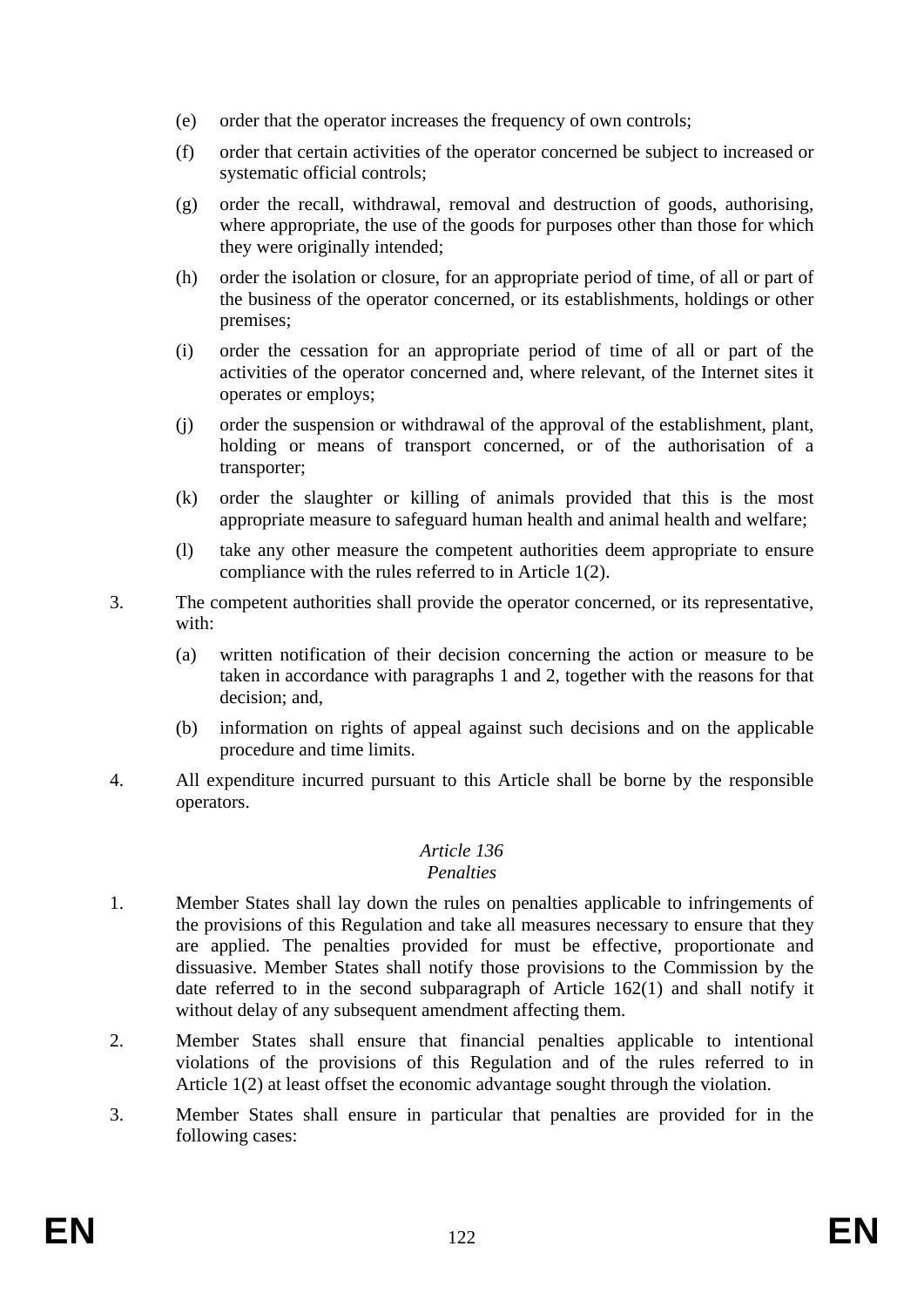- (a) where operators fail to cooperate during official controls or other official activities;
- (b) false or misleading official certification;
- (c) fraudulent production or use of official certificates, official labels, official marks and other official attestations.

# **Chapter II Union enforcement measures**

## *Article 137*

## *Serious failure in a Member State's control system*

- 1. Where the Commission has evidence of a serious failure in a Member State's control systems and such failure may constitute a possible and widespread risk to human, animal or plant health, animal welfare or, as regards GMOs and plant protection products, to the environment, or result in a widespread infringement of the rules referred to in Article 1(2), it shall, by means of implementing acts, adopt one or more of the following measures, to be applied until the failure in the control system is eliminated:
	- (a) the prohibition to make available on the market or to transport, move or otherwise handle certain animals or goods concerned by the failure in the official control system;
	- (b) special conditions for the activities, animals or goods referred to in point (a);
	- (c) the suspension of the operation of official controls in border control posts or other control points concerned by the failure in the official control system or the withdrawal of such border control posts or other control points;
	- (d) other appropriate temporary measures necessary to contain that risk until the failure in the control system is eliminated.

Those implementing acts shall be adopted in accordance with the examination procedure referred to in Article 141(2).

- 2. The measures referred to in paragraph 1 shall be adopted only after the Member State concerned has failed to correct the situation upon request and within the time limit set by the Commission.
- 3. On duly justified imperative grounds of urgency relating to human and animal health or, as regards GMOs and plant protection products, to the protection of the environment, the Commission shall adopt immediately applicable implementing acts in accordance with the procedure referred to in Article 141(3).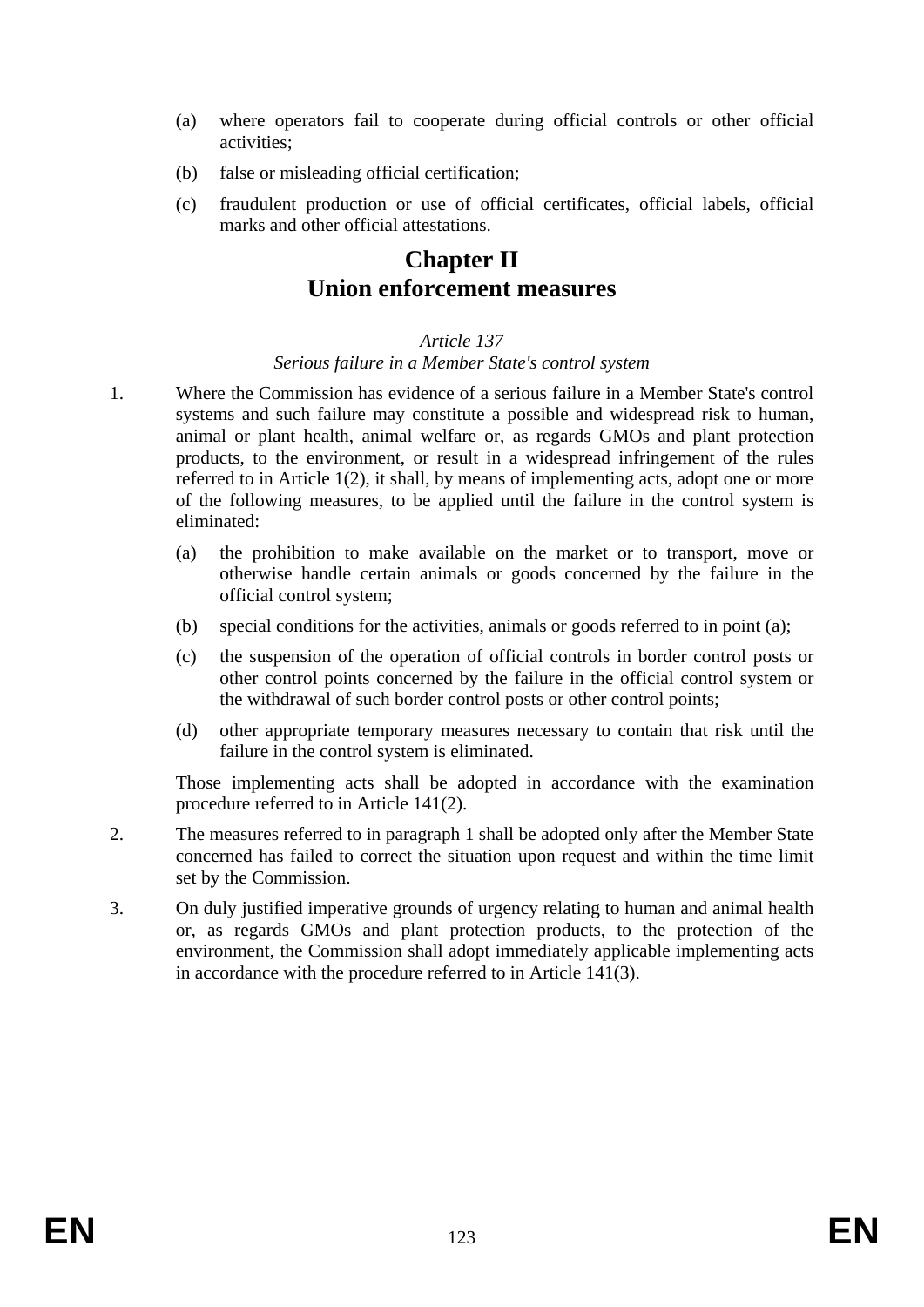# **Title VIII Common provisions**

## **Chapter I Procedural provisions**

*Article 138* 

#### *Amendment of Annexes and references to European standards*

- 1. The Commission shall be empowered to adopt delegated acts in accordance with Article 139 concerning amendments to Annexes II and III to this Regulation, in order to take into account changes to the rules referred to in Article 1(2), technical progress and scientific developments.
- 2. In order to keep the references to the European standards referred to in point (b)(iv) of Article 26(1), point (e) of Article 36(4) and point (a) of Article 91(3) up-to-date, the Commission shall be empowered to adopt delegated acts amending those references in the event that CEN amends them.

## *Article 139 Exercise of the delegation*

- 1. The power to adopt delegated acts is conferred on the Commission subject to the conditions laid down in this Article.
- 2. The delegation of power referred to in Articles 4(3), 15(2), 16, 17, 18(3), 19, 20, 21, 22, 23(1), 24(1), 25(3), 26(2), 40, 43(4), 45(3), 46, 49, 51(1), 52(1) and (2), 56(2), 60(3), 62(2), 69(3), 75(1) and (2), 97(2), 98(6), 99(2), 101(3), 106(3), 110, 111, 114(4) and 125(1), the third subparagraph of Article 132(1), Articles 133, 138(1) and (2), 143(2), 144(3), 151(3), 153(3) and 159(3) shall be conferred for an indeterminate period of time from the date of entry into force of this Regulation.
- 3. The delegation of powers referred to in Articles 4(3), 15(2), 16, 17, 18(3), 19, 20, 21, 22, 23(1), 24(1), 25(3), 26(2), 40, 43(4), 45(3), 46, 49, 51(1), 52(1) and (2), 56(2), 60(3), 62(2), 69(3), 75(1) and (2), 97(2), 98(6), 99(2), 101(3), 106(3), 110, 111, 114(4) and 125(1), the third subparagraph of Article 132(1), Articles 133, 138(1) and (2), 143(2), 144(3), 151(3), 153(3) and 159(3) may be revoked at any time by the European Parliament or by the Council. A decision of revocation shall put an end to the delegation of the power specified in that decision. It shall take effect the day following the publication of the decision in the *Official Journal of the European Union* or at a later date specified therein. It shall not affect the validity of any delegated acts already in force.
- 4. As soon as it adopts a delegated act, the Commission shall notify it simultaneously to the European Parliament and to the Council.
- 5. A delegated act adopted pursuant to Articles 4(3), 15(2), 16, 17, 18(3), 19, 20, 21, 22, 23(1), 24(1), 25(3), 26(2), 40, 43(4), 45(3), 46, 49, 51(1), 52(1) and (2), 56(2), 60(3), 62(2), 69(3), 75(1) and (2), 97(2), 98(6), 99(2), 101(3), 106(3), 110, 111, 114(4) and 125(1), the third subparagraph of Article 132(1), Articles 133, 138(1) and (2), 143(2), 144(3), 151(3), 153(3) and 159(3) shall enter into force only if no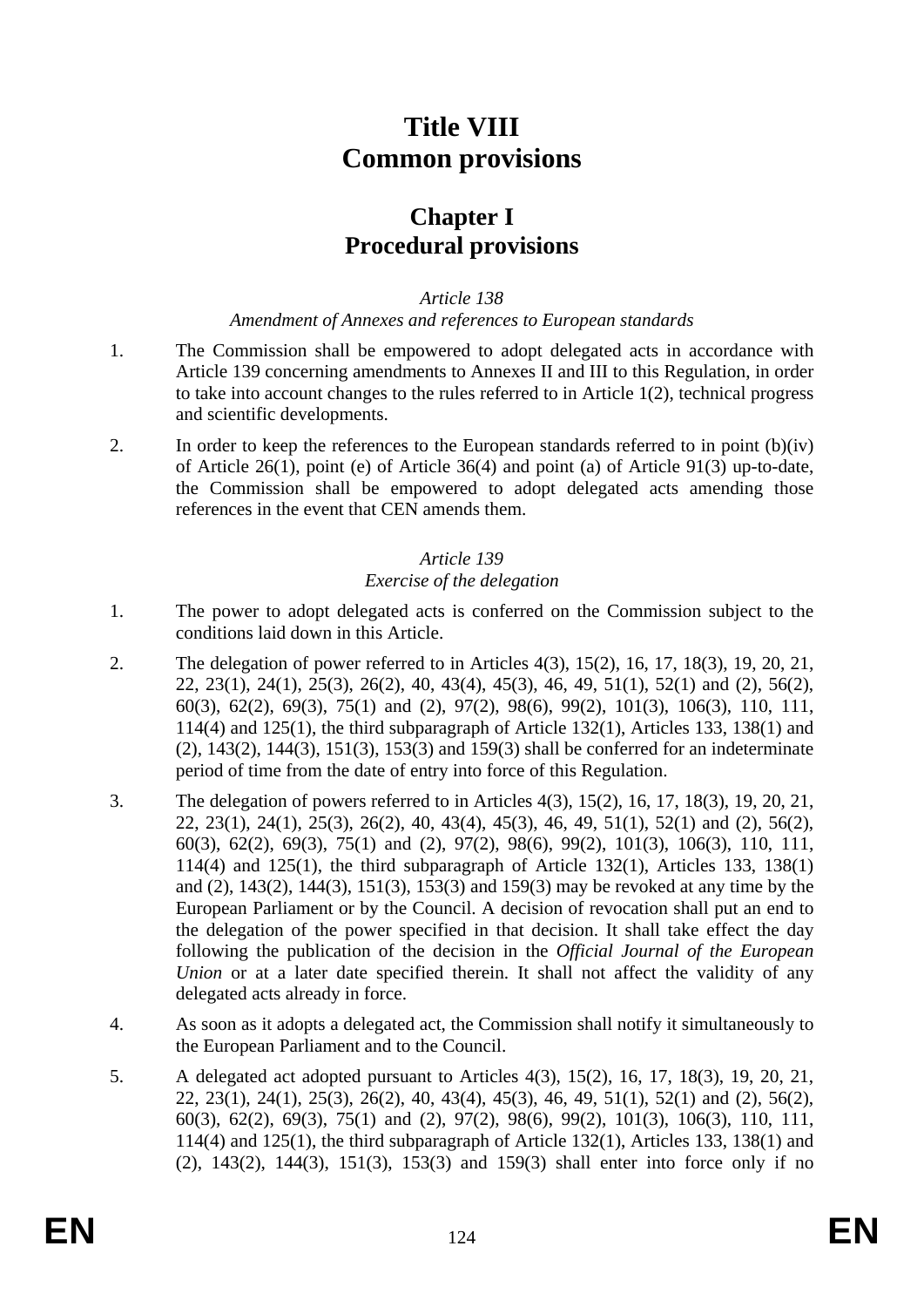objection has been expressed either by the European Parliament or the Council within a period of two months of notification of that act to the European Parliament and the Council or if, before the expiry of that period, the European Parliament and the Council have both informed the Commission that they will not object. That period shall be extended by two months at the initiative of the European Parliament or the Council.

### *Article 140*

#### *Urgency procedure*

- 1. Delegated acts adopted under this Article shall enter into force without delay and shall apply as long as no objection is expressed in accordance with paragraph 2. The notification of a delegated act to the European Parliament and to the Council shall state the reasons for the use of the urgency procedure.
- 2. Either the European Parliament or the Council may object to a delegated act in accordance with the procedure referred to in Article 139(5). In such a case, the Commission shall repeal the act without delay following the notification of the decision to object by the European Parliament or by the Council.

## *Article 141*

## *Committee*

- 1. The Commission shall be assisted by the Standing Committee on Plants, Animals, Food and Feed established by Article 58(1) of Regulation (EC) No 178/2002. That Committee is a Committee in the meaning of Regulation (EU) No 182/2011.
- 2. Where reference is made to this paragraph, Article 5 of Regulation (EU) No 182/2011 shall apply.

Where the opinion of the committee is to be obtained by written procedure, that procedure shall be terminated without result when, within the time-limit for delivery of the opinion, the chair of the committee so decides or a simple majority of committee members so request.

3. Where reference is made to this paragraph, Article 8 of Regulation (EU) No 182/2011, in conjunction with Article 5 thereof, shall apply.

## **Chapter II Transitional and final provisions**

#### *Article 142 Repeals*

1. Regulation (EC) No 882/2004, Directives 89/608/EEC and 96/93/EC and Decision 92/438/EEC are repealed as from [*Office of Publications, please insert date of entry into force of this Regulation + 1 year]*.

However, Articles 14 to 17 and 26 to 29 of Regulation (EC) No 882/2004 shall continue to apply until *[Office of Publications, please insert date of entry into force of this Regulation + 3 years]*.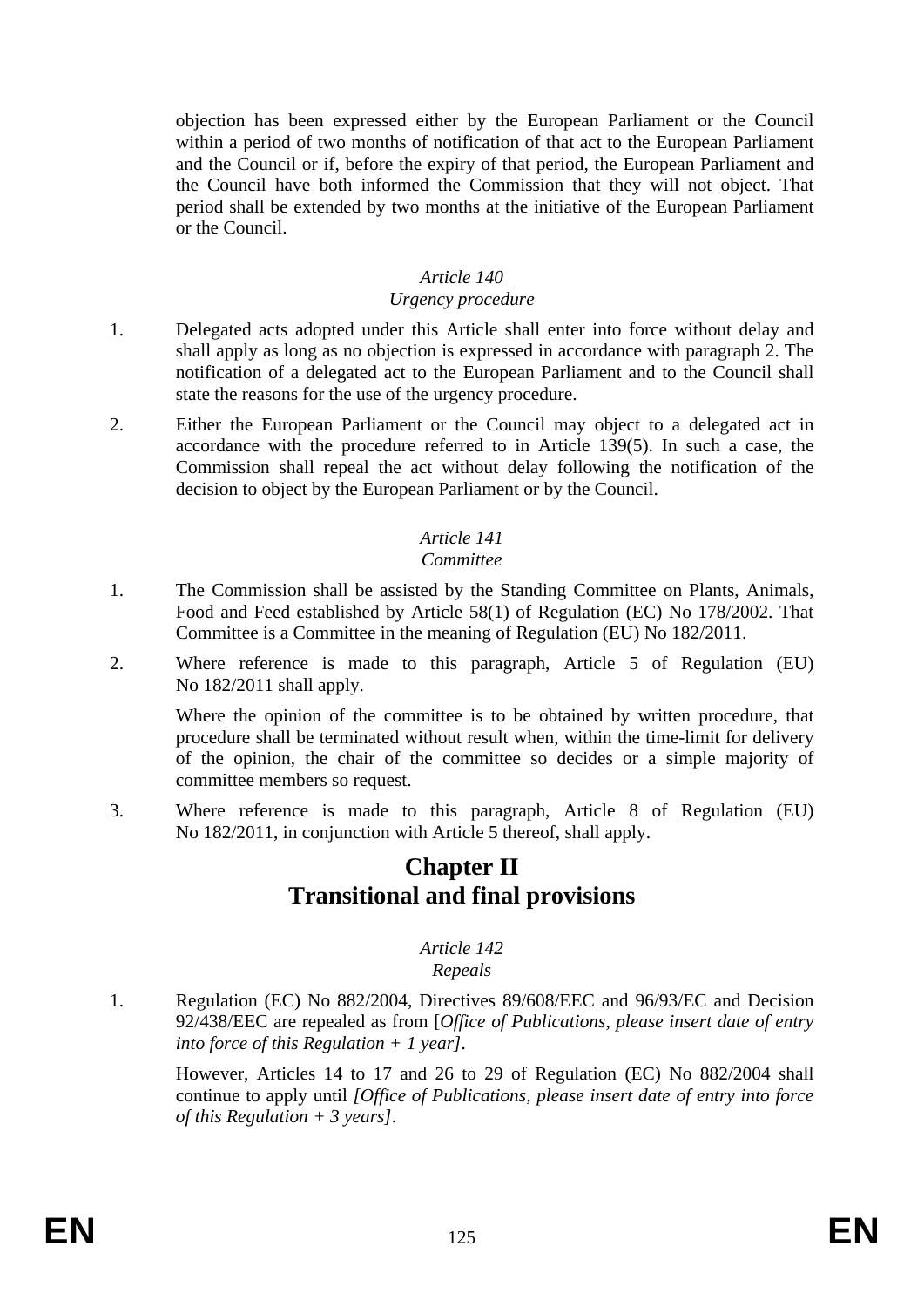- 2. Regulation (EC) No 854/2004 and Directives 89/662/EEC, 90/425/EEC, 91/496/EEC, 96/23/EC and 97/78/EC are repealed as from *[Office of Publications, please insert date of entry into force of this Regulation + 3 years]*.
- 3. References to the repealed acts shall be construed as references to this Regulation and shall be read in accordance with the correlation table in Annex IV.

#### *Transitional measures related to the repeals of Directives 91/496/EEC and 97/78/EC*

- 1. The relevant provisions of Directives 91/496/EEC and 97/78/EC which govern matters referred to in Articles  $45(2)$ , 46, points (b), (c) and (d) of Article 49,  $51(1)(a)$ , 52(1) and (2), 56(1)(a) of this Regulation shall continue to apply until the date to be determined in the delegated act adopted in accordance with paragraph 2.
- 2. The Commission shall be empowered to adopt delegated acts in accordance to Article 139 concerning the date on which the provisions referred to in paragraph 1 shall no longer apply. That date shall be the date of the application of the corresponding rules to be established pursuant to the delegated or implementing acts provided for in Articles  $45(2)$ ,  $46$ , points (b), (c) and (d) of Article  $49$ ,  $51(1)(a)$ ,  $52(1)$ and  $(2)$ , 56(1)(a) of this Regulation.

## *Article 144*

## *Transitional measures related to the repeal of Directive 96/23/EC*

- 1. Competent authorities shall continue to perform the official controls necessary to detect the presence of the substances and groups of residues listed in Annex I to Directive 96/23/EC, in accordance to Annex II, III and IV to this Directive until the date to be determined in the delegated act adopted in accordance with paragraph 3.
- 2. Article 29(1) and (2) of Directive 96/23/EC shall continue to apply until the date to be determined in the delegated act adopted in accordance with paragraph 3.
- 3. The Commission shall be empowered to adopt delegated acts in accordance to Article 139 concerning the date on which the competent authorities shall cease to perform official controls in accordance with the provisions referred to in paragraph 1, and on which Article 29(1) and (2) of Directive 96/23/EC shall no longer apply. That date shall be the date of the application of the corresponding rules to be established pursuant to the delegated or implementing acts provided for in Article 16 and 111 of this Regulation.

## *Article 145 Amendments to Directive 98/58/EC*

## Directive 98/58/EC is amended as follows:

- (a) Article 2 is amended as follows:
	- (i) point 3 is deleted;
	- (ii) the following second subparagraph is added:

'The definition of 'competent authorities' laid down in point (5) of Article 2 of Regulation (EU) No XXX/XXXX [*Office of Publications, please insert number of this Regulation*] shall also apply.';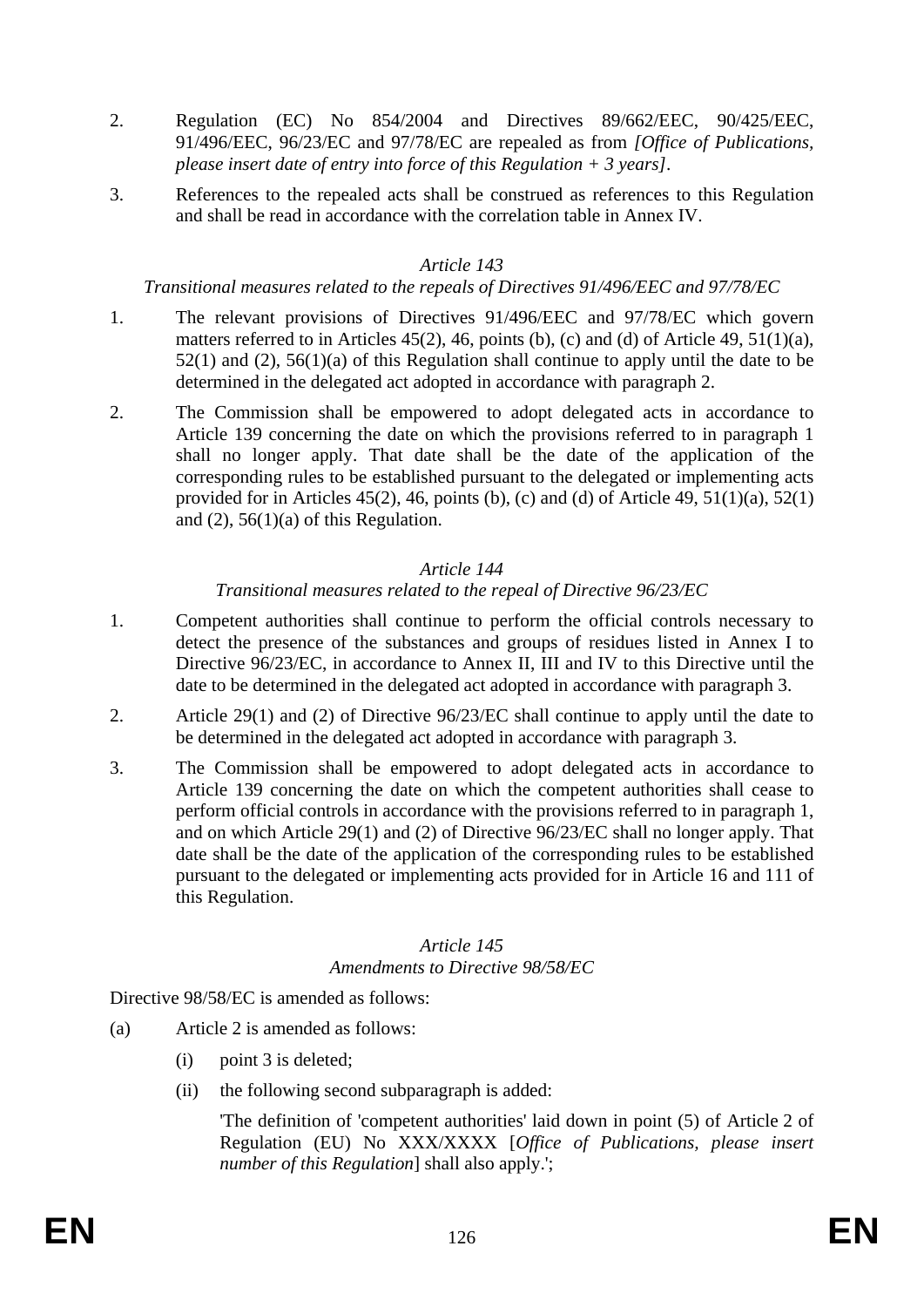- (b) Article 6 is amended as follows:
	- (i) paragraph 1 is deleted;
	- (ii) paragraph 2 is replaced by the following:
		- '2. Member States shall submit to the Commission by 30 June each year an annual report for the previous year on the inspections carried out by the competent authority to check compliance with the requirements of this Directive. The report shall be accompanied by an analysis of the most serious findings of non–compliances and a national action plan to prevent or decrease their occurrence for the forthcoming years. The Commission shall submit summaries of those reports to the Member States.';
- (c) point (a) of paragraph 3 is deleted;
- (d) Article 7 is deleted.

#### *Article 146 Amendments to Directive 1999/74/EC*

Directive 1999/74/EC is amended as follows:

- (a) Article 8 is amended as follows:
	- (i) paragraph 1 is deleted;
	- (ii) paragraph 2 is replaced by the following:

'Member States shall submit to the Commission by 30 June each year an annual report for the previous year on the inspections carried out by the competent authority to check compliance with the requirements of this Directive. The report shall be accompanied by an analysis of the most serious findings of non– compliances and a national action plan to prevent or decrease their occurrence for the forthcoming years. The Commission shall submit summaries of these reports to the Member States.';

- (iii) point (a) of paragraph 3 is deleted;
- (b) Article 9 is deleted.

#### *Article 147*

#### *Amendments to Council Regulation (EC) No 999/2001*

Regulation (EC) No 999/2001 is amended as follows:

- (a) Articles 19 and 21 are deleted;
- (b) In Annex X, Chapters A and B are deleted.

#### *Article 148 Amendments to Regulation (EC) No 1829/2003*

Regulation (EC) No 1829/2003 is amended as follows:

- (a) Article 32 is amended as follows:
	- (i) the first and second subparagraphs are deleted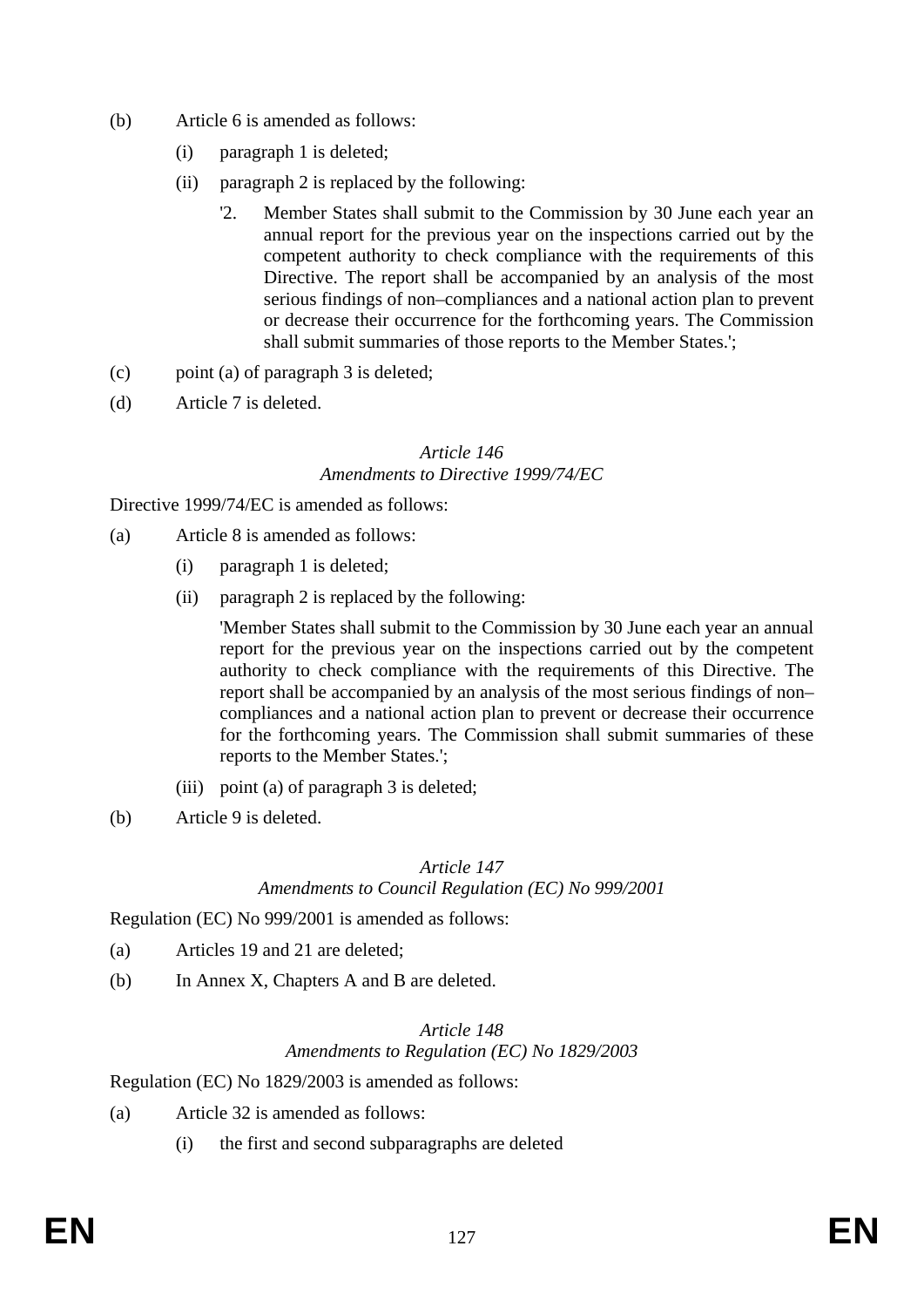(ii) the third subparagraph is replaced by the following:

'Applicants for authorisation of genetically modified food and feed shall contribute to supporting the costs of the tasks of the European Union reference laboratory and the national reference laboratories designated in accordance with Articles 91(1) and 98(1) of Regulation (EU) No XXX/XXXX [*Office of Publications, please insert number of this Regulation*] for that area.'

- (iii) in the fifth subparagraph the words 'and the annex' shall be deleted.
- (iv) in the sixth subparagraph the words ' and adapting the Annex' shall be deleted.
- (b) the Annex is deleted.

#### *Article 149 Amendments to Regulation (EC) No 1831/2003*

Regulation (EC) No 1831/2003 is amended as follows:

(a) in Article 7, paragraph  $3(f)$  is replaced by the following

'a written statement that three samples of the feed additive have been sent by the applicant directly to the European Union reference laboratory referred to in Article 21.'

- (b) Article 21 is amended as follows:
	- (i) the first, third and forth paragraphs are deleted;
	- (ii) paragraph 2 is replaced by the following:

'Applicants for the authorisation of additives shall contribute to supporting the cost of the tasks of the European Union reference laboratory and the national reference laboratories designated in accordance with Articles 91(1) and 98(1) of Regulation (EU) No XXX/XXXX [*Office of Publications, please insert number of this Regulation*] for that area.'

(c) Annex II is deleted.

#### *Article 150 Amendments to Regulation (EC) No 1/2005*

Regulation (EC) No 1/2005 is amended as follows:

- (a) Article 2 is amended as follows:
	- (i) points (d), (f), (i) and (p) are deleted;
	- (ii) the following second subparagraph is added:

'The definitions of 'competent authorities', 'border control post', 'official veterinarian' and 'exit point' laid down in points (5), (29), (32), and (36) of Article 2 of Regulation (EU) No XXX/XXXX [*Office of Publications, please insert number of this Regulation*]\* shall also apply.

\_\_\_\_\_\_\_\_\_\_\_\_\_\_\_\_\_ \* OJ L …, …, p. …';

(b) Articles 14, 15, 16, 21, 22(2), 23, 24 and 26 are deleted;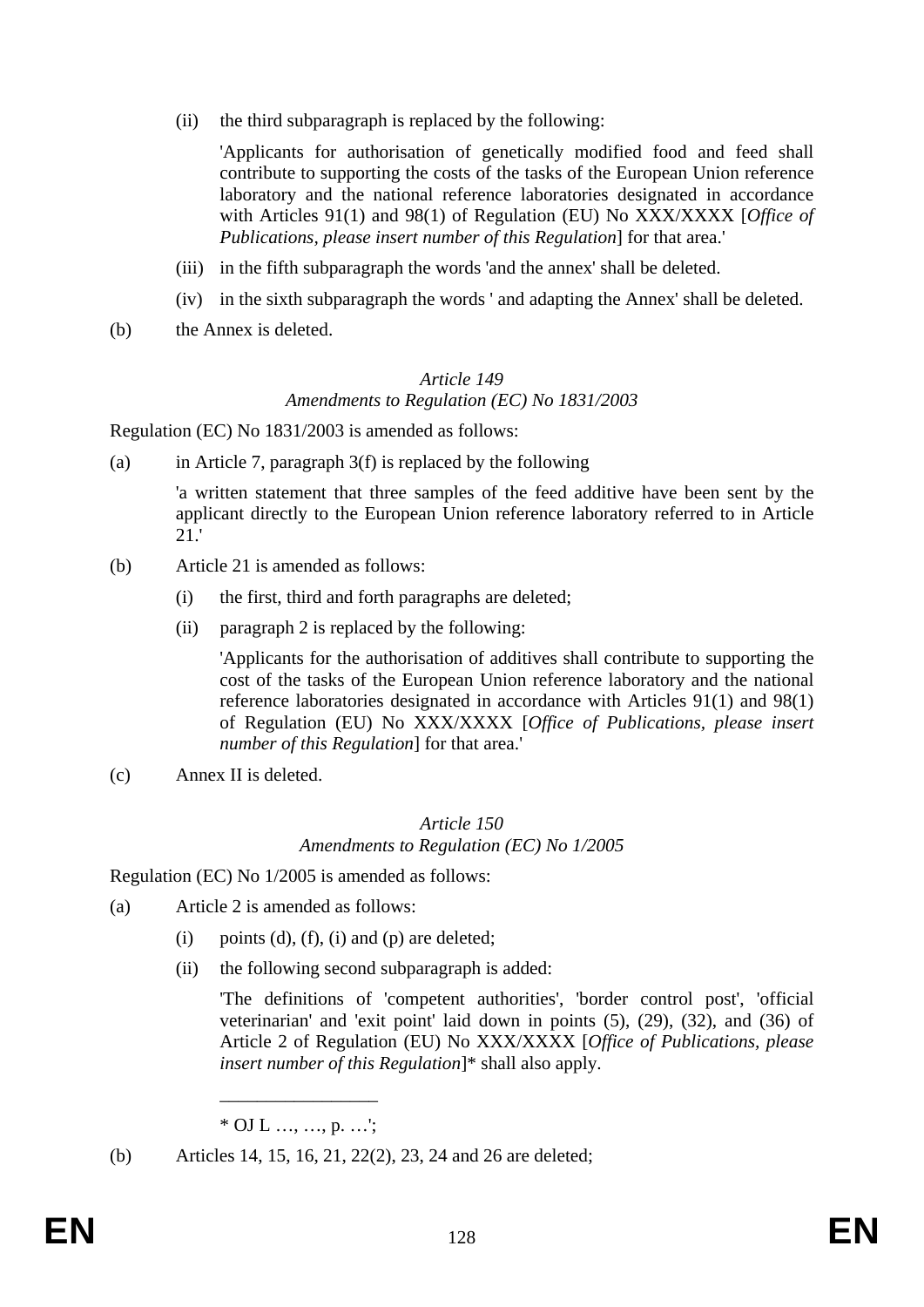- (c) Article 27 is amended as follows:
	- (i) paragraph 1 is deleted;
	- (ii) paragraph 2 is replaced by the following:
		- '2. Member States shall submit to the Commission by 30 June each year an annual report for the previous year on the inspections carried by the competent authority to verify compliance with the requirements of this Regulation. The report shall be accompanied by an analysis of the major deficiencies detected and an action plan to address them.';
- (d) Article 28 is deleted.

*Amendments to Regulation (EC) No 396/2005 and related transitional measures* 

- 1. Regulation (EC) No 396/2005 is amended as follows:
	- (a) Articles 26, 27, 28(1) and (2) and 30 are deleted;
	- (b) the introductory phrase of Article  $31(1)$  is replaced by the following:
		- '1. Member States shall submit the following information concerning the previous calendar year to the Commission, the Authority and the other Member States by 30 June each year:';
- 2. Articles 26, 27(1) and 30 of Regulation (EC) No 396/2005 shall continue to apply until the date to be determined in the delegated act adopted in accordance with paragraph 3.
- 3. The Commission shall be empowered to adopt delegated acts in accordance to Article 139 concerning the date on which Articles 26, 27(1) and 30 referred to in paragraph 2 shall no longer apply. That date shall be the date of the application of the corresponding rules to be established pursuant to the delegated acts provided for in Article 16 of this Regulation.

#### *Article 152 Amendments to Directive 2007/43/EC*

Directive 2007/43/EC is amended as follows:

- (a) Article 2 is amended as follows:
	- (i) in paragraph 1, points (c) and (d) are deleted;
	- (ii) the following paragraph 3 is added:
		- '3. The definitions of 'competent authorities' and of 'official veterinarian' laid down in points (5) and (32) of Article 2 of Regulation (EU) No XXX/XXXX [*Office of Publications, please insert number of this Regulation*]\* shall also apply.

\_\_\_\_\_\_\_\_\_\_\_\_\_\_\_\_\_  $*$  OJ L ..., ..., p. ...';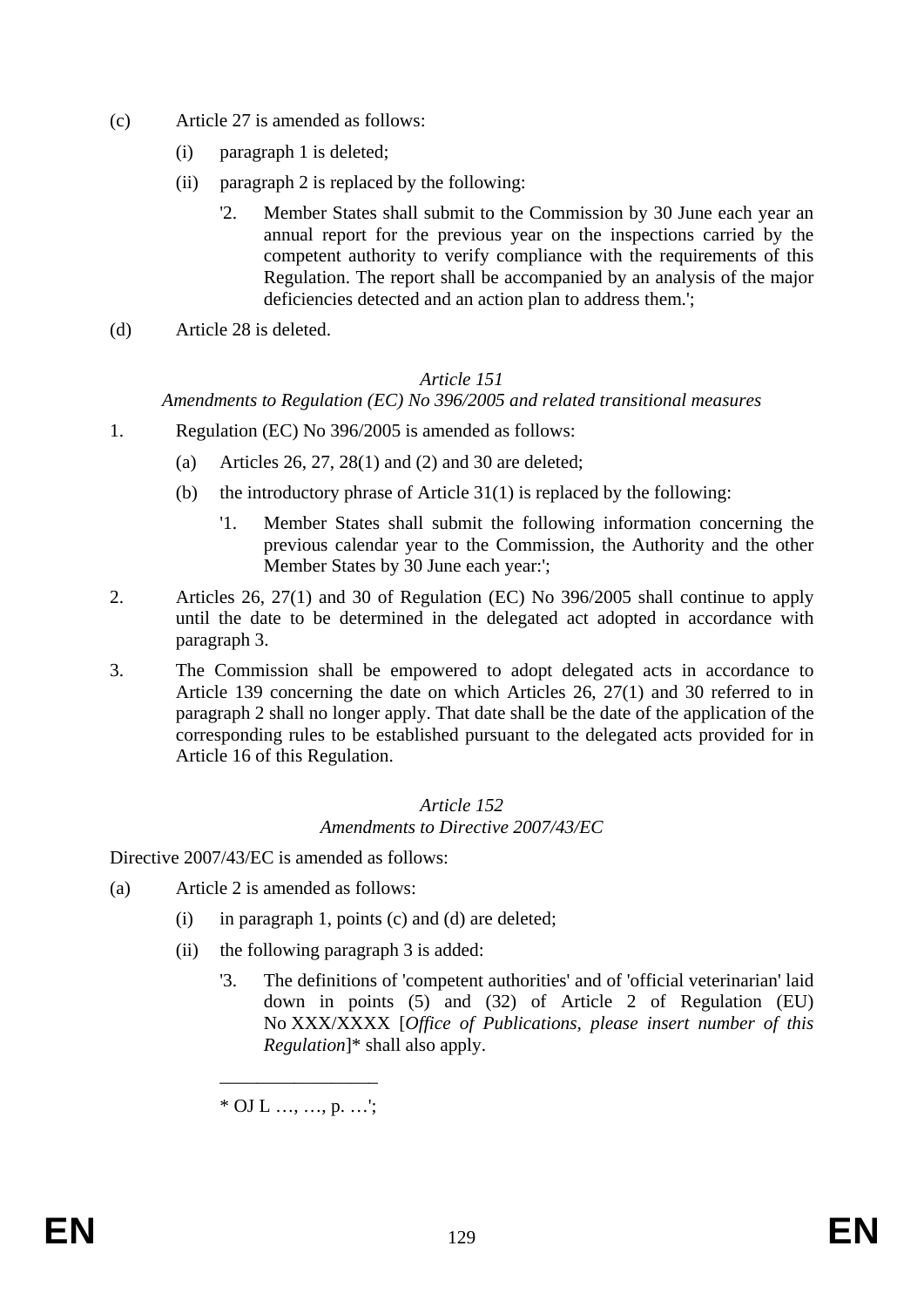- (b) Article 7 is amended as follows:
	- (i) paragraph 1 is deleted;
	- (ii) paragraph 2 is replaced by the following:

'Member States shall submit to the Commission by 30 June each year an annual report for the previous year on the inspections carried out by the competent authority to check compliance with the requirements of this Directive. The report shall be accompanied by an analysis of the most serious findings of non– compliances and a national action plan to prevent or decrease their occurrence for the forthcoming years. The Commission shall submit summaries of those reports to the Member States.'.

#### *Article 153*

*Amendments to Regulation (EC) No 834/2007 and related transitional measures* 

- 1. Regulation (EC) No 834/2007 is amended as follows:
	- (a) Article 2 is amended as follows:
		- (i) point (n) is replaced by the following:
			- '(n) 'competent authorities' means competent authorities as defined in point (5) of Article 2 of Regulation (EU) No XXX/XXXX [*Office of Publications, please insert number of this Regulation*]\*.

\_\_\_\_\_\_\_\_\_\_\_\_\_\_\_\_\_  $*$  OJ L ..., ..., p. ...':

- (ii) point (o) is deleted;
- (iii) point (p) is replaced by the following:
	- '(p) 'control body' means a delegated body as defined in point (38) of Article 2 of Regulation (EU) No XXX/XXXX [*Office of Publications, please insert number of this Regulation*]';
- (b) in point (a) of Article 24(1), 'Article 27(10)' is replaced by 'Articles 3(3) and 25(4) of Regulation (EU) No XXX/XXXX [*Office of Publications, please insert number of this Regulation*]';
- (c) Article 27 is amended as follows:
	- (i) paragraph 1 is replaced by the following:

'Official controls to verify compliance with this Regulation shall be performed in accordance with Regulation (EC) No 882/2004';

- (ii) paragraphs 2 to 14 are deleted;
- (d) in Article 29(1), 'Article  $27(4)$ ' is replaced by 'Articles 3(3) and 25(4) of Regulation (EU) No XXX/XXXX [*Office of Publications, please insert number of this Regulation*]';
- (e) in Article 30, paragraph 2 is deleted.
- 2. Articles 27 and 30(2) of Regulation (EC) No 834/2007 shall continue to apply until the date to be determined in the delegated act to be adopted in accordance with paragraph 3.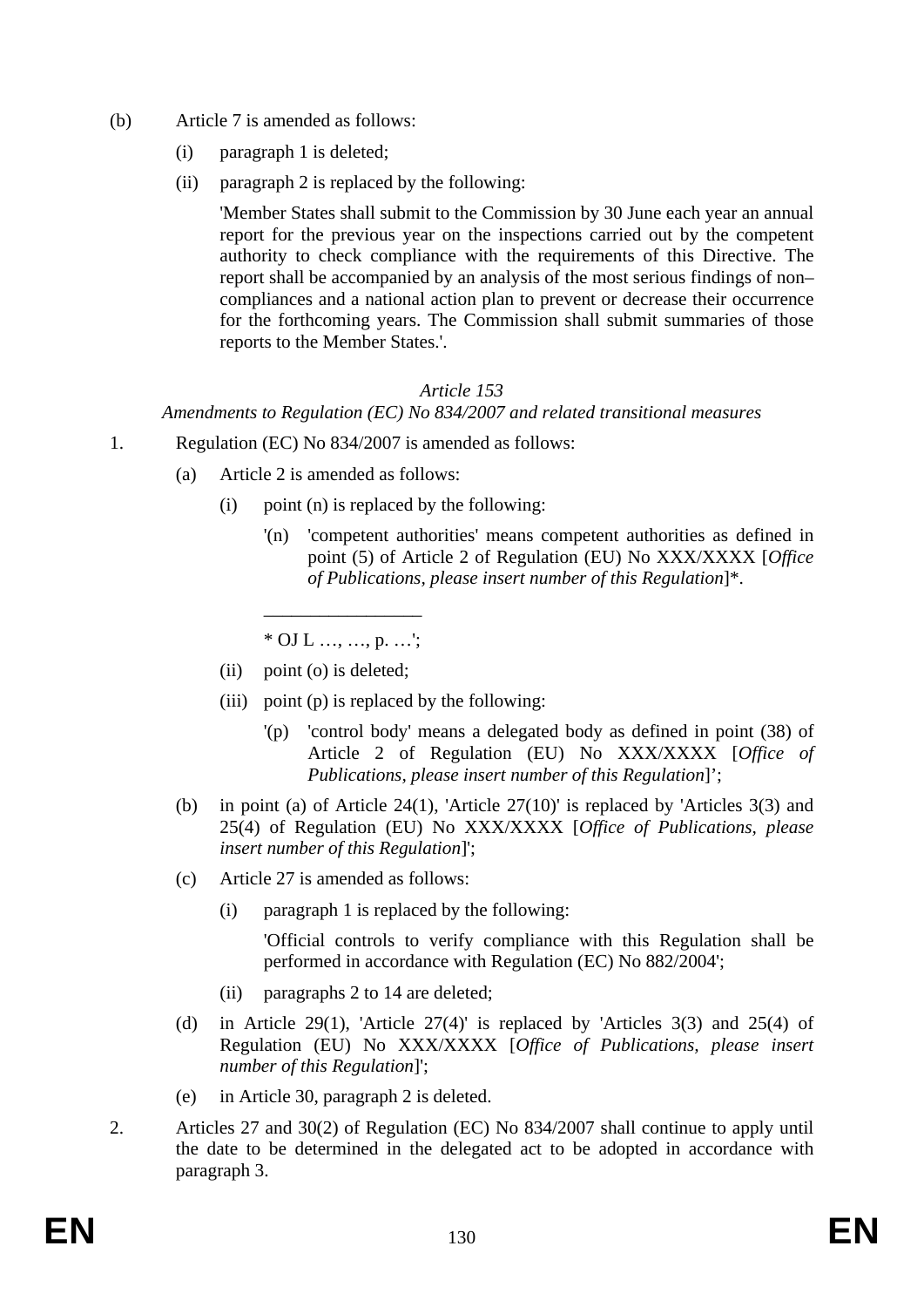3. The Commission shall be empowered to adopt delegated acts in accordance with Article 139 concerning the date on which the provisions referred to in paragraph 2 shall no longer apply**.** That date shall be the date of the application of the corresponding rules to be established pursuant to the delegated acts provided for in Article 23(2) of this Regulation.

#### *Article 154 Amendments to Directive 2008/119/EC*

Directive 2008/119/EC is amended as follows:

- (a) Article 2 is amended as follows:
	- (i) point 2 is deleted;
	- (ii) the following second subparagraph is added:

'The definition of 'competent authorities' laid down in point (5) of Article 2 of Regulation (EU) No XXX/XXXX [*Office of Publications, please insert number of this Regulation*]\* shall also apply.

\_\_\_\_\_\_\_\_\_\_\_\_\_\_\_\_\_  $*$  OJ L ..., ..., p. ...':

- (b) Article 7 is amended as follows:
	- (i) paragraphs 1 and 2 are deleted;
	- (ii) paragraph 3 is replaced by the following:
		- '3. Member States shall submit to the Commission by 30 June each year an annual report for the previous year on the inspections carried out by the competent authority to check compliance with the requirements of this Directive. The report shall be accompanied by an analysis of the most serious findings of non–compliances and a national action plan to prevent or decrease their occurrence for the forthcoming years. The Commission shall submit summaries of those reports to the Member States.';
- (c) Article 9 is deleted.

#### *Article 155*

*Amendments to Directive 2008/120/EC* 

Directive 2008/120/EC is amended as follows:

- (a) Article 2 is amended as follows:
	- (i) point 10 is deleted;
	- (ii) the following second subparagraph is added:

'The definition of 'competent authorities' laid down in point (5) of Article 2 of Regulation (EU) No XXX/XXXX [*Office of Publications, please insert number of this Regulation*]\* shall also apply.

 $\overline{\phantom{a}}$  , where  $\overline{\phantom{a}}$  $*$  OJ L ..., ..., p. ...';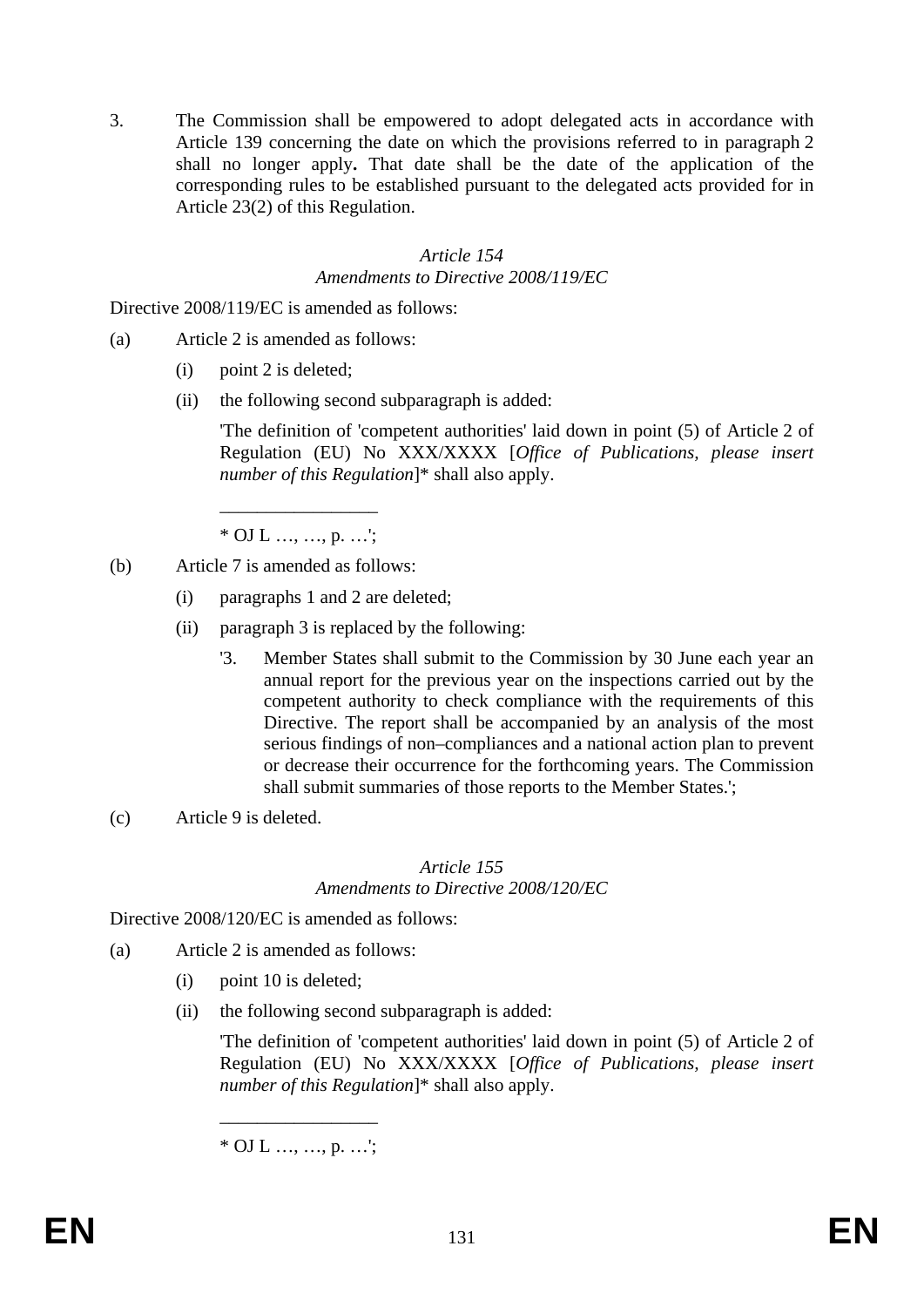- (b) Article 8 is amended as follows:
	- (i) paragraphs 1 and 2 are deleted;
	- (ii) paragraph 3 is replaced by the following:

'Member States shall submit to the Commission by 30 June each year an annual report for the previous year on the inspections carried out by the competent authority to check compliance with the requirements of this Directive. The report shall be accompanied by an analysis of the most serious findings of non– compliances and a national action plan to prevent or decrease their occurrence for the forthcoming years. The Commission shall submit summaries of those reports to the Member States.';

(c) Article 10 is deleted.

#### *Article 156 Amendments to Regulation (EC) No 1099/2009*

Regulation (EC) No 1099/2009 is amended as follows:

- (a) Article 2 is amended as follows:
	- $(i)$  point  $(a)$  is deleted:
	- (ii) the following second subparagraph is added:

'In addition to the definitions referred to in the first subparagraph, the definition of 'competent authorities' laid down in point (5) of Article 2 of Regulation (EU) No XXX/XXXX [*Office of Publications, please insert number of this Regulation*]\* shall also apply.

\_\_\_\_\_\_\_\_\_\_\_\_\_\_\_\_\_  $*$  OJ L ..., ..., p. ...';

(b) Article 22 is deleted.

## *Article 157 Amendments to Regulation (EC) No 1069/2009*

Regulation (EC) No 1069/2009 is amended as follows:

- (a) Article 3 is amended as follows:
	- (i) points 10 and 15 are deleted*;*
	- (ii) the following second subparagraph is added:

'The definition of 'competent authorities' and 'transit' laid down in points (5) and (50) of Article 2 of Regulation (EU) No XXX/XXXX [*Office of Publications, please insert number of this Regulation*]\* shall also apply.

\_\_\_\_\_\_\_\_\_\_\_\_\_\_\_\_\_  $*$  OJ L ..., ..., p. ...';

<sup>(</sup>b) Articles 45, 49 and 50 are deleted.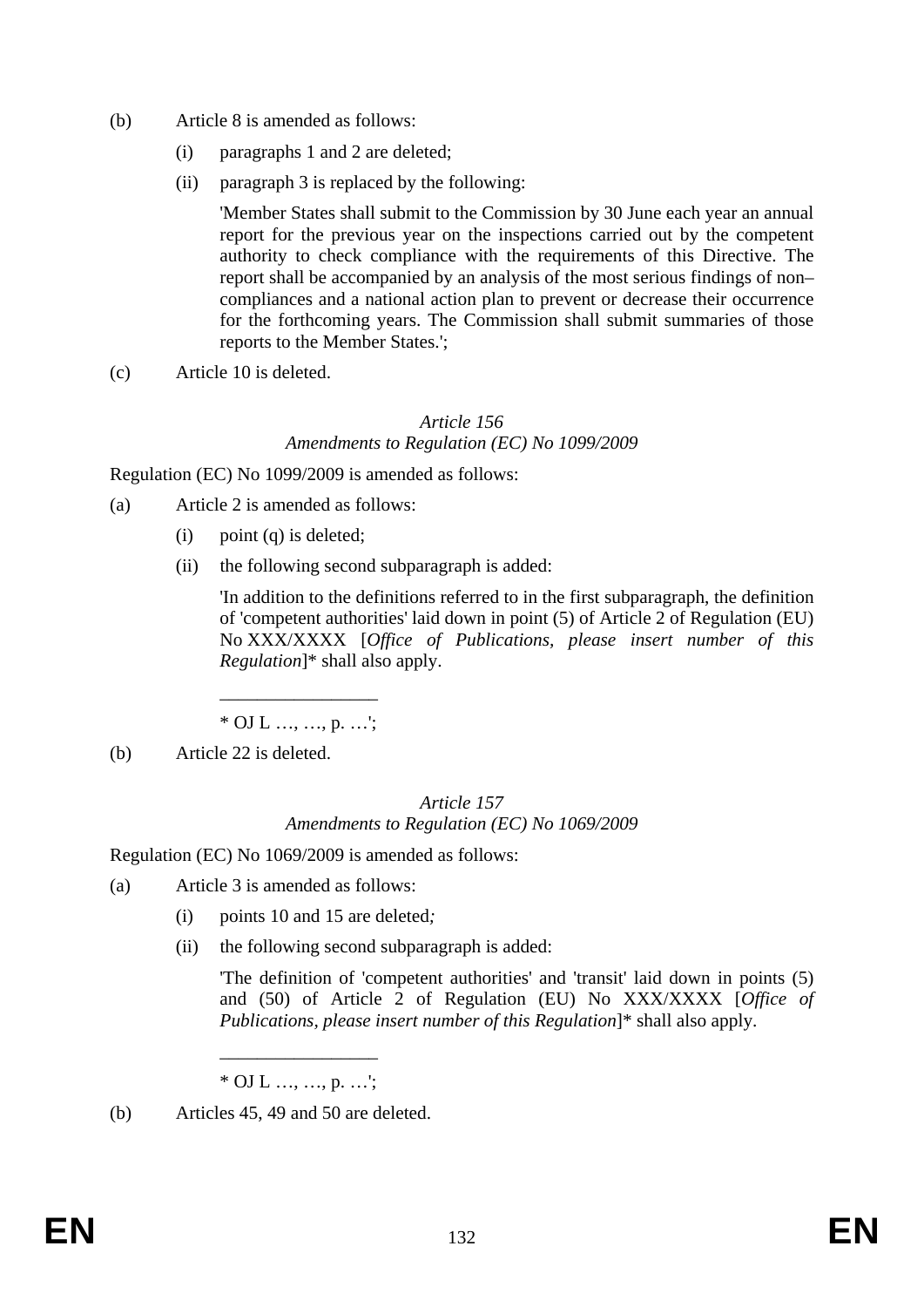## *Article 158 Amendments to Regulation (EC) No 1107/2009*

Article 68 of Regulation (EC) No 1107/2009 is amended as follows:

(a) the first paragraph is replaced by the following:

'Member States shall finalise and submit to the Commission by 30 June each year a report on the scope and the results of the official controls performed in order to verify compliance with this Regulation.';

(b) the second and third paragraphs are deleted.

#### *Article 159*

#### *Amendments to Directive 2009/128/EC and related transitional measures*

- 1. Directive 2009/128/EC is amended as follows:
	- (a) in Article 8, paragraph 1, the second subparagraph of paragraph 2 and paragraphs 3, 4, 6 and 7 are deleted;
	- (b) Annex II is deleted.
- 2. Paragraph 1, the second subparagraph of paragraph 2 and paragraphs 3, 4 and 6 of Article 8 and Annex II of Directive 2009/128/EC shall continue to apply until the date to be determined in the delegated act to be adopted in accordance with paragraph 3.
- 3. The Commission shall be empowered to adopt delegated acts in accordance to Article 139 concerning the date on which the provisions referred to in paragraph 2 shall no longer apply. That date shall be the date of the application of the corresponding rules to be established pursuant to the delegated acts provided for in Article 22 of this Regulation.

## *Article 160*

## *Amendments to Regulation (EU) No 1151/2012*

Regulation (EU) No 1151/2012 is amended as follows:

- (a) Article 36 is amended as follows:
	- (i) the heading is replaced by the following: 'Content of official controls';
	- (ii) paragraphs 1 and 2 are deleted;
	- (iii) in paragraph 3, the introductory phrase is replaced by the following:
		- '3. official controls performed in accordance with Regulation (EU) No XXX/XXXX [*Office of Publications, please insert number of this Regulation*]\* shall cover:

\_\_\_\_\_\_\_\_\_\_\_\_\_\_\_\_\_  $*$  OJ L ..., ..., p. ...':

- (b) Article 37 is amended as follows:
	- (i) in paragraph 1, the first subparagraph is replaced by the following: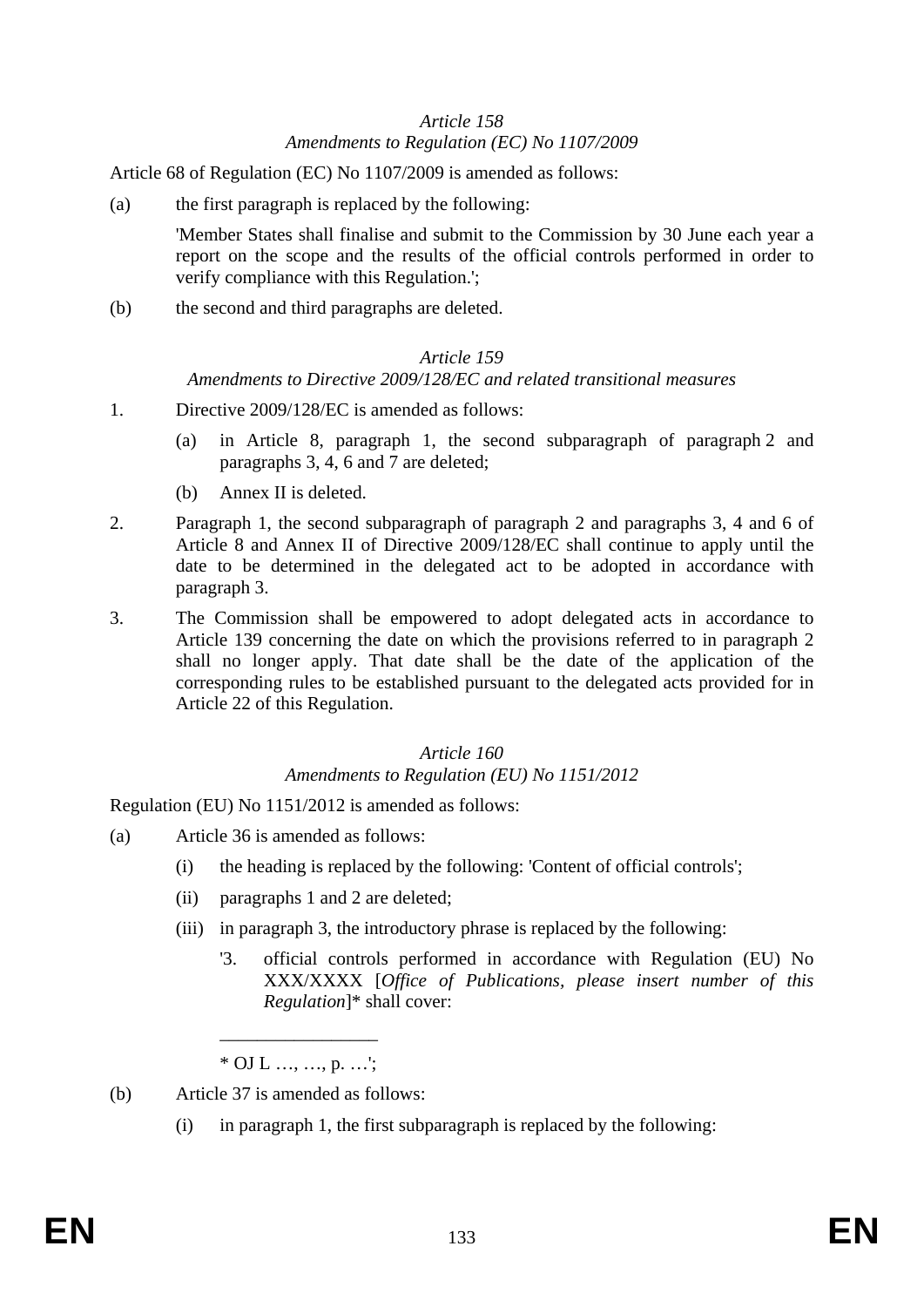- '1. In respect of protected designations of origin, protected geographical indications and traditional specialities guaranteed that designate products originating within the Union, verification of compliance with the product specification, before placing the product on the market, shall be carried out by:
	- (a) the competent authorities designated in accordance with Article 3 of Regulation (EU) No XXX/XXXX [*Office of Publications, please insert number of this Regulation*]; or,
	- (b) delegated bodies within the meaning of point 38 of Article 2 of Regulation (EU) No XXX/XXXX [*Office of Publications, please insert number of this Regulation*].';
- (ii) in paragraph 3, the first subparagraph is deleted;
- (iii) in paragraph 4, the words 'paragraphs 1 and 2' are replaced by the words: 'paragraph 2';
- (c) Articles 38 and 39 are deleted.

## *Amendments to Regulation (EU) No [….]/2013*

Regulation (EU) No [.…]/2013 [*Office of Publications, please insert number of the Regulation laying down provisions for the management of expenditure relating to the food chain, animal health and animal welfare, and relating to plant health and plant reproductive material*] is amended as follows:

- (a) Article 29 is amended as follows:
	- (i) the heading is replaced by the following:

'European Union reference laboratories and centres';

- (ii) paragraph 1 is replaced by the following:
	- '1. To cover the costs they incur to implement the work programmes approved by the Commission, grants may be awarded to:
		- (a) the European Union reference laboratories referred to in Article 91 of Regulation (EU) No XXX/XXXX [*Office of Publications, please insert number of this Regulation*]\*;
		- (b) the European Union reference centres for plant reproductive material referred to in Article 93 of that Regulation;
		- (c) the European Union reference centres for animal welfare referred to in Article 95 of that Regulation.

\_\_\_\_\_\_\_\_\_\_\_\_\_\_\_\_\_  $*$  OJ L .... ... p. ...':

- (iii) in paragraph 2, point (a) is replaced by the following:
	- '(a) costs of personnel, regardless its status, directly involved in activities of the laboratories or centres which are carried out in their capacity of Union reference laboratory or centre;';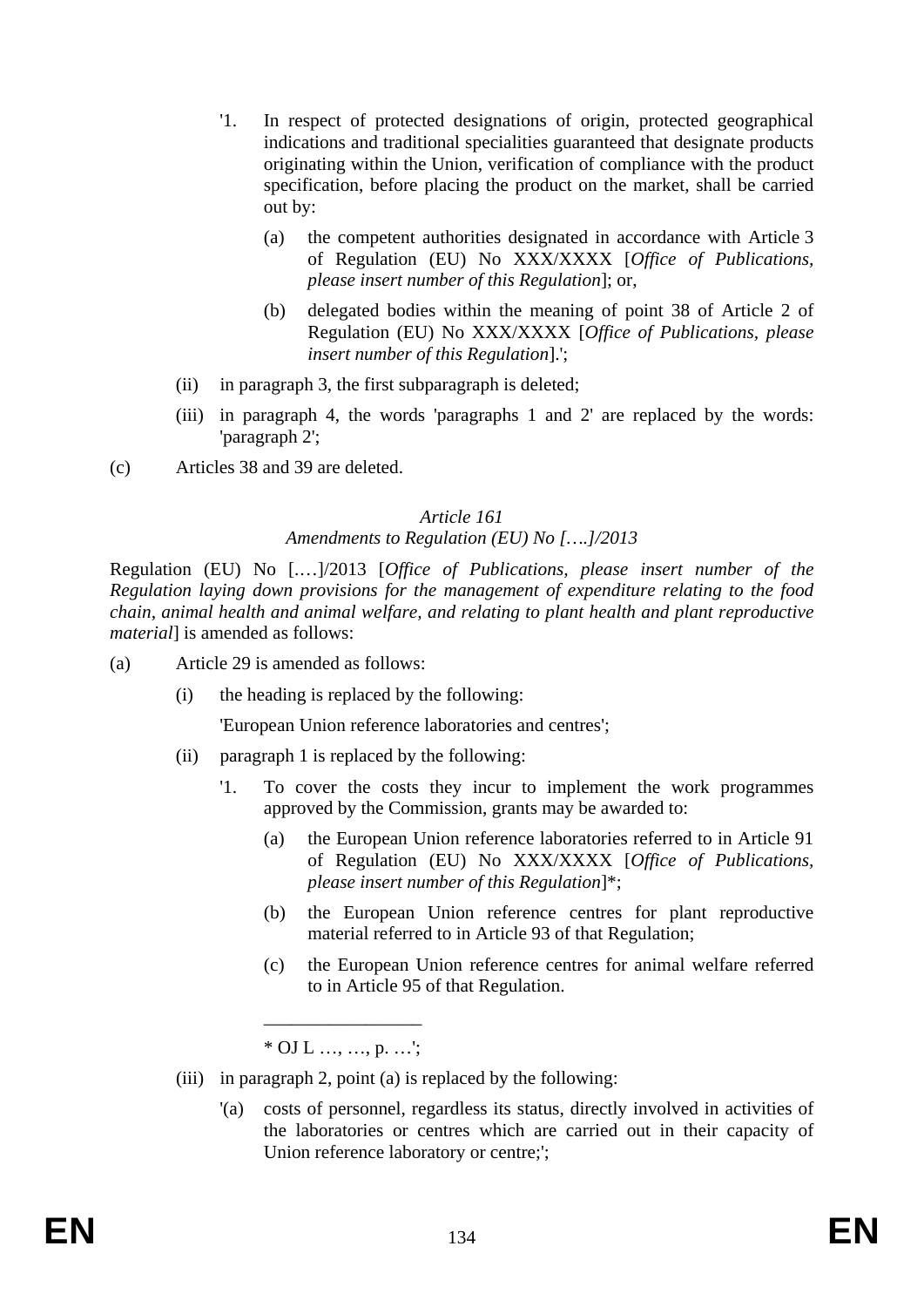(b) the following Article 29a is added:

## *'Article 29a*

*Accreditation of national reference laboratories for plant health* 

- 1. Grants may be awarded to the national reference laboratories referred to in Article 98 of Regulation (EU) No XXX/XXXX [*Office of Publications, please insert number of this Regulation*] for costs incurred for obtaining accreditation according to the standard EN ISO/IEC 17025 for the use of methods of laboratory analysis, test and diagnosis to verify compliance with the rules on protective measures against pests of plants.
- 2. Grants may be awarded to a single national reference laboratory in each Member State for each European Union reference laboratory for plant health, up to three years after the designation of that European Union reference laboratory.'.

## *Article 162*

## *Entry into force and application*

1. This Regulation shall enter into force on the twentieth day following that of its publication in *the Official Journal of the European Union*.

Unless otherwise provided for in paragraphs 2 to 5, it shall apply from *[Office of Publications, please insert date of entry into force of this Regulation + 1 year].*

- 2. In the area covered by the rules referred to in point (g) of Article 1(2), this Regulation, shall apply from [*Office of Publications, please insert date of application of the Regulation on protective measures against pests of plants*], with the following exceptions:
	- (a) Articles 91 and 92 and 97, 98 and 99 shall apply in accordance with paragraph 1;
	- (b) Article 33(1), (2), (3) and (4), point (e) of Article 36(4) and Article 36(5) shall apply from *[Office of Publications, please insert date of entry into force of this Regulation + 5 years].*
- 3. In the area covered by the rules referred to in point (h) of Article 1(2), this Regulation, shall apply from [Office of Publications, please insert date of application of the Regulation on the production and making available on the market of plant reproductive material], with the following exceptions:
	- (a) Articles 93, 94 and 97 shall apply in accordance with paragraph 1;
	- (b) Article 33(1), (2) (3) and (4) shall apply from *[Office of Publications, please insert date of entry into force of this Regulation + 5 years].*
- 4. Articles 15(1), 18(1), 45 to 62 and 76 to 84, point (b) of Article 150, point (b)(i) of Article 152, point (b)(i) of Article 154, point (b)(i) of Article 155 and point (b) of Article 156 shall apply from *[Office of Publications, please insert date of entry into force this Regulation + 3 years]*.
- 5. Article 161 shall apply from [Office of Publications, please insert date of entry into force of this Regulation].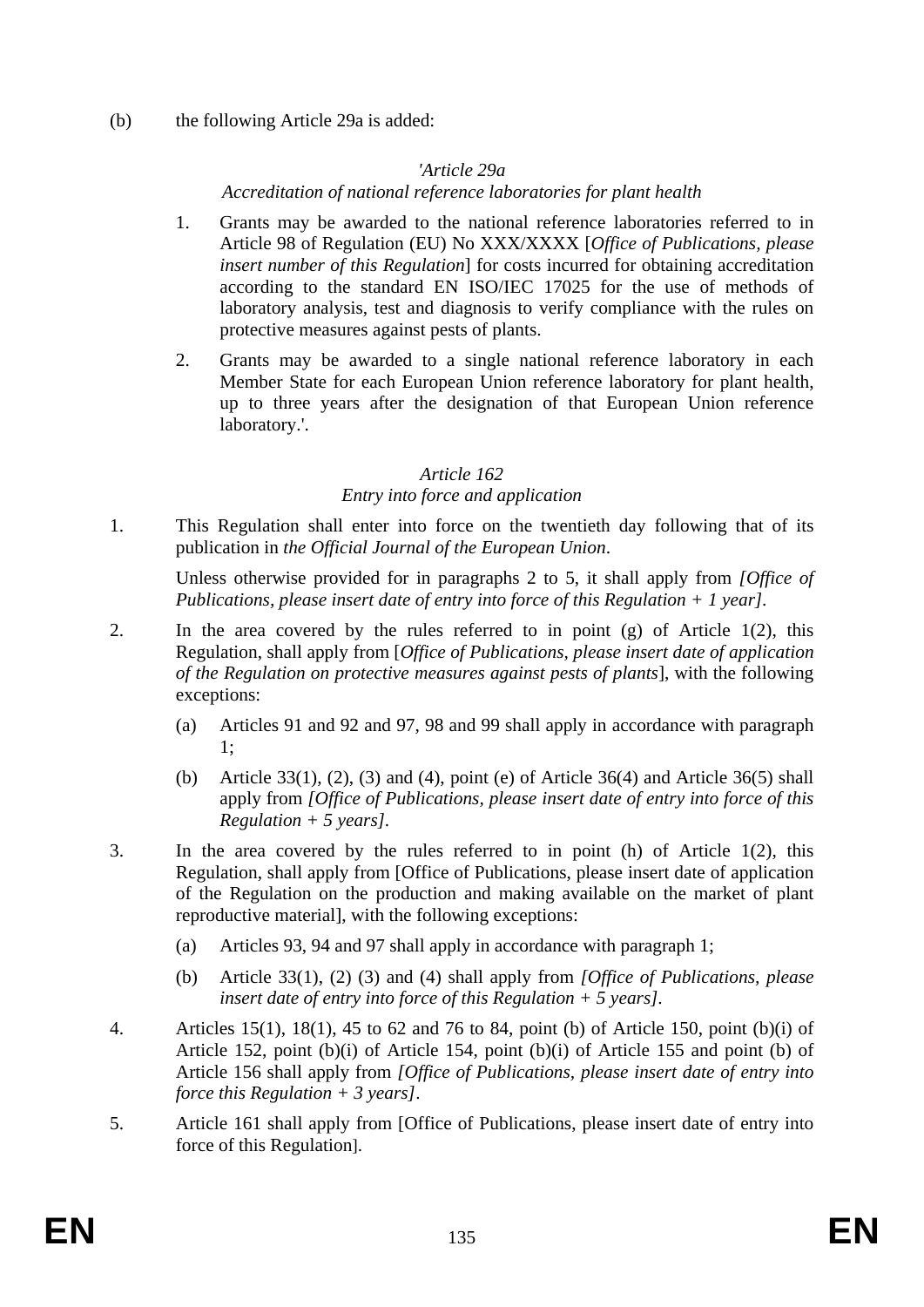This Regulation shall be binding in its entirety and directly applicable in all Member States. Done at Brussels,

*For the European Parliament For the Council*<br>The President **The President** 

*The President The President*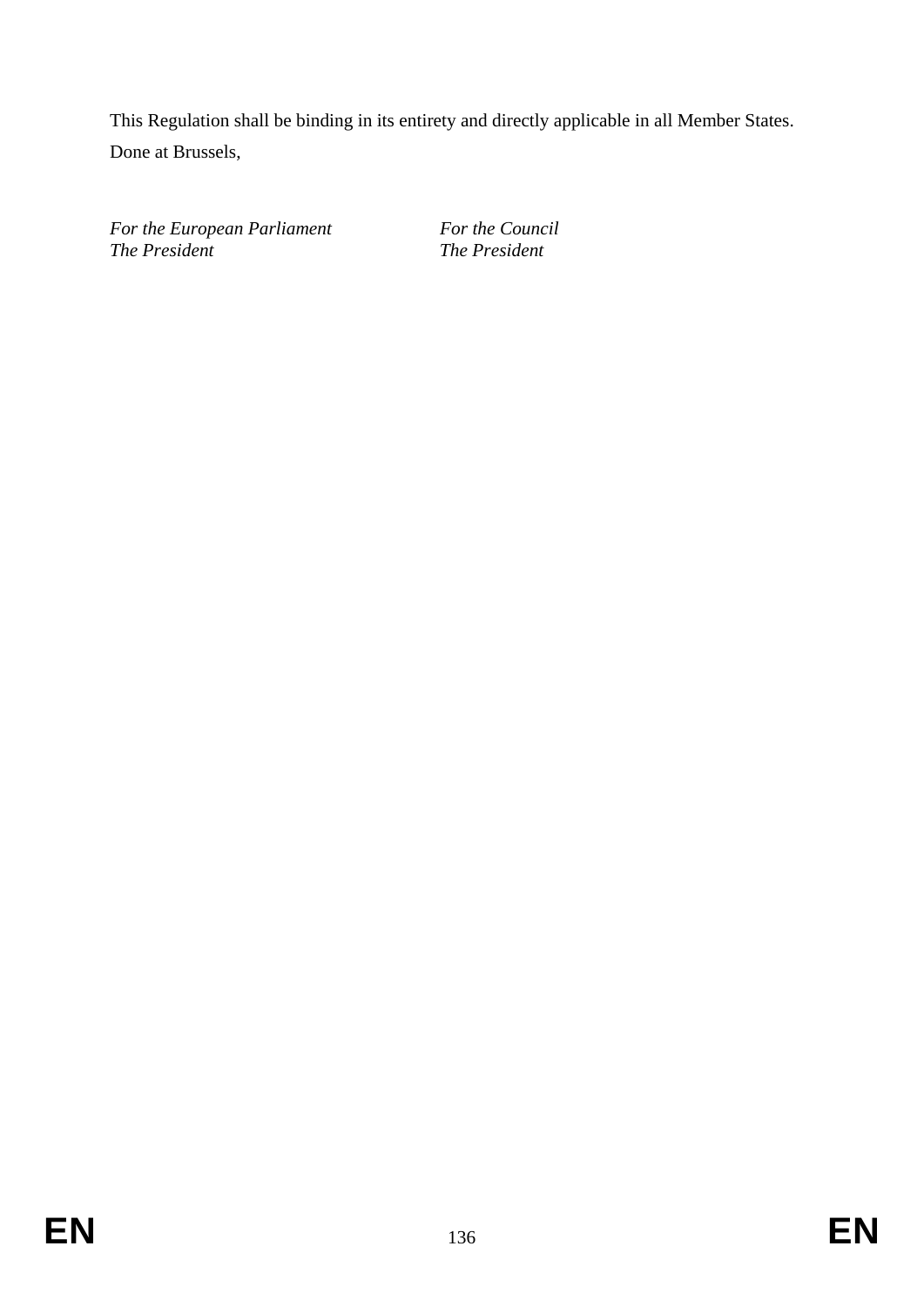#### **ANNEX I TERRITORIES REFERRED TO IN POINT 45 OF ARTICLE 2**

- 1. The territory of the Kingdom of Belgium
- 2. The territory of the Republic of Bulgaria
- 3. The territory of the Czech Republic
- 4. The territory of the Kingdom of Denmark with the exception of the Faroe Islands and Greenland
- 5. The territory of the Federal Republic of Germany
- 6. The territory of the Republic of Estonia
- 7. The territory of Ireland
- 8. The territory of the Hellenic Republic
- 9. The territory of the Kingdom of Spain with the exception of Ceuta and Melilla
- 10. The territory of the French Republic
- 11. The territory of the Italian Republic
- 12. The territory of the Republic of Cyprus
- 13. The territory of the Republic of Latvia
- 14. The territory of the Republic of Lithuania
- 15. The territory of the Grand Duchy of Luxembourg
- 16. The territory of Hungary
- 17. The territory of the Republic of Malta
- 18. The territory of the Kingdom of the Netherlands in Europe
- 19. The territory of the Republic of Austria
- 20. The territory of the Republic of Poland
- 21. The territory of the Portuguese Republic
- 22. The territory of Romania
- 23. The territory of the Republic of Slovenia
- 24. The territory of the Slovak Republic
- 25. The territory of the Republic of Finland
- 26. The territory of the Kingdom of Sweden
- 27. The territory of the United Kingdom of Great Britain and Northern Ireland

For the purpose of the official controls performed by the competent authorities to verify the compliance with the rules referred to in point (g) of Article 1(2) and other official activities carried out in relation to point (g) of Article 1(2), references to third countries shall be read as references to third countries and to the territories listed in Annex I of Regulation (EU) No XXX/XXXX [*Office of Publications, please insert number of the Regulation on protective measures against pests of plants*], and references to the Union territory shall be read as references to the Union territory without the territories listed in that Annex.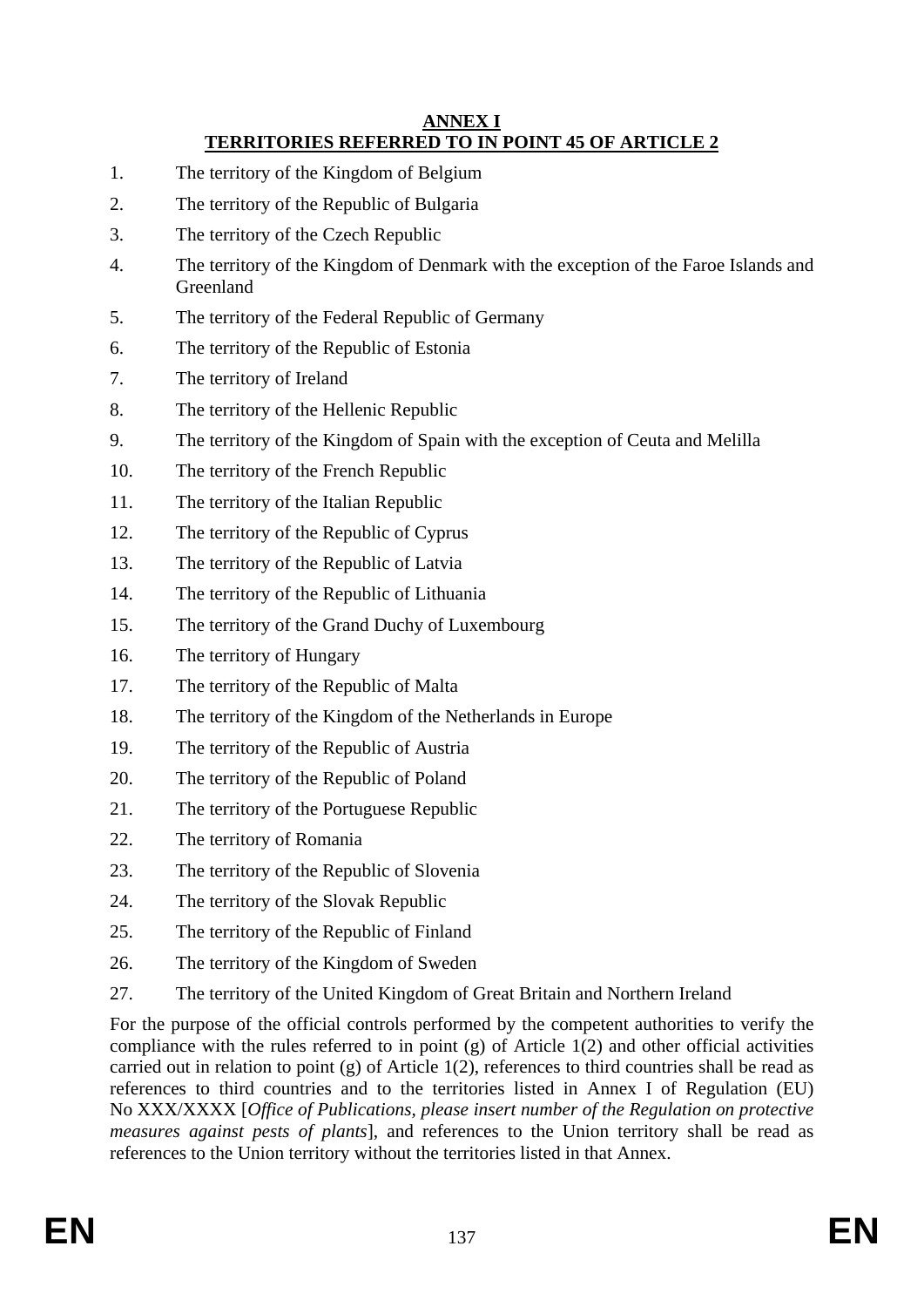## **ANNEX II**

## **TRAINING OF STAFF OF THE COMPETENT AUTHORITIES**

**CHAPTER I: SUBJECT MATTER FOR THE TRAINING OF STAFF PERFORMING OFFICIAL CONTROLS AND OTHER OFFICIAL ACTIVITIES**

- 1. Different control methods and techniques, such as, inspection, verification, screening, targeted screening, sampling, and laboratory analysis, diagnosis and testing
- 2. Control procedures
- 3. The rules referred to in Article 1(2)
- 4. Assessment of non-compliance with the rules referred to in Article 1(2)
- 5. The hazards in the production, processing and distribution of animals and goods
- 6. The different stages of production, processing and distribution, and the possible risks to human health, and where appropriate to the health of animals and plants, to the welfare of animals, to the environment, and to the identity and quality of plant reproductive material.
- 7. The evaluation of the application of HACCP procedures and of good agricultural practices
- 8. Management systems such as quality assurance programmes that the operators manage and their assessment in so far as these are relevant for the requirements set out in the rules referred to in Article 1(2)
- 9. Official certification systems
- 10. Contingency arrangements for emergencies, including communication between Member States and the Commission
- 11. Legal proceedings and implications of official controls
- 12. Examination of written, documentary material and other records, including those related to inter-laboratory comparative testing, accreditation and risk assessment, which may be relevant to the assessment of compliance with the rules referred to in Article 1(2); this may include financial and commercial aspects
- 13. Control procedures and requirements for entry into the Union of animals and goods arriving from third countries.
- 14. Any other area necessary to ensure that official controls are performed in accordance with this Regulation.

#### **CHAPTER II: SUBJECT AREAS FOR CONTROL PROCEDURES**

- 1. The organisation of the competent authorities and the relationship between central competent authorities and authorities to which they have conferred tasks to perform official controls or other official activities
- 2. The relationship between competent authorities and delegated bodies or natural persons to which they have delegated tasks related to official controls or other official activities
- 3. A statement on the objectives to be achieved
- 4. Tasks, responsibilities and duties of staff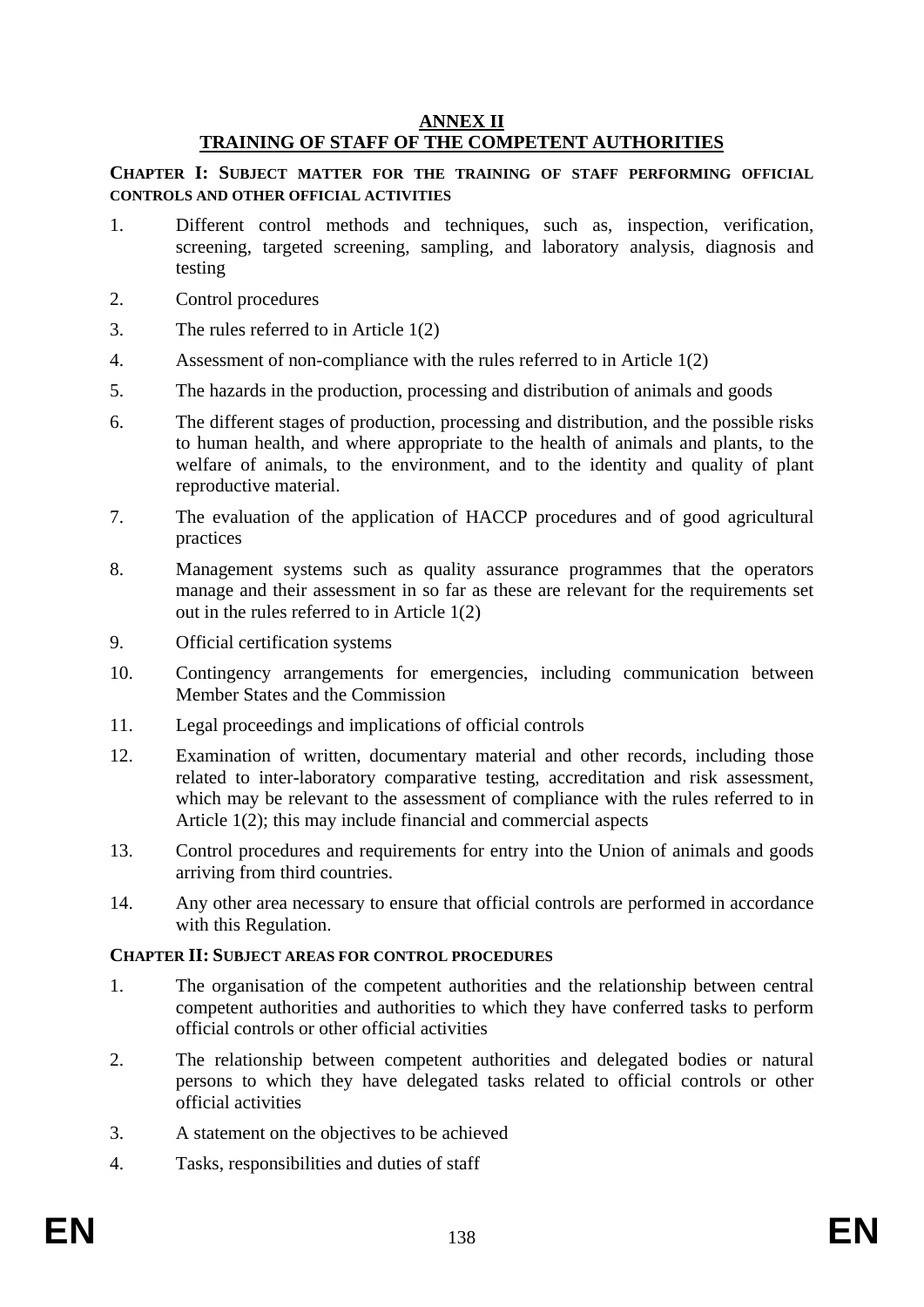- 5. Sampling procedures, control methods and techniques, including laboratory analysis, test and diagnosis, interpretation of results and consequent decisions
- 6. Screening and targeted screening programmes
- 7. Mutual assistance in the event that official controls require more than one Member State to take action
- 8. Action to be taken following official controls
- 9. Cooperation with other services and departments that may have relevant responsibilities or with operators
- 10. Verification of the appropriateness of methods of sampling and of laboratory analysis, test and diagnosis
- 11. Any other activity or information required for the effective functioning of the official controls.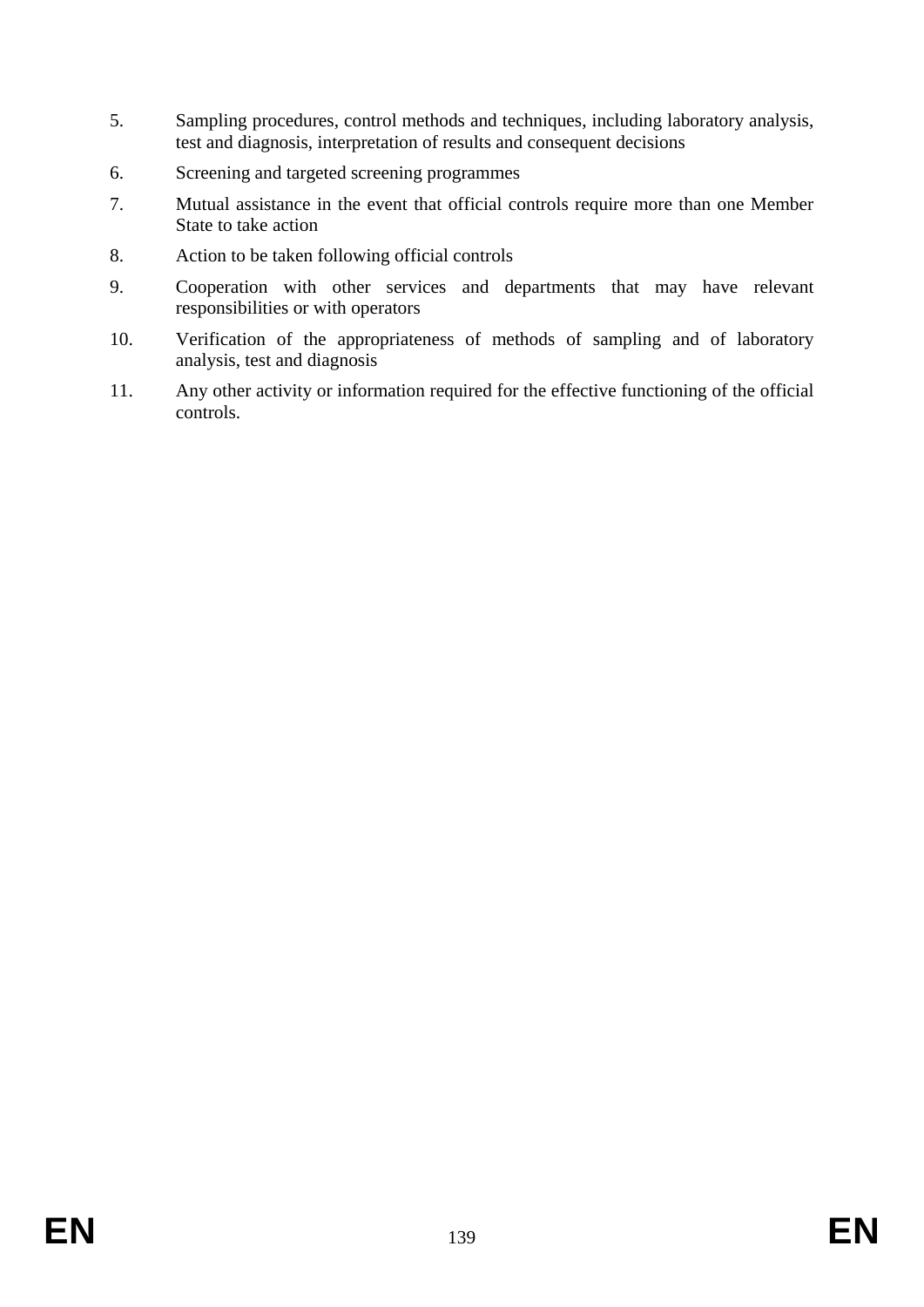#### **ANNEX III CHARACTERISATION OF METHODS OF ANALYSIS**

- 1. Methods of analysis and measurement results should be characterised by the following criteria:
	- (a) accuracy (trueness and precision);
	- (b) applicability (matrix and concentration range);
	- (c) limit of detection;
	- (d) limit of quantification;
	- (e) precision;
	- (f) repeatability;
	- (g) reproducibility;
	- (h) recovery;
	- (i) selectivity;
	- (j) sensitivity;
	- (k) linearity;
	- (l) measurement uncertainty;
	- (m) other criteria that may be selected as required.
- 2. The precision values referred to in 1(e) shall either be obtained from a collaborative trial which has been conducted in accordance with an internationally recognised protocol on collaborative trials (e.g. ISO 5725 'Accuracy (trueness and precision) of measurement methods and results') or, where performance criteria for analytical methods have been established, be based on criteria compliance tests. The repeatability and reproducibility values shall be expressed in an internationally recognised form (e.g. the 95 % confidence intervals as defined by ISO 5725 'Accuracy (trueness and precision) of measurement methods and results'). The results from the collaborative trial shall be published or freely available.
- 3. Methods of analysis which are applicable uniformly to various groups of commodities should be given preference over methods which apply only to individual commodities.
- 4. In situations where methods of analysis can only be validated within a single laboratory, then they should be validated in accordance with internationally accepted scientific protocols or guidelines, or where performance criteria for analytical methods have been established, be based on criteria compliance tests.
- 5. Methods of analysis adopted under this Regulation should be edited in the standard layout for methods of analysis recommended by the ISO.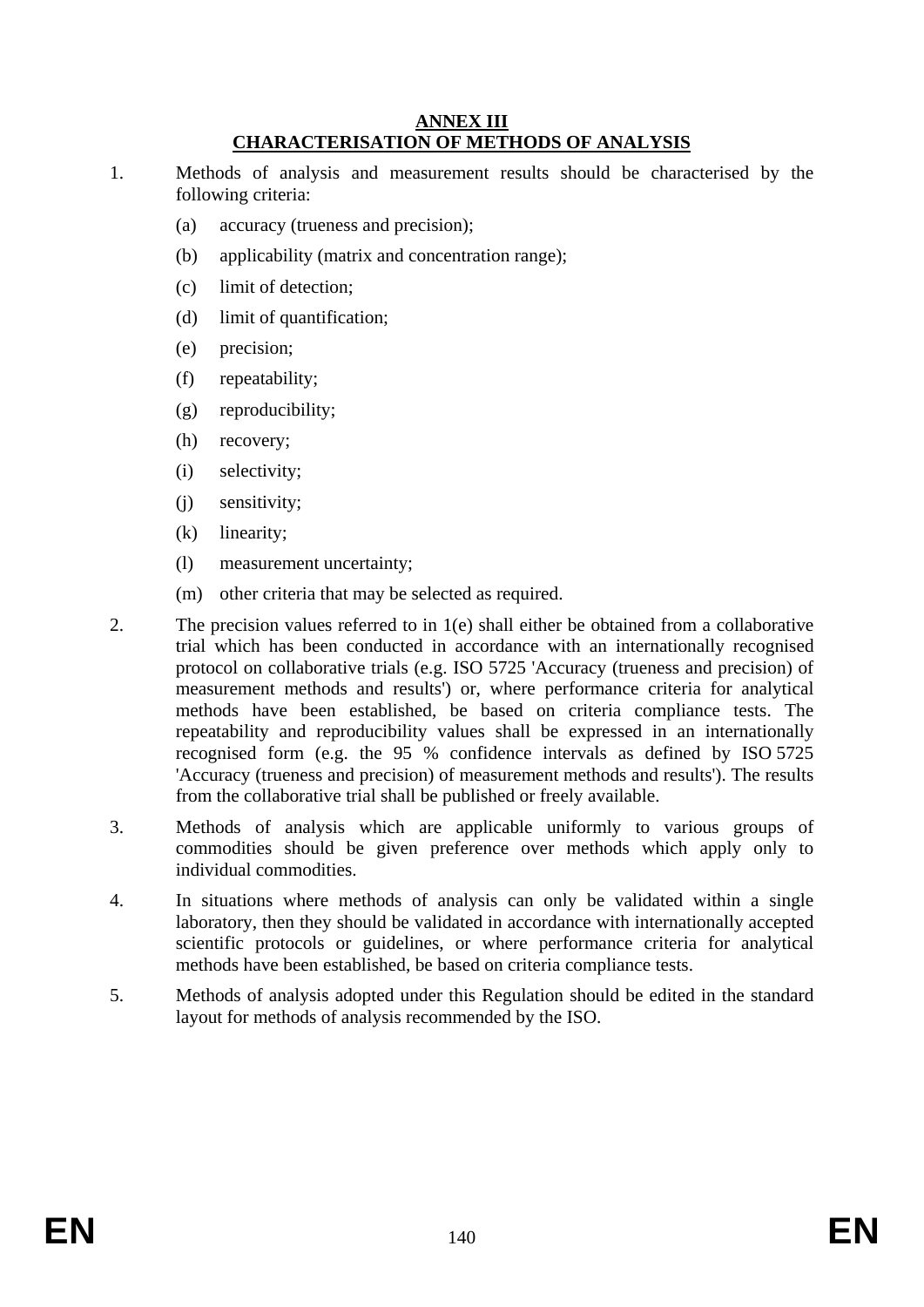### **ANNEX IV CORRELATION TABLE REFERRED TO IN ARTICLE 142(3)**

| Regulation (EC) No 882/2004                     | This Regulation                                     |
|-------------------------------------------------|-----------------------------------------------------|
| Article $1(1)$ first subparagraph               | Article $1(1)$                                      |
| Article 1(1) second subparagraph                | Article $1(2)$                                      |
| Article $1(2)$                                  | Article $1(4)$                                      |
| Article $1(3)$                                  |                                                     |
| Article 1(4)                                    |                                                     |
| Article 2                                       | Article 2                                           |
| Article $3(1)$                                  | Article $8(1)$                                      |
| Article 3(2)                                    | Article 8(4)                                        |
| Article $3(3)$                                  | Article 9                                           |
| Article $3(4)$                                  | Article $8(6)$                                      |
| Article 3(5)                                    | Article $8(6)$                                      |
| Article 3(6)                                    | Article 8(7)                                        |
| Article 3(7)                                    |                                                     |
| Article $4(1)$                                  | Article $3(1)$                                      |
| Article 4(2)                                    | Article $4(1)(a)$ , (c), (d), (e), (f), (g) and (i) |
| Article 4(3)                                    | Article 3(2)                                        |
| Article $4(4)$                                  | Article $4(1)(b)$                                   |
| Article $4(5)$                                  | Article $4(4)$                                      |
| Article $4(6)$                                  | Article $5(1)$                                      |
| Article 4(7)                                    | Article $5(3)$                                      |
| Article 5(1) first subparagraph                 | Article $25(1)$                                     |
| Article $5(1)$ second subparagraph              | Article $25(3)$                                     |
| Article $5(1)$ third subparagraph               | Article 25(2) first subparagraph                    |
| Article $5(2)(a)$ , (b), (c) and (f)            | Article $26(1)$                                     |
| Article $5(2)(d)$                               |                                                     |
| Article $5(2)(e)$                               | Article 28                                          |
| Article $5(3)$                                  | Article 29                                          |
| Article $5(4)$                                  |                                                     |
| Article 6                                       | Article $4(2)$ and $(3)$                            |
| Article $7(1)$ , first subparagraph             | Article $10(1)$ , first subparagraph                |
| Article $7(1)$ , second subparagraph, point (a) | Article $10(1)$ , second subparagraph               |
| Article $7(1)$ , second subparagraph, point (b) |                                                     |
| Article $7(2)$ , first sentence                 | Article $7(1)$                                      |
| Article $7(2)$ , second sentence                |                                                     |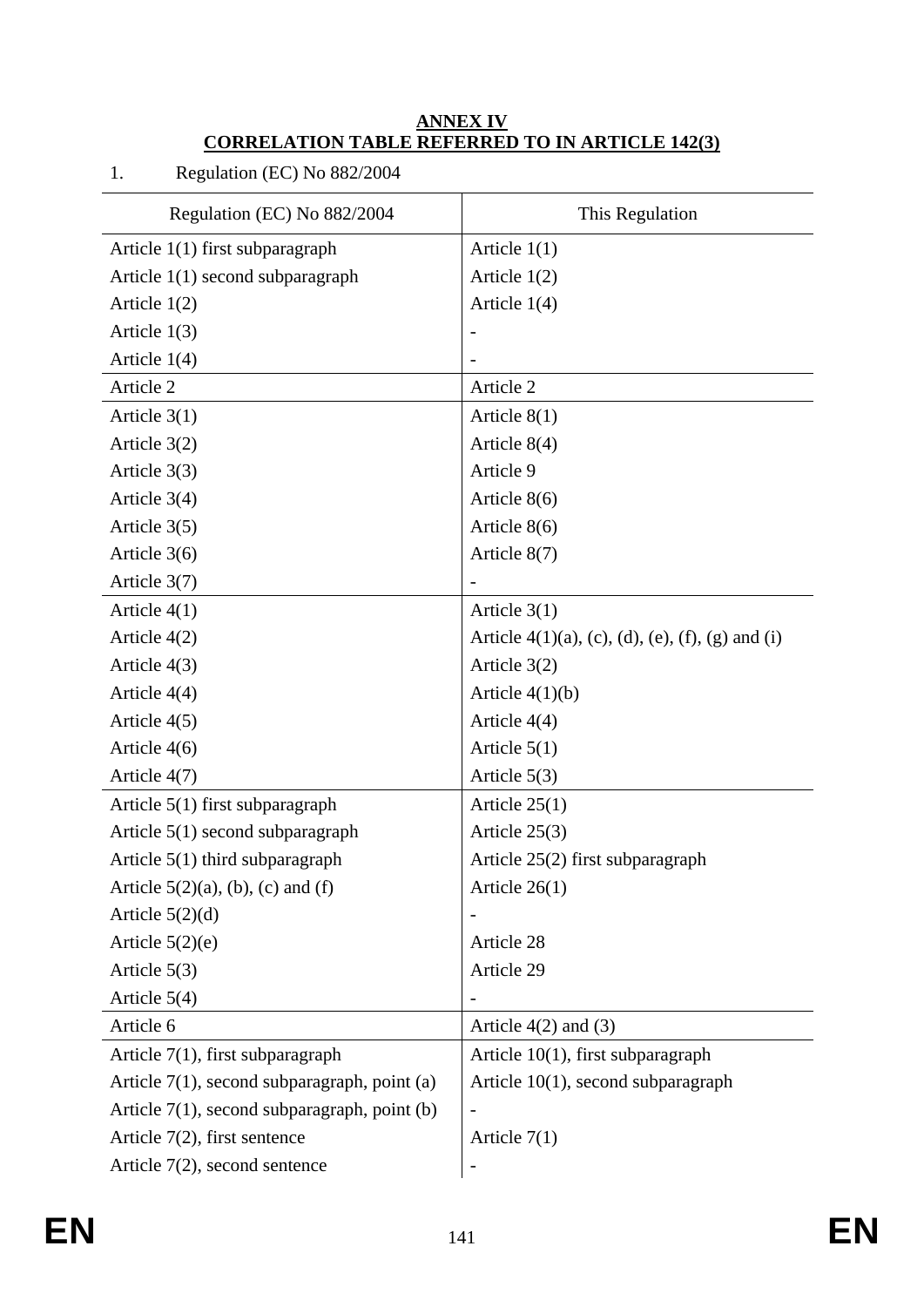| Article $7(2)$ , third sentence |                                                         |
|---------------------------------|---------------------------------------------------------|
| Article $7(3)$                  | Article $7(2)$ , and $(3)$                              |
| Article $8(1)$                  | Article $11(1)$                                         |
| Article 8(2)                    | Article $4(1)(h)$                                       |
| Article $8(3)(a)$               | Article $11(2)$                                         |
| Article $8(3)(b)$               | Article $11(3)$                                         |
| Article $8(4)$                  |                                                         |
| Article $9(1)$                  | Article $12(1)$ first subparagraph                      |
| Article $9(2)$                  | Article 12(1) second subparagraph                       |
| Article $9(3)$                  | Article $11(2)$                                         |
| Article 10                      | Article 13                                              |
| Article $11(1)$                 | Article $33(1)$ and $(2)$                               |
| Article $11(2)$                 |                                                         |
| Article $11(3)$                 | Article $33(5)$                                         |
| Article $11(4)$                 | Article 33(7)                                           |
| Article $11(5)$                 | Article $34(1)$ first subparagraph and $(2)$            |
| Article $11(6)$                 | Article $34(1)(b)(i)$                                   |
| Article $11(7)$                 | Article 33(6)                                           |
| Article $12(1)$                 | Article $36(1)$                                         |
| Article $12(2)$                 | Article $36(4)(e)$                                      |
| Article $12(3)$                 | Article $36(5)(c)$                                      |
| Article $12(4)$                 | Article 38(2)                                           |
| Article 13                      | Article 114                                             |
| Article $14(1)$                 |                                                         |
| Article $14(2)$                 | Article $43(3)$                                         |
| Article 14(3)                   |                                                         |
| Article $15(1)$                 | Article $42(1)$ first sentence                          |
| Article $15(2)$                 | Article $42(2)$ and $(4)$                               |
| Article $15(3)$                 | Article $42(2)$ and $(4)$                               |
| Article $15(4)$                 |                                                         |
| Article $15(5)$                 | Article 45(1)(d), 45(2)(b) and 52(3), first<br>sentence |
| Article $16(1)$                 | Article $43(1)$                                         |
| Article $16(2)$                 | Article $42(1)$ second sentence                         |
| Article $16(3)$ first sentence  | Article $43(2)$                                         |
| Article $16(3)$ second sentence | Article 33(6)                                           |
| Article $17(1)$ first indent    | Article $57(1)$                                         |
| Article $17(1)$ second indent   | Article $54(1)$ , $(2)(a)$ , $(3)$ and Article $56(1)$  |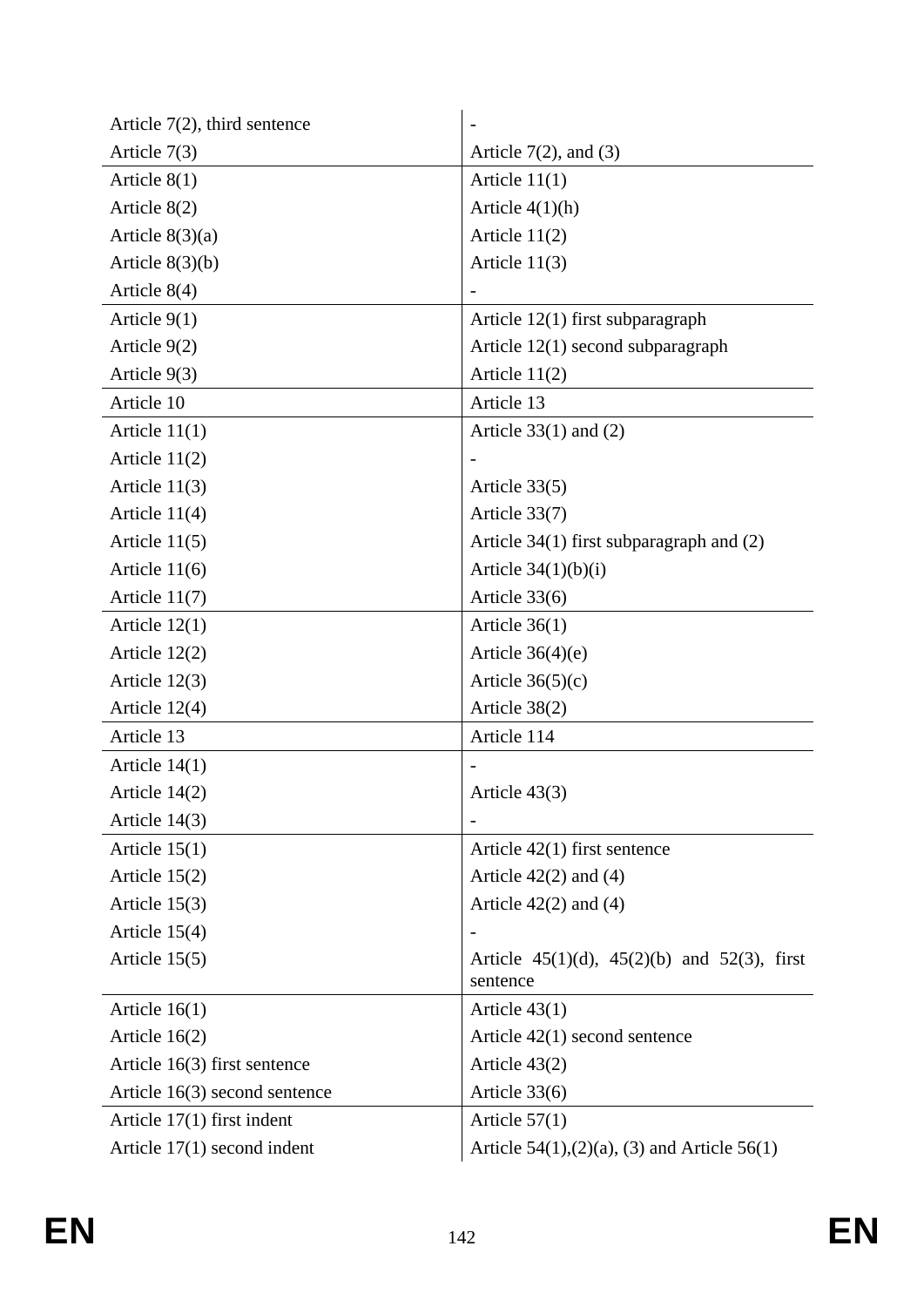| Article $17(2)$    |                                                 |
|--------------------|-------------------------------------------------|
| Article 18         | Article $63(1)$ , (2) and (3)                   |
| Article $19(1)$    | Article $64(1)$ and $(3)$                       |
| Article 19(2)a     | Article 65                                      |
| Article $19(2)b$   | Article $64(5)$                                 |
| Article $19(3)$    | Article $64(4)$                                 |
| Article 19(4)      | Article 6                                       |
| Article 20         | Article 69                                      |
| Article $21(1)$    | Article $70(1)$                                 |
| Article $21(2)$    | Article 67                                      |
| Article $21(3)$    | Article $64(1)$                                 |
| Article 21(4)      | Article $64(4)$                                 |
| Article 22         | Article $84(d)$                                 |
| Article $23(1)$    | Article $71(1)$                                 |
| Article $23(2)$    | Article $71(2)$ and $72$                        |
| Article $23(3)$    | Article $71(3)$                                 |
| Article $23(4)$    | Article $71(2)$                                 |
| Article $23(5)$    | Article $71(4)(a)$                              |
| Article $23(6)$    | Article $71(2)(c)$ and $(4)(b)$                 |
| Article 23(7)      | Article 72                                      |
| Article 23(8)      | Article 72                                      |
| Article $24(1)$    | Article $73(1)$                                 |
| Article $24(2)$    | Article 55                                      |
| Article $24(3)$    | Article 44                                      |
| Article 24(4)      | Article 74                                      |
| Article $25(1)$    |                                                 |
| Article $25(2)(a)$ |                                                 |
| Article $25(2)(b)$ | Article $75(1)(c)$                              |
| Article $25(2)(c)$ | Article $75(1)(f)$                              |
| Article $25(2)(d)$ | Article $46(c)$ and (d), and $75(1)(e)$ and (k) |
| Article $25(2)(e)$ |                                                 |
| Article $25(2)(f)$ | Article 68                                      |
| Article $25(2)(g)$ | Article $75(1)(h)$                              |
| Article $25(2)(h)$ | Article $44(2)(b)$                              |
| Article 26         | Article $76(1)$                                 |
| Article $27(1)$    | Article $76(2)$                                 |
| Article $27(2)$    | Article 77                                      |
| Article $27(3)$    |                                                 |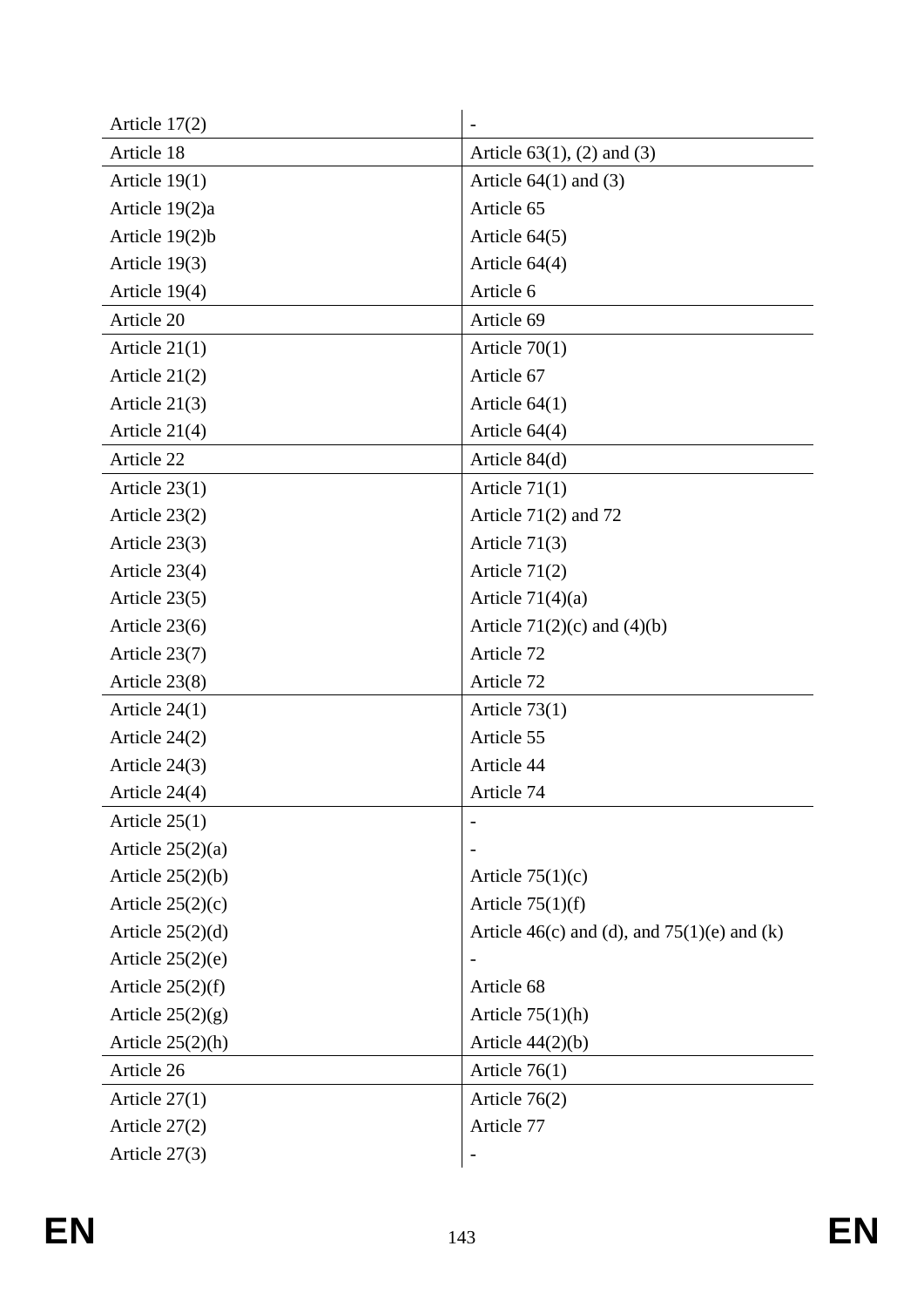| Article 27(4)                    | Article $79(1)$                  |
|----------------------------------|----------------------------------|
| Article $27(5)$                  |                                  |
| Article $27(6)$                  |                                  |
| Article 27(7)                    |                                  |
| Article $27(8)$                  | Article $81(2)$                  |
| Article 27(9)                    | Article $82(1)$                  |
| Article $27(10)$                 |                                  |
| Article $27(11)$                 | Article $81(1)$                  |
| Article $27(12)$ first sentence  | Article 83                       |
| Article $27(12)$ second sentence |                                  |
| Article 28                       | Article 84                       |
| Article 29                       |                                  |
| Article $30(1)$ point (a)        | Article 86                       |
| Article $30(1)$ point (b)        | Article 89 point (a)             |
| Article $30(1)$ , point (c)      | Article 87(2)                    |
| Article $30(1)$ point (d)        | Article 89 points (b) and (f)    |
| Article $30(1)$ point (e)        | Article 89 point (c)             |
| Article $30(1)$ point (f)        | Article 89 point (d)             |
| Article $30(1)$ point (g)        | Article 89 point (e)             |
| Article $30(2)(a)$               | Article $88(1)(e)$               |
| Article $30(2)(b)$               | Article $88(1)(c)$               |
| Article $30(3)$                  |                                  |
| Article 31                       |                                  |
| Article $32(1)(a)$               | Article $92(2)(a)$               |
| Article $32(1)(b)$               | Article $92(2)(b)$               |
| Article $32(1)(c)$               | Article $92(2)(c)$               |
| Article $32(1)(d)$               | Article $92(2)(d)$               |
| Article $32(1)(e)$               | Article $92(2)(e)$               |
| Article $32(1)(f)$               | Article $92(2)(g)$               |
| Article $32(2)(a)$               | Article $92(2)(a)$ , (b) and (c) |
| Article $32(2)(b)$               | Article $92(2)(h)$               |
| Article $32(2)(c)$               | Article $92(2)(d)$               |
| Article $32(2)(d)$               | Article $92(2)(g)$               |
| Article $32(2)(e)$               | Article $92(2)(d)$               |
| Article 32(3)                    | Article $91(3)(a)$               |
| Article $32(4)(a)$               | Article $91(3)(c)$               |
| Article $32(4)(b)$               | Article $91(3)(d)$               |
| Article $32(4)(c)$               | Article $91(3)(d)$               |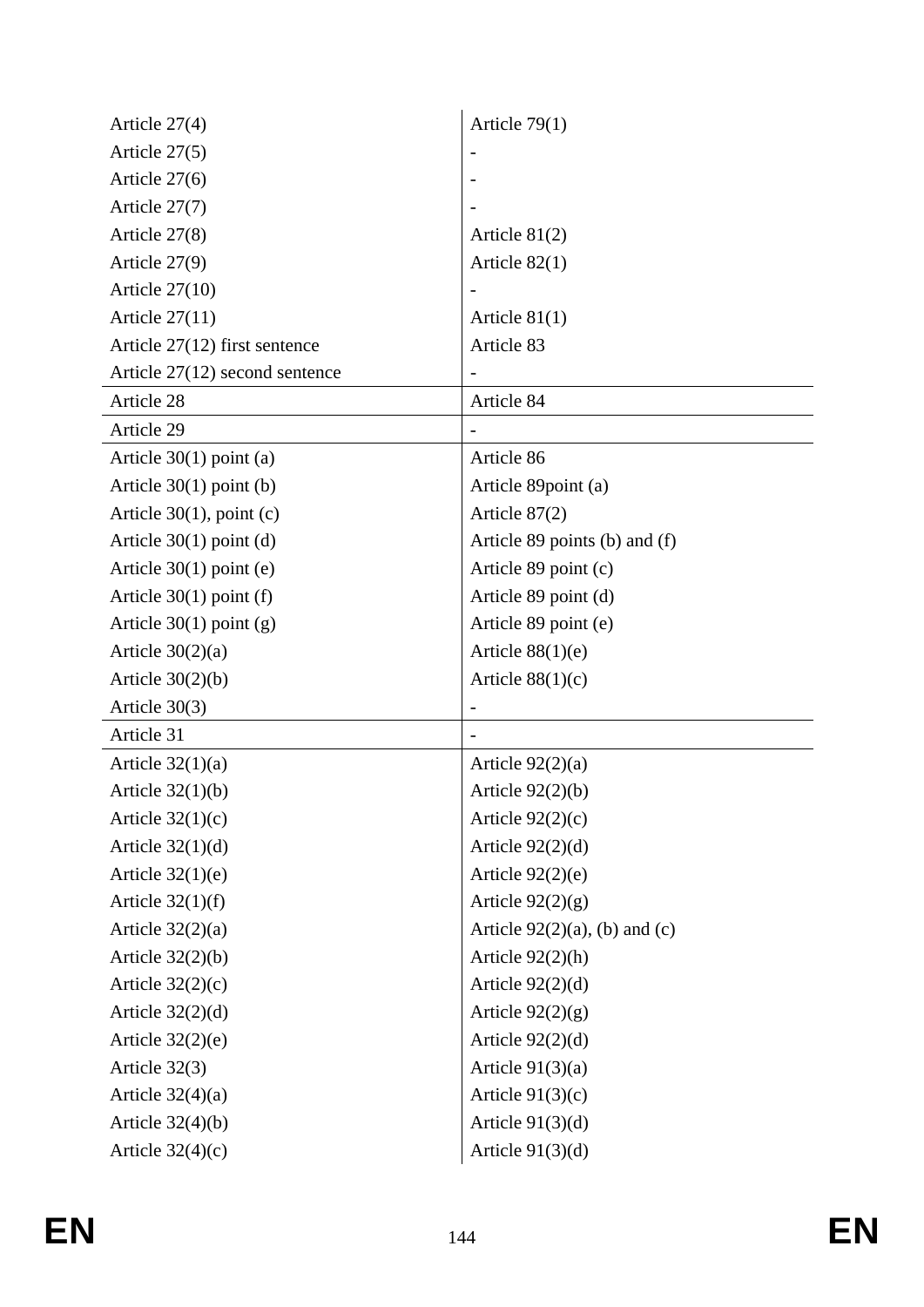| Article $32(4)(d)$                                 | Article 7                       |
|----------------------------------------------------|---------------------------------|
| Article $32(4)(e)$                                 | Article $91(3)(e)$              |
| Article $32(4)(f)$                                 | Article 92(2)(j)(iii)           |
| Article $32(4)(g)$                                 | Article $91(3)(e)$              |
| Article $32(4)(h)$                                 | Article $91(3)(f)$              |
| Article $32(5)$                                    | Article $97(1)$                 |
| Article $32(6)$                                    | Article $97(2)$                 |
| Article 32(7)                                      |                                 |
| Article $32(8)$ first sentence                     | Article 97(3)                   |
| Article $32(8)$ second sentence                    | Article 97(4)                   |
| Article 32(9)                                      |                                 |
| Article $33(1)$                                    | Article $98(1)$                 |
| Article 33(2)                                      | Article 99(1)                   |
| Article 33(3)                                      | Article 98(2)                   |
| Article 33(4)                                      | Article 98(4)                   |
| Article $33(5)$                                    | Article 98(5)                   |
| Article $33(6)$                                    | Article 99(2)                   |
| Article 33(7)                                      |                                 |
| Article $34(1)$                                    | Article $100(1)$                |
| Article $34(2)$                                    | Article $100(1)$ and $(2)$      |
| Article $34(3)$                                    | Article $100(3)$                |
| Article $35(1)$                                    | Article $101(1)$                |
| Article $35(2)$                                    | Article $101(4)$                |
| Article $35(3)$                                    | Article $101(2)$                |
| Article $35(4)$                                    |                                 |
| Article $36(1)$                                    | Article $102(1)(c)$             |
| Article $36(2)$ first sentence                     |                                 |
| Article 36(2) second sentence                      | Article $102(2)$                |
| Article 36(3) first subparagraph                   | Article $102(3)$ first sentence |
| Article 36(3) second subparagraph                  |                                 |
| third<br>Article $36(3)$<br>subparagraph,<br>first | Article $102(3)(c)$             |
| sentence                                           |                                 |
| Article 36(3) third subparagraph, second           | Article $102(3)(b)$             |
| sentence                                           |                                 |
| Article $36(4)$                                    | Article $102(3)(a)$             |
| Article $37(1)$                                    | Article $103(1)$                |
| Article $37(2)$                                    | Article $103(2)$                |
| Article $38(1)$                                    | Article $104(1)$                |
| Article 38(2)                                      | Article $104(2)(c)$             |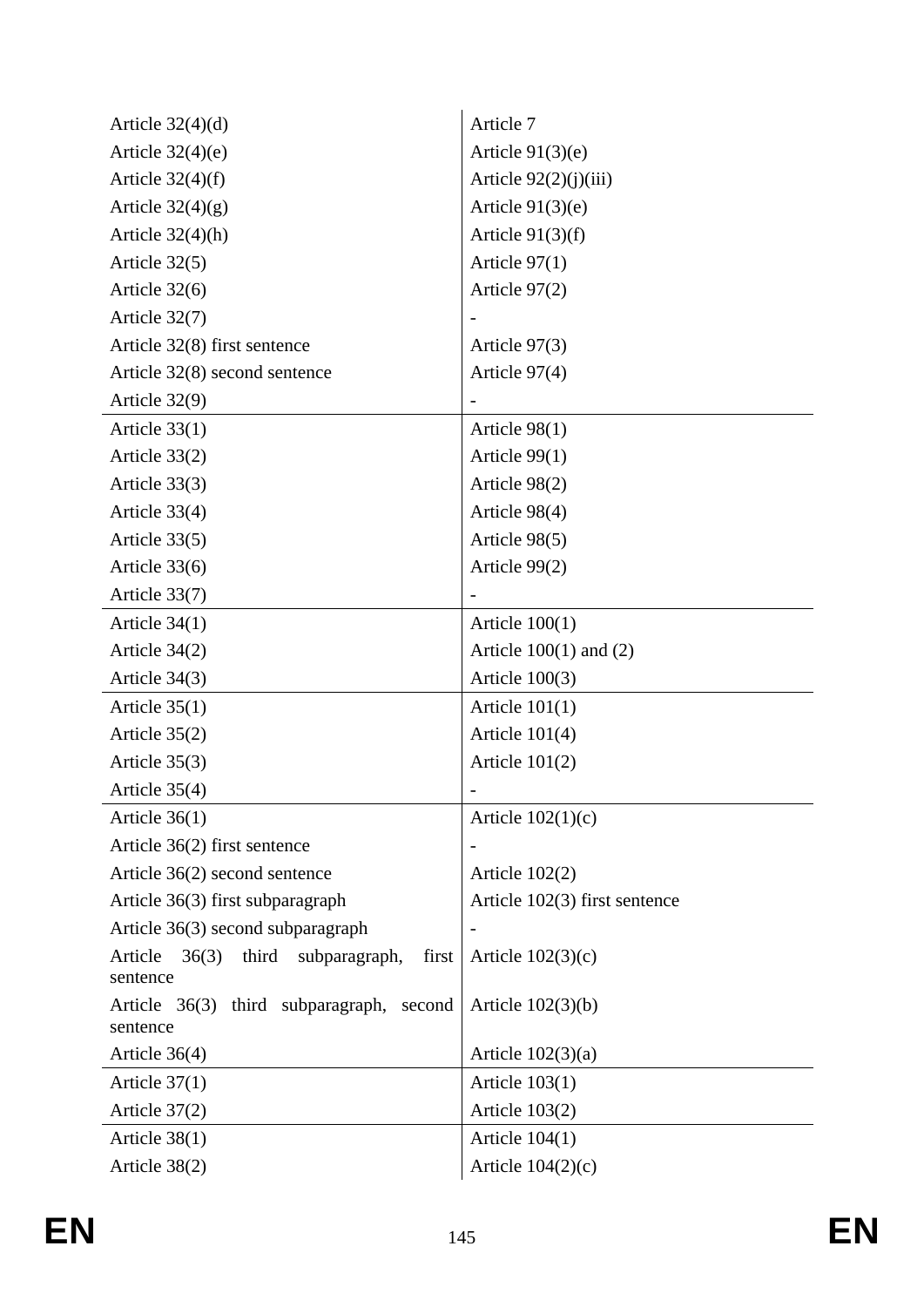| Article $38(3)$                                        | Article $104(3)$                 |
|--------------------------------------------------------|----------------------------------|
| Article $39(1)$                                        | Article $105(1)$                 |
| Article $39(2)$                                        | Article $105(2)$                 |
| Article $40(1)$                                        | Article $106(1)$                 |
| Article $40(2)$                                        |                                  |
| Article $40(3)$                                        | Article $106(2)$                 |
| Article $40(4)$                                        |                                  |
| Article 41                                             | Article $107(1)$                 |
| Article $42(1)(a)$                                     |                                  |
| Article $42(1)(b)$                                     | Article $109(2)$                 |
| Article $42(1)(c)$                                     | Article $109(3)$                 |
| Article $42(2)$                                        | Article $108(2)$                 |
| Article $42(3)$                                        | Article $109(2)$                 |
| Article $43(1)$ first sentence                         | Article 110, first subparagraph  |
| Article $43(1)$ second sentence                        | Article 110, second subparagraph |
| Article $43(1)(a)$                                     |                                  |
| Article $43(1)(b)$                                     | Article $110(a)$ and (b)         |
| Article $43(1)(c)$                                     | Article $110(b)$ and (c)         |
| Article $43(1)(d)$ to (j)                              |                                  |
| Article $43(1)(k)$                                     | Article $110(d)$                 |
| Article $43(2)$                                        |                                  |
| Article $44(1)$                                        | Article $112(1)$                 |
| Article $44(2)$                                        |                                  |
| Article $44(3)$                                        | Article $112(1)$                 |
| first  <br>Article<br>44(4),<br>first<br>subparagraph, | Article $113(1)$                 |
| sentence<br>Article 44(4) first subparagraph, second   | Article $113(2)$                 |
| sentence                                               |                                  |
| Article $44(5)$                                        |                                  |
| Article 44(6)                                          | Article 113(1)                   |
| Article $45(1)$                                        | Article $115(1)(2)$ and (4)      |
| Article $45(2)$                                        |                                  |
| Article $45(3)$                                        | Article 116                      |
| Article $45(4)$                                        | Article 117                      |
| Article $45(5)$                                        | Article 118                      |
| Article $45(6)$                                        |                                  |
| Article $46(1)$ first sentence                         | Article $119(1)$                 |
| Article $46(1)$ second sentence                        | Article 119(4)                   |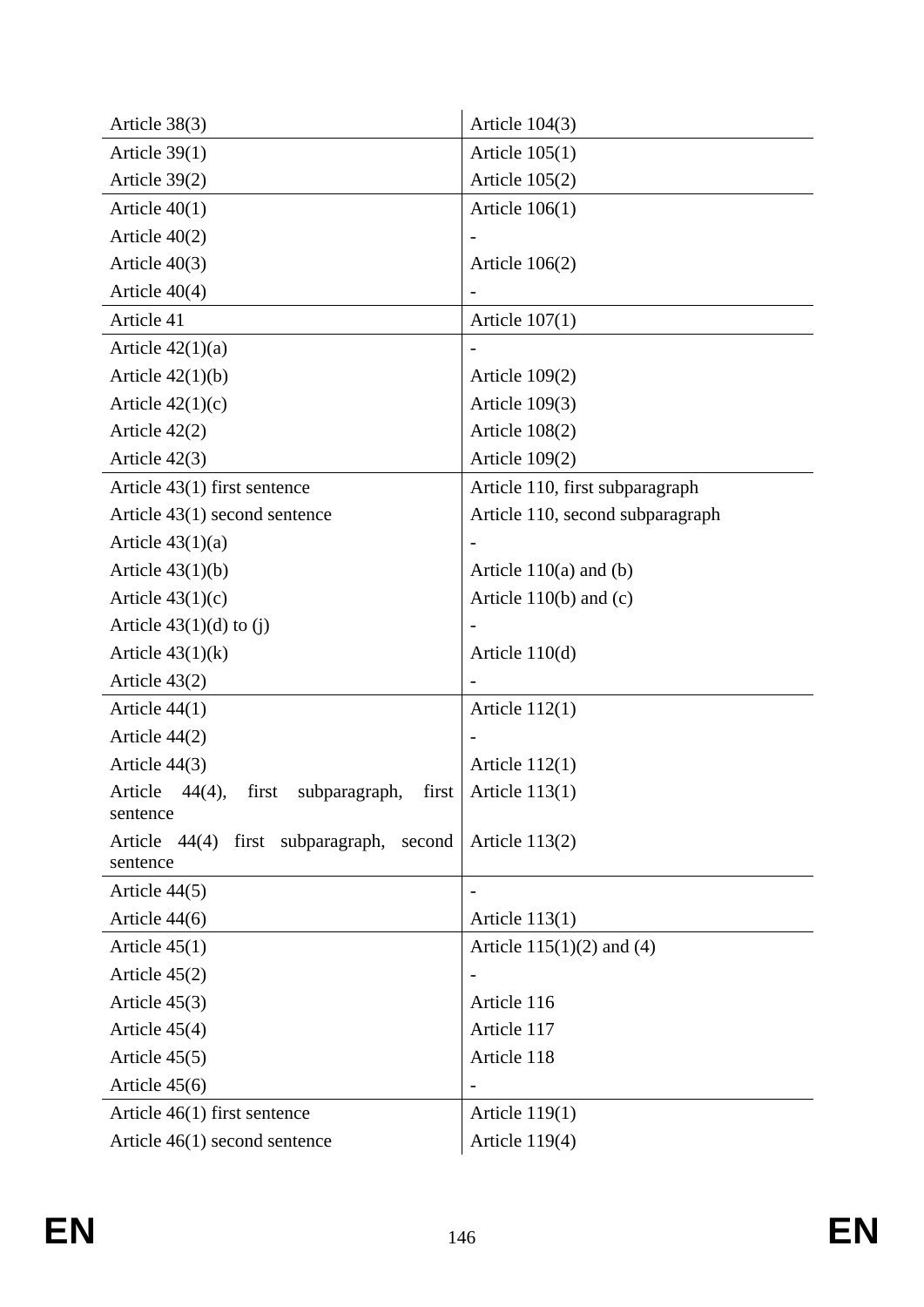| Article 46(1) third sentence            | Article $119(2)$                               |
|-----------------------------------------|------------------------------------------------|
| Article $46(2)$                         | Article $119(3)$                               |
| Article $46(3)$                         | Article 120                                    |
| Article $46(4)$                         |                                                |
| Article 46(5)                           |                                                |
| Article $46(6)$                         | Article 121                                    |
| Article 46(7)                           | Article 122                                    |
| Article $47(1)$                         | Article $124(1)(a)$ to (e)                     |
| Article $47(2)$                         | Article $124(2)$                               |
| Article $47(3)$                         | Article $124(1)(f)$ and $(g)$                  |
| Article $47(4)$                         |                                                |
| Article 47(5)                           |                                                |
| Article $48(1)$                         | Article $125(1)$                               |
| Article 48(2)                           | Article $125(2)$                               |
| Article 48(3)                           | Article $126(1)$ and $(2)$                     |
| Article 48(4)                           | Article $126(3)$                               |
| Article 48(5) first sentence            | Article $126(3)(f)$                            |
| Article 48(5) second and third sentence |                                                |
| Article 49                              | Article 128                                    |
| Article 50                              |                                                |
| Article $51(1)$                         | Article $129(1)$ and $(2)$                     |
| Article $51(2)$                         | Article $129(3)$                               |
| Article $51(3)$                         |                                                |
| Article 52                              | Article 123                                    |
| Article 53                              | Article 111                                    |
| Article $54(1)$                         | Article $135(1)$                               |
| Article $54(2)$                         | Article $135(2)$                               |
| Article $54(3)$                         | Article $135(3)$                               |
| Article 54(4)                           | Article $103(1)$                               |
| Article 54(5)                           | Article $84(1)$ (a) and (c) and Article 135(4) |
| Article $55(1)$                         | Article $136(1)$                               |
| Article $55(2)$                         | Article $136(1)$                               |
| Article $56(1)$                         | Article $137(1)$                               |
|                                         |                                                |
| Article $56(2)(a)$                      |                                                |
| Article $56(2)(b)$                      | <b>Article 137(2)</b>                          |
| Articles 57 to 61                       |                                                |
| Article 62                              | Article 141                                    |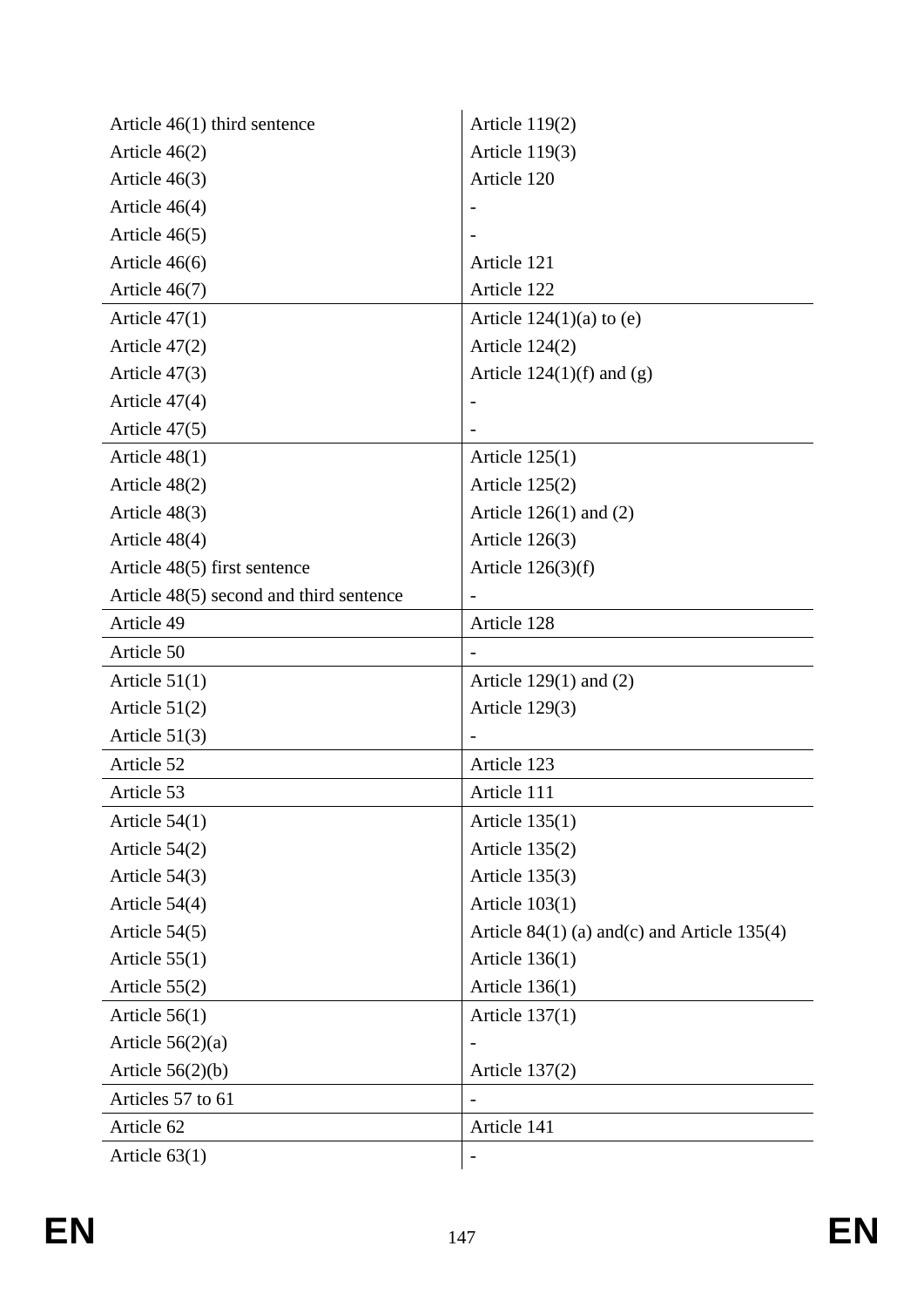| Article $63(2)$               | Article 23             |
|-------------------------------|------------------------|
| Article 64 first subparagraph | Article $138(1)$       |
| Article 64 point (1)          | Article $138(1)$       |
| Article 64 point (2)          | Article $138(2)$       |
| Article 65                    |                        |
| Article 66                    |                        |
| Article 67                    |                        |
| Annex I                       | Annex I                |
| Annex II                      | Annex II               |
| Annex III                     | Annex III              |
| Annex IV                      |                        |
| Annex V                       |                        |
| Annex VI                      | Article 78 and $79(2)$ |
| Annex VII                     |                        |
| Annex VIII                    |                        |

2. Directive 96/23/EC

| Directive 96/23/EC | This Regulation                                                |
|--------------------|----------------------------------------------------------------|
| Article 1          | -                                                              |
| Article $2(a)$     | Article 16                                                     |
| Article 2(b)       | $\overline{\phantom{a}}$                                       |
| Article $2(c)$     | Article 16                                                     |
| Article $2(d)$     | Article $2(5)$                                                 |
| Article 2(e)       | Article 16                                                     |
| Article $2(f)$     | Article $36(1)$                                                |
| Article $2(g)$     |                                                                |
| Article 2(h)       | Article 16                                                     |
| Article 2(i)       |                                                                |
| Article 3          | Articles $8(1)$ and $(2)$ , 16, 107(1) and 111                 |
| Article $4(1)$     | Article $3(1)$                                                 |
| Article $4(2)$     | Articles $3(2)(a)$ , $107(2)$ and 112                          |
| Article 4(3)       |                                                                |
| Article 5          | Articles<br>$109(2)$ and $(3)$ ,<br>112(1)(a)<br>and<br>108(2) |
| Article 6          | Articles $16(a)$ and (b)                                       |
| Article 7          | Article $108(2)$                                               |
| Article $8(1)$     |                                                                |
| Article 8(2)       |                                                                |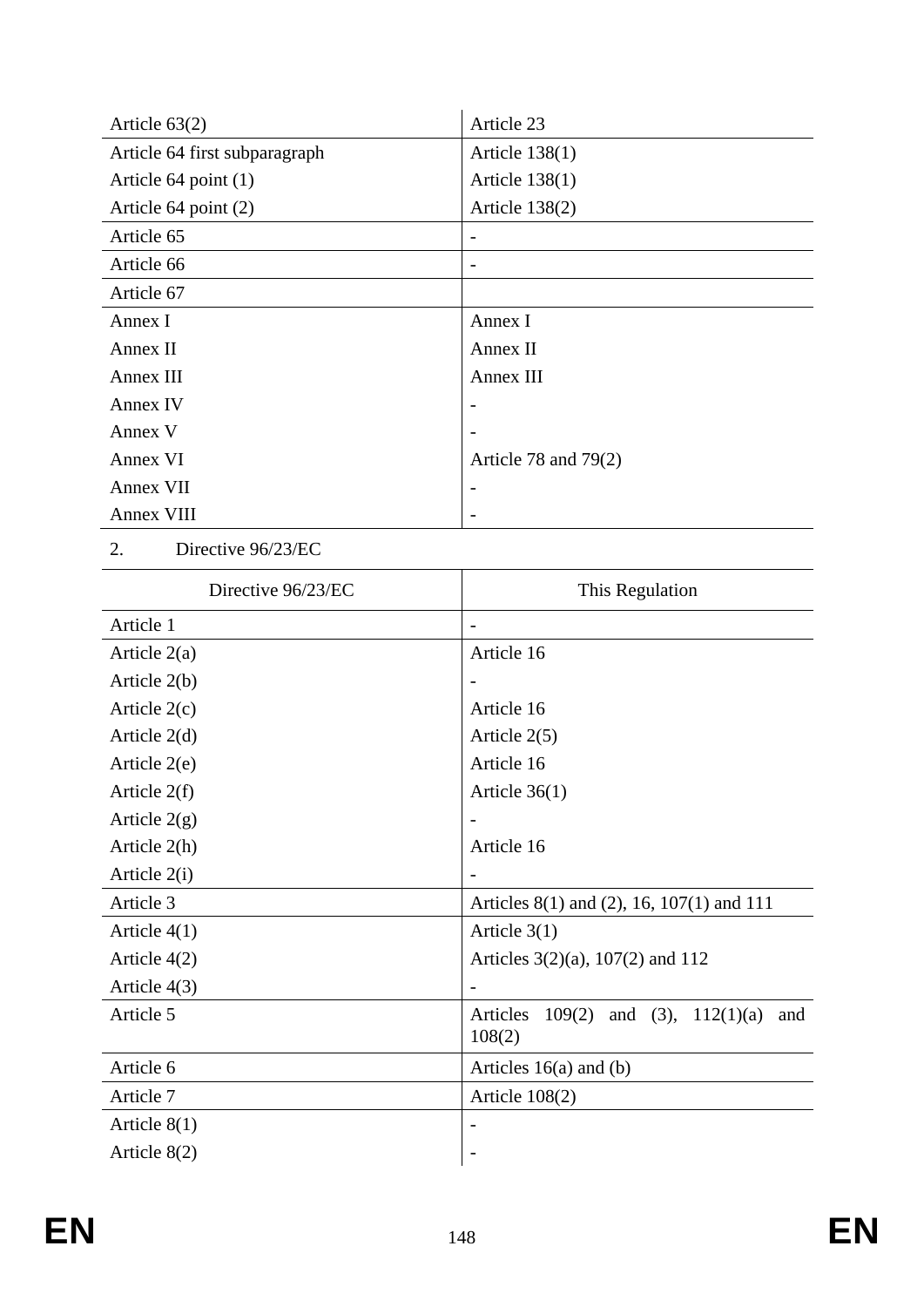| Article $8(3)$ , $(4)$ and $(5)$                     | Articles 10, 112 and 113              |
|------------------------------------------------------|---------------------------------------|
| Article $9(A)$                                       |                                       |
| Article $9(B)$                                       |                                       |
| Article 10                                           | Article 14                            |
| Article $11(1)$ and $(2)$                            | Articles 8(2) and 9                   |
| Article $11(3)$                                      | Articles 16(c), 134 and 135           |
| Article 12 first paragraph                           | Article $8(4)$                        |
| Article 12 second paragraph                          | Article 14                            |
| Article 13                                           | Articles $16(c)$ , 134 and 135        |
| Article $14(1)$                                      | Articles 98 and 99                    |
| Article $14(2)$                                      | Article 91                            |
| Article $15(1)$ first subparagraph                   | Article $16(a)$ and (b)               |
| Article $15(1)$ second subparagraph                  | Article 33(7)                         |
| Article $15(1)$ third subparagraph                   |                                       |
| Article 15(2) first subparagraph                     | Article 33(7)                         |
| Article 15(2) second subparagraph                    | Article $34(3)$                       |
| Article<br>15(3)<br>first,<br>third<br>second<br>and | Articles $16(c)$ and 135              |
| subparagraphs                                        |                                       |
| Article 15(3) forth subparagraph                     | Title II Chapter V Section III        |
| Article $16(1)$                                      | Articles 103(1), 106(1) and 135       |
| Article $16(2)$ and $(3)$                            | Articles $16(c)$ and 135              |
| Article 17                                           | Articles $16(c)$ and 135              |
| Article 18                                           | Articles $16(c)$ and 135              |
| Article 19                                           | Article 135(4)                        |
| Article $20(1)$                                      | Title IV                              |
| Article $20(2)$ first subparagraph                   | Article $104(1)$ and $(2)$            |
| Article $20(2)$ second subparagraph                  | Article $104(3)$                      |
| Article 20(2) third and forth subparagraphs          | Article $106(1)(d)$                   |
| Article $20(2)$ fifth and sixth subparagraphs        | Article $106(2)$                      |
| Article 21                                           | Articles 115, 116 and 118             |
| Article 22                                           | Article 134                           |
| Article 23                                           | Articles $16(c)$ and 135              |
| Article $24(1)$ and $(2)$                            | Articles 15(2)(d), 16(c), 134 and 135 |
| Article $24(3)$                                      | Articles $15(2)(d)$ , $16(c)$ and 135 |
| Article 25                                           | Articles $16(c)$ and $135(2)$         |
| Article 26                                           | Article 6                             |
| Article 27                                           | Article 136                           |
| Article 28                                           | Article 136                           |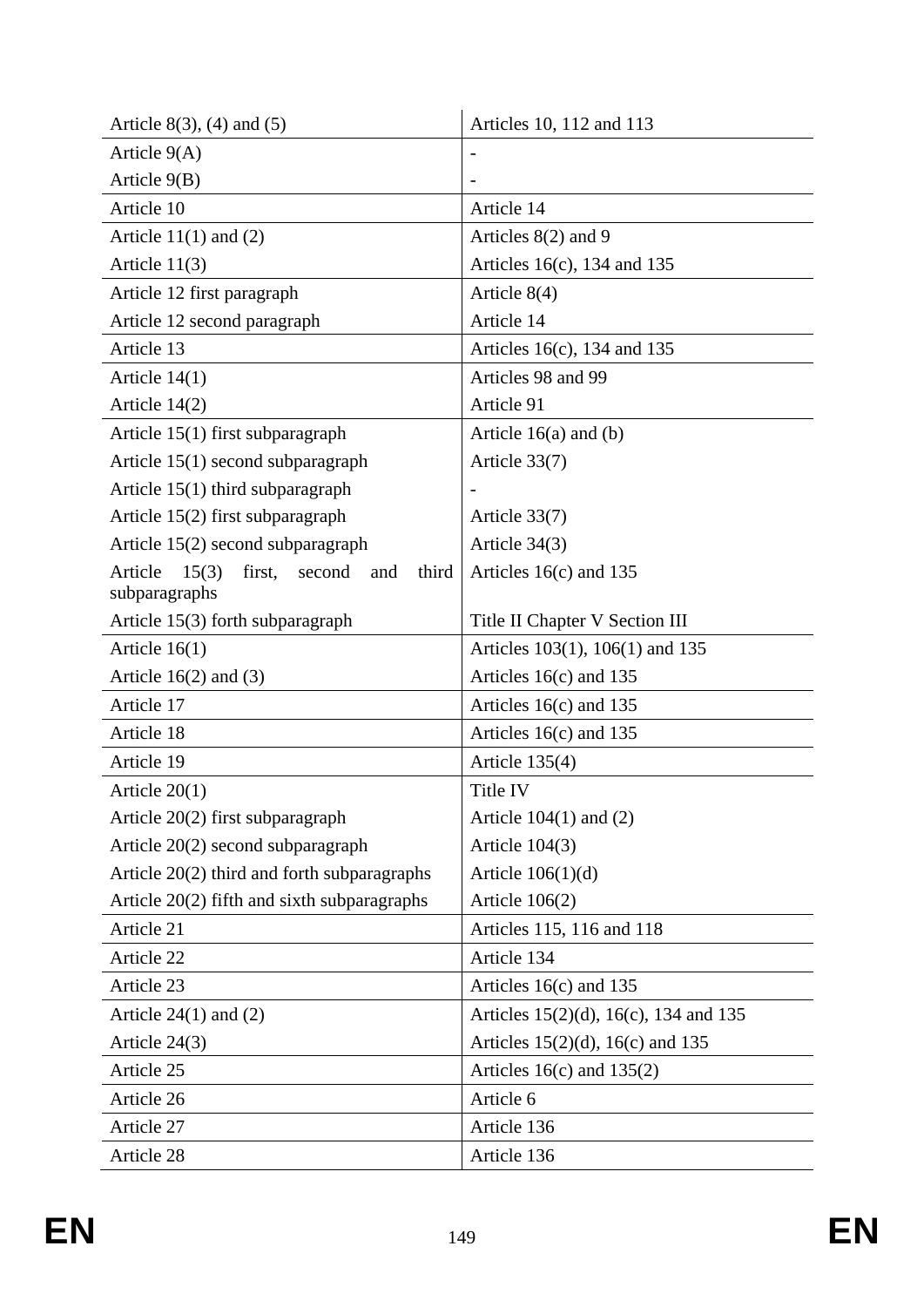| Article $29(1)$ and $(2)$                   | Articles 124, 125, 126 and 128         |
|---------------------------------------------|----------------------------------------|
| Article 29(3)                               | Title II Chapter V Section II          |
| Article 29(4)                               | Article $112(1)$                       |
| Article $30(1)$ and $(2)$                   | Title II Chapter V Section III         |
| Article $30(3)$                             | Article $128(3)$                       |
| Article 31                                  | Title II Chapter VI                    |
| Article 33                                  | Article 141                            |
| Article 34                                  | Article $16(a)$ and (b)                |
| Article 35                                  | $\overline{\phantom{0}}$               |
| Article 36                                  |                                        |
| Article 37                                  |                                        |
| Article 38                                  |                                        |
| Article 39                                  |                                        |
| Annex I                                     | Article $16(a)$ and (b)                |
| Annex II                                    | Article $16(a)$ and (b)                |
| Annex III                                   | Article $16(a)$ and (b)                |
| Annex IV                                    | Article $16(a)$ and (b)                |
| Directives 89/662/EEC and 90/425/EEC<br>3.  |                                        |
| Directive 89/662/EEC                        | This Regulation                        |
|                                             |                                        |
| Article 1                                   | $\overline{\phantom{0}}$               |
| Article $2(1)$ , $(2)$ and $(3)$            |                                        |
| Article $2(4)$                              | Article $2(5)$                         |
| Article $2(5)$                              | Article 2(32)                          |
| Article 3(1) first and second subparagraphs |                                        |
| Article $3(1)$ third subparagraph           | Article $8(1)$                         |
| Article $3(1)$ forth subparagraph           | Article 134(2) and (3) and Article 135 |
| Article $3(2)$                              |                                        |
| Article $3(3)$                              |                                        |
| Article $4(1)$ first sentence               | Article 8(1), 9, 134 and 135           |
| Article 4(1) first indent                   | Article $8(6)(a)$                      |
| Article $4(1)$ second indent                |                                        |
| Article $4(2)$                              | Article 136                            |
| Article $5(1)(a)$ first subparagraph        | Article 8                              |
| Article $5(1)(a)$ second subparagraph       | Article $134(2)$ and $(3)$             |
| Article $5(1)(b)$                           |                                        |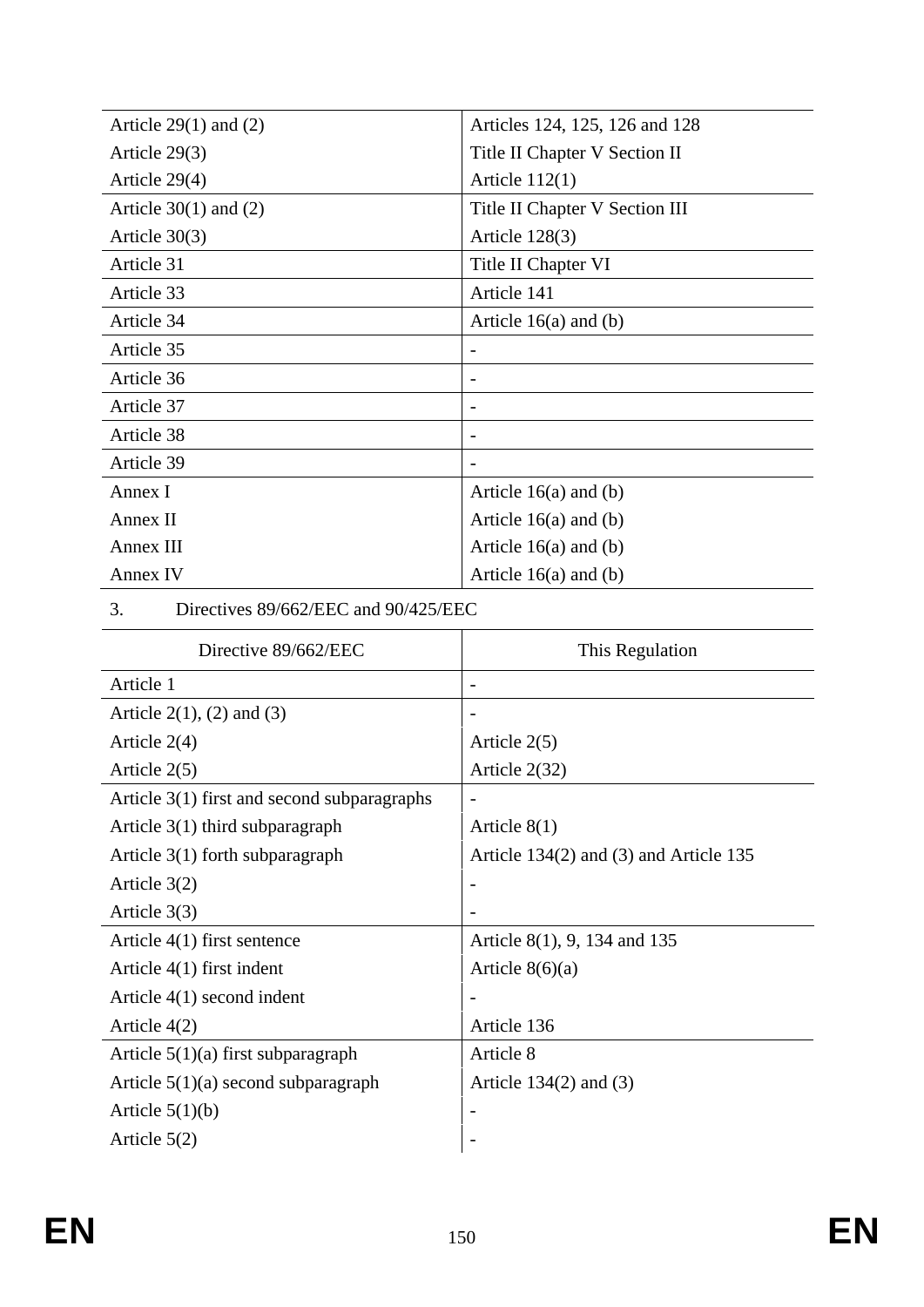| Article $5(3)(a)$ , (b) and (d) |                          |
|---------------------------------|--------------------------|
| Article $5(3)(c)$               | Article $8(7)$           |
| Article $5(4)$ and $(5)$        |                          |
| Article $6(1)$                  | Article 47               |
| Article $6(2)$                  |                          |
| Article $7(1)$                  | Title IV and Article 135 |
| Article $7(2)$                  |                          |
| Article $8(1)$                  | Title IV                 |
| Article 8(2)                    | Articles 6 and $135(3)$  |
| Article $8(3)$                  | Article $135(4)$         |
| Article 9                       |                          |
| Article 10                      | Article $3(1)$           |
| Article 11                      | Articles 9, 13 and 14    |
| Article 12                      | $\overline{\phantom{0}}$ |
| Article 13                      |                          |
| Article 14                      |                          |
| Article 15                      |                          |
| Article $16(1)$                 | Article $112(1)$         |
| Article $16(2)$                 |                          |
| Article $16(3)$                 | Article 112(2)           |
| Article 17                      | Article 141              |
| Article 18                      | Article 141              |
| Article 19                      | $\overline{\phantom{0}}$ |
| Article 20                      |                          |
| Article 22                      |                          |
| Article 23                      |                          |
| Annex A                         |                          |
| Annex B                         |                          |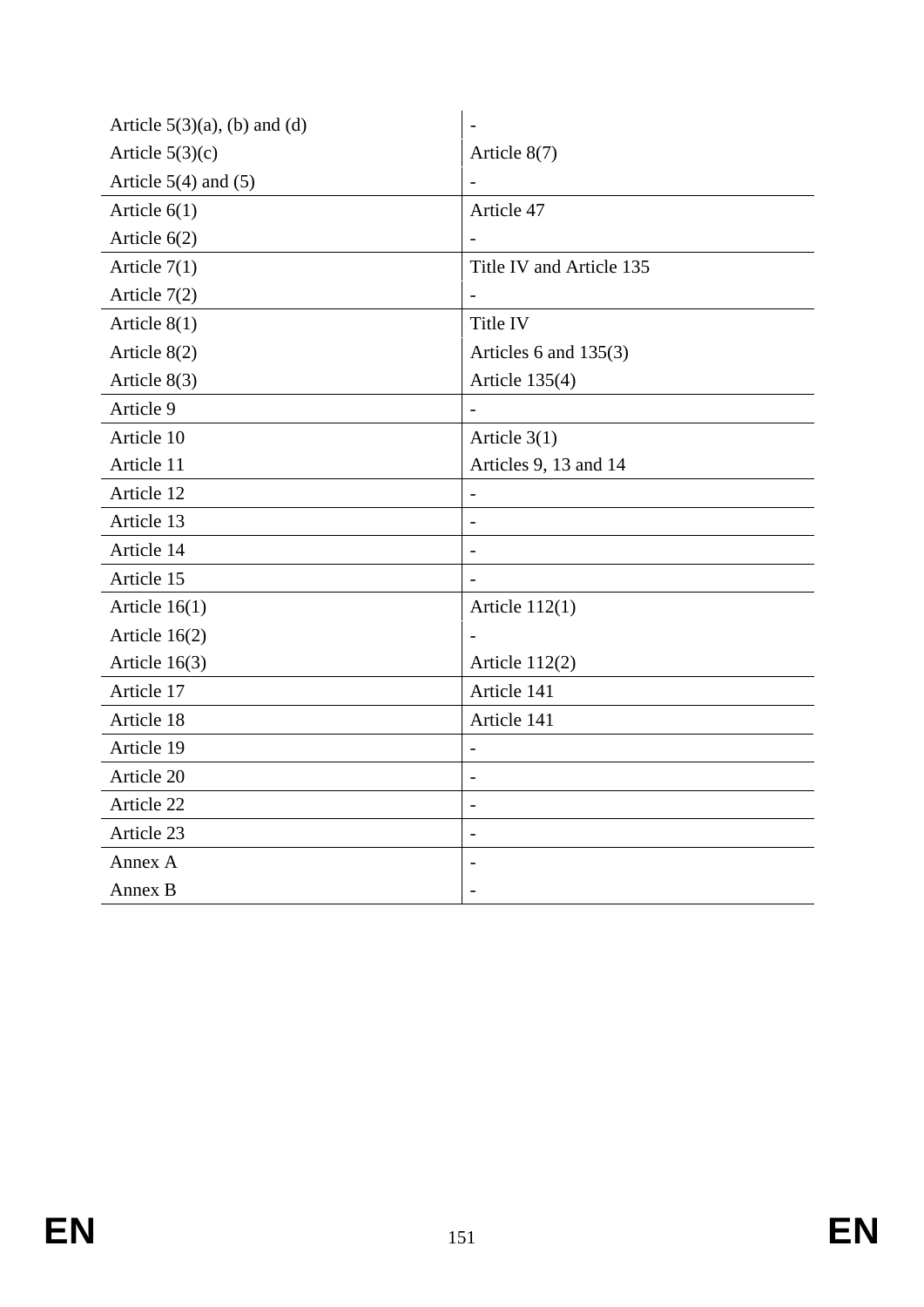| Directive 90/425/EEC                                          | This Regulation                    |
|---------------------------------------------------------------|------------------------------------|
| Article 1                                                     | $\overline{\phantom{a}}$           |
| Article $2(1)$ to $(5)$                                       |                                    |
| Article $2(6)$                                                | Article $2(5)$                     |
| Article $2(7)$                                                | Article 2(32)                      |
| Article $3(1)$ and $(2)$                                      |                                    |
| Article $3(3)$                                                | Articles 8, 134(2) and (3) and 135 |
| Article $3(4)$                                                |                                    |
| Article $4(1)$                                                | Article 8                          |
| Article $4(2)$                                                |                                    |
| Article $4(3)$                                                | Article 136                        |
| Article $5(1)(a)$ first subparagraph                          | Article 8                          |
| Article $5(1)(a)$ second subparagraph                         | Article $134(2)$ an $(3)$          |
| Article $5(1)b(i)$ first subparagraph                         |                                    |
| Article $5(1)(b)(i)$ second subparagraph                      | Article 8                          |
| Article $5(1)(b)(ii)$ , (iii) and (iv)                        |                                    |
| Article $5(2)(a)$ first subparagraph                          | Article 8(7)                       |
| Article<br>second<br>third<br>5(2)(a)<br>and<br>subparagraphs |                                    |
| Article $5(2)b$                                               |                                    |
| Article $5(3)$                                                |                                    |
| Article 6                                                     |                                    |
| Article $7(1)$                                                | Article 47                         |
| Article $7(2)$                                                |                                    |
| Article $8(1)$                                                | Title IV and Article 135           |
| Article 8(2)                                                  |                                    |
| Article $9(1)$                                                | Title IV                           |
| Article $9(2)$                                                | Articles 6 and $135(3)$            |
| Article $9(3)$                                                | Article $135(4)$                   |
| Article $9(4)$                                                |                                    |
| Article 10                                                    |                                    |
| Article 11                                                    | Article $3(1)$                     |
| Article 12                                                    |                                    |
| Article 13                                                    | Articles 9, 13 and 14              |
| Article 14                                                    |                                    |
| Article 15                                                    |                                    |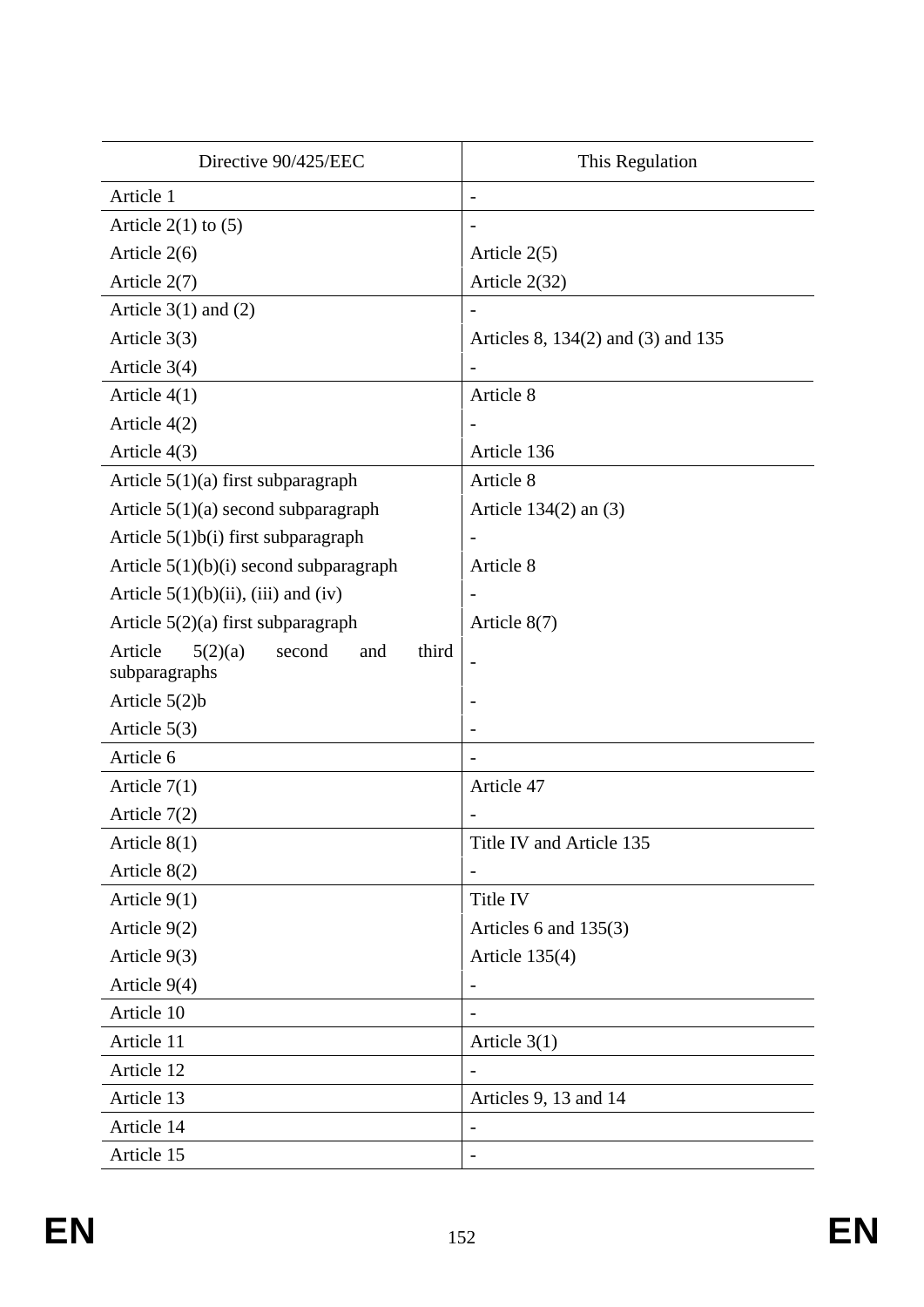| Article 16      |                                |
|-----------------|--------------------------------|
| Article 17      | Article 141                    |
| Article 18      | Article 141                    |
| Article 19      | Article 141                    |
| Article 20      | Articles 130, 131, 132 and 133 |
| Article 21      |                                |
| Article $22(1)$ | Article $112(1)$               |
| Article $22(2)$ |                                |
| Article $22(3)$ | Article $112(2)$               |
| Article 23      |                                |
| Article 24      |                                |
| Article 26      |                                |
| Article 27      |                                |
| Annex A         |                                |
| Annex B         |                                |
| Annex C         |                                |

4. Directives 97/78/EC and 91/496/EEC

| Directive 97/78/EC       | This Regulation                             |
|--------------------------|---------------------------------------------|
| Article 1                |                                             |
| Article 2                | Article 2                                   |
| Article $2(2)(a)$        | Article $2(17)$                             |
| Article $2(2)(b)$        | Article $2(46)$                             |
| Article $2(2)(c)$        | Article $2(47)$                             |
| Article $2(2)(d)$        | Article 2(48)                               |
| Article $2(2)(e)$        |                                             |
| Article $2(2)(f)$        | Article 2(27)                               |
| Article $2(2)(g)$        | Article $2(29)$                             |
| Article $2(2)(h)$        |                                             |
| Article $2(2)(i)$        |                                             |
| Article $2(2)(j)$        |                                             |
| Article $2(2(k))$        | Article $2(5)$                              |
| Article $3(1)$ and $(2)$ | Article $45(1)$                             |
| Article $3(3)$           | Article 14 and $54(1)$ , $(2)(a)$ and $(3)$ |
| Article $3(4)$           | Article 55                                  |
| Article $3(5)$           | Article $45(2)$ and $(3)$ and Article 56    |
| Article $4(1)$           | Article $47(4)$                             |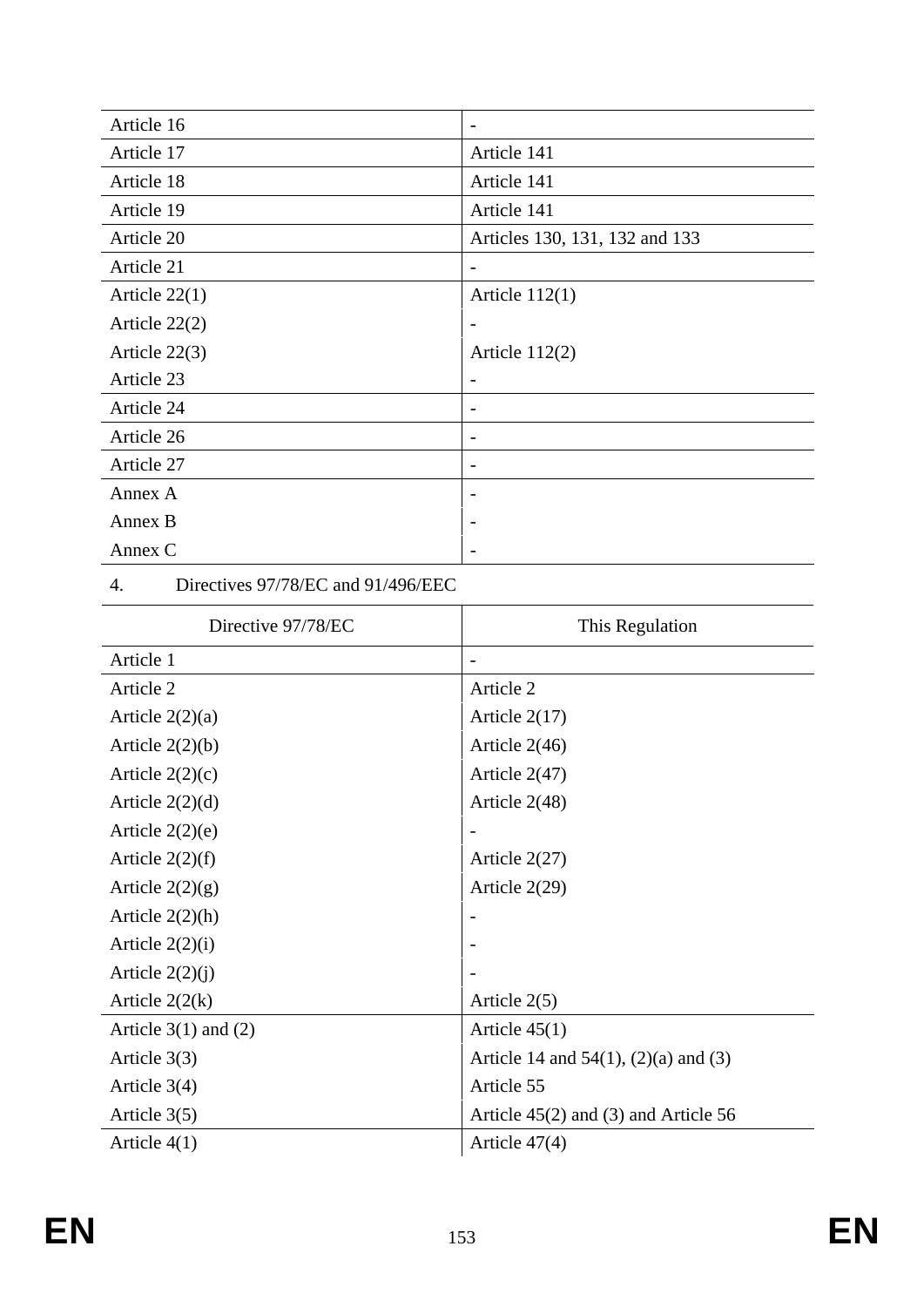| Article $4(2)$                                 |                                              |
|------------------------------------------------|----------------------------------------------|
| Article $4(3)$ and $(4)$                       | Article $47(1)$ , (2) and (3) and Article 50 |
| Article $4(5)$                                 | Article 50                                   |
| Article $5(1)$                                 | Article $54(2)(b)$ and $(4)$                 |
| Article $5(2)$                                 | Article $56(2)$                              |
| Article $5(3)$                                 | Article $48(2)$ and $(3)$                    |
| Article $5(4)$                                 | Article 56                                   |
| Article $6(1)(a)$ , first paragraph            | Article $62(1)$                              |
| Article $6(1)(a)$ second paragraph             | Article $62(2)$                              |
| Article $6(1)(b)$                              |                                              |
| Article $6(2)$                                 | Article 57 and 60                            |
| Article $6(3)$                                 | Article 61                                   |
| Article $6(4)$                                 | Article $58(1)$ and $61(3)$                  |
| Article $6(5)$                                 |                                              |
| Article $6(6)$                                 | Article 58(2), 60(3), 61(5), 62(2), 62(4)    |
| Article $7(1)$                                 | Article $48(1)$                              |
| Article $7(2)$                                 | Article $47(1)$ , (2) and (3) and Article 50 |
| Article $7(3)$                                 | Article 55                                   |
| Article $7(4)$                                 | Article 48(2), 53 and 54(4)                  |
| Article $7(5)$                                 |                                              |
| Article $7(6)$                                 | Article 50 and 56                            |
| Article $8(1)$                                 |                                              |
| Article 8(2)                                   | Article $75(1)(b)$                           |
| Article $8(3)$ , $(4)$ , $(5)$ , $(6)$ , $(7)$ | Article $75(2)$                              |
| Article 9                                      | Article $49(b)$ and (c)                      |
| Article $10(1)$ , $(2)$ , $(4)$                | Article $52(2)$                              |
| Article $10(3)$                                |                                              |
| Article 11                                     | Article 49(d)                                |
| Article 12                                     | Articles $46(h)$ and $75(1)(k)$              |
| Article 13                                     | Article $75(1)(c)$                           |
| Article 14                                     |                                              |
| Article 15                                     | Article $75(1)(h)$                           |
| Article $16(1)(a)$                             | Article $46(d)$                              |
| Article $16(1)(b)$                             | Article 46(e)                                |
| Article $16(1)(c)$                             | Article $46(c)$                              |
| Article $16(1)(d)$                             | Article $46(g)$                              |
| Article $16(1)(e)$                             | Article $46(a)$                              |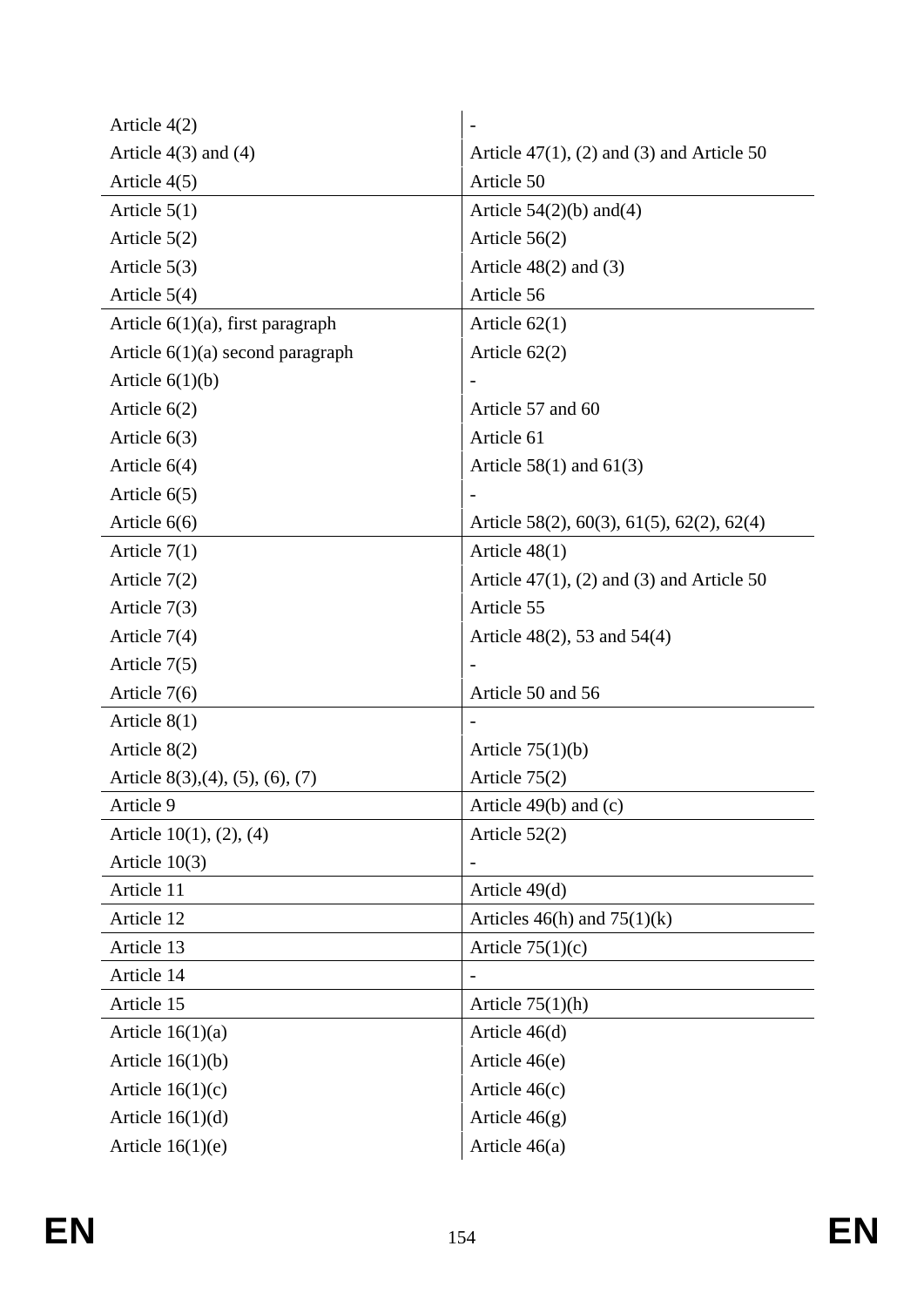| Article $16(1)(f)$               | Article 46(b)                                   |
|----------------------------------|-------------------------------------------------|
| Article $16(2)$                  |                                                 |
| Article $16(3)$                  |                                                 |
| Article $16(4)$                  | Article $75(1)(c)$ and (f)                      |
| Article $17(1)$                  | Article $64(5)$                                 |
| Article $17(2)$                  | Article $64(1)$ , (2) and (3)                   |
| Article $17(2)(a)$               | Article $64(3)(b)$ , 67 and Article 70          |
| Article $17(2)(a)$ first indent  |                                                 |
| Article $17(2)(a)$ second indent | Article $66(1)(a)$                              |
| Article $17(2)(b)$               | Article 67                                      |
| Article $17(3)$                  | Article $63(4)$ , $(5)$ and $(6)$               |
| Article 17(4)                    |                                                 |
| Article $17(5)$                  | Articles $64(3)$ , $67$ , $84(1)(d)$            |
| Article $17(6)$                  |                                                 |
| Article $17(7)$                  | Article $63(6)$ , 68 and $70(3)$                |
| Article 18                       | Article $62(2)$                                 |
| Article $19(1)$                  | Article $75(1)(g)$                              |
| Article $19(2)$                  | Article $75(1)(a)$                              |
| Article $19(3)$                  | Article $62(3)(a)$ and $62(4)$                  |
| Article $20(1)$                  | Article 63                                      |
| Article $20(2)$                  |                                                 |
| Article 22(1)                    |                                                 |
| Article $22(2)$                  | Article 65                                      |
| Article $22(3)$                  |                                                 |
| Article 22(4)                    |                                                 |
| Article 22(5)                    |                                                 |
| Article 22(6)                    |                                                 |
| Article 22(7)                    |                                                 |
| Article 24                       | Article $63(4)$ , $(5)$ and $(6)$               |
| Article $24(3)$                  | Articles 71 and 128                             |
| Article $25(1)$                  | Articles 100-106                                |
| Article $25(2)$                  | Article 6                                       |
| Article $25(3)$                  |                                                 |
| Article 26                       | Article $129(5)$ and $(6)$                      |
| Article 27                       | Article $4(2)$ and $(3)$ and $129(1)$ and $(6)$ |
| Article 28                       |                                                 |
| Article 29                       |                                                 |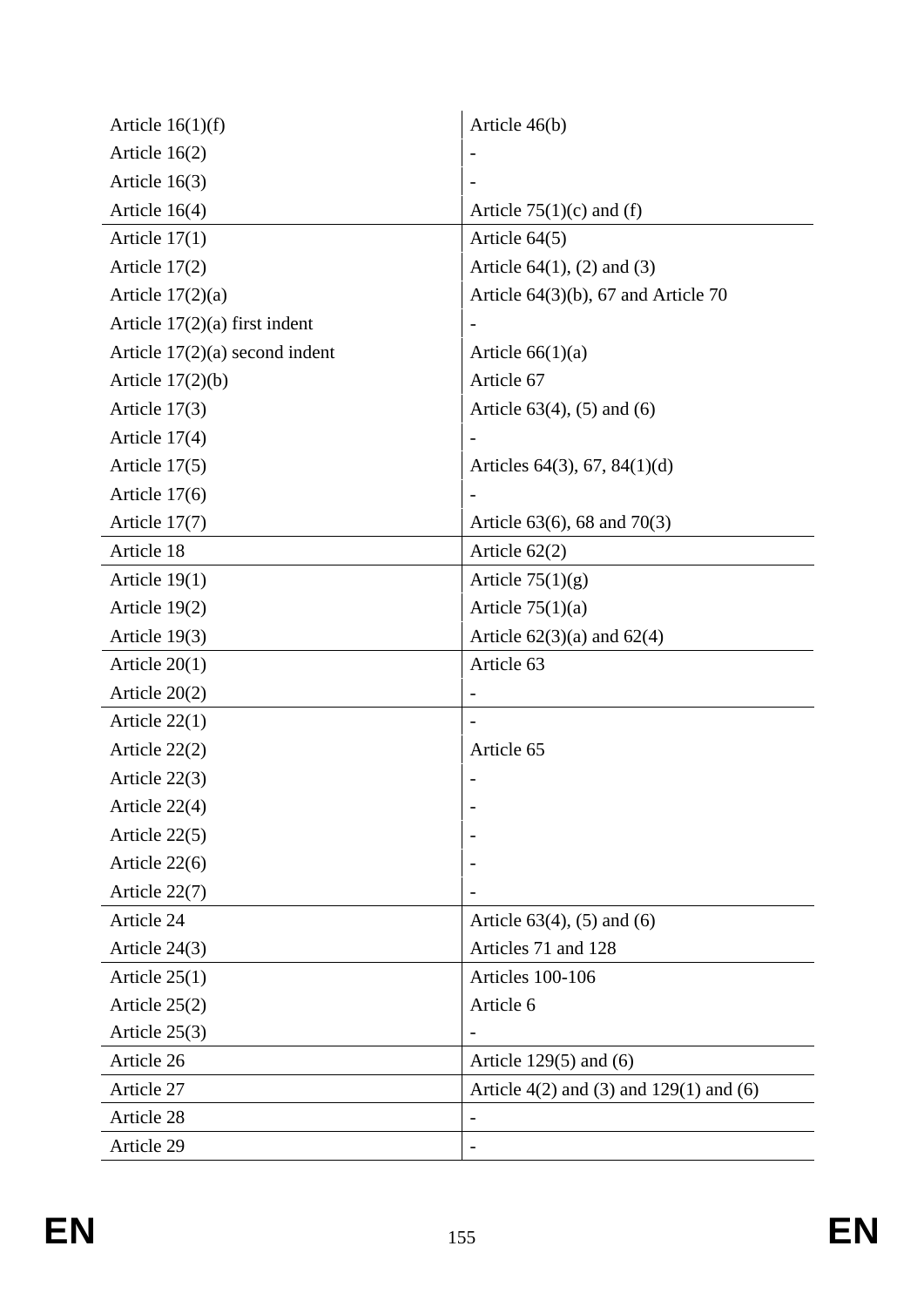| Article 30 | $\overline{\phantom{0}}$ |
|------------|--------------------------|
| Article 31 | $\overline{\phantom{0}}$ |
| Article 32 |                          |
| Article 33 | $\overline{\phantom{0}}$ |
| Article 34 | -                        |
| Article 35 | -                        |
| Article 36 |                          |
| Annex I    | Annex I                  |
| Annex II   | Article 62               |
| Annex III  | Article 50               |

| Directive 91/496/EEC  | This Regulation                                              |
|-----------------------|--------------------------------------------------------------|
| Article 1             |                                                              |
| Article $2(1)$        |                                                              |
| Article 2(2)a         | Article $2(46)$                                              |
| Article 2(2)b         | Article 2(47)                                                |
| Article 2(2)c         | Article 2(48)                                                |
| Article 2(2)d         |                                                              |
| Article 2(2)e         | Article $2(27)$                                              |
| Article $2(2)f$       | Article 2(29)                                                |
| Article $3(1)(a)$     | Articles $54(1)$ and $(2)(a)$ , $56(1)(b)$                   |
| Article $3(1)(b)$     | Article 45(1), 64(2)                                         |
| Article $3(1)(c)(i)$  | Articles $54(2)(b)$ , $54(4)$ , and $55$                     |
| Article $3(1)(c)(ii)$ | Article $77(1)(d)$                                           |
| Article $3(1)(d)$     | Article 55                                                   |
| Article $3(2)$        |                                                              |
| Article $4(1)$        | Articles $47(1)$ , $47(2)$ and 50                            |
| Article 4(2)          | Articles $47(1)$ , $47(3)$ , $47(4)$ and 50                  |
| Article 4(3)          | Article 49c                                                  |
| Article 4(4)          | Article $77(1)(d)$                                           |
| Article 4(5)          | Article $4(2)$ and $(3)$ , $49(c)$ and 50                    |
| Article 5             | Articles 53, 54(2)(b), 54(4), 55, 56(1)(a),<br>and $64(1)$ . |
| Article $6(1)$        |                                                              |
| Article $6(2)(a)$     | Article $62(1)$ and $(2)$                                    |
| Article $6(2)(b)$     | Article $62(1)$                                              |
| Article $6(2)(c)$     | Article 57                                                   |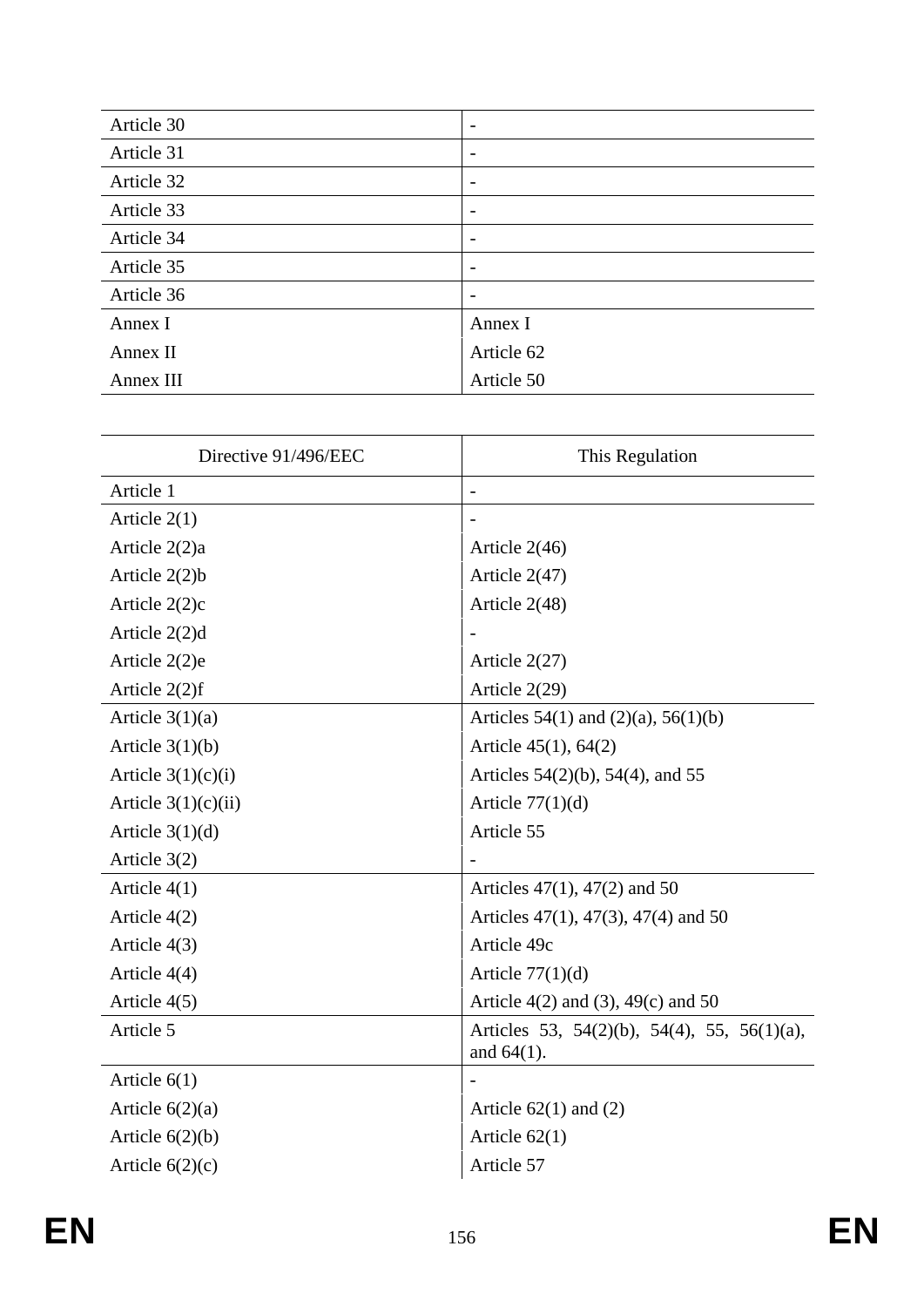| Article $6(2)(d)$            | Article $62(3)(a)$ and $(4)$           |
|------------------------------|----------------------------------------|
| Article $6(3)$               | Article 58                             |
| Article $6(3)(a)$            | Article $58(1)(b)$                     |
| Article $6(3)(b)$            | Article $58(1)(c)$                     |
| Article $6(3)(c)$            | Articles $57(2)$ and $62(3)$           |
| Article $6(3)(d)$            | Article $58(1)(d)$                     |
| Article $6(3)(e)$            | Articles $57(2)$ and $62(3)$           |
| Article $6(3)(f)$            | Articles $57(2)$ and $62(3)$           |
| Article $6(3)(g)$            | Article $58(1)(e)$                     |
| Article $6(4)$               | Article 57 and $58(1)$                 |
| Article $6(5)$               | Article $58(2)$                        |
| Article $7(1)$ first indent  | Article $48(2)$                        |
| Article $7(1)$ second indent | Articles $54(2)$ (b), $54(4)$ and $56$ |
| Article $7(1)$ third indent  | Article $48(1)$                        |
| Article $7(2)$               | Article 56                             |
| Article $7(3)$               |                                        |
| Article 8                    | Article $51(1)(b)$                     |
| Article 9                    | Article 49(d)                          |
| Article 10                   | Article $64(2)$                        |
| Article $11(1)$              | Article 63                             |
| Article $11(2)$              |                                        |
| Article $12(1)$              | Articles 64, 66 and 67                 |
| Article $12(2)$              | Articles $64(3)$ , $67$ , $84(1)(d)$   |
| Article $12(3)$              | Articles 68, 69(3) and 70(3)           |
| Article 12(4)                |                                        |
| Article $12(5)$              |                                        |
| Article 13                   | Article $62(2)$                        |
| Article 14                   |                                        |
| Article 15                   | Article $77(1)(d)$                     |
| Article 16                   | Articles 52                            |
| Article 17                   | Article 6                              |
| Article 17a                  |                                        |
| Article $18(1)$              |                                        |
| Article $18(2)$              | Article 65                             |
| Article $18(3)$              |                                        |
| Article 18(4)                |                                        |
| Article 18(5)                |                                        |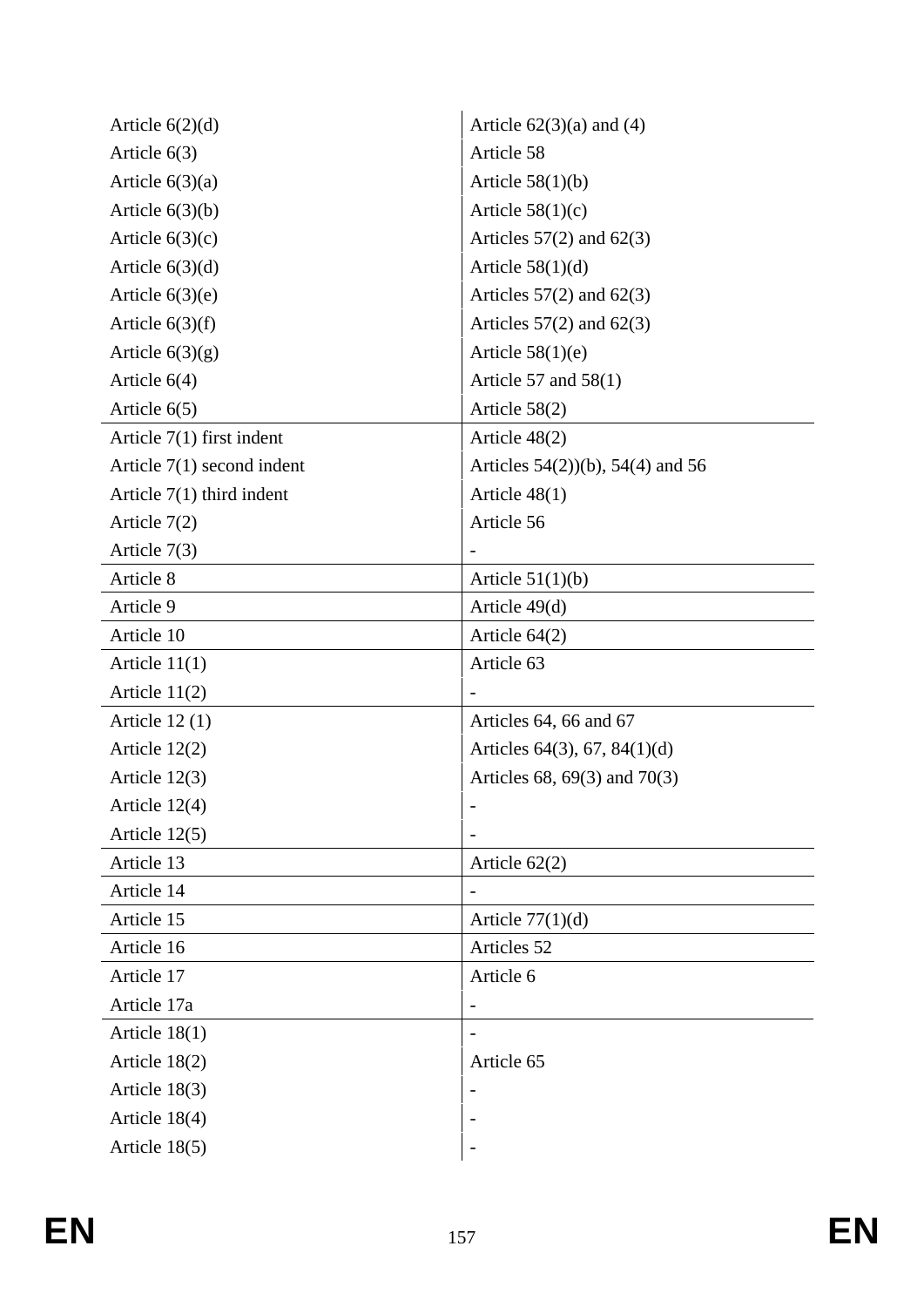| Article $18(6)$ |                             |
|-----------------|-----------------------------|
| Article 18(7)   |                             |
| Article 18(8)   |                             |
| Article 19      | Article 115 and 116         |
| Article 20      | Articles 100-106            |
| Article 21      | Article 129 $(5)$ and $(6)$ |
| Article 22      | $\overline{a}$              |
| Article 23      | $\overline{\phantom{a}}$    |
| Article 24      | $\overline{\phantom{a}}$    |
| Article 25      |                             |
| Article 26      |                             |
| Article 27      |                             |
| Article 28      |                             |
| Article 29      |                             |
| Article 30      |                             |
| Article 31      | $\overline{a}$              |
| Annex A         | Article 62                  |
| Annex B         | Article $64(2)$             |

## 5. Directive 96/93/EC

| Directive 96/93/EC | This Regulation                 |
|--------------------|---------------------------------|
| Article 1          |                                 |
| Article $2(1)$     | Article $2(22)$                 |
| Article $2(2)$     | Article 2                       |
| Article $3(1)$     | Article $87(2)(b)$              |
| Article $3(2)$     | Article $87(3)(a)$ and (b)      |
| Article $3(3)$     | Article $88(1)(a)$              |
| Article $3(4)$     | Article $87(3)(b)$              |
| Article $3(5)$     | Article 89                      |
| Article $4(1)$     | Articles $87(2)(a)$ and $88(2)$ |
| Article $4(2)$     | Article $88(1)(b)$              |
| Article $4(3)$     | Article $88(1)(d)$              |
| Article 5          | Article $88(2)$                 |
| Article 6          | Article 128                     |
| Article 7          | Article 141                     |
| Article 8          |                                 |
| Article 9          |                                 |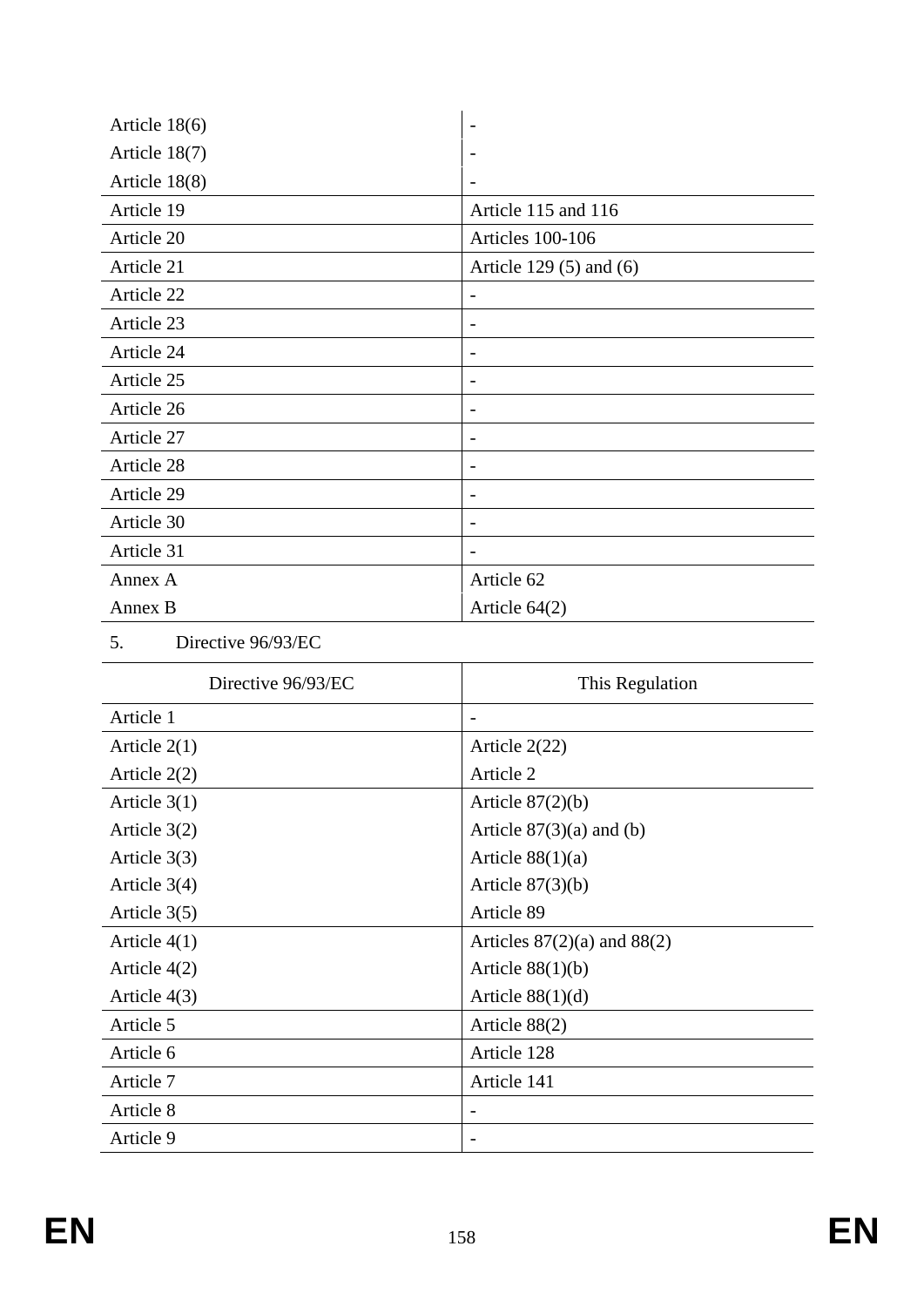| Article 10                 | $\overline{\phantom{0}}$ |
|----------------------------|--------------------------|
| 6.<br>Directive 89/608/EEC |                          |
| Directive 89/608/EEC       | This Regulation          |
| Article 1                  | $\overline{\phantom{a}}$ |
| Article 2                  | $\overline{\phantom{m}}$ |
| Article 3                  | Title IV                 |
| Article 4                  | Title IV                 |
| Article 5                  | Title IV                 |
| Article 6                  | Title IV                 |
| Article 7                  | Title IV                 |
| Article 8                  | Title IV                 |
| Article 9                  | Title IV                 |
| Article 10                 | Article 7 and Title IV   |
| Article 11                 | $\qquad \qquad -$        |
| Article 12                 | Title IV                 |
| Article 13                 | $\qquad \qquad -$        |
| Article 14                 |                          |
| Article 15                 | Article 7 and Title IV   |
| Article 16                 | $\overline{\phantom{a}}$ |
| Article 17                 | $\overline{\phantom{a}}$ |
| Article 18                 |                          |
| Article 19                 | $\overline{a}$           |
| Article 20                 | $\overline{\phantom{a}}$ |
| Decision 92/438/EEC<br>7.  |                          |
| Decision 92/438/EEC        | This Regulation          |
| Article 1                  | Articles 130 to 133      |
| Article 2                  |                          |
| Article 3                  | Articles 130 to 133      |
| Article 4                  | Articles 130 to 133      |

Article 5 Articles 130 to 133

Article 62(3)(f)  $\left| \text{Article } 62(3)(f) \right|$ 

Article 7 and 2011 and 2012 and 2014 and 2014 and 2014 and 2014 and 2014 and 2014 and 2014 and 2014 and 2014 and 2014 and 2014 and 2014 and 2014 and 2014 and 2014 and 2014 and 2014 and 2014 and 2014 and 2014 and 2014 and 2